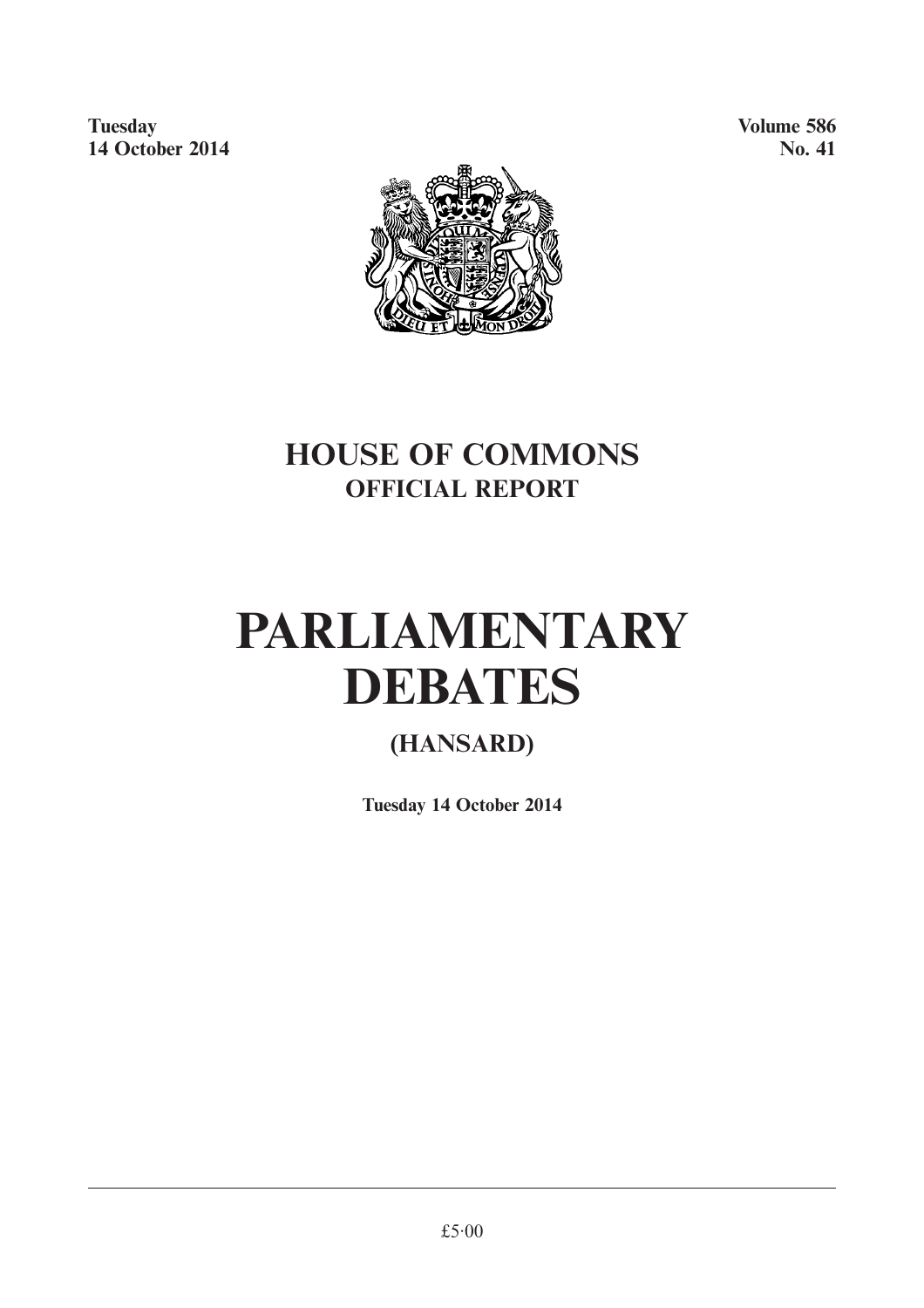© Parliamentary Copyright House of Commons 2014 *This publication may be reproduced under the terms of the Open Parliament licence, which is published at www.parliament.uk/site-information/copyright/.*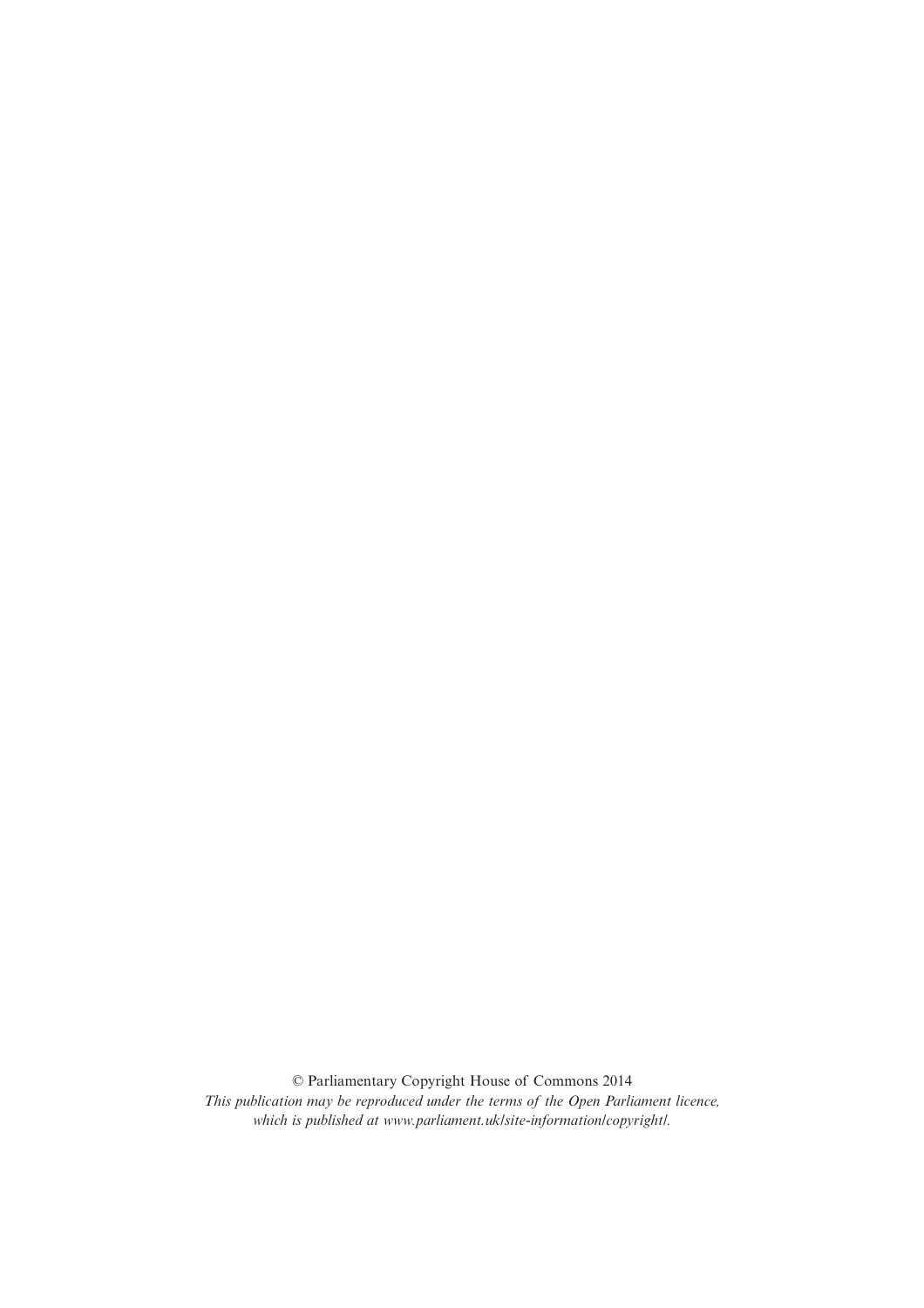### House of Commons

*Tuesday 14 October 2014*

*The House met at half-past Eleven o'clock*

#### **PRAYERS**

[MR SPEAKER *in the Chair*]

#### **BUSINESS BEFORE QUESTIONS**

#### NEW WRIT

*Ordered,*

That the Speaker do issue his Warrant to the Clerk of the Crown to make out a new Writ for the electing of a Member to serve in this present Parliament for the County Constituency of Rochester and Strood in the room of Mark John Reckless, who since his election to the said County Constituency has been appointed to the Office of Steward and Bailiff of Her Majesty's Three Chiltern Hundreds of Stoke, Desborough and Burnham, in the county of Buckingham.*—(Michael Gove.)*

COMMITTEE OF SELECTION

*Ordered,*

That Mark Hunter be discharged from the Committee and Jenny Willott be added.*—(Greg Hands.)*

### Oral Answers to Questions

#### **DEPUTY PRIME MINISTER**

#### *The Deputy Prime Minister was asked—* **D2N2 Local Enterprise Partnership**

1. **Nigel Mills** (Amber Valley) (Con): What discussions he has with the D2N2 local enterprise partnership on devolving powers and responsibilities from Whitehall. [905398]

**The Minister of State, Cabinet Office (Greg Clark):** During negotiations on the growth deals, I met all local enterprise partnerships, including D2N2. The growth deal in my hon. Friend's area will mean that £174 million previously held by central Government will be devolved to his area, creating jobs, investing in the skills needed by local employers, improving roads and supporting small businesses. I am determined to build on that deal and will visit the area shortly to discuss what further powers and resources can be devolved.

**Nigel Mills:** D2N2 has made Nottingham road in Ripley in my seat one of its key sites for growth. The area suffers terribly from traffic congestion. Is funding available to complete a bypass for Ripley and Codnor so that we can relieve that congestion?

**Greg Clark:** I am familiar with that proposal. It was not put forward as a priority by the local enterprise partnership but, as I have said, I am keen to have a further look at what other schemes will make a big impact locally. My hon. Friend has made a powerful piece of advocacy for it today, and perhaps when I am in the area I will look at it.

**Mr Barry Sheerman** (Huddersfield) (Lab/Co-op): Would D2N2 be more powerful and effective if it was directly elected? In the Minister's view, should LEPs be directly elected?

**Greg Clark:** LEPs are elected in the sense that every one of them contains the democratically elected leaders of their local councils, but they also contain the business leaders of the area, which is important. For example, in the deal we did with Derbyshire and Nottinghamshire, the technology director of Rolls-Royce, which the hon. Gentleman will concede is a very important employer in Derbyshire, said that the focus in the LEP strategy on growth and investing in infrastructure is exactly what is needed, and that it aligns with the company's objectives. Bringing business and the democratically elected council leaders together is the right way to go.

#### **Social Mobility**

2. **Lucy Powell** (Manchester Central) (Lab/Co-op): What steps he is taking to improve social mobility. [905399]

**The Deputy Prime Minister (Mr Nick Clegg):** No one should be prevented from fulfilling their potential by the circumstances of their birth. What ought to count is how hard people work and the skills and talents they possess. Of course, the UK is still a long way from achieving that ideal. Income and social class background have a significant and lasting impact on a child's future life chances. That is why our 2011 strategy, "Opening Doors, Breaking Barriers", established improving social mobility as the principal goal of the Government's social mobility policy. We have committed to reporting regularly on a set of key indicators and have created a new social mobility and child poverty commission. I chair a group of key Ministers to oversee delivery of the strategy.

**Lucy Powell:** The Deputy Prime Minister will know that a child's life chances are determined in the first few months and years of their life. We have previously discussed getting the right kind of quality into child care, but does he agree that supporting families to encourage children with their language, their bonding and their security is also critical? What, therefore, does he make of the Government's record? There are 628 fewer Sure Start centres, despite the huge increase in the birth rate over the same period.

**The Deputy Prime Minister:** I am not sure whether the hon. Lady is aware that the number of families using children's centres has actually gone up very significantly. Support to families is, of course, provided in lots of different ways. That is why we have the pupil premium—in particular, the early years pupil premium channelling money precisely to the early years in a child's education in the way she describes. That is something that this Government have done; it did not happen under her Government. It is why, for the first time, all young children in the first three years of primary school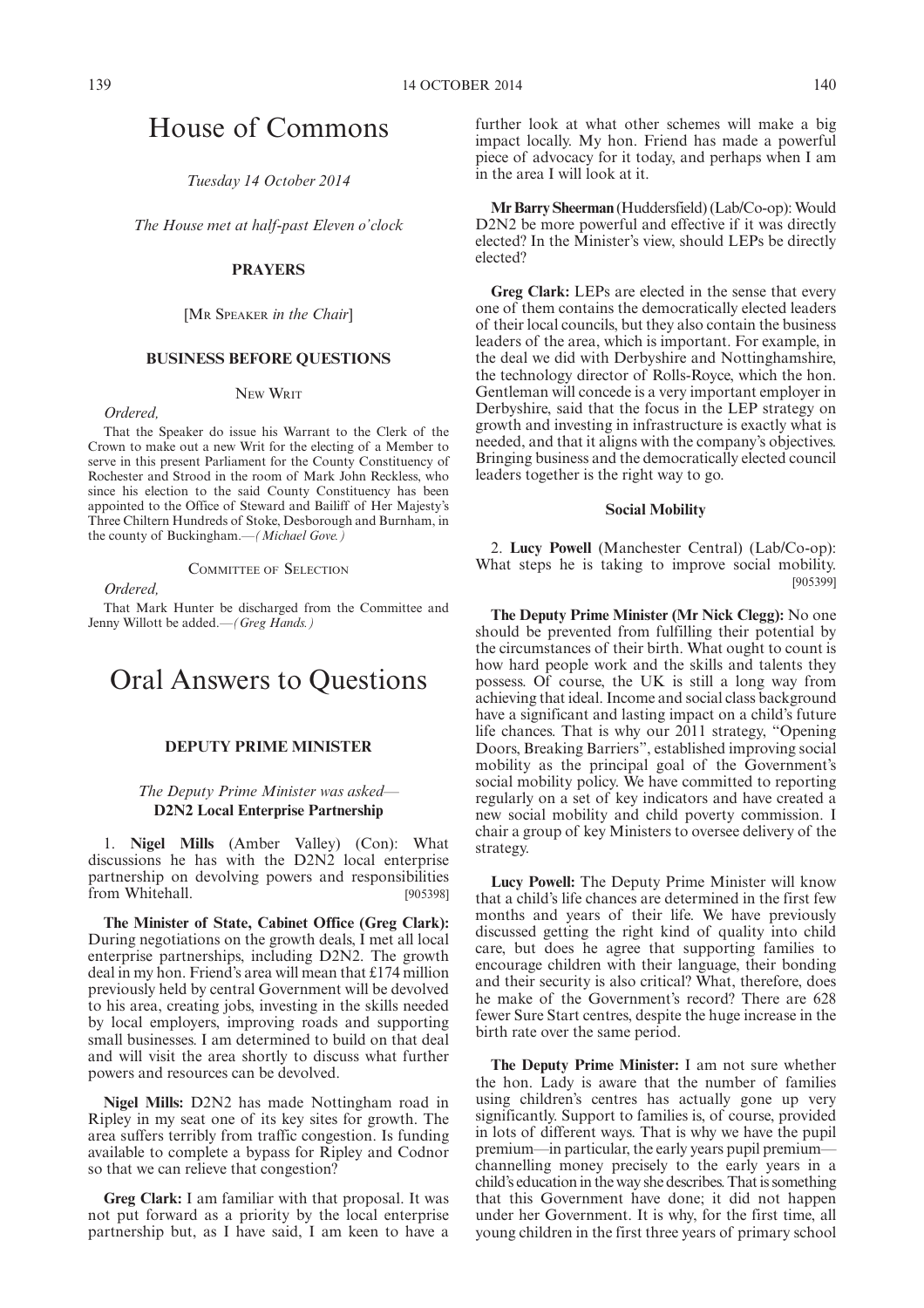are getting a free, healthy hot meal at lunch time. It is why we have expanded the amount of free child care and pre-school support available to all three and four-year olds, and to two-year-olds from the 40% of most disadvantaged families. These are very big steps, all of which are devoted precisely to the objective she describes, which is helping children when they are young.

**Sir Edward Leigh** (Gainsborough) (Con): Does my right hon. Friend agree that social mobility is often impeded in unhappy relationships? This is typified when one of the partners starts tearing a strip off his partner in public, often motivated by declining self-worth and familial support. Is not divorce the better option?

**The Deputy Prime Minister:** I think the problem is when one party feels bitter from the first day they are caught in a relationship they feel they should not have entered into in the first place. I know the hon. Gentleman wants to call time on this political relationship and instead enter into a sort of lock-in with Nigel Farage, but I am not sure that that relationship will make him any happier.

**Kate Green** (Stretford and Urmston) (Lab): Does the Deputy Prime Minister agree that the threatened closure of every youth centre in Trafford as a result of public spending cuts can only put social mobility in the borough at risk?

**The Deputy Prime Minister:** I do not know why the council took those decisions. Other councils have not had to take such dramatic decisions and have managed their finances more effectively. As I said in my previous answer, this Government have been responsible for a significant reallocation of money to help children in the crucial early years. Through the Youth Contract and other initiatives we now see youth unemployment lower today than it was when this Government first came into office.

**Graham Jones** (Hyndburn) (Lab): What are the Government doing to increase the number of pre-school children who are reading books and engaging in reading? We know that that has a big impact on social mobility, particularly for those in D and E and poor areas where they do not have access to books. Reading is vital and I do not think we are doing enough.

**The Deputy Prime Minister:** I strongly agree with the hon. Gentleman: the huge and positive effect of getting children to enjoy and relish reading is well demonstrated. In fact, a new campaign has recently been launched, with the support of *The Sun* and a number of campaign groups, to get children reading more. I was at a primary school just yesterday to play my bit in advertising the campaign. The more that hon. Members from both sides of the House can get involved the better, because it will mean more children reading at an earlier age.

**Mr David Winnick** (Walsall North) (Lab): Does the Deputy Prime Minister consider that his own deprived background and upbringing is a good example of social mobility?

**The Deputy Prime Minister:** That is a characteristically sour question. I have never sought to hold myself up as some paragon of social mobility. What I care about,

and what I suspect everybody in this House cares about, wherever they come from, is that we live in a country where people can live out their dreams regardless of the circumstances of their birth.

#### **Individual Electoral Registration**

3. **Paul Maynard** (Blackpool North and Cleveleys) (Con): What assessment he has made of the effectiveness of the roll-out of online individual electoral registration; and if he will make a statement. [905400]

4. **Stephen Mosley** (City of Chester) (Con): What assessment he has made of the effectiveness of the roll-out of online individual electoral registration; and if he will make a statement. [905401]

**The Parliamentary Under-Secretary of State for Education (Mr Sam Gyimah):** Voter registration is now easier and more convenient than ever before with the launch of online registration. Applying to register now takes as little as two to three minutes. It has been a big success so far. More than 90% of users who have provided feedback on the "Register to Vote" website have said they are satisfied or very satisfied with the service. To date, more than 2.5 million applications have been made under individual electoral registration, with the majority made online.

**Paul Maynard:** I welcome the growth in online registration, but is the Minister satisfied that the procedures for those with a learning disability are sufficiently robust to allow them to participate fully in the online process? Does he have any record of the numbers currently utilising that assistance?

**Mr Gyimah:** I am grateful to my hon. Friend for that question. The Government are taking action to target all those missing from the electoral register, such as students, those in residential care homes or those with learning disabilities. We have learnt lessons from places such as Northern Ireland. We are currently funding not just electoral returning officers but a number of organisations, including Mencap, to ensure that people end up on the register.

**Stephen Mosley:** One problem with the electoral register in my constituency is that in areas with lots of students and rented properties those on the register will often have moved, so one can imagine more and more people being registered at the same property. What steps are being taken to remove people from the register when they no longer live at a property?

**Mr Gyimah:** First, let me clarify that no one who registered to vote at the last household canvass will be removed from the electoral register before the general election. Secondly, those who did but were not automatically confirmed—a small minority of those registered to vote—have at least until the end of 2015 to register. It is the iob of the electoral returning officer to contact people and ensure that the register is as complete and accurate as possible.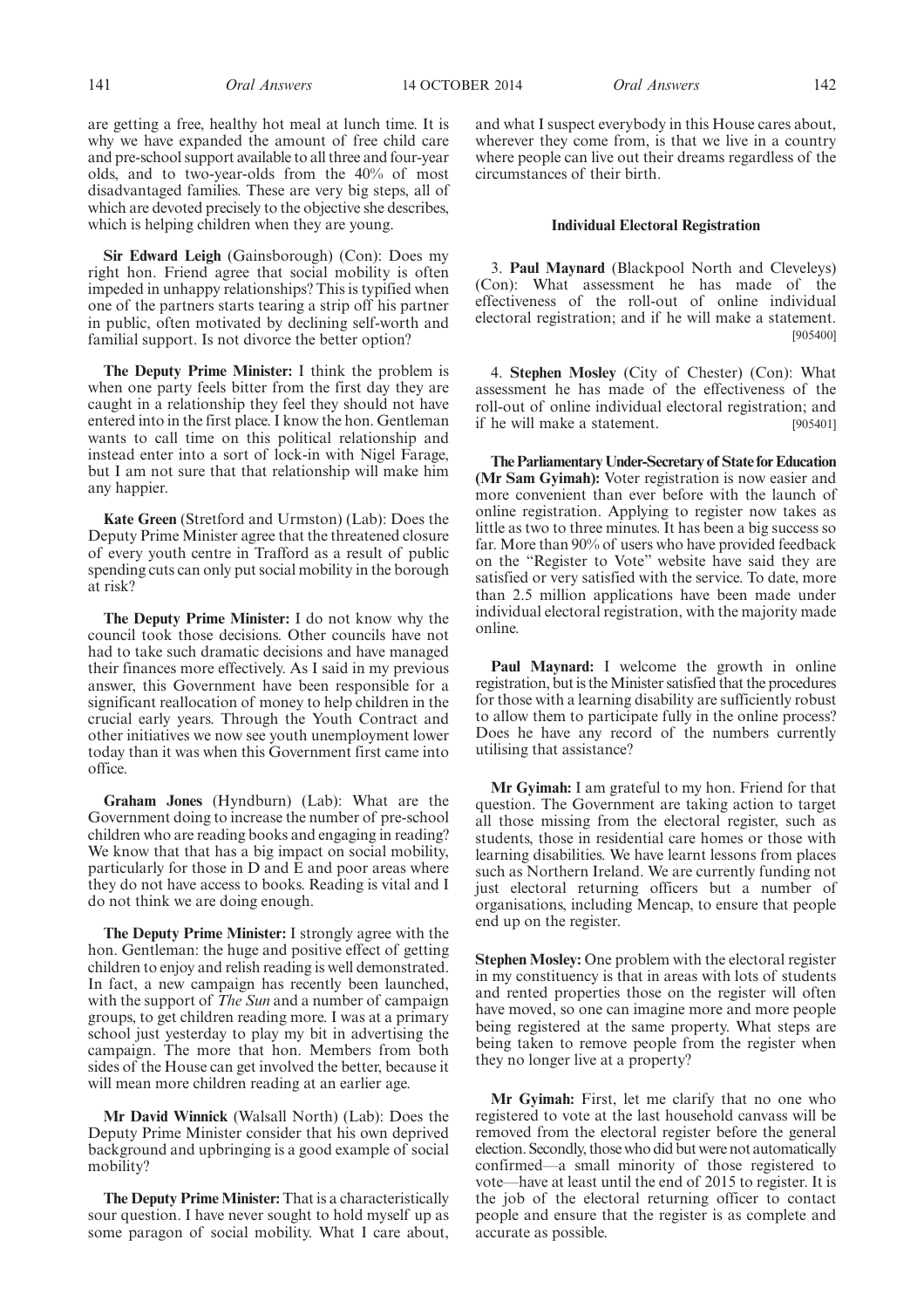**Dame Anne Begg** (Aberdeen South) (Lab): I have concerns about people missing from the register, but I am also concerned about extra people on it. What obligations will there be on EROs to ensure that those on the register are real people? Concomitantly, does that mean that people will have to prove their identity when they vote?

**Mr Gyimah:** I thank the hon. Lady for a very good question. The purpose of IER is to match people on the register through the Department for Work and Pensions matching service and local matching. Currently, 80% of people on the register have been matched, but the job of EROs is to ensure it is as complete and accurate as possible, and that involves writing to people and, where there is not a match, getting further proof of identity.

**Stephen Twigg** (Liverpool, West Derby) (Lab/Co-op): I congratulate the Minister on his appointment.

In the other place, the Liberal Democrat peer Lord Roberts has moved an amendment to the Wales Bill placing a duty on EROs to organise voter engagement sessions in schools and colleges. The amendment is supported by all four main political parties in Wales. We will support it: will the Government?

**Mr Gyimah:** The Government are conscious that as part of the move to IER we must make efforts to maximise the register. To do that, we have allocated £4.2 million to 363 local authorities and partnered with five national organisations. We will obviously take a look at what is happening in Wales, but we are already taking steps to maximise the register.

10. [905408]**Chloe Smith** (Norwich North) (Con): Having stood in his shoes, I support my hon. Friend's work on registration. Does he agree that the time has come to consider updating our voting methods to include online and mobile options, in line with the way in which an entire generation lives its life in other spheres?

**Mr Gyimah:** That is a good point. It is worth noting that the move to online registration, which the Government introduced, represents the biggest modernisation of our electoral registration system in more than 100 years. However, registering to vote is very different from actually casting a vote online. Currently, if there is an error, we can check it, but if someone voted online and there was an error there would be no mechanism for checking it. So that is a step we will not be taking at this moment.

**Heidi Alexander** (Lewisham East) (Lab): When IER was introduced in Northern Ireland, the number of people registered to vote plummeted. If a similar proportion of the register disappeared in London, nearly 1 million people would lose the ability to vote. How on earth does that increase democratic engagement and participation?

**Mr Gyimah:** IER was first introduced by the Labour party; the coalition Government have taken it forward. It is an incredibly good modernisation process, ensuring for the first time that the head of household does not determine who gets on the electoral register, which I am sure Opposition Members welcome. As I said in a previous answer, we already have an 80% match under IER, and the Government are taking steps to maximise the register further. No one who was on the canvass before the introduction of IER will not be on the electoral roll come the general election in 2015.

#### **Cornwall and the Isles of Scilly Local Enterprise Partnership**

5. **Andrew George** (St Ives) (LD): What discussions he has had with the Cornwall and the Isles of Scilly local enterprise partnership on devolving powers and responsibilities from Whitehall.

**The Minister for Universities, Science and Cities (Greg Clark):** I was in Cornwall last week to meet the members of the local enterprise partnership and to sign the growth deal with Cornwall and the Isles of Scilly. The deal is worth £200 million to the economy of Cornwall and Scilly, and will fund a range of infrastructure projects. It will include upgrading the Night Riviera sleeper service—which provides one of the most delightful railway journeys it is possible to take in the country—and relocating the maintenance centre of that service from London to Penzance; improving road junctions throughout the county; and dealing with some of the congestion around the A38 at Saltash.

**Andrew George:** I am very pleased that the Minister was able to bathe not only in the sunlight of my constituency but in the achievements of the Liberal Democrat and Independent-led local authority, as well as the campaigns on which I have been working, and the signing of the growth deal. To make certain that the deal succeeds, will he ensure that the Deputy Prime Minister's excellent policies for delivering devolution are implemented not just in urban areas, as the Government propose, but in rural areas such as Cornwall, so that growth deals and European programmes can also be delivered?

**Greg Clark:** I must tell my hon. Friend that not just one part of the coalition was responsible for those achievements. I negotiated rigorously with the leaders of all the parties in Cornwall, and we secured a very good deal, which will enable more decisions and resources to be devolved to Cornwall for the benefit of the people who know and love the area best. That is a big achievement, which was widely welcomed in Cornwall.

#### **Guy Opperman** (Hexham) (Con) *rose—*

**Mr Speaker:** Order. The hon. Member for Hexham (Guy Opperman) is a legendarily cheeky chappie. Hexham, in Northumberland, is a very considerable distance from Cornwall and the Isles of Scilly, on which this question is exclusively focused. I say that by way of explanation,.

#### **Constitutional and Political Reform**

6. **Mr William Bain** (Glasgow North East) (Lab): What his priorities are for constitutional and political reform for the remainder of the Parliament. [905404]

8. **Debbie Abrahams** (Oldham East and Saddleworth) (Lab): What his priorities are for constitutional and political reform for the remainder of the Parliament. [905406]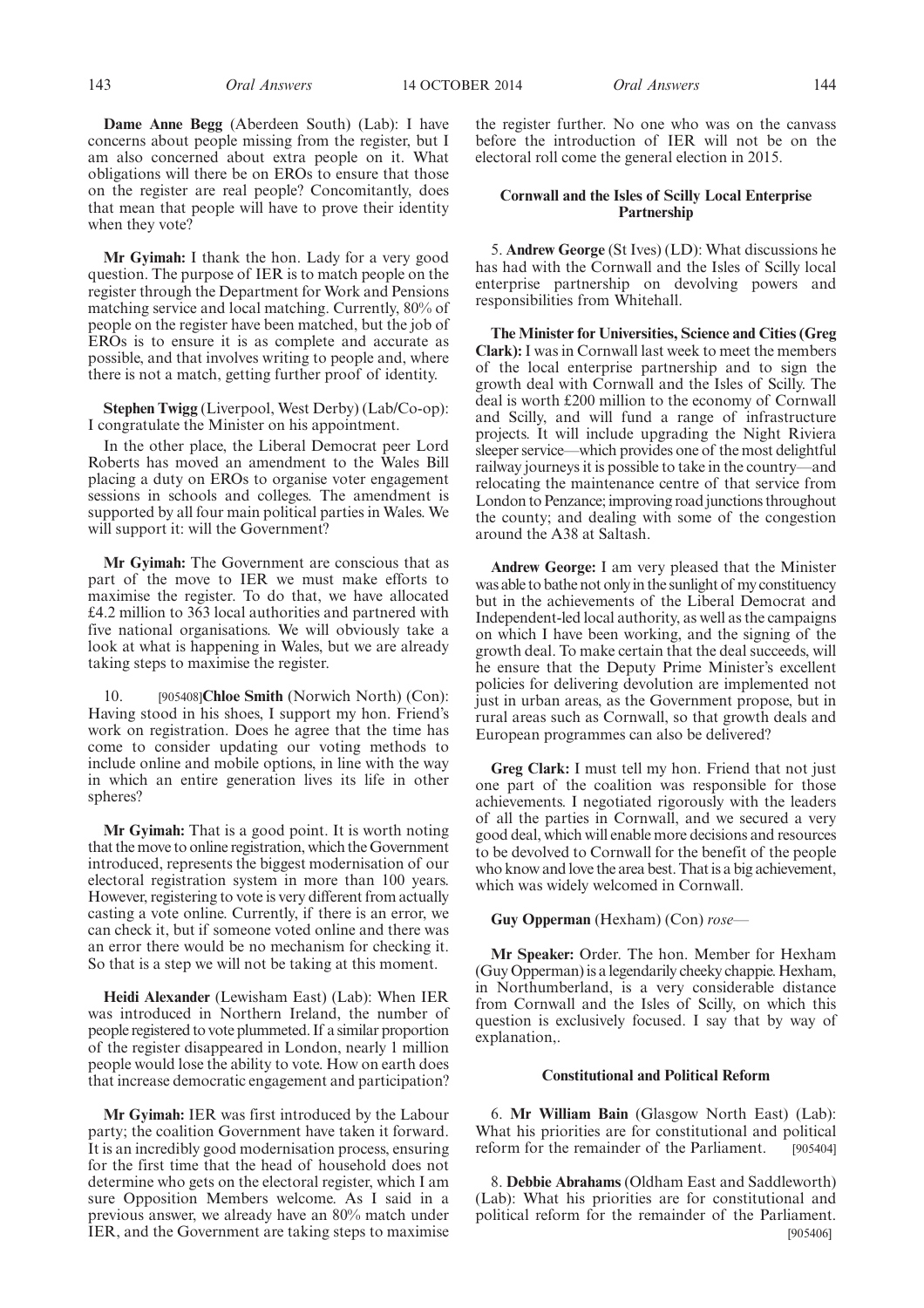**The Deputy Prime Minister (Mr Nick Clegg):** The referendum in Scotland has led to demands for political and constitutional reform across the United Kingdom, and marks a new chapter of constitutional renewal. It will start with the devolution of significant new powers to Scotland, which will establish, in effect, home rule there. The Prime Minister has asked the Leader of the House of Commons to lead a Cabinet Committee that will examine the constitutional implications of devolution across the United Kingdom, including the so-called West Lothian question. Particular attention will be paid to the decentralising of more powers away from Whitehall to communities in England. As we move towards a more federal system, we shall need to codify the devolution of labour between Westminster and the constituent parts of the United Kingdom, and set out a clear statement of the values that we all share. I believe that that can best be done through the establishment of a wide-ranging constitutional convention during the next Parliament.

**Mr Bain:** Last month tens of thousands of 16 and 17-year-olds took part in a democratic election in these islands for the first time. Does the Deputy Prime Minister agree with Opposition Members that there is no reason whatsoever for any 16 and 17-year-old in any part of the United Kingdom to continue to be denied the right to vote by any democratic institution, and what work is he doing in the Government to ensure that that right is conferred as quickly as possible?

**The Deputy Prime Minister:** As the hon. Gentleman knows, my party and I have long been in favour of extending the franchise to 16 and 17-year-olds. I agree with him: I think that the sight of so many 16 and 17-year-olds rejoicing in exercising their votes in the referendum merely confirms and strengthens the case. However, as the hon. Gentleman also knows, that extension has not been agreed across the Government, and the debate will therefore continue.

**Debbie Abrahams:** The Scottish referendum showed the importance of actively engaging with people in determining their future. Why do the Government think it acceptable for the English to have their constitutional change and their future determined by a Cabinet Sub-Committee?

**The Deputy Prime Minister:** As I said earlier, any Government Committee can only put forward proposals for wider debate here and with the public. I strongly agree with the hon. Lady's implication that we should be involving the public as actively as possible. That is why—as I also said earlier—my own view is that a constitutional convention needs to be established as all the different moving pieces evolve within the United Kingdom. My strong preference is for the first step in that convention to be a public one, and for what would effectively be a citizens jury to be created, as has happened in other countries. That could get the ball rolling.

**Mr Christopher Chope** (Christchurch) (Con): It is estimated that more than 5 million British citizens living abroad would be entitled, prima facie, to vote in next year's general election. Why is it not one of the Government's priorities to ensure that we increase the proportion of those who are registered? Their number is currently fewer than 16,000. Is that not shameful?

**The Deputy Prime Minister:** The hon. Gentleman has made a good point. Of course we should be making efforts to encourage all who are entitled to vote to do so, whether they live here or elsewhere in the world.

**John Pugh** (Southport) (LD): Does my right hon. Friend accept that city deals cover only one part of the north, that most people do not live in cities and that we need a better and broader alternative for northern devolution?

**The Deputy Prime Minister:** It is important for my hon. Friend to be aware that although city deals were the first deals to be struck in the longer journey of devolving and decentralising powers from Whitehall to other parts of the country, they were succeeded by growth deals, which were just as significant in scale and covered all parts of the country, rural as well as urban.

**Sadiq Khan** (Tooting) (Lab): I welcome the Deputy Prime Minister's words about the need for a constitutional convention and about 16 and 17-year-olds rejoicing at the chance to vote in the Scottish referendum. He has always been an advocate for 16 and 17-year-olds having the vote. Bearing in mind the fact that, if we are honest, MPs have nothing to do between now and May– *[Interruption.]*—in Parliament, why does he not work with us to try to give 16 and 17-year-olds the vote by the time of the next general election? It can be done this time. There is a willingness on his part, and on our side, too.

**The Deputy Prime Minister:** The right hon. Gentleman can speak for himself if he thinks he has nothing to do. It may be why he is pursuing other ambitions. There is quite a significant legislative agenda still to be examined and debated in this Parliament. It is an open secret that there are differences between the two parties on extending the franchise to 16 and 17-year-olds. My view—I suspect it is the same as his—is that that change will happen, but a bit more slowly than I would like.

#### **Topical Questions**

T1. [905344] **Mr Clive Betts** (Sheffield South East) (Lab): If he will make a statement on his departmental responsibilities.

**The Deputy Prime Minister (Mr Nick Clegg):** As Deputy Prime Minister, I support the Prime Minister on a full range of Government policy and initiatives. Within Government, I take special responsibility for this Government's programme of political and constitutional reform.

**Mr Betts:** I do not know whether the Deputy Prime Minister has had a chance to look at the Select Committee on Communities and Local Government report "Devolution in England: the case for local government". It argues that devolution should happen in England, that it should be based on local government and that initially it should happen in the major cities and the city regions, including Sheffield. Crucially, it argues that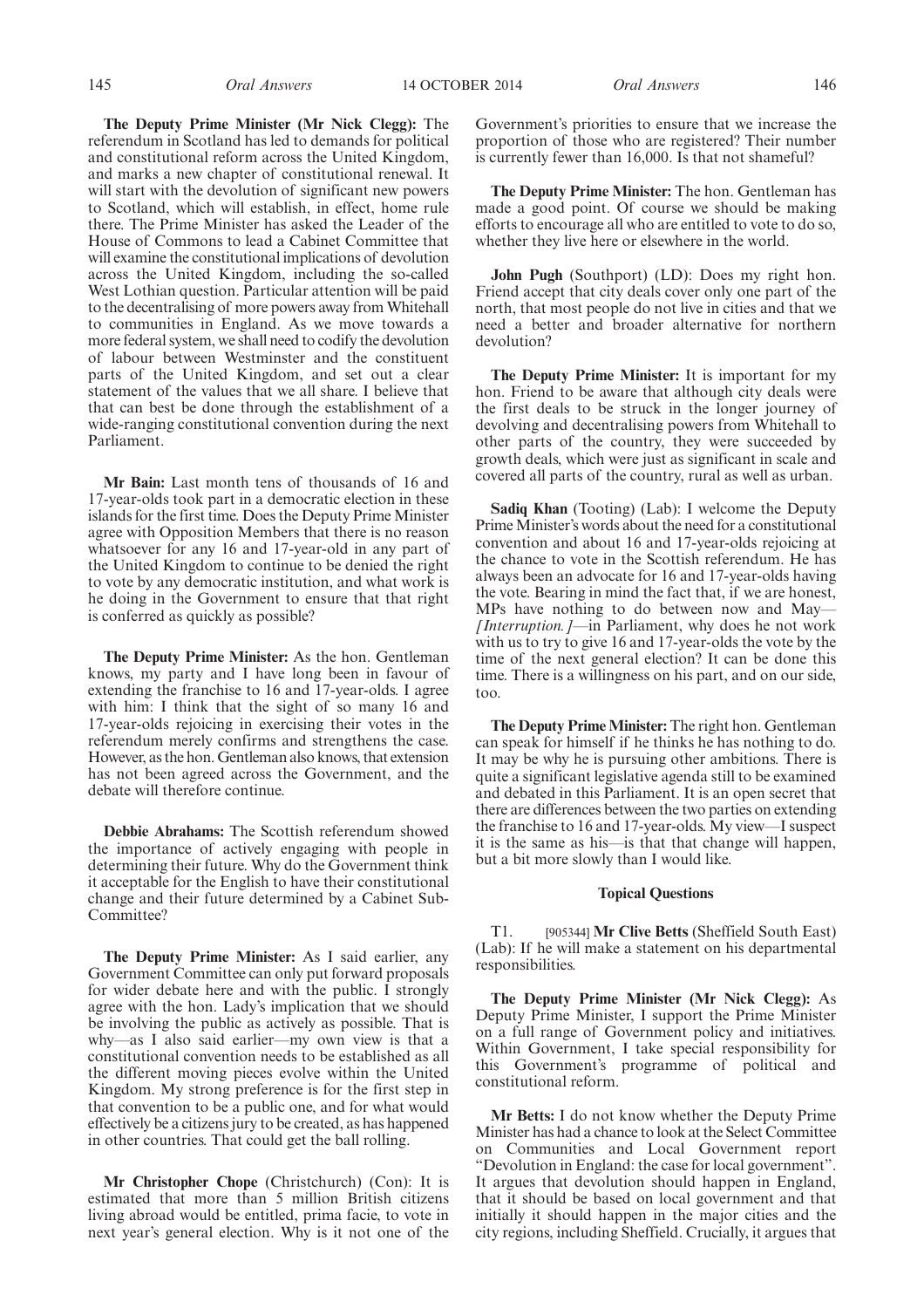147 *Oral Answers Oral Answers* 14 OCTOBER 2014 148

devolution has to involve tax-raising powers as well as spending powers. Does he personally agree with that way forward?

**The Deputy Prime Minister:**I agree with two important assertions that the hon. Gentleman makes. First, we should not reinvent the wheel in terms of the institutional architecture that we have. I alluded earlier to the fact that we have started, through the city deals and growth deals, to build new powers, handed downwards, on travel-to-work areas around our great cities. Secondly, decentralisation without money is hollow and meaningless. That is why we have introduced tax increment financing and new borrowing powers for local areas, and localised business rates.

**Mr Betts:** Let's go further.

**The Deputy Prime Minister:** Absolutely; let's go further, but those are some of the most significant steps to decentralise our over-centralised tax system in a very long time.

T2. [905345] **Paul Uppal** (Wolverhampton South West) (Con): Like many in the Chamber, I welcome the fact that we will devolve more powers to cities and to the west midlands in particular, but will my right hon. Friend be mindful of the fact that the character of the constituency that I represent and the city of Wolverhampton do not wish to be consumed by or subsumed in a Greater Birmingham authority?

**The Deputy Prime Minister:** I understand the hon. Gentleman's pride in the identity of his constituency and of the constituents he represents. Equally, working collaboratively across the west midlands is the best way to draw on the strengths of the region. That can be done effectively, while retaining local identity, through the partnership between Greater Birmingham, Solihull, the black country and other places in the west midlands. It is that combination of collaboration and retaining local identity that is the secret to the success in his area.

**Ms Harriet Harman** (Camberwell and Peckham) (Lab): The NHS is one of people's biggest concerns now. People have to struggle to get to see their GP; many are having to wait longer in accident and emergency; operations are being cancelled; and NHS staff are demoralised while billions of pounds are squandered on an NHS reorganisation that no one wants. In the light of that, will the Deputy Prime Minister admit that it was wrong for his party to vote for the top-down NHS reorganisation? Does he now regret that?

**The Deputy Prime Minister:** I am always struck by how brave the right hon. and learned Lady is in being as pious about the NHS as she appears. Her Government were the Government of Mid Staffs and Morecambe Bay. It was her Government who introduced six times as many managers as nurses and entered into sweetheart deals with the private sector, which wasted a quarter of a billion pounds of taxpayers' money on operations that never helped a single NHS patient. We do not need to take any lectures from her or her party on protecting the NHS.

**Ms Harman:** The Deputy Prime Minister has sunk to a new low in responding to a question on the NHS by eliding and comparing the whole of the NHS with the abomination of what went on at Mid Staffs. That is absolutely reprehensible, and it is typical of this Deputy Prime Minister to defend the indefensible. He might not have any regrets, but yesterday *The Times* reported that a senior Cabinet Minister—evidently not him—called the NHS reorganisation their biggest regret. What does the Deputy Prime Minister think is the biggest regret for voters: the NHS reorganisation or voting Liberal Democrat?

**The Deputy Prime Minister:** I am not going to retract for one minute the point I made that it was the right hon. and learned Lady's party that wasted a quarter of a billion pounds on sweetheart deals with the private sector—sweetheart deals that we made illegal in the Act she now criticises—and I do not regret that the numbers of people waiting longer than 18, 26 and 52 weeks to start treatment are lower than at any time under her Government. I do not regret for one minute that we have spent £12.7 billion extra on the NHS—money that she has not supported—or that the cancer drugs fund has already helped over 55,000 people, or, as I announced last week, that we are finally giving parity of esteem to patients with mental health conditions, which her Government denied for so very long.

T3. [905346] **Mr David Amess** (Southend West) (Con): Recalling the failed Liberal-inspired AV referendum, and recalling the failure of the Liberal party to support proposals to reduce the number of MPs by 50, will the Deputy Prime Minister, after his delightful party conference speech, please now address the West Lothian question, and not block proposals that only Members of Parliament representing English constituencies will in future vote on English matters?

**The Deputy Prime Minister:** I note first that the hon. Gentleman's party blocked House of Lords reform when it was a manifesto commitment and party funding reform, but on the point he raises, far from blocking it, my party has put forward a proposal, unlike any other party, on how to deal with this issue. We are saying that we should create, in this House, a Grand Committee composed of MPs reflecting the votes cast in England, such that if there is a Bill that affects only England and Wales, they can say whether or not they want to exercise a veto on that Bill. That is our proposal; so far, I have heard a deafening silence from all other parties on this important debate.

T5. [905348] **Julie Hilling** (Bolton West) (Lab): As individual voter registration will reduce further the number of young people registered to vote, will the Deputy Prime Minister support Labour's policy of following Northern Ireland's successful schools initiative, whereby local authorities automatically register young people to vote, which has dramatically increased the number of young people on the electoral register?

**The Deputy Prime Minister:** Perhaps I just need to repeat what the Under-Secretary of State for Education, my hon. Friend the Member for East Surrey (Mr Gyimah),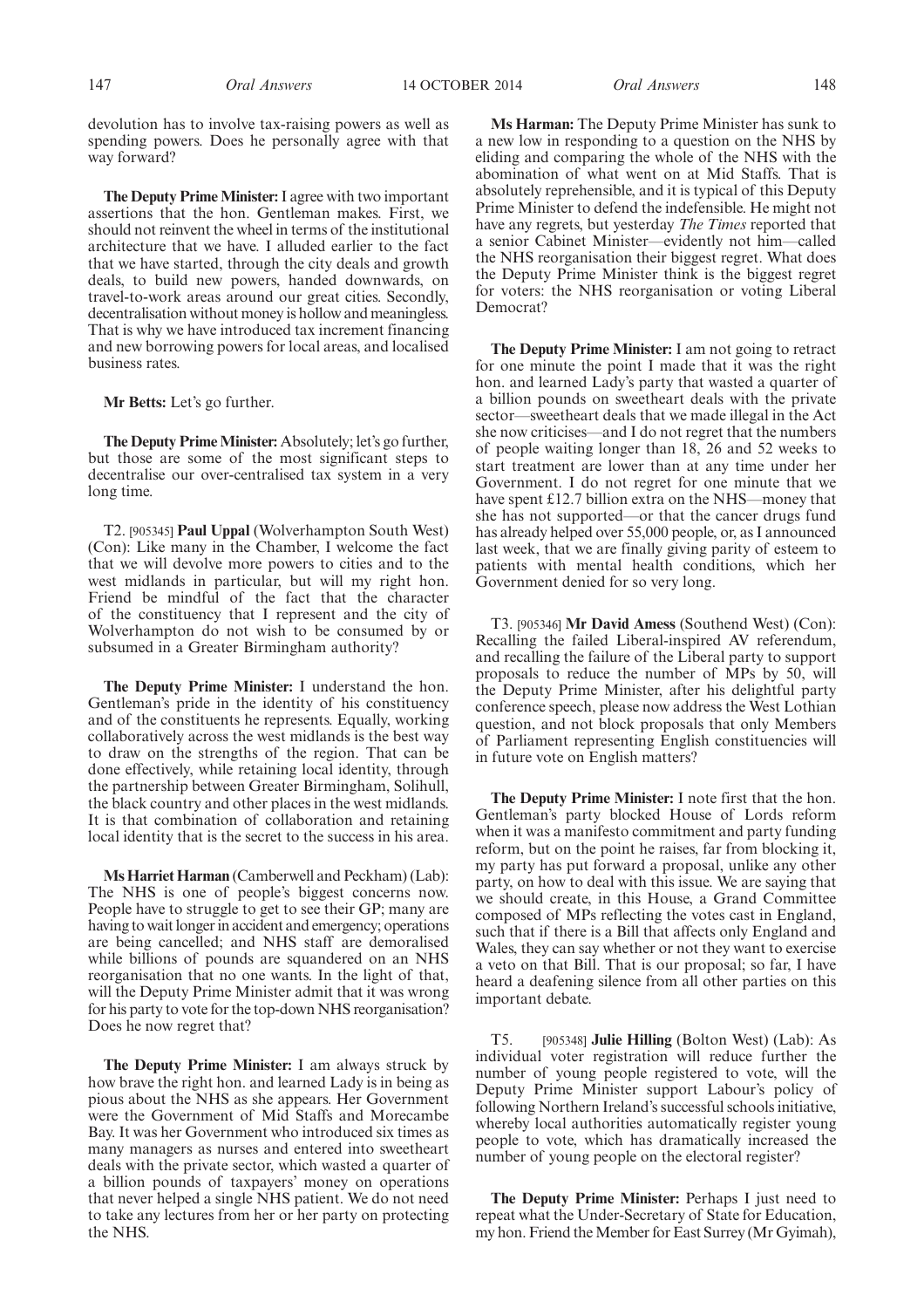said earlier. We have learned the lessons of what happened in Northern Ireland and have automatically transferred a huge number of people from existing databases—

**Julie Hilling:** That is not the question.

**The Deputy Prime Minister:** It is actually an answer to the question. The hon. Lady says from a sedentary position that it is not the question, but the question is how do we make sure that there is the maximum number of people on the register as we move to individual voter registration? We have done much more than she suggests, and much more than her Government ever did, to ensure that people are automatically transferred to the individual voter register, and I think that will prove to be very successful.

T4. [905347] **Sir Bob Russell** (Colchester) (LD): Will the Deputy Prime Minister comment further on his announcement last week of the introduction of the first ever NHS waiting time standard for people suffering with mental health conditions?

**The Deputy Prime Minister:** I strongly agree with my hon. Friend's implication that there has in effect been institutionalised discrimination against patients with mental health conditions compared with those with physical health conditions. While I pay tribute to the previous Government for introducing waiting times for patients with physical conditions, it is only now—we have had to wait several years—that we have started to introduce the same entitlements for mental health care patients. For instance, if a child has a first episode of psychosis, from next year there will be the guarantee that the vast majority of them will be seen in a couple of weeks, just as if someone was diagnosed and referred with cancer, and someone suffering from depression will be referred to talking therapies and will receive those talking therapies within six weeks, and 18 weeks at the maximum. That is a big step in the right direction.

T7. [905350] **Roberta Blackman-Woods**(City of Durham) (Lab): I can see why the Deputy Prime Minister might not be chasing the student vote in 2015 in quite the way he did in the last election, so will he tell the House what he is doing to encourage students to register and vote?

**The Deputy Prime Minister:** It is worth remembering what is happening right now. Despite all the controversy of the recent changes, more young students are applying to go to university than ever before, there is a higher rate of students from disadvantaged backgrounds going to university than ever before, and a higher proportion of youngsters from black and minority ethnic backgrounds are going to university than ever before, confounding all the predictions that the hon. Lady's party made at the time of the change. I suspect that the effects of individual voter registration will confound all its predictions as well.

T6. [905349] **Oliver Colvile** (Plymouth, Sutton and Devonport) (Con): Is my right hon. Friend considering further devolution of economic development powers to city regions such as Plymouth?

**The Deputy Prime Minister:** My understanding is that my hon. Friend came to the signing of the growth deal last week. He will be aware that, since the launch of city deals in December 2011, we have made it clear that we want to see more and more city deals and growth deals being entered into. So far, 28 city deals and 39 growth deals have been negotiated, and the cities and local growth unit—working to the Minister for Universities, Science and Cities, my right hon. Friend the Member for Tunbridge Wells (Greg Clark)—continues to work with local areas on that agenda so that we can announce further deals in the future.

T9. [905352] **Paul Blomfield** (Sheffield Central) (Lab): As part of a community consultation in the city that the right hon. Gentleman and I both represent, I have spoken to hundreds of people over the past few weeks. One of the main concerns that they raised was the consequences of the cuts to local authority spending, particularly on adult social care. Will he explain why, on the Government's own measure, Sheffield council will have had a 22% reduction in spending power over this Parliament, while areas of lesser need such as Wokingham have had an increase? Does he think that that is fair?

**The Deputy Prime Minister:** The hon. Gentleman and I have debated this before. As he knows, those reductions have been spread across the country as fairly as possible to ensure that areas with the greatest needs have those needs reflected. He will be equally aware of my dismay at the actions of the local Labour council in Sheffield in cutting and closing swaths of public libraries, depriving local communities of their libraries when so many councils in a similar position in other parts of the country have not done so.

T8. [905351] **David Rutley** (Macclesfield) (Con): What steps are being taken to support the science corridor in north Cheshire and south Manchester to further strengthen the economic contribution of life sciences in the north-west?

**The Deputy Prime Minister:** I pay tribute to my hon. Friend for his personal contribution to the Alderley Park taskforce, and to the constructive approach taken by AstraZeneca, which has created a strong platform for a sustainable future at the site, with a strong life sciences core. I congratulate everyone involved in the Alderley Park taskforce on securing a £15 million investment fund to support the growth of small to medium-sized businesses on the site. My hon. Friend will also be aware that, in the July growth deal announcement, Cheshire and Greater Manchester secured a provisional allocation from the Government of £20 million towards their £40 million local enterprise partnership life science investment fund. These are all important steps in the right direction.

T10. [905353] **Mr Stephen Hepburn** (Jarrow) (Lab): I am sorry, but the Deputy Prime Minister needs to get into the real world. Of course cuts are being made in the national health service, and they are being caused by the reorganisation because the billions that it has cost need to be recouped. In Jarrow, that vandal Dr Walmsley, who is doing the Government's dirty work, is cutting a walk-in centre that is used by more than 27,000 patients a year. And the Deputy Prime Minister says there are no cuts!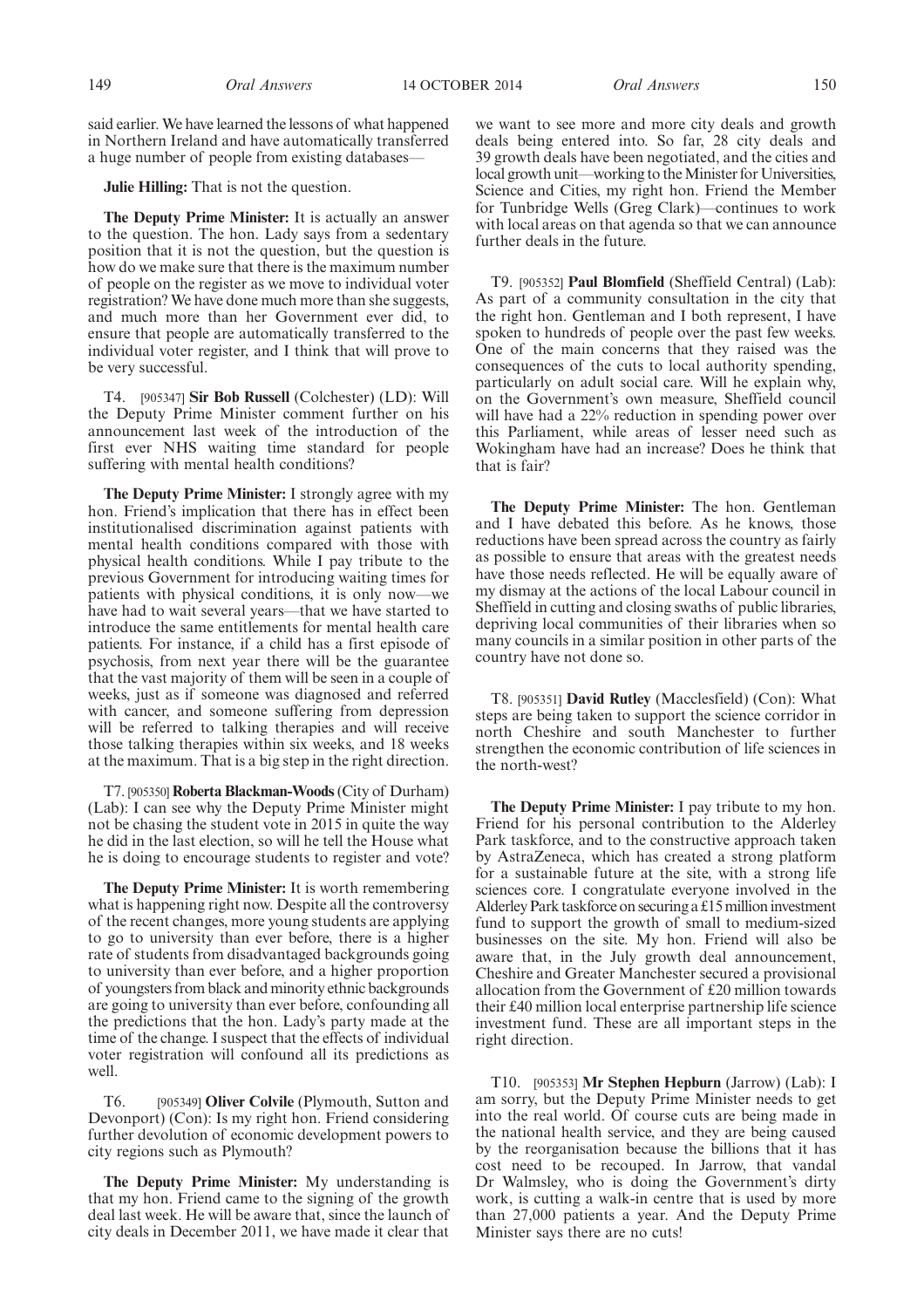**The Deputy Prime Minister:** Let me give the hon. Gentleman a few facts. There are more doctors and nurses than at any point under the last Government. There are 12,5000 more clinical staff, 6,100 more doctors, 3,300 more nurses and 1,700 more midwives. There are more nurses than at any point during the last Government, and over 20,000 fewer administrative staff. I just do not think that some of his assertions are sustained by the facts.

T12. [905355] **Nick de Bois** (Enfield North) (Con): During the Deputy Prime Minister's recent appearance on his weekly radio slot on the excellent LBC, he said that he wanted a speedy and timely resolution to the question of English votes for English laws. Will he therefore confirm that he will support the proposal for changes to Standing Orders that could bring about that resolution in a speedy and timely manner, as he indicated?

**The Deputy Prime Minister:** As I said in answer to an earlier question, my party has put forward a sensible proposal to deal with this issue. I do not agree with those who say that this is a clever wheeze that would in effect give an unfair advantage to one party in the House of Commons to the exclusion of all others. Nor do I agree with those Labour Members who want to stick their head in the sand and not address the issue at all. We have proposed a solution, and I look forward to the other parties coming forward with equally well considered proposals.

T11. [905354] **Debbie Abrahams** (Oldham East and Saddleworth) (Lab): This follows on from the question from my right hon. and learned Friend the Member for Camberwell and Peckham (Ms Harman). Will the Deputy Prime Minister confirm that following the disastrous Health and Social Care Act 2012, seven out of 10 NHS services put out to tender have been awarded to private health care companies? These contracts are worth more than £16 billion—20% of the NHS budget—and this would not have been possible if the Lib Dems had not propped up that legislation every step of the way.

**The Deputy Prime Minister:** This collective act of amnesia is extraordinary. It was the hon. Lady's party that paid the private sector 11% more in these rigged tariffs with private sector providers than it paid the NHS. It was those rigged contracts between the Department of Health and private sector providers that we, not the Labour party, outlawed in law.

T13. [905356] **Jason McCartney** (Colne Valley) (Con): Yesterday I was at the launch of Kirklees business week at Kirklees college, where we discussed the devolving of powers and responsibilities from Whitehall to the Leeds City Region local enterprise partnership. What role does my right hon. Friend see that playing in helping to deliver much needed transport infrastructure improvements in West Yorkshire?

**The Deputy Prime Minister:** I congratulate my hon. Friend because he has been a huge advocate for the groundbreaking growth deal we announced for the Leeds City Region LEP on 7 July, which provides up to £600 million of local growth funding over 20 years for the West Yorkshire Plus Transport Fund. The fund puts decisions on local transport spending into the hands of those who know the area best, and it will be a trailblazer for similar funds and initiatives in other parts of the country.

**Ms Margaret Ritchie** (South Down) (SDLP): What negotiations have taken place in the transatlantic trade andinvestment partnership—TTIP—negotiations to ensure the protection of the national health service for the people?

**The Deputy Prime Minister:** I would not support, as I am sure the hon. Lady would not—I doubt anyone on either side of the House would—the TTIP negotiations if there was any risk that in doing so we might undermine our right to run our NHS in the way we want, as voted on in this Parliament. I am absolutely confident that we are able to do that, but if we need to make that even more clear and put it beyond any reasonable doubt, clearly we should set out to do so. It is important that we debunk some of the myths that somehow suggest that TTIP is undermining our sovereign right to run the NHS in the way we want.

T14. [905357] **Mr Philip Hollobone** (Kettering) (Con): Does the Deputy Prime Minister support televised election debates for the three main political parties? Does he feel that he should be invited?

**The Deputy Prime Minister:** I am looking forward to the debates, as they were a really good innovation and people want them next time. I can understand the concerns of parties with only MP in this House, but as a leader of a party with 55 MPs I do not want any of the larger parties to use the angst among the very small parties with only one MP to serve as an alibi for foot-dragging. Let us get on with it and have these debates.

**Wayne David** (Caerphilly) (Lab): Does the Deputy Prime Minister think it is right that the Electoral Commission is trying to curb the tweets of charities?

**The Deputy Prime Minister:** The hon. Gentleman might need to write to me on the issue and I will then look into it for him.

**Mr Speaker:** Patience is rewarded. I call Mr Guy Opperman.

**Guy Opperman** (Hexham) (Con): The North East LEP has done great work, but does the Deputy Prime Minister agree that in rural Northumberland we need the LEP to support rural connectivity and economic regeneration projects such as The Sill and the Gilsland station rebuild?

**The Deputy Prime Minister:** If those issues are not covered by the growth deal that has already been entered into, they are precisely the kind of items that my hon. Friend and others locally may wish to push for in the successor rounds, because devolving control over transport investment decisions is emerging as one of the common themes in all the different growth deals across the whole country.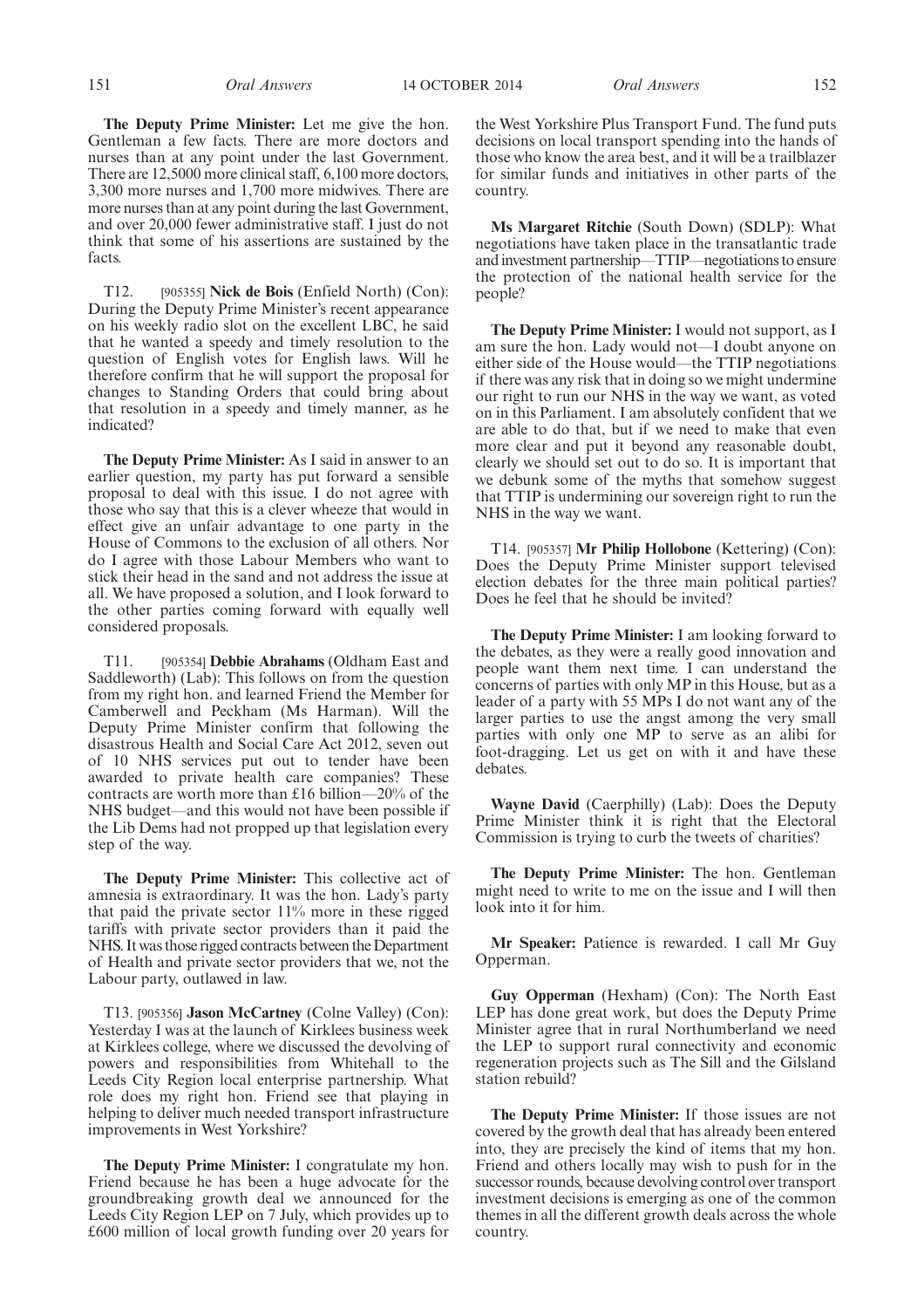153 *Oral Answers Oral Answers* 14 OCTOBER 2014 154

**Dr William McCrea** (South Antrim) (DUP): Will the Deputy Prime Minister confirm that any devolution package for the devolved Administrations will not be uniform but will recognise the wishes and the capacities of each Administration? Given Sinn Fein's fiscal irresponsibility in Northern Ireland, does he agree that the devolution of additional fiscal powers to the Northern Ireland Assembly needs to be considered carefully?

**The Deputy Prime Minister:** I certainly agree that there is no straitjacket solution to devolution across the United Kingdom or even in areas in England. One thing we must avoid is the trap of excessive neatness. Each part of our diverse nation is different. I share the hon. Gentleman's disappointment that there is this stand-off, which, in the long run, will mean that if budgetary gridlock ensues it will be the poorest and most vulnerable in Northern Ireland who will suffer most.

**Mark Hunter** (Cheadle) (LD): As a Greater Manchester MP and, until yesterday, a member of the local growth sub-committee, I am, as the Deputy Prime Minister knows, very supportive of the Manchester bid, which could have a considerable positive impact across our city region. Will he confirm whether we are any closer to getting this bid signed off ?

**The Deputy Prime Minister:** First, I pay tribute to my hon. Friend for all he did in the Government Whips Office and indeed in the regional growth sub-committee, working with my right hon. Friend the Member for Tunbridge Wells (Greg Clark). His work is hugely appreciated. My understanding is that the initiative to which he alludes is being worked on and, subject to a few t's being crossed and i's being dotted, announcements will be made very shortly.

#### **ATTORNEY-GENERAL**

#### *The Attorney-General was asked—* **Witness Support**

1. **Peter Aldous** (Waveney) (Con): What steps the Crown Prosecution Service is taking to ensure that adequate provision is made to support vulnerable witnesses in cases of sexual abuse or domestic violence. [905413]

3. **Mr Stewart Jackson** (Peterborough) (Con): What steps the Crown Prosecution Service is taking to ensure that adequate provision is made to support vulnerable witnesses in cases of sexual abuse or domestic violence. [905416]

**The Attorney-General (Jeremy Wright):** The Crown Prosecution Service works closely with the police and voluntary sector to ensure that vulnerable victims and witnesses in cases of sexual abuse and domestic violence are well supported. Special measures such as intermediaries, screens and live video links are used to help them give their best evidence in court. Additional support is also available for victims from independent sexual violence advisers and domestic violence advisers who guide them through the criminal justice process.

**Peter Aldous:** I am grateful to the Attorney-General for that answer. Two cases of domestic violence in my constituency have come to my attention. Both victims were put through more anguish and turmoil as a result of the support offered by the police, the courts, the voluntary sector and the CPS not being properly joined up—the left hand not knowing what the right hand was doing. Will he confirm that the CPS will work with all other parties to provide seamless and co-ordinated support?

**The Attorney-General:** My hon. Friend makes a good point. It is important that those services are co-ordinated, and that victims of such offences are taken seriously from the outset, that they are listened to and that they are supported throughout the process, so I take what he says seriously. If he can supply me with details of the cases, I will certainly investigate and see what may have gone wrong.

**Mr Stewart Jackson:** I commend the work of the Peterborough rape crisis care group based at Rivergate in Peterborough. Will my right hon. and learned Friend join me in welcoming the opening of 15 new rape support centres since 2010? What more can be done to focus efforts on local providers who give help to those who need it most?

**The Attorney-General:** I certainly join my hon. Friend in congratulating those who are involved in the work in his constituency. He is right that the voluntary sector has a huge part to play. He will know that the key concern of many who work in this sector is not just the existence of funding but the continuity of funding, which is why we have been keen to give some security to this sector with £40 million of funding for domestic violence more generally over the course of this Government.

**Keith Vaz** (Leicester East) (Lab): Since the publication of the Jay report, a further 29 cases of child abuse have emerged in Rotherham. Given what Professor Jay said about the Crown Prosecution Service and other agencies, how can the Attorney-General reassure the House that everything possible is being done to support those victims and to bring the perpetrators to justice?

**The Attorney-General:** I am grateful to the right hon. Gentleman for his question. He will understand that, because some of these investigations are ongoing, there is a limit to what I can say about them, but he is right that it is important in cases such as what may have gone on in Rotherham that we take seriously victims of abuse and that we support them throughout the process. He can be assured that we keep a very close eye on these particular prosecutions as they develop and will do everything we can to ensure that they are conducted properly.

**Andrew Gwynne** (Denton and Reddish) (Lab): Back in November 2013, Keir Starmer, the then Director of Public Prosecutions, launched a protocol under which the police, the social service and prosecutors would work together to share information on child sex abuse cases. What proportion of local authorities in England and Wales have adopted that protocol, and what consideration has the Attorney-General given to making it compulsory?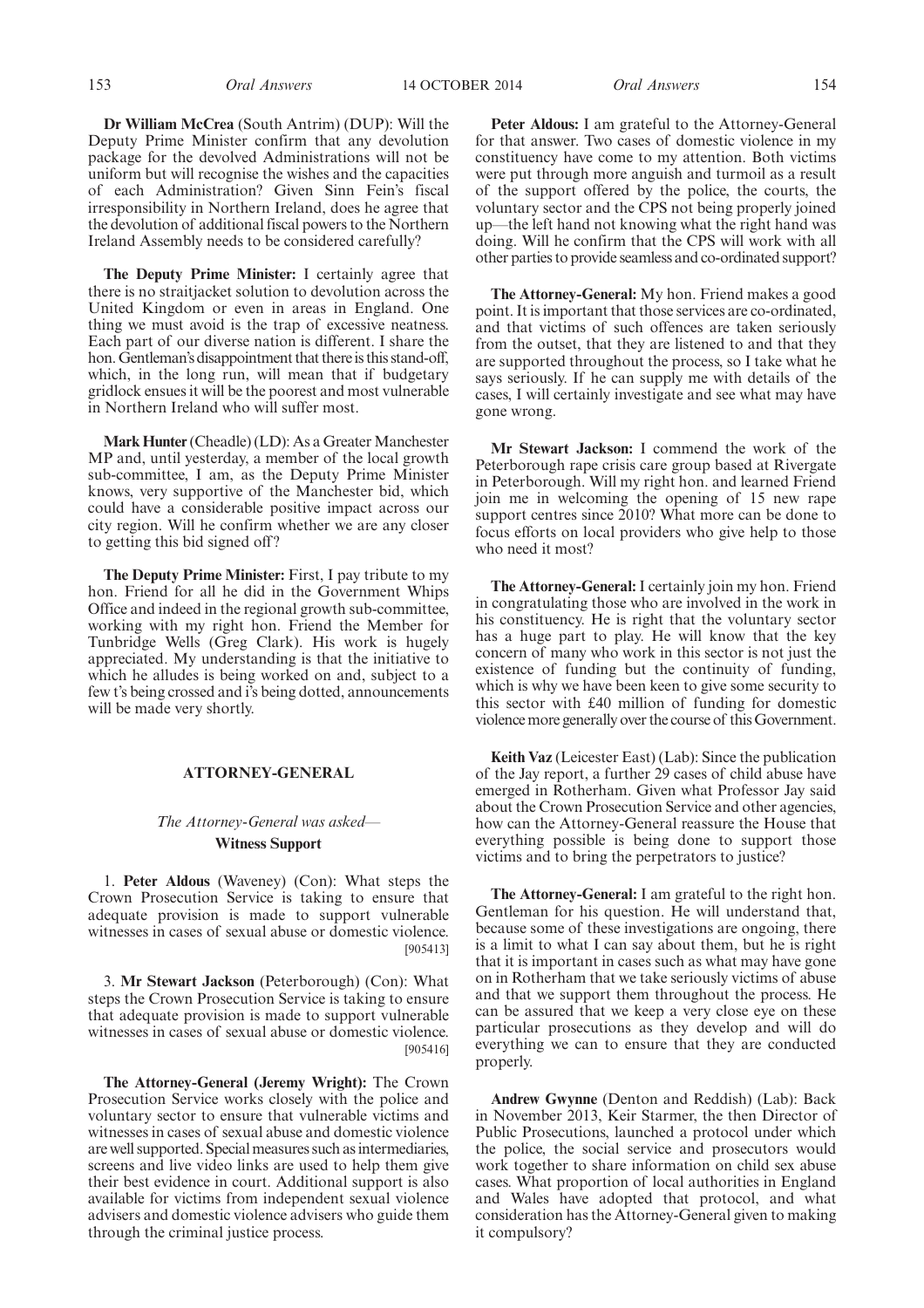**The Attorney-General:** As the hon. Gentleman may anticipate, I will have to write to him with the figure but I can tell him that we consider the protocol to be very useful. I shall add one of the things that he did not mention to the list of those measures that are important in these cases: to ensure that prosecutors are properly trained and experienced to conduct these kinds of cases. That is precisely why, as he knows, we now have a pool of specialist prosecutors for rape cases and for child sexual abuse cases to ensure that that happens.

**Valerie Vaz** (Walsall South) (Lab): Given that the budgets for rape victims have been devolved to police and crime commissioners, what steps can be taken to ring-fence those budgets so that they are there for survivors and victims?

**The Attorney-General:** As I suspect the hon. Lady knows, not all of the victims' budgets are devolved to PCCs, but for that part that is, we need to trust those who are locally elected to understand clearly that the needs of victims must be pre-eminent within the criminal justice. I think that police and crime commissioners, from whatever party, generally speaking do understand that. I am sure that she will have productive conversations with her own PCC to make sure that that is the case.

#### **Fraud/Serious Financial Crime**

2. **Mr William Bain** (Glasgow North East) (Lab): What progress he has made on the more effective prosecution of fraud and other serious financial crimes. [905415]

**The Attorney-General (Jeremy Wright):** I discuss with the Director of Public Prosecutions and the director of the Serious Fraud Office the effective prosecution of fraud and financial crime. Both the Crown Prosecution Service specialist fraud division and the SFO have conviction rates of around 85% for 2013-14. This month the first plea of guilty has been entered in the LIBOR case. In the first six months of this year the SFO obtained financial orders worth over £23 million in total and it has successfully recovered around £9 million in confiscation orders from serious criminals.

**Mr Bain:** Last month the Attorney-General indicated that he would consider adopting Labour's policy of making it a criminal offence for a company to fail to prevent fraud by its employees.When will the Government legislate on that?

**The Attorney-General:**It is certainly worth considering whether we can do better in overcoming the gap in the law as it relates to finding those within the corporate world who are responsible for what are very serious crimes. The appropriate approach to politics is to take ideas from wherever they come and consider them carefully, which is exactly what the Government will do. When we are in a position to bring forward proposals, we will do so.

**Sir Edward Garnier** (Harborough) (Con): One of the new weapons that prosecutors have at their disposal is the deferred prosecution agreement, which I hope will be made use of in the near future. Will my right hon. and learned Friend confirm that he and our hon. and learned Friend the Solicitor-General are determined to maintain the Serious Fraud Office as an independent investigating prosecutor and that it is under no danger of being subsumed into any other piece of the Government machine?

**The Attorney-General:** My hon. and learned Friend is a distinguished former Law Officer and played a significant part in bringing forward deferred prosecution agreements. He should be proud of what he did in that regard. So far as the future of the SFO is concerned, I take the view that the Roskill model on which it is based, which combines lawyers, investigators and experts of other kinds into specific teams to deal with what are very complex and difficult investigations and prosecutions, is the right model. As I have said, it is achieving some creditable results. Although I do not set my face against any change in the future, I do think it is worth preserving that model. I know that the Solicitor-General and I will wish to make that argument very strongly.

**Andy Sawford** (Corby) (Lab/Co-op): Has the Attorney-General received from the Serious Fraud Office a request for an emergency injection of funds? Is he aware that it is struggling and estimates that it needs an additional £19 million to continue its work?

**The Attorney-General:** The hon. Gentleman may know that the funding model for the Serious Fraud Office is very unusual. It receives core funding, but it is recognised, not least by the Treasury, that there are a number of cases that, because of their nature and scale, require additional funding. That is standard practice for the SFO in terms of its funding. It received a large extra amount of money to deal with those so-called blockbuster cases last year and that will no doubt be the case this year. When we are in a position to set out figures for this year, we will do so, but it is in no way unusual that that should happen and it is a sensible model for what is effectively a demand-led organisation.

**Stephen McPartland** (Stevenage) (Con): Will the Attorney-General share with us what measures are being taken to increase prosecution rates for all corruption cases?

**The Attorney-General:** My hon. Friend will appreciate that corruption cases might be prosecuted by the Serious Fraud Office or, on a lower scale, by other bodies. We seek to present the evidence to the Crown Prosecution Service, if that is the appropriate body, and for it to consider in accordance with the usual test whether the evidence is there and the public interest is met for pursuing a prosecution. He will understand and know clearly that the Government's commitment to dealing with corruption at every level is very strong, and that commitment will continue.

**Sammy Wilson** (East Antrim) (DUP): Is the Attorney-General aware of the difficulties in obtaining successful prosecutions and the seizure of assets against criminal gangs operating from Northern Ireland involved in money laundering as a result of the non-operation of the National Crime Agency in that part of the United Kingdom?

**The Attorney-General:** Yes, of course. As the hon. Gentleman knows, the National Crime Agency's writ does not run to Northern Ireland, but he is right that we need to work closely with the agencies that do work in Northern Ireland to ensure that we do the best we can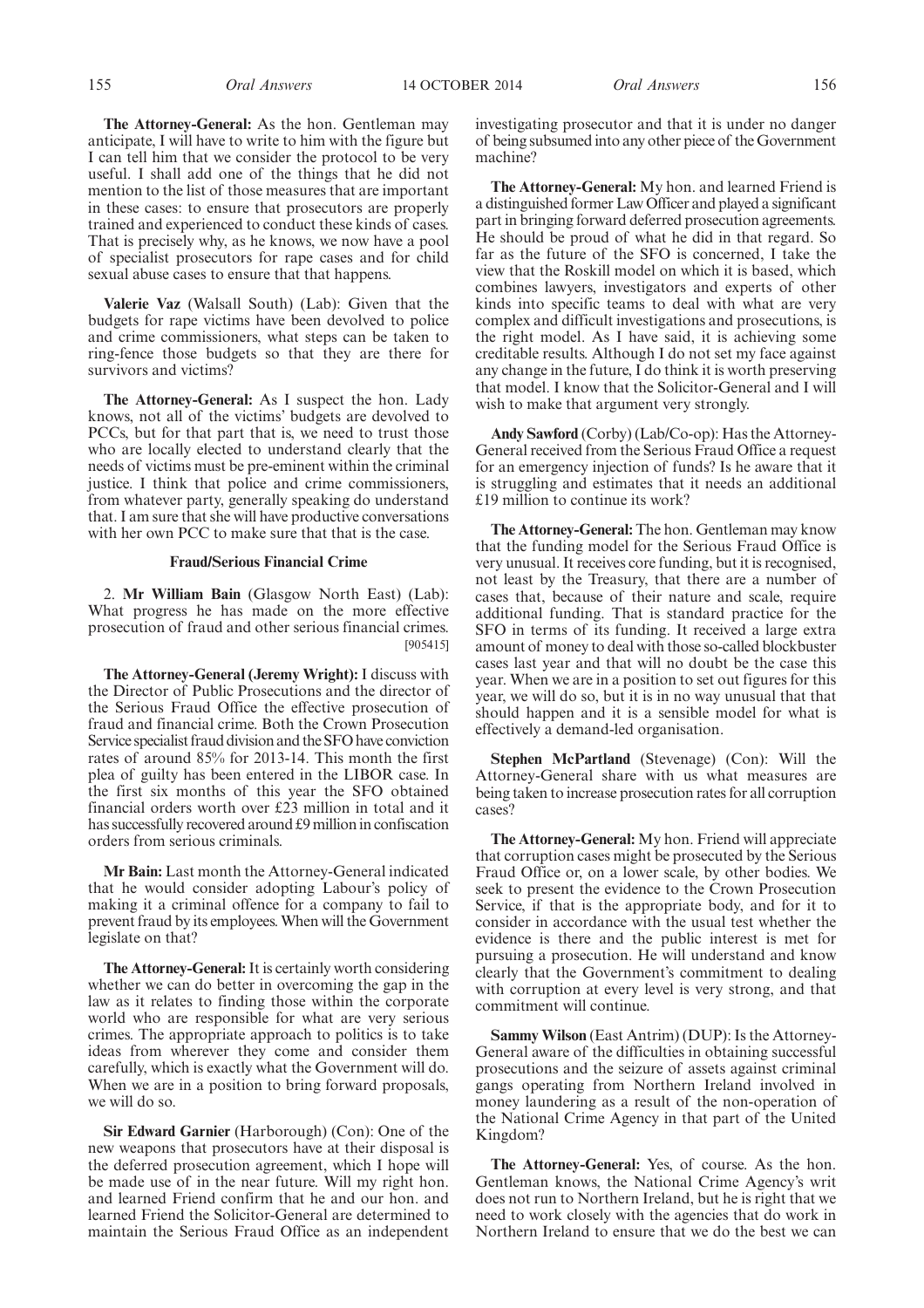157 *Oral Answers Oral Answers* 14 OCTOBER 2014 158

to recover these assets. We will continue to work closely with the Northern Ireland Executive to ensure that that continues to happen.

**Greg Mulholland** (Leeds North West) (LD): The simple reality is that when county police forces deal with fraud without their area as well as within it, it simply does not work. I have been very frustrated going from pillar to post between those agencies and the Serious Fraud Office. What role does the National Crime Agency now play and should it not be bringing such cross-border cases together?

**The Attorney-General:**The Serious Fraud Office certainly works very closely with the National Crime Agency on its caseload, but it is also important that we recognise that what has happened within the CPS with the creation of a specialist fraud directorate, which tries to bring together some of the prosecutors, not least those from other Departments, such as the Department for Environment, Food and Rural Affairs and the Department for Work and Pensions, to ensure that we have the necessary expertise to pursue fraud wherever it is found. We will continue to do that, because it is important that we recover these assets and that we prosecute those responsible for fraud, which in many cases is effectively fraud on the taxpayer.

**Emily Thornberry** (Islington South and Finsbury) (Lab): I wish the Attorney-General the best of luck in his new role, particularly in explaining to this legal illiterate Government their obligations under international and national law to uphold the rule of law. I also wish him the best of luck with Home Office empire building, and that is the purpose of this question. Will he confirm reports in *The Times* and the *Financial Times* that Ministers are discussing the abolition of the Serious Fraud Office and will he give this House a clear assurance that he will fight such attempts to dismember the SFO so that we continue to have an independent combined investigator and prosecutor of serious economic fraud?

**The Attorney-General:** I am grateful—I think—for the hon. Lady's welcome. May I reassure her that this Government fully understand their legal obligations, both national and international, and that they will continue to do so for as long as I am Attorney-General? As for the Serious Fraud Office, let me repeat what I said to my hon. and learned Friend the Member for Harborough (Sir Edward Garnier). It is crucial that we maintain, as she says, the unique model of combining investigators, lawyers and other experts in specific teams to address very complex and difficult cases. That is a model well worth defending. It would be foolish for any Minister within any Government to set their face entirely against any change that might produce a better outcome and, conceivably, a better deal for the taxpayer, but I think it is important to defend that model and she has my absolute assurance that I will continue to do so.

**Mr Speaker:** I call Gordon Henderson. Not here.

#### **Proceeds of Crime**

5. **Jenny Chapman** (Darlington) (Lab): What steps he plans to take to assist prosecutors in depriving criminals of the profits of their crimes. [905419]

**The Solicitor-General (Mr Robert Buckland):** The Government are committed to improving our ability to recover criminal assets by amending the Proceeds of Crime Act 2002 through the Serious Crime Bill, currently in the other place, including by increasing sentences for failure to pay confiscation and the enhancement of investigatory powers after a confiscation order is made. The Home Office is leading a wider programme to improve asset recovery, with which prosecutors are fully involved.

**Jenny Chapman:**I am grateful to the Solicitor-General for his response. It is good to hear him acknowledge that more needs to be done, but may I make an extra suggestion? The National Audit Office has found that the number of asset-freezing orders has fallen by a third and my understanding is that that might be because the CPS is timid and concerned about being stung for the costs when lawyers appeal the asset-freezing order. Perhaps he will consider capping the costs that could be recouped by lawyers in such circumstances, as that might make the CPS bolder.

**The Solicitor-General:** I am always receptive to ideas about the ways in which costs can be capped, but it is right that I remind the hon. Lady that the CPS still performs the lion's share of confiscation orders, and that in 2013-14 £97.69 million was recovered. The new CPS proceeds of crime unit, which was set up in the summer, will bring together in a more effective way the regional asset recovery teams in order to achieve the results that both she and I want to see.

**Stephen Mosley** (City of Chester) (Con): My hon. and learned Friend will be aware that last month's incredibly successful Invictus games were supported by £1 million from the LIBOR fund. What other projects have benefited from money confiscated as a result of fraud and criminal activities?

**The Solicitor-General:** My hon. Friend is right to emphasise the huge publicity that the Invictus games brought to the victim surcharge. It is now being used to help a range of victims—victims of rape and domestic violence and families bereaved by murder and by road traffic crimes involving a fatality.

**Kevin Brennan** (Cardiff West) (Lab): Further to the question from my hon. Friend the Member for Darlington (Jenny Chapman), I know that the hon. and learned Gentleman cared strongly about legal aid and the restrictions on advice given to our constituents. Would it not make sense to restrict to such levels the legal costs that can be claimed by those appealing against confiscation of funds obtained through criminal activities?

**The Solicitor-General:**I repeat that I am always receptive to new ideas. Quite clearly, more needs to be done to rein in some of the excesses of the cases that both the hon. Gentleman and I know about, but it is important that we focus efforts on getting the orders right in the first place and making sure that they are realistic and can be enforced. Enforcement is probably the most important priority.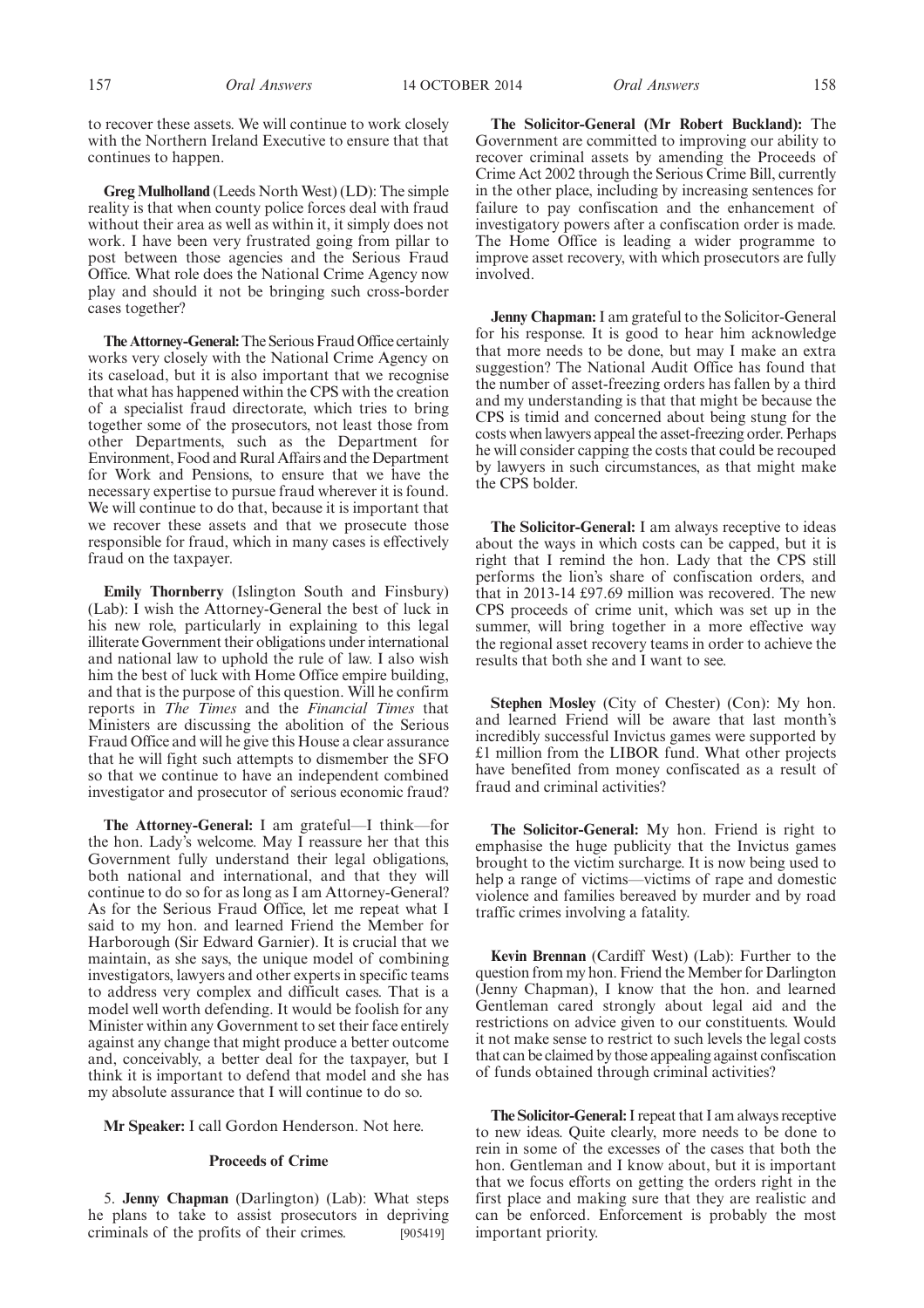#### **Contempt of Court**

6. **Sir George Young** (North West Hampshire) (Con): If he will take steps to raise awareness among jurors of the law relating to contempt of court. [905420]

7. **Oliver Colvile** (Plymouth, Sutton and Devonport) (Con): If he will take steps to raise awareness among jurors of the law relating to contempt of court. [905421]

**The Attorney-General (Jeremy Wright):** The Criminal Justice and Courts Bill, which is currently being considered in another place, will make it a criminal offence for jurors to engage in conduct which is currently a contempt of court. By making juror misconduct a criminal offence, it will reinforce the message that such behaviour is unacceptable and threatens trial by jury.

**Sir George Young:** Will my right hon. and learned Friend explain what measures are taken to enforce the existing law, and whether additional measures will be taken to enforce the law as it is about to be amended?

**The Attorney-General:** At present it is for the Attorney-General to prosecute cases of contempt of court in these instances, and there have been five prosecutions of jurors since 2010. It is not that we anticipate a large number of additional prosecutions as a result of this change, but rather that we want the message to be very clear to jurors that there are consequences should they decide not to abide by their oath, and that there is wider damage that may accrue to the concept of trial by jury if jurors do not abide by their oath. That is what we seek to achieve.

**Oliver Colvile:** What proposals does my right hon. and learned Friend have to ensure that jurors do not find themselves in contempt of court for use of social media and the internet?

**The Attorney-General:** I think my hon. Friend is referring to an emerging difficulty that we face: not only do we wish jurors to abide by their oath—the oath is very clear, and they should be fully cognisant of what it requires of them—but we need to address the fact that in the age of social media, people can get themselves into trouble without realising it. That is why, beyond even jurors, we have tried to set out clearly in the social media arena what contempt of court might involve so that people can avoid it. We have sent out on social media clear messages, I hope, as to what should be avoided, and we will continue to look for ways to do that.

**Mr Barry Sheerman** (Huddersfield) (Lab/Co-op): The Attorney-General has admitted that there have been only five such prosecutions, but will he look more thoroughly at the wonderful people who come and do jury service and are treated abominably, both in my constituency and throughout the country—kept waiting, never knowing what is going on, sent home and brought back? Why do we not improve their situation?

**The Attorney-General:** I agree entirely that we should pay tribute to all those who engage in jury service. The hon. Gentleman is right that it is a tiny minority of those jurors who cause any difficulty at all, and it is also right, as he says, that we should treat those jurors as well as we can. Having practised in the criminal courts, I know that there has long been an issue with jurors being kept hanging around and not given clear information as to what is going to happen next. Some of that, as he will appreciate, is a simple function of the uncertainties that criminal trials bring about, but I will certainly speak to my right hon. Friend the Justice Secretary about how we can do better for jurors. The hon. Gentleman is right—they deserve the best treatment we can give them.

**Mr Speaker:** The hon. Member for Shipley (Philip Davies) has been kept waiting, but his moment has arrived.

#### **Vasiliki Pryce: Prosecution Costs**

8. **Philip Davies** (Shipley) (Con): What costs were incurred by his Department in prosecuting the case of Vasiliki Pryce in both of her trials at Southwark Crown court. [905422]

**The Solicitor-General (Mr Robert Buckland):** The costs of prosecuting counsel directly attributable to the two trials of Ms Pryce were £46,012. The costs ordered against her in the sum of £49,200 have been paid. The difference includes an element of pre-trial costs.

**Philip Davies:** In the cases of Chris Huhne and Vicky Pryce, the prosecution costs application to the court was £108,541 for Mr Huhne and £48,695 for Ms Pryce, despite the fact that Mr Huhne had no trials and Ms Pryce had two. Given that the court costs to the Ministry of Justice for Ms Pryce's two trials were an estimated £30,000 on top of that, can the Solicitor-General explain the rationale for the discrepancy in those costs applications?

**The Solicitor-General:** We have to bear in mind that an appeal is in process in relation to the costs of the defendant Huhne, which is due to be heard at the end of this month. It would therefore be inappropriate for me to comment on the merits of that application. However, I will say that a large number of disclosure applications and other preliminary applications were made in the case of the defendant Huhne, which might have some bearing on the issue my hon. Friend raises.

**Mr Speaker:** Interesting reading for the long winter nights ahead.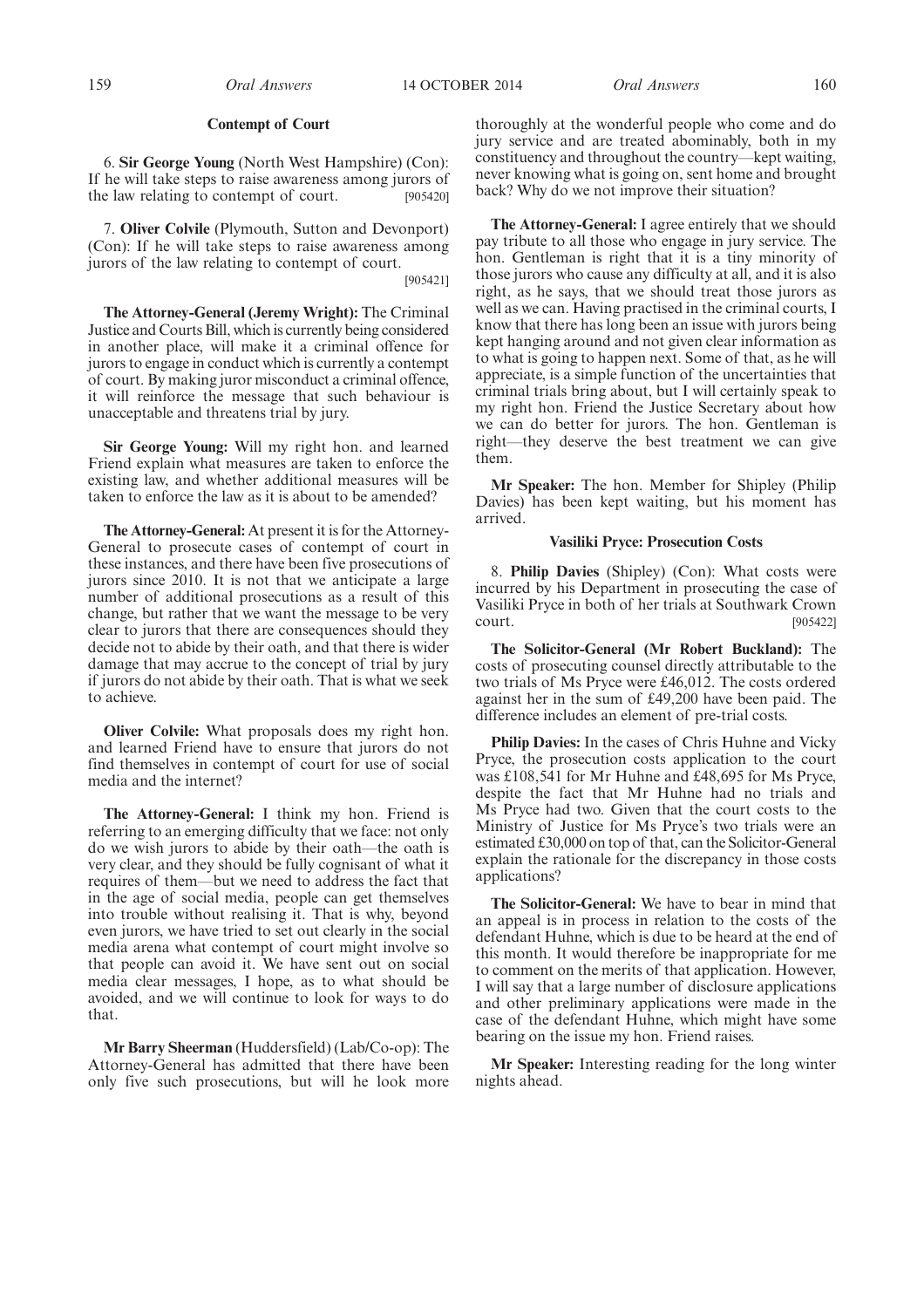#### **BILL PRESENTED**

#### TAXATION OF PENSIONS BILL

#### *Presentation and First Reading (Standing Order No. 57)*

Mr Chancellor of the Exchequer, supported by the Prime Minister, the Deputy Prime Minister, Mr Secretary Duncan Smith, Danny Alexander, Mr David Gauke, Steve Webb, Priti Patel and Andrea Leadsom, presented a Bill to make provision in connection with the taxation of pensions.

*Bill read the First time; to be read a Second time tomorrow, and to be printed (Bill 97) with explanatory notes (Bill 97-EN).*

### **Carers Bedroom Entitlement (Social Housing Sector)**

*Motion for leave to bring in a Bill (Standing Order No. 23)*

#### 12.36 pm

**Barbara Keeley** (Worsley and Eccles South) (Lab): I beg to move,

That leave be given to bring in a Bill to provide that people in receipt of Universal Credit and Housing Benefit and accommodated in the social housing sector be entitled to an additional bedroom related to caring responsibilities or overnight care; and for connected purposes.

The Bill would exempt households with one additional room from the bedroom tax if a member of the household is entitled to carers allowance. It would also widen that exemption to households in which a person needs overnight care. Those simple measures would have a significant impact on a group of people who deserve support, rather than being unfairly hit financially, as they have been by this Government. I fully support my party's plans to abolish the bedroom tax if elected in 2015, but it is also right that we should focus on the impact of the bedroom tax on the financial situation of unpaid family carers right now.

More than 6.5 million people across the UK are unpaid family carers, and they face a host of financial, emotional and practical challenges due to their caring. Ignoring that, Conservative and Liberal Democrat Members of this House voted for the bedroom tax to hit at least 60,000 of those carers. Since then, confusion has been caused by Government Members suggesting that unpaid carers are somehow exempt from the bedroom tax; they are not. A disabled person who needs overnight care from a paid care worker or non-resident relative is exempt from the bedroom tax, but where that care is provided unpaid by a partner or another carer living in the same house, they are hit by the tax. That is inconsistent and unfair.

I commend the work that other hon. Members have undertaken to try to address the problems caused by the bedroom tax. We have had many powerful debates on its unfairness and the impact it is having on our constituents. My hon. Friend the Member for Wansbeck (Ian Lavery) brought in a Bill to abolish the bedroom tax, and the House voted overwhelmingly to support it. The hon. Member for St Ives (Andrew George) has also sought to secure wider exemptions from the bedroom tax for disabled households. Unlike other Members of his party, he has fought against the bedroom tax. The House also voted strongly to support his Bill, and I wish him success with it, but at the moment I doubt whether Conservative Ministers will work with him to allow it through.

My Bill differs in the fact that it relates specifically to carers. It proposes simple measures that would improve the financial situation of carers and their families. If it progresses, it would address one of the most unfair outcomes of the bedroom tax: the impact it has had on unpaid carers.

Subjecting carers to the bedroom tax was always illogical as well as unfair. One aim of the bedroom tax was to improve work incentives for working-age claimants.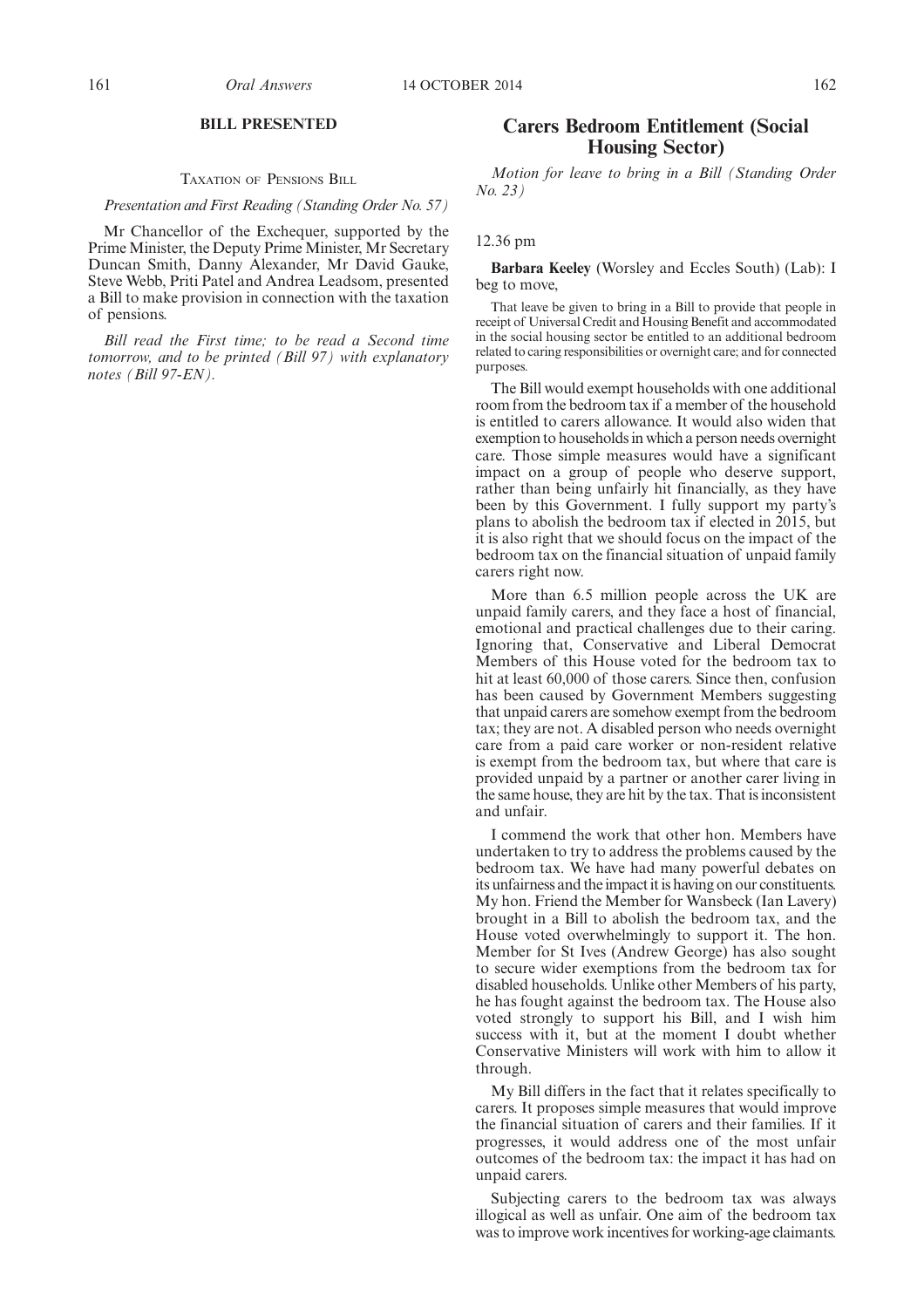#### 163 Carers Bedroom Entitlement (Social 14 OCTOBER 2014 Carers Bedroom Entitlement (Social 164 *Housing Sector) Housing Sector)*

The Government's assumption was that if households were not able to downsize they would be able to seek work or increase the number of hours they worked to pay the bedroom tax, but for many unpaid carers that is not an option. Entitlement to carers allowance means that a person is caring for someone for over 35 hours a week—in effect, full-time caring. These are the carers with the heaviest work load. It is not possible for them to move into employment or to seek extra hours, as both would reduce their ability to care. Carers UK tells us that 2.3 million people have given up work to care. For me, it is an insult to carers who have had to make the difficult decision to give up work so that they can care for a family member to be penalised even further for that decision.

The Government have suggested that people subject to the bedroom tax could take in a lodger, but this is also impractical for many carers. It is inappropriate, in my view, to expect a person caring for a family member with a severe disability or with many health needs to have to take in a lodger. In any case, the need that many carers have is for a separate room so that they can get some sleep. Taking in a lodger would mean that the additional room would not be available for them to do that.

I would like to thank Carers UK for helping with the drafting of this Bill. Carers UK and Salford Carers Centre have given me examples of the impact of the bedroom tax on carers. I will talk briefly about one case from Salford, but Carers UK has examples from other parts of the country. If hon. Members talk to carers centres or carer support groups in their own constituencies, they will be able to find many similar stories.

Mr C is a full-time carer for his wife, who has multiple physical health problems. He has a demanding caring role that includes personal care for his wife, as well as cooking, laundry, shopping, emotional support, and attending medical appointments with her. They were rehoused into a two-bedroom social housing sector bungalow that is adapted to meet Mrs C's needs. Due to Mrs C's health problems, she finds it difficult to sleep at night and is very restless. Mr C uses the second bedroom to get a good night's sleep so that he can cope with his caring role.

When the couple were rehoused, they were eligible for full housing benefit, but when the bedroom tax came in they were classed as having a spare bedroom. Mr and Mrs C are unable to move to smaller accommodation because the bungalow is ideal for them in all other ways. They have applied for, and been awarded, several discretionary housing payments that have partially made up the shortfall in housing benefit. However, like carers across the country, they know that there is no guarantee that any future applications for discretionary housing payment will be successful. Carers UK tells me that having to apply for discretionary housing payments causes stress to carers and increases their worries about household finances. I believe that the case from Salford is typical of the situation for many carers.

Government policy reflects a complete misunderstanding of the circumstances most carers find themselves in, and it fails to treat carers with the dignity and the respect that they deserve. To address this, my Bill calls for all households with one additional room where someone is entitled to carers allowance to be exempt from the bedroom tax. That would recognise the contribution that carers make to our economy through their caring and their consequent inability to change their financial circumstances.

The second part of the Bill addresses the issue of overnight care. Current exemptions to the bedroom tax fail to recognise all those who need an additional bedroom for care needs, because they apply solely to the overnight care needs of the tenant or their partner, and only when a non-resident provides that care. Those people are denied an additional room if the partner or other person living in the home provides the care unpaid. If a disabled child, older parent or another disabled relative lives with them and needs overnight care, those needs for an additional room are not taken into account either. The exemption for disabled children relates only to those who cannot share a room with a sibling, not to those who need overnight care. My Bill would address that imbalance and widen the exemption to any person in the house who needs overnight care, not just the tenant or partner. I know that that anomaly has had a negative impact on many carers and their families.

I have described a case where an additional bedroom is needed by the unpaid family carer to get the sleep needed to be able to continue to care. My Bill would make simple changes to exempt many carers from the financial burdens imposed by the bedroom tax, and help to free them from the uncertainty of relying on temporary discretionary housing payments. These are small changes which would have a big impact on unpaid family carers, who are already coping with all the challenges of caring. We owe it to those carers to recognise the contribution that they make through caring. We owe it to them to remove the one financial burden which should never have been imposed on them. I urge Members on both sides of the House to support this Bill.

#### 12.45 pm

**Mr David Nuttall** (Bury North) (Con): I rise to oppose the motion. Let me say at the outset that the hon. Member for Worsley and Eccles South (Barbara Keeley), in moving the motion, has demonstrated once again her long-standing concern for carers, and I am sure that that concern is shared by Members on both sides of the House. There is no doubt that in every constituency there are thousands of people who sacrifice their own interests to look after the welfare of others who need special care. Very often, but by no means always, it is for a member of their own family, and, of course, it is true that were it not for the support that carers provide, the burden of providing that care and support would very often fall on the state.

The issue under discussion, however, is not whether carers provide valuable support, but whether it is right that taxpayers should be asked to pay for the provision of rooms in social housing which for the vast majority of the time stand empty and unused. *[Interruption.]*

#### **Mr Speaker:** Order.

**Mr Nuttall:** We must never forget why the Government changed the rules for housing benefit to remove the public subsidy for spare rooms. There were two principal reasons. First, the change was necessary because the previous Labour Government were borrowing £1 for every £4 they spent. It was vital that public expenditure was brought under control and that the country started to live within its means. With the present coalition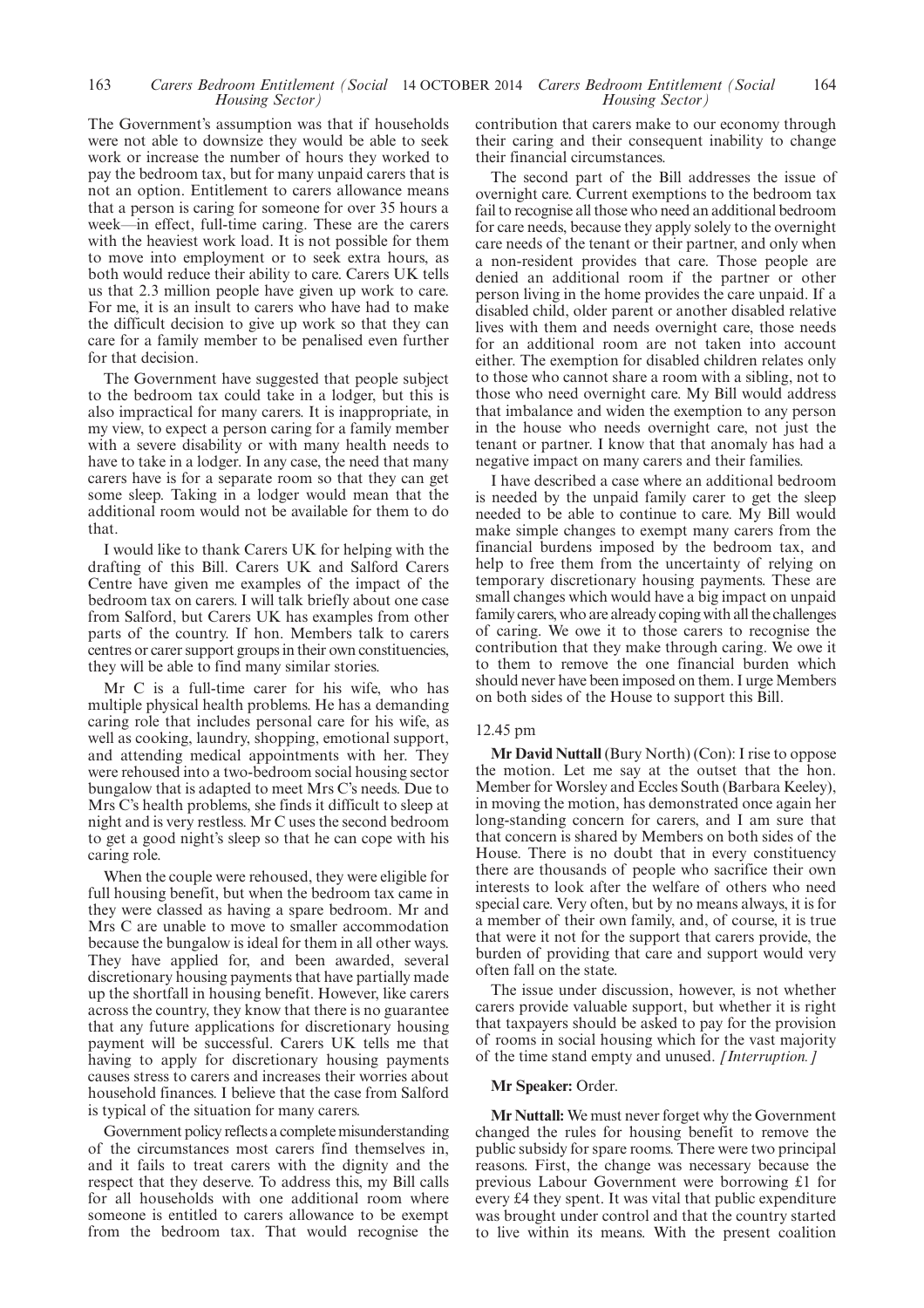#### *[Mr Nuttall]*

Government committed to increasing spending on our national health service, it was necessary to look for savings in other areas and that included reducing expenditure on welfare. Those changes to housing benefit essentially brought the rules that apply to people renting in the public sector into line with the rules for people renting in the private sector, which were introduced by the previous Labour Government.

The need to control public expenditure and ensure that the country lives within its means is not the only reason it is right for the state to stop subsidising spare rooms. With about 300,000 people living in overcrowded accommodation, it clearly makes sense to encourage the most efficient use of our public housing stock. Some 820,000 spare rooms were being provided by housing benefit before the reform was introduced.

The changes to housing benefit already take into account the specific needs of carers. Housing benefit is based on the occupation needs of the household, and the resident carer is allocated, and entitled to, their own bedroom. The regulations do not allow a claimant an extra bedroom for a non-resident overnight carer, but local authorities already have the discretion to determine whether an extra bedroom should be provided even when a qualifying benefit is not being paid to a claimant, if there is sufficient evidence that they require care during the night from a non-resident carer.

As was made clear on Second Reading of the Affordable Homes Bill, promoted by the hon. Member for St Ives (Andrew George) on 5 September, it is extremely difficult to define in advance all the possible reasons why there may be good exceptions to the housing benefit changes. It is for that reason that discretionary housing payments exist. These payments allow local authorities to consider each case on its merits and ensure that where vulnerable claimants need special support, such support is available. Last year, more than 392,000 awards were made by local authorities. Over the past two years, £345 million has been made available for these payments. Although some may have thought that insufficient, the fact is that only a quarter of local authorities applied to access the £20 million reserve fund retained by central Government in the last financial year.

Given the very narrow scope of the Bill that the motion seeks leave to introduce, it seems to me that a more effective way for the hon. Member for Worsley and Eccles South to bring about the legislative change she wants would be to persuade the House to amend the Affordable Homes Bill. Bearing in mind that Her Majesty's loyal Opposition have pledged to reverse the housing benefit changes if they win the general election next May, many inside and outside the House will be as surprised as I am at her apparent lack of faith in her party's chances of winning the election and consequently being able to restore the subsidy for spare rooms as they have pledged to do. Given that, even if the motion is agreed to, the resulting Bill will join a long list of private Members'Bills—they already number more than 70—and that even with a fair wind it is unlikely to receive Royal Assent until just before the end of this Parliament, the Bill's effect would at best be minimal if an incoming Labour Government reversed all the housing benefit changes.

The motion is a good reminder to the public that the election of another Labour Government would signal a return to the something-for-nothing culture that this Government have put an end to. I do not propose to divide the House, but I have placed on the record some of the points that will no doubt be expanded on if and when the Bill receives a Second Reading.

**AYES**

*Question put (Standing Order No. 23).*

*The House divided:* Ayes 204, Noes 8.

**Division No. 55] [12.52 pm**

Abbott, Ms Diane Abrahams, Debbie Alexander, rh Mr Douglas Allen, Mr Graham Anderson, Mr David Ashworth, Jonathan Austin, Ian Bailey, Mr Adrian Bain, Mr William Banks, Gordon Barron, rh Kevin Begg, Dame Anne Beith, rh Sir Alan Benn, rh Hilary Berger, Luciana Betts, Mr Clive Blackman-Woods, Roberta Blenkinsop, Tom Blomfield, Paul Bradshaw, rh Mr Ben Brennan, Kevin Brooke, rh Annette Brown, rh Mr Gordon Brown, Mr Russell Buck, Ms Karen Burden, Richard Burnham, rh Andy Byrne, rh Mr Liam Chapman, Jenny Clark, Katy Clarke, rh Mr Tom Connarty, Michael Cooper, Rosie Cooper, rh Yvette Corbyn, Jeremy Crausby, Mr David Cryer, John Cunningham, Alex Cunningham, Mr Jim Cunningham, Sir Tony Curran, Margaret Dakin, Nic Danczuk, Simon David, Wayne Davidson, Mr Ian Davies, Geraint De Piero, Gloria Denham, rh Mr John Docherty, Thomas Dodds, rh Mr Nigel Doughty, Stephen Dromey, Jack Dugher, Michael Durkan, Mark Eagle, Ms Angela Eagle, Maria Edwards, Jonathan Efford, Clive Elliott, Julie

Ellman, Mrs Louise Engel, Natascha Esterson, Bill Evans, Chris Farron, Tim Flello, Robert Flint, rh Caroline Flynn, Paul Fovargue, Yvonne Gapes, Mike George, Andrew Gilmore, Sheila Glindon, Mrs Mary Goodman, Helen Greatrex, Tom Green, Kate Greenwood, Lilian Griffith, Nia Gwynne, Andrew Hamilton, Mr David Hanson, rh Mr David Harman, rh Ms Harriet Harris, Mr Tom Healey, rh John Heath, Mr David Hemming, John Hepburn, Mr Stephen Hermon, Lady Hillier, Meg Hilling, Julie Hodgson, Mrs Sharon Hood, Mr Jim Hopkins, Kelvin Hosie, Stewart Howarth, rh Mr George Hunt, Tristram Hunter, Mark Irranca-Davies, Huw Jamieson, Cathy Jarvis, Dan Johnson, Diana Jones, Graham Jones, Helen Jones, Susan Elan Kane, Mike Kaufman, rh Sir Gerald Keeley, Barbara Kendall, Liz Khan, rh Sadiq Lavery, Ian Lazarowicz, Mark Leech, Mr John Leslie, Chris Lewell-Buck, Mrs Emma Llwyd, rh Mr Elfyn Love, Mr Andrew Lucas, Caroline Lucas, Ian MacNeil, Mr Angus Brendan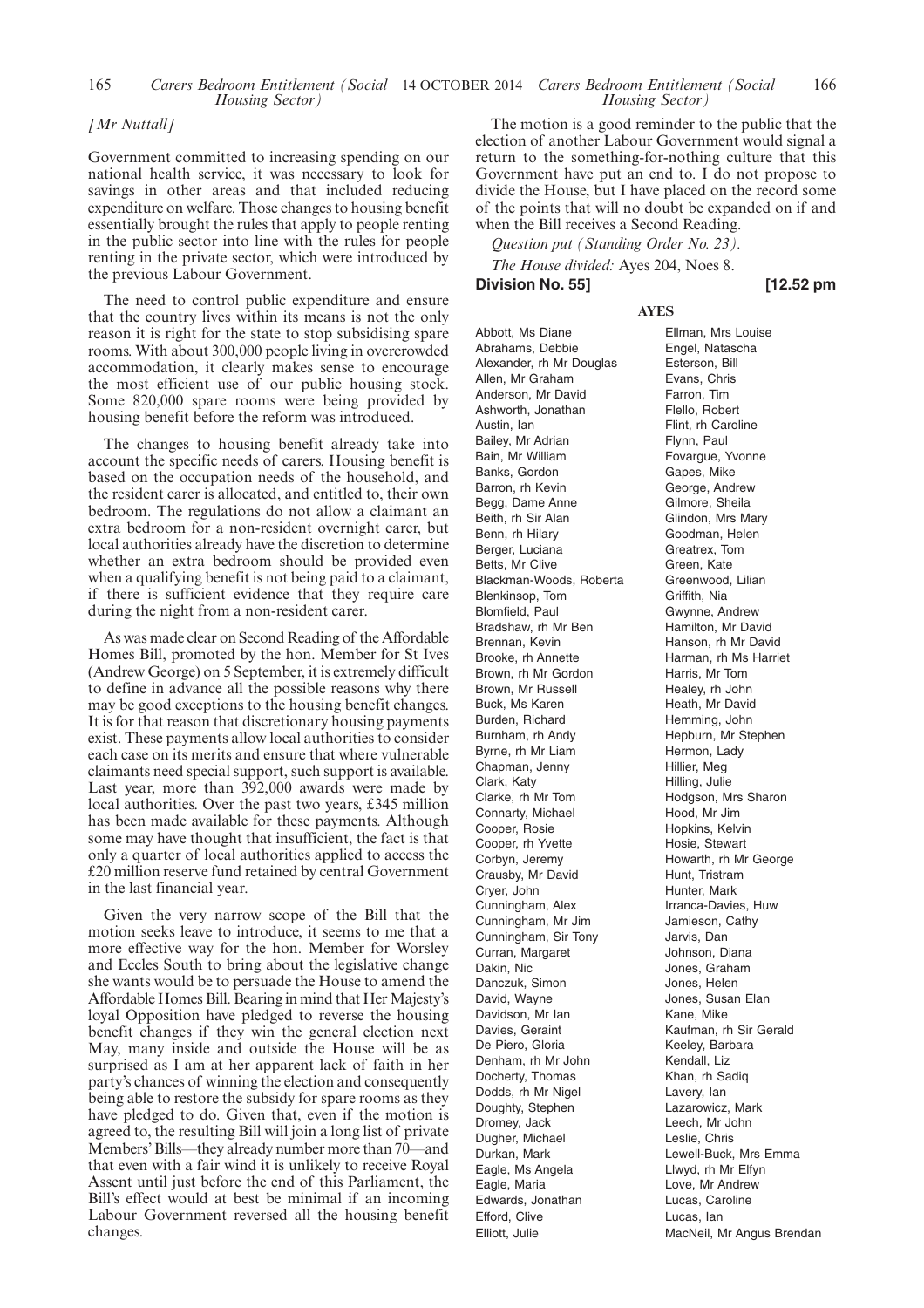Robertson, Angus

Mactaggart, Fiona Mahmood, Mr Khalid Mahmood, Shabana Main, Mrs Anne Marsden, Mr Gordon McCabe, Steve McCann, Mr Michael McCartney, Jason McClymont, Gregg McCrea, Dr William McDonagh, Siobhain McDonald, Andy McDonnell, John McFadden, rh Mr Pat McGovern, Alison McGovern, Jim McKechin, Ann McKenzie, Mr Iain McKinnell, Catherine Meale, Sir Alan Mearns, Ian Miller, Andrew Moon, Mrs Madeleine Morden, Jessica Morrice, Graeme *(Livingston)* Morris, Grahame M. *(Easington)* Mudie, Mr George Mulholland, Greg Murphy, rh Mr Jim Murphy, rh Paul Murray, Ian Nash, Pamela O'Donnell, Fiona Offord, Dr Matthew Onwurah, Chi Osborne, Sandra Owen, Albert Pearce, Teresa Percy, Andrew Perkins, Toby Pound, Stephen Powell, Lucy Reed, Mr Jamie Reed, Mr Steve Reeves, Rachel Reid, Mr Alan Reynolds, Emma Reynolds, Jonathan Riordan, Mrs Linda Ritchie, Ms Margaret

Robinson, Mr Geoffrey Rotheram, Steve Roy, Mr Frank Roy, Lindsay Russell, Sir Bob Sanders, Mr Adrian Sarwar, Anas Sawford, Andy Seabeck, Alison Shannon, Jim Sharma, Mr Virendra Sheerman, Mr Barry Sheridan, Jim Shuker, Gavin Skinner, Mr Dennis Slaughter, Mr Andy Smith, Henry Smith, Owen Stevenson, John Straw, rh Mr Jack Stringer, Graham Stuart, Ms Gisela Stunell, rh Sir Andrew Swales, Ian Tami, Mark Thornberry, Emily Timms, rh Stephen Twigg, Derek Twigg, Stephen Vaz, rh Keith Vaz, Valerie Vickers, Martin Walley, Joan Weir, Mr Mike Whiteford, Dr Eilidh Whitehead, Dr Alan Williams, Hywel Williamson, Chris Wilson, Phil Wilson, Sammy Winnick, Mr David Winterton, rh Ms Rosie Wishart, Pete Wright, David Wright, Mr Iain

**Tellers for the Ayes: Bridget Phillipson and Karl Turner**

#### **NOES**

Rees-Mogg, Jacob Stevenson, John

**Tellers for the Noes: Mr Alan Campbell and Heidi Alexander**

*Question accordingly agreed to. Ordered,*

Blackman, Bob Bone, Mr Peter Hollobone, Mr Philip McCartney, Karl Offord, Dr Matthew Pritchard, Mark

That Barbara Keeley, Alex Cunningham, Dr Hywel Francis, Mrs Sharon Hodgson, Diana Johnson, Mr Virendra Sharma, Jim Shannon, Andrew George, Hywel Williams, Caroline Lucas, Laura Sandys and Andrew Gwynne present the Bill.

Barbara Keeley accordingly presented the Bill.

*Bill read the First time; to be read a Second time on Friday 21 November, and to be printed (Bill 95).*

#### **Devolution (Scotland Referendum)**

*[Relevant Documents: The parties' published proposals on further devolution for Scotland, Cm 8946; First Report from the Communities and Local Government Committee, on Devolution in England: the case for local government, HC 503; Third Report from the Political and Constitutional Reform Committee, Session 2012-13, on Prospects for codifying the relationship between central and local government,HC 656, and the Government response, Cm 8623; Fourth Report from the Political and Constitutional Reform Committee, Session 2012-13, on Do we need a constitutional convention for the UK?, HC 656; Oral evidence reported by the Welsh Affairs Committee on 29 April 2014, on Silk Commission Part II: devolving legislative powers to Wales, HC 1239.]*

**Mr Speaker:** Before I call the Leader of the House to move the motion, I should inform the House that, on account of the very large number of Members seeking to catch my eye, I have imposed a six-minute limit on Back-Bench contributions, which will start with the fifth speaker in the debate.

#### 1.7 pm

**The First Secretary of State and Leader of the House of Commons (Mr William Hague):** I beg to move,

That this House has considered devolution following the Scotland referendum.

I am delighted to open this debate on devolution, following the clear decision of the Scottish people to remain part of this great United Kingdom. The referendum campaign electrified politics in Scotland, and we saw one of the most remarkable demonstrations of democracy in British history, which I believe showed an unmistakeable strength and vitality in our politics.

With similar energy, we have to build a better and fairer constitutional settlement for all in the United Kingdom, working together as a family of nations, bound by a rich history and the strength of our democracy—and we have to do so with that sense of renewal across the country. Make no mistake, Mr Speaker, the need and demand for renewal is palpable and serious. Across the United Kingdom, we must find that better and fairer settlement. I believe that dither or delay is not an option on these issues.

**Angus Robertson** (Moray) (SNP): Today sees the funeral of Angus Macleod, and I am sure that the Leader of the House and Members of all parties will pay tribute to the doyen of Scottish print journalism. I would like to pay tribute to everyone who took part in the referendum and respect its result, especially the 1.6 million people who voted for independence. A great many people voted no because of "the vow" that promised "extensive" new powers. Why is there no mention of extensive new powers in the Government's Command Paper, and where is the Prime Minister?

**Mr Hague:** I will come to the political and partisan points of the hon. Gentleman's intervention, but first I join him in paying tribute to Angus Macleod, a journalist respected by all Members and known to all, particularly for a very distinctive Scottish voice on the radio. We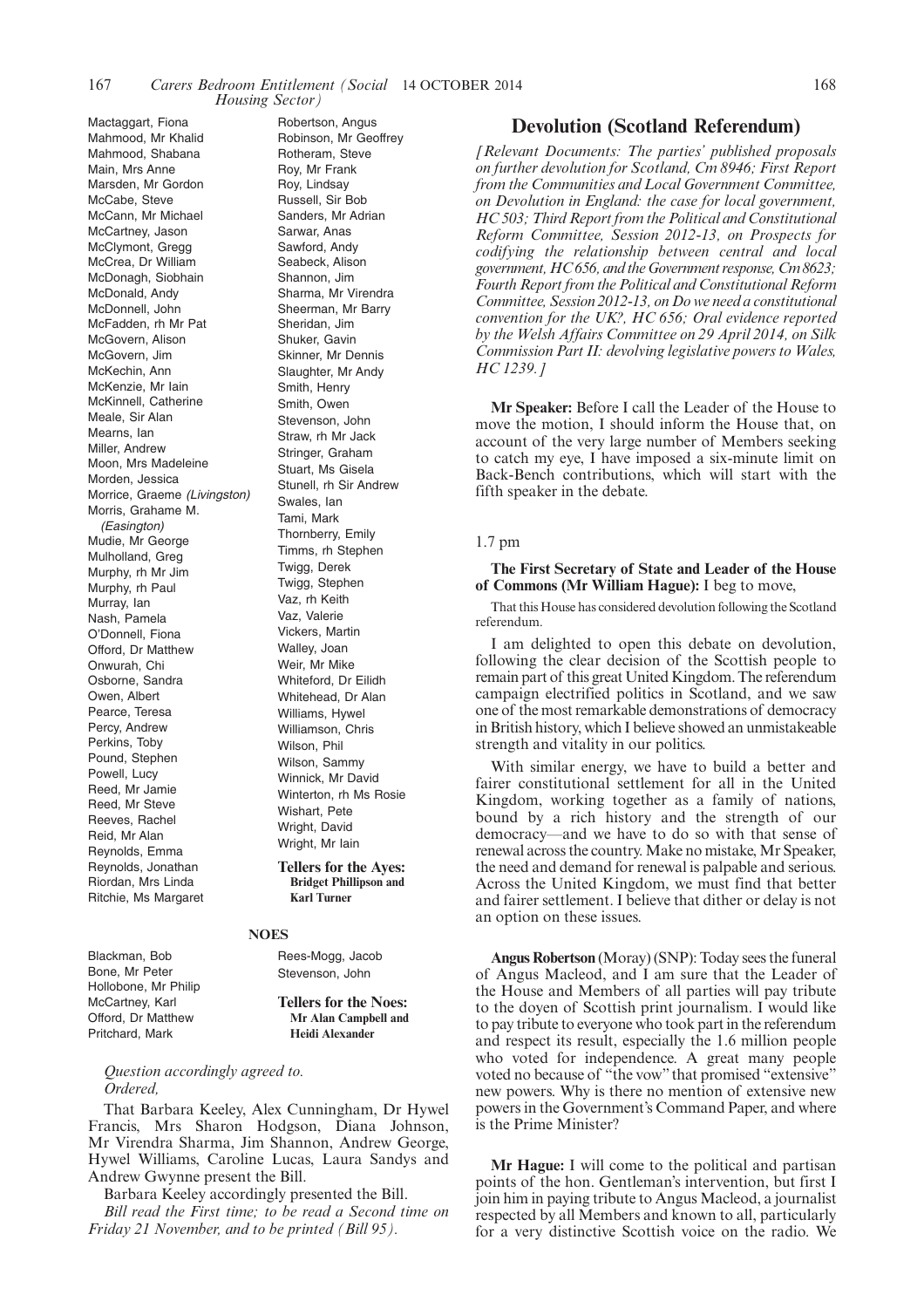#### *[Mr Hague]*

all remember his family and friends at the time of his funeral today. As I say, I will come to the other points the hon. Gentleman raised—

**Mr Charles Walker** (Broxbourne) (Con): Will my right hon. Friend give way very briefly?

**Mr Hague:** Well, I was hoping to come on to the other points, but I will give way again at this early stage.

**Mr Walker:** Before my right hon. Friend gets to the political and partisan points, may I ask him to involve the Procedure Committee in discussions going forward, as there will be huge procedural implications to what is being talked about today?

**Mr Hague:** My hon. Friend is right to make that point as Chair of the Procedure Committee. I certainly give him that guarantee.

As my right hon. Friend the Secretary of State for Scotland set out yesterday, it is vital that we unite Scotland within a United Kingdom. The cross-party process being undertaken by Lord Smith of Kelvin is the first step in finding the common ground that will create something that is better and fairer for Scotland and that cements its place in our family of nations.

I want to say at the beginning that we must not only meet the vows that were made to Scotland, but deliver a balanced settlement that is better and fairer for England, Wales and Northern Ireland. That is why, in addition to the cross-party process being undertaken by Lord Smith of Kelvin, the Prime Minister has asked me to chair a Cabinet Committee to look at the devolution—

**Mr Angus Brendan MacNeil** (Na h-Eileanan an Iar) (SNP): Will the right hon. Gentleman give way?

**Mr Hague:** I have not even had a chance to respond to the hon. Member for Moray (Angus Robertson) yet, so I will do that before giving way.

**Mrs Cheryl Gillan** (Chesham and Amersham) (Con): Will my right hon. Friend give way?

#### **Mr Hague:** I will make just one more point.

The Prime Minister has asked me to chair a Cabinet Committee to look at the devolution of powers across the United Kingdom. There will be every opportunity for decisions on the future rights of England and devolution toWales and Northern Ireland to be made on a cross-party basis, unless, that is, any party chooses not to participate in the discussions. That is a point to which I will return.

The hon. Member for Moray made the point about 1.6 million people. We should pay tribute to all those who voted in the referendum. He might not want to remember so easily that more than 2 million people voted for Scotland to remain part of the United Kingdom. They voted for a stronger Scottish Parliament, backed by the strength and security that comes from being part of the United Kingdom. Before the referendum, the three pro-Union parties of the United Kingdom made clear commitments to devolve further powers to Scotland on a clear timetable that was put forward by the right hon. Member for Kirkcaldy and Cowdenbeath (Mr Brown), who is in his place. That was supported by the three party leaders.

Yesterday, the Government published the Command Paper on Scotland ahead of schedule. It sets out the published proposals of the three UK political parties on further devolution in Scotland. Lord Smith will oversee a process that takes forward those commitments. He has already begun his work and has written to the groups that were formed during the referendum campaign, inviting them to give their views on further devolution. I welcome the fact that, for the first time, all the major parties are involved in shaping devolution for Scotland, with the Scottish National party and the Green party tabling their proposals too. Lord Smith will talk simultaneously to the political parties, civic institutions and the public, with a view to reaching the heads of agreement by 30 November. As the House heard again yesterday, draft clauses will be published by the end of January, so that the legislation is ready to be implemented after the next general election.

**Mr Graham Allen** (Nottingham North) (Lab): The Leader of the House will know that the Political and Constitutional Reform Committee, which I have the honour of chairing, has produced extensive work on a written constitution, devolution to English local government and the need for a constitutional convention. Will he ensure that Parliament is represented on and has input into his Cabinet Sub-Committee, which will discuss those much bigger and much more important issues than the one on which, I suspect, many Members will focus, which is English votes for English laws?

**Mr Hague:** Absolutely, I will. The Political and Constitutional Reform Committee and the Procedure Committee need to be fully involved in the process. It is certainly our intention that they will be. I will make arrangements for that to happen.

**Kevin Brennan** (Cardiff West) (Lab): It is true that on devolved matters, English MPs do not have a vote, but neither do Welsh MPs, Scottish MPs or MPs from Northern Ireland. However, SNP MPs have traditionally resiled from voting on some such matters because they believe that that will help to lead to the break-up of the United Kingdom. Would not any such proposal be part of a slippery slope towards the break-up of the United Kingdom?

**Mr Hague:** Let me come to that matter. I propose to work briefly and logically through the nations of the United Kingdom in my remarks and I will come to the question that has become known as English votes on English laws. However, I reject from the outset the idea that fairness for England is disruptive or dangerous for the United Kingdom. It is part of the effort to keep the United Kingdom together, just as fairness for Scotland, Wales and Northern Ireland has always been.

**Sir Oliver Heald** (North East Hertfordshire) (Con): Does my right hon. Friend agree that many of us in England, including many of my constituents, were willing the Scots to remain part of this great United Kingdom? However, we do want fairness for England. We still have a procedure in this place, Standing Order No. 97, that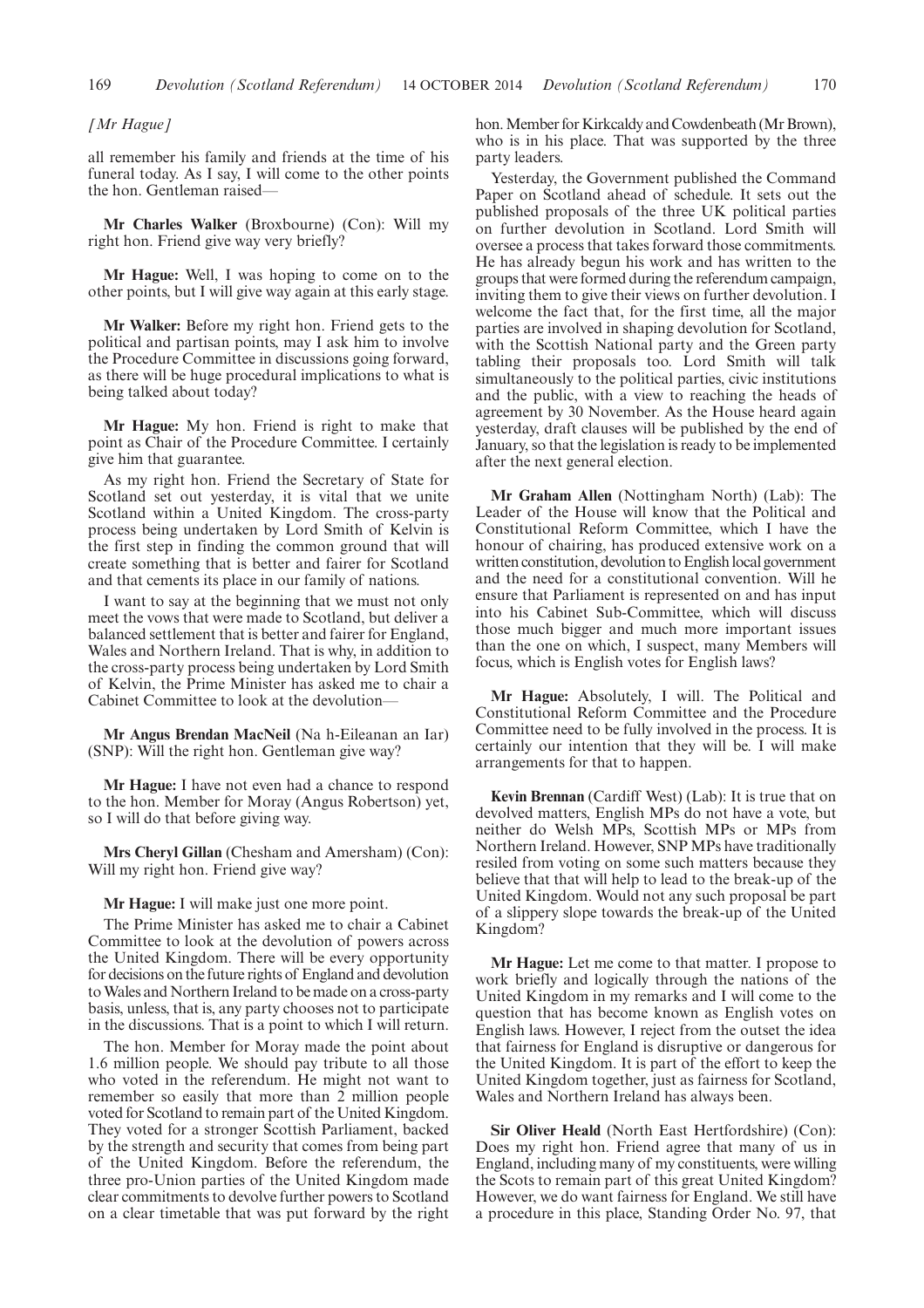allows Scots MPs to deal with Scots legislation. Why on earth can we not do that for England? That is a simple solution to a simple problem. It is a matter of fairness.

**Mr Hague:** That is, indeed, one solution that could be adopted. I will come to the alternative solutions in a moment.

Let me finish what I was saying on Scotland. As my right hon. Friend the Secretary of State for Scotland said in his statement, the three main pro-UK parties made a vow that will be delivered whatever the outcome of the election next year and whatever deliberations we have about England. I know that it suits the Scottish National party to pretend that it has already been betrayed somehow, but the proposals for Scotland are not tied to our deliberations on other parts of the United Kingdom in the sense that they are conditional on them. It is right to consider those things together, but there was a vow. The British Government—this Administration and past Administrations—have delivered on devolution commitments in the past and will do so again.

**Mr MacNeil** *rose—*

**Mr Hague:** I will give way in one moment.

This Government delivered the Scotland Act 2012 and introduced the Wales Bill that is being debated in the House of Lords. We believe passionately in the United Kingdom. We recognise the benefits that it brings to all its citizens.We will deliver on the commitments that were made to the people of Scotland. I hope that the hon. Gentleman will confirm that the SNP will stop pretending that we are not seeking to deliver on those commitments.

**Mr MacNeil:**I am grateful to the right hon. Gentleman for giving way eventually. If the vow swayed 6% of the Scottish people, it served its narrow political purpose at the time. It was an unconditional vow that became conditional as the hangover set in. Why was the Prime Minister not straight with the Scottish people about the vow before the referendum? Where is the Prime Minister this afternoon?

**Mr Hague:** I assure the hon. Gentleman that the vow is unconditional. I think that I can also speak for the official Opposition on that. It was an unconditional vow from the Leader of the Opposition, the Deputy Prime Minister and the Prime Minister. The Scottish nationalists should stop pretending that people are reneging on the commitment when they are not.

**Sir Robert Smith** (West Aberdeenshire and Kincardine) (LD): I thank the Leader of the House for making it clear that the vow is unconditional and that the process for Scotland will go ahead as promised. Are not the interventions from the Scottish National party Members very telling in that they do not recognise the result of the referendum? If anything, the result of the referendum showed a clear desire to stay part of the United Kingdom. The merits of whatever happens in the process should be judged against that.

**Mr Hague:** My hon. Friend is absolutely correct. The referendum was described by people on all sides as the decision of a generation or a lifetime. That is how it should turn out.

**Mary Macleod** (Brentford and Isleworth) (Con): As someone with a strong Scottish highland heritage, I want a fair settlement for everyone in the United Kingdom. Has my right hon. Friend received the commitment from all political parties that they will participate fully in the process?

**Mr Hague:** The Scottish process will be presided over by Lord Smith of Kelvin, not by me. The Cabinet Committee that I chair will ensure that the British Government feed in information as necessary and when it is requested by Lord Smith. I believe that all parties are committed to taking part in that process—the three main UK pro-Union parties, as well as the Scottish National party and the Greens. I welcome that.

**Crispin Blunt** (Reigate) (Con): May I say gently to my right hon. Friend that the right hon. Member for Kirkcaldy and Cowdenbeath (Mr Brown) did not speak for me or my constituents when he gave that undertaking? Although I fully understand that the leader of our party is entitled to make that commitment, because he is responsible for policy, it was not the mandate on which I was elected. I and my constituents expect the issues of differential expenditure and English votes for English laws to be addressed at the same time and before devo-max is delivered.

**Mr Hague:** All the party leaders supported that, but it is the great joy of our democracy and the House that all 650 of us can give our views on those matters. Provided I do not take too long, many of us will do so today.

**Mr Bernard Jenkin** (Harwich and North Essex) (Con): Will my right hon. Friend give way?

**Mr Hague:** I will make a bit of progress. Otherwise we will stop on that point.

As in Scotland, the Government have been making good on our promise to deliver further devolution to Wales, with the referendum on law-making powers, setting up the Silk commission and introducing the Wales Bill. The Bill takes forward almost all the recommendations of the Silk commission's part I report and devolves a significant combination of tax and borrowing powers to the Assembly and to Welsh Ministers. It is important that Wales, too, is at the heart of the debate on how to make the United Kingdom work for all nations.

**Mr David Hanson** (Delyn) (Lab) *rose—*

**Mr Hague:** As the right hon. Gentleman is from Wales, I will give way to him.

**Mr Hanson:** One third of my constituents are currently served by hospitals in England. The railway service goes from England to Wales. In their thousands, people in my constituency work in businesses in England, which are governed by English Departments. Are the Leader of the House's proposals to stop me voting and speaking on those issues right and proper?

**Mr Hague:** As I have said, I will come to the position of England, although the right hon. Gentleman might want to reflect that one reason why Welsh people use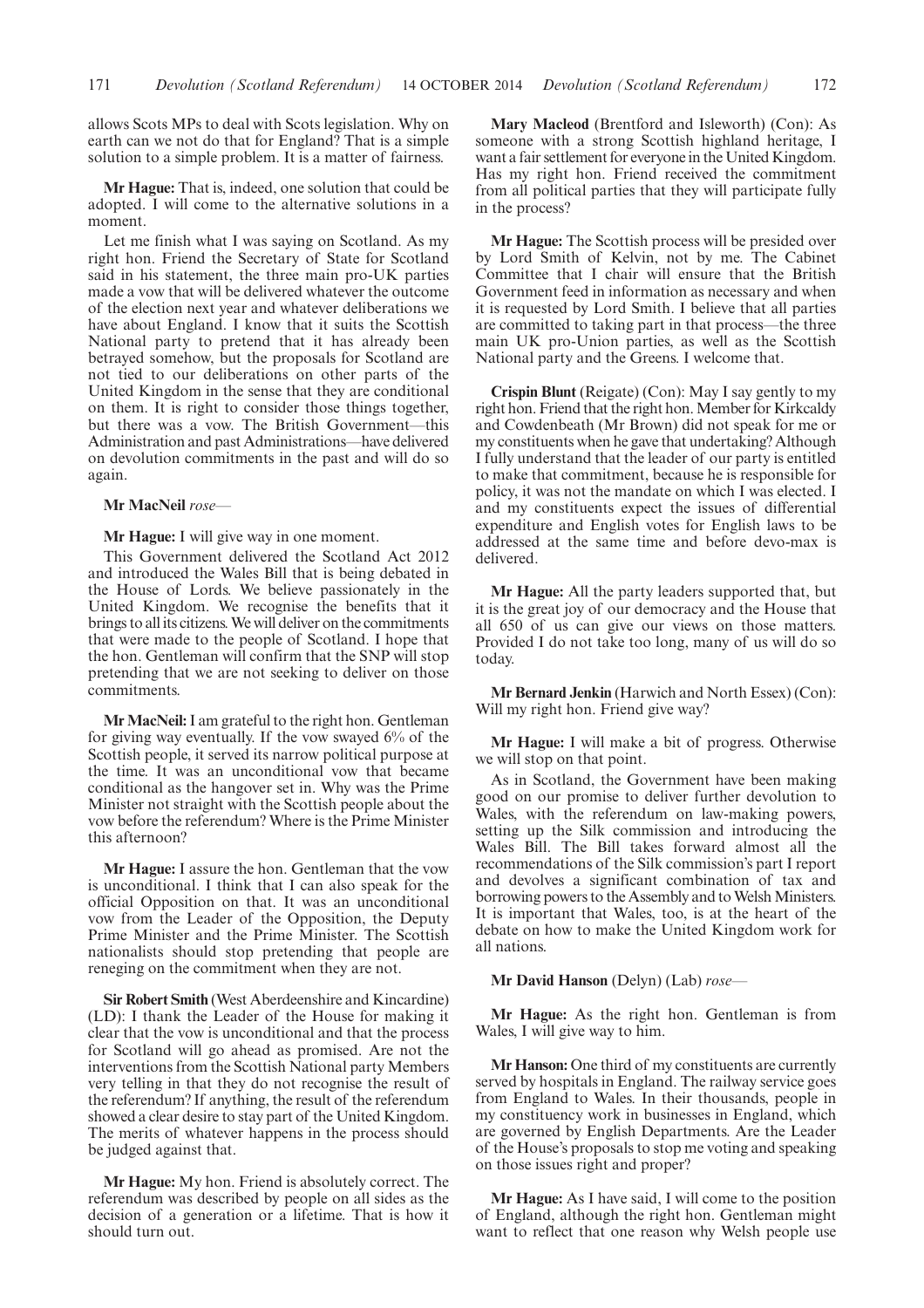#### *[Mr Hague]*

English hospitals is the record of the Labour party on the NHS in Wales. Of course, there are important connections. There are and always will be a mass of transport and public service connections between all UK nations, particularly between England and Wales, and between England and Scotland, but that has never stopped people from advocating devolution in Wales and the Welsh Assembly having greater powers. It has never stopped advocacy of greater powers for the Scottish Parliament. Therefore, we reach a point at which it is necessary to provide fairness for England, bearing in mind his point.

#### **Several hon. Members** *rose—*

**Mr Hague:**I will give way once more to a Government Member.

**Mr Dominic Grieve** (Beaconsfield) (Con): When one looks at Welsh devolution, is not one problem that the legislation has been so badly drafted that it is unclear what has been devolved and what has been reserved? Does that highlight the fact that, if we are to carry out a proper revision of our constitutional arrangements, we must look at the totality of them, while at the same time honouring the commitment we have made in Scotland?

**Mr Hague:** There is a good case for that. The structure of the devolution settlement in Wales is an important matter for our consideration, particularly as the Silk commission recommended a move to a reserved powers model in its part II report, partly for the reasons that my right hon. and learned Friend gives. It will fall to the next Parliament to introduce legislation to make that change, but my right hon. Friend the Wales Secretary has made it clear that he wants to hear views from across the political spectrum in Wales. He has invited the leaders of the Welsh parties to discuss the way forward, and I believe he held a productive meeting yesterday. As he has announced, the first step in giving further devolution to Wales is to amend the Wales Bill by scrapping the lockstep and allowing the Welsh Assembly the power to vary income tax rates. The new income tax powers are a tool to help the Welsh economy potentially to become more dynamic and to make the Government in Wales more accountable. If used correctly, we hope they can boost economic growth, meaning more people in Wales in jobs and enjoying a better standard of living.

**Ian Lucas** (Wrexham) (Lab) *rose—*

**Mr Hague:** I will take one more intervention on Wales.

**Ian Lucas:** I want to pick up on the right hon. Gentleman's point about the health service in north Wales. As a former Secretary of State for Wales, he knows that, for good demographic reasons, specialist services are supplied to the people of north Wales, including Wrexham, by excellent hospitals such as the Robert Jones and Agnes Hunt orthopaedic hospital in Shropshire, Christie's, and the Walton specialist centre in Liverpool. The right hon. Gentleman should not therefore suggest—I am surprised he took such a cheap shot—that such provision is a matter of choice. It is how the health service works for the people of Wales and for the United Kingdom.

**Mr Hague:** As I was saying a moment ago, it is of course true that there are a mass of connections in public service and transport, although it is also true that the NHS in Wales has not been performing as well as the NHS in England. Both points are true. There are a mass of connections, but I reiterate that that has never stopped the hon. Gentleman and others from making the case for devolution in Wales and for greater control in Wales over, for instance, health and education services. It is therefore not surprising that English Members want greater control of health and education services in England, acknowledging that services on both sides of such a border must continue to serve those on both sides.

**Sir Alan Beith** (Berwick-upon-Tweed) (LD): May I point out to my right hon. Friend that we are having increasing difficulty accessing services across the border between England and Scotland, and that increasingly, barriers are being erected? I express the hope that the settlement that Scotland is staying in the United Kingdom will mean that people can continue to cross borders for the best health provision.

**Mr Hague:** Yes, that is important for all of us in the UK.

As is well understood in the House, the devolution settlement for Northern Ireland is different from the ones for Scotland and for Wales. It has emerged out of cross-party talks over a very long period. At its heart is power sharing between Northern Ireland's two main traditions. The provision of additional powers to the Northern Ireland Executive and Assembly would involve changes to the Belfast agreement. It is therefore essential that any changes to the settlement have the support of parties in the Assembly. One area on which we have had discussions is the devolution of corporation tax to Northern Ireland. As the Prime Minister has made clear, we will make an announcement on that no later than the autumn statement.

It is more important that the three devolution settlements I have discussed work in the best interests of the people of Wales, Northern Ireland and Scotland than that they are identical, but the nature of the development of devolution in the past two decades has left the UK with an asymmetrical Union.

**Pete Wishart** (Perth and North Perthshire) (SNP): Will the Leader of the House give way?

#### **Mr Hague:** No, I think I will make progress.

Hon. Members completely respect the legitimate need for greater autonomy and devolution in Scotland, Wales and Northern Ireland, but let us be clear that there is no widespread demand for regional government in England. Indeed, voters in the north-east emphatically rejected that in 2004. The public do not want an extra tier of burdensome politics that increases the cost of government overall.

#### **Several hon. Members** *rose—*

**Mr Hague:** That has flushed out quite a few hon. Members, but let me begin by giving way to my hon. Friend the Member for Beverley and Holderness (Mr Stuart).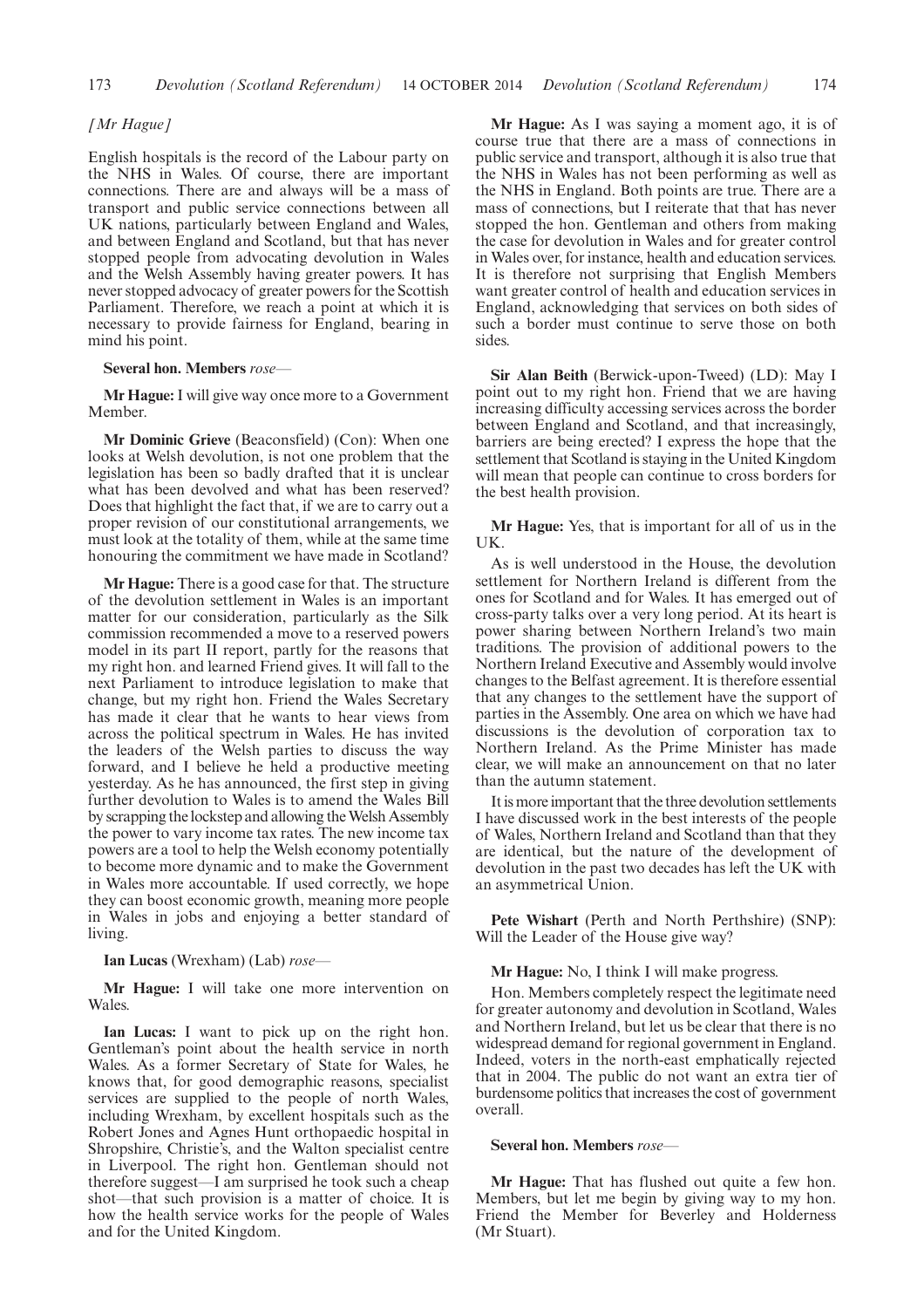**Mr Graham Stuart** (Beverley and Holderness) (Con): My right hon. Friend is right that there was no appetite in Yorkshire for that proposal, but there is a sense of neglect and frustration that the votes of people in Yorkshire are being diluted by those who represent areas where decisions have no effect. That cannot be allowed to continue and it must be tackled now. Further delay is not acceptable to my constituents.

**Mr Hague:** I agree with my hon. Friend. Hon. Members on both sides of the House need to listen to that point.

#### **Several hon. Members** *rose—*

**Mr Hague:** I will give way on that subject to an Opposition Member.

**Graham Stringer** (Blackley and Broughton) (Lab): The Leader of the House is right to remind us that regional assemblies were rejected wherever they were considered, not just by the ballot in the north-east. However, there are 2.5 million people in Greater Manchester. It is almost exactly the same size by population as Wales, and half the size of Scotland. There is a real desire for both resources and powers to be devolved to Greater Manchester. Is he considering that?

**Mr Hague:**I acknowledge the hon. Gentleman's point. Much of what we must do is make what we have already work better what we have already rather than invent new tiers of government anywhere in the UK.

**Henry Smith** (Crawley) (Con): Will my right hon. Friend give way?

**Mr Hague:** I will first answer the point made by the hon. Member for Blackley and Broughton (Graham Stringer).

There is a legitimate demand for greater autonomy at a local level. We have an excellent record in recent years of devolving powers to the cities and regions, including to Manchester. I, like other members of the Government, hope that more can be done on decentralising power from Whitehall. In this Parliament, we have introduced city deals. Eight core deals were signed in the first wave, and we are close to finalising the conclusions on the second wave—18 of the 20 contracts have been signed. We have delivered local growth deals, and £2 billion will be devolved per year to local enterprise partnerships from next year. Many hon. Members would like more such progress, building on the excellent work of the Department of Communities and Local Government. That is part of what we need to do in the United Kingdom, including in England, but it does not resolve the basic issue of fairness that my hon. Friends have raised regarding decisions on legislation affecting England.

#### **Several hon. Members** *rose—*

**Mr Hague:** I will give way a couple more times, first to the hon. Member for Bishop Auckland (Helen Goodman) and then to my hon. Friend the Member for Crawley (Henry Smith).

**Helen Goodman** (Bishop Auckland) (Lab): We share a constituency boundary and the Leader of the House knows, as I do, that our constituents feel that too many decisions are London-centred. They want more power closer to them. Is not the problem with English votes

for English laws that it changes the job description of Members in this House, but does not actually take power nearer to people?

**Mr Hague:** These issues are not mutually exclusive. It is entirely possible to believe that there should be greater autonomy at the local level, including for the hon. Lady's constituents and mine. However, if she is talking, as she did at the beginning of her intervention, about what people feel, I think she will have to acknowledge that they also feel, whether it be in Yorkshire or County Durham, that Scottish Members should no longer be voting on matters that have been devolved to Scotland. That is the local opinion.

**Henry Smith:** The Leader of the House is absolutely right that we should have English votes for English Members of Parliament on English affairs. With regard to further devolution to the localities within England, I would ask that we do not just talk about cities but the historical counties of England, which deliver a lot of responsibilities already.

**Mr Hague:** Yes, absolutely. Some of the city deals already signed include, for instance, parts of Lancashire outside the cities, so this is a very important point. Localism and decentralisation are crucial to revitalising our cities.

#### **Several hon. Members** *rose—*

**Mr Hague:** Let me introduce the next part of my speech, because a lot of Members wish to speak.

It does not and cannot answer what we have known as the West Lothian question for the past 30 years. For a long time we have seen prevarication, postponement and delay. With further devolution to the nations of Scotland, Wales and Northern Ireland it is not unreasonable—indeed, it is a basic matter of fairness—to say that the voice of England should also be heard.

#### **Several hon. Members** *rose—*

**Mr Hague:** I need to emphasise this point. It is no longer fair or just for Scotland to be able to decide its own laws in devolved areas, only for Scottish MPs to cast decisive votes on similar matters that affect only England, or only England and Wales.

**Michael Connarty** (Linlithgow and East Falkirk) (Lab): Will the right hon. Gentleman give way?

**Mr Hague:** I will give way again in a moment; I am trying to give way a lot.

We must establish the principle that when this House makes decisions affecting only the people of England, or only the people of England and Wales, those decisions should be made only by, or with the consent of, the MPs elected to represent them. There will be considerable debate on how to do this. Many reports have been published and solutions proposed, but this issue must be confronted now.

**Michael Connarty:** Before the right hon. Gentleman moved on to that structural point, he mentioned the question of legislation. Some Members in the Chamber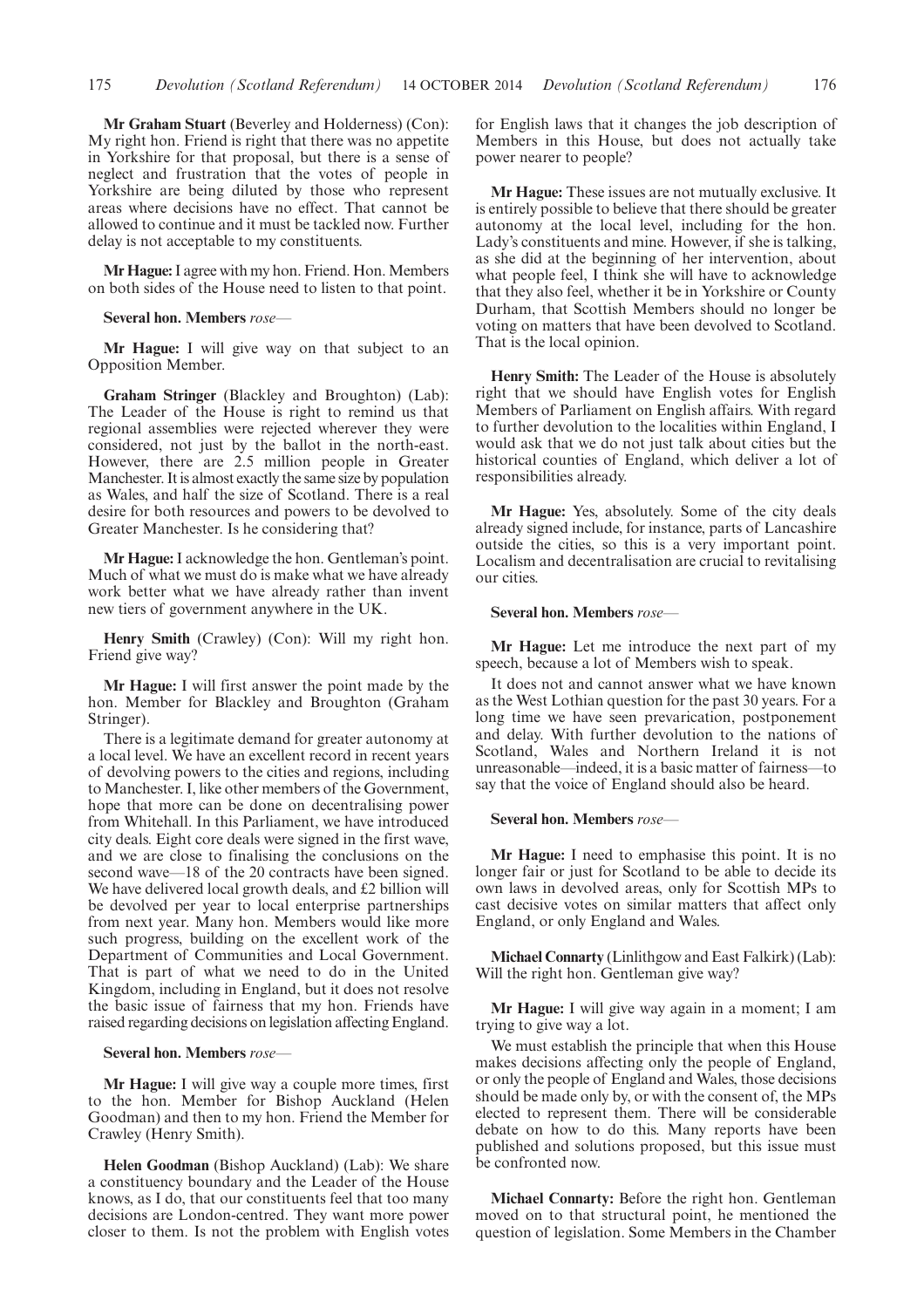#### 177 *Devolution (Scotland Referendum)* 14 OCTOBER 2014 *Devolution (Scotland Referendum)* 178

#### *[Michael Connarty]*

will leave at 2 o'clock to go back to the Modern Slavery Public Bill Committee, including myself and a Member from Northern Ireland. The right hon. Gentleman will know that I have been involved in that campaign long before this Government came in. Would it be right for Members from Scotland and Northern Ireland to be denied the right to sit on what is a piece of English legislation that will have worldwide repercussions if it is passed in its correct form?

**Mr Hague:** I believe that where a matter only affects England, then key decisions should be made, one way or another, by thoseMPs elected for English constituencies. The hon. Gentleman believes that for Scotland decisions on such matters should be made by Scottish representatives. We are not asking for anything greater than that. This is not a question that can be ignored or prevaricated over for the next decade. It is right we should address it now without establishing additional layers of government and without increasing the cost of politics.

#### **Several hon. Members** *rose—*

**Mr Hague:** I will give way a couple more times.

**Mr Clive Betts** (Sheffield South East) (Lab): I thank the Leader of the House for giving way. He said that devolution within the United Kingdom would not be symmetrical, but asymmetrical. Is it not true that it is likely that devolution within England will be asymmetrical as well? It might well be that powers are given to the Mayor of London or the combined authority in Greater Manchester that will not be provided to all local authorities up and down England. Therefore, should MPs in London and Greater Manchester be prevented from voting in this House on matters that are devolved to their local authorities?

**Mr Hague:** I think across the House we want to be practical and pragmatic about the devolution of powers. *[Interruption.]* Well, I think we do, except in one respect in relation to the Labour party, which I will come on to in a moment. I hope Labour Members will not consider themselves too pragmatic until I come to the relevant part of my speech. Of course, the powers will vary from one local authority to another, but that can also be true within Scotland and within Wales. That still does not address the basic issue of fairness in the United Kingdom as a whole.

#### **Several hon. Members** *rose—*

**Mr Hague:** I will give way to the right hon. Member for Southampton, Itchen (Mr Denham) and then to my hon. Friend the Member for Skipton and Ripon (Julian Smith).

**Mr John Denham** (Southampton, Itchen) (Lab): I am grateful to the Leader of the House. A few moments ago he said that the way in which English votes on English laws is delivered would be the subject of a great deal of debate. Why is he not proposing to involve the people of England in a discussion about how England should be governed? Why is he saying that he has all the wisdom to force this through in a Cabinet discussion without any wider debate whatever? What is he scared of and why will he not listen to the people of England?

**Mr Hague:** First, I am not claiming to have a monopoly on wisdom. The people of England are already having that discussion and they may well have to have that discussion in the general election, but we are not claiming any monopoly on wisdom. Indeed, I have invited those on the right hon. Gentleman's Front Bench to come to the Cabinet Committee to put forward their ideas. I have not had an official reply, but it has been dribbled out in the media this morning that they are proposing not to accept that invitation to the Cabinet Committee. Perhaps the right hon. Gentleman would like to come in place of those on his Front Bench, because he has many more ideas than they have developed so far.

**Julian Smith** (Skipton and Ripon) (Con): Labour has 31 MPs in Yorkshire. Has he had any representations thus far from them on their views about the importance of English votes on English laws for Yorkshire people?

**Mr Hague:** I have not had any representations from any of the Labour MPs in Yorkshire; that is true. I was hoping that the Labour party would attend the Cabinet Committee on devolution and that it would put forward its ideas, but evidently it has decided not to do so. It could have come with superior ideas and innovative solutions that it might be happy with. It could have come to say that the constitutional convention would be its policy. All these things are still open to it. It could have come and pretended to have some ideas to demonstrate the unity that the Leader of the Opposition is desperately calling for at the moment. It could have come and done all these things, but instead it has evidently decided—the right hon. Member for Tooting (Sadiq Khan) may wish to confirm this in his speech—not to join in the work of the Committee. I therefore hope that nobody on the Opposition Benches will lecture us about not listening to other ideas when they are not prepared to come and give their ideas at the Cabinet Committee that has been established.

**Rory Stewart** (Penrith and The Border) (Con): Does my right hon. Friend agree that if we are looking for a consensual approach with Opposition Members that is highly researched, intelligent and focused on the issue of English votes for English laws without giving up the principle of the Union Parliament, we should gather together around the McKay commission proposals?

**Mr Hague:** The McKay commission proposals are a very good starting point. They are very well thought out, after a great deal of research. Many of the proposals are about how to insert an English stage into the legislative process, and I know that my hon. Friend has expressed his support for that.

**Angus Robertson:** On a point of order, Mr Speaker.

**Mr Speaker:** I hope it is a point of order, rather than of frustration.

**Angus Robertson:** Is it not the case that today's debate is on devolution following the Scottish referendum, rather than a general debate on English votes for English laws, which many of us have great sympathy with? Why are we not debating the future of devolution in Scotland, instead of being sidetracked by Tory Back Benchers?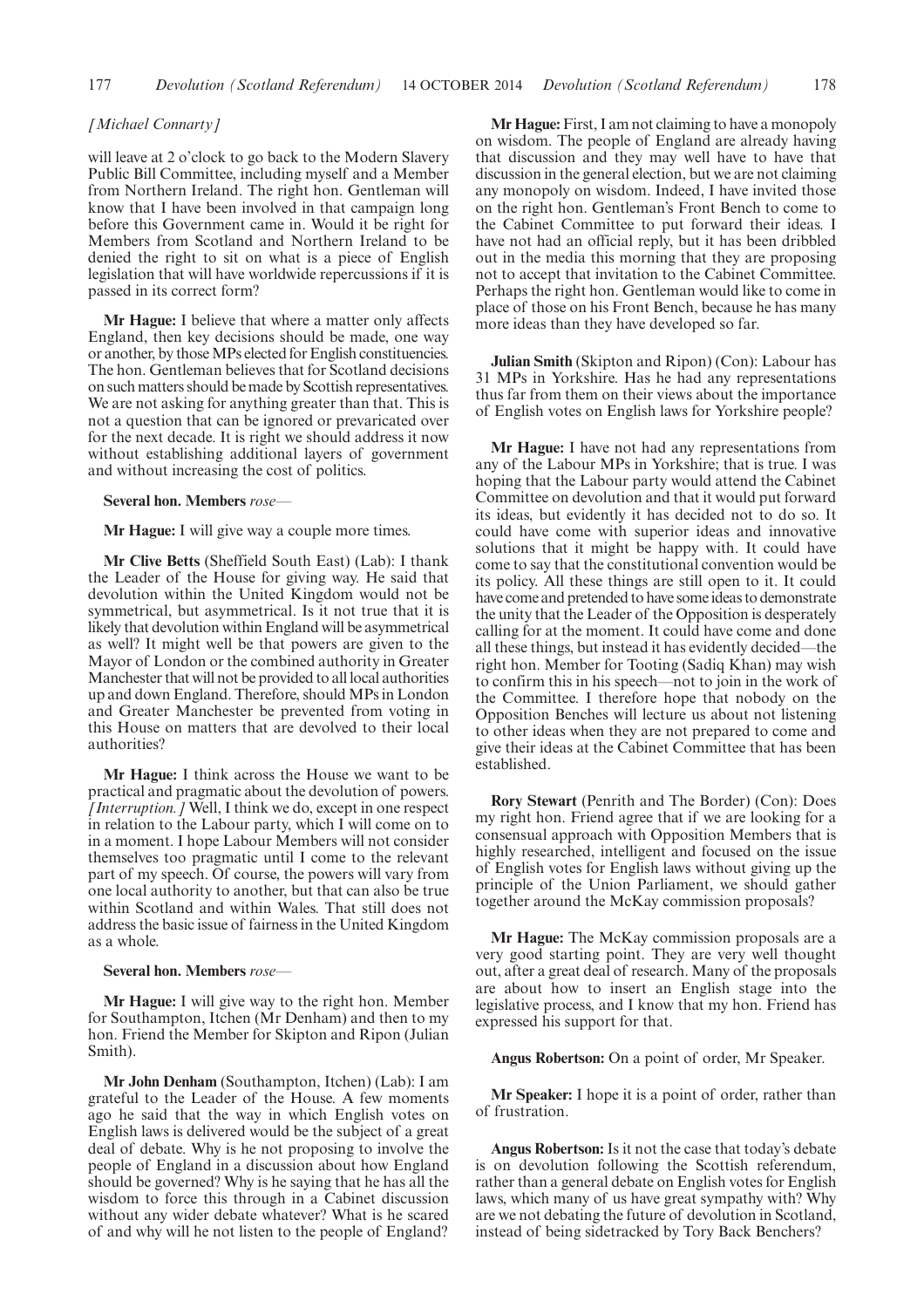**Mr Speaker:** Far be it from me to chide a figure of such exalted status in the House as the hon. Gentleman, but I think he is being a tad precious if I may say so. This is a general debate on devolution following the Scottish referendum. There will be a very ample opportunity for his views to be heard. I feel sure that we await that with eager anticipation.

**Mr Hague:** This debate is about the whole of the United Kingdom after the referendum in Scotland. Within 10 minutes or so I shall conclude my remarks so that others have the—

**Mr Angus Brendan MacNeil** (Na h-Eileanan an Iar) (SNP): On a point of order, Mr Speaker.

**Mr Speaker:** I hope it is a point of order.

**Mr MacNeil:** The annunciator reads, "Devolution (Scotland Referendum)", but at the moment we are debating English votes for English laws. Why are we not having a debate about the subject set out on the annunciator?

**Mr Speaker:** I can observe the annunciator just as well as the hon. Gentleman. I simply advise him that the title of the debate is, "Devolution following the Scotland referendum". The debate is about devolution. Nothing disorderly has happened. The Leader of the House is entirely in order—*[Interruption.]* No amount of hand gesturing, waving and excessive excitability on the part of the hon. Gentleman will change the fact that the debate is perfectly in order.

**Mr Hague:** Thank you, Mr Speaker. It might be good if the Scottish National party, taking heed of the referendum result, avoided new divisions in the UK and this House. We are entitled to discuss matters concerning the whole UK, including Scotland, and that is what we will do. I will try to conclude my remarks in the next five or 10 minutes so that all Members can talk about what they wish to address.

It has been proposed that there be a constitutional convention to discuss these issues—the Labour party could come to the Cabinet committee and put that forward, but seems unwilling to do so—and indeed the Government will consider proposals for the establishment of such a body. However, it must be on the right terms and at the right time. In my view, there is merit in the idea, given that the British constitution is a living entity and no one is pretending that it will have reached a perfect form in the coming months, whatever we decide, on Scotland, Wales, Northern Ireland or England. However, no one is suggesting a delay in the commitments we have made to Scotland while we wait for a constitutional convention or a delay in the amendments we make to the Wales Bill and other commitments to Wales; and it is equally right that we address the needs of England without delay in the coming months, which is why we propose to do so.

Some Members argue that to address that question is to put the UK itself at risk. I say to them that the UK is in greater danger if the legitimate arguments and expectations of English decision making on matters that affect only England are not responded to. Insensitivity and indifference to all nations, including England, are the danger to the Union.

**Jim Sheridan** (Paisley and Renfrewshire North) (Lab): The Leader of the House might wish to know that the separatist party has consistently argued that voters cannot trust the Westminster parties, yet the day before the referendum it denied that there would be a significant cut to the health service in Scotland, but the day after it admitted there would be, so we know that under an independent Scotland there would be an immediate £400 million cut to the health service in Scotland.

**MrHague:**That was one of the arguments put powerfully in the referendum, and clearly the voters took heed. Now, we have to unite people to ensure they have the best health service possible.

**Mr Christopher Chope** (Christchurch) (Con): I wish to explore with my right hon. Friend the idea of going in tandem and at the same pace. As the owner of a tandem myself, may I challenge him to join me on my tandem and show how we can go forward without being dependent on each other?

**Mr Hague:** Without getting into the finer points of cycling, I can say that it is the Prime Minister's view, as it is mine, that the proposals should proceed in tandem, meaning that just as Lord Smith will aim to produce cross-party agreement on Scotland by the end of November, so I will test to the full whether there is any cross-party agreement on these other issues by the same time.

**Emily Thornberry** (Islington South and Finsbury) (Lab): There isn't.

**Mr Hague:** The hon. Lady does not represent the only other party in the House of Commons. There might be cross-party agreement between others—I am looking forward to such a lot of agreement with the SNP, for instance.

Legislation on Scotland will follow the general election, and if there is no agreement, I have no doubt that the party to which my hon. Friend the Member for Christchurch (Mr Chope) and I belong will put forward its own plans at the election. That is what we mean by "in tandem".

**Angus Robertson:** Will the right hon. Gentleman give way?

**Mr Hague:** I do not think I will give way again, because more than 40 hon. Members wish to speak.

Some have argued that to address the issue of English votes for English laws would create two classes of MPs, but that does not reflect the fact that we already have two classes of MPs with different rights, because under the current system of devolution, Scottish MPs are voting on matters in England that are already devolved to Scotland.

Those issues, affecting all the nations of the UK, now have to be addressed, and it is important that it be done on the parameters I have set out—a better and fairer settlement for the whole of the UK. We are absolutely committed to the timetable set out for further devolution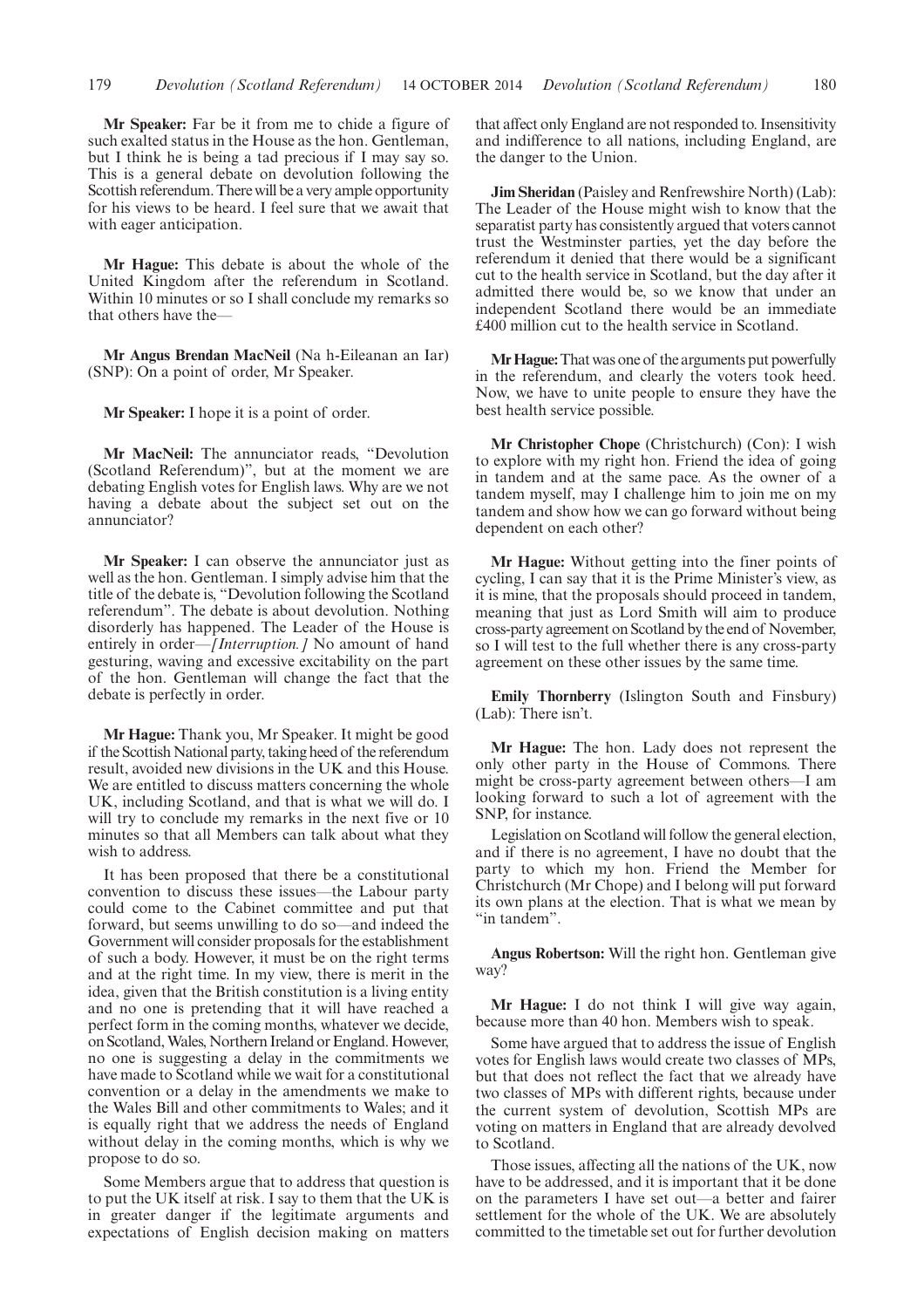181 *Devolution (Scotland Referendum)* 14 OCTOBER 2014 *Devolution (Scotland Referendum)* 182

#### *[Mr Hague]*

to Scotland; we are committed to providing further powers to Wales; and we are committed to meeting the special needs of Northern Ireland; but let no one think they can ignore the need to confront the needs and rights of England. There will be a place and a time for a constitutional convention, but not one that is simply a device to prevent those issues from being addressed now. It is time for the way decisions are made to be fair to all the constituent parts of the UK. The next few weeks will make it clear who is prepared to build a constitutional settlement that is better and fairer to all.

#### 1.45 pm

**Sadiq Khan** (Tooting) (Lab): We are faced with an anti-politics mood in the country that should alarm each and every one of us, and it is particularly directed at us in Westminster. People have a growing unhappiness with the Westminster elites. The Leader of the House made a characteristically excellent and witty parliamentary speech, but he failed to grasp the feeling in the country.

#### **Several hon. Members** *rose—*

**Sadiq Khan:** I will give way in a moment. Let me get past my third line.

Today's debate is an opportunity for Members to respond properly to this growing cynicism. I say at the outset, however, that the problem will not be solved by Westminster imposing a solution on the British people.

**Andrew Bridgen** (North West Leicestershire) (Con): Does the right hon. Gentleman not appreciate, however, that the matter of English votes for English laws is a boil that has festered for far too long, and does he appreciate the frustration of my constituents, who see Scottish MPs voting on matters that affect North West Leicestershire, when, quite rightly, the corresponding legislation has been devolved to Scotland, and I have no say over it?

**Sadiq Khan:** I will do my best, as did the Leader of the House, to make a rational speech and address that very point later in my speech.

The Scottish referendum was a shining beacon of democracy at its best. Faced with a crucial choice about their future, registration and turnout among the people of Scotland was unprecedented. No one can have failed to be impressed by the millions of people coming out to vote and being so passionate about the future direction of their country. By a clear majority, the Scottish people voted to pool and share resources across the UK, and I would like to pay tribute to the enormous hard work of some involved in the Better Together campaign from across the political spectrum. In the Scottish Parliament, I pay tribute to Johann Lamont for Labour, Ruth Davidson for the Conservatives and Willie Rennie for the Liberal Democrats.

I also pay tribute to the right hon. Member for Ross, Skye and Lochaber (Mr Kennedy), to the Secretary of State for Scotland, the right hon. Member for Orkney and Shetland (Mr Carmichael), and to the Chief Secretary to the Treasury, the right hon. Member for Inverness, Nairn, Badenoch and Strathspey (Danny Alexander), who all played a big role, and to my right hon. Friends

the Members for Kirkcaldy and Cowdenbeath (Mr Brown) and for Edinburgh South West (Mr Darling), my hon. Friend the Member for Glasgow East (Margaret Curran), my right hon. Friends the Members for East Renfrewshire (Mr Murphy) and for Paisley and Renfrewshire South (Mr Alexander) and my hon. Friend the Member for Glasgow Central (Anas Sarwar). I also pay tribute to campaigners on the Yes campaign for their passion and hard work and to all those who voted.

The referendum sent a clear message, from both yes and no voters, that the status quo is unacceptable—that we cannot keep running the country the way we do—and this groundswell is not restricted to Scotland but has been repeated the length and breadth of the country. The country wants to break the stranglehold of Westminster, and it wants power shifted away from this place on a grand scale. People want to feel they genuinely have a say. They are fed up with feeling powerless and they are frustrated that powerful vested interests are not faced down. They want decisions and power close to where they live, in towns and cities up and down the country. That is why we need to grasp this opportunity and reshape the country in the way the people want, not the way we in Westminster want. Westminster does not always know best—

#### **Mr Graham Stuart** *rose—*

**Sadiq Khan:**—and that is a good point at which to give way to the hon. Gentleman.

**Mr Stuart:** Has the right hon. Gentleman spoken to many of his own constituents? Are they telling him that they do not believe in English votes on English laws? I do not believe that that is true. The right hon. Gentleman's party is going to set itself on the wrong side of the people, at a time when, as he has rightly said, there is a real sense of neglect and frustration as a result of the failure to listen. He is taking a great risk here. He should listen to this: English votes for English laws is right. Everyone else—Labour, Conservative, Liberal Democrat and Scottish nationalists—knows that, and so should he.

**Sadiq Khan:** All that I will say to the hon. Gentleman is that that did not work very well in Clacton.

The United Kingdom has undergone nearly two decades of constitutional change. The Leader of the House mentioned the most recent changes: the Scotland Act 2012 and the Wales Bill, which is currently before the other place. Vernon Bogdanor, the Prime Minister's former tutor, described Labour's recent 13 years in government as

"an era of constitutional reform comparable to that of the years of the Great Reform Act of 1832"

or the Parliament Act 1911. That era included the establishment of a Scottish Parliament, a Welsh Assembly, a Northern Ireland Assembly and a London Mayor and assembly, and of proportional representation in elections to all those bodies and in European elections. It included House of Lords reform and the ejection of all but 92 of the hereditary peers, the introduction of people's peers and an elected Speaker, and the introduction of the country's first-ever legislation requiring political parties to publish lists of their donors. We established an independent electoral commission. We introduced the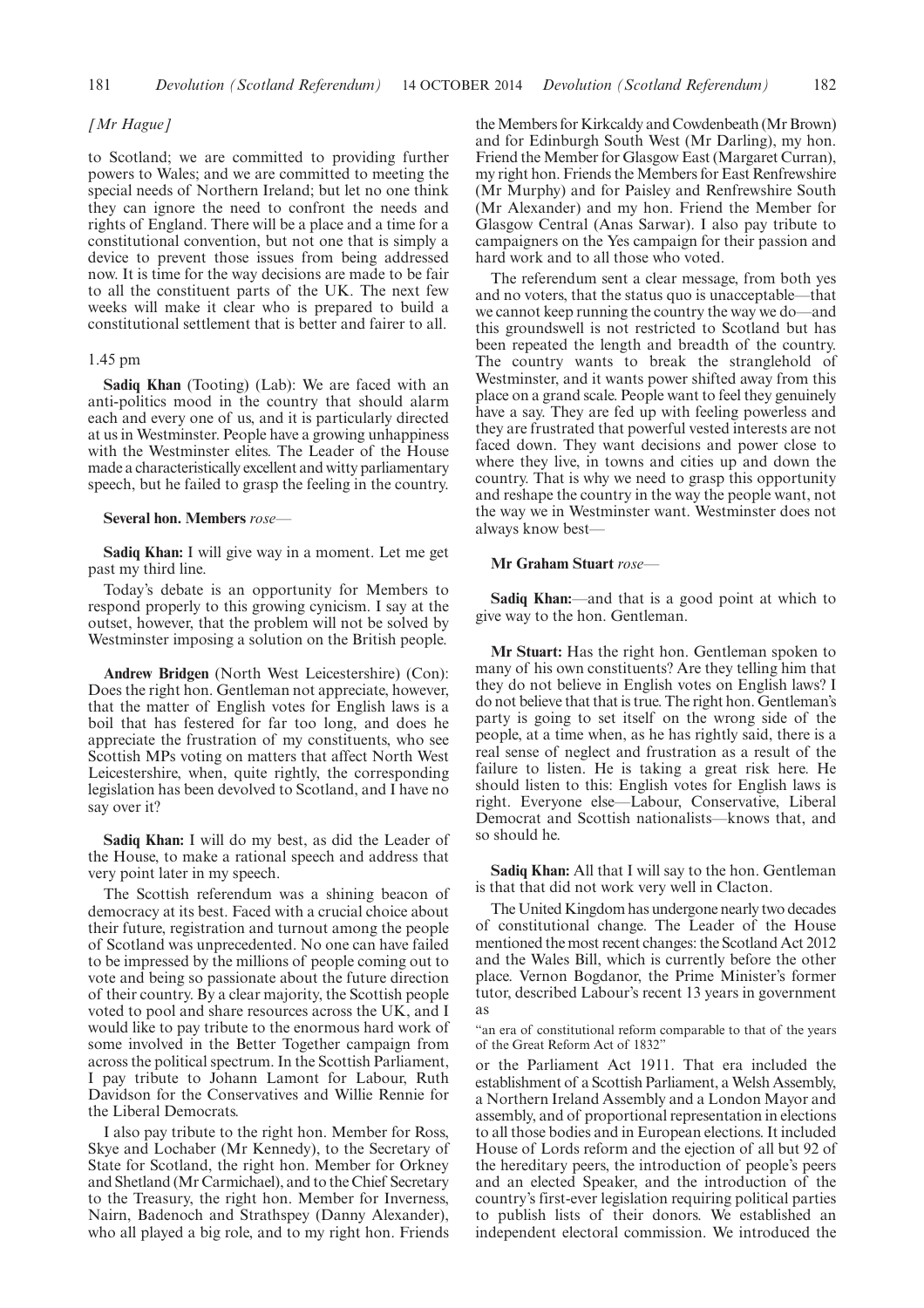Human Rights Act 1998 and the Freedom of Information Act 2000, which gave the public a legal right to gain access to Government information, and we established the separation of powers through the creation of the Supreme Court.

**Sir Oliver Heald** (North East Hertfordshire) (Con):The right hon. Gentleman is, of course, right to acknowledge that some important changes were made during those years, but the answer to the English question that Labour chose was to describe England as "the regions", and to work on the basis of regional devolution. That has been rejected by the people, because the people say that England is a nation, and the demand from them is that England should have its say. There should be fairness for England, too. What is Labour going to do about that?

**Sadiq Khan:** I am trying my best—as did the Leader of the House—to follow the rational plan and structure of the speech, but I shall return to the hon. and learned Gentleman's question in a few moments.

I am proud of Labour's record on constitutional reform. We can justifiably claim to be the party of constitutional reform, although it was not plain sailing. We learned from our experiences. We know a thing or two about what works and what does not work. We know about the importance of cross-party consensus to the success of constitutional change. The Leader of the House, as leader of the Conservative party, opposed the removal of any of the hereditary peers. We worked with him, and there are still 92 left, although we hope that they too will be gone soon. We learned from things that did not work, such as the failed referendum on a regional assembly in the north-east of England. We also know that there is unfinished business, most notably in regard to House of Lords reform.

**Mr Grieve**: Will the right hon. Gentleman give way?

**Sadiq Khan:** Let me make some progress first. I will give way to the right hon. and learned Gentleman shortly, because he has been very patient.

We have long known that devolution to Scotland, Wales and Northern Ireland would have an impact on England, and would require a response to help to address the imbalances in our constitution. We can call it the West Lothian question or the English question—we can call it whatever we want—but there is undoubtedly an issue, and it will need to be addressed. It is not a new issue; it was around in the 1880s during the Gladstone home rule debates, in the 1960s when home rule in Northern Ireland was debated, and in the 1970s. However, we need to address the present-day declining trust in Westminster, and the widespread feeling of disempowerment.

**Mr Grieve:** Will the right hon. Gentleman give way?

**Sadiq Khan:** Of course I will give way to the former Attorney-General.

**Mr Grieve:** I participated in the debates on devolution in the late 1990s, and the West Lothian question was discussed then. As the right hon. Gentleman will remember, Lord Irvine said that the best solution to the West Lothian question was not to ask it. In fact, one of the reasons the devolution settlement has not worked overall and this applies throughout the United Kingdom—is that the right hon. Gentleman's party, when in government, consistently refused to look at the total picture. The question now is whether, in opposition, his party will be willing to face up to the consequences, and try to create something that will command support throughout our country. We on this side of the House are prepared to do the work, but it seems to me that the right hon. Gentleman is avoiding that question.

**Sadiq Khan:** I have a huge amount of respect for the former Attorney-General, but I am afraid that it is inconsistent to accuse us on the one hand of failing to look at the total picture and on the other hand to suggest a Westminster stitch-up.

Clearly, part of the solution is greater devolution within England, and that has been at the centre of Labour's policy review: reversing a century of centralisation with radical plans to devolve power and responsibility downwards.

**Mr Jenkin:** Will the hon. Gentleman give way?

**Sadiq Khan:** I will give way to the Select Committee Chair in a moment. I want to make some progress first.

My Front-Bench colleagues have already announced ambitious plans that will be implemented should Labour form the next Government. My right hon. Friend the Member for Leeds Central (Hilary Benn) has unveiled a new English deal in which the equivalent of £30 billion of spending would be transferred from Whitehall to city and county regions. My noble Friend Lord Adonis has outlined the way in which a future Labour Government will give local areas and city regions more powers over economic growth, transport and skills. There are other examples. In the context of my own brief, justice, I have announced plans to give local authorities more control over youth justice. They are closer to the issues, and the structure of incentives to cut crime and reoffending works much better on that scale.

**Mr MacNeil:** Will the right hon. Gentleman give way?

**Sadiq Khan:**I have been hearing heckling and chattering behind my left shoulder for the last five minutes. The Scottish nationalists are claiming that every sentence I utter is relevant to the points that they wish to make. Let us now see whether that is really the case. I give way to the hon. Member for Na h-Eileanan an Iar (Mr MacNeil).

**Mr MacNeil** *rose—*

**Mr Speaker:** Order. Before the hon. Gentleman intervenes, let me remind him that he embarked on an apprenticeship to become a statesman. That apprenticeship still has a considerable distance to travel. I simply appeal to his more public-spirited instincts, and advise him now to assume the posture of a statesman.

**Mr MacNeil:** Thank you, Mr Speaker. Your words of guidance are for ever precious.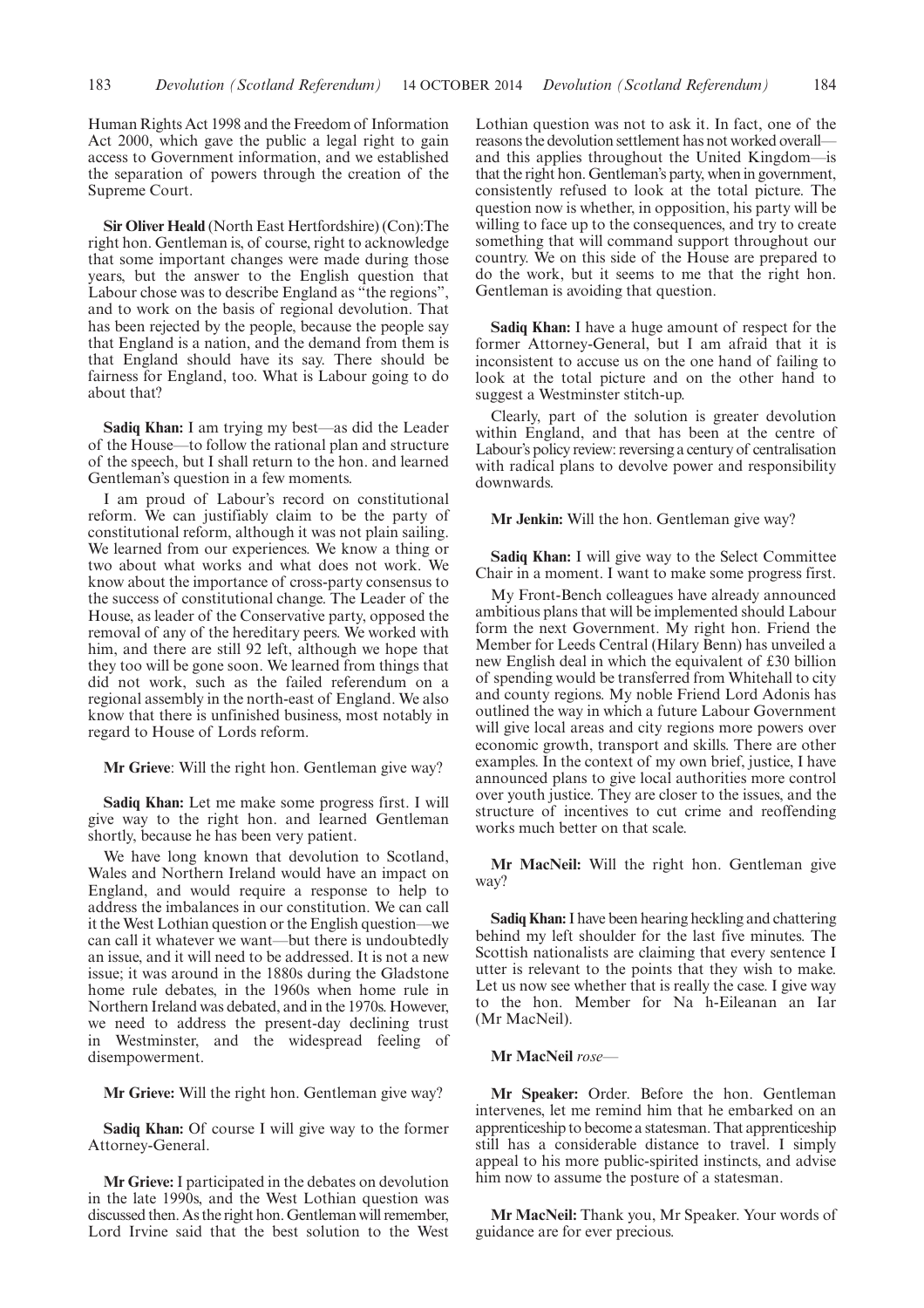#### *[Mr MacNeil]*

The right hon.Gentleman has referred to theWestminster elites. Well, we did see them in Scotland before the "vow", but we need to ask where they are today. The Conservatives would not tell us where the Prime Minister was; can the right hon. Gentleman tell us where the Leader of the Opposition is this afternoon?

**Sadiq Khan:** All that I can say is "Was that really worth it?" The hon. Gentleman has been a royal pain for the last 10 minutes.

In London we have a Mayor and an assembly, but we are ambitious to do more. The city still has too little control over its own destiny. Only  $7\%$  of all taxes raised from Londoners and London businesses are spent by the different levels of London government, whereas the figure is nearly 50% in New York. Labour has committed itself to devolving significant public service funding and responsibility to London's government, as well as more fiscal autonomy. All that has added importance given the agreement among the leaders of the three main parties on a further package of devolution for Scotland.

Yesterday, the Secretary of State for Scotland published a Command Paper three weeks early. The Leader of the Opposition, the Prime Minister and the Deputy Prime Minister have made a commitment to strengthening and empowering the Scottish Parliament. The Labour party will take part in the process under the leadership of Lord Smith of Kelvin, in a spirit of partnership and co-operation with the other parties. Every commitment that we have made must be honoured.

We accept that the devolution settlement has also thrown up anomalies in Westminster, and the question of how to ensure that there is an "English voice" in our legislative process is definitely one of them. That is why it is right for us to examine greater powers for English Members of Parliament to scrutinise legislation. However, on many levels and on many occasions, Parliament faces a situation that is similar to the West Lothian question. We have asymmetric devolution, both within the nations and between them. Let us take the London situation. As a London Member of Parliament, I can vote on transport issues in Yorkshire and in other parts of England, yet English MPs, even Yorkshiremen, cannot vote on transport issues in London as they are the responsibility of the Mayor. In a non-federal system such as ours, that is going to happen.

#### **Several hon. Members** *rose—*

**Sadiq Khan:** I give way to the Chair of the Select Committee on Public Administration.

**Mr Bernard Jenkin:** We have to understand that dealing with the English votes on English laws question is more difficult for the Labour party because it has a vested interest in the power of its Scottish MPs over English matters, but it is wrong to pretend that the delegation of powers and functions to local authorities, which are Crown bodies, is equivalent to legislative devolution to Scotland. That is what makes the English votes on English laws question altogether different from what the right hon. Gentleman has just been talking about.

**Sadiq Khan:** With the greatest respect, the best way for the hon. Gentleman's party to resolve the West Lothian question is to win more seats in Scotland. That is the issue. Win more seats in Wales! He has failed to grasp the crisis in this country.

On some levels, we have to accept that the situation I described earlier is part and parcel of how Parliament has evolved and works, but on other levels we need to look at what can be done to accommodate the new, changing make-up of the country and I shall shortly come on to how we address this. Although we may acknowledge that there is an issue to resolve, that does not for one minute mean that we agree with the process that the Government have proposed for finding a resolution. Nor do we necessarily agree with some of the proposed solutions being floated. There can be no rushed, cobbledtogether solutions and certainly no self-serving and partisan fixes.

When the Government were not scared of UKIP, they agreed with us. The coalition agreement published in May 2010 stated that they would

"establish a commission to consider the 'West Lothian question'".

The McKay commission report was published in March last year, when everyone knew there would be a referendum in Scotland in September 2014 and all the mainstream Westminster parties were developing their own plans to give greater devolution to Scotland. Did the Government respond to the McKay commission by setting up a Cabinet committee led by the Leader of the House? Did they then make a veiled threat to have a vote in the House of Commons by a certain deadline? No. The response from the Government last year was:

"Given the significance of the recommendations for both England and the UK as a whole, it is right to take the time required for a thorough and rigorous assessment."

We could not agree more. What we need to guard against is a situation that could lead to two tiers of MPs.

We also need to be honest about how few Bills that are debated in this House are truly for England only, or for England and Wales only. Some estimates suggest that in 2012-13 there was only one England-only Bill. The House of Commons Library is rightly reluctant to put an exact figure on it, given how complex a job that is. It is not as simple a categorisation as some might think because even when the clauses in a Bill are just relevant to England and Wales, there can sometimes still be financial ramifications for the rest of the UK. Votes on individual clauses in Bills decided by whether MPs were English, Welsh, Scottish or Northern Irish would lead to an almighty mess in the way this place works—something akin to a legislative hokey-cokey.

**Wayne David** (Caerphilly) (Lab): My right hon. Friend is right. There are enormous conceptual problems with the idea of English votes for English laws, but there is another huge problem: we cannot talk about the issue as though it is confined to this place; we have to talk about the other place, too.

**Sadiq Khan:**I thank my hon. Friend for his intervention. What is remarkable is the speed with which the Leader of the House has been willing to form a sub-committee and chair it to look at the issue of "English votes, English laws", yet one of our Parliaments is unelected and fully appointed, and 85% of those in the other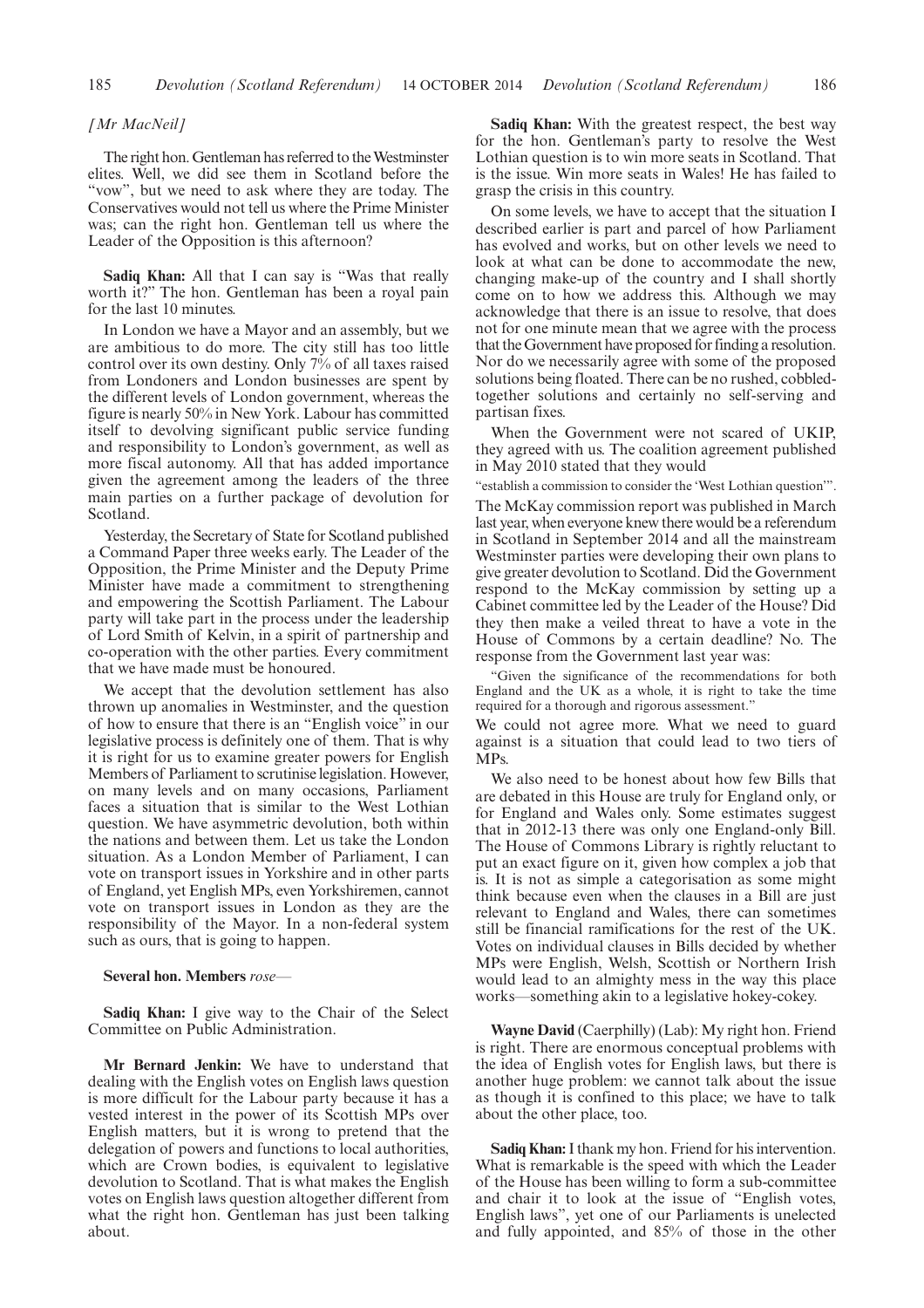place are from London and the south-east. There is no sense of urgency in relation to that issue from the Leader of the House of Commons.

We do not want inadvertently to create a system that might contribute to the arguments of those who favour breaking up the UK. There is a good reason why the Scottish Nats are in favour of English votes for English laws. They want two classes of MPs because they want to break up the UK.

I give way to the hon. Member for Skipton and Ripon (Julian Smith), who has been very patient.

**Julian Smith:** Will the right hon. Gentleman now confirm that there is not a cat in hell's chance of Labour coming to a conclusion on the issue of English votes for English laws by the next election—yes or no?

**Sadiq Khan:** The way the question is premised demonstrates that the hon. Gentleman does not understand that he is part of the problem. It is not a Westminster elite solution. He fails to grasp the crisis that there is in this country.

England makes up over 80% of the UK. There is no easy federal answer to the problem, and it does a huge disservice to disillusioned voters to pretend that there is. The Leader of the House may be one of the finest historians in the palace but he has learned the wrong lessons from history. We need to be clear about the stitch-up that is taking place.

The unhappiness with the way the country is run is an opportunity to make some truly radical changes. The British people want to reshape the country and the way it is run, but they will not put up with a top-down, imposed settlement because that would be a stitch-up and that is precisely the kind of response fromWestminster that the anti- politics mood is railing against.

I give way to the former Leader of the House.

**Mr Andrew Lansley** (South Cambridgeshire) (Con): If the shadow Secretary of State is talking about the detail, he must surely come to it first by enunciating what principle he is applying. My right hon. Friend the Leader of the House said what principle he applied to the question of English votes for English laws. The shadow Secretary of State has had plenty of time to look at the McKay commission report. It said:

"Decisions at the United Kingdom level having a separate and distinct effect for a component part of the United Kingdom should normally be taken only with the consent of a majority of the elected representatives for that part of the United Kingdom."

Will he or will he not accept that principle? If he has another principle to apply, what is it?

**Sadiq Khan:** If this had been the position of Her Majesty's Government before UKIP was a threat, one would have expected that response when the McKay report was published last year. That was not the Government's response last year. Their response was, "Let's properly consider this and assess the consequences." The right hon. Gentleman is trying in a piecemeal manner to pick off the various challenges that we face as a country. That is one of the reasons we are so hated by the public.

**Andrew Percy** (Brigg and Goole) (Con): The right hon. Gentleman keeps using the phrase "Westminster stitch-up". Sometimes people try to use language to accuse others of what they themselves are doing. The biggest Westminster stitch-up would give the English a few scraps off the plate, a few extra powers and a few quid for local government, while at the same time denying them what they clearly want, according to every opinion poll conducted in this country: they simply expect to be governed by the people they elect, which means English votes for English laws. Does he think it is acceptable for a Scottish MP to vote on a matter that only affects my constituents, while I do not have that option in return?

**Sadiq Khan:** I am astonished that the hon. Gentleman is referring to the £30 billion being devolved from Whitehall to the cities and regions as "scraps". If he can give examples of just five English-only Bills in the past couple of years that his constituents are not happy about, I will be happy to respond directly to his points.

It was disappointing that, within minutes of the final votes being counted in the Scottish referendum, the Prime Minister was on the steps of Downing street setting out a top-down response to the biggest vote of no confidence in the Westminster elite for a generation. At the moment when we needed a Prime Minister to show some statesmanship, the day after our country voted to stay together, what we got instead was a short-term, partisan fix that had more to do with fighting UKIP than what was in the best interests of the UK.

The Tories used to be a one nation party—it is after all the Conservative and Unionist party—but now it is a party of narrow, sectional interest, desperately chasing UKIP votes. There was no prior consultation with the Deputy Prime Minister, no discussions with the Leader of the Opposition, and no views of the British people were taken. Let me be clear—a Cabinet sub-committee, meeting behind closed doors in Westminster, made up of MPs and led by the Leader of the House is not the way to go about this. The country deserves better than Westminster closing ranks. It certainly deserves better than the Executive dictating to the country what the solution should be. The Government have spectacularly failed to address the concerns of millions of people, who are turned off by such a blatant tactical manoeuvre.

**Iain Stewart** (Milton Keynes South) (Con): The right hon. Gentleman keeps referring to a Westminster stitch-up or a knee-jerk—*[Interruption]*

**Madam Deputy Speaker (Dame Dawn Primarolo):** Order. Will the hon. Member for Stourbridge (Margot James) sit back? The hon. Member for Milton Keynes South (Iain Stewart) has the Floor on an intervention, and one conversation is enough from the Floor officially.

**Iain Stewart:** Thank you, Madam Deputy Speaker. The right hon. Gentleman keeps referring to a Westminster stitch-up or a knee-jerk reaction. Will he not accept that the McKay report draws on substantial evidence that the people of England are not satisfied with all MPs voting on English-only legislation and they wish to have some form of English votes on English laws? It is not a knee-jerk reaction; there is a substantial body of evidence to show that that is what the people of England want.

**Sadiq Khan:** I have accepted that there is an issue. I have not said there is not an issue.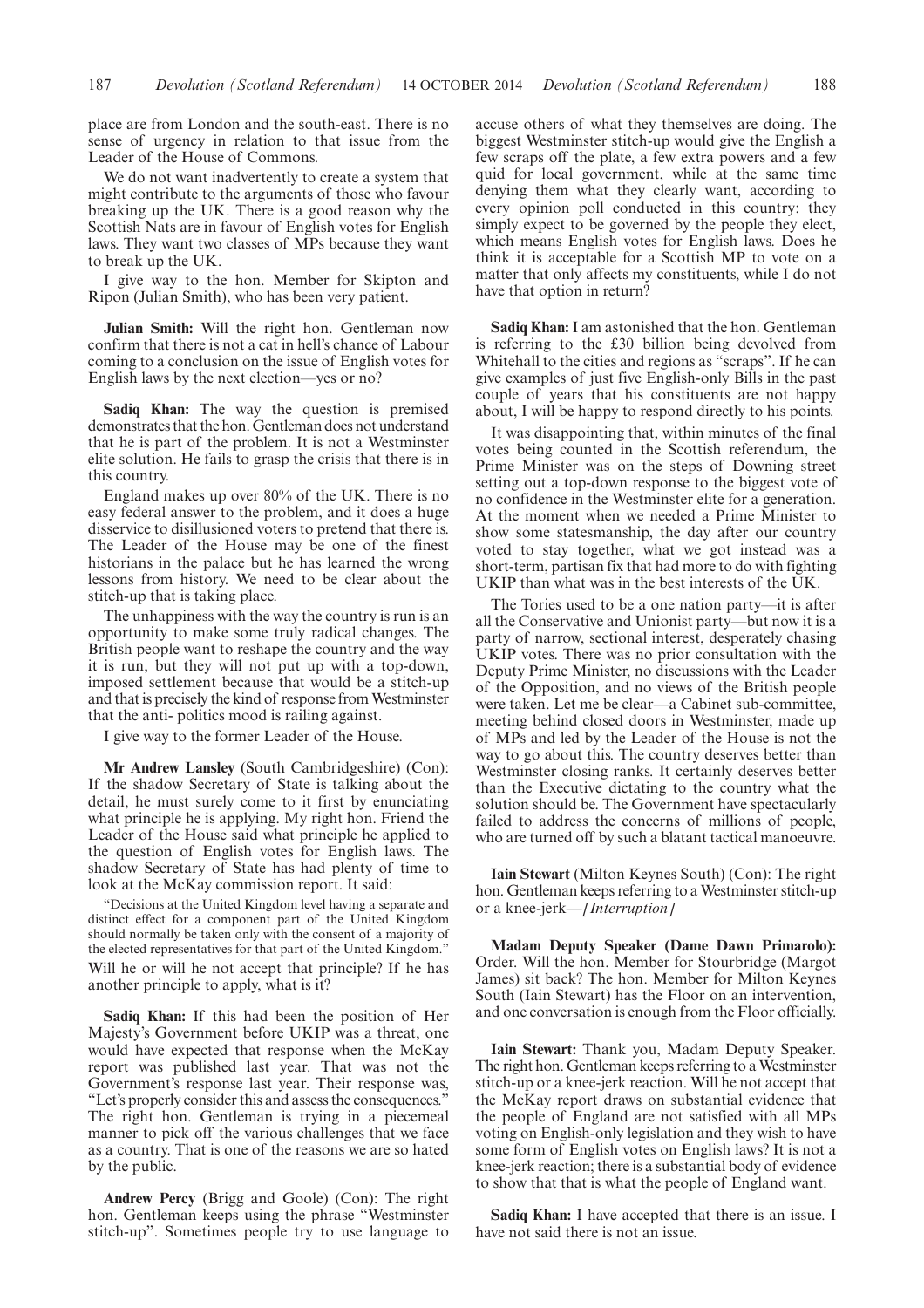**Pete Wishart:** Will the right hon. Gentleman give way?

**Sadiq Khan:** I have said that we need to address the issue of how English MPs scrutinise legislation.

I called this a Westminster stitch-up; actually, a No. 10 stitch-up is what it was.

**Pete Wishart:** Will the right hon. Gentleman give way?

**Sadiq Khan:** There is some noise from my left which I will try to ignore in order to make some progress.

Instead, we need a wholly radical solution to the country's challenges that is part of a much wider and deeper reform of the way power is distributed in our country. We need a different way of working that involves, and is led by, the people and civil society—not top-down solutions imposed byWestminster, but bottom-up solutions driven by the people, by communities and by civil society.

**Pete Wishart:** Will the right hon. Gentleman give way?

**Sadiq Khan:** There are examples of this being done well. Ireland's post-2008 constitutional convention is a model worth exploring. Scotland's pre-1997 convention laid the strong foundations for long-lasting constitutional change.

**Pete Wishart** *rose—*

**Caroline Dinenage** (Gosport) (Con) *rose—*

**Sadiq Khan:** I give way to the hon. Lady.

**Caroline Dinenage:** I thank the right hon. Gentleman for giving way. I represent a constituency in the south of England; he might be aware of it—it is a place without very many Labour MPs. He keeps talking about this being a Westminster stitch-up—something coming down fromWestminster—and saying that there is no requirement for it and there is nothing that is being driven bottom-up from the people in the constituencies, but I get letters about this every day of every week: English people want English votes.

**Sadiq Khan:** I did not say there was not an issue; I have said there is an issue, but I am also saying there are other issues as well, and rather than us imposing a solution, we should be speaking to the people who are raising those concerns. There are other issues as well. How can it be that we have a Parliament that is fully appointed—completely unelected—with 85% from the hon. Lady's part of the country and London? That is unacceptable.

**Pete Wishart** *rose—*

**Sadiq Khan:** I give way to the hon. Gentleman, who has been very persistent.

**Pete Wishart:** I am very grateful to the right hon. Gentleman for giving way and thank him most graciously. At least the Leader of the House devoted 14 minutes of his 45-minute speech to Scotland, but the right hon. Gentleman has barely mentioned Scotland. The Scottish

people who are watching this debate—and very many of them are—will be horrified by the way it has become about nothing other than English votes for English folks. Will the right hon. Gentleman now talk about Scotland—about the vow and what has been promised to the Scottish people?

**Sadiq Khan:** I dearly hope the people of Scotland are watching the behaviour of the Scottish National party Members of Parliament during the course of this debate.

As I said, there are examples of this being done well. Ireland's post-2008 constitutional convention is a model worth exploring, as is Scotland's pre-1997 convention. In fact, the Lib Dem manifesto in 2010 called for a constitutional convention to address this very issue. There are blueprints of success out there, and we would be foolish to ignore them. That is precisely why the Leader of the Opposition has committed Labour to launching a constitutional convention, and it was good to see the Deputy Prime Minister at today's DPM questions agree that this is the best way forward. I urge all parties to put aside partisanship and work with us to deliver a convention that has true cross-party support and the support of civic society and our citizens. This would be a national conversation in which the politicians would be in a minority and in which the public would have the loudest voice. We would harness the energy of civil society and of the great British public.

This has the potential to bring about deeper change, rooted in the nations, regions, cities, towns and villages of this country, and not just within half a mile of this place. It has the potential to get to grips with a raft of interrelated issues such as how we create a second Chamber that is representative of the regions and nations, how we devolve even more power in England, and the merits of codifying the constitution—a topic I know my hon. Friend the Member for Nottingham North (Mr Allen) and the Political and Constitutional Reform Committee have done a considerable amount of work on.

In short, we are at a fork in the road. In one direction, we can follow the usual Westminster route of the establishment closing ranks, deciding what is best for the British people; or we can choose a new direction—one in which we put the people in charge of deciding their future. I believe this will deliver a new and refreshing constitutional settlement fit for a modern, 21st century UK.

#### 2.15 pm

**Michael Moore** (Berwickshire, Roxburgh and Selkirk) (LD): We in Scotland have just enjoyed the most amazing democratic moment. It is estimated that 97% of the population registered to take part in the referendum; there was a record turnout of 85%; and for the first time in a major election in the United Kingdom 16 and 17-year-olds participated and—dare I say it—excelled themselves in doing so in the build-up and in the referendum itself. At the conclusion, we have a clear outcome: Scotland has voted to stay in the United Kingdom, which I very much welcome.

However, we would be foolish not to recognise that Scotland and the whole of the United Kingdom have changed in recent times. More than 100 years of debate about "home rule" and independence swirled around the decision we in Scotland took a month ago, but wider issues were in the mix as well. A generation of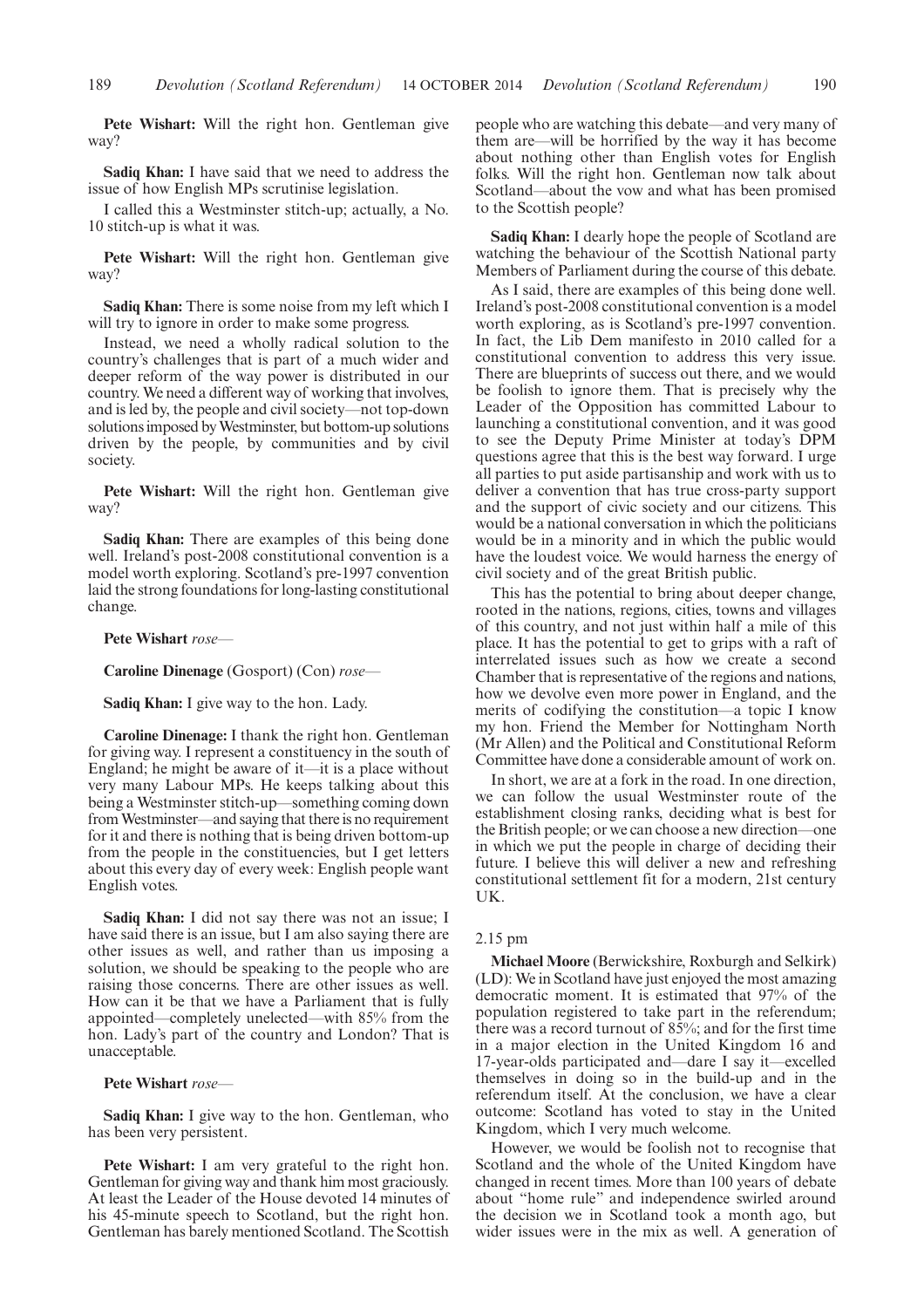aggressive globalisation and the whirlwind of the financial crisis have raised questions, too, about how we are governed. In Hawick or Dundee, Alkrington or, indeed, Clacton, people are asking whether the political structures and system of governance are right for them, their family or their community, and for rather a lot of people the answer is a resounding no.

It is clear to me that people in Scotland support devolution and want more of it. There is a lot of talk about the "settled will" of the people of Scotland, but determining what that is depends on one's perspective.

#### **Mr MacNeil** *rose—*

**Michael Moore:** Paragraph 30 of the Edinburgh agreement—in which I had the privilege to be involved—was clear about respecting the outcome, and I welcome the fact that the Scottish Government have done that and said the right things about the process going forward.

#### **Mr MacNeil** *rose—*

**MichaelMoore:**I respect the fact that the hon.Gentleman who is trying to intervene and his colleagues will continue to argue for independence—that is their right and I am sure they will do that with their traditional energy, which they brought to the referendum campaign and have already brought to this afternoon's debate. Some, of course, seem to wish to challenge the result, and occasionally we might think we had lost the referendum in Scotland and we had voted for independence, but we should not denigrate the spirit of what has gone on and the importance of what we have been involved in for these past few years, and we must make sure we now respond to the democratic will of the Scottish people.

**Mr MacNeil:** I thank the right hon. Gentleman for giving way, and it is good to hear him praise the referendum, in such great contrast to the criticisms of the referendum we often heard at the Dispatch Box two or three years ago. It has turned out to be a very energising event in Scotland. On the vow, the right hon. Gentleman's party leader signed that vow, but where is his party leader this afternoon? Why are he, the Prime Minister and the Leader of the Opposition not in this Chamber? Why are they not here? They went to Scotland to sign a vow, but they are not here today.

**Michael Moore:** I know that SNP Members are the source of many conspiracy theories, but this is a pretty lame one. I hope the hon. Gentleman will relax a bit and perhaps wait for the chance to advance his own argument. May I take issue with a point he made in his preamble, too? This Parliament respected the victory of the SNP in the Scottish Parliament in 2011. The constitution is very firmly reserved to the Houses of Parliament, yet, recognising the will of the Scottish people in the Scottish elections, we took measures to devolve the power to hold the referendum to Edinburgh—something that was done peacefully and straightforwardly—and, rather than object, obstruct or get in the way of the referendum, we were active and positive participants in it. I shall come to the question of the vow in a moment.

The aspirations of the people of Scotland have been expressed in many different ways over many years. We have seen a cycle of devolution in which people have argued their case and set out their ideas for new powers, followed by a moment in which people came together and found common ground. Those proposals were then put to the people, to determine and implement more powers.

The vow was important. It underlined what had been happening in Scotland for some time. It was not new; people did not suddenly come up with stuff that had not previously been put forward. The commission that my right hon. and learned Friend the Member for North East Fife (Sir Menzies Campbell) led on behalf of the Liberal Democrats in Scotland had looked at this issue and reported in 2012. The findings were updated in 2013. The Strathclyde commission, on behalf of the Conservatives, reported last year. The Labour commission reported earlier this year. The party leaders in Scotland came together to pledge more powers earlier this summer. There has been a clear programme, and a commitment from all the UK parties throughout the referendum campaign to give more powers to the Scottish Parliament.

**Mr Mike Weir** (Angus) (SNP): That may be so—I am listening carefully to what the right hon. Gentleman is saying—but the vow made it clear that there would be substantial new powers for the Scottish Parliament. It is becoming increasingly clear, however, that prior to this, the parties have never agreed on what those powers should be. That is still not clear; all we see in the Command Paper is three different schemes.

**Michael Moore:** I respect the hon. Gentleman and I appreciate his contribution to the debate. The Smith commission has been set up to bring those different contributions together and to invite others into the process to ensure that people across Scotland can be part of creating the new settlement. The Smith commission fits exactly into the whole devolution cycle. We have set out the ideas, and Lord Smith has the slightly unenviable task of bringing us all together and sorting out a solution. I am delighted that the Scottish National party has chosen—for the first time ever in circumstances such as these—to be part of the process, and I look forward to working with John Swinney, Linda Fabiani and the others who have been appointed to work with Lord Smith to find the common ground that will be essential if we are to settle this issue in Scotland.

**Sir Robert Smith:** I thank my right hon. Friend for the measured way in which he has described the history of how the further powers were set out for people during the campaign, correcting some of the impressions that were given in the later coverage of the campaign. It is important to recognise that the powers are all predicated on the fact that the people of Scotland have chosen to remain part of the United Kingdom.

**Michael Moore:** My hon. Friend is absolutely right. Those in the Scottish National party must remember that that was indeed the result.

Some concerns have been expressed about the timetable for the Smith commission, but we cannot win on that one. It will be seen either as far too short and too urgent, or as being kicked into the long grass and not being treated urgently enough. Lord Smith has a huge challenge on his plate, but I and my colleagues, including the hon. Member for Cumbernauld, Kilsyth and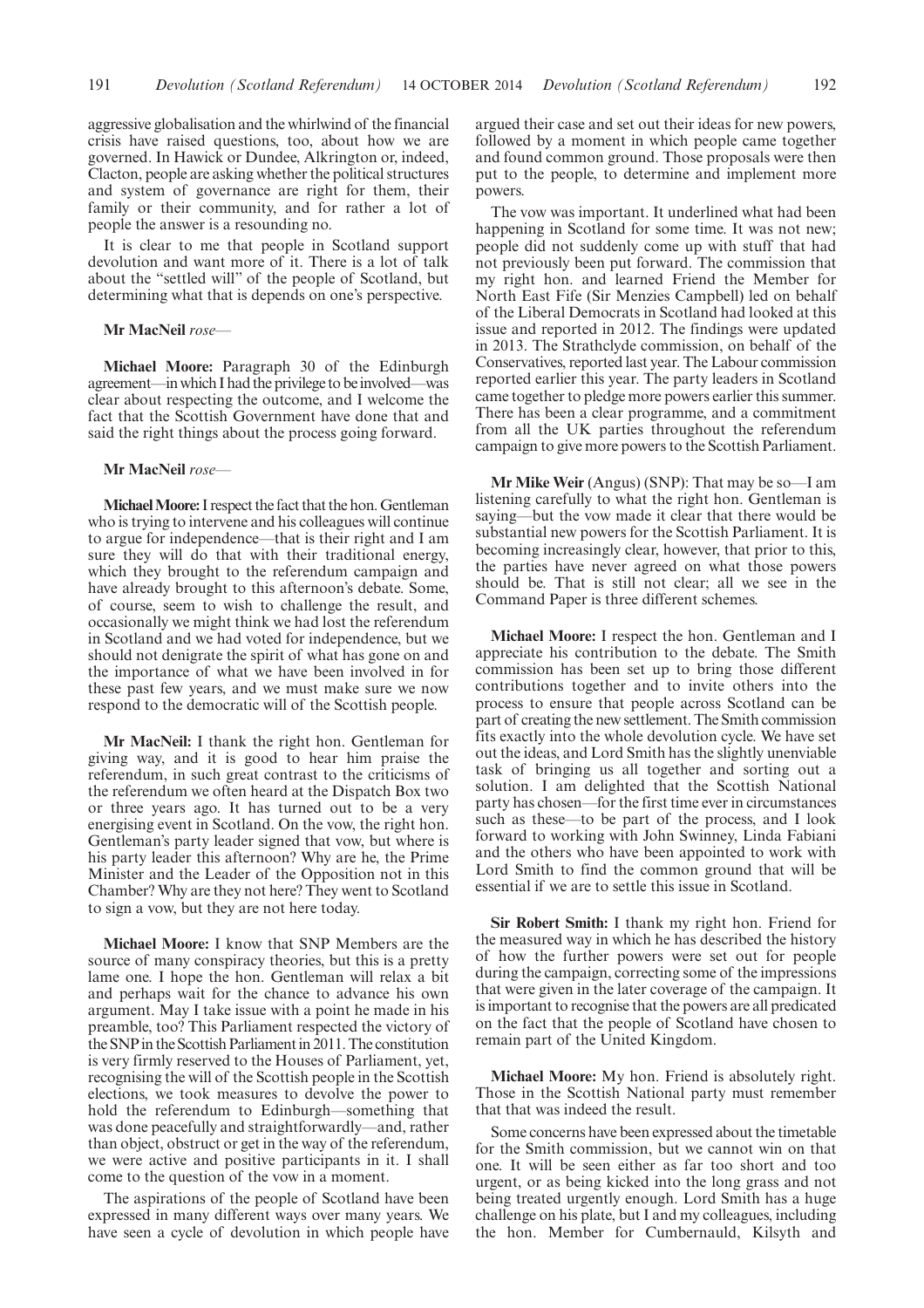#### *[Michael Moore]*

Kirkintilloch East (Gregg McClymont), are committed to ensuring that his job is made as easy as possible, so that we can get this new settlement.

**Sir Menzies Campbell** (North East Fife) (LD): Does my right hon. Friend recall that the constitutional convention embraced the Labour party, the Liberal Democrats, civic society and trade unions but that, for reasons of its own, the Scottish National party declined to join it? It is worth remembering that we now have a Scottish Parliament as a direct result of the efforts of John Smith, Donald Dewar and now Lord Steel of Aikwood, as well as the efforts of the many others who, after the failed referendum of 1979, kept the faith.

**Michael Moore:** My right hon. and learned Friend rightly points to the history of engagement by the Labour party, the Liberal Democrats and, later on, the Conservatives. Now, we must hope that the SNP will engage in the process in the right spirit. The interventions from SNP Members this afternoon seem to being going against the spirit of welcoming the Smith commission; they seem to have prejudged it and decided that it will not work. I believe that John Swinney and Linda Fabiani will enter into the work of the commission in the right spirit to ensure that we can reach common ground; I hope that that is the correct judgment to make. It is the responsibility of all participants to create a package that will meet the ambitious aspirations of the people of Scotland, that will maximise the common ground between the political parties and those not of any party, and that will prove stable for Scotland and the UK more widely.

**Mr Jenkin:** Have we not seen SNP Members demonstrating in the House this afternoon that they are interested not in reaching solutions or long-standing agreements but in wrecking, in spoiling and in taking slight and injury in order to destabilise whatever settlement is agreed on here among the main parties?

**Michael Moore:** I certainly think that any attempt to create grievance about the process goes against the grain of what we understand to be the SNP's willingness to be a full participant in the process. I believe, however, that John Swinney and Linda Fabiani will enter into their work with the commission in the right spirit and that they will be determined to work with others and respect the outcome of the referendum, which made it clear that Scotland should stay in the United Kingdom.

The different parties debated and set out their proposals for what they seek from the commission, according to the different principles that Lord Smith asked for, by the end of last week. It is important that we should adopt those principles, so that we can have a Parliament with the maximum range of powers to fulfil our ambitions for it. Those ambitions include an ability for the Scottish Parliament to raise more than half the money that it spends, while retaining at UK level sufficient fiscal capability and responsibility to allow the UK Parliament, and all the MPs who are part of it, to perform the functions that are best secured across the whole UK, including defence, the provision of a unified international presence, fiscal transfers and solidarity, social protection and equity, and the macro-economic foundations of our economy.

It is important that we entrench the Scottish Parliament to make it clear that there is no danger of its ever being taken away, which would be a political disaster. Now is a good moment to entrench it in the United Kingdom constitution. We must ensure that we maintain what is valuable about the United Kingdom, what people have argued and fought passionately for over the past three years, including the single market for businesses and a single welfare system whose core elements are available across the whole UK.

There is another dimension to this, which has formed part of the debate in England and in Scotland. Although it is not part of his official remit, I hope that Lord Smith will look hard at the issue of local devolution in Scotland, because the cries for decentralisation within Scotland are every bit as strong there as they are here.

**Mr John Redwood** (Wokingham) (Con): Does the right hon. Gentleman agree that, as we wish Scotland to have substantial tax-raising powers in its own right, it would be quite wrong for Scottish MPs to vote on taxes for England or the rest of the United Kingdom?

**Michael Moore:** I shall come back to the issue of English votes for English laws in a moment.

I believe that there is a lot of support across Scotland for a modern Scotland within a reformed United Kingdom, and it is important that we should be serious about that reformed United Kingdom as well. Let us look at the inner workings of the United Kingdom, and particularly at the civil service. I am proud to have worked with some immensely talented people in the Scotland Office, the Cabinet Office, the Treasury and elsewhere. I saw for myself what could be achieved when people put their minds to working together in common cause. I saw the limitations as well, however. I saw the hollowing out of the United Kingdom Government's presence and capacity in Scotland and, at times, a lack of understanding and sclerotic responses.

I plead for forgiveness for previously arguing for the abolition of the Scotland Office. I confess that I did that when I believed that the rest of the United Kingdom Government had a strong presence north of the border. Three and a half years in the Scotland Office disabused me of that notion. However, the resources, the policymaking capability and the stakeholder engagement in Scotland improved substantially in response to the referendum campaign. We must seize the moment and ensure that there is a step-change in Scotland on the back of that. We must not go back to the old days.

We must also look afresh at how we resolve disputes within the United Kingdom. We need greater openness and engagement in the joint ministerial Committees, and quicker resolution of disputes before they are elevated to constitutional crisis level. All of that is about more openness and a greater understanding of what is done in people's names across the length and breadth of the United Kingdom.

**Mr Allen:** May I take the right hon. Gentleman back to his remark about greater independence for local government in Scotland? One thing I hear is that in Scotland there has been great over-centralisation at the Scottish Executive level. Will he underline that in any written settlement that comes forward for Scotland—and, hopefully, in time in the UK—it will be very clear that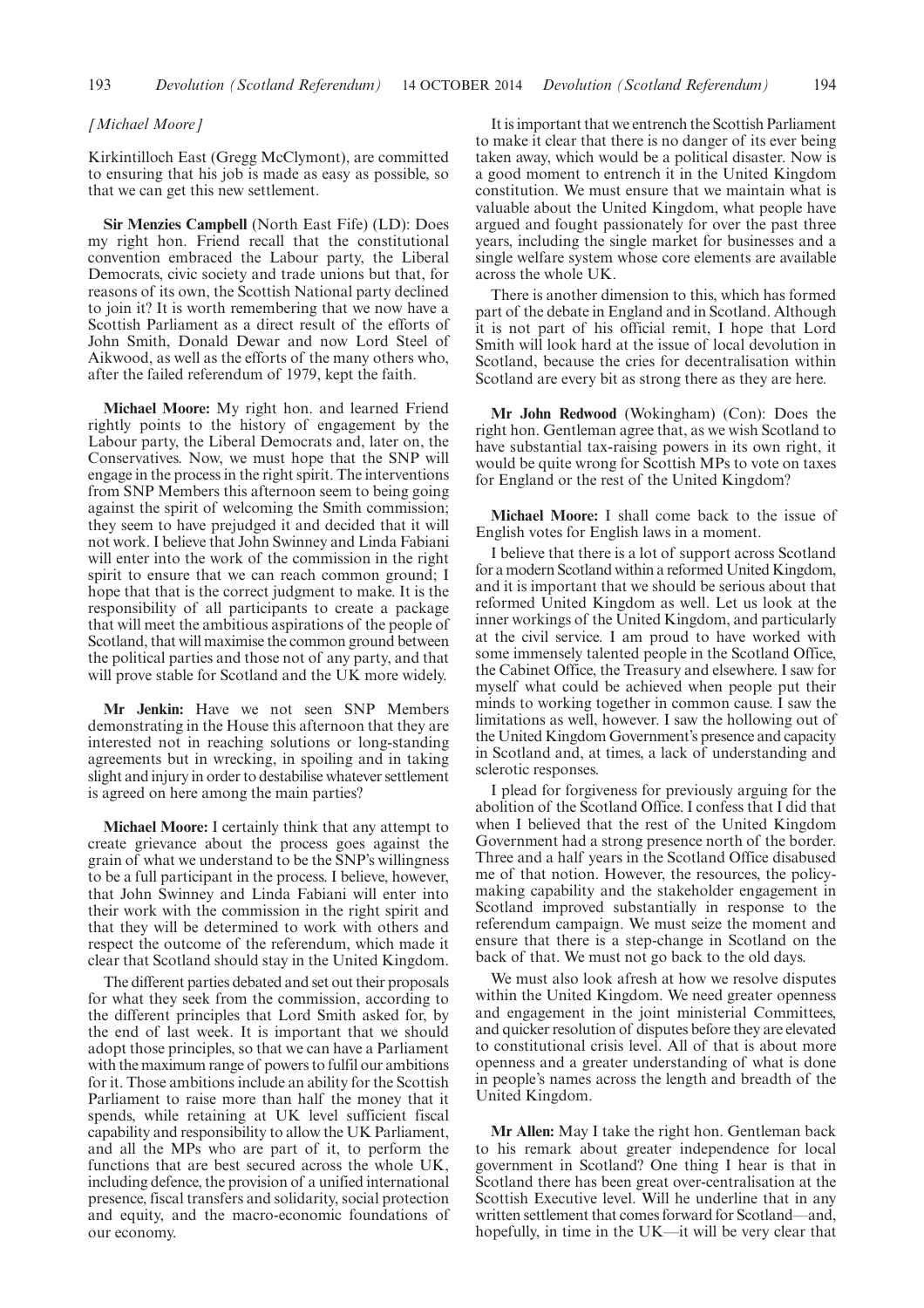there is double devolution? By that I mean devolution that goes not only to the Scottish Parliament, but down to a lower level. That is equally applicable in the United Kingdom. One falsehood of English votes for English MPs, because there is a lower level—

**Madam Deputy Speaker (Dame Dawn Primarolo):** Order. Interventions are supposed to be brief. The hon. Gentleman is waiting to speak and I am sure he will be able to expand on his point. May I say to the right hon. Member for Berwickshire, Roxburgh and Selkirk (Michael Moore) that he does not have a time limit, as the Speaker ruled, but he has been speaking for 15 minutes and a time limit will apply after the fourth speaker opening the debate. Although he has been generous in taking interventions, may I therefore ask him rapidly to draw his conclusions in his remarks so that we can move on to the next speaker?

**Michael Moore:** Madam Deputy Speaker, you make a very fair point and I will endeavour to conclude shortly. Let me pick up on the point raised by the right hon. Member for Wokingham (Mr Redwood) about English votes for English laws. As the shadow spokesman said, it was a mistake for the Prime Minister to link the issues of Scottish devolution and more powers for England on the same day, in Downing street, just after the referendum result. I recognise that giving further powers to Scotland requires making changes elsewhere, including here. If the West Lothian question were simple to answer, it would have been answered many years ago. We should avoid turning this place from a United Kingdom Parliament into an English Parliament simply by changing Standing Orders, rather than by giving it thorough consideration.We must also avoid any suggestion that English votes for English laws is really about Conservative seats for English laws and seeking to rule out other parties in the process. If the right hon. Gentleman and others are talking about fair votes, that is a fine idea and I look forward to hearing his proposals.

North and south of the border there has been a strong cry for democratic renewal. It has to be real change for Scotland, as well as for elsewhere in the country. We are not going to get away with turning our backs on the questions raised by people the length and breadth of the UK. The voters have spoken and we must respond urgently.

#### 2.32 pm

**Mr Gordon Brown** (Kirkcaldy and Cowdenbeath) (Lab): In thanking the Leader of the House, the shadow Justice Secretary and the right hon. Member for Berwickshire, Roxburgh and Selkirk (Michael Moore) for introducing this debate, may I join all three of them in congratulating all those Conservatives, Liberals, Labour supporters, all those in England, Wales and Northern Ireland, as well as those in Scotland, who were part—

**Pete Wishart:** On a point of order, Madam Deputy Speaker.

**Madam Deputy Speaker (Dame Dawn Primarolo):** Mr Wishart, it had better be a point of order.

Pete Wishart: I am seeking your guidance on a particular issue, Madam Deputy Speaker. We can understand why the Government and Opposition Front-Bench spokespeople have no time limit on their speeches, but what is the precedent for Back Benchers being given no time limit in a debate such as this? How were they selected?

**Madam Deputy Speaker:**It is quite simple, Mr Wishart. I thought you knew the rules of the House, because you have been here for some time. The Speaker has discretion in these debates. He made it clear what he intended to do for the first four speeches, and I am now taking that through. I hope, therefore, that you will remain in your seat so that the debate can proceed, and you will be called in due course.

**Mr Brown:** Madam Deputy Speaker, I wanted to congratulate all those who had contributed to the historic and clear decision of the Scottish people to stay part of the United Kingdom. As someone who has had time to reflect—four years, courtesy of the decision of the British people—may I say that I believe there is also common ground on not just the timetable for the delivery of further devolution to Scotland, but the powers themselves? I believe that when the Conservative, Liberal and Labour parties get together to look at the possibility of delivering a stronger Scottish Parliament, they will find that, in addition to moves on powers over housing benefit, attendance allowance and other matters that they have talked about already, it is possible for the Conservatives to accept some of the Liberal proposals and some of the Labour proposals that would strengthen the Scottish Parliament as part of the United Kingdom, without breaking the United Kingdom but while being in line with the wishes of the Scottish people, and without giving an unfair advantage to the Scottish people.

#### **Iain Stewart** *rose—*

**Mr Brown:** I will pursue my argument and then I will give way. It is a bit much for the hon. Gentleman to want to intervene on me before he has heard what I have had to say.

I have to tell the House that the fundamental question is not the one the Leader of the House was trying to raise; the fundamental question affecting the British constitution is not the West Lothian question. That is a symptom of a more fundamental problem. The fundamental question in the British constitution arises because England is 84% of the Union, Scotland is 8%, Wales is 5% and Northern Ireland is 3%, and the reality is that at any point the votes of England could outvote Scotland, Wales and Northern Ireland, individually or collectively. So the real issue is about getting a fair distribution of power that respects not only majority rule—I am sensitive to the needs of England and English votes—but the rights of the minorities, so that we have stability and harmony in the British constitution.

#### **Iain Stewart:** On that point—

**Mr Brown:** I will give way in a minute, but I want first to develop this argument. Every generation has had to come to terms with how we get that balance right between majority rule and protecting the needs of the minorities that are part of the United Kingdom. Although on 19 September there was contentment and satisfaction, including, I am told, right up to the centre of Buckingham palace and Balmoral—we have that on the highest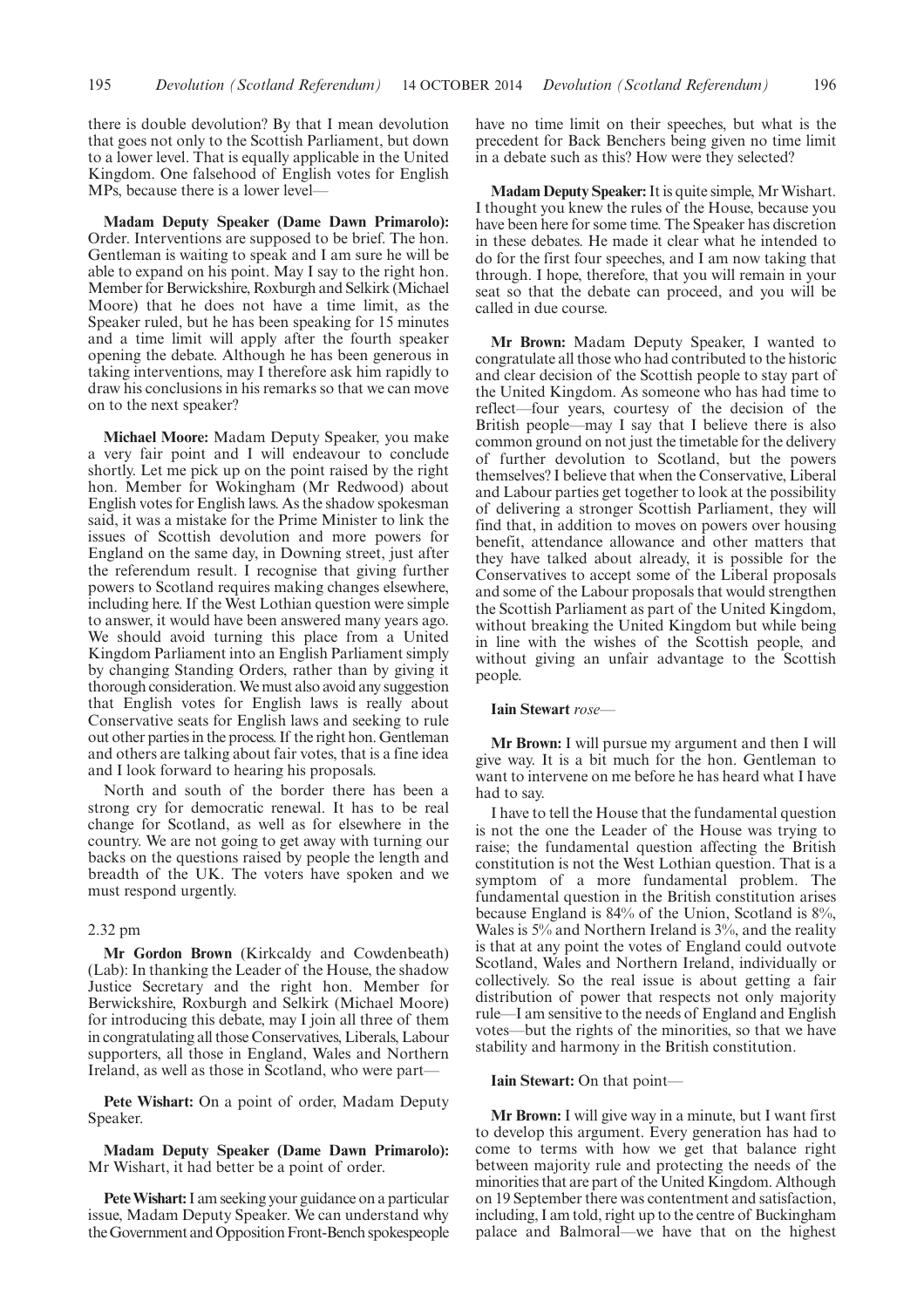#### *[Mr Gordon Brown]*

authority, or perhaps I should say the second highest—the problem then arose with the PrimeMinister's announcement at 7 am on the Friday after the vote. Without telling people beforehand, on a matter that was absolutely material to the vote that people were casting in the Scottish referendum, a new plan was imposed on Scotland. A vow written on the Tuesday was being rewritten on the Friday morning, because although he said the proposed change was in the English constitution, the practical effect of it was in Scottish constitutional affairs: to restrict the voting rights of Scottish Members of Parliament in this House of Commons on an issue, as he said on that morning, as fundamental as taxation.

#### **Sir Gerald Howarth** (Aldershot) (Con) *rose—*

**Mr Brown:** I will give way in a minute. Clearly that was a change in Scotland's status in the United Kingdom. Clearly it was highly material to the vote people had just had. Should not the people of Scotland have been told prior to the referendum, which was on Scotland's status in the United Kingdom, that the downgrading of Scottish representation in Westminster was one of the proposals that he now wishes to make to the people of the country?

#### **Several hon. Members** *rose—*

**Mr Brown:** I will give way in a minute. What makes for a lethal cocktail—the Leader of the House did not even appear to recognise this—is that the Conservative party, as confirmed by the right hon. Member for Wokingham (Mr Redwood), wants to devolve 100% of income tax to the Scottish Parliament. This is not the nationalist policy or the Labour policy; it is the Conservative policy to devolve all of income tax to the Scottish Parliament and then immediately end the right of Scottish Members of Parliament to vote on income tax, on a matter as substantial as the Budget, in this Parliament of the United Kingdom. Until now, any income tax rise has been based on the principle that all contribute and all benefit. Now, under the Conservative proposal, all, including Scotland, would benefit from such a tax rise, if it were ever to happen, but only some, excluding Scotland, would contribute. *[Interruption.]* This is the Conservative party proposal. It is a radical proposal to devolve all income tax in Scotland and then preclude Members of Parliament in this House from voting on the Budget. *[Interruption.]* Before I give way, I want to say that no state in the world, federal or otherwise, devolves all income tax from the national Exchequer to regional, local or national assemblies, and no Parliament in the world would impose a national income tax on only some of the country but not on all of it. There are very good reasons why that is. We have to understand that this is the Conservative party proposal that has been put forward subsequent to the referendum.

#### **Mr Redwood** *rose—*

**Mr Brown:** I will give way to the man who is the author of English votes for English laws.

**Mr Redwood:** I am very grateful to the right hon. Gentleman for endowing me with that honour, but he should remember that the idea of English votes for English issues was in the Conservative manifesto in 2010 and that I expressly raised it before the referendum in Prime Minister's questions, when my right hon. Friend the Member for Richmond (Yorks) (Mr Hague) was standing in for the Prime Minister who was in Scotland. Everybody knew that this was the will of the Conservative party. More importantly, it is the settled will of about three-quarters of the English people.

**Mr Brown:** Why then, when the McKay committee reported, did the Government say that it needed only a thorough and rigorous investigation and did not support that view? The Prime Minister did not tell the Scottish people before the referendum that that proposal would come on the morning after the referendum.

#### **Several hon. Members** *rose—*

**Mr Brown:** I will give way in a minute. It is the combination of the two proposals to devolve 100% of income tax and then to remove the right of Scottish MPs to vote on the matter in Westminster that is absolutely lethal to the constitution. Let us be clear about the impact of this plan. The Leader of the House is free to intervene and to confirm whether this is indeed his plan. Scottish representatives would be able to vote on some of the business of Westminster, but not all of it. They would not be able to vote on some Budget decisions on income tax and thus would undoubtedly become second-class citizens at Westminster.

**Mr Graham Stuart** (Beverley and Holderness) (Con): On a point of order, Madam Deputy Speaker. Is there now a convention that those Members of Parliament who attend this place the least often are not subject to the Back-Bench time restrictions that apply to all other Back Benchers?

#### **Mr Brown** *rose—*

**Madam Deputy Speaker (Dame Dawn Primarolo):** Just a minute, Mr Brown. That is not a point of order. The hon. Gentleman has been here long enough to know about the convention of this House. If he does not, I will be happy to tell him if he would like to approach the Chair, rather than waste the time of the House.

**Mr Brown:** It is whether one talks sense in this House that matters.

I believe—I am happy for the Leader of the House to confirm this—that there is a basic truth that this restriction on one group of MPs from voting on central issues such as Budget tax decisions ignores, and that is that we cannot have one United Kingdom if we have two separate classes of Members of Parliament. We cannot have representatives elected by the people who are half-in and half-out of the law-making process. The gospel according to Mark in the New Testament, which was quoted by Abraham Lincoln, says:

"A house divided against itself cannot stand...and a kingdom divided against itself is brought to desolation"

That is the truth of what the Conservative party is now doing.

This diminished status for Scotland would also have to apply to Wales, which also wants income tax powers. It would possibly apply to Northern Ireland and then—the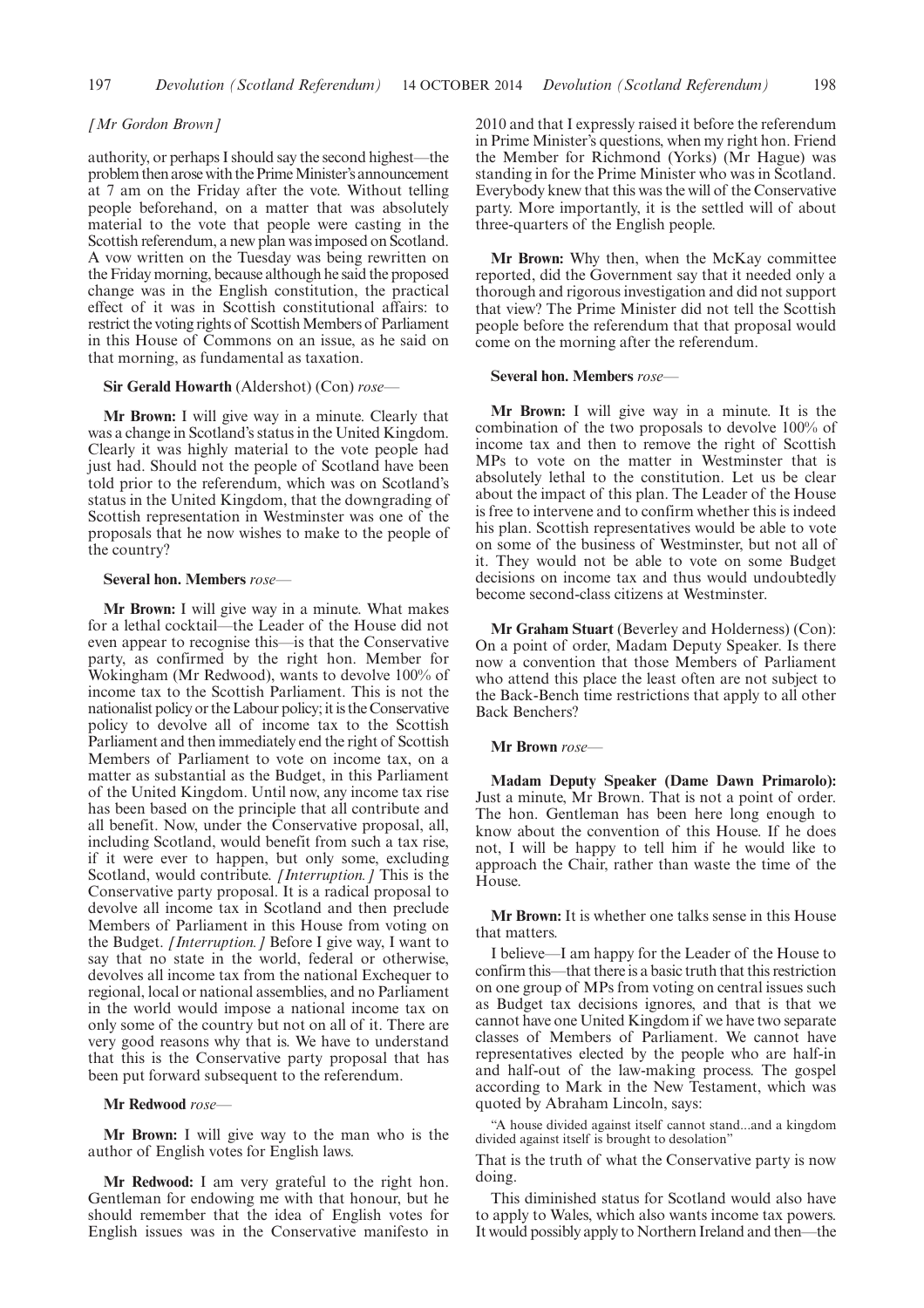Leader of the House did not rule this out when asked about it—it would have to apply to London. It would then have to be applied to the House of Lords to create two classes of representation. A Government who one day owed their authority to all Members of the House would the next day owe their authority to just some Members of the House. They cannot be servant to two masters, owing their authority and legitimacy to one set of votes one day by one group of people and another set of votes another day by another group of people.

**Mr MacNeil:** Is the right hon. Gentleman telling this House that he signed up to a vow without knowing the details of it?

**Mr Brown:** I signed up to a vow that I will keep. It was the Prime Minister, on the day after the referendum, who qualified the promise. We would be better off in this House if we had some humility from Members of the Scottish National party, who in their own constituencies found that 55% to 60% voted no and not yes.

**Iain Stewart:** I am very grateful to the right hon. Gentleman. May I thank him for the impassioned defence of the Union that he made in the last few days of the campaign? In that spirit, may I say to him, as someone who was christened by his father and who grew up in the central belt of Scotland during the devolution arguments of the 1980s, that there is a similar growth of demand in England for a say in her own affairs. If that is not addressed quickly, we may endanger the very Union that he and I both want to preserve.

**Mr Brown:**I do not disagree with the hon. Gentleman. I am coming to that and to the proposals that might solve that problem without creating two classes of representation in this House of Commons. The answer has to be that when one part of the Union is 84% and the others are 8%, 5% and 3% respectively, we cannot secure the status of each nation through a blanket uniformity of provision. Indeed the rules needed to protect the minority—I would hope that the Leader of the House who used to be Secretary of State for Wales understands this—are bound to be different from the rules to protect a majority who can always outvote the minority in this House. If that is not recognised by this Government today in this House, it is recognised in America where the rules of the Senate mean that Wyoming—a minority part of the country—with half a million people has two Members of the Senate, as does California with 38 million people. It is also recognised in Australia where Tasmania with 700,000 people and New South Wales with 7 million people have 12 members each in the Senate. It is recognised in the constitutions of Spain, Switzerland, South Africa, Brazil, Nigeria and Mexico.

When we start from a profound imbalance in the numbers of people in a population and from a huge inequality of size, fairness of treatment is not secured by a crude blanket uniformity that requires exactly the same provision for the minorities as the majority. We need to accord some respect to minorities, because the majority can invariably, and always if they want, outvote at any opportunity. The answer is not to say, "no representation without taxation."The answer is certainly not to say no to Scots paying income tax at a UK level and then no to Scottish representation in this House. The answer must be to say yes to Scottish representation on equal terms here and not to devolve all forms of income tax to the Scottish Parliament. Scots should continue to pay income tax to the UK and to be represented in the UK. We will achieve the same level of accountability and local responsibility for decisions by devolving some but not all of income tax—perhaps 75% of it—and then assigning half of VAT, with the Scottish Parliament then raising the majority of its spending by its taxing decisions.

#### **Sir Oliver Heald** *rose—*

**Mr Brown:** I am going to answer the point that I am sure the hon. and learned Gentleman is about to raise.

I do not underestimate, and I have reason not to underestimate, the concerns of the English people. I also understand the sensitivities that have been mentioned. There are ways in which they can be dealt with in the Union, without disrupting the status of Members of Parliament in this House and by, at the same time, meeting the sensitivities of the English. The McKay committee offers one way forward, but I agree with the Government that there should be a rigorous examination of what it is proposing as a new element has been introduced, which is the decision on income tax. There are other ways that we can meet the needs of English Members of Parliament in this House without creating two classes of representation, because if we do that, the Union is all but over.

The Leader of the House has put forward a crude argument that needs to be answered. I say to him again that English votes for English laws will not solve the problem that he has raised. It will not bring stability and harmony to the United Kingdom or create the sense of fairness that he wants to see. That will be true even for the English representatives whom he wishes to support. As the McKay committee found, it is difficult to isolate a part of the constitution and say that it is exclusively, uniquely and forever English. There can be few laws passed in this place that do not have implications for Wales, Northern Ireland and Scotland. It will also not deal with the fundamental problem of fairness. Let us say that the UK Parliament votes a tax rise to pay for improved pensions and a better national health service or even to cover the national debt, does this House think that English, Welsh and Northern Irish voters will accept for long—even if the Scots have no voting rights that they, the English, Welsh and Northern Irish, will contribute their income rises to UK-wide services, including funding the Barnett formula, if Scotland is exempt while continuing to benefit from the money raised? That is the Conservative policy. If the Leader of the House will not speak, let someone from the Back Benches defend the Conservative party policy, which will split the United Kingdom apart. Who will speak up?

**Sir Oliver Heald:** My constituents in Letchworth want to know why it is that the right hon. Gentleman should be able to vote in this place about education in Letchworth when I have absolutely no say on those matters in Kirkcaldy in his constituency. It is not right— *[Interruption.]* I have not finished my intervention. When he was Prime Minister, he consistently ignored this issue. He ignored the voice of England and it must be addressed. It is time he came forward with a positive proposal.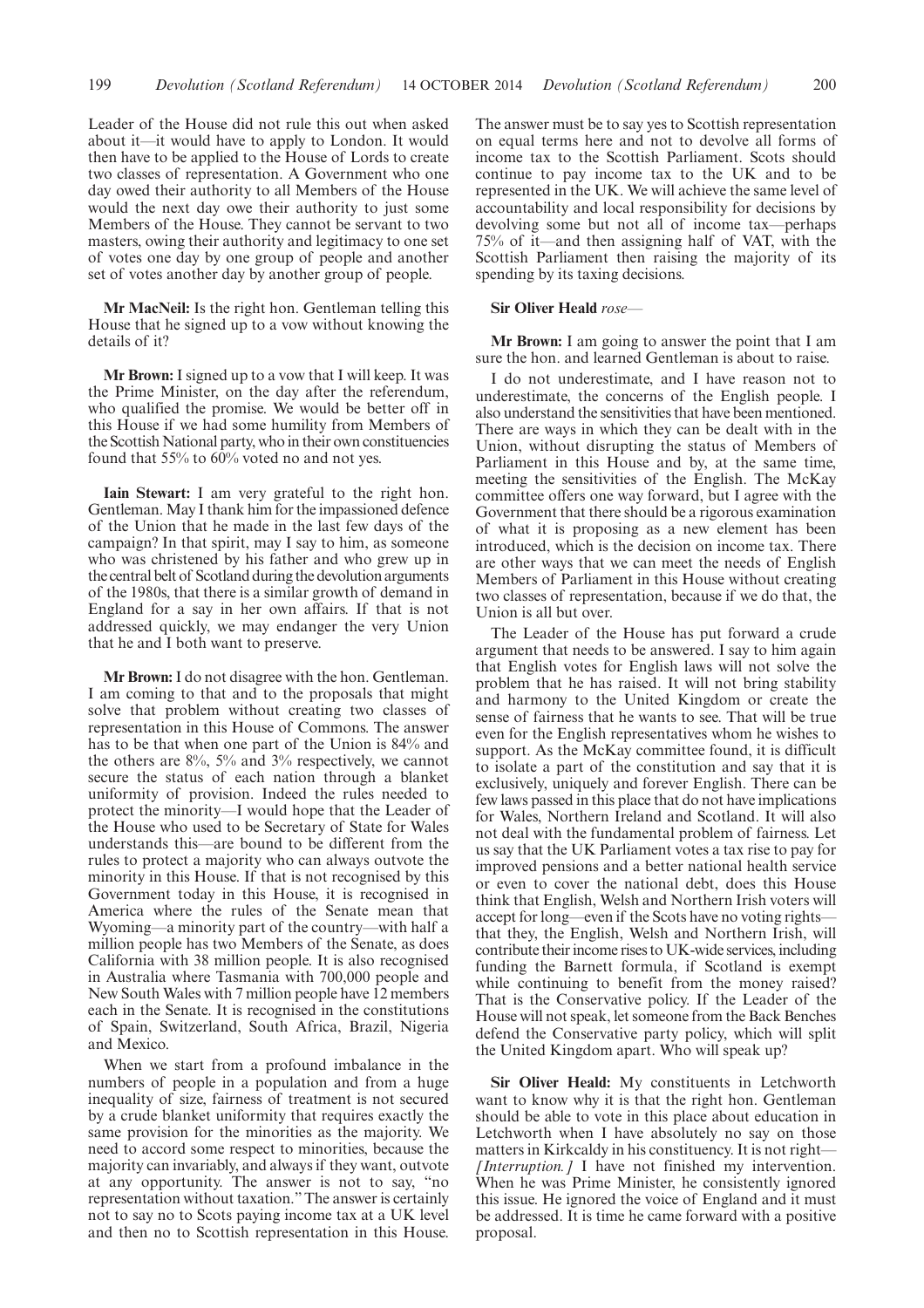**Madam Deputy Speaker (Dame Dawn Primarolo):** Order. I remind you, Mr Brown—I said the same to Mr Moore—that the time limit will apply after you conclude your speech, but I would be grateful if you would now draw your remarks to a conclusion, please.

**Mr Brown:** The hon. and learned Member for North East Hertfordshire (Sir Oliver Heald) has not been listening to what I have said. I have been talking about the need to balance recognition of majority rule with sensitivity towards the minorities. What he is saying would apply to the United States of America, Australia and all the countries I have mentioned, where he would deprive the minorities of the power to influence decisions in their Parliaments.

A minute's consideration of the Conservative party's proposition, on which the Leader of the House has refused to answer, will show that the only sensible way forward is to devolve some but not all income tax and not to exclude Scots, or any representatives of minority nations in the United Kingdom, from voting at Westminster on issues such as taxation.

**Pete Wishart:** Will the right hon. Gentleman give way?

**Mr Brown:** I gave way once to a Scottish National party Member, and that was quite enough.

It has long been said that the British constitution does not work in theory but works in practice. Make the change proposed by the Conservative party—to devolve income tax to the Scottish Parliament in full and then deprive Scottish MPs of the right to vote on the Budget and the constitution will not work in practice either. Nations can collapse by accident, even when a majority wants them to survive, and unions can disintegrate because of mistakes that are made.

I am more encouraged than Government Members and Ministers are by the reaction of people in England and the rest of the United Kingdom to the Scottish referendum. While the myth is perpetuated that Scotland and England are on completely different planets, that one is communitarian and egalitarian and the other is individualistic and libertarian, I find that no four nations in the world have managed what we in the United Kingdom have managed to do: to pool and share our resources together. That is the essence of the modern Union: to guarantee everyone in these islands, irrespective of nationality, the same equal rights to help when they are sick, disabled, elderly, vulnerable or unemployed.

A United Kingdom that was united in name only could not survive for long. What I see is reinforced by what we have seen and what we have studied in our history books: the United Kingdom in two world wars, coming together in a shared sacrifice, suffering together; that we Scottish, England, Welsh and Northern Irish are prepared to help each other and come to each others' aid, to recognise the differences in each other and to be tolerant of what at times might seem like excesses or eccentricities in others. If we can avoid making the kind of mistakes that the Leader of the House is now making, if we can rise above narrow partisan interests and put country before party, and if we can remain statesmanlike in seeking unity, as the

siren voices from the SNP try to wreak discord, then Britain can still be the Great Britain that we want it to be.

#### **Several hon. Members** *rose—*

**Madam Deputy Speaker (Dame Dawn Primarolo):** Order. There is now a six-minute time limit on Back-Bench speeches, although it might be necessary to review that during the course of the debate.

#### 2.53 pm

**Sir George Young** (North West Hampshire) (Con): It is always a pleasure to follow the former Prime Minister and, in a moment, I will deal head on with the argument he has just made about two classes of MPs. I am delighted that this issue has been taken off the back burner and put on the legislative hot plate by my right hon. Friend the Leader of the House, who as party leader some 15 years ago set out a very clear statement of our party's policies on this.

Let me deal with the argument we have just heard about two classes of MPs. First, it asks the wrong question. We are here to represent our constituents, so the question is not whether there should be two classes of MPs, but whether there should be two classes of constituents, one of which would be for those who have a significantly more powerful democratic leverage than the other. Post-devolution, the Scottish voter has more democratic leverage than the English voter. Through his or her MSP, he or she has total control over the matters that have been devolved to Holyrood. That is fair enough. They have leverage over those matters that have not been devolved, such as defence. That is fair enough. But they also have leverage over matters that exclusively apply to England, and in some cases that influence is decisive. My voters have none of that. They have no leverage over devolved matters in Scotland, and they can be outvoted on matters that are exclusively English. That is indefensible and unsustainable, as some of us have been saying since 1999.

Let me deal with the question about all MPs being equal. MPs are not equal. Post-devolution, we have different case loads. Four Members of Parliament never vote. MPs who are Ministers cannot initiate debates on behalf of their constituents or ask parliamentary questions. Some MPs can speak for more than six minutes, and others cannot. Some are paid more because of their responsibilities in the House. It is not the case that all MPs are equal.

The McKay commission summed up the situation very well in paragraph 59 of its report:

"These survey findings suggest a potent combination of dissatisfactions in England. There is a clear and enduring sense that England is materially disadvantaged relative to the other parts of the UK, especially Scotland."

What a disappointing response we heard from Opposition Front Benchers to that clear statement. They refused to answer the question from my right hon. Friend the Leader of the House on what the principle that the Labour party seeks to defend might be.

**Margaret Curran** (Glasgow East) (Lab) *rose—*

**Sir George Young:** Perhaps the hon. Lady will now tell us.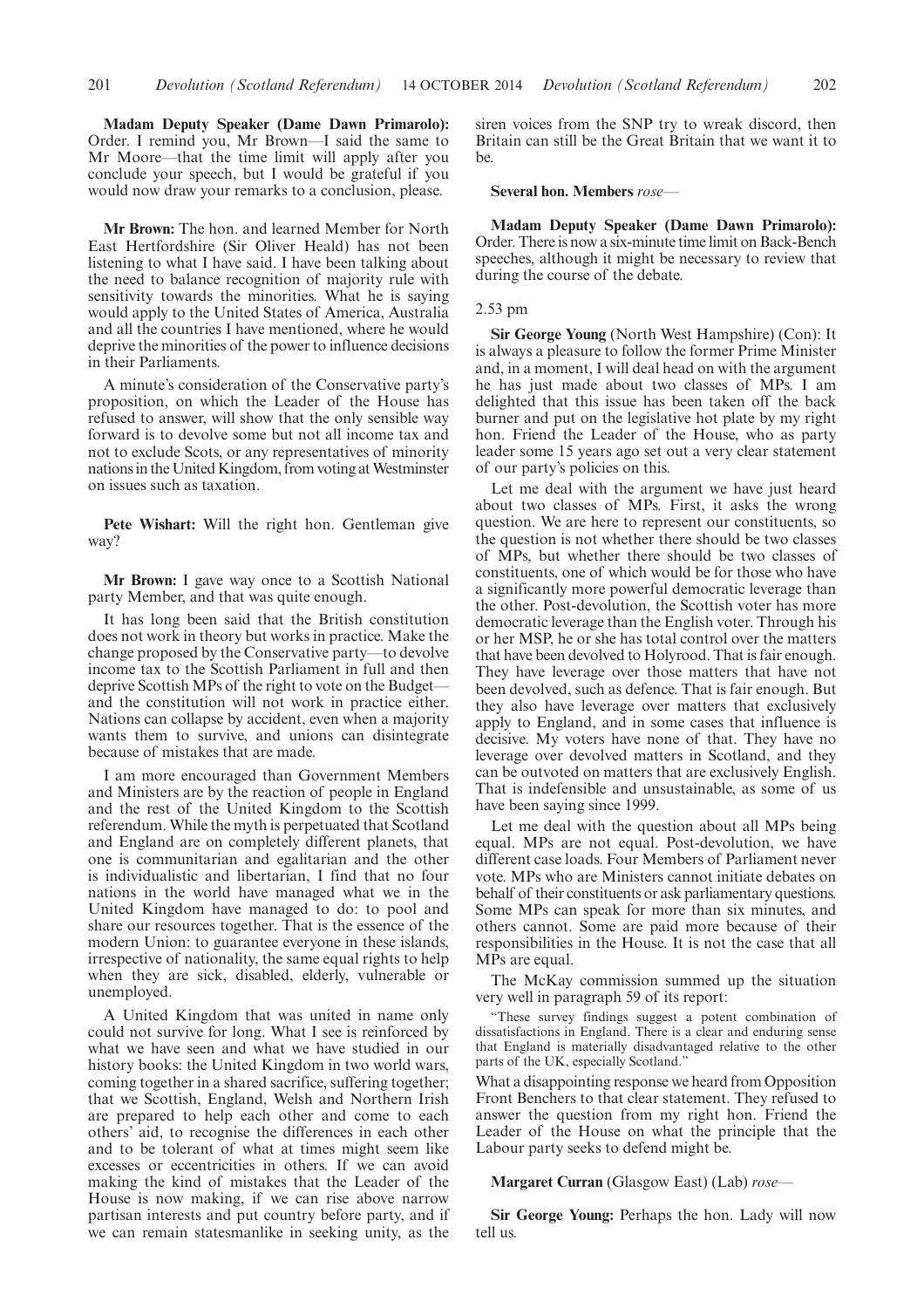**Margaret Curran:** I am quite taken by the fact that the right hon. Gentleman is so focused on the role of Scottish Members of Parliament. In his principles and plans, does he intend to apply that focus to Members of the House of Lords as well, or is he only worried about the House of Commons?

**Sir George Young:** The proposition in my party's manifesto was absolutely clear: it applies to Members of this House.

#### **Several hon. Members** *rose—*

**Sir George Young:** I want to make some progress and so will not give way.

In 1999, it looked as though we might make some progress on rebalancing the constitution post-devolution. The fourth report of the Procedure Committee in the 1998-99 Session looked at the consequences of devolution for this House. The report was unanimous and the Committee included a majority of Labour MPs. This is what they said, in paragraph 25:

"The main point of principle to be considered is whether it is appropriate to retain special procedures for bills relating exclusively to one of the constituent countries of the United Kingdom, as currently apply to bills relating exclusively to Scotland or Wales. On balance we believe it is."

That was the proposition put forward unanimously by a Select Committee of the House, and it provided the building blocks for resolving the West Lothian question.

However, for the rest of that Parliament, and for the subsequent two Parliaments, we had nothing but obfuscation by the Labour party. First we were promised regional assemblies, and when they imploded we were offered a Standing Committee on Regional Affairs. That, in the polite words of the Library, "met infrequently". It met infrequently because the previous Government never actually set it up. After it was abolished, we then had the fiasco of the regional Committees at the end of the last Parliament, which often could not meet because they were inquorate.

Throughout the previous three Parliaments, some of my right hon. and hon. Friends harried the Government time and again to do something about the West Lothian question. The flimsiest of arguments were produced in response. On one occasion, the then Deputy Leader of the House said:

"The arguments are new and opportunistic, and they were not heard when the Conservatives were in government."—[*Official Report,* 6 January 2004; Vol. 416, c. 60WH.]

Of course they were, because Scotland did not have its own Parliament when we were in government. In response to the Procedure Committee's clear recommendation, which I have just referred to, the Government said:

"If…it were possible to identify some Bills as relating exclusively to England, it is not clear what benefit that would have for the House."

That was an absolutely astonishing statement. They put the telescope to the blind eye.

To bring us up to date, my party made a clear commitment in our manifesto to put that right:

"Labour have refused to address the so-called 'West Lothian Question': the unfair situation of Scottish MPs voting on matters which are devolved. A Conservative government will introduce new rules so that legislation referring specifically to England, or to England and Wales, cannot be enacted without the consent of MPs representing constituencies of those countries."

That did not make it into the coalition agreement, as a result of caution on the part of our Liberal Democrat colleagues—having listened to the Deputy Prime Minister during Question Time, however, I think that they might be reviewing that position.

What should we do now? There have been a number of imaginative suggestions from right hon. and hon. Friends, including my right hon. and learned Friend the Member for Kensington (Sir Malcolm Rifkind) and my hon. Friend the Member for Stone (Sir William Cash). One possible solution was in the Scotland Act 1978, which would have introduced devolution had it been carried in a referendum. It stipulated that if it turned out that a measure that impacted only on England was carried by Scottish votes, there should be an interim period for reconsideration. That recommendation was never implemented because the referendum produced a negative vote.

I would suggest that a Bill should get a Second Reading with all Members of the House voting, then go to a Public Bill Committee composed solely of English MPs, and then come back on Report during which everybody can vote. However, if it turned out that a specific amendment had been carried only with the votes of Scottish MPs, the relevant section of the Bill should be recommitted back to the Public Bill Committee. We would then have a process that we are familiar with through, for example, negotiating with the House of Lords. If we can negotiate to get a Bill through with the Lords, we can negotiate with elected English MPs to get it through the Commons.

#### 3 pm

**Mr Ian Davidson** (Glasgow South West) (Lab/Co-op): What we recently saw in Scotland was a historic vote. We now have to recognise that Scotland's commitment to the Union is obviously far greater than that of England and Wales, which have never yet had a vote on whether to remain in the Union. I was reminded earlier that Northern Ireland has in fact made such a commitment. Perhaps that lack of commitment to the Union is behind the Conservatives' proposal on EVEL—English votes for English laws.

The referendum was an exciting vote. I congratulate everybody from the Conservatives, from the Liberals and from my own party who participated in our campaign. I also congratulate those from the SNP, the Greens and others who participated in their campaign. As an interested observer, but I hope an impartial one in this regard, I thought that the yes campaign had a better campaign than we did. They had better propaganda, better presentation, and even better music; all we had were better arguments. The fact that we had better arguments was demonstrated by the fact that we prevailed. The fact that oil has now dropped to about \$80 a barrel, that we have just started cutting steel for ships in my constituency, and that the level of intake of income tax has fallen across the UK as a whole demonstrates the correctness of the decision that the people of Scotland took.

This is a time to try, if we can, to put behind us the divisions that we had during the referendum. It is appropriate to remind ourselves that the referendum campaign was an exceedingly bruising experience for many of us. I will not forget, though I hope to forgive, being described on a number of occasions as a traitor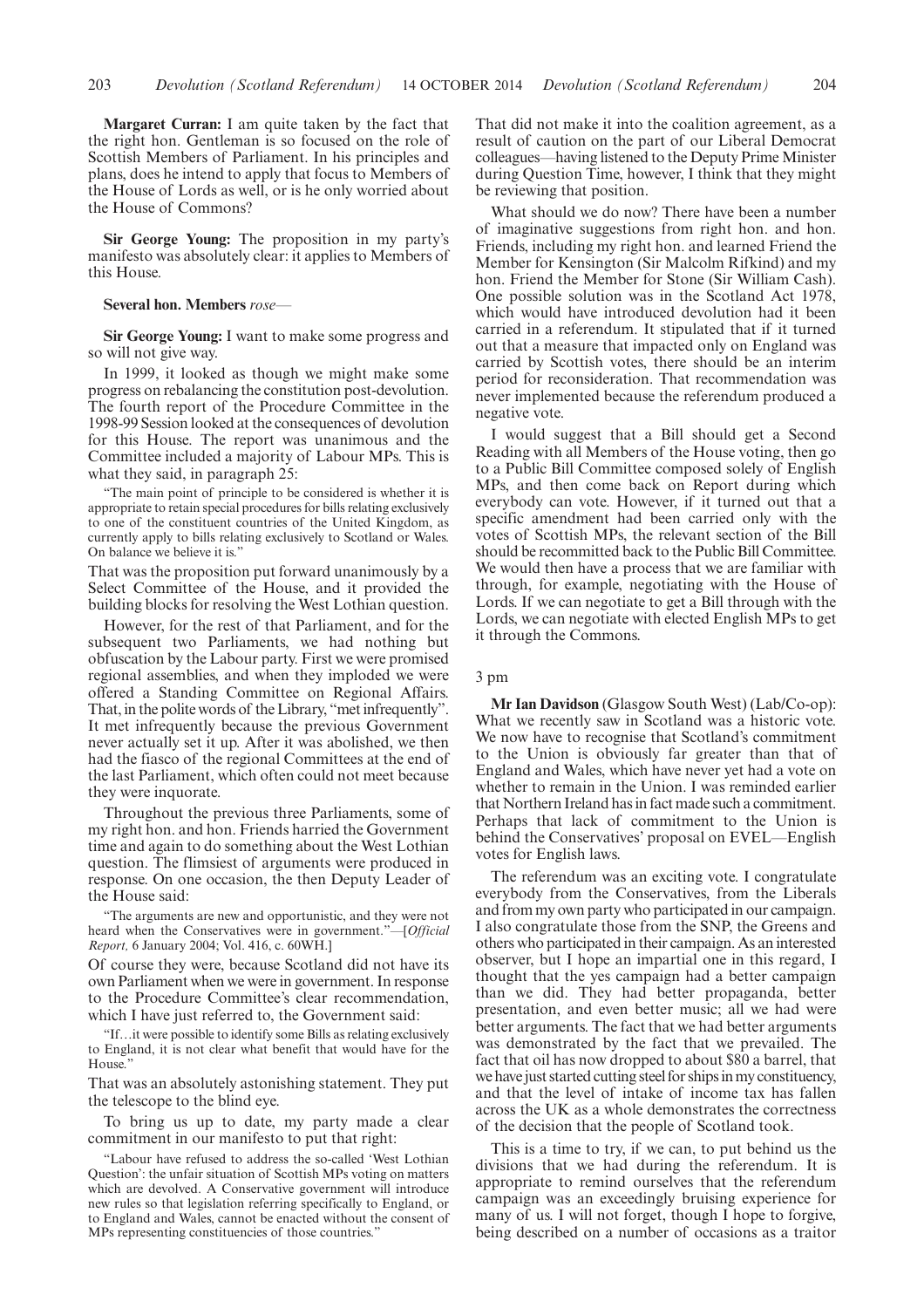#### *[Mr Ian Davidson]*

or a Judas. The suggestion that there was a Team Scotland that I was not part of because I did not support separation was deeply offensive to all of us who were proud Scots but did not support separation. In the spirit of peace and reconciliation, we ought to move forward and try to put those things behind us. I think—I did not at the time, but I do now—that the experience of the referendum has been a positive thing. It has moved forward the debate and discussion on the constitution of the United Kingdom such that I am now more firmly than ever before in favour of a referendum on the European Union in order that we can similarly move forward those issues—but I digress.

The vote was not simply a vote to remain part of the United Kingdom—it was very much a vote for change, in two areas: first, on the question of devolution and more powers. I am committed to the concept of more powers for the Scottish Parliament, even though, with the powers that it currently has, it takes some decisions that I do not like. Recently it got the power on rail and continued to have it in the private sector when it could have looked at having it in the public sector. It transferred ScotRail's contract to a company that previously used to be known as NedRail, which is perhaps appropriate in some parts of Scotland but not necessarily all. Through its powers on the budget and capital spending, the parliament has made substantial cuts in capital for new schools. Again, I regret that, but I respect its right to do it and think that the decision to transfer those powers to it was correct.

People in Scotland were not simply voting about more powers; they were also voting for a better society. That places a burden on my party and the other parties that support the Union to be more specific not only about which powers we want to transfer but what use we want to be made of them. Those who want to see the transfer of all income tax, some income tax or some other tax powers also have an obligation to tell us what they would do with those powers should they be actually transferred. That would result in a much more constructive debate about political aims and objectives rather than the sterility we sometimes have whereby it is just about whether, like a stamp collection, people want to collect powers for their own sake.

**Ann McKechin** (Glasgow North) (Lab): I very much agree with my hon. Friend that this should be start of a new debate about the changes that everyone in Scotland is looking for, regardless of whether they voted yes or no. Does he agree that part of that debate must be not just about devolving power between Westminster and Holyrood but devolving power to local communities and local authorities, which have seen increasing centralisation in Scotland over the past decade? We need to move the balance strongly towards local communities instead.

**Mr Davidson:** I very much support that, as do, I think, the vast majority of people in the Labour party and many of the other parties that participated in the referendum.

We had a tightly fought and strongly argued debate on the referendum, and we are now all entitled to accept that there was a clear and decisive result. It now appears that no form of devolution will satisfy those who are in favour of separation. We are starting to see not only unhappiness about the result but a rejection of the result. The myth of betrayal is being put forward. We are starting to see the "grievance a day" mentality. That will potentially poison Scottish politics unless those of us who are in favour of settlement move forward in a positive and constructive fashion.

I recognise that, as a result of what has happened in Scotland, there are issues for England, Wales and Northern Ireland. We ought to adhere to two principles: first, all MPs are elected equal; and secondly, we must respect the integrity of the Union. We cannot have a situation where Scots are sent out of the room for some debates. As has been said elsewhere, we cannot have Scots MPs being sent out for some things, Welsh MPs being sent out for others, Northern Ireland MPs being sent out for different subjects, and London MPs being sent out for others still. I recognise that England is a nation, although I have to say that it is unfortunate, perhaps, that it must be about the only nation in the world that does not have its own national anthem.

**Andrew Bridgen:**I wonder whether the hon. Gentleman agrees with this:

"If it's wrong and something needs to be corrected then even if in the short term it looks that it might be a disadvantage to our party, long term if you do the right thing it's good for the party. What's right for the country is right for our party."

If the hon. Member for Vauxhall (Kate Hoey) accepts that the West Lothian question needs to be addressed, why cannot he?

**Mr Davidson:**I do think that the West Lothian question should be addressed, but not by sending Scots out of the room.

I very much take the view that the disparity in scale between the different parts of the Union must also be accepted. I want to see a solution to what we can perhaps describe as the English problem, whether that involves an English parliament, regional structures, or city regions. I do not mind any of that if we have had a reasoned debate and discussion. However, it is inappropriate for people to suggest that EVEL should be introduced as a knee-jerk reaction without full consideration, debate and discussion within England itself.We have to remember that the process of Scottish devolution has been very lengthy, thorough, involving and all-embracing: it was not produced on the spur of the moment very much for party advantage. I understand to some extent why some Conservatives are doing this, but I appeal to them not to seek to pursue party advantage on this question at the risk of damaging the future of the Union.

#### 3.9 pm

**Sir Roger Gale** (North Thanet) (Con): I think I know what my constituents do and do not want to see. They want to see a holistic solution that is fair to the whole of the United Kingdom. They do not want to see a piecemeal spatchcock solution that is pointed towards Scotland immediately, while not just England, but the rest of the United Kingdom are kicked into the long grass.

It is more than 20 years since I first suggested the abolition of the House of Commons and the House of Lords. I suggested at that time that we should have four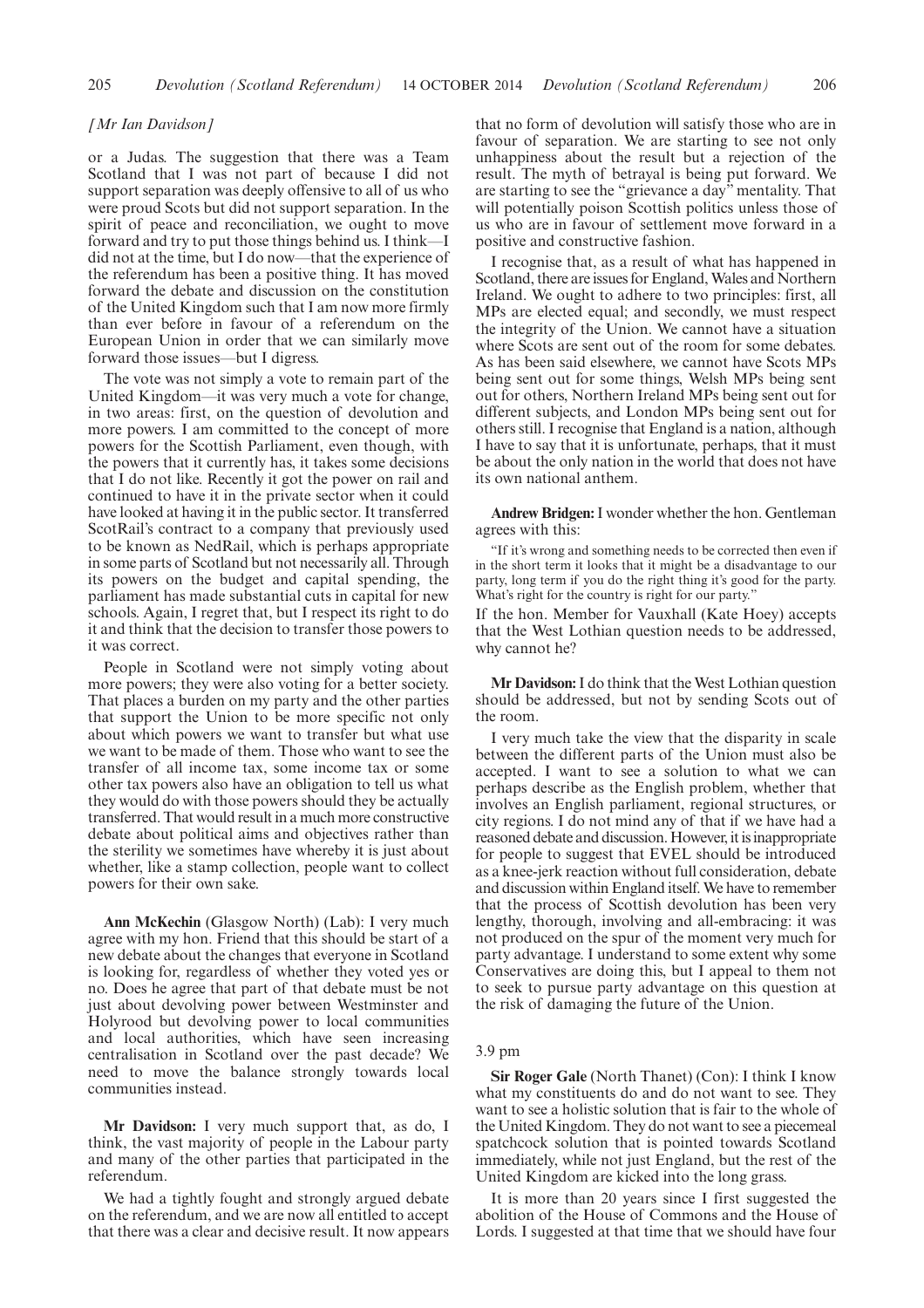national Parliaments for Scots, English, Welsh and Northern Ireland Members, each with a First Minister, and that we should then, to take the point made by the right hon. Member for Kirkcaldy and Cowdenbeath (Mr Brown), have a United Kingdom senate. Therefore, although we would break up the nations, we would retain the United Kingdom, with the Queen as the Head of State, a Prime Minister for the United Kingdom and a senate that would deal exclusively with macro-taxation, foreign policy and defence.

That suggestion was greeted with derision at the time and I have no doubt that the response will be the same today. However, prior to The Great Reform Act 1832 it was the duty of Parliament to raise the money to fight the wars and enforce the foreign policy, and everything else was dealt with parochially. The issues were not quite the same then, but I envisage that health, education and social services should be dealt with on a national basis, while the unity of the United Kingdom would be retained through the senate.

I do not expect Government Front Benchers to leap up and say, "Gosh, Roger, yes, you're right. Nobody's ever thought of that before." Nevertheless, I want to end by saying—I can do this very quickly indeed—that if we attempt to deliver the issues contained in some vow in which I, my constituents and this House of Commons did not have a say, and do so without at the same time addressing the matters that relate to Northern Ireland, Wales and specifically to England, I do not doubt that at some point the matter will go through this House, and to that I say, quite simply, "Not in my name."

# 3.12 pm

**Mr Graham Allen** (Nottingham North) (Lab): Thank you, Madam Deputy Speaker, for allowing me to address the federal Parliament today. Like many colleagues, I want to start by congratulating the Scottish people as a whole—whether they voted yes or no—for the way in which they gave many of us an exciting and euphoric democratic experience. I suspect that those who were out there on the day will not share that view, but as someone who was external to the process for most of the time, I think it was a great tribute to the concept of democracy.

It would be a great shame if we let that go and did not surf the wave of democratic feeling unleashed by the referendum but lapsed back into good old Westminster intrigue and internal politics. That is why the referendum had the legs that it had—people had thought that all we were concerned about were things such as who sat next to whom on these Benches and whether they were able to vote or not. We have been given the most fantastic opportunity, with the Scottish people leading the way, to improve our democracy.

As an English Member of Parliament, I congratulate Scotland on the way in which it managed, perhaps hairily, to get what will be an incredibly strong devolution package. All I would say to this House is that what is good enough for Scotland is good enough for England, Wales and Northern Ireland. We should treat this as a launch pad for devolution for the whole of the United Kingdom. That is the key lesson for us. I am afraid that none of our party leaders covered themselves in glory the day after the referendum result was announced. They did not take that lesson to the extreme and address the journey we could all begin to take so that everybody else can do as well as Scotland has done.

All I am asking is that Britain be allowed to join the family of western democracies, with a devolved settlement and a constitution that guarantees, as has been said, what happens with local government. It is good to give local government some authority and a package of proposals, but the experience of Scotland has shown how a Government can suck powers from the localities if they are not entrenched and guaranteed in writing—not just in law, but in a constitution.

**Graham Stringer:** My hon. Friend is making some profound points. In 2010, public expenditure in Greater Manchester was £23 billion, and in 2014 the figure was exactly the same. There have been huge cuts in public services, local government and elsewhere over that period. Does that not show that the centralised model does not work, and that if people in Greater Manchester had been in control of that money, we would have had a better outcome?

**Mr Allen:** I strongly support my hon. Friend's record of achievement in pressing the case for Manchester and many other places that need that liberation. Our country's localities, regions and nations can do far better than simply rely on the man in Whitehall telling us what to do. My only caveat to my hon. Friend's comments is that we all have to get this. It is not just a matter of having a great campaigning council or a strong council with the right connections; everybody, including, as has been said, the counties, non-core cities, parishes and rural areas, has to benefit from that liberation, and I think that is what a written settlement will be able to do.

**David Rutley** (Macclesfield) (Con): I thank the hon. Gentleman for the powerful speech he is giving. Does he agree that it is also vital that we focus not just on the delegation of powers but on collaboration among the cities and the counties, to bring about economic benefit for all involved?

**Mr Allen:** The independence of local government to do things appropriate to its level will actually encourage interdependence, interrelationships, treaty-making, sharing and co-operation in a way in which we are all currently constrained from doing, because all we can do at the moment is implement the stuff that comes down the pipe from Whitehall. That will be liberating with regard to relationship-building, and it will give local government the sensitivity to engage with local people and spend money more accurately locally.

I have been worried that the vision needed to get on this road has been lacking. I think that has happened in Scotland to a degree over the years. I think Donald Dewar led at such rocket speed that perhaps it has been difficult to keep up the pace of that engagement with people. That has certainly been the case at the UK level: our respective Front Benchers seem shy of engaging with the British people on the subject of democratic change. Above all, not engaging with people in England on how they can run their own affairs more effectively has led to the ghost of UKIP appearing at the feast to fill the vacuum. All of us, regardless of party, have a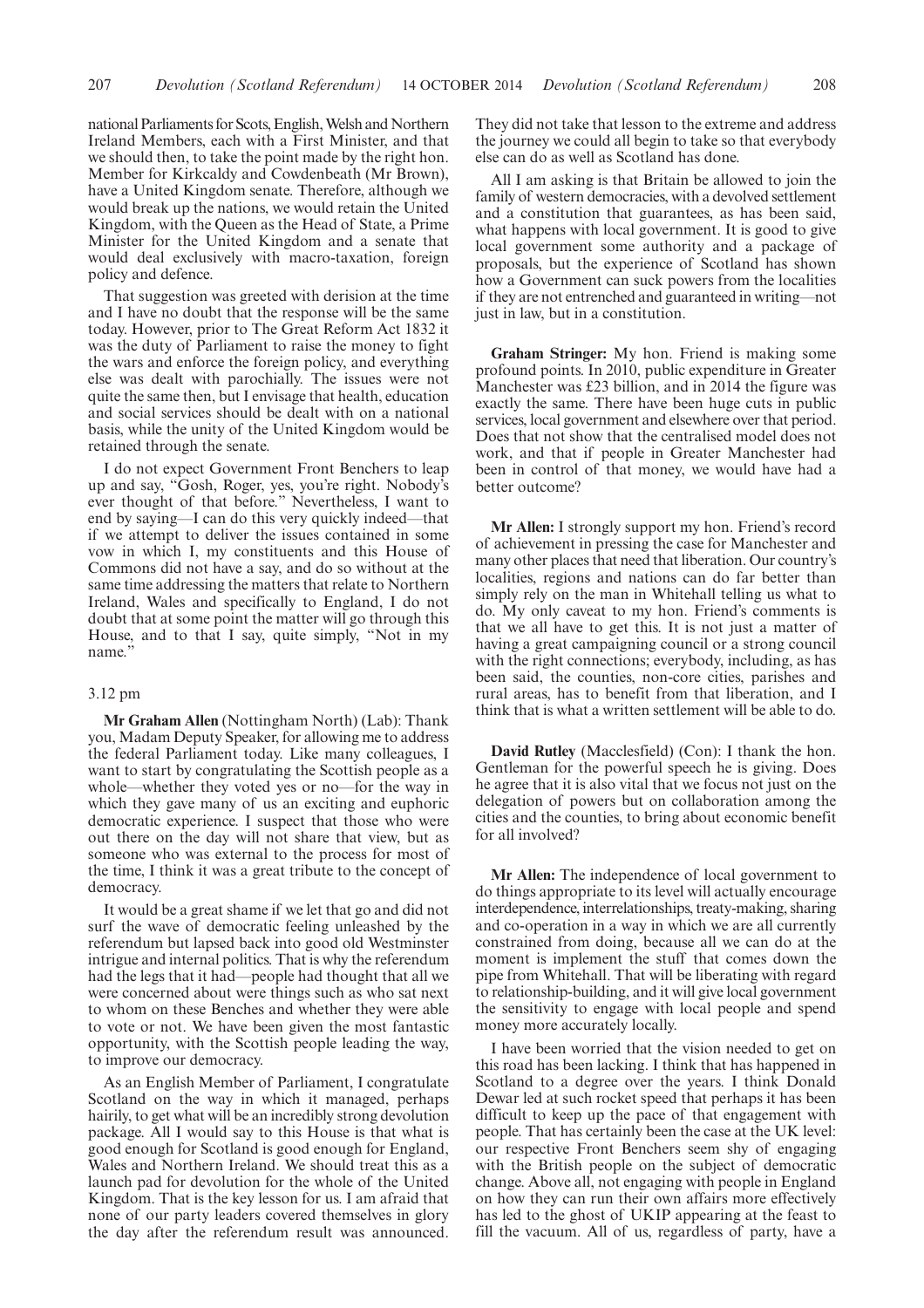#### *[Mr Allen]*

role to play in bringing such things back to the English people, as well as to the Scottish people and the rest of the people of the Union.

We have had high levels of complacency and shorttermism, and we are now being paid back for that. We must not forget that that led us to the brink of failure: however excited the people in the no campaign are now, we came within an ace of destroying the Union. Going back to business as usual is not the way forward. We must ensure that the whole range of democratic measures are considered in any settlement, rather than just English votes for English laws. In saying that, I am criticising those on both Front Benches.

It is close to arrogance to assume that devolution in England means just talking to English MPs. That is where we previously went wrong. It is why people do not like us and think that we are corrupt, to a degree, in wanting to move the deckchairs around on theWestminster Titanic, rather than reaching out to them with double devolution—not just in relation to us as English MPs, but as people who run local authorities, which should be vested with much more authority than they currently are. We need to be very careful to avoid such arrogance.

There is lots of stuff that people can use to make this work. The Leader of the Opposition said that he did not want to do anything on the back of a fag packet, so I have brought a few fag packets along from my Select Committee—they are on the Table—showing how we can build a written constitution, have a constitutional convention, and have independent local government in England as the vehicle for devolution. A lot of smoking went on in my Select Committee to produce them.

Lots of parliamentary colleagues have made individual contributions, as have several think-tanks on the left and the right, and many local authority leaders of all parties, from Boris Johnson to Sir Richard Leese, and including George Ferguson. Loads of people have engaged with this subject—for example, Jim O'Neill's recent Royal Society for the Encouragement of Arts, Manufactures and Commerce project on cities—and a lot of thinking has been done. The idea that we cannot now decide on a package to put to the people of this country ahead of a general election therefore beggars belief. History will not forgive any of us if we do not take this chance on the back of what the Scottish people have led us towards.

If we look at what all the parties are proposing on the package before us, I must say, as a former trade union negotiator, that with such a package from three different parties, we could make it work and reach agreement. There is more room for agreement than for disagreement. We or, rather, Lord Smith can make a great package to offer Scotland on income tax assignment—putting on every wage slip the amount of money that goes to Scotland or, in our case, to English local authorities—and on the entrenchment of local government powers, which has also been agreed, as well as having a written constitution so that things are in writing and cannot be repealed by somebody else at a later point and so that we all know the rules of the game. That is the package and the common ground—

## **Madam Deputy Speaker (Dame Dawn Primarolo):** Order.

#### 3.21 pm

**Sir William Cash** (Stone) (Con): In answer to the right hon. Member for Kirkcaldy and Cowdenbeath (Mr Brown), I simply say that although he stressed fairness, he did not talk about proportionality. It is very important in this context to remember that the 1.6 million voters in Scotland who voted yes—we have heard a lot about them today—represent, on a turnout of 84%, only 2.5% of the population of the United Kingdom as a whole. I hope that SNP Members will bear that in mind.

Furthermore, in regard to the total population of the United Kingdom of 64 million, England represents 84%, Wales 4.8%, Northern Ireland 2.8% and Scotland 8.2%. In fairness to the United Kingdom as a whole, there has to be a point at which we respond to the degree of proportionality and the extent of unfairness for the English constituent parts of the United Kingdom made manifest by those figures alone.

When the question of total tax revenues is taken into account, the proportions are England 85%, Wales 3.5%, Northern Ireland 2.6% and Scotland 9%. On redistribution, and taking into account the Barnett formula as well, we have ended up with something wholly disproportionate that must be remedied within the framework of the United Kingdom as a whole. That equally applies, of course, not only to the distribution of money and functions, but to the manner in which they are redistributed through services provided to constituents throughout the whole of the United Kingdom.

In order to deal with the West Lothian question, I considered this matter back in 1997 when—on 3 June, I recollect—I proposed an amendment and had a debate with Tam Dalyell and Margaret Ewing. That debate was civilised and our debate can continue to be civilised, although we should bear it in mind that a much greater degree of devolution is now being considered than was then the case.

The need to resolve the question has now become imminent and absolutely essential. I therefore profoundly believe that the question should be dealt with by changing our Standing Orders within the framework of the United Kingdom itself. After all, it was the United Kingdom that decided, with the consent of the voters of each of its constituent parts—including Scotland, Wales and Northern Ireland—to devolve some functions. That was done as a matter of democratic consent and with everybody's agreement. Hopefully, as we move forward, the other parts would be accorded the same consent. It absolutely follows, however, that this has to be done within the United Kingdom as a whole, and the best and most appropriate context for that to happen is, I believe, within the framework of a change to Standing Order No. 39.

Let me briefly read out what the Standing Order would say:

"Where a Bill…or part of a Bill, or a Motion, is expressly stated to apply only to England, and the Speaker or, in Committee, the Chair, before the commencement of business, rules that this Standing Order applies, he shall declare which category of Member may vote in any division and that a Member representing a constituency in a part of the United Kingdom to which legislative power has been devolved, may speak"

#### so the Member would be involved—

"but not vote in proceedings relating to that devolved matter."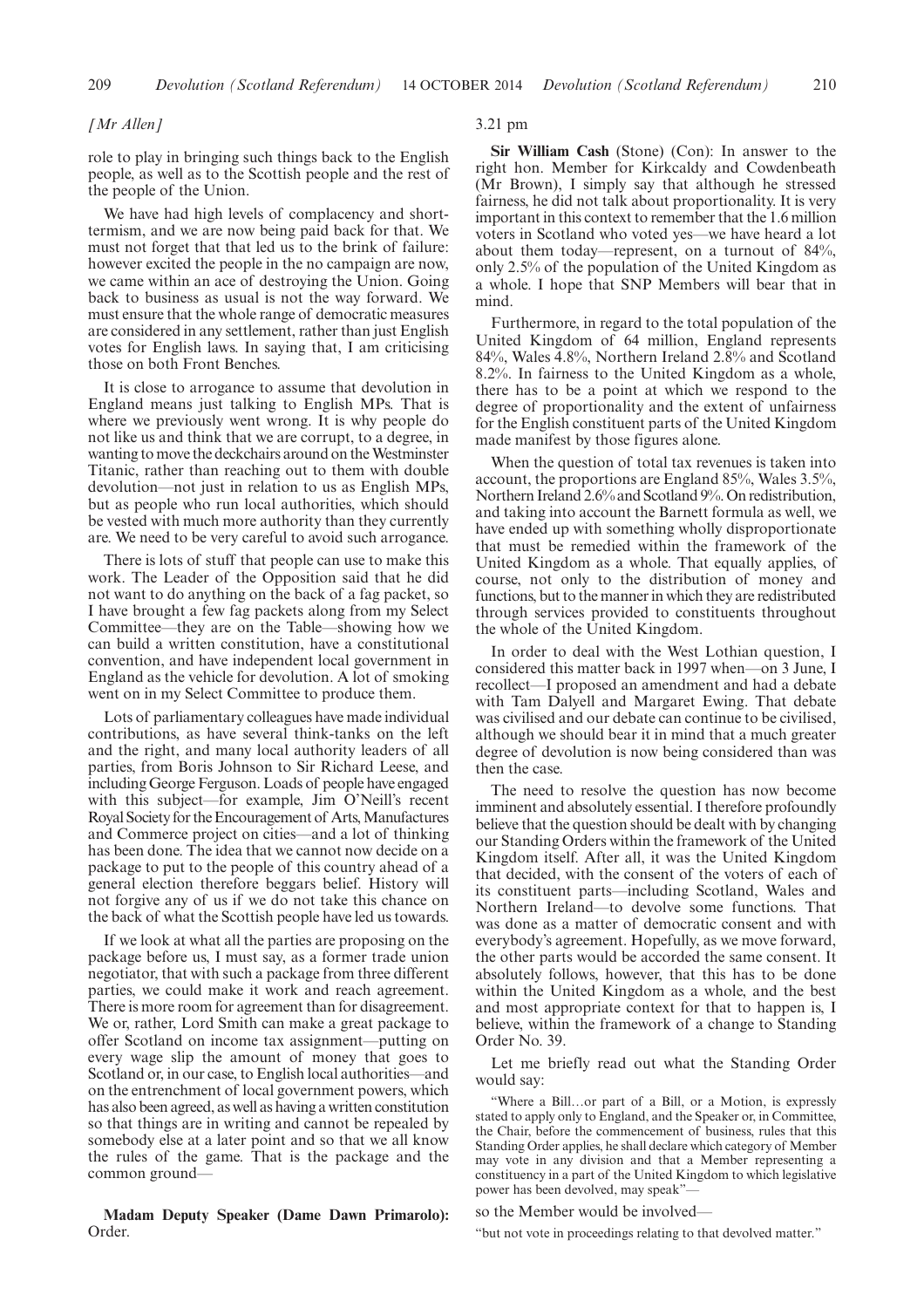The devolved matter would obviously be one

"in respect of which legislation has been enacted devolving the exercise of functions to a Parliament or an Assembly within the United Kingdom.'

I have sent a copy to the Leader of the House and the Prime Minister. I hope it will be given fair wind. However, there has been another proposal—the right hon. and learned Member for North East Fife (Sir Menzies Campbell) signified yesterday that the matter should be dealt with by primary legislation. I was deeply concerned to note the response of the Secretary of State at this point, and I hope he will look again at the reply he gave. The idea that the capacity of Members of Parliament should be dealt with by legislation prescribed in statute would be a recipe for endless litigation. We need only look at what happened in the Jackson case or at the issue of the Parliament Act to realise that this would be a disastrous route.

**Sir Oliver Heald:** Does my hon. Friend accept that when we recently looked in detail at the issue of privilege, although it had been thought at the outset that this was an area on which to legislate, in fact the Committees of both Houses that looked at it came to the conclusion that that would be a grave mistake, for the very reason he suggests—that it would all become justiciable?

**Sir William Cash:** My hon. Friend the Member for Harwich and North Essex (Mr Jenkin), I and others were on the Committee, and those were indeed the conclusions we came to.

As for the charter of fundamental rights—now reckoned to be within the framework of our own constitutional arrangements, although I do not have time to go into it now—the bottom line is that that would mean these matters being adjudicated by the European Court of Justice, which really would be a very dangerous situation.

**Mr Chope:** Does my hon. Friend recall that when Enoch Powell was a member of the Procedure Committee, he used to say that in the absence of a written constitution, the procedures of the House and our Standing Orders are our constitution, so to call for changes to the Standing Orders is not to call for them in any subordinate form of legislation, but in a very important form?

**Sir William Cash:** Absolutely. To his great credit, Tam Dalyell admitted that it was Enoch Powell who first raised the West Lothian question—that is a fact. It is an especially important point, because it is this House's inherent power to regulate its own internal business on behalf of the United Kingdom. As my right hon. Friend the Member for North West Hampshire (Sir George Young) clearly stated, there are many differentiations already. I would like to say that it is not just a question of classes of Member; it is about the differentiation of legitimacy and democratic functions. That is the way I prefer to put it, because we perform different functions in different circumstances. It is not about creating two completely different classes.

I add that opinion polls indicate that 61% now strongly support the idea of English laws exclusively for English issues. I do not think there is any doubt about it. With respect, I was appalled at the speech of the shadow Justice Secretary, the right hon. Member for Tooting (Sadiq Khan), who said almost nothing. When he did say something, it sounded as if it was based entirely on trying to avoid the issue at all costs.

When the Bill is introduced, it must specify its territorial extent if it is not to apply to the whole of the UK. If the Bill is silent on that, it will be presumed to apply to the UK as a whole. My amendment would effectively provide the power to declare the category of Member who would be voting, so that Members of the Welsh or Northern Ireland Assembly or the Scottish Parliament would know whether or not they were able to vote. It is also a convention that the Westminster Parliament does not legislate on devolved matters.

Finally, another idea that is floating around, which comes from the McKay proposals, is that a Standing Committee should consist of only English or only English and Welsh Members. Something similar has been happening under Standing Order No. 97 since 1948. My objection is that Second Reading, Report and Third Reading would still be considered by the whole House and that all MPs would vote. That would take us back to square one. I strongly urge the House not to go down that route.

# 3.30 pm

**Pete Wishart** (Perth and North Perthshire) (SNP): What an extraordinary and remarkable event the referendum was. It was absolutely fantastic. None of us, whether on the no side or the yes side, will ever forget what we have been through over the past few months. It became almost a festival of politics towards the end. There were impromptu flash mobs, gatherings and gettogethers. It energised and engaged the Scottish people in a way that we never foresaw or imagined. It was absolutely incredible. I just wish that we could do it again.

We probably now have the most engaged and educated population on political issues anywhere in Europe. People want to remain engaged. They are joining political parties. We have bucked the trend on that. There are now more than 80,000 people in the Scottish National party. We have trebled our membership since the referendum, as have the Greens. All the other parties that took part have seen massive increases. I cannot speak for the no parties—they will be able to say what has happened to their memberships—but what has happened in the yes movement is incredible.

Many people in Scotland, because they are interested and want to be engaged, will be watching this debate. A lot of them will be watching in horror and will be appalled. The Scottish people thought that in the week that we came back after the independence referendum, we would have the Floor of the House to discuss these issues. We thought that the referendum would have the exclusive attention of the House. Surely the solemn vow, the promise, the guarantee of extensive new powers for Scotland deserves a full day's debate, without the consideration of any other issue.

I sympathise totally with English Members. Of course they should have English votes for English laws. We do not vote on England-only issues. There are several reasons for that. First, we respect English Members. They have every right to demand exclusive rights to vote on England-only legislation. Secondly, it would be a waste of my time. What would be the point of me, as the Member for Perth and North Perthshire, voting on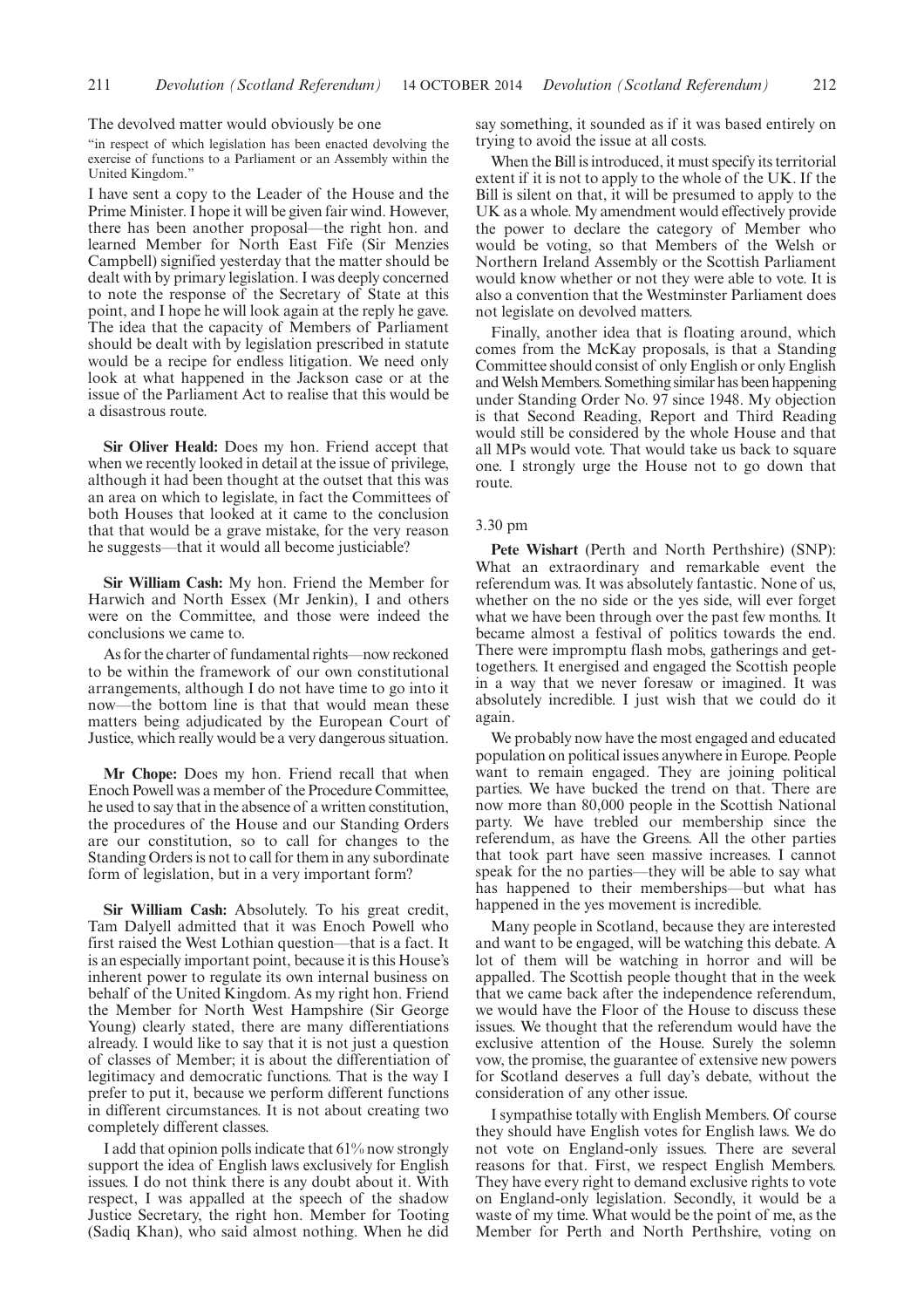*[Pete Wishart]*

policing arrangements in Peckham or Plymouth, when that issue is handled by another Parliament? Of course English Members should have that.

**Pamela Nash** (Airdrie and Shotts) (Lab): Will the hon. Gentleman give way?

**Pete Wishart:** No, I will not give way.

**Hon. Members:** Give way!

**Pamela Nash:**I am very grateful to the hon. Gentleman. People in Scotland will know that the SNP and the yes campaign spoke about the fact that any vote on NHS policy in England in this place has an impact on the block grant to Scotland. Will he therefore say why SNP Members did not vote on those policies in the past? Can he name any Bill that has passed through this Parliament in the past year that has not impacted on his constituents and mine?

**Pete Wishart:** The hon. Lady raises an important point. When we talk about England-only legislation, we are talking about legislation that does not impact on Scotland. Our group of MPs discusses that issue every week. I could explain to her our Whip on legislation that significantly impacts on Scotland. For example, we voted on tuition fees—*[Interruption.]* I am answering the hon. Lady's question. We voted on tuition fees because that vote had a massive impact on Scottish higher education. It was right that we did that. However, there are other issues that should not concern us one ounce.

This House made one of the most important and solemn vows that has ever been made by a Member of Parliament in modern political history. It was signed by the Prime Minister, the Deputy Prime Minister and the Leader of the Opposition.

**Sir Gerald Howarth:**I am grateful to the hon. Gentleman, who is in danger of saying something that is not entirely in concert with the facts. He suggested that the vow was made by Parliament. It was not made by Parliament.

**Pete Wishart:** This is what it is all about. I am grateful for the hon. Gentleman's intervention. The Scottish people thought that they had secured a solemn vow, a promise, a guarantee of more extensive powers. That is what they thought they had secured. To hear my Conservative friends, some of whom I respect dearly, confirm that they were not consulted and would have difficulty getting the proposal through the House, tells me everything. The Scottish people were influenced by the vow. There is some very good evidence that the vow might just have swung it. It was the key thing. It was presented on the eve of the referendum—the solemn vow, promise, guarantee of more powers—and already we are hearing the backtrack. It is in full view.

The Prime Minister should have been here for this debate, and I will tell the House why: he was the key signatory to that vow. He should have been here to speak to the Scottish people, to look them in the eye and say, "The vow—the promise and guarantee—will be delivered in full, without condition, with absolutely no caveat and without consideration of any other external issue." But he is not here. It is a massive dereliction of duty.

Before I move on from English votes for English laws, let me introduce the House to its little brother, SCVL— Scottish votes for Scottish laws. It has come to my attention that the Under-Secretary of State for Scotland, the only Conservative Member of Parliament with a Scottish constituency, votes on England-only legislation. I do not know whether the House knew that, but he does. Perhaps the Whip should have a quiet word so that there is no possibility that a charge of hypocrisy can be extended to the Conservative party. Tomorrow, five English Members are down to ask a question to the Secretary of State for Scotland. Others will be looking to catch the Speaker's eye. Come on, Tory friends! If it is good enough for English Members of Parliament for Scottish Members to absent themselves from English-only business, let us ensure that Scottish Members of Parliament have exclusive rights to their legislation. There will also be a package for more devolution. Will our Tory friends be voting on that? What is good for EVEL—English votes for English laws—is equally good for SCVL. I hope Conservative Members of Parliament remember that.

I thank you, Madam Deputy Speaker, and the Leader of the House for replying so positively to my request for a full day's debate. It is unfortunate that it has not become a debate about the referendum and other things. It was an absolute and utter disgrace that we were left with one half-hour Adjournment debate on a Thursday afternoon in the hands of the right hon. Member for Kirkcaldy and Cowdenbeath (Mr Brown). We saw in his behaviour today his lack of generosity in debate, so I am glad that we are having this debate.

The right hon. Gentleman almost casts a surreal shadow and presence on the debate. Such is the ridiculousness of the situation that he feels the need to secure a petition signed by 100,000 people to guarantee more powers to be given by a Government on whose behalf he was speaking. How absurd is that? He came close today to saying that he had been duped—I was hoping to push him into saying that he felt duped by the Conservative Government, but we could have told him that that would happen.

Just because we lost the referendum narrowly does not mean that I have stopped believing in independence. Just because we did not secure the referendum does not mean that I have stopped believing that the people best placed to run our fantastic country are the people who live and work there. We are now engaged in the fight for more powers; it is to that we will apply ourselves. We will make sure that we get the maximum devolution that the Scottish people now want.

# 3.40 pm

**Mr David Jones** (Clwyd West) (Con): It is clear that the sound and fury generated by the referendum campaign has still not entirely dissipated. What appears to be coming out of this debate is a general agreement that, although Scotland should not become independent, there should be greater devolution not only for the people of Scotland but for the people of the other parts of the United Kingdom. Yesterday's Command Paper was a further step along that route. I am sure we all wish Lord Smith well in his endeavours.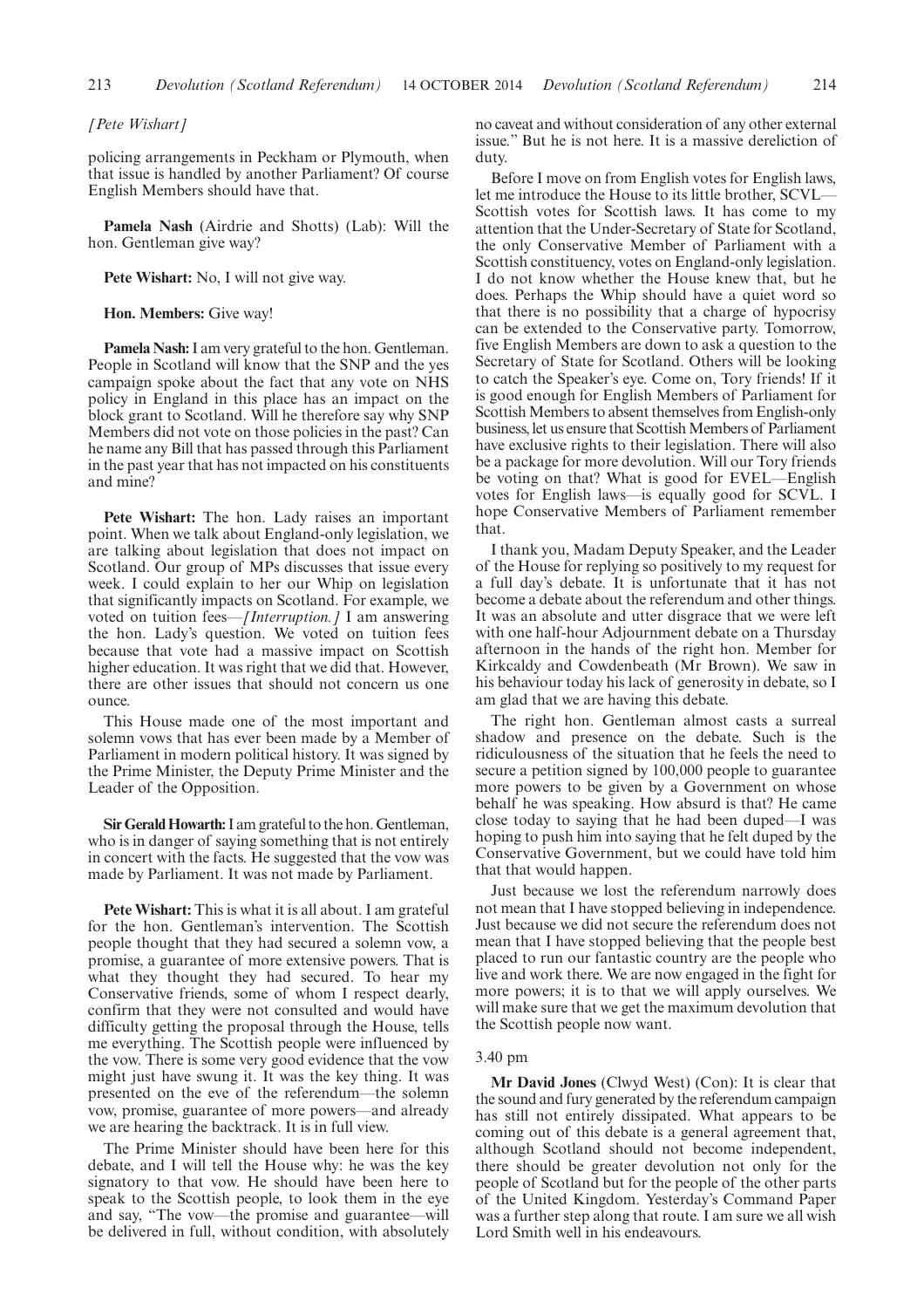Entirely understandably, the outcome of the referendum has generated calls for English votes for English laws. I will come on to that in a moment, but since we have been overlooked thus far in this debate, I would like to mention Wales. The Wales Bill has completed its passage through this House and is now passing through the other place. However, it cannot be said that the Wales Bill is the end of discussions on devolution in Wales. It was always intended to be a modest measure implementing most of the recommendations of part I of the Silk Commission report, as well as making minor changes to such matters as the title of the Welsh Assembly Government.

Last summer, however, the decision of the Supreme Court in the Agricultural Wages Board case made it absolutely clear that the Welsh devolution settlement was, in reality, always unfit for purpose. Unlike the Scottish reserved powers model, the Welsh settlement was a conferred powers model. It was always assumed under that model that unless powers were specifically conferred they were not included in the competence of the Assembly. That, the Supreme Court made absolutely clear, was not in reality the case. My right hon. Friend the Secretary of State for Wales therefore indicated that Wales should move towards a reserved powers model. From the point of view of improving clarity, a change in the model is not necessarily the end of the process. What was defective about the two Government of Wales Acts was not so much the model of devolution, but that there was so much uncertainty about it: the edges were fuzzy. Moving to a reserved powers model will solve the problem identified by the Supreme Court only if there is crystal clarity about what is to be reserved. That is an exercise that has to be carried out with a high degree of precision. Indeed, one of the criticisms made by one of the Silk commissioners in evidence to the Welsh Affairs Committee was that the Government of Wales Act had been a "rushed job".

**Mr Redwood:** Will my right hon. Friend clarify whether Wales will want to have devolved power to set its own income tax rate when Scotland gets that power?

**Mr Jones:** That matter is already covered by the Wales Bill. It will be a matter for the people of Wales, in a referendum, to decide whether they want such powers. My own view, frankly, is that it is debatable.

More than four years in Gwydyr House taught me that the most problematic aspect of devolution is the cross-border effect. This matter was referred to a little earlier by the right hon. Member for Delyn (Mr Hanson). Take, for example, specialist hospital care. At present, there are disparate health systems in place in England and Wales, which mean that, effectively, Welsh patients are treated less favourably in many respects in the English hospitals where they need treatment. Waiting lists are longer and it is a source of concern to Welsh patients that although they pay their taxes at precisely the same rate as English patients, they wait much longer for treatment. That cannot be right. This is one of the matters that a new Government of Wales Act has to address.

**Wayne David:** A moment ago, the right hon. Gentleman referred to the reserved powers model. Can he explain why the Conservative Government have changed their position very recently on this issue?

**Mr Jones:** I thought I made that clear a moment ago: it was as a consequence of the judgment in the Agricultural Wages Board case. The right hon. Gentleman may laugh, but he thought as well that, under the conferred powers model, if the powers were not specifically referred to they were actually excluded. That, of course, is not the case, and that is why we need to change the model. More importantly, we need to proceed towards greater clarity, because that is what the present model lacks.

On other aspects of the devolution settlement, we now have an opportunity to address, under a new Government of Wales Act, the issue of transport. Although highways are devolved in Wales—they are the only type of major transport that is devolved—the fact is that the two major Euro routes, the A55 and the M4, are, for European purposes, the responsibility of the member state. However, given that the upkeep of the roads is in the hands of the Welsh Assembly Government, this Parliament has no direct control over the matter, so that needs to be addressed. Furthermore, there is the problem of providers of undevolved services being required, through Welsh legislation under the current settlement, to comply with orders made by the Welsh Assembly Government. That cannot be right either. We must take the opportunity afforded by this discussion, on the devolution settlement in all the constituent parts of the country, and seize the issues that have become all too apparent after 15 years of devolution in Wales.

I wish to touch briefly on English votes for English laws—given the complexity of the devolution settlements in this country, that usually means English and Welsh votes for English and Welsh laws. I absolutely agree that such arrangements should be put in place. It is wholly wrong that Members of this House representing parts of the country to which the relevant legislative competence has been devolved can exert their influence in areas where it has not been devolved and on issues that affect England or England and Wales only—that goes as much for Welsh MPs as for Scottish Members—subject to the major proviso that the subject of the vote relates wholly to England and Wales.

The difference between Wales and Scotland is that Wales has a highly populated, porous border—some 50% of the population of Wales lives within 25 miles of the border. If someone needs hospital treatment and happens to live in Flint, they will go to the Countess of Chester hospital. If, in my constituency, someone needs cancer care, they will go to Clatterbridge. If they need neurosurgery, they will go to the Walton centre in Liverpool. These are fuzzy edges and they highlight that the problems of cross-border care were never properly addressed in the original devolution settlement. We now have an opportunity, under the arrangements to be put in place, to put that right and to ensure that the people of Wales get the care they need. It is important, however, that it not be a crude system that precludes Welsh MPs from voting on issues that are properly their concern.

The Scottish referendum has triggered a huge debate across the country. For my own part and from a Welsh point of view, I want to ensure that the people of Wales are properly served, as indeed are the people of the rest of this United Kingdom.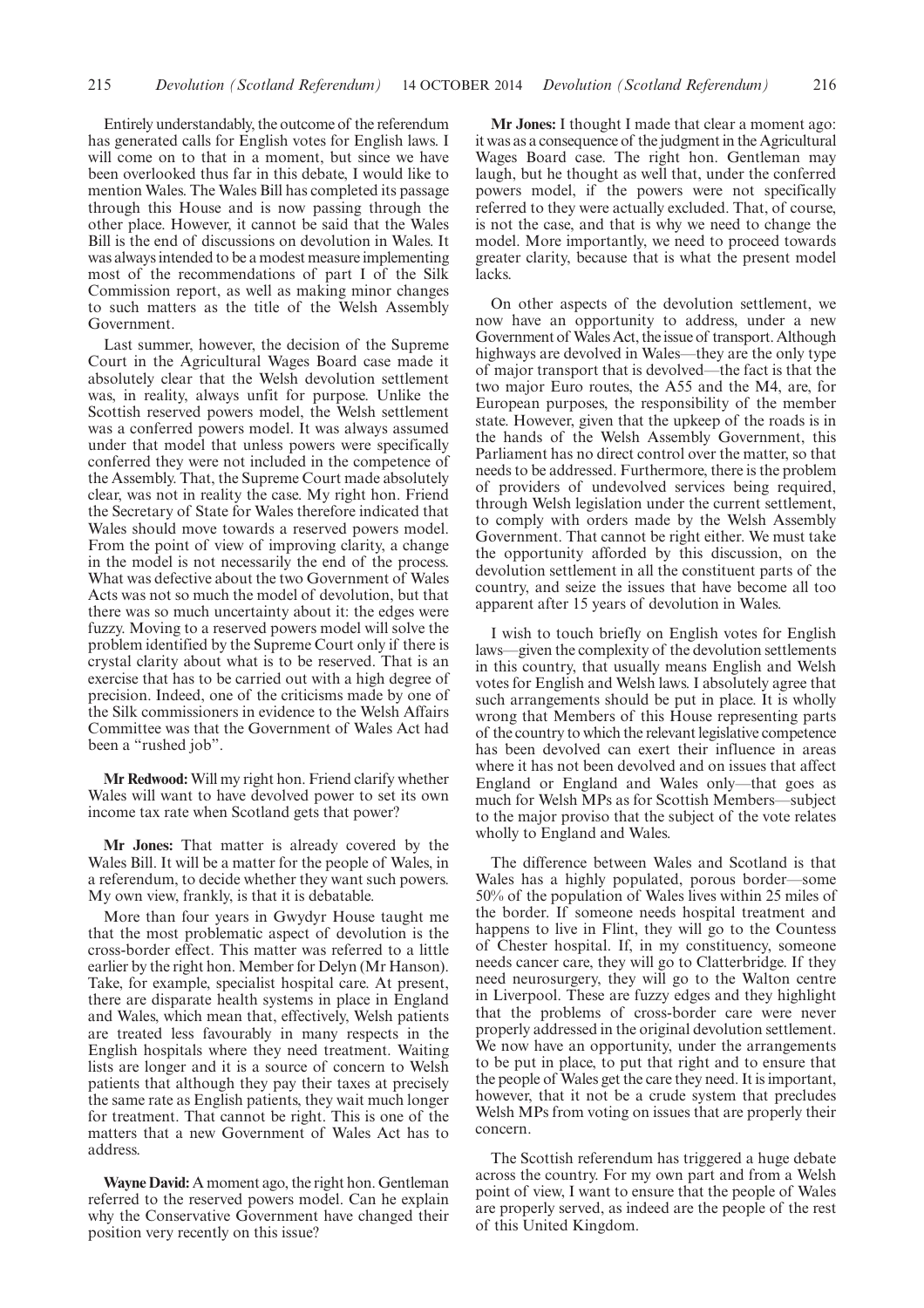## 3.47 pm

**Mr Tom Clarke** (Coatbridge, Chryston and Bellshill) (Lab): Tempting though it is, I shall not rehearse the arguments we heard again and again during the referendum campaign. Instead, I shall address the issues arising out of the vote on 18 September, bearing it in mind that a clear majority of the people of Scotland voted to remain in the United Kingdom, but not ignoring the 45% who took a different view, some of them, I have to concede, in my own constituency. Given the passion of the campaign—that is putting it politely; some of the events I observed in my constituency are perhaps best forgotten—I appeal to SNP Members to accept that the Scottish people have taken a clear decision to remain part of the UK. It is right that the House respects their decision.

It was accepted in the Edinburgh agreement, however, that there would be changes. I do not object to it; John Smith himself regarded devolution as an evolutionary process. It is right, therefore, as the right hon. and learned Member for North East Fife (Sir Menzies Campbell) observed, and given the approach to devolution, the setting up of the convention and so on—

**Mr Brian H. Donohoe** (Central Ayrshire) (Lab): Devolution was not supposed to end at the front door of the Scottish Parliament; it was supposed to be passed down to local authorities. Does my right hon. Friend agree that one of the worst decisions made by the Scottish Executive was the decision to freeze council tax, which meant that, for instance, disabled children did not receive the services that they should have received, and need?

**Mr Clarke:** I absolutely agree. Let me say, as a former president of the Convention of Scottish Local Authorities, that I would never have agreed to the freezing of council tax. It meant that council services were cut, and, during the referendum campaign, it was used against those who were in favour of supporting this United Kingdom and was cited as a reason for voting "yes". I should have liked to deal in some detail with the issue of disability, which my hon. Friend rightly mentioned, but I think that the House has heard from me on that issue before. I do not think that it was dealt with very well by the Scottish Government.

A vow was given to the Scottish people. That vow was clearly endorsed by the leaders of the various parties, and I am convinced that it will be kept. I am not sceptical. However—I say this with all candour, and with great respect to Government Members—if there is any suggestion that the vow will not be kept, they will put the future of the United Kingdom at risk. I know that that would delight the Scottish National party. That is why, for example, they have today made it clear that they welcome what are described as English votes for English laws.

I speak as one who fought for the United Kingdom, and fought for the right of this Parliament to remain, dealing with the powers that it has. Incidentally, every single one of the powers for the people of Scotland that were mentioned by the right hon. Member for North West Hampshire (Sir George Young)—who has now left the Chamber—was decided by this House. I ask my friends in the Scottish National party to understand that when we recognise, quite correctly, that there are implications for the rest of the United Kingdom, it should be remembered that we did what we did because we believe in this United Kingdom Parliament. In the days of the constitutional convention, discussions took place in Scotland—not for weeks, not for months, not for years, but for a very long time—during the preparations for the legislation that led to the Scottish Parliament.

For that reason—again, with great respect—I ask two things of Government Members. First, I ask them not to rush into conclusions on the basis of the results of recent elections. My own view of UKIP is that it will come and go. Some of the issues that influenced people in England to vote for UKIP were, I concede, also issues in my constituency. People there decided to vote "yes" because they were worried about Westminster. The perception of this Parliament is, to say the least, not good. That does not mean that it is our fault. A very small number of Members brought this place into disrepute, but, my heavens, was that not exploited in the referendum! It is no surprise that the White Paper referred again and again to the "Scottish Government" and "Westminster".

Secondly, let me say this in particular to Government Members. I understand their right, their absolute right, to feel that they should bridge the gap between Westminster—this Parliament—and the people whom they represent, not least because I believe that the concerns that they express on behalf of their constituents are largely shared by mine.

Let me end by saying that last night I listened to a very interesting Adjournment debate. I pay tribute to the hon. Member for Isle of Wight (Mr Turner): he made an excellent case against increased ferry charges. However, he also chose to attack Scotland by saying that CalMac services were receiving grants that could not really be justified. Time does not allow me to go into detail, but the truth is that there is a big contrast between the Isle of Wight and here, and the many islands served by CalMac. There are many arguments for doing what we are doing. I believe that one of the biggest influences in the vote in Scotland, accepting the majority view, is that people were worried about Westminster, people were worried about poverty, and they expect us to respond to their concerns.

#### 3.55 pm

**Sir Menzies Campbell** (North East Fife) (LD): I have the advantage of having heard the most perceptive and well-reasoned speech by my right hon. Friend the Member for Berwickshire, Roxburgh and Selkirk (Michael Moore), the former Secretary of State. Much of what he said I would have sought to say at this stage of the debate, but there is no need.

The hon. Member for Stone (Sir William Cash) said that the rights of Members to vote could be resolved by recourse to the Standing Orders. I was elected to this Parliament on the basis of the privileges and rights that my constituents believed I would continue to enjoy as long as I was a Member. If those rights or privileges are taken away by Standing Orders, not just I, but the constituents who voted for me on a particular basis will be affected.

**Mr Graham Stuart:** Will the right hon. and learned Gentleman give way?

**Sir Menzies Campbell:** No, I am going to make some progress.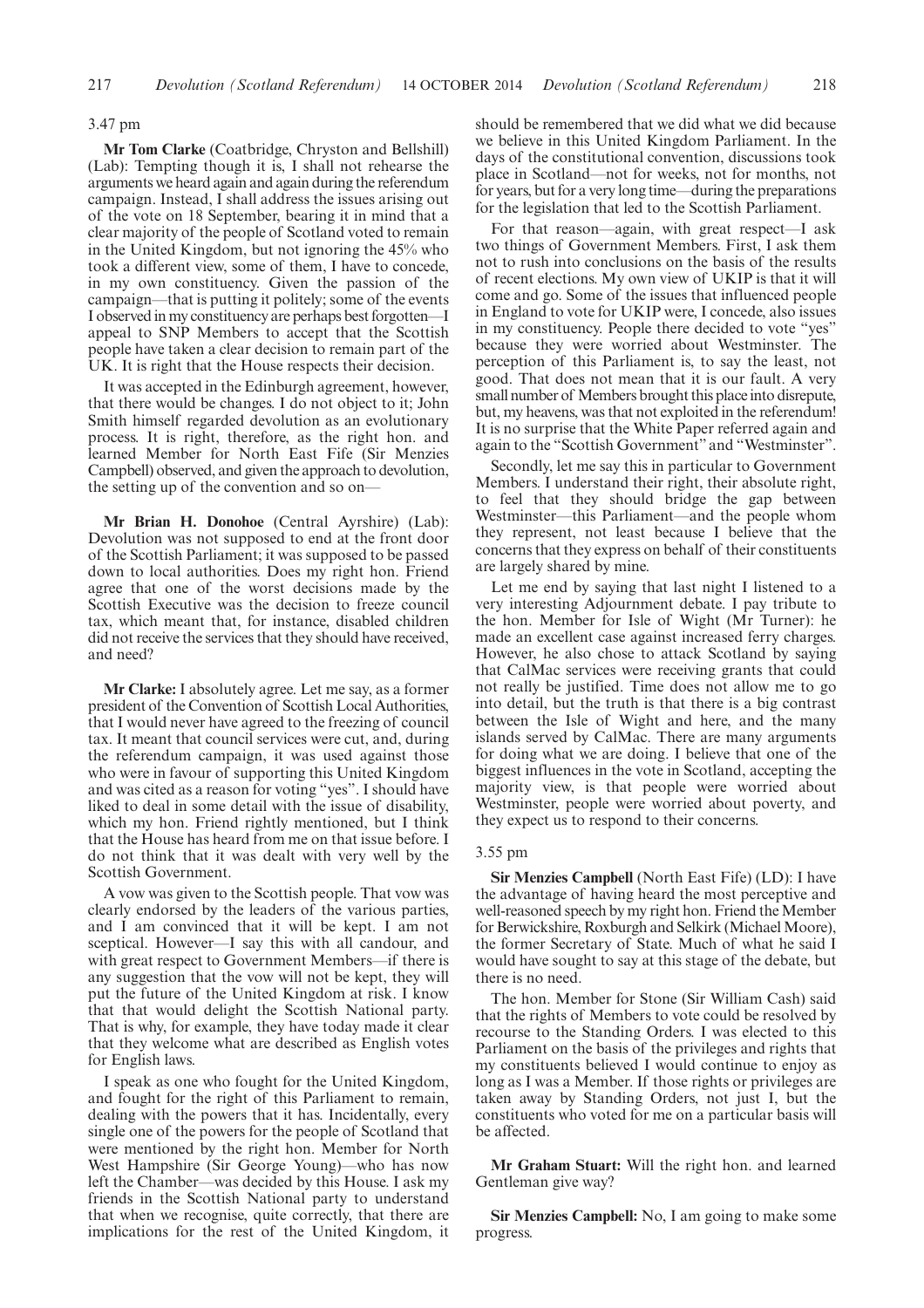I had the advantage, if that is the right way to put it, of hearing the First Minister this morning on the radio. To say that he was concerned about the timetable being properly met would be something of an understatement, but his response to questioning, and some of the contributions by the SNP in the Chamber today, have left me, perhaps erroneously and perhaps unfortunately, with the perception that, if the timetable were not met, they would regard that as a considerable political advantage.

I have believed for a considerable time that the present constitutional settlement in the UK is unsustainable. That is why I was asked by my right hon. Friend the Member for Berwickshire, Roxburgh and Selkirk and the leader of the Liberal Democrats in Scotland to chair what came perhaps a little unfairly to be called the Campbell commission. I chaired it. I did not write its report; other people did. However, I have had some false regard as a consequence.

Throughout that exercise, it was clear to me, and it is set out in the document that we produced—unhappily, it is not available in all good bookshops, although it can be found on the Scottish Liberal Democrats website—that federalism was the answer to quite a lot of the issues that were on our minds then. Nothing has caused me to alter my view that that is still the case.

There is one point I want to make as strongly as I can. We cannot all get what we want as a result of Lord Smith's commission or the Cabinet Committee that will be chaired by the Leader of the House. There will have to be compromises that as far as possible take account of the competing interests. There is the question of the role of Scottish MPs when issues such as health and education are discussed here. I have felt slightly uncomfortable about that since the creation of the Scottish Parliament, but the fact is that, as I have already described, we came here on a particular basis. If that is to be changed, it will be a profound constitutional change; it is not one to be embraced simply by changing the Standing Orders. Therefore, that should be thought about, rather than there being a knee-jerk reaction to the result on 18 September.

The vow has been made. If the First Minister thinks that he will be holding the feet of the three leaders to the fire, he ain't seen nothing yet. I will be holding their feet to the fire, as it would be —let me put it as mildly as I can—politically unhelpful next May were that promise not to have been implemented to the extent that has been set out.

**Mr Graham Stuart:** My constituents see the Labour party as having acted in self-interest by refusing to put right the West Lothian question, and since 2010 perhaps the right hon. and learned Gentleman's party's self-interest has been in play in the coalition. There is genuine anger at this inequality, and hitting it into the long grass will no longer do. People will not trust that we are going to act if we do not act soon.

**Sir Menzies Campbell:** I am not suggesting we hit it into the long grass. All I am suggesting is that, before we make a change of such a profound nature, we give careful consideration. We should remember the theory of unintended consequences: there is hardly ever an Act of the kind we are talking about that does not produce a consequence that was never intended. Although in the past I have rehearsed, perhaps rather glibly, the view

that as devolved powers were given to Northern Ireland and Wales and Scotland, it would be increasingly difficult for Scottish Members of Parliament to vote on, say, health and education—and I do not detract in any way from that—the argument put by my constituency neighbour in Fife, the right hon. Member for Kirkcaldy and Cowdenbeath (Mr Brown), was a substantial one and one that will have to be considered by the Cabinet Committee that my right hon. Friend the Leader of the House is to deal with.

Along with the right hon. Member for Coatbridge, Chryston and Bellshill (Mr Clarke), I am one of the few survivors of all three referendums—those of 1979, 1998 and now 2014. Perhaps I am over-sensitive, but I feel a great sense of resentment and reject the notion that I am less of a Scot and less of a patriot because in the course of the last referendum I argued as strongly and persuasively as I could for Scotland remaining part of the United Kingdom. If anyone thinks that has gone away they should read the letters columns of Scottish newspapers, in which people like me are accused of being either frightened, old or not patriotic. I may be one of those, but I am certainly not all three, and I regard it as deeply offensive. If the Scottish National party wants to make a proper contribution to what we now have on our agenda, one of the most powerful ways it could do so would be by condemning utterly the efforts to talk down those of us who felt that the Union was so important that only a no vote would do.

#### 4.2 pm

**Anas Sarwar** (Glasgow Central) (Lab): I rise to speak after the right hon. and learned Member for North East Fife (Sir Menzies Campbell) to say that I feel as equally passionate and patriotic and proud to be a Scot today as I felt on 17 September. The big lesson from the referendum is that business as usual cannot continue in this place. Yesterday, we saw an example of the best of what we can do in this Parliament, but I fear that at moments today we have, perhaps, seen the worst of what this Parliament can do. Sadly, at times what we have heard from Scottish National party Members is a pre-referendum response to a post-referendum debate. There are people in Scotland watching this debate who expect much better from all their parliamentarians of all political parties, and that is why I want to focus my contribution squarely on those people watching in Scotland, whether they be yes voters or no voters.

First, I want to repeat what I said yesterday: no single political party won or lost the referendum. Scotland spoke and Scotland decided, and it is now the accepted sovereign will of the people of Scotland to work in partnership with the rest of the United Kingdom: to remain part of the UK and to work to make devolution work in the best interests of the people of Scotland.

I made it very clear before the referendum that if Scotland voted yes even by one vote, I would have accepted the result and worked with anyone to make that work in the best interests of Scotland, and I repeat my call that all those who voted yes should work with us now to make devolution work in the best interests of the people of Scotland, because our country is not broken, but our political system, economic model and social model are broken. We as parliamentarians have a responsibility to fix that, in the interests of the people we seek to represent.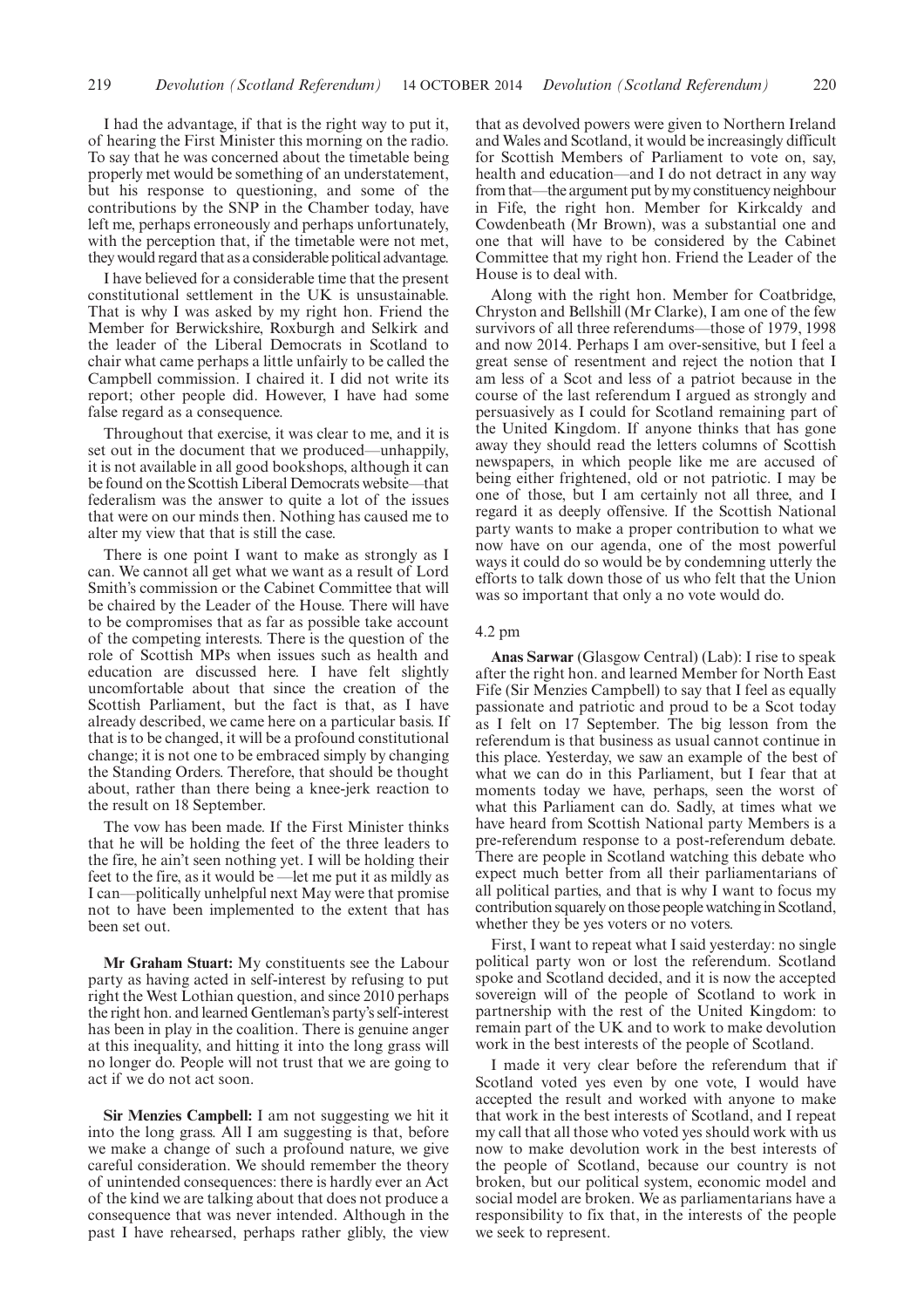#### *[Anas Sarwar]*

Secondly, our country might not be divided but, sadly, many communities and families have been divided by the referendum campaign. That is why the tone that we adopt, in all political parties on both sides of the House, will have an impact on how we bring our country back together so that we can together take on the challenges that we face in creating a better Scotland and a better United Kingdom.

I want to send out a strong message from the Scottish Labour party to everyone, whether they are part of the 45% who voted yes or the 55% who voted no. I know that many of them asked the right questions about how we should build a fairer society, how we should fight poverty and how we should create opportunity. Many people asked the same questions but gave different answers. There are many people who share our Labour values. My request to all of them, whether they voted yes or no, is that if they share those values of social justice, solidarity, community, fairness and equality, let us work together following the referendum to create the changes that can improve the life chances of the people who live in my constituency in Glasgow and much further afield.

My fear is that, if we allow this debate to focus purely on what politician has what power and in what building, we will have failed to learn the lesson that the electorate gave us on 18 September. They are sick and tired of politicians talking about what powers they want. They want politicians who are brave enough to use the powers they already have to make a real difference to people's lives. I probably come at this question from a slightly different perspective from that of other Members. I am a member of what I call the devolution generation; I have never known anything other than the existence of a Scottish Parliament alongside a UK Parliament. I am proud of the fact that we have a strong voice in Scotland but still have the back-up and security that comes from having a stronger voice through being part of the UK. I want to see the Scottish Parliament strengthened in the interests of the people of Scotland.

As the right hon. and learned Member for North East Fife said, the vow and the timetable are not the Conservative party's vow and timetable. They are not the UK Government's vow and timetable. They are certainly not the Scottish National party's or the Scottish Government's vow and timetable. They are the Scottish people's vow and timetable, and we on this side of the House will hold the feet of whoever is responsible to the fire to ensure that we get what we have demanded—namely, real change for the people of Scotland. Throughout the process, our own devolution commission has reported extensively over the past two years. We will go into the Smith commission with our own proposals, but we will be open to the idea of building consensus and holding a constructive dialogue. In that way, we can bring together all the political parties and demonstrate to the public that we can put aside our petty party politics in the interests of Scotland and build that consensus and unity.

Let us not devolve power for power's sake. Let us devolve these powers for a purpose. That purpose should be to create a stronger United Kingdom, a stronger Scotland and, from the point of view of my own constituency, a stronger Glasgow. That is what I will fight to do, because this is not some kind of game that needs to be won. Politics is about the opportunity to make a difference.

## 4.8 pm

**Mr Christopher Chope** (Christchurch) (Con): I speak as a Conservative and as a Unionist, and as a graduate of the finest university in Scotland. Indeed, I was an undergraduate there at the time of the Perth declaration in 1968 and I recall the birth of Scottish nationalist campaigning at that time. I was on the other side of that argument, as I am today. However, the recent referendum has been brilliant for democracy. It has been liberating, and I hope that in due course the parties on the Opposition Benches will join us in saying, "Let's have a referendum on the European Union."

I am delighted that the people of Scotland have reaffirmed their support for our Union. The Command Paper published yesterday states, on page 16:

"Proposals to strengthen the Scottish Parliament provide an opportunity to reach a strong and lasting constitutional settlement across the UK."

One means by which that could be achieved permanently would be to require that no part of the United Kingdom could become independent from the rest of the United Kingdom without a two-thirds majority voting in favour. Many of us were nervous about the prospect of changing our United Kingdom constitution on a bare majority, given that even the rules at the local golf club cannot be changed without a two-thirds majority.

The leader of the Conservative party has made two pledges on devolution. The first was made on 10 September, and that vow was made without the authority or agreement of Parliament. I highlighted that in Parliament, and it was also highlighted by Nicola Sturgeon in the yes campaign. She argued that the vow was dependent on parliamentary approval, which could not be guaranteed—in one of her speeches she even referred to me as being a reason for that—and therefore nobody should be relying on it. Yet now we find the SNP saying that the vow was solemn and influenced the result. Surely the yes campaign is prevented from now relying on what it described at the time as "salesman's puff", which it denounced and persuaded its supporters to regard as not being of any importance whatsoever.

**Fiona O'Donnell** (East Lothian) (Lab): On having a two-thirds majority for constitutional change, is the hon. Gentleman saying that he would require such a majority on a vote to leave the EU?

**Mr Chope:** No, I am not saying that. I would put the question round the other way and require a two-thirds majority for us to stay in the EU. What the hon. Lady seems not to understand is that the United Kingdom is a sovereign country with a sovereign Parliament and that the European Union is an alien structure that has been imposed upon us as a result of the referendum carried out some time ago. Many people who are now electors have not had the chance to vote on the issue.

If what the Conservative leader said then was a vow, it certainly cannot be relied upon by the Scottish nationalists because they opposed it and ridiculed it at the time. The second pledge he made was made in his capacity as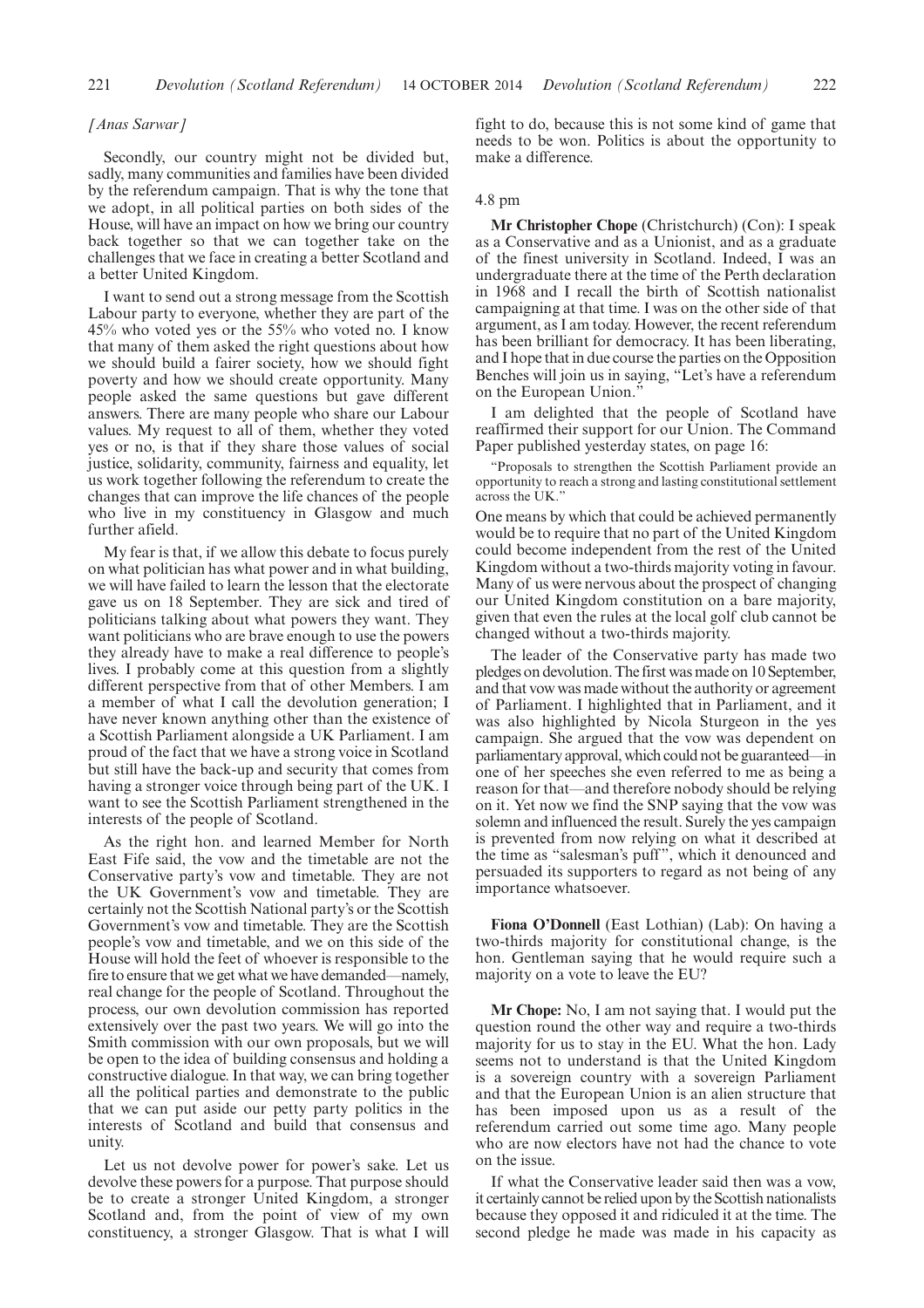Prime Minister on the steps of 10 Downing street at 7 am on 19 September. It is worth putting on the record exactly what he said:

"We have heard the voice of Scotland—and now the millions of voices of England must not go ignored…So, just as Scotland will vote separately in the Scottish Parliament on their issues of tax, spending and welfare, so too England, as well as Wales and Northern Ireland, should be able to vote on these issues and all this must take place in tandem with, and at the same pace as, the settlement for Scotland."

Those words of the Prime Minister were more warmly received by my constituents and party supporters than any others he has offered us during the rest of this Parliament. That shows the extent to which he struck a chord with my constituents and, I believe, with the people of England. So there cannot be any going back on that commitment. I put my tandem challenge to the Leader of the House, and I hope that he will take it up, because how can the Prime Minister's pledge on 19 September be delivered without constitutional change in Scotland being dependent on change being delivered in the rest of the United Kingdom? Indeed, that is exactly what the Chief Whip said in his article in *The Times* on 20 September.

Lady Hermon (North Down) (Ind): The hon. Gentleman, having quoted what the Prime Minister said on the steps of 10 Downing street, has spoken in favour of increased devolution inWales, in Scotland and in Northern Ireland, and he has also hinted at English votes for English laws—I believe he strongly supports that. I have no doubt that he is a committed Unionist, so how exactly does he think we keep the United Kingdom united?

**Mr Chope:** We keep the UK united by ensuring that we have a strong United Kingdom Parliament, in which we have a fair division of powers and responsibilities. All I can say to the hon. Lady is that my constituents are very concerned that in Scotland there is free long-term health care for the elderly, free prescriptions, no university tuition fees and £1,600 for each person, paid for by taxpayers from the rest of the United Kingdom. They do not think that that is fair, which is why those issues must be addressed at the same time as looking at a wider United Kingdom constitutional settlement.

# **Mr Graham Stuart:** Will my hon. Friend give way?

## **Mr Chope:** I will not, I am afraid.

That is what my right hon. Friend the Prime Minister had in mind when he made his commitment on the steps of Downing street.

## **Wayne David** *rose—*

**Mr Chope:** I will not give way again because many Members wish to contribute to the debate.

If, as is argued, people voted against independence but in favour of change, they voted for less power for Scotland's MPs in the United Kingdom Parliament over Scottish affairs. If Scotland's MPs are to have less power over legislation affecting Scotland, why should they keep their existing power over legislation affecting the rest of the United Kingdom? There are two options. One is to relieve Scottish MPs of any power to legislate on matters in the rest of the United Kingdom for which they have no power to legislate in Scotland. The second is to reduce the number of Scottish MPs to reflect their reduced responsibilities as a result of that devolution settlement in their own constituencies.

On the basis of what the right hon. Member for Kirkcaldy and Cowdenbeath (Mr Brown) was saying, if Scotland is 8% of the United Kingdom there should be only 52 Scottish MPs in this House. If each of them has less responsibility because they do not have responsibility for all those matters that have been devolved to the Scottish Parliament, there should be fewer of them because they have less work to do.

#### **Several hon. Members** *rose—*

**Madam Deputy Speaker (Mrs Eleanor Laing):** Order. Before I call the next speaker, it will be obvious to the House that a time limit of six minutes with all the interventions added would mean that not everyone who wishes to speak would have the opportunity to do so. I will therefore now reduce the time limit to five minutes after the next speaker.

#### 4.17 pm

**Paul Murphy** (Torfaen) (Lab): I am grateful, Madam Deputy Speaker, for the minute.

The previous speech exemplified what I thought large numbers of the Conservative party actually felt about the referendum in Scotland, which was that they were not too troubled about whether the Union was broken up. On 17 and 18 September, all of us who were concerned about the Union and its integrity were deeply worried that it could be lost. We were on the brink of our country breaking up. Happily it did not.

**Jake Berry** (Rossendale and Darwen) (Con) *rose—*

**Paul Murphy:** That was a bit quick, but I give way.

**Jake Berry:** Does the right hon. Gentleman not accept that the biggest danger faced by our United Kingdom is failure to deal with the English question? Failure to take any action will put the United Kingdom at risk, as English nationalism will seek to break it up.

**Paul Murphy:** I do not accept that for one second. The biggest threat to the integrity of the United Kingdom would have been for the yes campaign to win the Scottish referendum. I am saying not that the yes campaign was insincere but that I did not agree with it. On the following Friday morning, the Prime Minister effectively said, "Thank you very much, Scotland. You are now still part of the United Kingdom." He then went on for the rest of that speech to talk about the West Lothian question, which struck me as extremely unusual. My right hon. Friend the Member for Kirkcaldy and Cowdenbeath (Mr Brown) quite rightly referred to the fact that the Union itself is threatened by this constant sniping about the so-called great advantage enjoyed by Welsh, Northern Ireland or Scottish Members of Parliament. English Members make up 85% of this House of Commons. They can swamp all the Scottish, Welsh and Northern Ireland Members put together.

I know of no country that has a system in which there can be either first or second-class Members of the federal or central legislature. Spain, for example, has an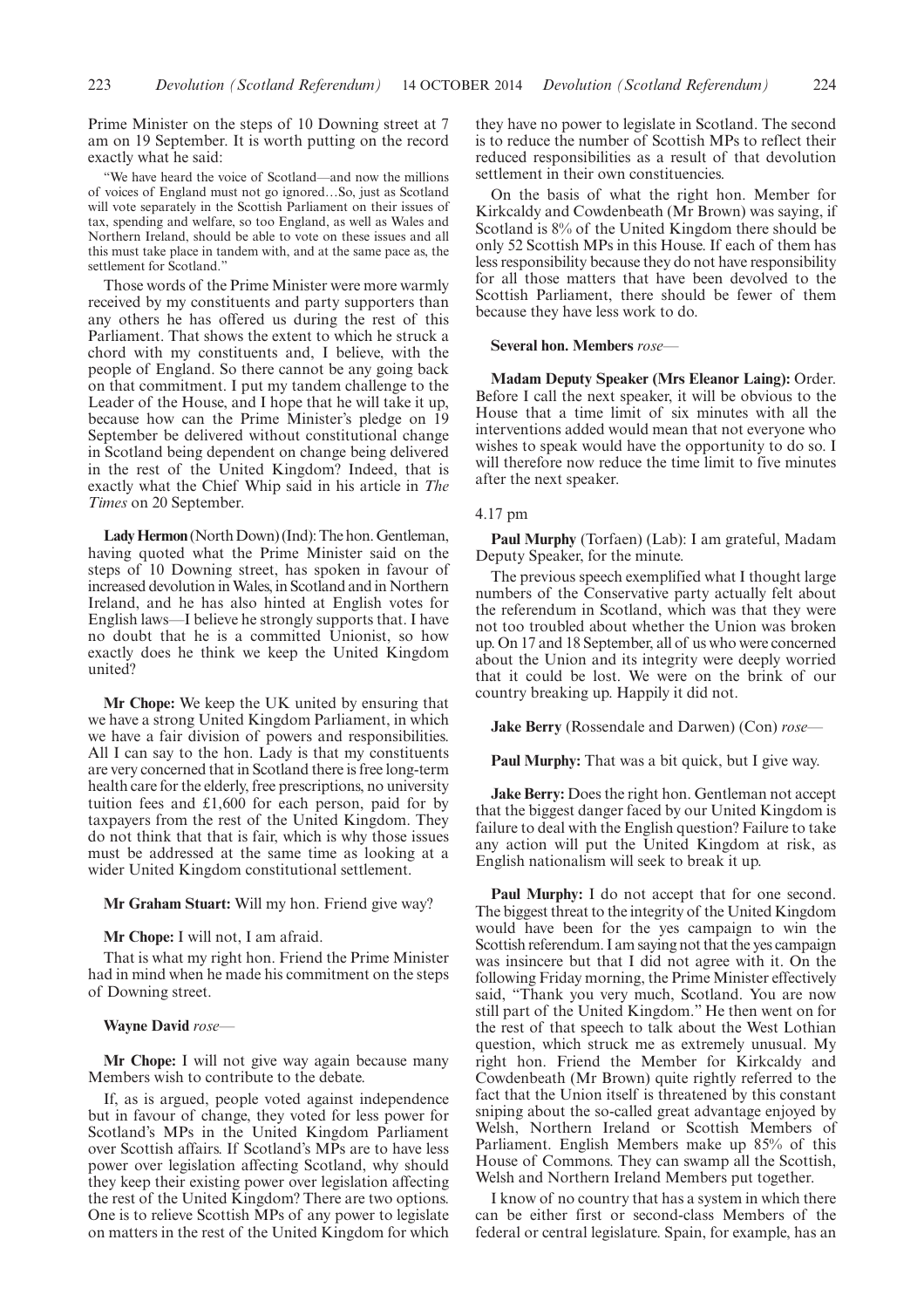## *[Paul Murphy]*

asymmetric system of devolution, but Members representing the Basque country or Catalonia, which have highly developed systems of devolution, have the same rights as those representing other parts of Spain. The reality is that we cannot separate Members of Parliament from the mandate on which they were elected.

**Mark Tami** (Alyn and Deeside) (Lab): I represent a border constituency. Although health is devolved in Wales, our children's hospital and our heart hospital are in the north-west of England. Neurosurgery for my constituents is done in the north-west of England. I have a view on behalf of the people I represent about what happens in the English health service.

**Paul Murphy:** Of course, and my hon. Friend should therefore be able to vote on matters affecting the hospitals in the English health service that most of his constituents go to.

I am fortunate enough to have seven general elections under my belt. I lost the first—quite rightly, too—which was for a seat in the west of England. Nevertheless, I would have been elected on the same mandate for the constituency of Wells in Somerset as I then was for my Welsh constituency in six successive general elections. I am a British Member of Parliament who happens to represent a Welsh constituency. I am therefore a Member of this United Kingdom Parliament in exactly the same way as any other Member representing one of the 650 seats.

I hope that the Leader of the House, when his Cabinet committee meets to discuss these matters, will consider the constitutional mess there could be after a general election. When the leader of a party who has the potential to become Prime Minister goes to the palace, the Queen will ask, "Have you a majority and a mandate in the United Kingdom?", and they will say, "Yes, Ma'am."Then she will have to ask, "Have you a majority in England?", because we would have a separate system in the House of Commons in order to deal with matters for which we have all been elected. I was elected on a mandate that included dealing with the English health service and education system, so long as it is a British Parliament that represents people in Wales, Scotland and Northern Ireland. I think that there is an enormous danger.

The Leader of the House said that the issue of English laws being dealt with by English MPs is simple, but it is not. We have been dealing with that for 30 or 40 years, even before devolution in 1998. The Leader of the House will remember, as an historian, that in the 1960s a former Conservative Chancellor of the Exchequer, Peter Thorneycroft—he represented the Welsh seat of Monmouth—said clearly that there cannot be two classes of Members of Parliament. Some years later, in the '70s, the Kilbrandon commission said that regardless of what legislative assemblies are set up, British Members of Parliament must all have the same duties, responsibilities and rights.

**Mr Graham Stuart:** My hon. Friend the Member for Christchurch (Mr Chope) was absolutely right when he pointed out that the Scottish people voted so that their Scottish Members of Parliament would have less say over affairs that do affect their constituents, but no reduction whatsoever in their say over what goes on in the primary schools, nurseries, hospitals and surgeries in my constituency in East Yorkshire.

**Paul Murphy:** I rather fancy that not one MP or MSP has had that argument raised with them when they go knocking on doors.

The issue of English laws for English Members of Parliament is also impractical. When I was Secretary of State for Northern Ireland and Secretary of State for Wales, we always had to deal with the issue of whether a Bill was actually an English Bill. Of 400 Bills introduced over the past few years, only eight were purely English. There are clauses that affect Wales, for example, and Bills that overall affect Wales, so we cannot easily disentangle them. If it is only eight out of 400, it is hardly worth it.

Also, as my hon. Friend the Member for Alyn and Deeside (Mark Tami) noted, the cross-border issues are hugely important, particularly in north-east Wales and north-west England, where there is huge fluidity on both sides of the border. We have not mentioned the Barnett formula, but Lord Barnett—we should mention him, as he is 91 today—would say that the formula is consequential on what happens to British spending.

Very few Members have mentioned the other place. A Welsh peer, a Scottish peer or a Northern Ireland peer would be prevented from voting on issues affecting England if the Government had their way, but over there, up the corridor, the peers can do precisely what they want to. People might say, "Ah, they're unelected", but what would have happened if there had been a yes vote in the referendum? We would have had to work out who was or was not a Scottish, Welsh or Northern Irish peer. All these issues are very difficult and complex, and I do not believe for one second that we can resolve them easily. I think there is an issue with the McKay commission. There are ways of dealing with our Standing Orders, perhaps at the Committee stages of Bills, that can perhaps address some of these points.

Ultimately, the only way to resolve the issue of devolution and English laws for English Members of Parliament is for there to be devolution for the English regions. It might not be the same in all areas—London would be different from Manchester, and Manchester different from the north-east of England—but there is undoubtedly a growing feeling that there should be devolution for our great English cities. The time to start looking at these issues will be when that happens, not when we need to emphasise, above, all, the integrity of the United Kingdom.

#### 4.26 pm

**Sir Oliver Heald** (North East Hertfordshire) (Con): I am surprised that the right hon. Member for Torfaen (Paul Murphy) said that the Conservatives, good Unionists that we are, had not supported the Better Together campaign. You will remember, Madam Deputy Speaker, that you and I attended the first meeting of Better Together in London, strongly supporting—*[Interruption.]* No, we did attend that meeting. Conservatives took part in the campaign. I think that Ruth Davidson has been widely praised in that regard. Certainly in my constituency we were rooting for the Scots to stay in the Union, and it is insulting to say otherwise.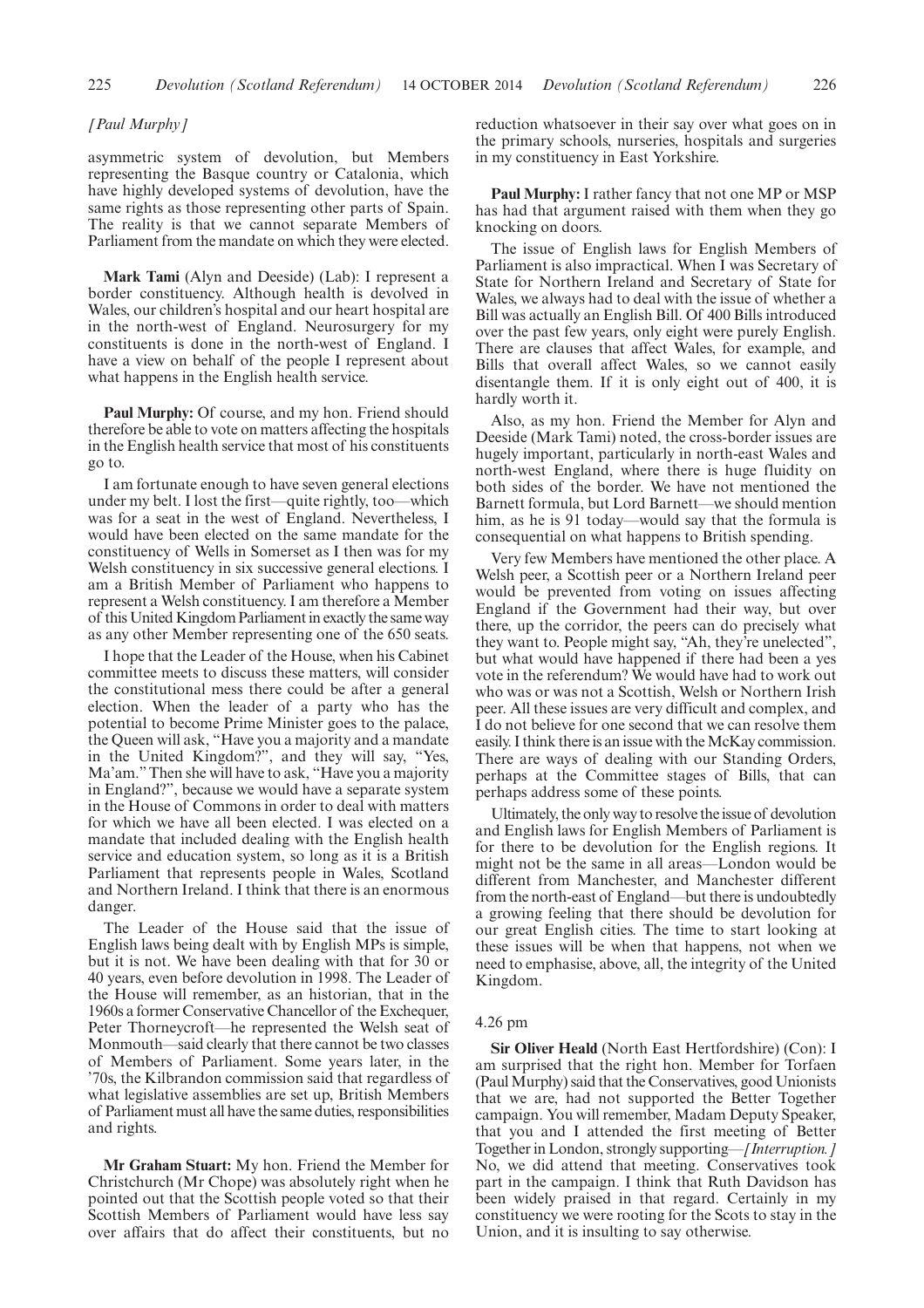Even in Hertfordshire, in the middle of England—it is perhaps worth considering this if one is from a different part of the UK—my constituents were writing to me to say how important it was to them that the UK should stay together. One wrote that having come from a forces background, he had served with people from all parts of the United Kingdom, including Scotland, and it was very important to him that we should stay together. Many others wrote with their memories of working and fighting together for the United Kingdom. There was real enthusiasm and pleasure in Hertfordshire that the Scots chose to stay.

**Paul Murphy:** Let me tell the hon. and learned Gentleman that I was in no way suggesting that the Conservative party, as a party, was in favour of Scotland leaving the United Kingdom—far from it. He is quite right: the Conservative party in Scotland did a very good job. I was hinting—perhaps more than hinting—that a number of his party's Back Benchers were not as in favour of the outcome as he is.

#### **Sir Oliver Heald:** I would not accept that.

The political parties have now promised even more powers to Scotland on a tight timetable. It is very encouraging that the document that was promised by the end of the month has come out three weeks early and that we seem to be making the sort of progress that we all would have hoped for with the so-called vow.

**Mr MacNeil:** Will the hon. and learned Gentleman give way?

#### **Sir Oliver Heald:** No, not at the moment.

Devolution for England is not an arcane topic—it is a demand of the people. The same constituents who wrote to me very strongly in favour of the Union and Better Together are also writing to me saying, for example:

"We are very encouraged by David Cameron's determination to put right the inequalities of the…UK."

## Another constituent says:

"English votes on English affairs has the advantage that it is the simplest and cheapest solution".

Another says:

"The unfair treatment of England must be rectified."

#### Yet another says:

"I am not a…Conservative voter, so this is not a Party political view, but it is about time the English were given some self respect…The Labour Party will not like this but the present situation regarding Scottish MPs voting for English issues cannot continue. What's sauce for the goose has got to be sauce for the gander."

**Mr Betts:** I have listened very carefully to the words that the hon. and learned Gentleman has used. He talked about "devolution" in England. Frankly, for my constituents in Sheffield it is not devolution if all that changes down here is that English MPs in this Chamber vote on English matters instead of UK Members voting on English matters. That is not devolution as far as Sheffield is concerned.

**Sir Oliver Heald:** I bet that the people of Sheffield want English votes for English laws, and now is the time for that.

One way of resolving this would be completely symmetrical devolution for England and Scotland, with an English Parliament and an English Executive, perhaps located in Birmingham. Some people argue for that, but my view is that it would be costly and that it is unnecessary, given that we have a perfectly good Parliament here.

Since the second world war, Standing Order No. 97 has allowed procedure for Scottish MPs in this place to pass laws for Scotland. It would be easy to adapt that for England. I spent time as a Conservative constitutional affairs spokesman and helped develop a form of English votes for English laws based on that approach. The various commissions that have looked at the issue—from the Conservative democracy taskforce to the recent McKay commission—are all on the same page. It is all about English votes for English laws.

The British public will listen to the arguments deployed by the right hon. Member for Torfaen and some of his colleagues who say, "Oh, it's all impossibly difficult, technical stuff," but the fact is that the public are not very interested in academic constitutional arguments; they want a practical solution. English votes for English laws, and English and Welsh votes for English and Welsh laws, is not complicated. It is a simple solution to a simple problem.

As I put it to the former Prime Minister, there is no reason why a Scots MP from Kirkcaldy should vote on education in Letchworth when I do not get a vote on what happens in his constituency. At the moment there are two categories of Members of Parliament: there are those such as the former Prime Minister, who is not allowed to vote on domesticmatters in his own constituency, and there are those like as me who are able to vote on such domestic matters. In fact, he is in a category all on his own, because there are things he can vote on in my constituency that he cannot vote on in his own. *[Interruption.]* He is not here, but if he was he would be able to do that.

We all understand that the Labour party has a lot of Members of Parliament in Scotland and it is obviously concerned about its ability to win a majority in an election. However, English votes for English laws is a demand of the people. If it is not done in the context of this Parliament with our Standing Orders, we will end up with a demand for an English Parliament and an English Executive, which would undercut and sideline this Parliament and be bad for the United Kingdom. Labour should think on that.

#### 4.33 pm

**Mrs Linda Riordan** (Halifax) (Lab/Co-op): For the past four years I have been involved in the Hannah Mitchell Foundation, which has led the debate to get new powers in the north for the north. The group has worked tirelessly to get the message out there and has attracted considerable support across the northern regions—across towns and cities and, yes, across parties for a regional government settlement that will enable regions with much to offer economically and socially to have greater control over spending, decision making and their own affairs.

This is not a new campaign—it is not just jumping on the devolution bandwagon post-Scotland. It has been going on for many years and is now gathering more and more support. Indeed, all the meetings at which I have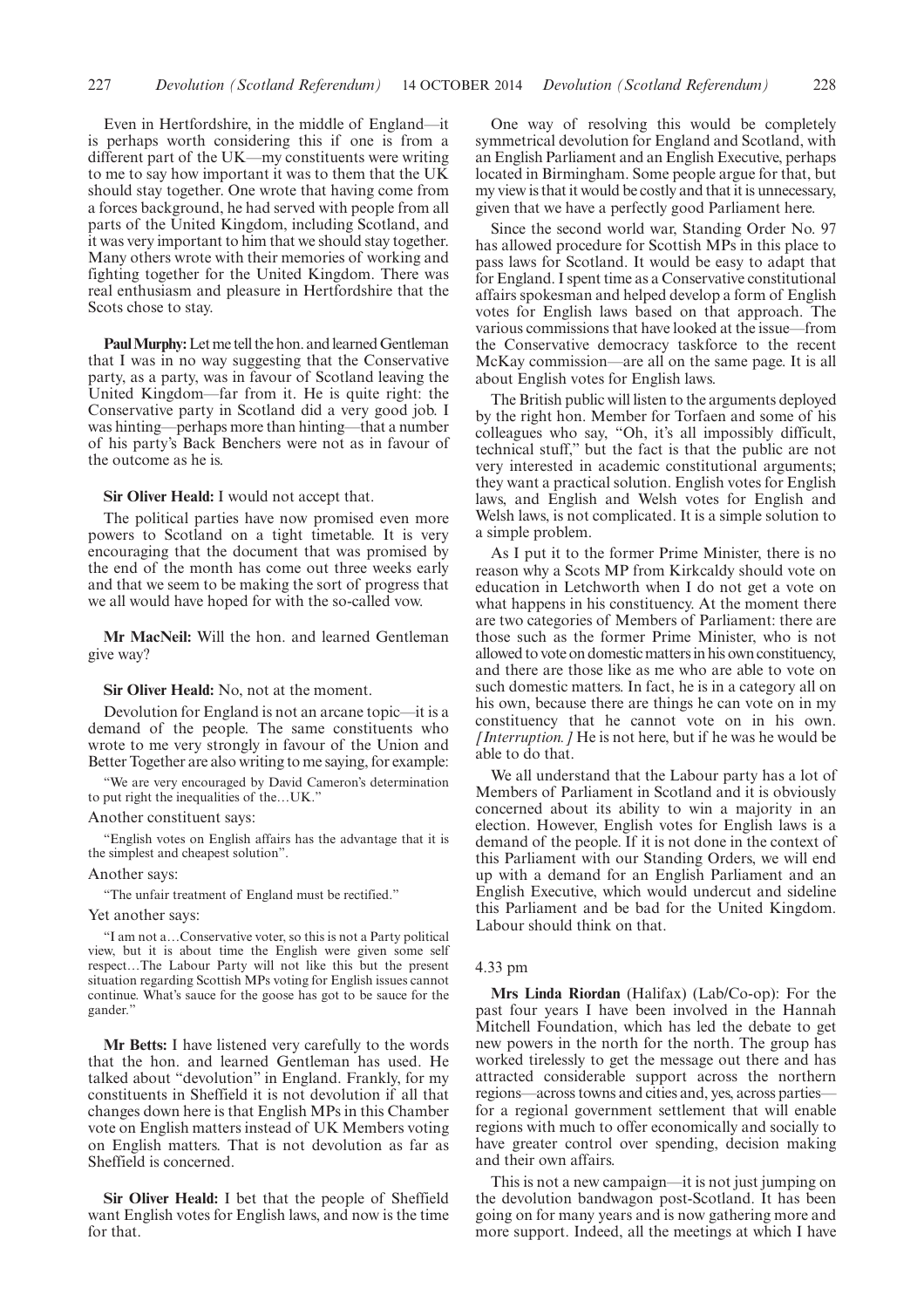## *[Mrs Linda Riordan]*

spoken over the past few years have been packed out. Something has to give on this issue. Personally, I do not want to see city regions or a greater concentration of power in, for instance, Manchester, Liverpool or Leeds. That is not what the debate should be about.

The debate has to go wider than that. An English Parliament is not the solution, and anyone who thinks so is misreading the situation. All that would do is concentrate further power in the south, in London, and it would leave northern regions and other parts of England, such as Cornwall, increasingly isolated as England became more centralised, not less.

This is the time to grasp the nettle. Let us not pretend that the referendum vote in the north-east 10 years ago did not put the issue on the back foot—it did, and we made mistakes in that campaign—but this is 2014, not 2004. We should now go back on the attack and take up the case for regional government, rather than talk defensively about what happened a decade ago. If a week is a long time in politics, a decade is an eternity.

Over those 10 years, the democratic deficit has grown ever stronger, but a vacuum in decision making already existed, with increased powers for Scotland and a southerndominated Westminster Parliament. People ask, "Who speaks for England?" We should also ask who speaks for northern regions. Why do other regions benefit from extra resources and powers, but not the residents of Halifax, Hull or Huddersfield?

Anyone who does not believe that regional government's time is coming should bear this in mind: in 1979, devolution was rejected by the people of Wales by 4:1; yet in 2011, a referendum on greater powers for the Welsh Assembly was endorsed by 63% of them.

**Mr Robert Syms** (Poole) (Con): There was one very big difference: in the 1970s, the legislation and the debate happened in Parliament and then there was the referendum, but under the Blair Government, the referendum was held first and then there was the legislation, so some of the issues were not explored. *[Interruption.]*

**Mrs Riordan:** Exactly. Times change and things change. The policy on devolution should not be based on one referendum, because what is happening goes wider than that. People want decisions to be taken for their areas in their areas.

**Andrew Percy:** As a fellow Yorkshire MP, may I tell the hon. Lady that there is absolutely zero appetite in Yorkshire for regional government? I polled my constituents on a range of choices and had 1,000 responses: 86% of them said that they wanted English votes for English laws, and only 8% wanted regional government. There is simply no appetite for regional government in Yorkshire; we want the English voice in Parliament to be enhanced by stripping away the votes of Scots MPs on matters that only affect us.

**Mrs Riordan:**It depends what area is surveyed, because there are different opinions in different areas, but this subject is being talked about and is gaining momentum.

The Westminster model of doing things has failed. That is not a party point, but a political one. The north has a population of more than 15 million—three times that of Scotland—yet since 1979 powers have been taken away, not transferred. It is little wonder that people feel disfranchised by the system. To take the example of rail policy, at the moment Rail North, a body formed to oversee the Northern Rail franchise, is monitored by 30 local authorities, which is a crazy, sprawling system. There are many other examples, but I will refrain from expanding on them as there is a time limit.

I appreciate that we need a further debate about structures, boundaries and money—life is never simple—but I want to put on the record the superb work that many dedicated and committed people have done through the Hannah Mitchell Foundation. They have put regional government back on the political agenda where it belongs. Ten years on from the north-east debate, who would have thought that the wheel would turn full circle? The debate should be about regionalism, not just narrow English voting, which seems to be more about party interest than a transfer of powers.

Let us be clear: a new regional settlement would be an empowering move to bring decisions closer to people's lives and people's lives closer to decisions. In this place, we should not be frightened of going a bit further than just retaining an iron grip on controlling decisions from London. Regional government will happen soon, and with a bit of bold thinking it could come more quickly than people think. The issue is now firmly at the centre of this whole debate. The regions are letting their voices be heard. It is time that we in this place started to listen.

## 4.39 pm

**Iain Stewart** (Milton Keynes South) (Con): I welcome the opportunity to participate in this important debate. I speak as someone born and raised in Scotland who has spent the majority of his adult life in England and who now represents an English seat and defines himself as British and a Unionist. I am therefore well placed to understand the passion and sentiment on both sides of the border. I wish to put forward some ideas about how to move forward and cement the Union for a new generation.

My first issue, much debated this afternoon, is English votes for English laws. The view that the best answer to the West Lothian question is to stop asking it will no longer do. I genuinely fear for the long-term health of the Union if the English dimension is not addressed—and quickly. We have had endless commissions' reports on the possible solution; now is the time to take action. Even before the Scottish referendum debate, there was evidence of considerable demand in England for that to take place. The research for the McKay commission found that just 21% of people in England support the current system, and there was majority support for some form of English votes on English laws.

**Mr MacNeil:** Does the hon. Gentleman think that English votes for English laws is enough for England? As we heard from the previous speaker from the north of England, it is important to give meaningful decentralisation to what is a very centralised state to enable a better and more productive economy. Sadly, we could not help the north of England given that Scotland did not gain independence, but if Westminster was prepared to transfer the iron grip, we might see some much needed economic changes in the north of England. Would the hon. Gentleman support steps towards that?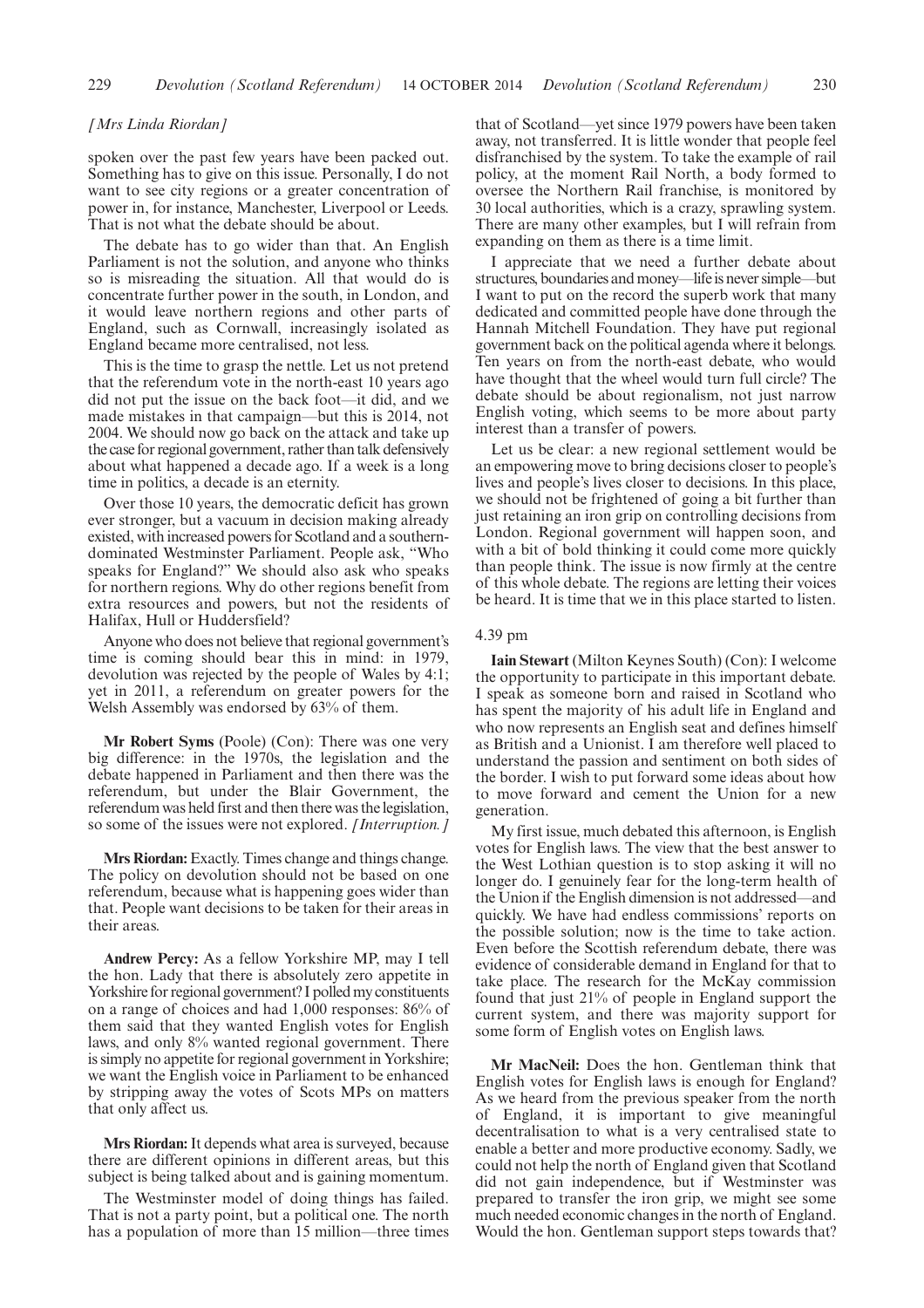**Iain Stewart:** The hon. Gentleman has tee'd up neatly another section of my speech, so if he bides his time, I will come to that very point.

There are three intellectually coherent answers to the West Lothian question. Two of those—ending the devolution arrangement and voting for Scottish independence—are not on the table. The third option is a federal United Kingdom. Although that is intellectually coherent, I do not believe that it is workable. First, there is no public appetite to elect another tier of politicians, be that a separately elected English Parliament or English regional assemblies. Secondly, England does not divide neatly into regions. Where does my Milton Keynes South constituency lie, for example? Technically, we are part of the south-east, but from our demographic and economic ties, we have more in common with the east of England or the east midlands. Neither would a federation be viable if one of its constituent parts—England, which represents 84% of the population and economy overwhelmingly dominated the other three parts of the federation.

To address the point raised by the hon. Member for Na h-Eileanan an Iar (Mr MacNeil)—I hope he notes my good pronunciation—there is a debate about further decentralisation within England and within Scotland, but that is a separate point from what happens here in this House. *[Interruption.]* It is a separate debate. There is, however, the issue of growing English demand for a say in its own affairs.

**Mr MacNeil:** The hon. Gentleman is kind to give way a second time, and I appreciate it. Much of today's debate has been about this place and the four walls here, but it should not be. It is about the lives and aspirations of people in Easterhouse—*[Interruption.]—*and, indeed, in East Anglia, as well as in places all over Scotland, which had great hopes at the front of the referendum, yet those hopes were damned. Managing things around this Chamber is a big mistake. I urge the hon. Gentleman to think about the good of the people in England outwith this Chamber, not the good of the people of England within it.

**Iain Stewart:** The hon. Gentleman misses my point. I am not saying that that is not an issue, but what happens here is also an issue of fairness for English voters. The two are not mutually exclusive and both have to be addressed. I want to see fairness for English voters—for my constituents, in this place—as well as have a sensible debate about further devolution in England. The local authority in my constituency has already had substantial extra powers. I am all for having a sensible discussion about how that can continue, but that should not distract us from what happens in this place.

We will never have a complete practical answer on English votes on English laws, but we must find the most workable and least disruptive option. I would like to put one proposal on the table. It might be termed the double majority arrangement. Many hon. Members from all parts of the House have asked what happens if we start excluding individual Members from voting on specific matters. Under the double majority arrangement, no Member would be excluded from debating or voting on any issue. However, if the matter applies only to England or only to England and Wales, for the measure to pass it must secure a majority of English Members or English and Welsh Members, as well as a majority of the whole House. That is a practical, sensible arrangement that would not disrupt any of our current arrangements, but that would provide an English shield or protection to ensure that measures in England are not voted for by people for whom England did not vote. I fear that doing nothing would be the most corrosive thing for the Union. That is something that I do not wish to see.

In the short time that I have left, I will turn to the financial element of devolution. I support an extension of the tax powers in Holyrood. I think that Holyrood should be responsible for raising a large share of what it spends. That is good for democracy. I am happy to debate the precise mechanism. However, I make one plea. I support the timetable for agreeing the matters in principle, but devolving tax is a complex and administrative matter. Companies will have to shoulder a lot of the burden. I do not want to see our wealth and job creators saddled with an onerous extra regulatory burden that they are not properly involved in designing. My plea is for them to play an important part in the various commissions that will consider this matter, so that the powers are devolved in a workable way that does not impact on business.

My last point—I cannot do it justice in 40 seconds—is about the Barnett formula. I plead with Members on all sides of the debate to ensure that they understand the Barnett formula properly. It is a much maligned and misunderstood formula. The bigger issue is the totality of the fiscal relationship between Scotland and England, and, indeed, within England and Scotland. We have never had a comprehensive, uncontroversial analysis of public spending and tax receipts in this country. Please can we have that before the debate on Barnett and related matters continues?

## 4.47 pm

**Mr Nigel Dodds** (Belfast North) (DUP): I am very grateful for the opportunity to participate in this debate, which is about devolution across the United Kingdom as a result of the Scottish referendum and the proposals that have been put forward for greater powers for Scotland. It is therefore right that we hear from English Members, as well as Scots Members and representatives from Wales and Northern Ireland.

I pay tribute to all the people of Scotland, however they voted, for the tremendous example of participation in the democratic process that they gave the rest of us. The referendum debate and campaign captivated and almost became a source of wonderment to people everywhere who have been trying desperately to get people engaged in politics and civic society. It was a tremendous exercise. *[Interruption.]* The hon. Member for Na h-Eileanan an Iar (Mr MacNeil) might agree with me on that point, but I do not think that he will agree with my next point.

I welcome the result of the referendum and the fact that this debate is about devolution and not separation, which would undoubtedly have dominated our considerations for many years. I am glad that a discussion on the separation of Northern Ireland from the rest of the United Kingdom is not even on the horizon. The hon. Member for Glasgow South West (Mr Davidson) mentioned that Northern Ireland had a referendum many years ago, in which people voted overwhelmingly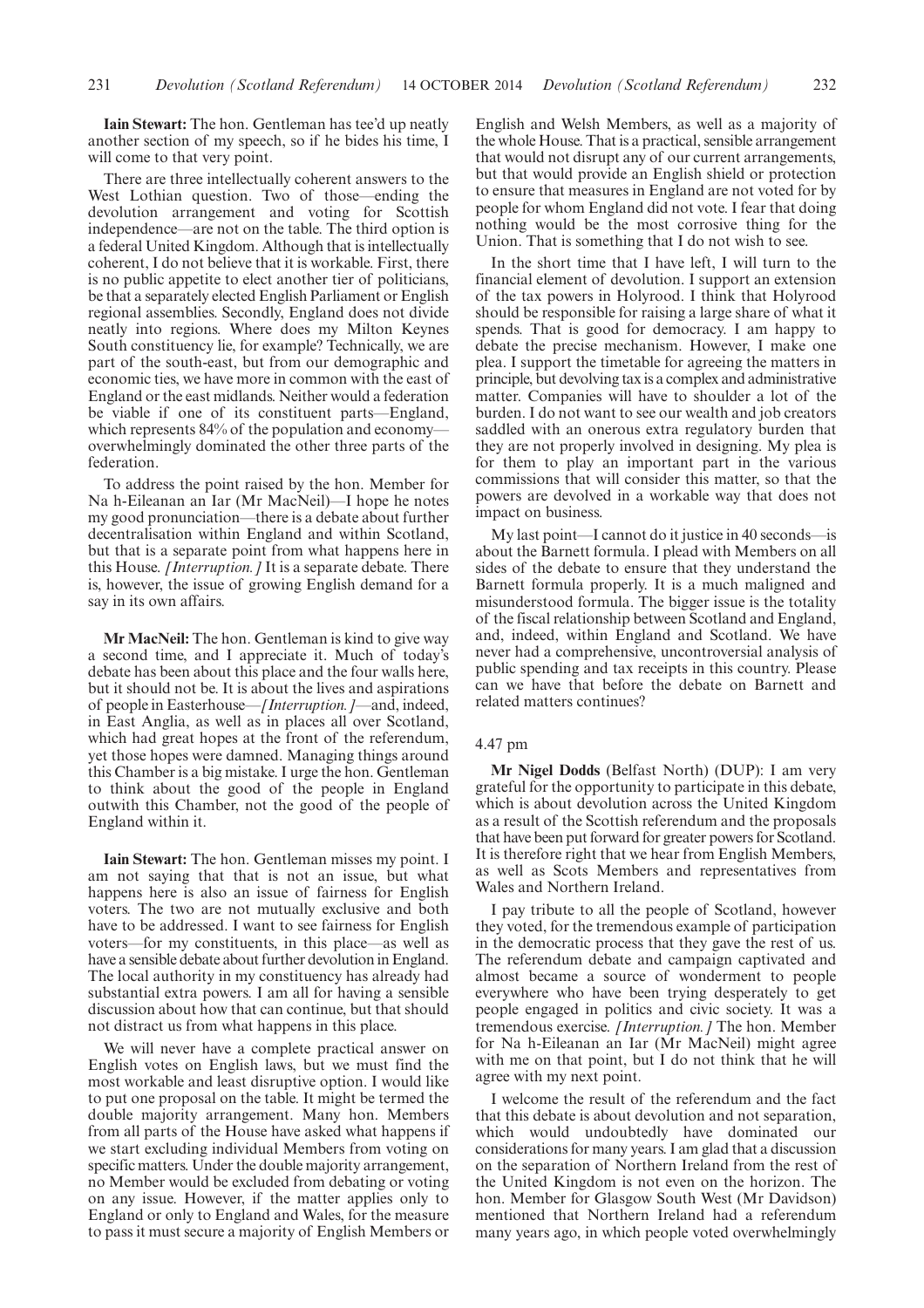## *[Mr Nigel Dodds]*

in favour of Northern Ireland's place in the United Kingdom. Now, there is not even enough support in Northern Ireland for the holding of a referendum. There is no doubt about what the outcome of such a referendum would be. The clear decision of the people of Scotland in the referendum was widely welcomed in Northern Ireland because of our strong ties to that country.

**Mr Redwood:** Will the right hon. Gentleman tell the House whether Northern Ireland likes her current settlement or whether Northern Ireland would like more devolved powers, in line with Scotland?

**Mr Dodds:** The talks on the future of devolution in Northern Ireland are about to begin in Belfast in the coming days. One issue on the table will be greater fiscal powers, including the possible greater devolution of taxation, such as corporation tax, which the Leader of the House mentioned. Given the unique set-up in Northern Ireland—we have a mandatory coalition, and people with diametrically opposed positions are entitled to be in government—we have encountered great difficulties in making things work satisfactorily because of vetoes and so on. Northern Ireland is unique in that sense. We need to have those discussions in Belfast. I am glad that the Leader of the House indicated that he is prepared to table proposals for change if there is agreement in those talks.

**Lady Hermon:**I am grateful to the right hon. Gentleman for taking a second intervention so soon after he took the first. Is it his understanding and that of his colleagues that the corporation tax decision hinted at by the Leader of the House—it will be announced in the autumn statement—is a stand-alone one, or will it be dependent on agreement on the devolution of other matters, and the agreement of the parties on such controversial issues as parading, flags and dealing with the past?

**Mr Dodds:** I will come to corporation tax later, but my understanding is that the decision is not dependent on the outcome of the talks. It has been the subject of much discussion in the House over many years, so the hon. Lady need not worry on that account.

If devolution is to be discussed in the context of greater devolution to the nation states and regions of the UK, it is important that no region or constituent part of the UK is left out. The parties in Northern Ireland cannot be excluded from devolution discussions. Giving powers to Scotland and Wales, and potentially to English regions, will affect Northern Ireland and how we govern within the UK.

The debate on the consequences of devolution for the House is by no means new. It has already been mentioned that in 1886, during the debate on Home Rule, it was first suggested that Irish MPs be accorded a different and lesser status within the House. Eventually, a so-called in-and-out solution for Irish MPs was rejected, although by means of a compromise, the number of Northern Ireland MPs was eventually reduced. The arguments made in the 19th century are as valid today as they were then. The UK is a country with a shared history and culture. The four constituent parts—the nation states that make up the UK—have become intertwined and interdependent. This complex problem will not be solved merely by designating Bills as English or merely by restricting the voting rights of some Members over and above those of others.

We have a number of asymmetries in our constitution. If we were starting with a blank piece of paper, we would not end up with what we have. However, as has already been said today, the British constitution may not work in theory, but it works in practice. We have heard a number of possible solutions. As Unionists, Democratic Unionist Members will judge any proposal by a single test: does it erode the shared cohesion of the constituent parts that make up the Union?

We believe strongly that we cannot rush into change and that we need to consider the matter carefully. I have a lot of sympathy for the arguments put by the right hon. and learned Member for North East Fife (Sir Menzies Campbell) on the need to consider the matter carefully by way of a constitutional convention. We should not get into a situation in which the law of unintended consequences kicks in.Whatever the solution, as Unionists, we believe that it must not erode or damage the Union or what it has stood for over the years. The Scottish people rejected an assault on the Union. The House needs to heed the people of Scotland, proceed with care and ensure that we do not undermine the Union of the United Kingdom.

On fiscal and taxation matters, which were mentioned by the hon. Member for North Down (Lady Hermon), we have raised the issue of an over-reliance on the public sector in Northern Ireland. In the Northern Ireland Executive, we have put a lot of emphasis on the need to grow the private sector, not because the public sector is too big per se, but it is too big proportionately compared with the private sector. We have had 30 to 40 years of violence in Northern Ireland. That is one of the reasons why our private sector has suffered and we have to address that. That is why powers to devolve corporation tax are so important to us: they would give us a tool to grow the private sector. I look forward to the Chancellor's autumn statement on 3 December. I hope he will deliver to Northern Ireland a means by which we can grow the economy and improve the living conditions for all our people.

#### **Several hon. Members** *rose—*

**Madam Deputy Speaker (Mrs Eleanor Laing):** I will have to reduce the time limit to four minutes after the next speaker. There is no point in hon. Members looking upset. If everybody is to have the chance to speak in an equal and fair manner we have to reduce the time limit to four minutes, after we have heard Mr Andrew Lansley.

## 4.56 pm

**Mr Andrew Lansley** (South Cambridgeshire) (Con): Thank you, Madam Deputy Speaker. I will try to be as brief as I can.

I am very pleased to follow the right hon. Member for Belfast North (Mr Dodds). I think many of us on both sides of the House can agree that it was very important to all of us that the people of Scotland voted as they did to support the Union. That did not mean that there should be symmetry across the country and it certainly did not mean that they were voting in any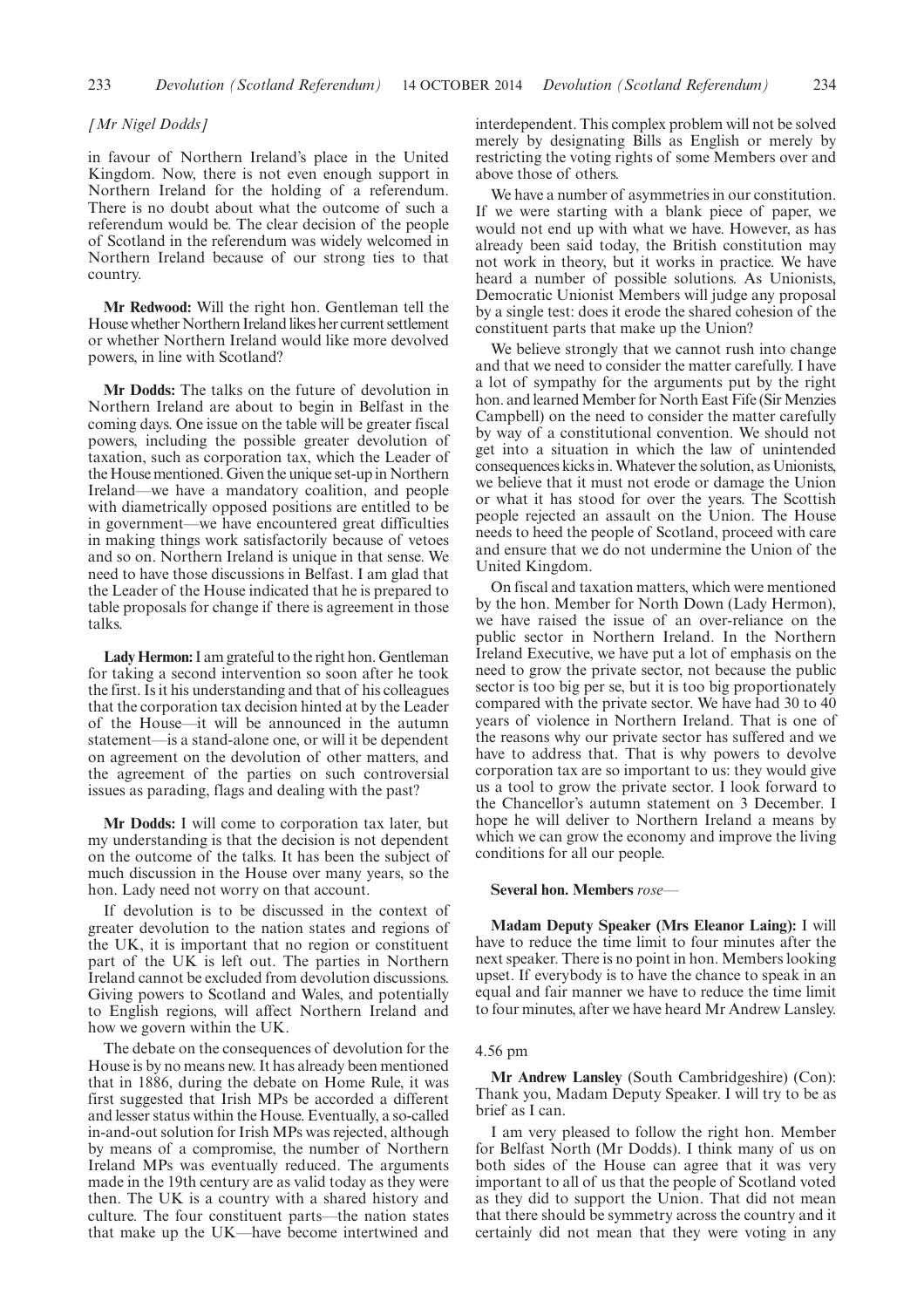sense to undermine the Union by stages. On the contrary, we can strengthen the Union, be true to the positive vote secured in the Scottish referendum and, at the same time, give people what I know they are looking for in Scotland and elsewhere across the United Kingdom: a sense of greater control and accountability for the decisions made in their name and by their elected representatives.

I want to put on the record that it is absolutely vital that, recognising and welcoming the vote of the people of Scotland, we should deliver on the commitments that were made to them. We will deliver on those commitments, for example, those in the vow. That is not conditional and should be done within the agreed timetable. We should bring those measures forward and ensure that we live up to that.

Part of the vow was the commitment to the ability of the people of Scotland to make their own decisions on the resources and the organisation of the national health service in Scotland. During the course of the referendum debate, I was astonished to hear Nicola Sturgeon, who was my counterpart in Scotland as Scottish Health Minister, talking about how, in the future, there was a risk to the independence of the NHS in Scotland. There never was when she had any conversations with me. Whenever we worked together we did so voluntarily, for example on standardised packaging for tobacco products. I would never hear her countenance the thought that anything that I said should happen in the NHS in England should necessarily happen as a consequence in Scotland. She retreated to the issue of finance. Frankly, with what we are committed to and will bring forward in terms of further devolution of the power to raise and spend one's own resources, Scotland will have the absolute right to determine the resources and the organisation of the NHS in Scotland.

As a consequence of all that, in this country we have to recognise—I will not go on about it; I do not have time—further fiscal devolution to the local authorities in this country. I do not think for a minute that we are interested, as the hon. Member for Halifax (Mrs Riordan) suggested, in regional government. I agree with her that we are not interested in an English Parliament. I think that the people of England look to the Westminster Parliament to make their laws, but I think they recognise that raising and spending money locally is a good thing. With accountable elected representatives, we can and should make that happen.

**Mr MacNeil:** Does the right hon. Gentleman support full fiscal autonomy for Scotland? That is the logical solution to his argument, not the partial devolution of taxation which, when we take into the account the Barnett formula arrangements, is merely rearranging the deckchairs.

**Mr Lansley:** We are committed to retaining the Barnett formula. There will be an extension of the ability to raise and spend one's own resources, not full fiscal autonomy. That has to be an outcome determined by the Smith commission—to see to what extent this can happen—but it seems to me that it is right. As the right hon. Member for Belfast North made perfectly clear, the outcome in each of the countries of the UK will look different because our devolution settlement is asymmetrical.

If there is not an English Parliament or fiscal devolution, a further question arises. Can we have English votes for English taxes? I might not agree with all my colleagues on this point, but I thought that the right hon. Member for Kirkcaldy and Cowdenbeath (Mr Brown) raised an Aunt Sally and attacked it. There is not a Conservative proposal for English votes on income taxes. I do not think the analogy holds between devolution on income tax in the other countries of the UK and England. For example, Scotland has a Scottish Government with a Scottish Budget accountable to a Scottish Parliament, and it can determine Scottish income tax in that structure of decision making and accountability. We do not have an English Government, an English Parliament or an English Budget; we have a UK Budget, and to support a UK budget we must have UK taxation. We cannot contemplate the separation of English income tax, although we can devolve some taxes inside England, especially to local authorities and city regions.

**Mr Redwood:**Is my right hon. Friend seriously suggesting that Scotland could set its own income tax at a lower rate and that Scottish MPs could come to Westminster to make English people pay more?

**Mr Lansley:** Yes, I am, because it is untenable to have a separate vote by English MPs on English income tax, if the consequence, should the vote go a certain way, were to undermine the UK Budget.

English votes for English laws is, however, entirely tenable, and we now need to act. I agree fundamentally with the McKay commission where it states:

"Decisions at the United Kingdom level having a separate and distinct effect for a component part of the United Kingdom should normally be taken only with the consent of a majority of the elected representatives for that part of the United Kingdom." However, that ought not to exclude the views of other Members, whether they be my right hon. Friend the Member for North West Hampshire (Sir George Young), my hon. Friend the Member for Milton Keynes South (Iain Stewart) or anyone else. We can do it in Parliament by making provision, through a Grand Committee or a legislative consent motion, for English MPs, or English and Welsh MPs together, to give explicit consent to legislation that applies separately and distinctly to England, or England and Wales.

That should not exclude the central proposition, however, that all laws made by the UK Parliament should be made by all Members of the House of Commons. Anything else would undermine the character of the Union Parliament, which is the basis on which our Union is constructed—the Crown in the Union Parliament as a whole. We can make it happen. It would be a proportionate response to the undeniable demand of my constituents, and constituents across England, that their elected representatives determine what laws are made in England, without the perverse and unacceptable anomaly—as they see it—of Scottish MPs voting on laws in England that do not apply to their own country. We can make this happen, but we need to make it happen now.

# 5.3 pm

**Gregg McClymont** (Cumbernauld, Kilsyth and Kirkintilloch East) (Lab): It is several hours since the right hon. Member for Berwickshire, Roxburgh and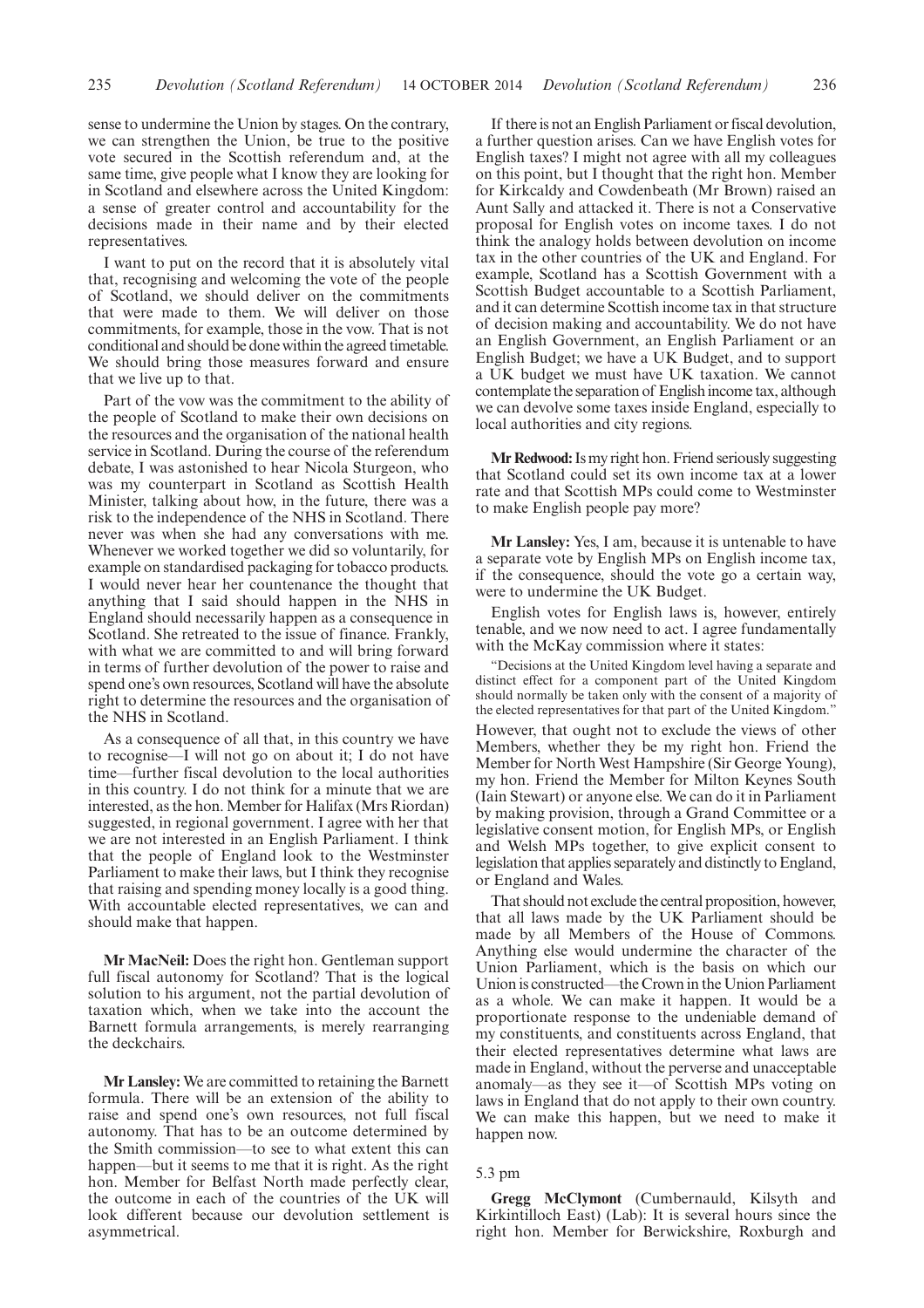### *[Gregg McClymont]*

Selkirk (Michael Moore) made his contribution, as an appointee to the Smith commission. As the other Member sitting on the Smith commission, I shall try, in much less time, to make some observations about this process.

As we have heard, some are already attempting to rewrite the history of the referendum. The First Minister said the referendum would decide the issue for a generation, but we now see more clearly by the day that in his mind, and the mind of his colleagues, a generation is not a long time.

**Mr MacNeil:** Will the hon. Gentleman give way?

#### **Gregg McClymont:** I want to develop my argument.

On 18 September, the Scottish people said yes; they said yes to the continuation of the economic, social and political sharing that constitutes the UK; yes to the continued, undiluted, equal and fair voice that Scotland currently enjoys inside the UK; and yes to further devolution inside the UK, building on the 1999 settlement and the Scotland Act 2012. The task before us in the House, and before the Smith commission, is to take that sovereign and settled will of the Scottish people forward: to sustain that political, economic and social partnership, at the same time as devolving power where it makes sense to do so. It is a clear task, but not a simple one. Clarity, of course, does not necessarily mean simplicity.

It has been very evident today that there is a strong feeling among Government Members that England's voice must be heard. I hear their sincerity of their view, and I have no doubt that it represents letters, e-mails and phone calls that Government Members are receiving, but I ask them to consider this. I think that the United Kingdom has been a great success over the past 300 years, making all four of its countries prosperous, stable and secure, and often serving as a beacon to the rest of the world. That success, or at least a central part of it, has been based on England's tolerance of the desires—I will put it more strongly than that: the needs—of the much smaller Celtic nations of this Union. That tolerance has been acknowledged—

#### **Stewart Hosie** (Dundee East) (SNP): Celtic needs!

**Gregg McClymont:** Does the hon. Gentleman wish to intervene?

**Stewart Hosie:** I should be delighted.

The hon. Gentleman is making a number of very interesting points while trying to rewrite the outcome of the referendum. May I ask him to confirm that the first page of the Scottish Government's submission to the Smith commission makes plain our understanding that the commission will simply be about devolution and will not lead to independence, and that we absolutely understand and respect the outcome of the referendum? Will he now work with us to maximise the powers— *[Interruption.]*

**Mr Deputy Speaker (Mr Lindsay Hoyle):** Order. We have a lot to get into the debate, and Members rightly wish to contribute. We cannot allow speeches to be made in the form of interventions.

**Gregg McClymont:** Thank you, Mr Deputy Speaker. It is very comforting at one level to hear the words of the hon. Member for Dundee East (Stewart Hosie), but by their deeds shall ye know them, and the deeds of the Scottish National party since the referendum have made their view very clear.

I was suggesting to Government Members that the tolerance of England, which is by far the largest constituent part of the United Kingdom, has been central to the United Kingdom's success. A number of references have been made to the unfairness of Scottish Members of Parliament and others from other parts of the United Kingdom voting on English-only matters. First, there is the question of what constitutes an English-only issue. Research has suggested that very few pieces of legislation are English-only. More widely, however, the unfairness to which Members refer reflects the asymmetry of the United Kingdom, and the different sizes of its constituent nations.

Members—Scots, and, I am sure, our Welsh and Northern Irish colleagues too—often grumble about unfairness, usually when they have been at the receiving end of another defeat at football or rugby by England. They grumble about the unfairness of England's being so much larger as a nation. However, if we are to have the continuation of the United Kingdom, a recognition of the reality of asymmetry must be enshrined in any decisions that we make about the constitution.

# 5.9 pm

**Sir Alan Beith** (Berwick-upon-Tweed) (LD): I am very glad of the opportunity to say a brief word about how the north-east of England is affected in these circumstances. The first thing to be said about the north-east of England is that there was a real and palpable sense of relief when the result of the vote came through. That was particularly true in Berwick, where I live. I can walk to the border in a short time. That sense of relief then gave way to some further questions. The three points that arise, in roughly the order of the frequency with which they are raised with me, are the Barnett formula, the devolving of power and the West Lothian question.

The Barnett formula worries us not because we do not want the Scots to have adequate public spending, but because there is no similar protection of the amount of public spending that the north-east of England receives. As people are aware, in Scotland, public spending is 20% higher per head. In London as well, expenditure on transport is many times what it is in the north-east. Public expenditure on the arts is much higher. Therefore, there is a feeling in the north-east that we deserve some protection to ensure that the levels of public expenditure meet the needs.

**Mr Redwood:** Will the right hon. Gentleman give way?

**Sir Alan Beith:** I want to make some progress. The right hon. Gentleman may want to intervene later.

The second issue that concerns people in the north-east is about the further devolving of power. That region rejected the setting up of a north-east assembly and it will be some years before we go back to that possibility,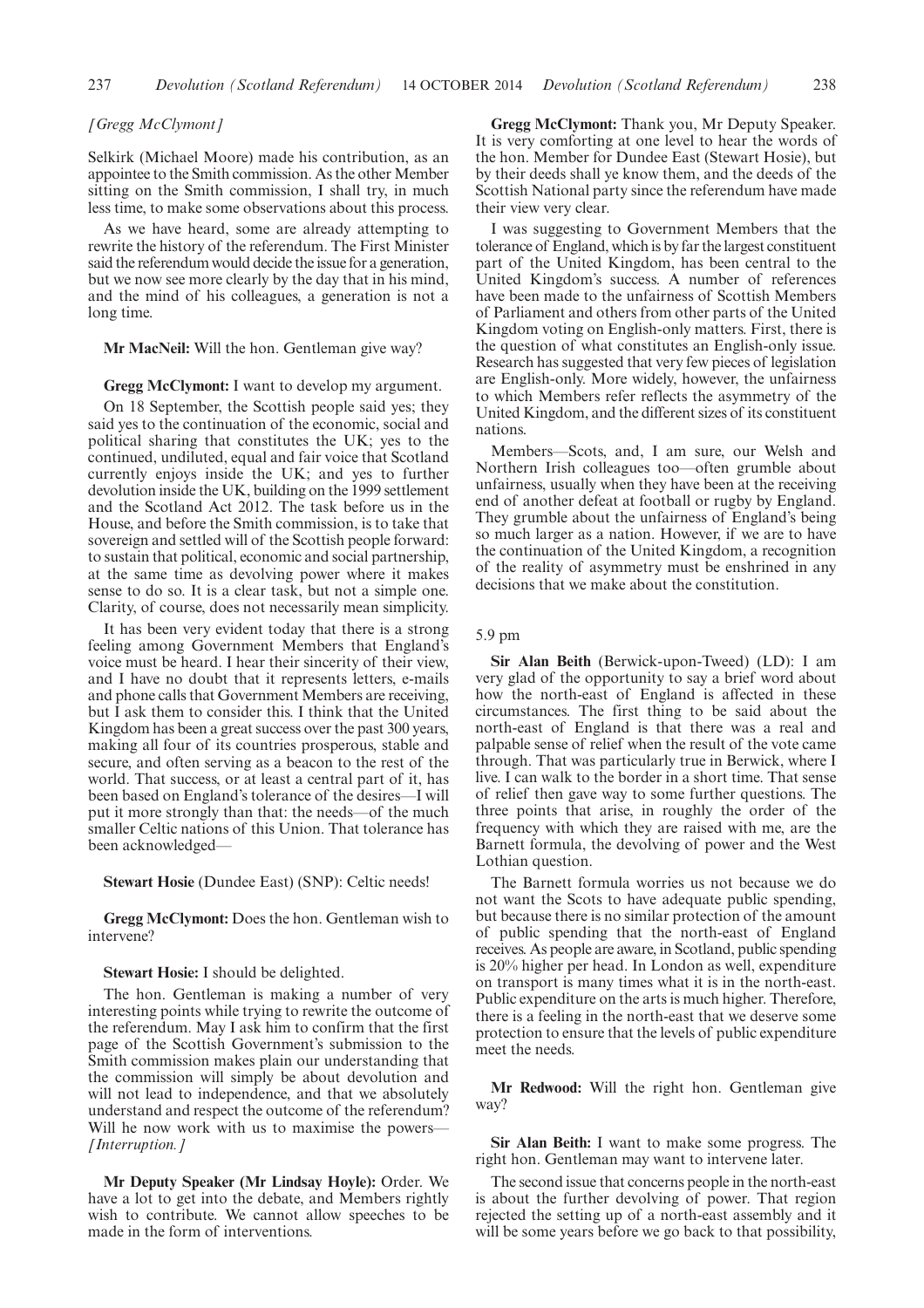but that has not dimmed the feeling that too many decisions are taken in London and that more things should be decided locally.

**Mr Redwood:** I intervene because I do not think that the right hon. Gentleman understands the Barnett formula. It starts with a percentage increase for England and bases the Scottish one on the English increase. Of course England is protected because it starts with England.

**Sir Alan Beith:** The north-east of England is not protected within that England formula. That is the point that I was making. I do indeed understand the Barnett formula, having been aware of it for many years and since Joel Barnett introduced it.

Let me return to devolving power. The likely vehicle for devolving power is the combined authority, the local enterprise partnership or some combination of the two. Every time we have devolved significant power within the UK, we have done so to a body we have designed in such a way that minority opinion is represented, including other political parties and rural areas. We have always used the proportional system in Scotland, Wales, Northern Ireland and London—in every case the Assembly is elected by a proportional system. However, there is a danger that, if we do not do something about the structure of combined authorities, we will have one-party states. In the north-east, neither Conservative nor Liberal Democrat opinion is represented in the leadership of the combined authority and rural opinion is underrepresented, as it is in the local authority in Northumberland, where decisions are made for the benefit of the urban area, which do not work for rural areas—for example, decisions on transport for people to get to school or college. Therefore, further devolution of power within England is important to people in the north-east.

The third issue, which cannot be dismissed lightly, is the West Lothian question. English Members are not voting on matters of health and education in Scotland not because there is a sign over the door of the Lobby saying they cannot go in. It is because those powers are not dealt with here; they have been devolved elsewhere. The ideal solution to the West Lothian question is to devolve at least some of those powers within England, so that we are no longer trying to govern every detail of English life from the UK Parliament. Indeed we diminish its ability to serve as the UK Parliament if it spends a lot of time on that kind of detail.

There are exceptions to that. I do not believe there is an appetite to have different criminal law or property law in different parts of England, although there is a difference between England and Scotland in that regard. Therefore, there will never be a neat and perfect solution. Some devolution of legislative power may take place within the structure that exists in this place; some of the solutions that the McKay commission has put forward use that as a model. I suspect that there will be a combination—further devolution of power within England and a change in how we manage things in this House, so that, when it is behaving as a UK Parliament, it can focus its energies on that, and more English detail can be dealt with by English Members. However, in the minds of many people in the north-east, although that is important, it is perhaps not quite as important as ensuring that, in our region, we get some of the help that Scotland has had financially to deal with the problems we have both faced, and as ensuring that devolution for Scotland enables the north-east to engage fully in a partnership with our neighbours across the border.

# 5.14 pm

**Julie Elliott** (Sunderland Central) (Lab): It is a pleasure to follow the right hon. Member for Berwick-upon-Tweed (Sir Alan Beith)—somebody from my region, so this is obviously the north-east part of the debate.

I welcome the opportunity to talk about this subject. I spent quite a lot of time in the weeks leading up to the referendum in Scotland, as many members of my family live in Scotland, as is very common among people in the north-east, so the Union was very important to me, and it was very important to my family.

My experience in those weeks had some positives. People were more engaged in the political process than I ever remember before, and explaining to people how to vote almost every time I knocked on a door was a pleasure. That is something we must grasp and work out how to translate across the country. However, being called a posh southerner, when I do not think I am either, was an interesting experience.

Nothing is ever quite the same again after a referendum. The right hon. Member for Berwick-upon-Tweed mentioned the north-east assembly referendum, as have many other Members. I was the agent for the yes campaign in that referendum. It was not one of my most successful campaigns. Only 20% of the people of my region voted for it. However, on the day after the election the problems were still there—the problems of inequalities and of not having enough money to deal with our economic issues. We would go to meetings and people would say, "What do we do about this?" We did not get the assembly, which meant we had no mechanism to deal with it. Those issues are still there, although I think time has moved on and at the moment there is no appetite for a vote on a regional assembly.

**Mr Jim Cunningham** (Coventry South) (Lab): Does my hon. Friend agree that one of the contributory factors to the situation we find ourselves in is that over the last 30 years the powers of local government have been eroded? We have had the abolition of metropolitan councils and there is now talk about city regions, but that is a gloss; we do not actually do anything, and unless we do something, Parliament will fully disconnect.

**Julie Elliott:** I could not agree more, and I am going to talk about some of the practicalities that we face.

The hon. Member for Gosport (Caroline Dinenage) said she gets letters every day of every week about the question of English votes for English laws. If I have had five in my entire time as a Member of Parliament, that is all I have had, so I think there is a north-south issue here. This is not an issue for the north of England. It never comes up on the doorstep in my constituency and in those around it that I campaign in.

We must look at what has come out of the Scottish referendum in terms of the impact it will have on England and the regions—and it undoubtedly does have an impact. The current situation is unfair and that needs to be addressed, but we need practical solutions to the problems we face. This is not about tearing up the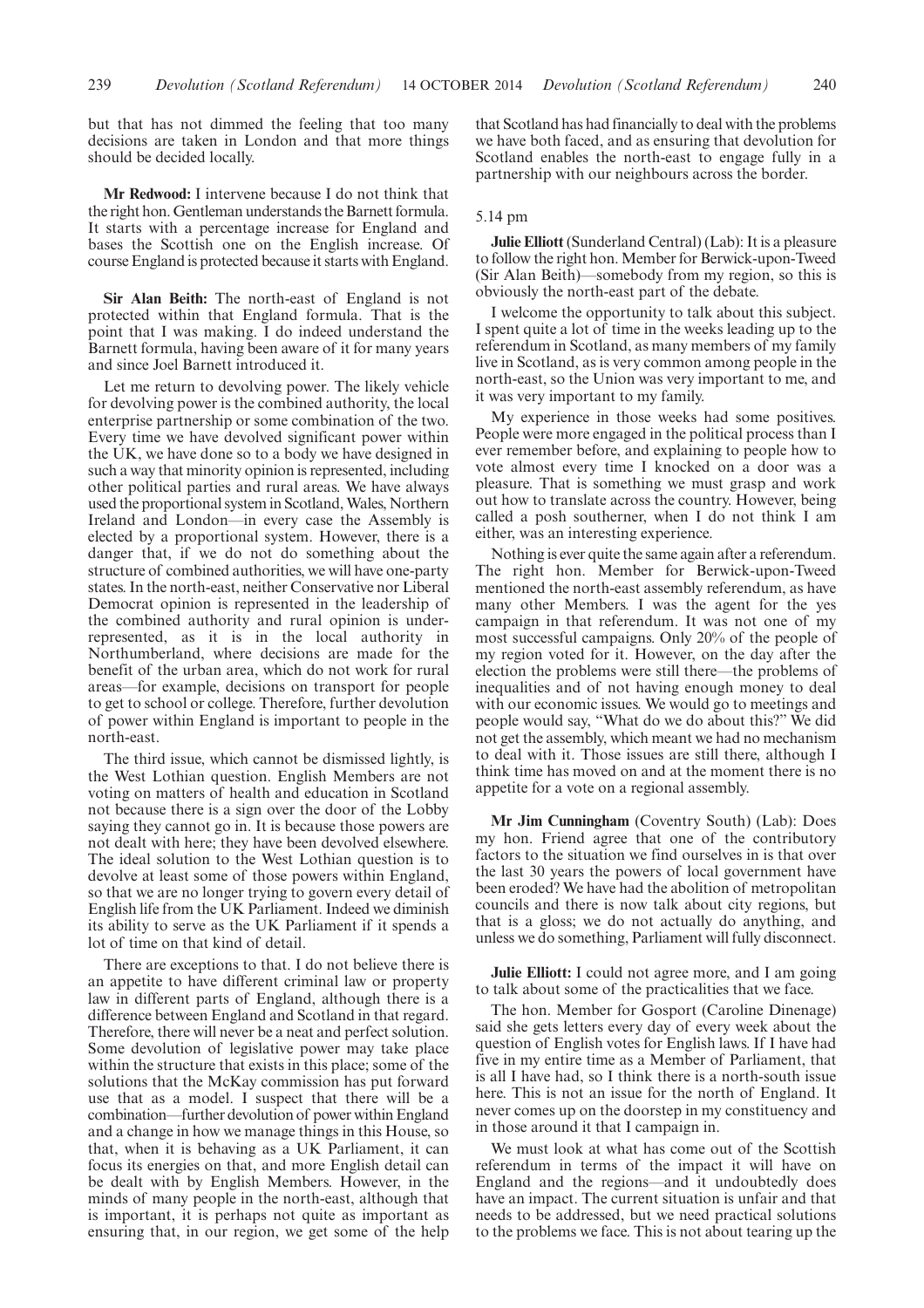# *[Julie Elliott]*

constitution. Only a tiny number of parliamentary votes would be affected by having English votes for English laws, and working out which ones should be and which ones should not would be very complex, but that simply is not the issue; the issue is getting the right redistribution of money to the regions of our country that really need it. We do not need extra bureaucracy, which in my view would break up the Union, or be a step towards that. If we were to go down that path, it would be disastrous for our communities.

We need a system that works and that has the support of our communities and of the people of the United Kingdom, not a quick fix, which is what the Prime Minister came out with in his announcement at 7 o'clock on the morning after the referendum. I was one of those people who spent the whole night watching the results, having travelled back from Scotland the night before, and I was astonished because what he said came from nowhere. It had not been on any agenda I had seen. It had not been discussed anywhere. To be honest, I do not think he grasped the real issue.

**Mr MacNeil:** Will the hon. Lady give way?

# **Julie Elliott:** No, I will not give way.

This debate is a result of the Scottish referendum. Whereas I totally support the implementation of what was promised to the Scottish people, we need to look for practical political solutions that deal with the real issues for England and the other parts of the United Kingdom and address the real inequalities. They need addressing and they need addressing now.

# 5.19 pm

**Mr Bernard Jenkin** (Harwich and North Essex) (Con): I fully concur with the hon. Member for Sunderland Central (Julie Elliott) that since the referendum in the north-east of England, the issues facing that region have not been pursued with the urgency that she demands. She was the agent for the yes campaign in that referendum and I was the Conservative shadow Minister who set up North East Says No. I am sure she accepts that there really was no appetite for that extra layer of government. However, both our parties pay lip service to decentralising the necessary powers and functions to the existing tiers of local government, but both have failed to do so. Such decentralisation would somewhat reduce the sense of isolation from the Westminster system that many parts of England—and Scotland—feel. If we do not learn that lesson from the Scottish referendum, we are really missing the point. I hope that we will build on the consensus.

**John Stevenson** (Carlisle) (Con): I agree wholeheartedly with what my hon. Friend is saying about devolution within England. Does he agree that this is relevant to places like Cumbria and the north-east, which border Scotland, given that Scotland will be given greater powers? Those areas would like to have greater powers granted to them as well.

**Mr Jenkin:** I totally agree with that. I will come back to the question of English votes for English laws later.

I was overcome with relief at the outcome of the Scottish referendum. Both my parents were born in Edinburgh and half my family lives there—I say directly to the Scottish people: you are my kith and kin—and it would have broken my heart if we had found ourselves in separate sovereign states. I am heartily glad that Scotland voted no. However, it was a much closer vote than the Prime Minister intended when he first suggested that the referendum should take place, and we need to learn lessons from that. Given the nature of this debate, I wonder whether we are learning any lessons.

This scrappy, partisan debate is exactly the kind of thing that reflects badly on Westminster politics throughout the United Kingdom, and that was cleverly exploited by the yes campaign in Scotland. We should concede that to the Scottish National party representatives here today. We should also concede to them that the vow, however well intentioned it might have been, is in fact a bit of a muddle. It is indecipherable, and I do not think it made any difference to the result. It was ham-fisted. However, I congratulate the right hon. Member for Kirkcaldy and Cowdenbeath (Mr Brown) and my right hon. Friend the Prime Minister on the passion that they brought to the debate.

**Pete Wishart:** This is a matter that we are trying to determine today. Does the hon. Gentleman think that the right hon. Member for Kirkcaldy and Cowdenbeath (Mr Brown) was duped about the vow?

**Mr Jenkin:** No, I think it was a panic reaction to a late poll. It was something that they were desperate to do. I believe that the very fact that it was a close poll was enough to turn people away from voting yes, because they suddenly realised that their vote might make a difference. Most pollsters would agree that that was the effect of the very close poll.

The vow stated:

"We agree that the UK exists to ensure opportunity and security for all by sharing our resources equitably across all four nations".

That is fine; I think we would all agree with that. Then, however, it goes on to reaffirm the Barnett formula. There are two things about the Barnett formula, the first of which is that if Scotland is to raise more of its own resources, the formula will become a much less significant component of the allocation of resources. Secondly, the formula actually represents the opposite of

"sharing our resources equitably across all four nations".

It cements in place an artificial bias in favour of funding in Scotland, which is no doubt why Scottish politicians campaign so vociferously in favour of it.

**David Mowat** (Warrington South) (Con): Will my hon. Friend give way?

**Mr Jenkin:** I have given way twice already; I do apologise.

The House of Lords produced a very good report in 2009 which concluded

"that the Barnett formula should no longer be used to determine annual increases in the block grant for the United Kingdom's devolved administrations."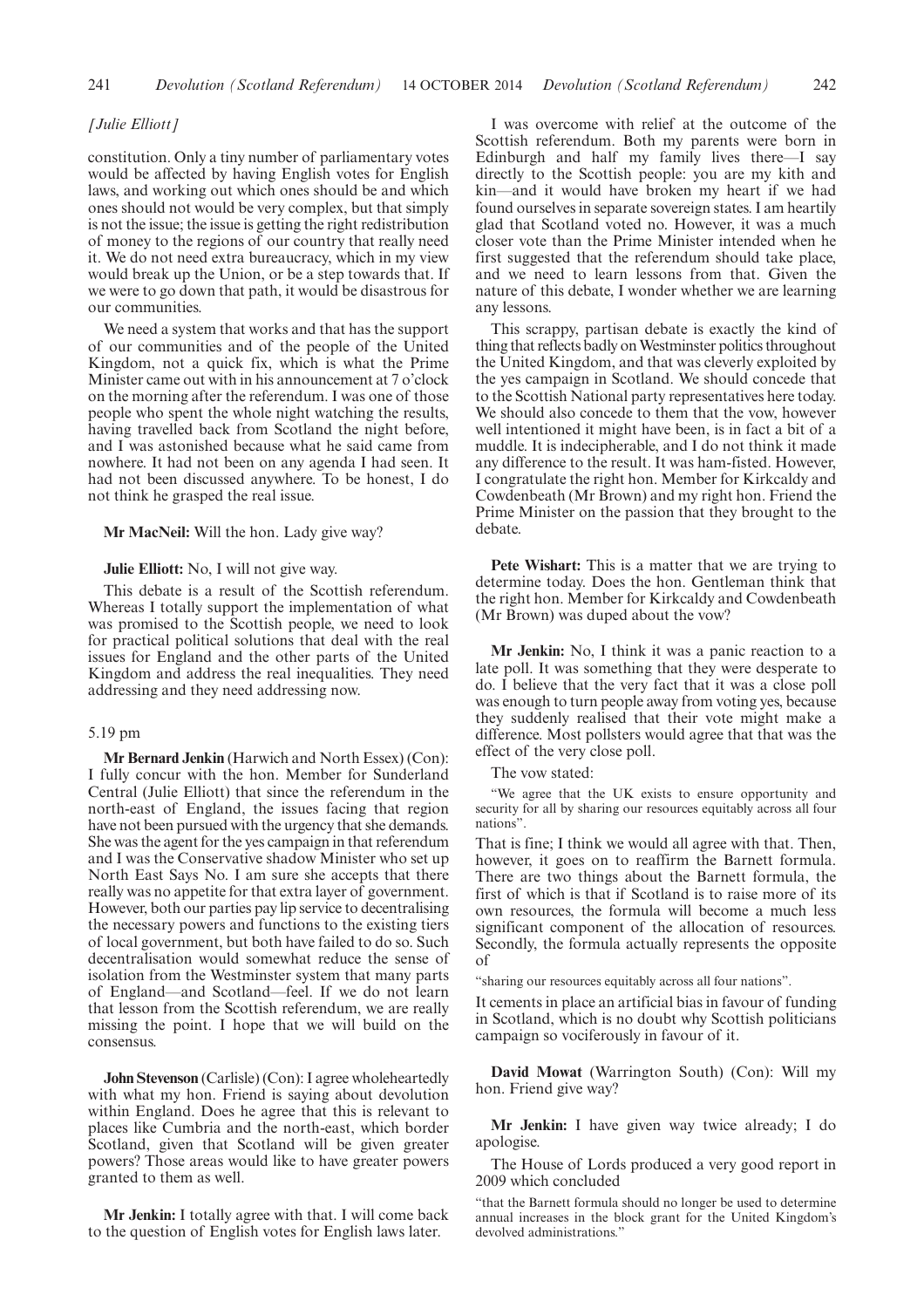#### It stated:

"A new system which allocates resources to the devolved administrations based on an explicit assessment of their relative needs should be introduced."

The question is: how are we going to get from A to B? Lord Strathclyde has recommended a convocation in which the four component parts of the Union should be represented on equal terms in a single body. The question of the fair allocation of resources among the four parts of the United Kingdom deserves to be discussed in such an impartial forum. This cannot be imposed by the Treasury. It cannot be imposed by a system that we have inherited from a period when there was no devolution and no devolved tax-raising powers at all, so we need a new system. If we are going to learn from this referendum, it would be much more honest if we all agreed that, over time, we will need to move on from the Barnett formula.

Let us deal with the question of what the promises mean. If we ever want evidence of the chaos in the no campaign, we need only see that, even after the referendum, we still have three separate proposals in this Command Paper for what is to be devolved, and an unseemly scrap between the Westminster parties over what should be devolved. I have no doubt that agreement will be reached, and I commend the SNP for being determined to bring its good will to the party in order to get an agreement, because that has to be our objective. However, as part of that agreement, there is now huge awareness across the United Kingdom of English votes on English laws.

## 5.25 pm

**Graeme Morrice** (Livingston) (Lab): September 18 was a memorable day for Scotland. It was a day when millions of Scots made their way to polling stations up and down the country, and had their say on whether to continue 300 years of partnership or to go it alone. It was especially gratifying that young people, in particular, rose to the challenge and participated in droves, which demonstrated that it was right to enfranchise 16-year-olds and 17-year-olds. I am sure that all Members will agree that the extraordinary levels of engagement witnessed during the referendum campaign are a cause for celebration.

The people have now spoken, with just over 55% of the electorate opting to keep Scotland in the Union. Let me say how pleased I am that the majority of Scots voted to remain part of the United Kingdom. However, as with any vote, there is disappointment—disappointment among those people who did not get the outcome they wanted. In this case, we are talking about the 44.7% of Scots who voted yes. I recognise that disappointment, but I believe it is now vital that Scotland move forward as a united country. Leaving yes or no allegiances aside, it is now time for both sides to come together for the future of Scotland: for a Scotland that is successful, secure and prosperous; for a Scotland that its people can be proud of; and for a Scotland that together with its partners in England, Wales and Northern Ireland, as part of the UK, achieves more than it would do alone.

As I and others have made clear, moving forward does not and must not mean a continuation of the status quo. The appetite for change must be met. The promises for further powers, which were set out to the Scottish people, have to be delivered, and I have no doubt that they will be. Positive first steps have been made with the establishment of the Smith commission, which will report its findings by the end of next month. I also welcome the publication yesterday by the Secretary of State for Scotland of the Command Paper, which sets out all plans.

Although devolving further powers to Holyrood is undeniably important and necessary, I also believe that there needs to be decentralisation within Scotland to local authorities and communities. Local authorities must be allowed to serve their local communities better and be more accountable. The need for decentralisation within Scotland becomes even more pressing given that the Scottish Government are one of the most centralising Governments I have ever witnessed. It is therefore vital that further powers are given not only to Holyrood but to local communities.

Moreover, it is obviously evident that the referendum has trigged a wider debate about further devolution across the UK. Just as Scotland has expressed its appetite for change, the people of England, Wales and Northern Ireland have understandable similar aspirations. There must be much wider, considered constitutional reform of politics across the UK, which is why I support the more recent calls for decentralisation in England. It is only by proposing and carefully considering such changes that our whole political system can become more accountable and relevant to the public.

The Scottish people have had their say, with a no vote being not the end point but a continuation of change, not only in Scotland but across the United Kingdom. I very much look forward to the discussions that will take place in the coming months. However, change in Scotland must not be hindered by any timetable for reform across the UK, and the Government must take heed of that warning.

## 5.29 pm

**Mr Robert Syms** (Poole) (Con): As a Conservative Unionist, I was a veteran of the debates of the late 1990s, and I have to say that I always opposed devolution. The reason was that I thought it would be a stepping stone towards independence. After all the years that have gone by, I cannot say that I feel confident that the United Kingdom is still not under threat as we move ahead. The Labour Government of the time constructed all the paraphernalia of the state in Edinburgh, but did not give it the financial independence to go with it so they got the blame for things. For the past 15 years, Edinburgh has been blaming London—the Labour, Conservative and coalition Governments—for all its ills.

What we have now is creative tension between two Parliaments. One Parliament wants more power and another Parliament holds the purse strings. Logically, that leads to frustration in Scotland, which is why we ended up with a referendum. Although I am opposed to devolution, I think that if Scotland is to stay in the United Kingdom, we must consider more fiscal independence and more tax-raising powers, because then its people will be taking more responsibility, and indeed more blame, for what goes on in Edinburgh. That is the only way to avoid a long running sore of a debate between London and Edinburgh. The same thing is happening in our debate with the European Union. I am a Eurosceptic, and there are many who believe that if only we came out of Europe, all our problems would be solved.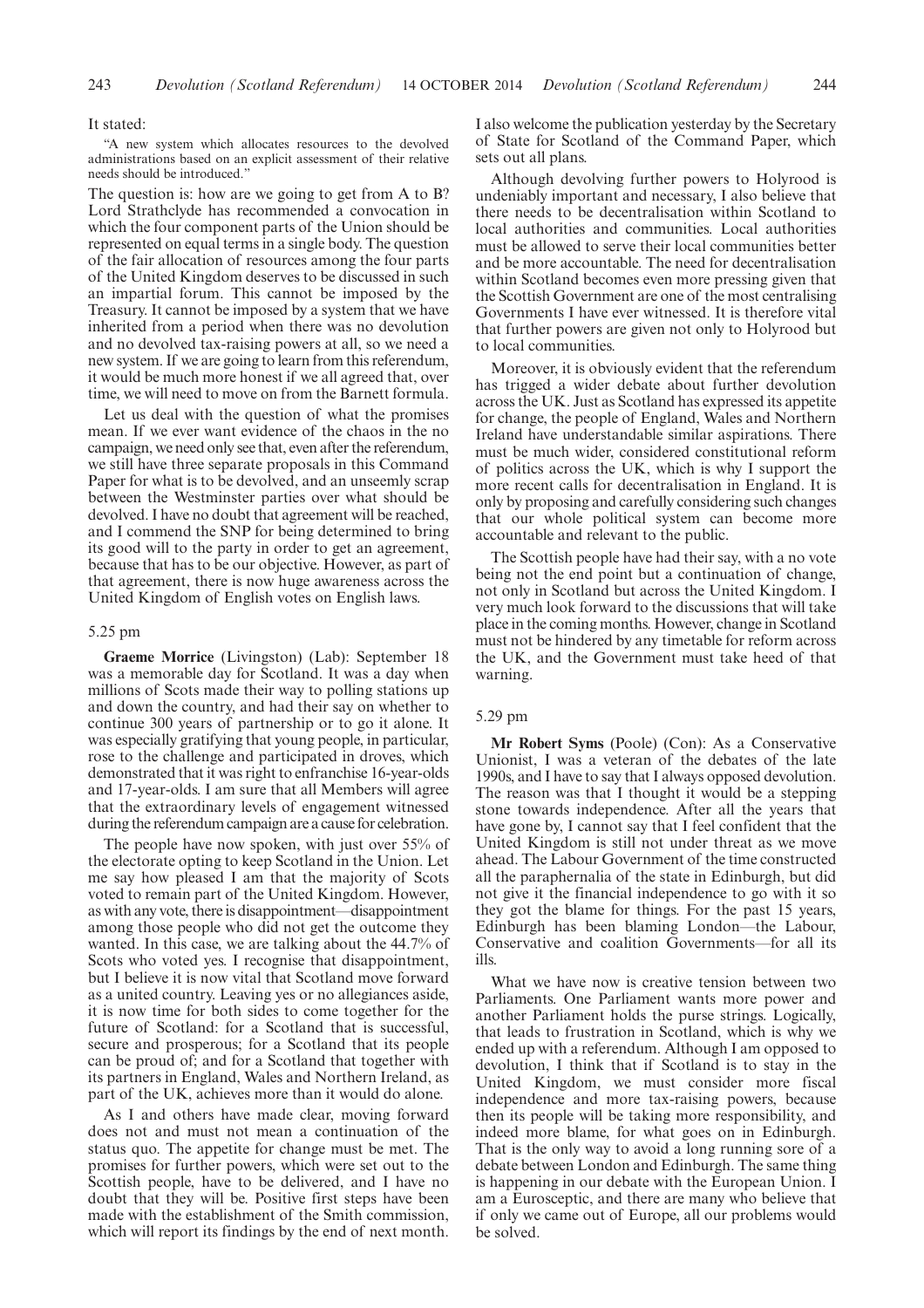## *[Mr Robert Syms]*

The debate between Scotland and England has been bedevilled by the fact that it is easy to blame the United Kingdom and the Westminster Government for things, and to say that everything would be all right if we just sorted out the problem. If we need to sort out the problem, we must consider giving more fiscal powers and responsibility to Edinburgh. With that, it will get both credit and blame for some of the decisions it takes.

**Stephen Hammond** (Wimbledon) (Con): The logical conclusion of my hon. Friend's remarks is that we must find an equitable and just solution for all the countries of this Union. My constituents—and, I believe, those of my hon. Friend—believe that English votes for English laws is the first stepping stone of that equitable and just solution.

**Mr Syms:** Yes, I certainly think that that is the case, but we must consider the situation north of the border. There is no appetite for regional government in the United Kingdom, but there is an appetite for showing local government more respect, giving it more responsibility and passing it more money. From my experience in local government and in Westminster, I can say that local government is much better at controlling money and decisions than we are here. The country would probably be better governed if we had more confidence in some of our local authorities.

**Mr MacNeil:** I am quite impressed that the hon. Gentleman has allowed logic to overcome his earlier beliefs against independence. He should be genuinely congratulated on that. He has looked at the situation and taken his views further. Is not the next logical step, and the first stepping stone to reducing the tension he has mentioned, full fiscal autonomy for Scotland?

**Mr Syms:** There are of course issues relating to the fact that we are interdependent within the economy. There are firms operating in both places. My hon. Friend the Member for Milton Keynes South (Iain Stewart) made a strong point about burdens on business, but I think that substantial fiscal powers and tax-raising powers should be moved to the Scottish Parliament. Ultimately, that would reduce tensions and effectively make MPs more responsive to their electorate as they would see what they were doing well and what they were doing badly. At the moment, the debate is very much between Edinburgh and Westminster, and that would be the case whoever were in Government. However, the tensions would be higher when there was a right of centre Government at Westminster and a left of centre Government in Holyrood.

On the matter of English votes, I have been very surprised over the past 15 years that the English have not been in revolt and have not been too upset over what is manifestly an unsatisfactory settlement. However, as we see further powers going to the Scottish Parliament and the manifest unfairnesses in this Chamber, people will start to ask very serious questions. It is better that we answer those questions now than let things build up and start creating greater tension. I am not sure whether English votes is the right solution or not, as it is messy, but I certainly think that we need to start the process of looking at how we govern ourselves and how we are fair to England.

It is a fact that if England has 84% of the population, it is going to dominate. That is what happened before Scotland joined the Union. Effectively, England was the elephant next door. The benefit of the United Kingdom was that the other countries had a disproportionate say within the United Kingdom Parliament, which worked very well. That changed in the 1990s, and once it changed the dynamics of the Union changed. We have to be fair to the 84% of people who are in England and I hope that we can reach a solution in which we can live as a happy family, and perhaps a more diverse family. The reality is that the logic of devolution is to give people more fiscal power and let them take that responsibility. The logic of the devolution settlement in the 1990s in Wales and later in Northern Ireland and Scotland is that there is an issue to be addressed and if we do not reverse the situation we will all get very raggy and angry because people will manifestly think that they are being unfairly treated.

#### 5.35 pm

**Cathy Jamieson** (Kilmarnock and Loudoun) (Lab/Coop): I am a proud Scot and a firm believer in the principles of devolution. I campaigned tirelessly for the establishment of a Scottish Parliament and I was proud to serve there for some 12 years. During that time, I saw progressive change made using the devolved powers, whether that was abolishing feudal tenure, taking clause 28 off the statute book, or leading the way in the UK towards implementing the smoking ban. Those are all things of which the Scottish Parliament can be proud. We also had some of the most forward-looking and progressive legislation to tackle homelessness, which provided a lesson for many other places.

As a Scottish Minister, I also spent a lot of time having fairly robust discussions, sometimes with people in my own party, about the boundaries of devolution and what was devolved to the Scottish Parliament as opposed to what had an impact across the UK. Of course, we sometimes had to negotiate around that in relation to the Sewel convention and legislative consent motions. Where the legislative boundaries lay was never quite as clear cut as people have suggested at various points today.

Of course, Labour has guaranteed more powers for Scotland. We have been saying that throughout the referendum debate and we have a timetable for delivery. Scottish Labour's devolution commission produced an in-depth report that considered a range of options for further devolution. The hon. Member for Harwich and North Essex (Mr Jenkin) expressed some surprise that different options seem to be laid out in the Command Paper, but the Command Paper was supposed to gather together the views of the different political parties and the different interests and put them on the table as a starting point for further debate and discussion. The task now is for all of us to try to find common ground and to unite where we can. That will require give and take on all sides.

**Jim Shannon** (Strangford) (DUP): The only region of the United Kingdom to have devolved powers for matters covered by the Department for Work and Pensions is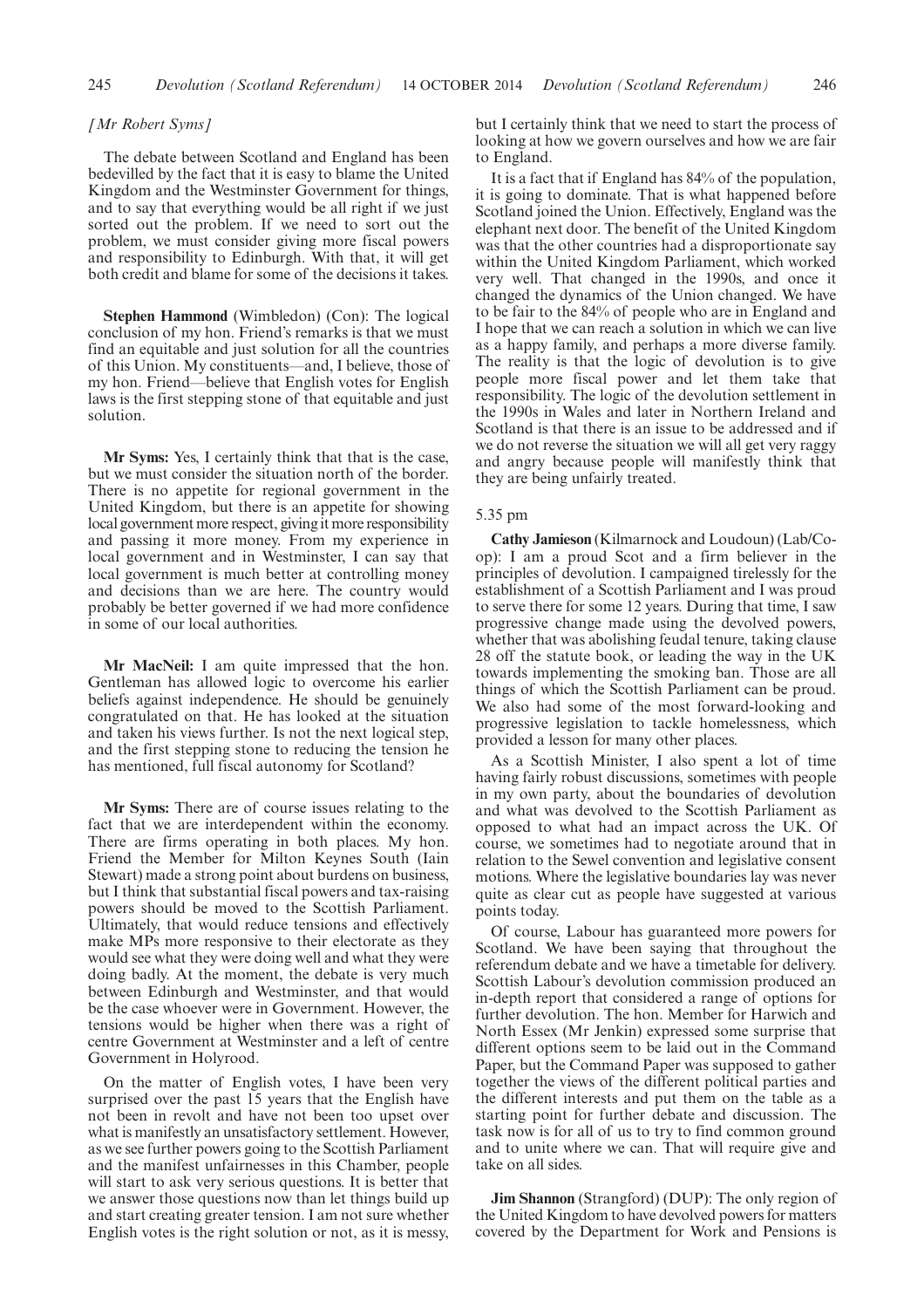Northern Ireland, and that became an obstacle to welfare reform in the Northern Ireland Assembly. Does the hon. Lady agree that sometimes we need to be very careful what we wish for?

**Cathy Jamieson:** I think I used the phrase, "You had better be careful what you wish for" a number of times during the referendum debate, but the hon. Gentleman makes an important point. When we take forward our discussions and debate we need to think about what we want to do with those powers we intend to devolve. The devolution commission report in Scotland was called "Powers for a purpose" for exactly that reason.

I recognise that, as shown in the referendum debate, many of my constituents felt somehow disconnected from politics not just at the UK level but at a local authority level and in the Scottish Parliament.

**Mr Frank Roy** (Motherwell and Wishaw) (Lab): Does my hon. Friend agree that devolution, by its very sense, needs to happen in Ayrshire, Lanarkshire and other places outwith Edinburgh?

**Cathy Jamieson:** I agree with my hon. Friend. Some of the criticisms have been that the Scottish Parliament has soaked up various powers at the centre and we need to look further at that.

The recommendations in the Scottish devolution commission's report were fundamentally based on the need to retain the redistributive principle that sees the pooling and sharing of resources across the UK. We have heard some debate about that this afternoon and it must be examined more closely by the commission. It must be considered on the basis of need and not simply nationality. That principle must remain fundamental to the decisions taken for the future.

During the referendum we heard the voices of the people loud and clear, and they gave us a decisive result, voting for Scotland to remain part of the United Kingdom. But it was also clear that they wanted to see a fairer Scotland. That is why I think that, in considering the options for devolution, we must also look at those powers, consider what they would mean and do some further analysis. Yesterday I received assurances from the Secretary of State that the Smith commission would have the support of the Treasury where that is needed to determine the implications of the various options on the table. Will he confirm again today that that will be commissioned and that information will be published?

It is important that we engage with as many people as possible in Scotland as we take this forward, but we must also engage with people in other parts of the UK—we have heard the reasons why. Far be it for me to come up with the solution for what is now being described as the problem of English devolution. It is an issue for the people of the various parts of England, because in no way is it a homogenous country, just as there are different views in different parts of Scotland. However, I find it difficult to understand the resistance to the idea of a constitutional convention. People have talked about the importance of debate and how engaging with people worked during the referendum process in Scotland, so why not allow people in other parts of the United Kingdom an opportunity to shape their future and engage in those debates, not as a way of kicking it into the long grass, but to ensure that that change is delivered? They will look at all possible models. That would also give us an opportunity—this is important to my constituents—to consider how we can introduce reforms to take care of regional representation, for example by having a regionally representative senate to replace the other place in this Parliament.

## 5.42 pm

**Mr Alan Reid** (Argyll and Bute) (LD): I am very pleased that on a huge turnout the Scottish people voted by a decisive majority in favour of remaining within the United Kingdom. When we set out on this process, the aim had been to have a referendum that was fair, legal and decisive, and that objective was clearly delivered. Liberal Democrats have long argued for home rule for Scotland and for a very powerful Scottish Parliament within the United Kingdom, and we are now well on the way to achieving that. My vision for Scotland is a country with its own Parliament that raises the majority of its own revenues and can borrow, tax and spend to meet Scotland's priorities, with the freedom to innovate and reform but which keeps the strength and security of the United Kingdom.

**Sammy Wilson** (East Antrim) (DUP): Does the hon. Gentleman accept that the more devolution there is of tax, borrowing, revenue and spending powers to any devolved Administration, the greater the instability that arises within its Parliament or Assembly?

**Mr Reid:** The hon. Gentleman makes an important point, but that is why I believe that Scotland should remain part of the United Kingdom. That gives us security not only in defence terms, but in financial terms. Although the Scottish Parliament should have more tax powers, we still need to be part of the United Kingdom for that security. Later in my speech I will outline which taxes I think are suitable for devolving and which I think should remain at the United Kingdom level.

The referendum sawlevels of engagement and enthusiasm for politics never seen before. Now that the will of the Scottish people is known, everybody should accept the outcome and harness all that energy and enthusiasm to work together to build a strong, democratic Scotland within the United Kingdom. We want to harness that enthusiasm so that we can see much more participation in our democracy and much more consultation with people, working with them and devolving powers to a local level.

**Mr MacNeil:** The hon. Gentleman talks of a strong, democratic Scotland. Does he not feel that full fiscal autonomy would deliver that strong Scotland?

**Mr Reid:** I do not think the hon. Gentleman was listening to my reply to the hon. Member for East Antrim (Sammy Wilson) when I said that devolving all tax-raising powers was not the right solution. I will deal with that later when I talk about the taxes that are suitable for devolving and those that are best left at United Kingdom level.

Following the decisive vote in the referendum to stay within the United Kingdom, the Government moved quickly to set up the Smith commission, to convene cross-party talks and an engagement process across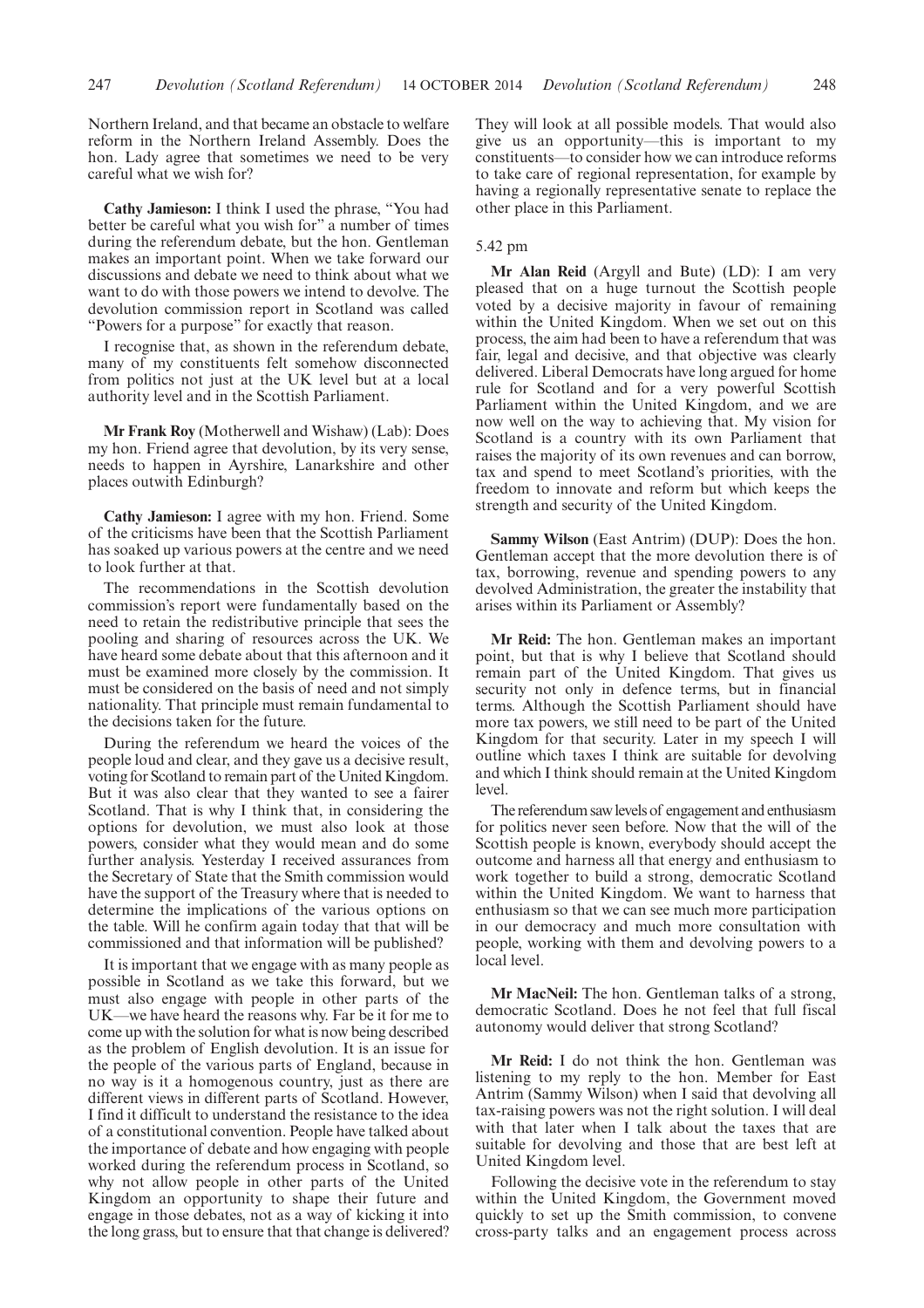## *[Mr Reid]*

Scotland. It is vital that that process delivers significant new powers to the Scottish Parliament within the promised time scale, and I am confident that it will. I am sure that in the coming years we will see further progress on constitutional change for the other nations and regions of the United Kingdom, but further powers for the Scottish Parliament must not be held up while those debates take place in those other nations and regions.

The Scottish Parliament already has a significant range of powers to spend money on delivering public services, but powers are lacking on the other side of the equation—raising money through taxation. That has created a democratic deficit. The Scottish Government heap praise on themselves for the things they choose to spend money on and then blame the United Kingdom for the things they choose not to spend money on. Significant tax-varying powers are necessary so that in future we can have a proper democratic debate on how much to raise through taxes and how much to spend on public services. The Scottish Parliament must be given tax levers enabling it to raise the greater part of its own spending. Taxes on income, wealth and property can suitably be devolved. As well as raising money to spend on public services, these are powerful tools to address inequality in Scotland.

Representing a coastal and island constituency, I believe that devolving the Crown estate, with its control over the foreshore and seabed, is of vital importance. That is one of many areas where devolution must not stop at Holyrood; it must be devolved to a local level within Scotland. I am sure that my right hon. Friend the Secretary of State agrees with that.

On welfare and pensions, there should be a single Britain-wide system of entitlements, supporting free movement and residency across Britain with a common set of living standards and entitlements. However, on top of that common set of entitlements, there should be a power for the Scottish Parliament to top up such benefits. Earlier this afternoon, I served on a Delegated Legislation Committee that devolved power over discretionary housing payments. That is a step in the right direction. The power to top up minimum entitlements should be devolved to the Scottish Parliament for all benefits.

While devolving these powers, it is important to help business by keeping the United Kingdom's single market and unified system of business regulation. It would not make sense to devolve taxes on spending such as VAT, alcohol and tobacco duties, and business taxation. Corporation tax, for example, is best dealt with at United Kingdom level. If it were devolved, one part of the United Kingdom would cut it, and that would lead to a race to the bottom, with business not paying its fair share of taxes and public spending having to be cut. Issues such as foreign affairs, the currency and defence are also obviously best managed at UK level.

These are exciting times. I have no doubt that significant new powers will be passed to the Scottish Parliament within the promised timetable. The long-held Liberal belief in home rule for Scotland within the United Kingdom is close to being realised.

**Mr Deputy Speaker (Mr Lindsay Hoyle):** Let me just say that after the next speech I will have to reduce the time limit to three minutes.

## 5.48 pm

**Mr John Denham** (Southampton, Itchen) (Lab): It is at times like this that we are reminded of Disraeli's observation that the English are governed by Parliament, not by logic. There is a lot to be sorted out in this regard.

I start from the simple point that England must get what England wants. The change that is now taking place must lead to change in England. The question is what that change is and then how it will be decided by the English people. Let us be clear that the decision must be taken in England's interests, like the decisions for Scotland,Wales and so on. Yes, the Union is important, but England cannot be the only nation of the Union that has to forgo its rights for the sake of the Union. With due respect to some of my colleagues, we cannot be told that Scotland can have something that suits Scotland but, on principle, the same thing must be denied to England because of the Union. No amount of Barnett theology, technical discussion about definitions or talk about two-tier or second-class MPs can solve the simple fact that it cannot be right that MPs from Wales, Scotland and Northern Ireland can vote on what happens in schools in my constituency, on the structure of the NHS in England and on the level of university fees when I cannot vote on the same issues in those nations and regions.

I say with respect to my friends and colleagues that England is changing. The days have gone when the English were happy to be happily confused as to whether we were British or English because we thought they both meant the same thing, and we have to reflect that. The new settlement needs to take into account English interests, but I have a profound disagreement with what the Conservative part of the Government is proposing, its timetable for forcing it through to a vote in a few weeks' time and its attempt at making it a decisive—or divisive, rather—general election issue. It is worrying that the Conservative commentator Tim Montgomerie has tweeted today that this is a "classic Crosby issue." Why is a discredited Australian tobacco lobbyist who has been hired by the Tories taking the role of trying to determine the English constitution?

What England needs is not the divisive choice of one particular solution to the problem, driven through by a Cabinet committee to the exclusion of all the alternatives that the people of England would like to discuss, including an English Parliament, much greater devolution to England and the revision of the second Chamber. Why is just one proposition going to be pushed through without any broad discussion? Is it because the people of England look at this House and say, "All the expertise we need is there! These people absolutely speak for us. They represent the voices of every village, community, business interest, union and environmental group"? They do not look at us like that. They think we are out of touch and that we do not represent them, and they want the future of England to be decided after a debate that involves all of the people of England.

England needs to reach a consensus, not the confrontation that Lynton Crosby and the Prime Minister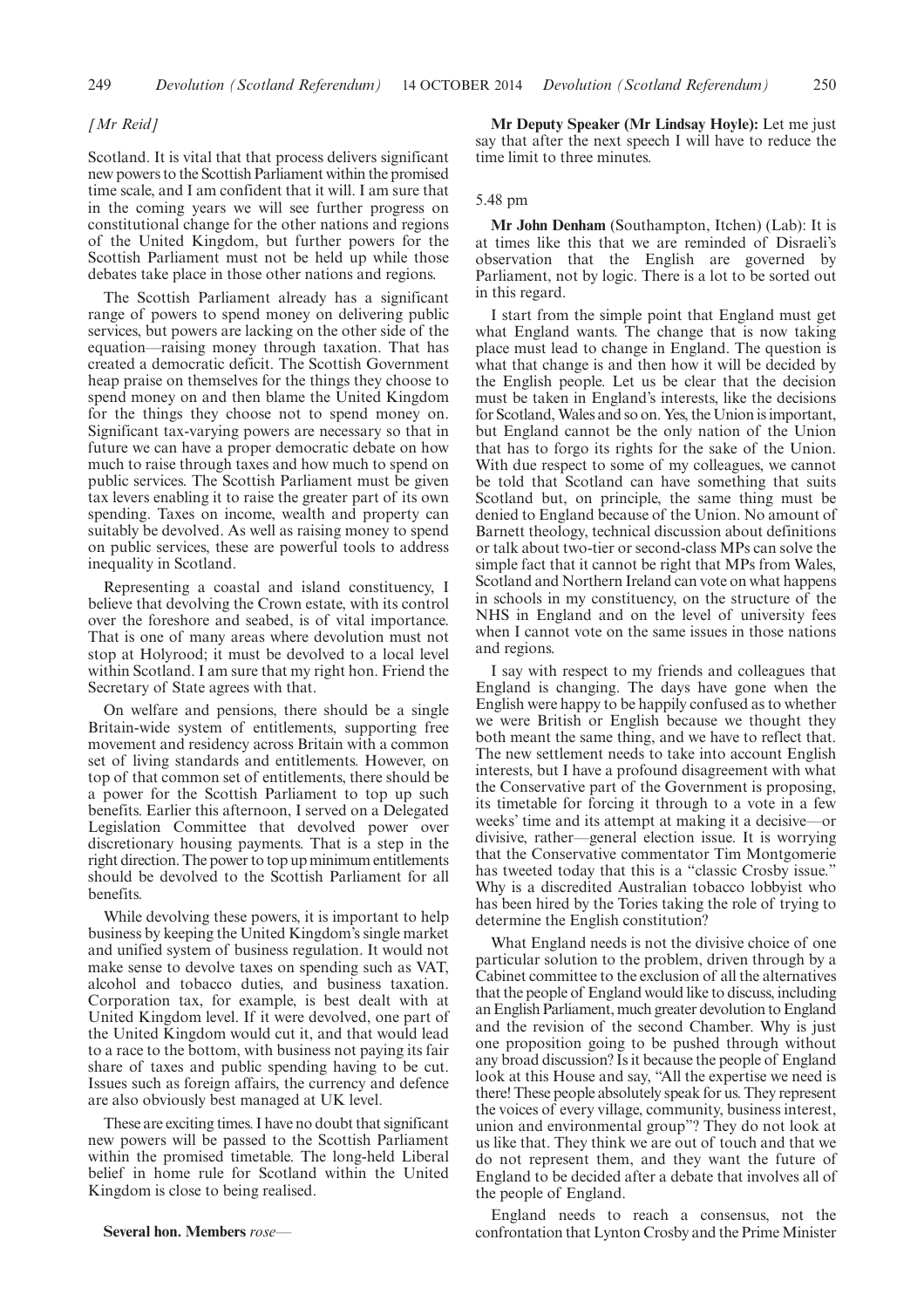are trying to engineer. England needs a coming together, not a division in the way the Conservative party is trying to pursue the issue.

**Mr Redwood:**When I launched my "speak for England" campaign, I did not consult Mr Crosby; I did it because 70% of the English people want English votes for English issues and they want them now.

**Mr Denham:** The right hon. Gentleman proposed an English Parliament, but he will have noticed that the Prime Minister has excluded that option from the debate. Would he not rather have the process of a constitutional convention through which he could pursue his argument for an English Parliament, if that is what he thinks is right, and the rest of us could pursue what we think is right?

Back in 2007, I argued in this Chamber that a reformed House of Lords, democratically elected from the nations and regions, is the obvious solution: it would allow scrutiny of English legislation in the English part of a second Chamber. Our fundamental problem is that the Commons cannot play both roles: it cannot be both an English legislature and a Commons for the United Kingdom. At the moment, its priority is to be a Commons for the United Kingdom, to the disadvantage of democracy in England. Tilted the other way, it becomes a legislature for England, to the disadvantage of the Commons of the United Kingdom.

We need a different solution, but it is not for me or, with respect, the Prime Minister and the Leader of the House to say what that solution should be. It is for the English people, after a proper constitutional convention—a proper debate—to settle on what they think is the best way for our nation to be governed.

# 5.53 pm

**Andrew Percy** (Brigg and Goole) (Con): I apologise, Mr Deputy Speaker, for being away from the Chamber for a period this afternoon due to Committee commitments, but I have followed the debate with interest. Like so many who have spoken, I was delighted with the result in Scotland and I support everything that has been said about ensuring that the vow is made good. The promise must be kept.

It is interesting to follow the right hon. Member for Southampton, Itchen (Mr Denham). I agree with him in many ways, but his argument for a constitutional convention falls down when we realise that he is a member of a party that now supports—as we all do, in fact—mass devolution of powers to Scotland without any consultation with the rest of the United Kingdom or a constitutional convention. We are told that the powers must be delivered swiftly to ensure that the vow is kept, so I am afraid that that is where the right hon. Gentleman's argument falls down. If we are going to look at this and to have a constitutional convention, it should cover the whole way in which the United Kingdom is governed.

As an English MP who is proud to be an Englishman and as a Yorkshireman to boot, the only conclusion I can come to is that the Labour party's attempt to complicate and muddy the waters is in order to maintain a political and electoral advantage over England. I can think of no other reason for it. We have heard how terribly complicated it is to devolve powers to England: "This situation is terribly difficult, but we must get on and deliver mass devolution to Scotland very quickly." It was not quite so complicated or difficult when we agreed devolution to Scotland, Wales or Northern Ireland, but when it comes to England it seems so terribly complicated.My fear and that of many of my constituents is that this is a deliberate attempt to kick into the long grass a decision about the government of England on a question that I and my constituents know will never be answered.

**Mr MacNeil:** I just want to make it clear that all we are talking about devolving to Scotland are Scotland's powers, which are those powers pertaining to Scotland that are currently dealt with at Westminster. The current talk about devolution is merely about returning those powers to Scotland. It is nothing more complicated than that.

**Andrew Percy:** It is a devolution of powers that will massively change the relationship between England and Scotland, and between this House and Scotland, so it is a major devolution. I want to share the views of my constituents.

**Mr Redwood:** Does my hon. Friend agree that it is completely bogus to say that it is difficult to define an English issue? An English issue is a Scottish issue in England, and we should settle such issues here because those in Scotland can settle them there.

**Andrew Percy:** I quite agree. I am not the brightest person on planet Earth—most of my constituents are a lot brighter—but I understand the very basic concept that if a law applies only to England, it is English legislation and should therefore be voted on only by English MPs, or only by English and Welsh MPs in the case of English and Welsh legislation. I can work that out despite not being the brightest.

My constituents have also figured that out. Precisely because there has not been a constitutional convention ahead of this process or any consultation of the good voters of Brigg, Goole and the isle of Axholme, two weeks before the referendum debate I consulted my constituents on what they wanted. That was long before the issue of English votes for English laws had gained traction in the media. We sent out 3,000 surveys, and had 600 replies overnight; in the end, we had more than 1,000 responses. The overwhelming majority said that they wanted Scotland to remain in the Union. Given a simple choice, 86% told me that they wanted Scots, Welsh and Northern Ireland MPs to be stripped of their power to vote on English-only matters. I misquoted the figures when I intervened on the hon. Member for Halifax (Mrs Riordan), but asked to pick just one from a range of solutions, 58% of them said that they wanted English votes for English laws, 16% wanted an English Parliament and only 8% wanted regional government in England.

The right hon. Member for Southampton, Itchen was quite right to say that something has changed in England. I asked my constituents whether they defined themselves as English or British, and nearly a majority of them now declare themselves to be English. There has been a significant change, which is why the demand made by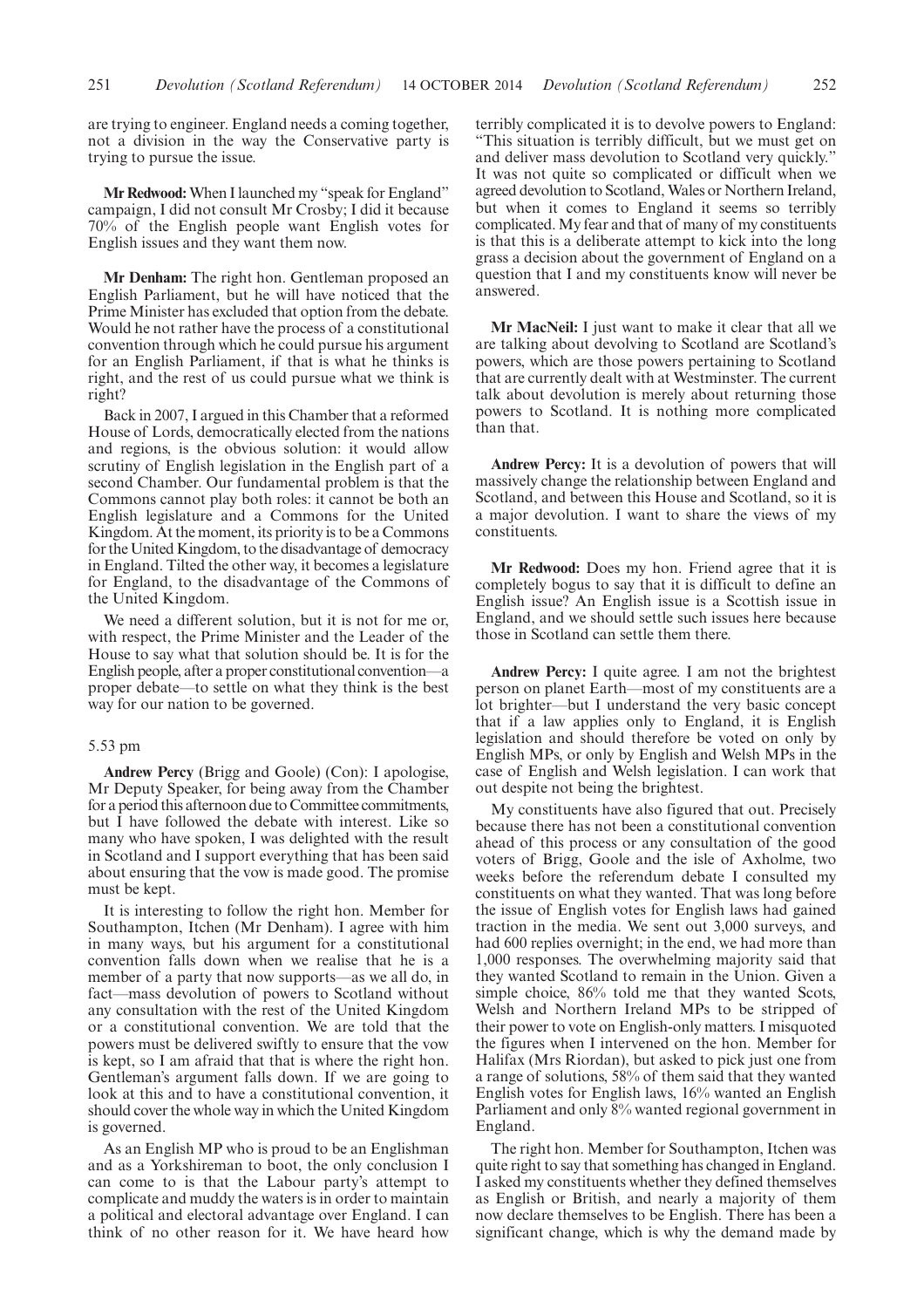253 *Devolution (Scotland Referendum) Devolution (Scotland Referendum)* 14 OCTOBER 2014 254

# *[Andrew Percy]*

England cannot be dealt with simply by saying, "Let's devolve £30 billion of spending", as was said by the Opposition Front Bencher. That sounds like an awful lot of money, but it is not even a third of the NHS budget. I was interested in his concept of English votes for English laws as a big Westminster stitch-up and in his saying that we are all out of touch, whereas devolving powers to local councillors is apparently what people want. I have looked at the turnout figures for local council elections compared with those for parliamentary elections, and I strongly suspect that if we take such figures as a basis for people's faith in the political elite, people have more faith in this place than in their local council.

A longer-term debate must be had on the constitutional settlement of England and of the whole United Kingdom, and that perhaps merits a constitutional convention. In the intervening period, however, we can—in tandem with the devolution and the new settlement for Scotland very simply define English votes for English laws, and if Labour does not get on to this very quickly, they will pay the price electorally.

#### 5.59 pm

**Jonathan Edwards** (Carmarthen East and Dinefwr) (PC): Westminster is a broken system. Essentially, we have three parties that have morphed into one as a result of decades of political triangulation. As *The Independent* reported over the weekend, tracing paper cannot be put between them.

In England, the response has been increasing support for an insurgent political party, which ironically offers more Westminster, more privatisation, more austerity and more neo-liberalism. In Wales and Scotland, people are increasingly aware that the way to secure a different political direction is not to change the colour of the Government down here in London, but to empower their own national democratic political institutions.

Despite my scepticism, I believe that some progress will be made over new powers for Scotland, although it is quite apparent from today's debate that there is no joint vision by the Unionist parties, despite the manner in which "the vow" was presented to the people of Scotland on the eve of the referendum.

**Mr MacNeil:** Does my hon. Friend agree that the difference in the strength of the current Welsh Assembly and Scottish Parliament—and indeed the powers promised to Wales and those promised to Scotland—correlates exactly with the strength of the SNP and, unfortunately, with the strength of Plaid Cymru, although it is increasing in Wales at present?

**Jonathan Edwards:** I am grateful for that intervention, and it is a point that I am sure we will make quite clear when it comes to the general election.

I think we can be sure that the new powers for Scotland will fall far shorter than the promised devolution max. That will be a huge disappointment to the 1.6 million people who voted yes, and especially to the hundreds of thousands—if the polls are to believed—who changed their minds at the last minute. In Wales, the growth in the political confidence of the Welsh people continues at breakneck speed. An ICM poll within days of the result in Scotland indicated that the people of my country want far greater political control over their lives. In spring, during the proceedings of the Wales Bill, I warned the UK Government that it would be superseded by events in Scotland— and that is indeed the case.

In the immediate aftermath of the Scottish result, the First Minister of Wales called for home rule all round, although I strongly suspect that his version of home rule is far less ambitious than mine. When asked what powers he wanted, he could come up only with a reserved powers model for our National Assembly. That, although important, is hardly the sort of stuff to get excited about and it is a million miles away from what most people would see as genuine home rule.

In contrast, Plaid Cymru published last month a detailed position paper entitled "Bring our Government Home: Proposals for empowering Wales". The paper called for the current Wales Bill to include all the recommendations of the Silk commission, rather than the cherry-picking we saw from the UK Government, and, crucially, for a second Wales Bill to mirror the powers that will be made available to Scotland. We have labelled this second Bill a balancing bill, to end the practice of Wales playing catch-up with Scotland.

We are also calling for a radical overhaul of the discredited Barnett formula, which has ill-served my country. This needs to be coupled with increased fiscal powers for the National Assembly—beyond the current Wales Bill. If Scotland is to get 100% income tax powers as recommended by the Tory Strathclyde commission, Wales should have the same powers. Plaid Cymru's ambition is to improve the Welsh economy so that we can stand on our own two feet as a country. This will not be achieved for as long as we are dependent upon fiscal transfers from London, whereby Welsh taxes are collected by the Treasury and a share is sent back to fund Welsh public services.

**Pete Wishart:**I am wondering whether my hon. Friend is aware of any representations made by the First Minister of Wales to whatever Committee has been set up so that Wales can get these powers.

**Jonathan Edwards:** My hon. Friend raises an interesting point. The First Minister made a big play about his call for a constitutional convention, but in response to a question we tabled to the Deputy Prime Minister last year, it appears that the First Minister has made no representations to the UK Government at all.

The Welsh Government need to be incentivised to grow the Welsh economy, and that can be achieved only by fiscal responsibility.

Before I conclude, I would like to comment briefly on the proposals for English votes for English laws in this House. As a point of principle, I do not have a problem with what the UK Government are advancing, pending two resolutions. First, the Welsh budget is determined by spending decisions on public services in England that are devolved. I cannot see how English votes for English laws can be introduced until the Barnett formula is replaced; otherwise, Welsh MPs will be barred from voting on measures that might impact on the Welsh budget.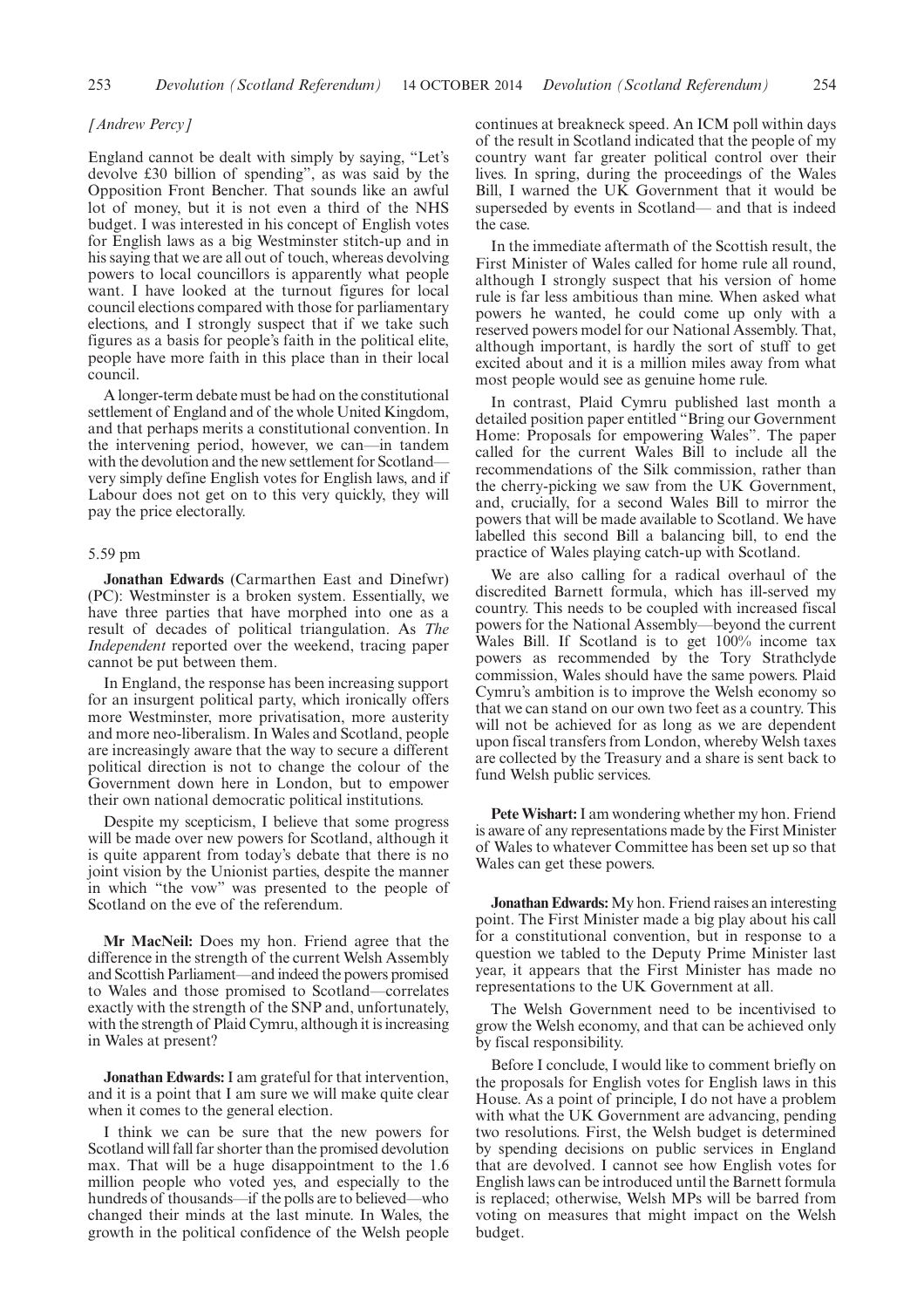Secondly, we will have to move to a symmetrical devolution settlement within the UK; otherwise, there will be several tiers of MPs, creating potential chaos during votes in this place. If the Union is to survive, it is crying out for someone with a bit of vision to bring forward proposals for a lasting settlement. Far be it for me to offer advice, but it seems to me that an obvious solution would be fully to empower the National Assembly for Wales, the Scottish Parliament and the Northern Ireland Assembly. This place should be turned into an English Parliament, with the Lords performing the role of a confederal Parliament or Senate.

The political ground is moving under the feet of Westminster. If the current British state is to survive to celebrate its centenary—considering the creation of the Irish Free State in 1921—the Westminster establishment has to acknowledge that the aspirations of the people of Wales and Scotland for far more powers over our national democratic institutions must be met.

# 6.4 pm

**Sarah Newton** (Truro and Falmouth) (Con): As a Conservative, I am proud of our record of creating and supporting the evolution of the Union over a long period. It was John Major who paved the way for the £500 million of EU and British Government growth funding that is controlled by Cornwall council and local businesses. It was the Conservatives in this Government who announced the intention to recognise Cornish people as a national minority under EU rules, based on Cornwall's distinct culture and traditions.

At the general election in 2010, I was proud to stand on a manifesto that committed us to a radical decentralisation of power from this place to my constituents and to people and communities across the UK. Much progress has been made. I know that people in Cornwall will be pushing on an open door if they want more decision-making powers to be devolved. It is not only our great cities that are the engine houses of innovation and sustainable growth, but ambitious and forward-looking places such as Cornwall and the Isles of Scilly.

I ask the Minister today to reassure me and my constituents that as the promises that were made to the Scottish people are debated and the mechanisms developed to ensure that they are delivered, the commitments that have been made to the rest of the UK will also be delivered. There was a promise of a wider constitutional and financial settlement. It is essential that the allocation of resources around the UK is based on need. That must be central to the plan.

For me, the debate about devolution is not about a costly and distracting reorganisation of local or regional government in Cornwall, with the introduction of more professional politicians and an assembly, but about a carefully thought through plan for the further devolution of powers to people and communities, including Cornwall council. I am concerned that the Lib Dems have jumped on the Cornish nationalist bandwagon by demanding a Cornish assembly, without consulting people in Cornwall. At the last general election, the political party that advocated a Cornish assembly, the Cornish Nationalist party or Mebyon Kernow, polled about 5% of people in Cornwall. That is hardly a mandate for a Cornish assembly.

Cornwall faces many challenges and has considerable opportunities. I will remain focused on the important issues for people in Cornwall: improving their prosperity and well-being, and tackling the historically unfair funding of our public services. I look forward to working with this Government to deliver for them.

# 6.7 pm

**Mr William Bain** (Glasgow North East) (Lab): For the past two and a half years, the people of Scotland have been engaged in record numbers in the most existential of debates on where power should lie within a state and in whose interests that power is wielded. In the wake of the referendum outcome, it is right that people in the rest of the United Kingdom should join that discussion. Let me add to the thanks to the record numbers of people in Scotland who voted, debated, campaigned and contributed to a life-changing democratic process for all of us.

I said in this House several months ago that once the heat of the referendum campaign had cooled, the hand of friendship would be extended to those who love Scotland equally, but who believe in a different constitutional path for our country. I echo that call today. We go forward as one people, not as two tribes harbouring grievances and ill will against each other. Now that the sovereign will of the Scottish people has been expressed and we have chosen to build a future together with the peoples of the other three nations in the United Kingdom, we are all bound to make good on the consequences of the vote and to deliver quickly on the agreed timetable for the fiscal and social security powers that will deliver real change in Scotland and reform the governance of these islands for good.

Although I welcome the decisive nature of the referendum result across Scotland, there are clearly fences to be mended in Glasgow, West Dunbartonshire, North Lanarkshire and Dundee for those of us who have supported devolution all of our lives. We all have to work harder to listen to, understand and act upon the strong cry for change that Glasgow's voters expressed—a contempt for establishment power, a desire to abolish poverty and the urge for a more responsive politics. That is why I strongly support the establishment of a constitutional convention for peoples across the United Kingdom to examine how we can extend devolution to the cities, towns and villages of England, and how devolution can be extended down from the Scottish Parliament and the Welsh Assembly into the local authority areas of Scotland and Wales.

We also need to look at how we establish arrangements for a written constitution for the United Kingdom. During the referendum process, I have become increasingly convinced that 16th or 17th-century constitutional arrangements are no longer satisfactory for our 21st-century country. I hope we have a written constitution that reflects that modern approach.

**Mr MacNeil:** Does the hon. Gentleman agree that the powers of the Crown Estate should be transferred from the UK Parliament to the relevant island authorities?

**Mr Bain:** If that proposal is in the submission to the Smith commission, other colleagues and I will look at it. I am pleased that the hon. Gentleman is finally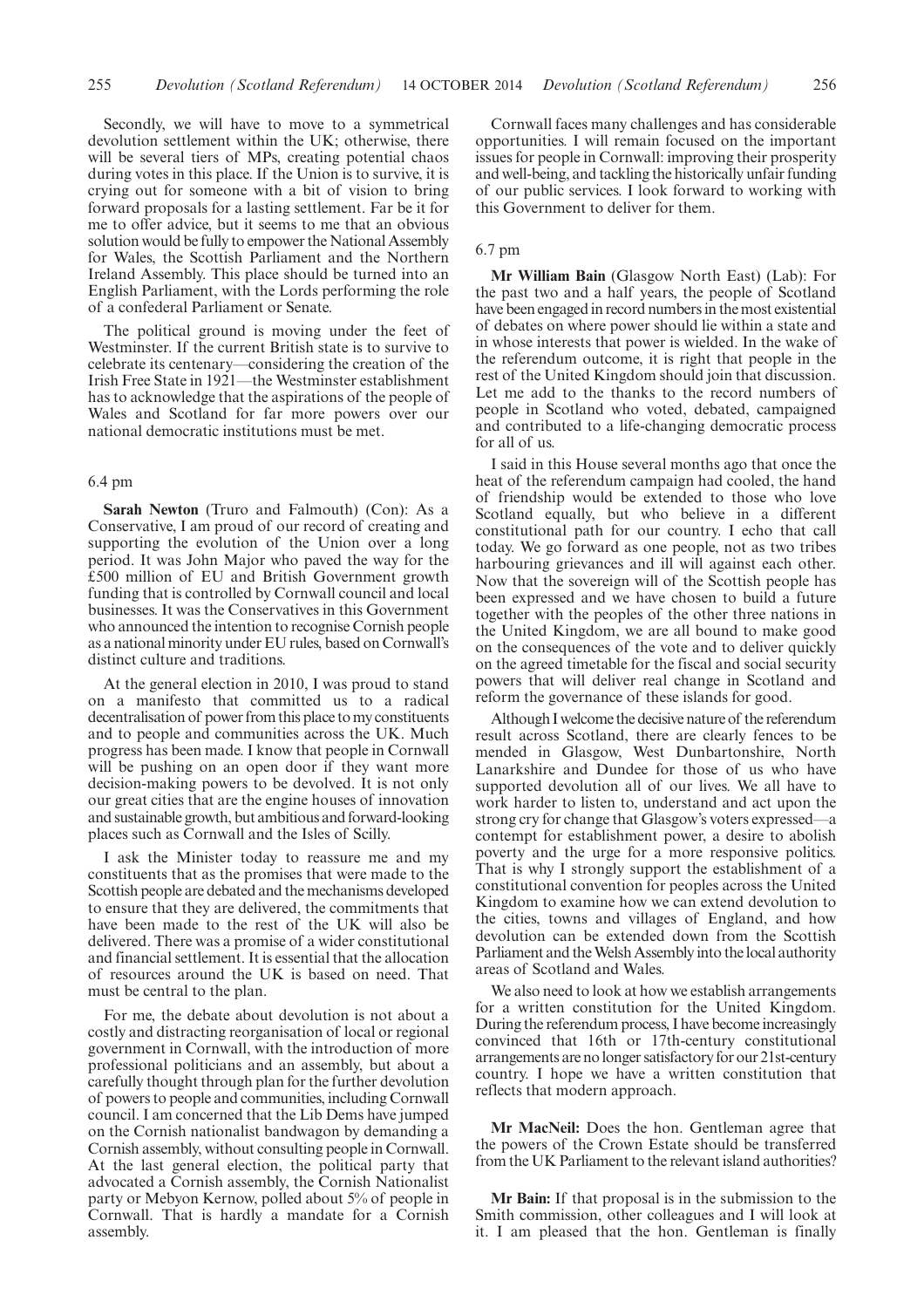## *[Mr Bain]*

endorsing Scottish Affairs Committee recommendations. We truly are making progress in the debate.

I hope that the written constitution will enshrine the principle that sovereignty comes from the people, not one single political institution, that power is shared between institutions, and that the devolved institutions are a permanent, irreversible part of our constitutional landscape. Power coming from the people and power given back to the people, and Government no longer hoarding power but giving it to cities, towns and communities, should be the guiding principles of a new constitutional settlement. From the crisis of trust in politics can come the birth of new hope. Let us seize this moment and, with the great peoples across this island, revitalise our democracy for good.

# 6.11 pm

**Neil Carmichael** (Stroud) (Con): First, I want to make it abundantly clear how pleased I am that Scotland will remain part of the United Kingdom. Generally speaking, the House has accepted that. My second point is that the debate has reminded hon. Members where real political power lies: Parliament. That needs to be discussed more often. We spend a lot of time discussing things other than where power lies.

I welcome the First Secretary of State's comments on inclusion and reaching out to the Labour party. He is right that we must have a consensus. However, English power and votes on English law are already becoming a reality through various decisions that the First Secretary of State made as leader of the Conservative party. We have seen that in the McKay commission and in what Conservative Members have said today.

On the other hand, the Labour party is out of touch. Throughout the debate, Labour has talked about now and before, not now and tomorrow. The big change is that Scotland will have more power. It will receive more power through devolution and the vow. That means we must re-establish political and constitutional equilibrium across the United Kingdom. It means that we must address the need for English votes for English laws. It is essentially a question of equilibrium. The arrangements will be out of balance if we do not accept that it is impossible for an increasing number of England-only laws to be discussed by Scottish Members of Parliament. That is the central point of the vow: more powers will go to Edinburgh, and therefore more legislation will be exclusively English. It is an obvious fact.

**Katy Clark** (North Ayrshire and Arran) (Lab): Does the hon. Gentleman accept that the vast majority of legislation considered by the House has implications, particularly financial consequences, for Scotland, and that that is likely to remain the case irrespective of what comes out of the Smith commission? How does the hon. Gentleman propose to deal with that?

**Neil Carmichael:**The answer to the hon. Lady's question largely revolves around what powers are finally transferred to Scotland. There is a debate on that—Lord Smith's function is effectively to receive views, the McKay commission could be restarted and so on. We need to answer that question, but if, for example, significant tax-raising powers are to go to Scotland, it is inconceivable that English MPs will be happy to have their tax discussed by Scottish MPs without English MPs having an influence on Scotland. That is what equilibrium is all about and why it would be threatened by increased transfers of power. What we think about tomorrow matters. We must therefore put on the table now the question of English law, English votes and English power.

I want to talk a little about the Barnett formula, which has been touched on a few times. It was really introduced as a sop to Scottish nationalists back in 1978 while the discussion on devolution was going on. *[Interruption.]* That is the actual timing of it—oh yes. We therefore need to revise it as spending tax-raising powers for Scotland are being changed. We need to think about our own formula funding in England within the context of broader reform. One last strike is this: let us have more power for our cities in England, because they need proper regional recognition.

# 6.15 pm

**Simon Danczuk** (Rochdale) (Lab): It is a pleasure to follow the hon. Member for Stroud (Neil Carmichael).

Let me start briefly and quickly by addressing a question that you posed to me earlier, Mr Deputy Speaker. The purple tie I am wearing is a present from my wife. I have an obligation to wear it. It does not suggest any political allegiance. It does not suggest that I am doing a Clacton or anything else. I thought I should clear that up.

Devolution is a topic that can often seem dusty and academic to many people, but fundamentally I believe this debate is about power: where it lies and in whose interest it is being used. It is not a boring topic at all; it is the essence of our politics. Our system of government was once the envy of the world, but it is now increasingly hard to defend some of the ways that power is exercised in this country. In the wake of the Scottish referendum, the West Lothian question has to be raised again—it needs to be answered. I could not defend to people in Rochdale the fact that Scottish MPs are able to vote on issues that affect their lives, but not the lives of people in Scotland.

The West Lothian is far from the only example of illegitimate power in this country. I also find it hard to defend the fact that we are the only country in the world apart from Iran that has unelected religious leaders sitting in Parliament. I find it hard to defend the fact that we have 92 hereditary peers voting on issues that affect people in Rochdale. Most of all, I find it hard to defend to my constituents the entire system where the vast majority of decisions about their lives are made in remote rooms here in London. Whether it is Whitehall or Westminster, people are rightly fed up of the entire country being run from SW1.

Some people now argue that the solution is an English Parliament or English votes for English laws. I see the appeal of those ideas, but to view the issue in isolation would be a big mistake. The enthusiasm for this idea from the Conservative Members looks like self-interest. It looks as though it is a party political stitch-up. What we need is a much bigger solution, one that involves the people of this country having a conversation and a discussion about it. That is why Labour's call for a constitutional convention has many merits.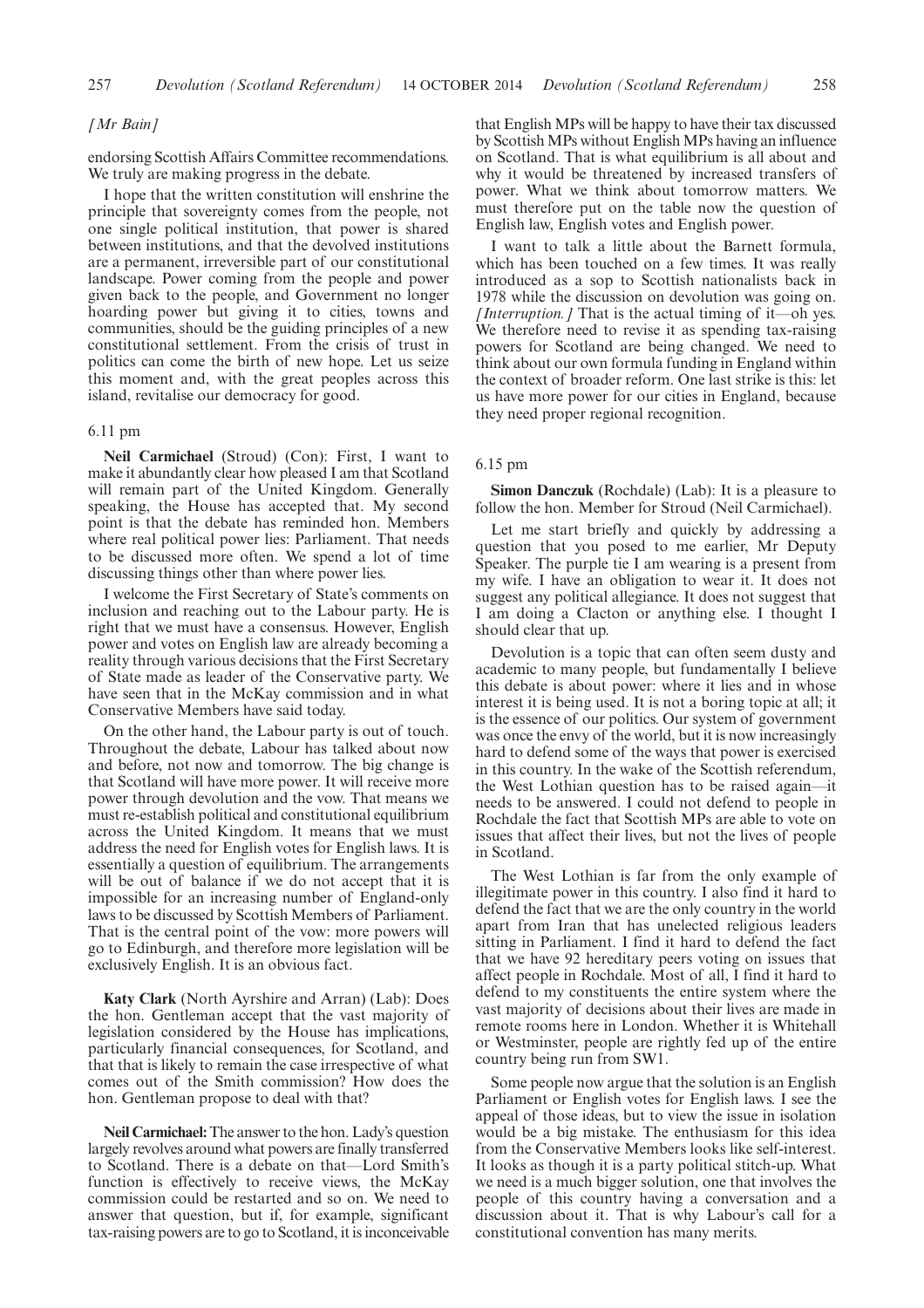Let me move on to my final point, not least because I only have a few seconds. The voices of people in our towns and cities across England have been marginalised for far too long. What we now need is a full and proper conversation about this issue.

#### 6.18 pm

**Julian Smith** (Skipton and Ripon) (Con): The Yorkshire economy is twice the size of that of Wales. Yorkshire's population, at 5.3 million, is similar to that of Scotland, and Yorkshire, like Scotland, has a brand and a name that is recognised the world over. We saw that in the summer with the Tour de France, which stunned television viewers across the world. The Grand Depart has been recognised as one of the best in cycling history.

The current debate and commitment to devolving more powers is a huge opportunity for Yorkshire to build on the Tour de France, and we must seize it with both hands. English votes for English laws will ensure that more of these powers flow to Yorkshire, and I call on the region's 31 Labour MPs to back these reforms and put Yorkshire's interests first. It is Yorkshire's time to take more control of its affairs. In that respect, I pay tribute to my right hon. Friend the Member for Wokingham (Mr Redwood) for all his work on English votes for English laws.

Yorkshire councils need to get ready. While the Tour de France showed them working together closely, they have a long way to go before they can put in place the governance structures and formal collaboration to make the most of the devolution to come. We do not want more layers of government, but when I look across the Pennines at how effective Manchester is at building its brand and co-ordinating its MPs and other representatives to promote the name of Manchester, I realise that Yorkshire has more to do.

We are getting there. We have two of the country's five combined authorities and are winning the trust of Government for city and growth deals, but we have to go further. Some in rural constituencies such as mine are concerned that rural areas might miss out in the devolution process to come, so I call on Ministers to ensure that in the settlement that emerges, rural and county areas are given equal consideration. Some 80% of global growth comes from, and 75% of the world's population live in, cities. In this the age of the city, this place must protect our rural hinterland, without which we could not survive.

As we have heard, the Scotland debate showed how disconnected this place has become from the rest of the country. This is felt particularly strongly in the north. We have a practical opportunity to address this problem when a final decision is made on the renovation work for this place. It seems highly likely that the House of Commons Commission will recommend a temporary relocation while works take place. Let us forget the Queen Elizabeth conference centre; let us rule out anywhere in London or the south-east; and let us have a temporary UK House of Commons in the north. Cities across the north could then start to come up with innovative, low-cost bids to re-energise this place and connect it finally to the people.

6.21 pm

**Mr Jamie Reed** (Copeland) (Lab): Speaking as the MP for the most remote English constituency from Westminster, I am glad that we are having this long overdue debate on English devolution.

The recent Scottish referendum is the perfect starting point for discussing the necessary new constitutional arrangements for England. During the Scottish referendum, the nationalists sought deliberately to conflate notions of England and Englishness with Toryism. The insinuation behind the lie was that the English were content with London's dominance of the national economy and with how Westminster functioned. Nothing could be further from the truth. In cities such as Liverpool, Manchester, Newcastle and Leeds, dissatisfaction with how London runs the show and how Westminster functions is about to erupt. They are dissatisfied in Bristol, too; and Exeter; and Norfolk; and right across the midlands. In Cumbria, we have had enough. I dare say the same is true in Warrington.

The job of the Government, particularly in the wake of the Scottish referendum, must be to facilitate the ambitions of the English regions. A new constitutional settlement for Scotland compels a new constitutional settlement for the other nations of the United Kingdom. It will be difficult, but it is also inescapable and, more than anything else, long overdue. Regional devolution is a necessity, but only the beginning England requires. Beyond our great cities, the nation building England needs will be much more difficult, and it is in the peripheral areas outside our major conurbations where we must concentrate our efforts, which is why an English Parliament is such an irrelevant notion.

England is beset by a toxic disconnection between the governed and the governors, and nowhere is this disconnection more keenly felt than in that forgotten England largely ignored by the political mainstream and the national media—those places people have heard of, but have never been to. In our rugby league towns, in our lower-league football cities, a crisis is taking grip. In many places, accelerated by austerity, the community fabric is being destroyed and the pillars of local society and community are disappearing.

Such communities are used to dealing with the consequences of factory closures and economic difficulties, but a new challenge is on the horizon. What happens to these communities when government pulls out? It is a vital question and one that both the left and the right seem reluctant to answer. At the centre of attempts to drive regional economic growth are the essential questions: what is the role of the state? What size should it be? Should it command more or fewer resources? Should these resources be spread more thinly performing more functions, or should they be concentrated by performing fewer?

The key to transforming communities in England is to devolve power. This will result in faster, more effective delivery of better health care, better educational outcomes, better communities and stronger local economies. The devolution of power to England's peripheral economies is the essential foundation stone of any meaningful effort fundamentally to address the causes of poverty in these areas as well. English devolution must never fall victim to the same pitfalls of Scottish nationalism—in particular, to the same self-delusional refusal to ask and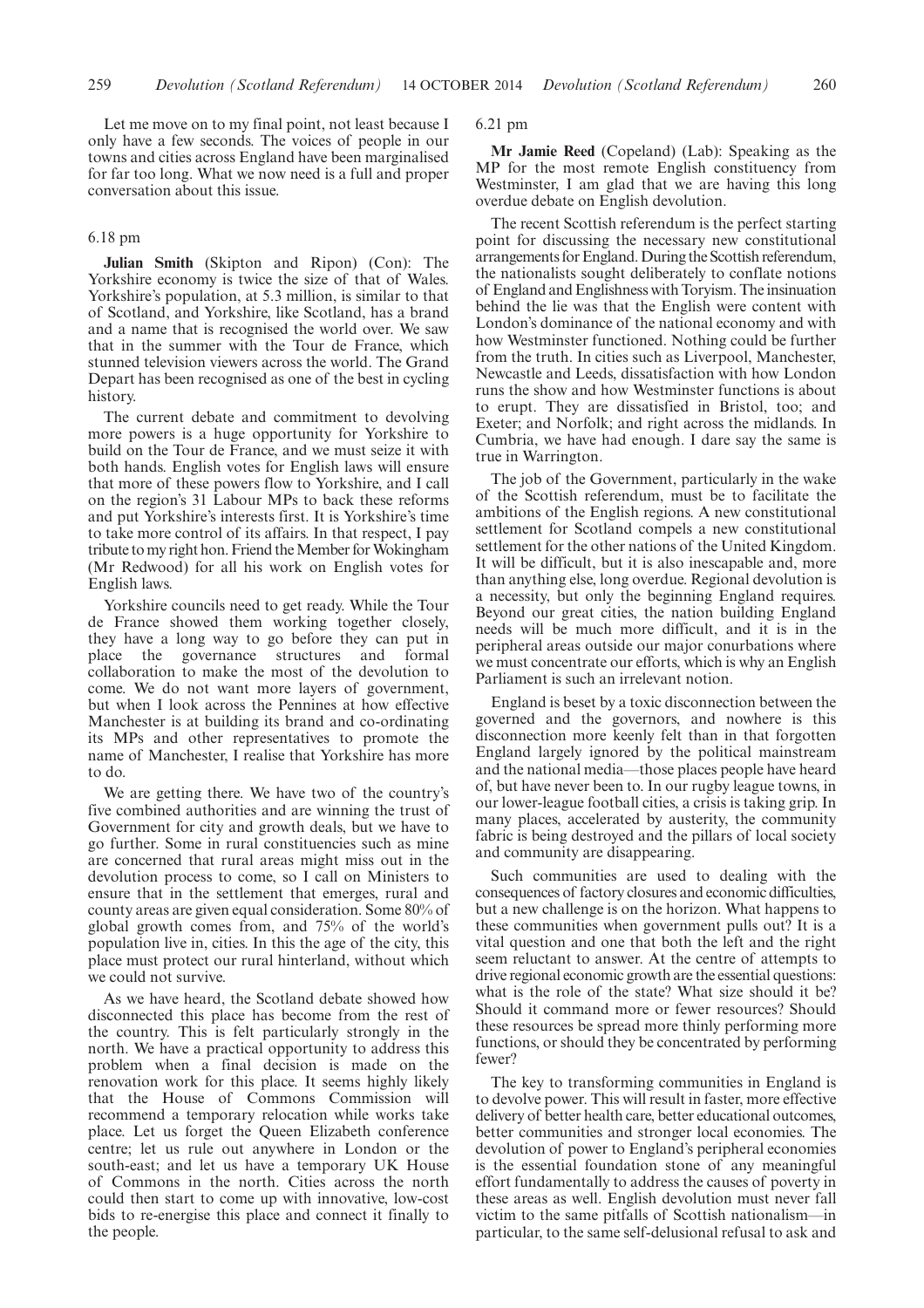## *[Mr Jamie Reed]*

answer the tough questions. In England, the rush to resolve imperfectly the issue of English devolution risks becoming a shallow electoral gimmick, and the principal lesson from the Scottish referendum is that ultimately in politics gimmicks fail.

# 6.24 pm

**Mr John Redwood** (Wokingham) (Con): The three leaders of the main parties made generous offers to Scotland. I am sure that they wish to honour those offers, and I urge them to do so as quickly as possible. It would be easier if they could try to find some agreement among themselves, because, unfortunately, their offers were a bit different. I also urge them to be generous. I think we want to have the right spirit for this negotiation, and I disagree with the former Prime Minister: I think that Scotland should have full powers over income tax, and I think that the more fiscal devolution there is, the better. I think it makes a lot of sense for whoever is responsible for spending the money to be responsible for raising it as well.

However, I have also raised the question of England. I have spoken for England, and since I launched my "Speak for England" campaign, I have been overwhelmed with support from around the country. More than 70% of the English people believe that we need English votes on English issues, and they believe that we need them now. That would be a first important step on the road to justice for England.

**Pete Wishart:** The right hon. Gentleman is absolutely right: he has been totally consistent. I actually used him as an example as I went around the meeting places of Scotland saying, "This is the real mood of the Tory Back Benches." I was told that he was a siren voice—that he was in the wilderness—but he is actually the voice of the Tory Back Benches.

**Mr Redwood:** My voice is central to this debate because that is what the English people wish. I am merely trying to interpret their wishes, and I am proud to be able to do so.

We are told by some that this is too difficult to do. It is not too difficult to do. It is very easy to define an English issue: it is an issue that has been devolved elsewhere. What it makes sense for Scotland to decide in Scotland, England should decide in England. We are told that there are complications involving different types of MP, but we have different types of MP today. We all have different rights, duties and responsibilities, depending on how much has been devolved. Some of us can deal with all the issues in our constituencies, but we have the advice and the votes of others from other parts of the country who cannot deal with all the issues in their constituencies because those issues have been devolved.

What I am concerned about is equality for the voters. We are now talking about offering income tax powers to Scotland, which I think will happen, because all the parties agree with a version of it. It would be grossly unfair if the voters of Scotland, by their majority, could instruct their Scottish Parliament on what income tax rate they wanted, while the voters of England, instructing their MPs, might not get their wishes by a majority, because Members from other parts of the country might come and vote for a higher rate in England than English MPs or their constituencies wanted. It would be unfair votes, and that is what we need to address.

## **Sir Robert Smith** *rose—*

**Mr Redwood:** Does the hon. Gentleman wish to intervene?

**Mr Deputy Speaker (Mr Lindsay Hoyle):** Order. The hon. Member for West Aberdeenshire and Kincardine (Sir Robert Smith) has only just walked into the Chamber, and I do not want to embarrass him.

**Mr Redwood:** I say that we need justice for England, and that we need to embark on this course now. We could begin today if Scottish Members of Parliament such as those in the SNP would simply say that they would no longer vote on English-only matters. We could do it quite simply by amending the Standing Orders of the House, which I strongly recommend.

I hope that other parties will come with us. I am offering something that is extraordinarily popular in England. All the parties are struggling a bit to be popular enough to win the general election, and one would have thought that they would want to associate themselves with something as popular as this. I cannot remember when I last supported something this popular, and I do not go out of my way to support unpopular causes. Yet I find MPs from other parties queuing up to disagree with the English people, to deny the English people justice, to say that an English person's vote should not count as much as a Scottish person's vote, and to say that, yes, they want to see an income tax rate set for England by people who will not be paying the tax, and who do not represent those who do pay it.

I say, "Justice for England! Justice now! English votes for English issues!"

#### 6.29 pm

**Katy Clark** (North Ayrshire and Arran) (Lab): Devolution has been a major political issue in Scotland for decades, indeed generations. There has always been a minority in favour of independence—the cultural nationalists—and, in the Labour party, the demand for home rule has always been a mainstream issue. Until the second world war it was a major plank of Labour's position in Scotland, but after the war Scotland, which had always been a poorer nation, did very well out of the Attlee Government and successive Governments thereafter, and the demand was not as popular. However, in recent years, we have clearly seen a situation developing where the political desires of the people in Scotland are very different from those south of the border. Because we have a border, we are able to express ourselves in this way. Our political desires are very similar to those of people in the north, Merseyside and other people in these lands, who do not share in the prosperity of London and the south-east and whose political desires are very different from those of the people who tend to get elected as the majority in this Parliament.

I say to Conservative Members that for many decades Scotland has made different political choices from those south of the border. Conservative Governments, and indeed the Conservative-led Government we have at present, have been elected not by Scotland but by the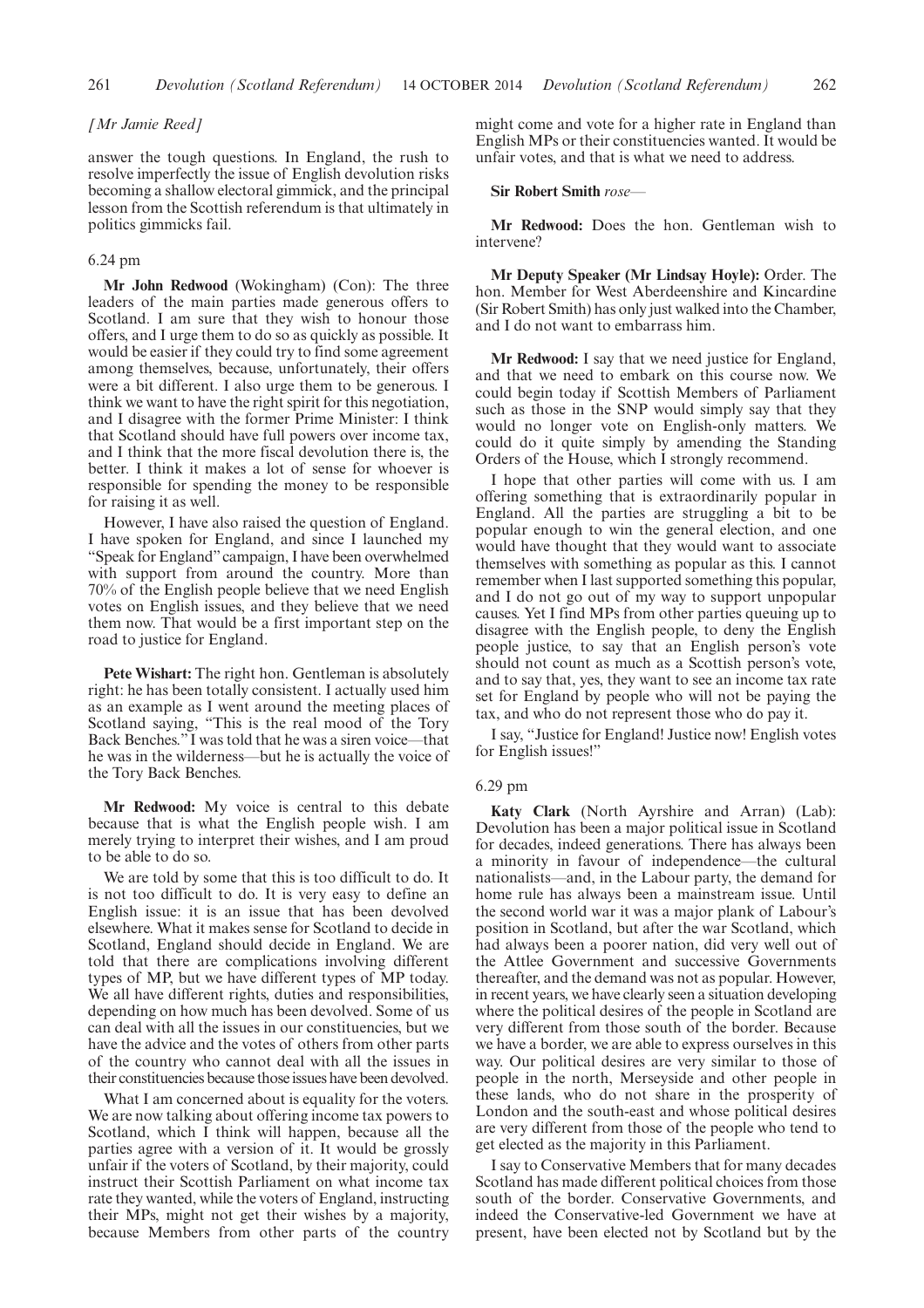rest of the country and have had only minority support in Scotland. There must be respect for the political views of Scotland's democratic representatives. I say that as someone who is in favour of maintaining our relationships across these islands. Devolution is about recognising that there are very different wishes in different parts of the country. Part of the way forward must be

The strong message that came out of the referendum was that people wanted change; the status quo was not good enough. There was huge anger about the inequalities, and frustration that, irrespective of how people voted at elections, it did not seem possible to achieve change. Therefore, I want to say clearly that this is not just about powers. It is also about policy.

about recognising that that is what devolution is about.

#### **Several hon. Members** *rose—*

**Mr Speaker:** Order. Five colleagues remain on the list. There is a three-minute limit, but if colleagues can stick to two minutes each, all five will get in. No pressure there. I am in the hands of the House.

#### 6.32 pm

**Mr Graham Stuart** (Beverley and Holderness) (Con): Thank you, Mr Speaker—well, I think it's thank you, anyway.

This debate takes places just five days after the by-elections in Clacton and Heywood and Middleton. We should not underestimate the significance of the results there. Many Members on both sides of the House have talked about the disaffection, disenchantment and disassociation with our political system felt by many millions of people. That risks getting worse if Scottish MPs continue to vote on exclusively English matters. We have had sophistry after sophistry from Labour Members. They have tried in a sophisticated way to justify the unjustifiable. The British people do not think it is right. Scottish Nationalist supporters cannot see why Scottish MPs should vote on English matters; nor can people in Wales or people in England, regardless of how they vote.

Labour's desperate attempt to do what is in its interest, rather than what is right, what is in the national interest and what people believe to be true, regardless of party allegiance, is shameful. The Conservative party can stand proud, because we campaigned hard to maintain the Union, even though politically it would appear not to be in our interest to do so. We believe in this country and we believe in keeping it together.

There has been talk, not least from a former Prime Minister, of two-tier MPs. It seems that a former Prime Minister can never attend yet speak for as long as he likes. Putting that aside, we heard talk from a former Prime Minister about two-tier MPs. That is not acceptable. He is not here now.; let us hope he turns up for a bit at the end—one never knows.

Following the latest round of concessions made during the Scottish referendum campaign, the English feel a profound sense of neglect. That neglect must not be perpetuated any longer. Fair votes for all is a principle that should find support across this House. To resist that pressure is like ignoring a long dormant but potentially disastrous and simmering volcano capable of exploding with the same passion we saw north of the border. I know some Opposition Members recognise this, however much they may be leant on to tone down their words. From various speakers we heard recognition of the injustice of the current situation and their discomfort at the fact that Scottish MPs are voting on exclusively English matters. It must be put right. Rather than destabilising our United Kingdom as the former Prime Minister suggested, giving justice to English voters, instead of embracing an asymmetry—giving justice to English voters when matters pertain solely to their interests—is something that people will demand, and the Labour party needs to change its tune.

### 6.35 pm

**Mark Lazarowicz** (Edinburgh North and Leith) (Lab/ Co-op): Given that the result of the referendum showed clearly that Scotland was divided down the middle as to its future relationship with the rest of the UK, one of the main objectives of those involved in the Smith commission and the political process more generally must be to try to bring forward proposals that reflect as great as possible a consensus so that they have a reasonable chance of being acceptable to a substantial majority of opinion in the long run, so that they can endure. I have no illusions about that being a difficult objective, and I am sure it will not be possible to get everyone to agree, but I believe it should be possible to bring forward proposals that can obtain substantial support from the public, even if not from all the political parties, and that should be the objective of the Smith commission.

Clearly the starting point for such proposals should be the pledge to devolve more spending, tax and welfare powers to the Scottish Parliament, as set out in the vow agreed by the three UK party leaders before the referendum. There should be substantial devolution of tax matters, but at the same time we must maintain the principle of sharing and pooling resources throughout the UK, as that was a central point in the campaign—many of us made it a central case in our argument for maintaining the Union—and tax arrangements should recognise that. We should also be talking about a wide range of additional powers, and they have already been set out in some of the proposals put before the Smith commission.

I want to say something about what further devolution for Scotland means for the rest of the UK. I recognise that this is an issue in England, and I think it is possible to have proposals that do not undermine the unitary nature of this Chamber while at the same time giving greater scrutiny to MPs from England, although I agree with the right hon. and learned Member for North East Fife (Sir Menzies Campbell) that this should not be rushed through in a vote in a few weeks' time without proper consideration of the potential implications and any unforeseen consequences.

Such measures in this House are not likely to be the only solution needed, and I suspect they might not meet the concerns of those who are calling for that change outside this House.What we need is a proper constitutional convention looking at devolution all around the UK, but also looking at issues like the constitution and reform of the House of Lords, and some of the wider political issues that are behind the alienation from the political process which was one of the main features of the referendum debate in Scotland and is clearly not restricted to Scotland alone.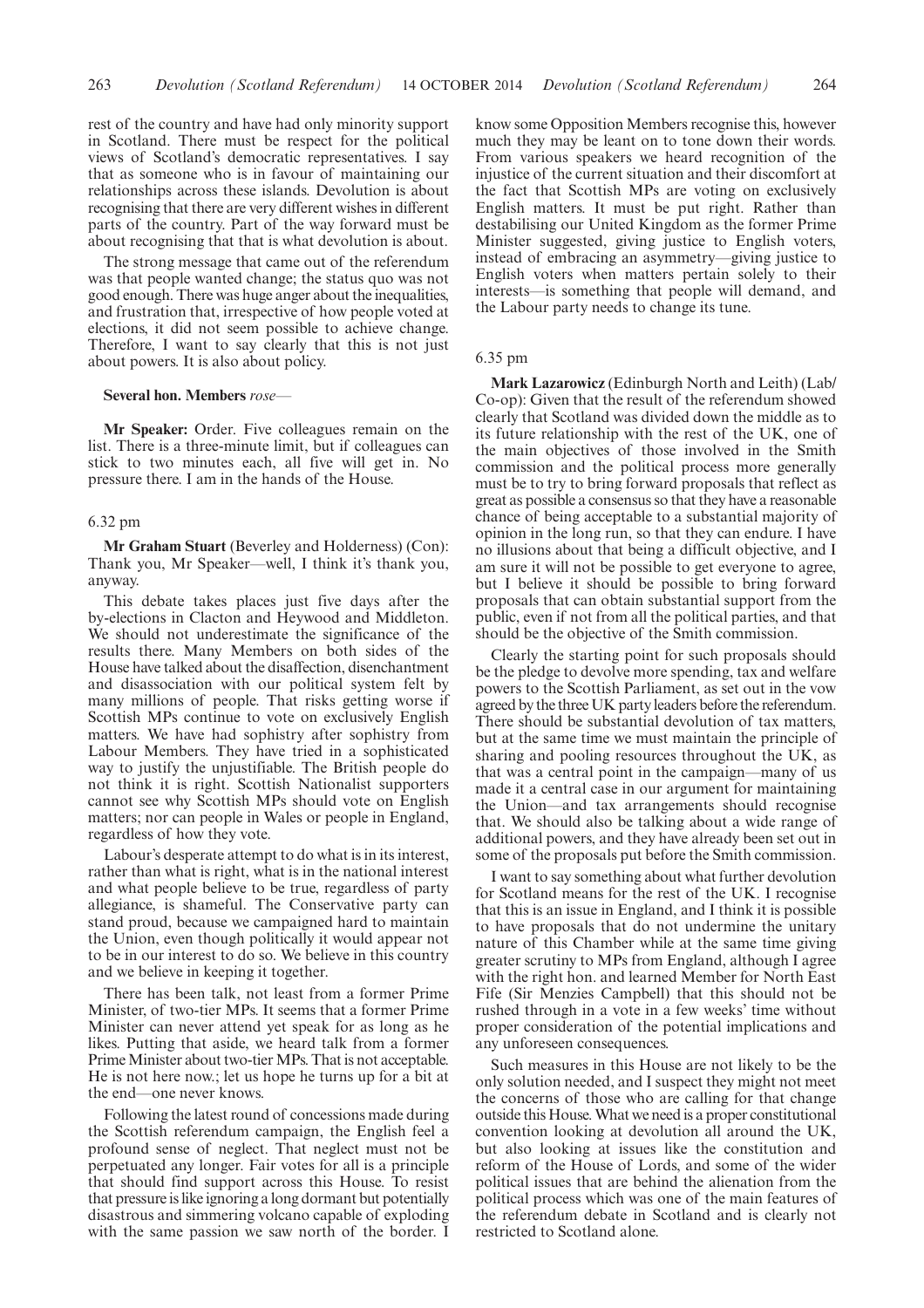## 6.38 pm

**David Mowat** (Warrington South) (Con): I will try to limit my remarks to two minutes.

Three years ago I was on the Scottish Affairs Committee and we had some discussions about the nature of the question that should be asked in this referendum. One of the options was to have devo-max as the third option. It is perhaps instructive to think about why at that time we did not think that was right. There were two reasons. First, it was felt that without resolving the West Lothian question, it would not be right. Secondly, it was felt that it would not be easy to define what devo-max was, and if the last five hours have taught us anything, it is that those reservations were clearly correct.

However, we are where we are. The vow has been made, we must meet that commitment and I fully endorse that. We have talked a lot about the West Lothian question, but for my constituents the more important part of the vow is that pertaining to the Barnett formula. The Secretary of State for Scotland answered a question from me yesterday and said the Barnett formula will stay for ever. I am not sure what that means, but at the moment the differential between Scotland and England is £1,623 per head this year. That is about £6,000 for a family of four. The consequence of that is that prescriptions and tuition are free in Scotland. Indeed, even yesterday the NHS in Scotland was able not to go on strike because it was able to fund things that much better. At some point, this issue is going to need to be addressed. By the way, this is not a subsidy to Scotland. I readily acknowledge that, historically, the Barnett formula has been paid for by the proceeds from Scottish oil, although that might not be the case in future. However, this is not a question of subsidy; it is a question of fairness. A number of hon. Members have talked about fairness today, and I put it to the House that the issue needs to be resolved.

## 6.40 pm

**Margaret Curran** (Glasgow East) (Lab): This has been a wide-ranging and—dare I say—exciting debate. It has been inspired by recent events in Scotland, but it has understandably covered many other questions relating to the constitutional future of the United Kingdom. I shall begin where the hon. Member for Warrington South (David Mowat) left off, because I want to pay tribute to some of the most outstanding contributions to the debate. The most notable was that of my right hon. Friend the Member for Kirkcaldy and Cowdenbeath (Mr Brown), who electrified not only the referendum campaign but our debate this afternoon. Lest anyone accuse me of being partisan, however, let me also pay tribute to another outstanding contribution—that of the right hon. Member for Berwickshire, Roxburgh and Selkirk (Michael Moore). He made a measured and thoughtful speech.

The striking contributions from my right hon. Friends the Members for Tooting (Sadiq Khan) and for Coatbridge, Chryston and Bellshill (Mr Clarke)—this is so good for my geography—reminded us at the outset that we must remember why we are having this debate. My hon. Friend the Member for Glasgow Central (Anas Sarwar) said that our experience of the referendum was now being felt beyond it because people were "sick and tired" of the way in which our politics work. They are fed up with Westminster, as the hon. Member for Harwich and North Essex (Mr Jenkin) said, and the sense of isolation that the Scots feel is also being felt in England and more broadly across the United Kingdom. More often than not, we have to be humble because we know that people are fed up with politicians. They see us as being out of touch and they think that we just do not get it. Dealing with the underlying causes of that problem, showing people that politics can once again respond to the problems in their lives and helping them to face the challenges and change their lives are the key challenges in politics today. We absolutely cannot ignore that call, and we on these Benches will not do so.

In Scotland, we have just emerged from more than two years of exciting discussion. It is not often that people get the opportunity to make such a profound choice about the future of their country, and let us be clear: the question has been decided. The sovereign will of the Scottish people was clear: they voted to remain part of the United Kingdom, and everybody must respect that result. There is a whiff of some Members searching for a reason to undermine it. Let me abandon politeness: "Alex Salmond, get real! The people of Scotland have decided; now just get on with it and make this devolution settlement work."

The discussions that we have had in our schools, our homes, our workplaces, our streets and in some cases our pubs have reached every part of Scottish society, and that is what we want to keep. The discussion should not be confined to our Parliaments; it should take place in every part of our lives. In Scotland, our challenge is to maintain that engagement with politics. The rest of us have to grasp that point and to see what we can learn from the experience and whether we can inspire similar changes again.

That is why the attitude of right hon. and hon. Members on the Government Benches at this moment in our history is so disappointing. We have heard a call for change from across the United Kingdom, and from unprecedented numbers of people in Scotland, but the Government's response has been to say, "I know what we'll do. We'll set up a Cabinet sub-committee. That's the answer!" That approach has been led by the Prime Minister. Yes, he played his role in the referendum and there was cross-party engagement, but he disappointed us all by what he said on that Friday morning. He had a chance to bind our country back together and he failed. Everybody knows that he resorted to narrow party interest.

## Let us consider the following:

"Constitutional reform is far too important today to be regarded as the exclusive preserve of the so-called chattering classes. It goes right to the heart of what is wrong with the Government of Britain today—a Government that is arrogant, centralised, and unresponsive to people."

Those are not my words; they are the words, in 1993, of John Smith. Labour's lost leader and a great champion of constitutional reform. Those words are as true today as they were then.

Let me address the issue that so many people have talked about, the devolution of power, as many hon. Members have asked about the principles guiding our response. The binding principle that has guided all my work in Scotland and that guides the approach of the Labour party is the devolution of power and making sure that we put power into the hands of our people wherever we can. We have done that in Scotland and we are now seeing how we can do it in England. That is why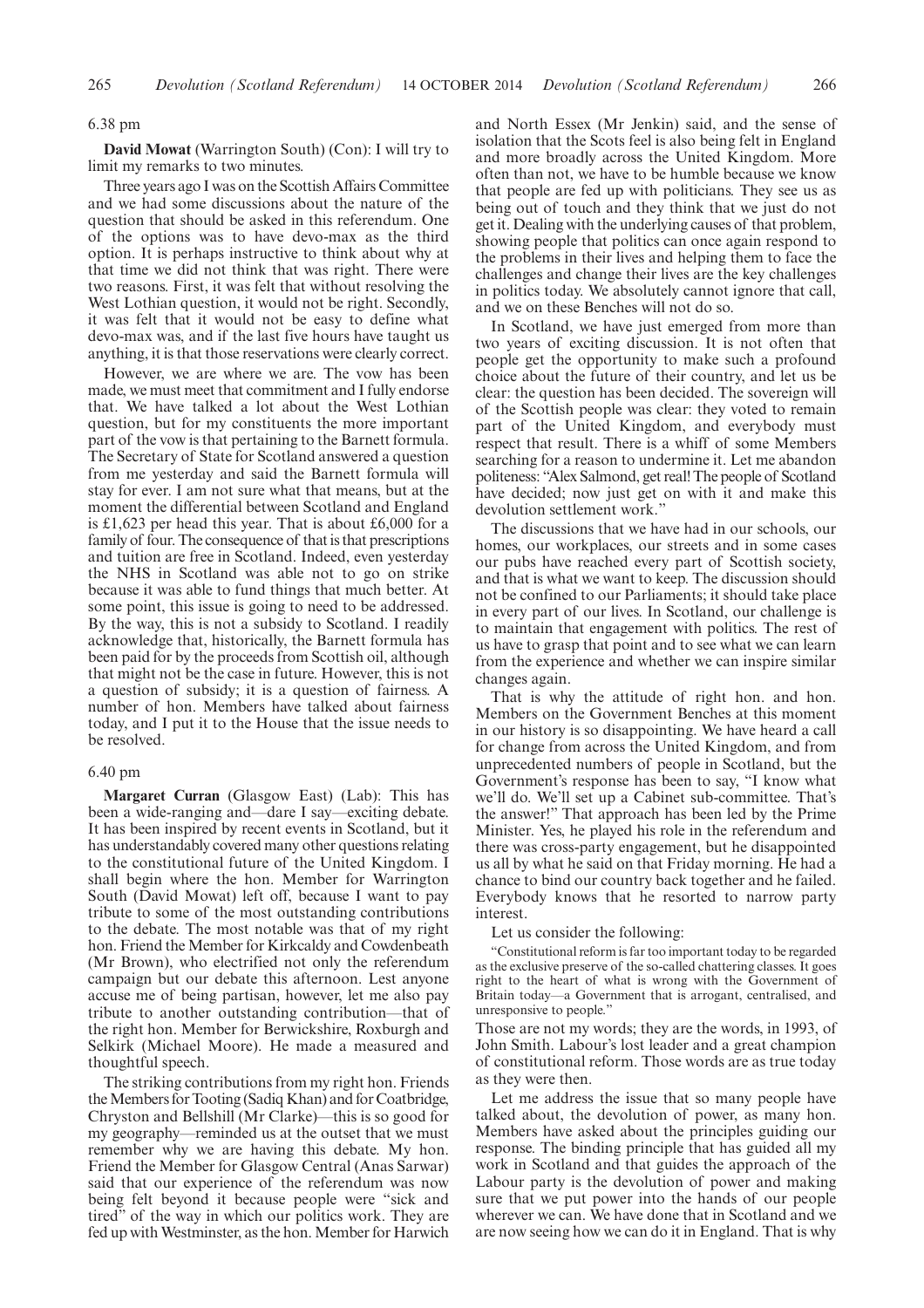we have made a raft of proposals about how we want to change England, how we want to change Scotland and how we want to change the rest of Britain. That is why a constitutional convention is the right way. We have learned from our experience in Scotland; we have been involved for so many years, and the binding conclusion from the people of Scotland is "Don't leave it just to the politicians. Always engage with the people."

Let me turn directly to the issue of English votes, as it has been called. It has been raised by so many Members in this debate. Our system of government may be a bit messy at times, but it is a product of centuries of agreement and compromise. Although it is not perfect, it has served us well. Perhaps, as has been said, it is better in practice than in theory. However, as my right hon. Friend the Member for Tooting said at the outset, we need to consider the consequences of devolution across the board. None of the quick fixes the Government have suggested is appropriate. Some have suggested that identifying an English law on which only English MPs can vote is a straightforward exercise, but perhaps they should have a word with the House of Commons Library, because it has determined that only five of the 434 Bills passed by this House between 2000 and 2013 can be determined to be English-only. This is perhaps not as straightforward as people think.

Even the Government's own commission accepts that English votes for English issues is fraught with difficulty, so we need to think carefully about how devolution has an impact on the governance of the rest of the UK. I was struck by the fact that so many Tory MPs here today and so many nationalist MPs talked only about the impact on Scotland. It seems to be only devolution in Scotland that bothers them, which is deeply concerning—perhaps it explains why there are so few Tory MPs in Scotland. We now have not only a West Lothian question, but a West Belfast question, because devolution applies in Northern Ireland; a West Cardiff question, because it applies in Wales; and even a West Hampstead question, because it applies in London, too. So let me make it absolutely clear: we will guard against any proposals that create two tiers of MPs in the House of Commons, because we are deeply concerned about the voting rights of Scottish people and of English people, too. It is not acceptable to English people for us to say that a quick fix addresses their isolation from politics. Interestingly, the Tories and the SNP have entered into an alliance in the House of Commons to get across this—

**Andrew Percy:** I can clearly define an English vote on an English law, but we cannot clearly define the vow that was signed for the people of Scotland. Why should the vow be delivered on in a short period of time but English votes for English law be kicked into the future, possibly for years?

**Margaret Curran:** These are important points. The hon. Gentleman suggests that the constitutional convention we are proposing represents kicking things into the long grass, but that never happened in Scotland; we have great experience of this. It is not easy to determine English laws for English votes, which is why only five such laws can be identified from the past period.

The United Kingdom has gone through the most momentous and historic period in recent years, most particularly in recent months. We should stand proud and tell people that we understand the challenges that they are demanding. In recent by-elections, people have been expressing a deep frustration with the way in which politics is conducted. The answer is not a quick fix from a Cabinet sub-committee. It is profound social and economic change and a Government who listen to people and respond to them. That is by far the better way.

# 6.50 pm

**The Secretary of State for Scotland (Mr Alistair Carmichael):** It is an enormous pleasure to conclude what has been one of the best debates on a range of constitutional issues that I have known in my time as a Member of Parliament. We have heard some quite remarkable contributions from all parts of our still United Kingdom. It is almost invidious to single out any, but let me do just that anyway at the risk of causing some offence.

As the hon. Member for Glasgow East (Margaret Curran) has just said, the contributions of my right hon. Friend the Member for Berwickshire, Roxburgh and Selkirk (Michael Moore) and the right hon. Member for Kirkcaldy and Cowdenbeath (Mr Brown) were quite outstanding for their thoughtfulness and their content.

In addition, I thought that the contributions from my right hon. and learned Friend the Member for North East Fife (Sir Menzies Campbell), my right hon. Friend the Member for North West Hampshire (Sir George Young), the hon. Member for Nottingham North (Mr Allen), the right hon. Members for Torfaen (Paul Murphy), for Belfast North (Mr Dodds), and for Southampton, Itchen (Mr Denham) and the hon. Member for Kilmarnock and Loudoun (Cathy Jamieson) all brought a great deal to the debate. Inevitably, this is a debate to which the House will be returning on a number of occasions in the weeks, months and possibly years to come.

The issues addressed in this debate, and the wider debate in the country, fall into three broad categories. I shall do my best to address all three in the time that is available. First, we must consider how to fulfil the joint commitment by all three party leaders to deliver more powers to the Scottish Parliament in the light of the referendum no vote.

Secondly, we must consider how to ensure that power is properly devolved and decentralised to the nations, communities and individuals who comprise our United Kingdom. Thirdly, separately but rightly, we must consider how we might answer the West Lothian question, which has come about as a consequence of devolving power to specific parts of the United Kingdom.

The spark for this wider debate was the referendum on Scottish independence, which was held last month. The referendum was underpinned by the Edinburgh agreement between the Scottish and UK Governments that empowered the Scottish Parliament to legislate for a referendum. That agreement delivered its explicit intent: a referendum that was legal and fair in its conduct and decisive in its outcome.

The First Minister and his Deputy made it clear during the campaign that, in their view, the referendum was a once-in-a-generation event, and perhaps, as the First Minister said, a once-in-a-lifetime event. I am sure, therefore, that I am not the only Scot to be dismayed to see them now turn their back on the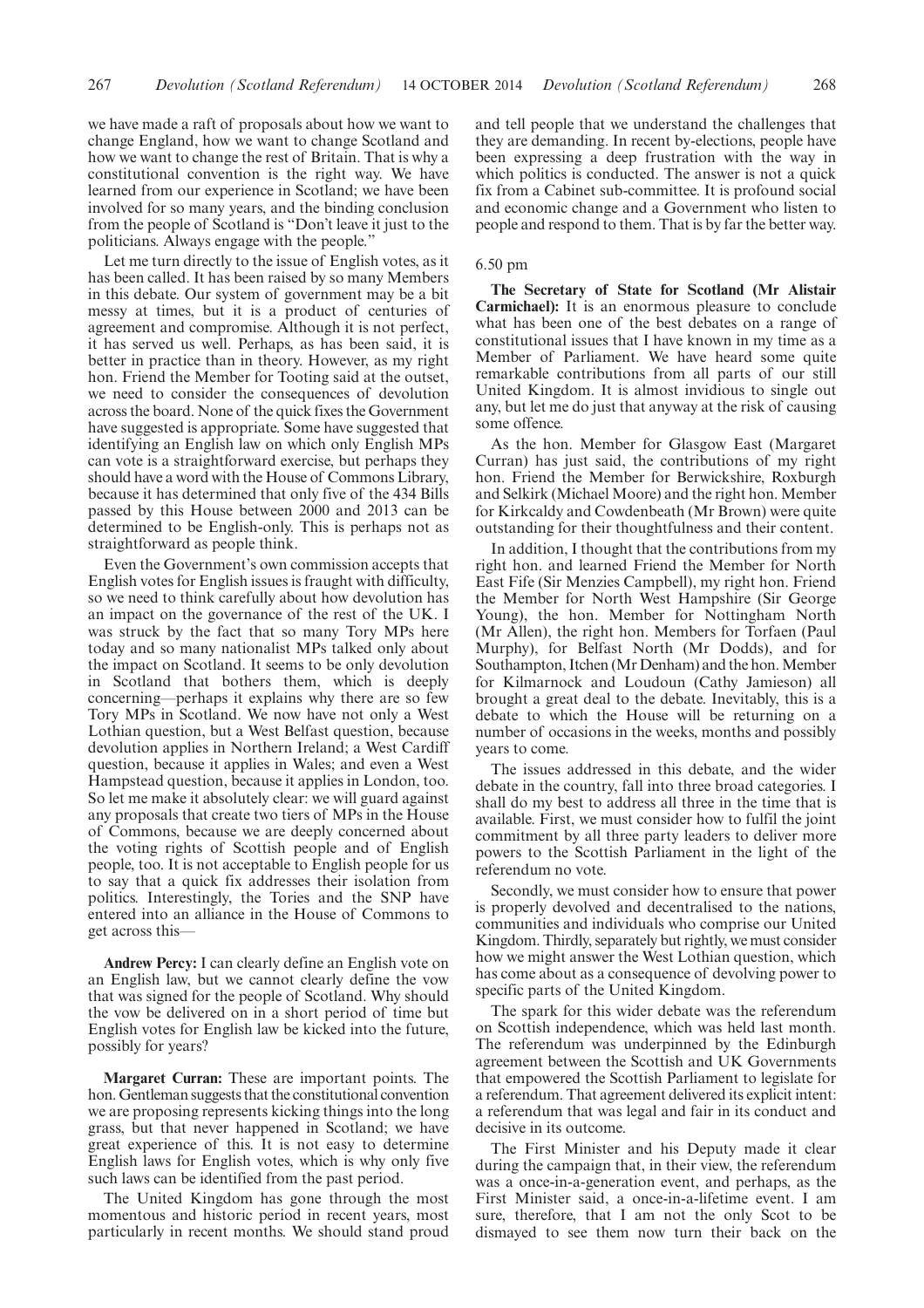## *[Mr Alistair Carmichael]*

commitments made during the referendum. They have raised the prospect of another referendum in the near future, or perhaps even a unilateral declaration of independence if they again win a majority. That is foolish and dangerous talk from the point of view of Scotland's business, Scotland's economy and jobs for the people of Scotland. Unfortunately, that view was reflected again in the contribution of the hon. Member for Perth and North Perthshire (Pete Wishart). He described the referendum as a tremendous experience. He spoke with some passion about all the things that he loved about it. The only thing that he did not like was the outcome.

The nationalists need to confirm that they respect the result—the views of the people of Scotland—and that they will not be revisiting this issue again. *[Interruption.]* Does the hon. Member for Moray (Angus Robertson) wish to intervene? I will take his intervention.

**Angus Robertson:** I was wondering why the right hon. Gentleman did not hear what I said in my first intervention on the Leader of the House. I said that of course the Scottish National party respects the outcome of the election. Why is the Secretary of State pretending that he did not hear that?

**Mr Carmichael:** The hon. Gentleman answered only half of my challenge. He was challenged to say that we will not have the Scottish nationalists wanting a second referendum. If he will meet that challenge, he can stand up and do it now.

**Angus Robertson** For the record—[HON. MEMBERS: "Ah!"] For the record, is the Secretary of State for Scotland now acknowledging that the Scottish National party respects the outcome of the referendum and that that was said earlier in this Chamber? He said that it was not said. Will he correct what he just said a moment ago? Secondly, on the question of a referendum, there will only ever be a referendum in Scotland on Scottish independence if the electorate want it.

**Mr Carmichael:** Weasel words, Mr Speaker. I do not think we need to waste any more time listening to the contributions from that corner of the Chamber.

The vow made by the Prime Minister, the Deputy Prime Minister and the Leader of the Opposition during the referendum campaign is already being put into practice. The Smith commission was up and running on 19 September and yesterday I was pleased to publish the Command Paper more than two weeks ahead of the schedule outlined in the previously published timetable evidence that the Government are delivering on the vow.

The process is not just about the parties. The referendum opened up civic engagement in Scotland across sectors, communities and organisations, and Lord Smith has made it clear that he wants to hear from all those groups to ensure that the recommendations he produces are informed by views from right across Scotland. This will be the first time in the development of Scotland's constitutional future that all of its main parties are participating in a process to consider further devolution. That is a truly historic moment and one that I very much welcome.

Of course, as many Members have pointed out, it is England that has experienced the least devolution of power in recent years and that is something that needs to be addressed. A key problem in doing so is that there is no consensus in England on what further devolution might look like. If nothing else, that much must be clear from today's debate. I say to our English colleagues that the people in Scotland debated this issue at length over a period of decades, and they now need to do the same. What would English devolution look like? We have heard suggestions that it should involve structures within the existing constitutional architecture and of regional assemblies. We have even heard suggestions of an English Parliament. Those ideas have all been promoted in the debate today, but it is clear that the position in England is not yet settled.

**Mr Redwood:** Is the Secretary of State aware that the Conservative party has been going on about this since the last century and that it has been our settled policy since the 2001 election? We have thought it through, we have written the papers, we have argued in the pamphlets and we now want justice for England.

**Mr Carmichael:** I enjoyed the right hon. Gentleman's contribution and understand the passion he brings to the debate, but I would gently say to him that simply having a settled position in the Conservative party is not the same thing as building consensus across the wider community.

We have, of course, heard some discussion of the West Lothian question or, as it has recently been styled, English votes for English laws. The first of the terms, in my view, is slightly outdated, and the second is rather simplistic. The welcome transfer of powers to Scotland, Wales, Northern Ireland and the London Assembly, and the prospect of further devolution still, has created not just an anomaly but a complex one. The challenge to those who pursue the quest for English votes for English laws is that they seek to devolve power within Parliament but not within the Executive. That brings a range of new problems and unsustainabilities of its own.

**Sir William Cash:** Will the Secretary of State give way?

**Mr Carmichael:** I am sorry, but I am really up against it for time now.

The Liberal Democrats have been clear that in working with others to find consensus on such a solution we must not adopt a fix that creates more problems, anomalies or unfair advantages. As my right hon. Friend the Member for Yeovil (Mr Laws) has recently pointed out, devolution to every other part of the United Kingdom has been to Parliaments and Assemblies that were elected using proportional systems, in recognition that within the constituent parts of the United Kingdom we often find domination by one party or another. Accordingly, proportionality without the balance across the whole of the United Kingdom becomes more important.

It is a matter of profound regret that we learned today that the Labour party has indicated that it will not join the Government in seeking a fair solution to an outstanding problem and we urge it to reconsider genuinely and soon.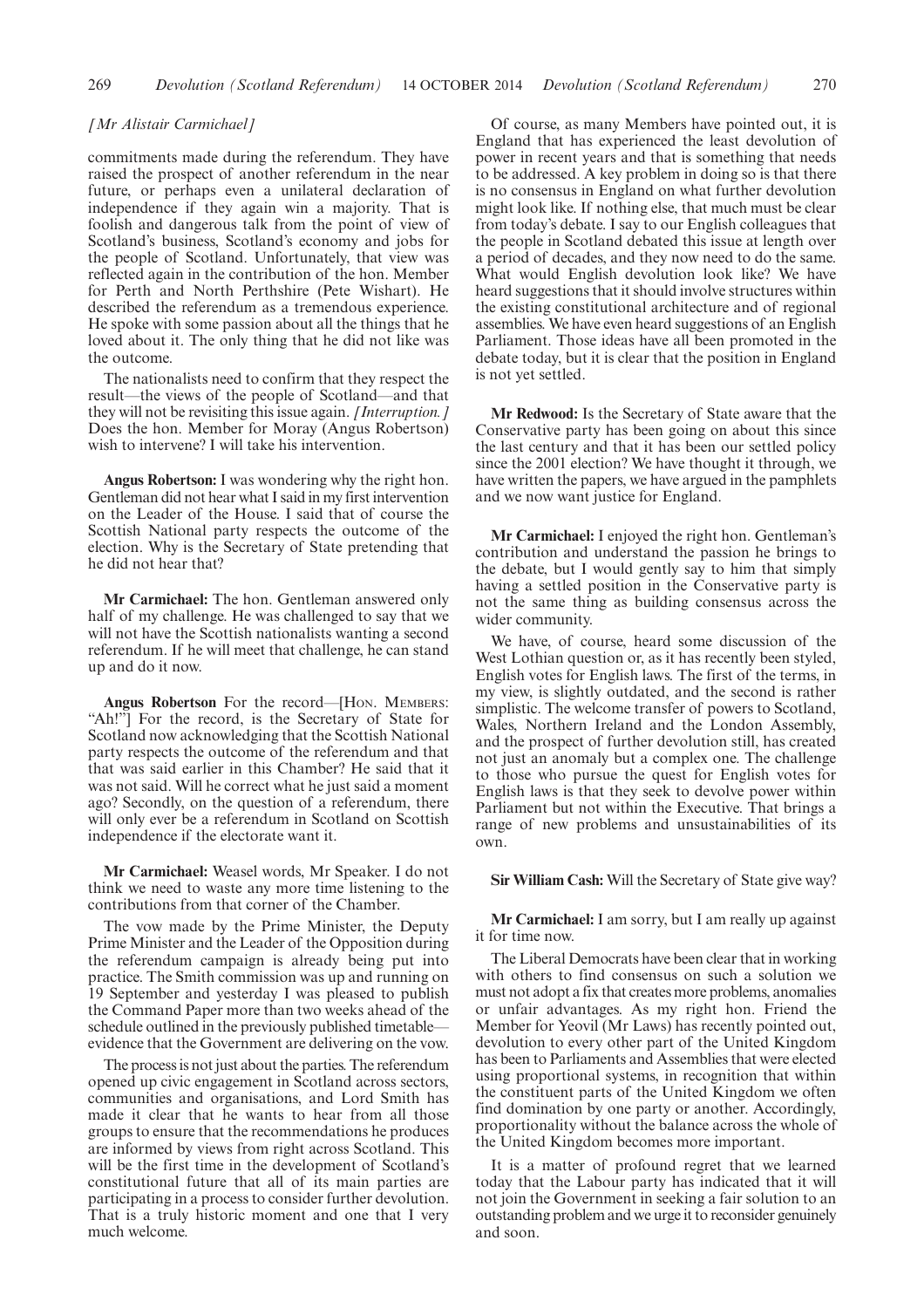That brings me finally to the question of a constitutional convention, something on which I believe there is a way forward. If all parties take part in good faith, there should be no question of its being an exercise in putting material into the long grass.

It is worth remembering that four short weeks ago the future of our United Kingdom was at stake. The referendum was won decisively, and it is a positive outcome. Moving forward, we need a sustainable constitutional settlement that meets the wishes of the people of our nations and the clear commitments we have given them—

7 pm

*Motion lapsed (Standing Order No. 9(3)).*

# **Business without Debate**

# **DELEGATED LEGISLATION**

*Motion made, and Question put forthwith (Standing Order No. 118(6))*

#### TERMS AND CONDITIONS OF EMPLOYMENT

That the draft National Minimum Wage (Amendment) (No. 3) Regulations 2014, which were laid before this House on 2 July, be approved.*—(John Penrose.)*

*Question agreed to.*

*Motion made, and Question put forthwith (Standing Order No. 118(6))*

#### TRIBUNALS AND INQUIRIES

That the draft Judicial Appointments (Amendment) Order 2014, which was laid before this House on 7 July, be approved.—*( John Penrose.)*

*Question agreed to.*

# **HOUSE OF COMMONS MEMBERS' FUND**

*Ordered,*

That the Motion in the name of Mr William Hague relating to the House of Commons Members' Fund shall be treated as if it related to an instrument subject to the provisions of Standing Order No. 118 (Delegated Legislation Committees) in respect of which notice has been given that the instrument be approved.—*( John Penrose.)*

**Mr Speaker:** Before we come to the petition, for which the hon. Member for Wellingborough (Mr Bone) is patiently waiting, I have to report to the House the need for a correction of the result of a Division. Following the Division on the ten-minute rule motion earlier today, the Chair has received a report that the number of Members voting in the Aye Lobby was incorrectly reported by the Tellers. Having investigated the matter, I have directed the Clerk to correct the numbers voting in the Division accordingly. I am sure that Members will recall very precisely that the number of Members reported to have voted Aye was 204. In fact, the Ayes were 214 and the Noes were, as previously notified, eight.

#### **PETITION**

## **Planning application for Rushden Recycling Centre (Wellingborough)**

7.1 pm

**Mr Peter Bone** (Wellingborough) (Con): I have the great pleasure of presenting this petition, which has been organised by my constituent Mohan and signed by hundreds of people. It relates to a controversial planning application. Although the decision is entirely for East Northamptonshire district council, my constituents want their voices to be heard.

The petition states:

The Humble Petition of Residents of Rushden, Northamptonshire and the surrounding areas,

#### Sheweth,

That the Petitioners believe that the proposed planning application for a new Lidl store in Rushden, to be built on the old recycling centre—planning application reference: 14/01014/FUL—is unacceptable, because there are already too many supermarkets and convenience stores in the area and the Petitioners believe that it will have a detrimental effect on the town.

Wherefore your Petitioners pray that your Honourable House urges the Department for Communities and Local Government to encourage Northamptonshire County Council and East Northamptonshire District Council to work together to ensure that the current proposal is rejected and that a more suitable facility be built on the old recycling centre.

And your Petitioners, as in duty bound, will ever pray.

[P001389]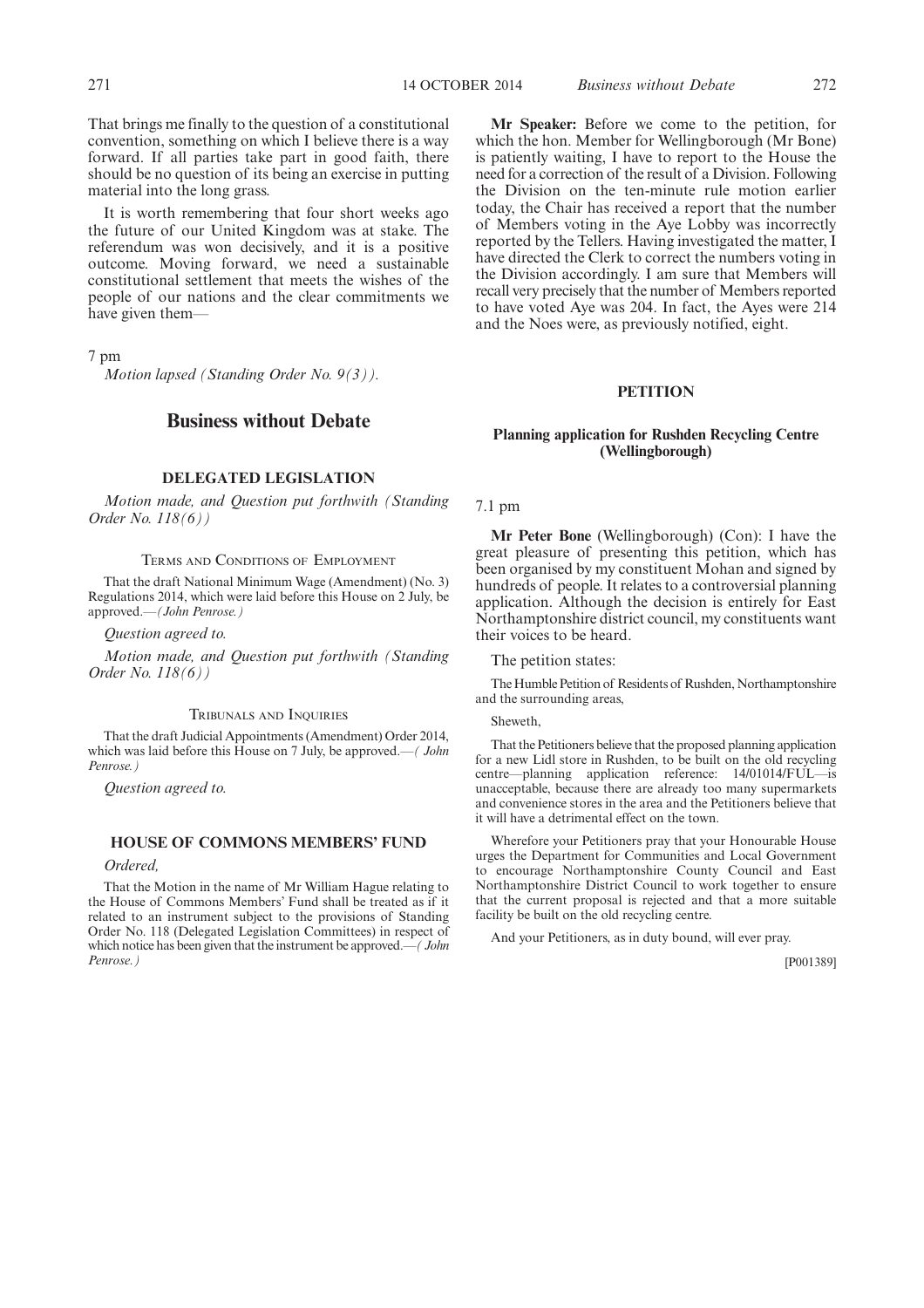# **Schools (Brighton and Hove)**

*Motion made, and Question proposed,* That this House do now adjourn.—*(John Penrose.)*

# 7.3 pm

**Caroline Lucas** (Brighton, Pavilion) (Green): This evening I want to pay tribute to the incredible work being done in schools in Brighton and Hove. Last year the city's young people got their best ever GSCE results. This year the key stage 2 results were in the top quarter in the country and  $54\%$  of A-level students got  $A^*$  to B grades, an improvement in results for the third year running. Brighton and Hove was also named top local authority in the country for tackling homophobia in schools. That really is a track record to be proud of, so I want to applaud the many teachers and other staff who make such achievements possible.

However, those achievements have been reached in spite of Government policy, not because of it. Research from the National Union of Teachers reveals the extent to which Ministers have been taking teachers for granted. The NUT found that 87% of teachers said that they know one or more teachers who have left the profession because of work load; that 90% of teachers have themselves considered leaving the profession because of work load; and that 96% said their work load has had negative consequences for their family or personal life.

Tonight I want to do two things: first, to share some of what I have been told by local teachers about the daily reality behind those statistics, and to ask the Department of Education and the Secretary of State to start listening to teachers and to review their current policies; and secondly, to make the case for statutory PSHE—personal, social, health and economic education teaching in all state-funded schools. I have a private Member's Bill before the House designed to achieve exactly that. I very much welcome the Minister's views on that proposal.

On the experience of local teachers, I would like to quote extensively from what they have told me, because it is important that the Minister hears their words directly and that those words are put on the parliamentary record. One teacher told me:

"I am a 29 year old teacher who has taught for three years. I have a first class degree in English and enjoy being in the classroom. However, I am likely going to leave the profession at the end of this year as I find the workload overwhelming."

#### One retired teacher said this:

"Right up to my last day I was in school at 7.00-7.15 am and did not leave till I was thrown out by the caretaker at 6.00 pm dragging bags of planning or marking etc with me to complete at home. When I worked full time I also worked every Sunday afternoon and evening. Some of this was on tasks I felt were important for my teaching but latterly most of the work was on required tasks that I just could not fit into my 5 X 10-11 hour days!!!"

She goes on to say that one of the many downsides is that valuable clubs and after-school activities are at risk of being abandoned because teachers simply cannot fit them in, as much as they would like to.

Teaching is hard work. As one teacher put it to me:

"If we get education wrong, it impacts on all other areas of society and we cannot allow this to happen for the sake of our children and country's future."

The teachers I meet are not afraid of this hard work indeed, they relish it—but they are frustrated by what they see as the unnecessary burdens imposed on them which conspire to make a tough job far tougher. A particular bugbear, which is at the heart of the issues about work load, is that, in their view, there is far too much testing and far too many targets. Here is what one teacher has to say:

"We are in real danger of turning schools into exam factories. In my five years of teaching, I have noted a marked increase in the amount of assessment required in the class to the detriment of lesson content, practicals and innovative lessons. A number of times already this academic year, I have had to cancel planned lessons in order to generate meaningless data to populate spreadsheets for senior members of staff. While assessment and feedback are a mandatory element of learning, I believe that the learning experience should be inspirational and innovative while promoting creativity and yet constant streams of testing go against this."

The issue of constant changes and the lack of an evidence-based approach is another recurring theme. One teacher who has been in the profession for five years told me:

"My problem is that it feels like constant meddling with a system that has not had chance to properly test an idea. It feels like being a football manager who has to get yearly results each lesson otherwise he will be sacked."

There is also deep concern about what lies behind the constant new policy initiatives, with many teachers arguing that the Department for Education has lost sight of its primary purpose. One told me:

"Despite being an 'outstanding' advanced skills maths teacher incredibly passionate about making learning maths engaging and relevant I have left the classroom, which saddens me daily. I love teaching and hope to one day return to the system when learning and children, rather than profit-making and Government agenda, is at the heart of our education system."

The spectre of competition is always there, and performance-related pay, in particular, is adding insult to injury. One teacher writes:

"Most of us don't want payment for results. We want a fair pay for a good job and poor teachers should be managed to get better or leave. Some teachers who are benefitting from performance related pay may see things differently, my niece in her second year of teaching was given a  $25\%$  rise or £5000 to keep her but even she says she cannot keep up the pace of work/amount of hours put in for long."

Another local teacher says:

"What makes for the best outcomes with the children is teamwork—teachers working together for the good of the children. It is certainly not achieved through teachers being locked away in their classrooms desperately trying to push children up through the levels to ensure the security of their own future."

An OECD report from May 2012 called "Does performance-based pay improve teaching?" concluded:

"A look at the overall picture"—

#### of OECD nations—

"reveals no relationship between average student performance in a country and the use of performance-based pay schemes."

That underscores what teachers are telling me, based on their experience of being in classrooms and of how best to help students fulfil their potential.

What strikes me most about the messages from teachers is that, despite all the difficulties they face, the vast majority remain convinced of the power of education to transform every young life. Indeed, it is the opportunity to help children and young people to engage, question and discover that keeps them going. Above all, the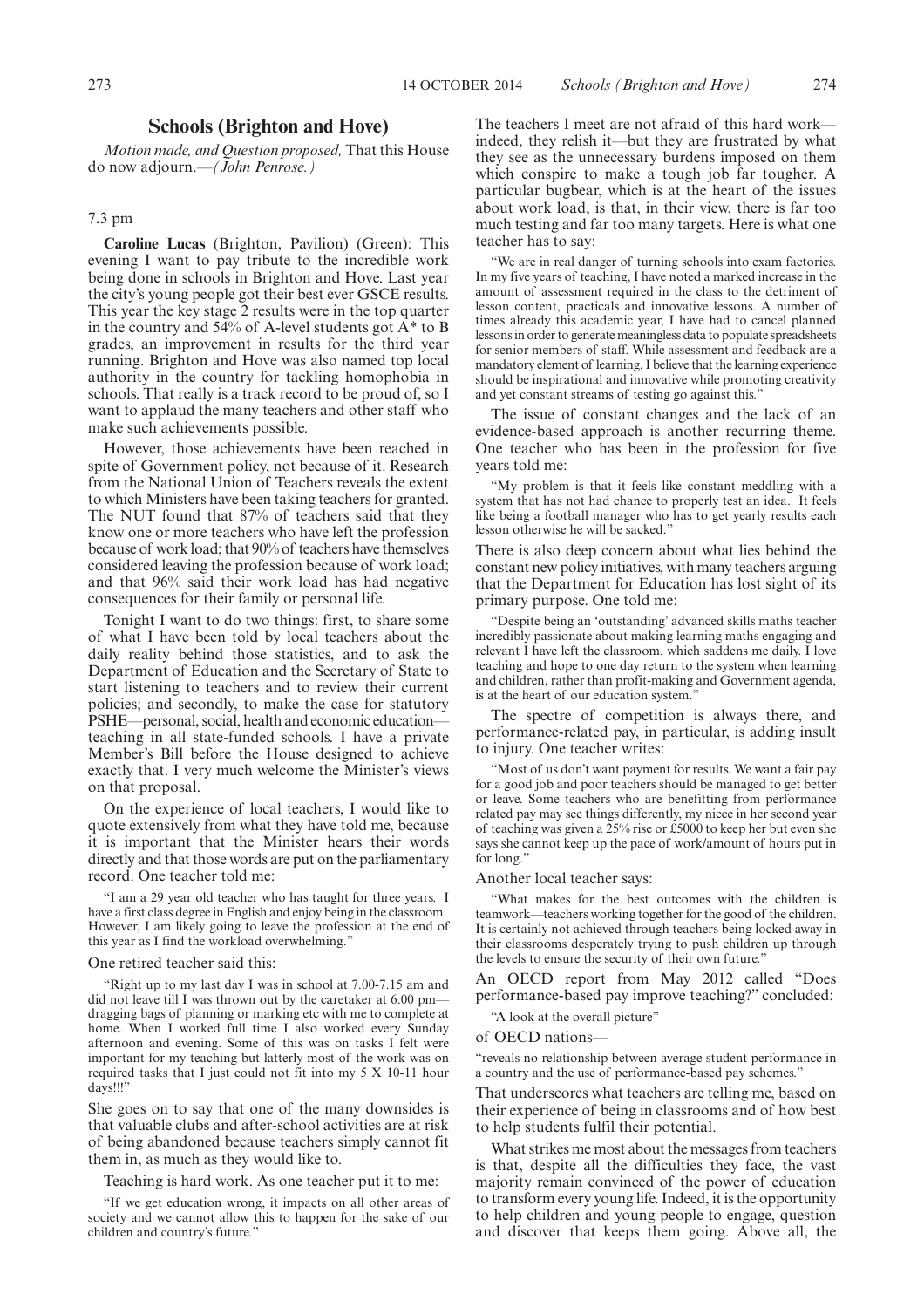teachers I meet recognise that teaching should be about giving children a chance to succeed. As one teacher put it:

"We need to see an end to this misguided notion that children are all the same and will progress in exactly the same way. Teaching them this early on in life that they are failures because they have not made what the government deems satisfactory progress is criminal and fosters feelings of inadequacy. We already know that how children feel about learning has a huge bearing on how much progress they make in the future."

#### He concluded:

"I'm not suggesting we don't push and support children to be all that they can be, but the current system does not promote positive self esteem and positive attitudes to learning and it's getting worse. I want to sew the seeds for lifelong learning in my classroom and not turn people off it because, as kids put it, they're 'no good'. Learners are not closed systems, but individuals affected by a wide range of factors; social, emotional and developmental.'

That teacher's last point brings me on to the second issue I want to raise. PSHE may sound like a dry acronym, but behind the title lies a subject that is vital for all children. PSHE encompasses many issues everything from teaching life-saving CPR, tackling homophobic language in schools, understanding how to be responsible with money, tackling a controversial news story that is trending on social media and sweeping around the playground, to discussing the difference between an abusive and a respectful relationship.

PSHE involves learning about relationships, respect and responsibilities. It has always been important, but children today are bombarded with information in ever evolving ways and what happens in the classroom simply is not keeping up. For example, the latest guidance on sex and relationships education—just one aspect of PSHE—was produced 14 years ago by the Department for Education, before the mass use of mobile phones, the internet and the rise of social media.

The National Society for the Prevention of Cruelty to Children has shown that girls and boys are gleaning distorted and inaccurate information about sex and relationships via online porn. Children face issues such as sexting and the pressure to document their lives and relationships online and in chatrooms. Childline has found that 60% of 13 to 18-year-olds had been asked to share a sexual image or video of themselves. One in three girls say they experience groping or unwanted touching at school. Yet not all our children are getting a chance to learn how to negotiate this complex landscape of communication and information.

The horrors of children being raped and abused in Rotherham and elsewhere, yet ignored by those with the power to help them, have sickened all of us, as have the revelations about historical child abuse—an issue I have worked on with colleagues across the House, lobbying the Home Secretary for a robust inquiry into the cases. Good PSHE has a role to play in helping children learn how to stay safe, and that is why it has been flagged up by a number of studies on how to protect children.

Schools in Brighton and Hove, strongly backed by Brighton and Hove city council, have been working to deliver outstanding PSHE, and their work is truly inspiring. For example, Patcham high school in my constituency has adopted a whole-school approach to PSHE, backed by the full commitment of the head and staff. It is a core part of the school's ethos. The young people at Patcham learn to debate and discuss sensitive and difficult subjects, with each other and their teachers, in an extremely thoughtful and intelligent way. Difficult issues such as mental ill-health, emotional bullying and relationship abuse are discussed, using creative and engaging teaching tools. The school facilitates pupils' consideration of complicated issues and, crucially, helps them to think for themselves. There is no brushing of important and controversial matters under the carpet and hoping for the best. The positive impact of this approach on the students shines through.

Yet this quality of PSHE is not available to all children. Ofsted's most recent PSHE report, "Not yet good enough", found that PSHE teaching required improvement in no fewer than 40% of schools. A PSHE Association survey of 40 local authority leads suggests that 52% of teachers—more than half of them—are not adequately trained in PSHE, and that they are not getting the help they need to make improvements. Statutory status is therefore key. As long as PSHE remains a non-statutory and non-examined subject, with a low priority in the Ofsted framework, there will be virtually no coverage of PSHE in teacher training. In school, PSHE teachers are not given the curriculum time or training that they need.

Those are the reasons why I have presented a private Member's Bill, which is before the House, to make teaching PSHE a statutory requirement in all state-funded schools. Since presenting the Bill, I have found widespread support for this principle. Teachers want PSHE. There is strong backing from the teaching unions, including the NAHT, which represents head teachers. Statutory PSHE is not seen as a burden, but as something that helps. Teachers need and want access to good training and support to deliver quality PSHE across a range of topics, and statutory PSHE would provide that.

Parents, too, want PSHE. To take the example of sex and relationship education again, 88% of the parents of school-aged pupils want age-appropriate SRE to be taught in schools. YouGov and the PSHE Association have found that 90% of parents believe schools should teach children about mental health and emotional wellbeing. Young people want PSHE. Members of the UK Youth Parliament are among those who have repeatedly made that clear.

This subject is not as controversial as it perhaps once was. The tide is changing. Members may remember that *The Telegraph* has run the excellent Wonder Women campaign for better sex education. One of the reasons that there is such strong backing for statutory PSHE from both heads and teachers is that it has the potential to aid academic success and employability. All children deserve a curriculum that promotes resilience, physical and mental health and life skills, and one that teaches about equality. My Bill is about an entitlement for all children and about ensuring that teachers have access to the training, resources and support they need to teach this vital subject according to their students' particular needs. It is about listening to teachers and benefiting from their insight into what works in our schools.

I very much appreciate the fact that the Minister has listened to me, and I look forward to his response on everything I have said about how teachers are now under such enormous pressures in our schools and on whether he can indicate any support for my Bill.

Before I finish, I want to do one last and perhaps rather unorthodox thing, Mr Speaker, which is to share a few verses from a poem by a local poet, Ros Barber,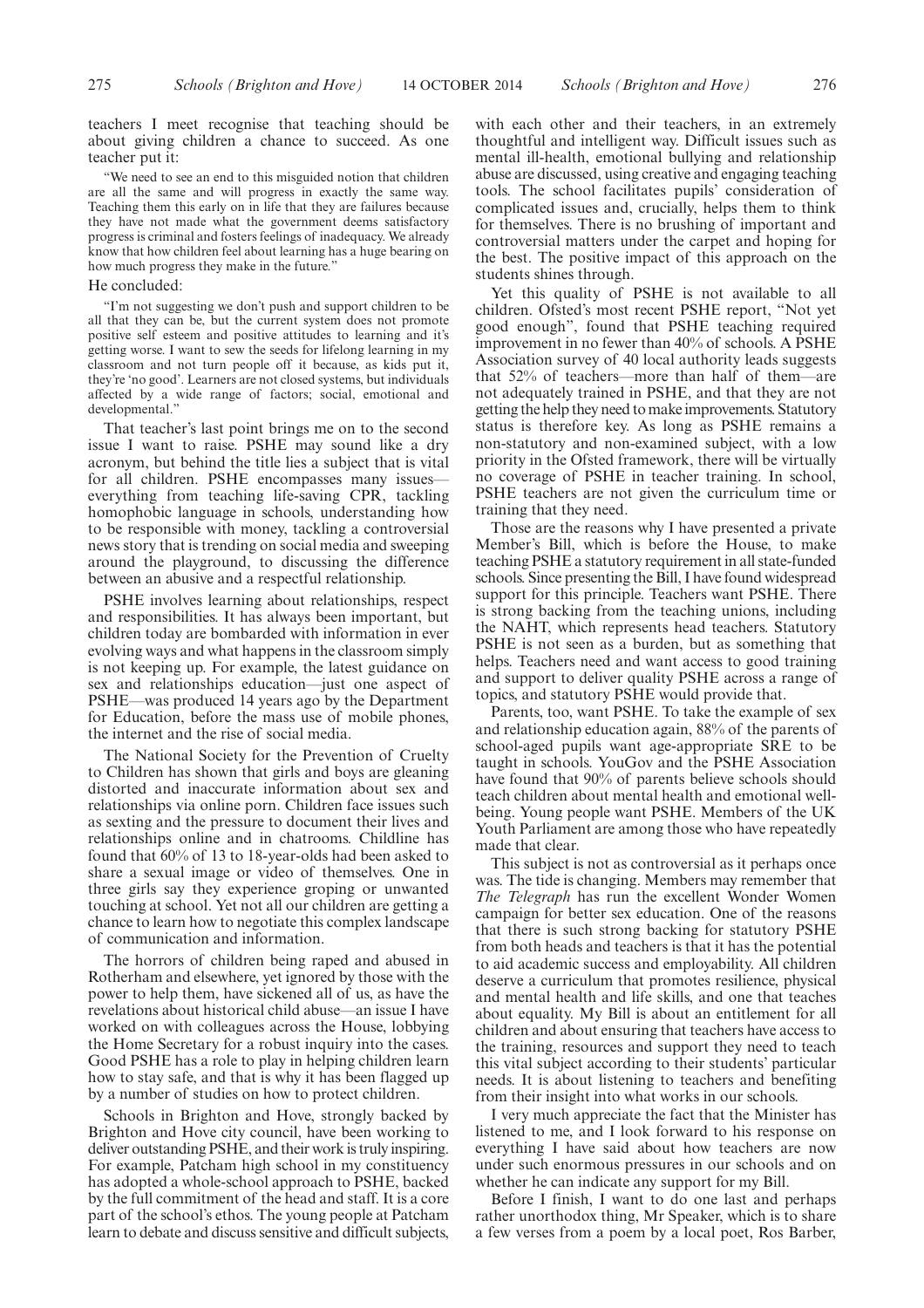# *[Caroline Lucas]*

who is also very involved with the teaching profession. What she writes in the three stanzas I will read sums up what is at stake in education today. Teachers up and down the country, and certainly in my constituency in Brighton and Hove, have a real concern, which I hope I have conveyed, that creativity is being squeezed out of our schools by endless testing and assessment. That is something that we need to review and act on. The poem says:

"I believe that a British state education is the best in the world. How else can a love of reading be learned than by never immersing a child in a whole book but rather chopping powerful and moving stories into meaningless chunks of text contained within the safe bounds of Literacy Hour. I believe that a British state education is the best in the world. That children should be taught to the test and only what they need to make the school look good, for better that a school is seen to perform well in the league tables than that a child retain any natural curiosity or love of learning. I believe that a British state education is the best in the world. What better way to teach your citizens that life is a trial than abandon creativity, load ten year olds with homework, stretch the school day? Existence is too short to waste childhood in climbing trees, in games, in unstructured play."

I very much hope that that is not the future for our schools, but I very much fear that that will be a vision of schools in this country unless the Government change direction, start listening to teachers and, crucially, allow teachers to teach.

## 7.19 pm

**The Minister of State, Department for Education (Mr Nick Gibb):** I congratulate the hon. Member for Brighton, Pavilion (Caroline Lucas) on securing this important debate. She has covered a wide range of topics, and I will attempt to address the issues she raised.

The Government's plan for education has been to raise academic standards, to improve behaviour in our schools and to close the attainment gap between those from richer and poorer backgrounds. We want all young people to leave school ready for life in modern Britain, whether it be through going to university, via an apprenticeship or in the world of work.

Under this Government's reforms, we have seen the number of students in Brighton and Hove achieving five or more GCSEs or equivalent at A\* to C, including English and mathematics, rise from 49.1% in 2010 to 62.6% in 2013. The hon. Lady is absolutely right to congratulate the pupils and schools in her constituency on that achievement because it is, in fact, 3.4 percentage points higher than the average for all schools in England. This excellent result for Brighton and Hove is exemplified by schools such as the Cardinal Newman Catholic school, the Blatchington Mill school and sixth-form college and the Dorothy Stringer school, which were all rated "good" by Ofsted, with 73% of the pupils in those schools achieving five or more GCSEs or equivalent at A\* to C, including English and mathematics.

Similarly, the proportion of pupils achieving level 4 or above in reading, writing and maths in primary schools has risen from 74% in 2012 to 79% in 2013, while at key stage 1, there have been some excellent results in Brighton and Hove, including those of the Balfour primary school, which helped every single one of its pupils to achieve level 2 or higher in reading, writing and maths, and the Downs infant school, where 99% of its pupils achieved level 2 or higher in reading, writing and maths.

The hon. Lady raised the issue of teacher morale, and I can tell her that this Government place enormous value and trust in the professionalism and skills of the teaching profession. We now have our best-ever teachers working in our schools, the vast majority of whom put in a considerable amount of additional time and effort with the sole motivation of improving the life chances of children and young people. We are determined to ensure that we continue to have a high-quality, effective and motivated teaching profession.

Having said that, I share the hon. Lady's concerns about the work load. The OECD TALIS—Teaching and Learning International Survey—showed that, on average, teachers in this country work 46 hours a week, compared with the OECD average of 38 hours, while the teacher diary surveys show even more hours worked. This is something that I and this Government are keen to do something about. We need to tackle what I would regard as this excessive work load on our teaching profession in our state-funded schools. I share, too, the concern of the hon. Lady, and of the teacher she quoted in her speech, about assessment and the overobsession with data collection. I agree that something needs to be done about that.

On over-examination, the hon. Lady again made a valid point, and this Government have tried to address it. That is why we ended the modular nature of GCSEs and A-levels, because it was leading to students taking bite-sized pieces over and over again to push up the grade they could achieve. We were seeing multiple entries, retakes and early entries in those exams. I hope that, over time, our reforms will see fewer exams being taken at the most important age group for education, ranging between 15 and 18.

The hon. Lady raised the issue of teacher pay, too. We know that high-performing teachers drive up pupil attainment, and we need a system that recognises that. A recent report by the Reform think-tank argued that performance-related pay does work and that its introduction in schools will drive up standards, strengthening the link between performance and pay, which is fundamental. We want highly performing teachers to be properly rewarded for their impact on pupil achievements, but I do not think how we assess performance-related pay should be a mechanical link directed only to one or two measures. There should be a wide range of measures for head teachers to assess in respect of the teachers working in their schools.

Governors are generally supportive of performancerelated pay. The National Governors Association supports the increased flexibility that governing bodies have been given to link an element of teachers' pay to their performance, because most governors would like to be able to pay good teachers more. In a recent survey, 60% of governors who expressed a view agreed with the statement:

"Tying teachers' pay more closely with their performance is likely to improve pupils' attainment".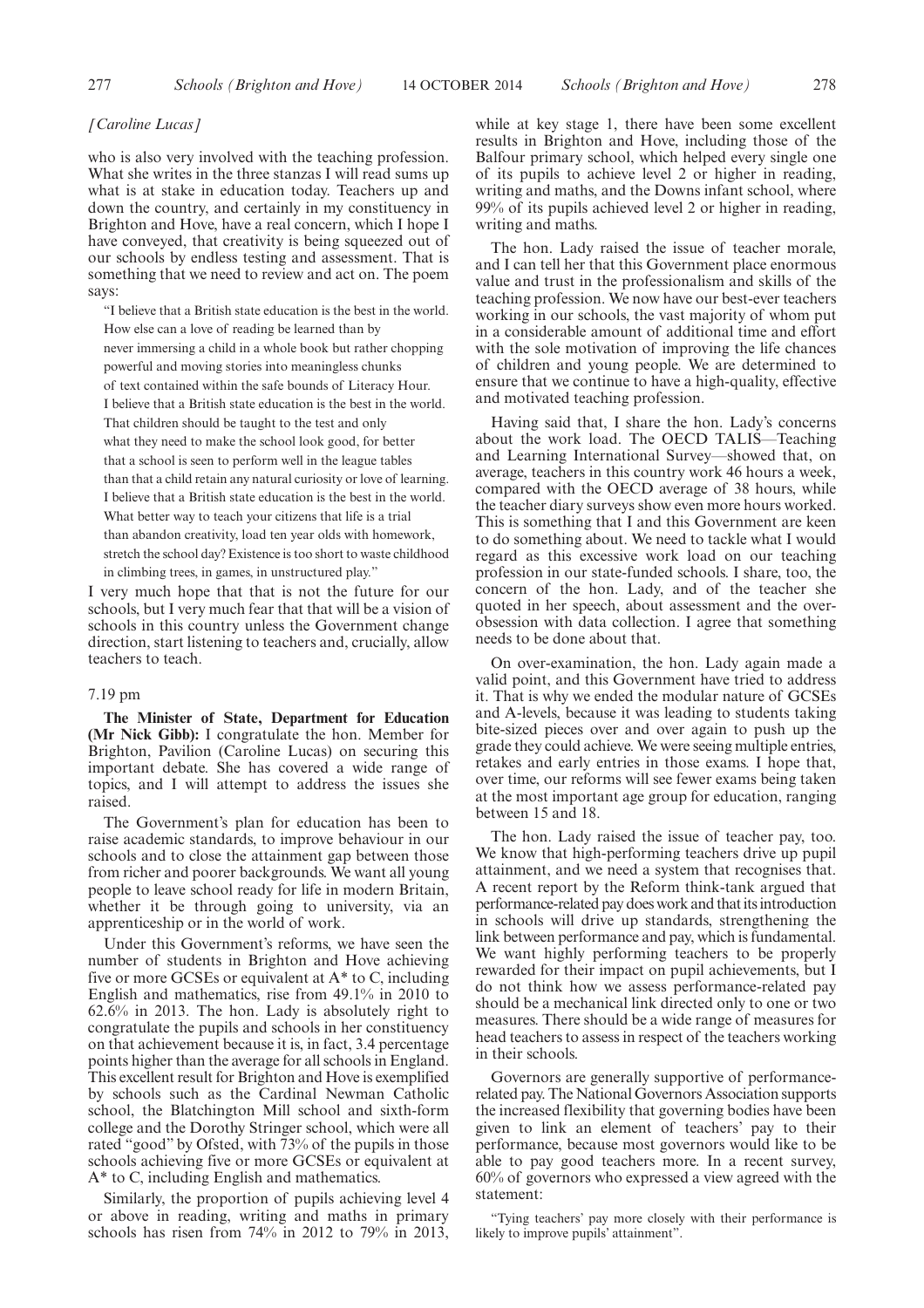**Caroline Lucas:** I am grateful for the thoughtful response that the Minister is giving. Does he share my concern that performance-related pay can greatly undermine teamwork if teachers are judged simply on what they contribute individually? In fact, what someone contributes in English has a knock-on effect in many other subjects. The best teaching is therefore about teamwork.

**Mr Gibb:** Again, I agree with the hon. Lady. When judging a professional within a firm of accountants or lawyers, one looks not just at one or two metrics, but at the contribution that they make to the whole operation. A good performance-related pay system would look at the contribution that a member of staff makes to the school as a whole. That could include mentoring and training teachers, extra-curricular activities and so on. It would look at their whole contribution to the school and there would not be a simplistic direct link to test results. That is down to the professionalism of the head teacher. I am confident that we will have well-run performance-related pay systems, rather than the type of system that the hon. Lady fears.

We need to ensure that we raise academic standards in this country and close the attainment gap. That is why the introduction of phonics, which she hinted at a criticism of, was important. It has raised the standards of reading. In 2012, 58% of pupils achieved the expected standard in reading. That has risen to 74% this year. That amounts to 102,000 six-year-olds who are reading more effectively today than they would have done, had we not introduced that important part of our education plan to raise academic standards.

The hon. Lady is a tireless promoter of the importance of good PSHE. I listened carefully to the example of good PSHE teaching that she cited from a school in her constituency. I know that she will talk to the Secretary of State later this week about her Bill. We agree that PSHE is important. We believe that all schools should teach PSHE, drawing on good practice like the example that she cited. We outlined that expectation in the introduction to the framework to the new national curriculum.

The hon. Lady is correct that good-quality relationships education is an important part of preparing young people for life in modern Britain. That is why we are committed to working with schools and other experts to ensure that young people receive age-appropriate information that allows them to make informed choices and to stay safe. Preventing violence against women is a topic that schools may include in PSHE. Maintained secondary schools are legally required to teach sex and relationships education, and we also expect academies to do so. To help support teachers, we have set up a new expert subject group on PSHE, which comprises lead professionals in PSHE practice. It will clarify the key areas on which teachers most need further support and produce new resources where necessary.

The hon. Lady said that the guidance on sex and relationships education is becoming outdated. I welcome the supplementary advice for schools, "Sex and relationships education (SRE) for the 21st century", which was published recently by the PSHE Association, the Sex Education Forum and Brook. The advice helpfully addresses the changes in technology and legislation since 2000, and equips teachers to help protect children and young people from inappropriate online content and online bullying, harassment and exploitation.

The hon. Lady also spoke about sexual content on the internet. As she will know, children's online safety is paramount. The Child Exploitation and Online Protection Centre has an important role. As a UK law enforcement body, it can apply the full range of policing powers in tackling the sexual abuse of children. CEOP has also developed a specific educational resource designed for use by teachers to tackle sexting.

**Caroline Lucas:** I have two very quick questions. First, I am grateful that the Minister recognises the problem of excessive work load in schools, but will he give concrete proposals on addressing it? Secondly, I am grateful that he has said that PSHE should be taught in all state schools but, if so, will the Government consider the opportunity to make it a statutory requirement?

**Mr Gibb:** We keep all curriculum issues and statutory requirements under review. On managing the work load, we are conducting deep-dive surveys into what affects teacher work load. We have asked the teacher and head teacher unions to help us to identify areas of teachers' regular work load to see where we can make changes to ease it. We are determined to do so. The hon. Lady is right that we cannot have the teaching profession weighed down by unnecessary, bureaucratic work. By the way, we have swept away 21,000 pages of guidance and regulation that was imposed on teachers, but we need to do more to ensure that that release of bureaucratic burdens filters through to the chalk face, or the interactive white board face, of our schools.

On that note, if I have not answered any of the issues raised by the hon. Lady, I am sure we can correspond after the debate.

*Question put and agreed to.*

7.31 pm *House adjourned.*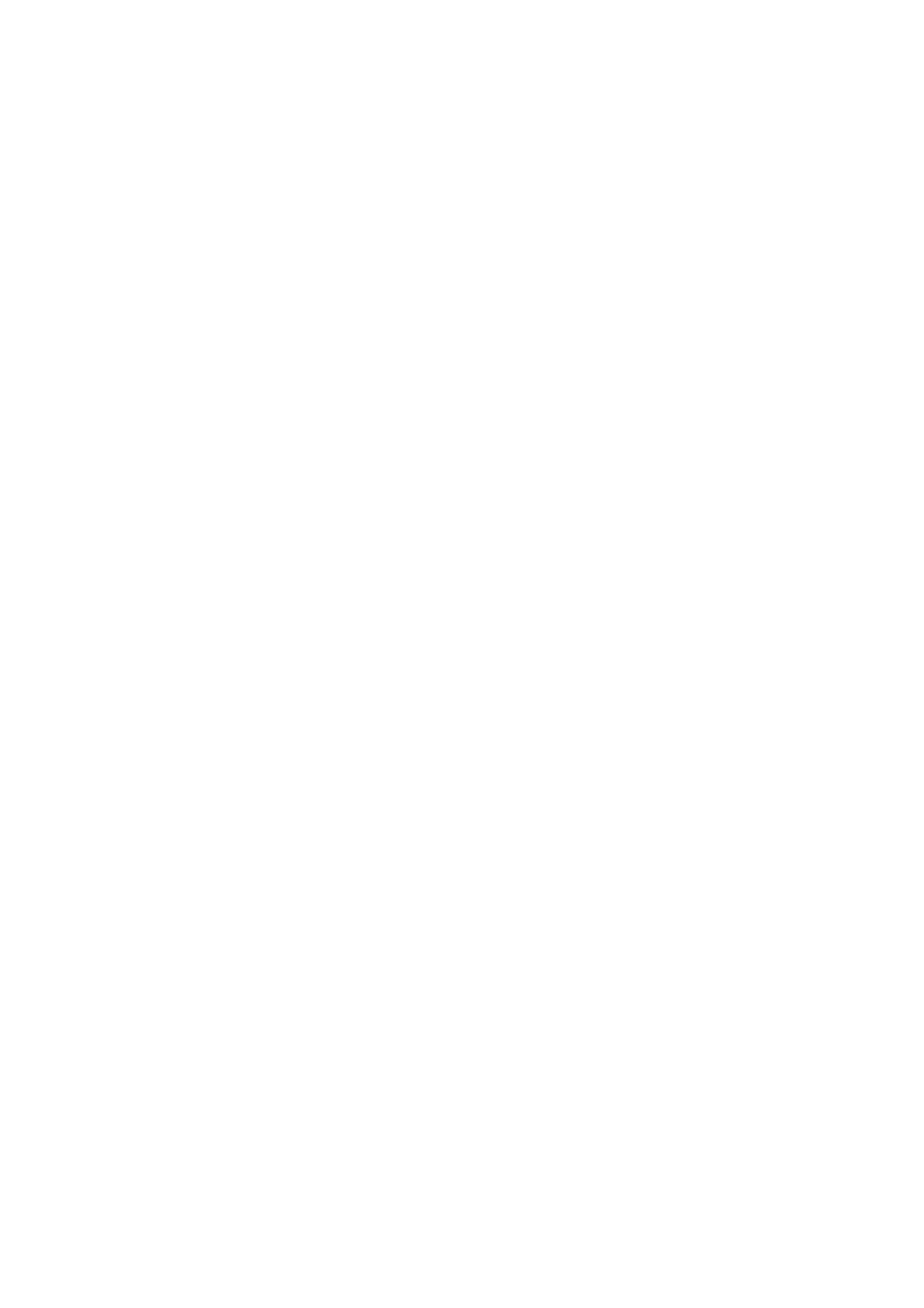1WH 14 OCTOBER 2014 *Surrogacy* 2WH

# Westminster Hall

*Tuesday 14 October 2014*

[SIR EDWARD LEIGH *in the Chair*]

# **Surrogacy**

*Motion made, and Question proposed,* That the sitting be now adjourned.—*(Dr Thérèse Coffey.)*

## 9.30 am

**Jessica Lee** (Erewash) (Con): It is a great pleasure to speak in front of you during this important debate, Sir Edward. I am grateful for the opportunity to raise the matter in Westminster Hall today.

Of the many functions of Parliament, one of the most important is to respond to changes in society and, when appropriate, to legislate accordingly. The law on surrogacy is outdated, limited and in places illogical. It is difficult to see how the current law, such as it is, can be said to help people who are starting families without the process involving significant stress and risk. Although there is no small or completely straightforward change to alleviate such problems, the time has come for Parliament to take a fresh look at the rules around surrogacy and to commit to helping people to start a family. I have some experience and interest in the matter from my time as a family law barrister.

Surrogacy is on the increase. Despite a lack of official figures, save for what is recorded on the parental order register, it is estimated that between 1,000 and 2,000 children are born through surrogacy each year, which is up from between 50 and 100 in 2008. The numbers are rising sharply, which is why the time is right for Parliament to explore the solutions to help the families and surrogates involved in the process. To start with, it is worth considering why families or individuals turn to surrogacy. There are of course several reasons, including unexplained infertility, cancer, couples being of the same sex or, occasionally, individuals wanting a child.Whatever the reason, however, the current system has uncertainties throughout. Some commentators have described surrogacy as a legal and political minefield, which may be right, but Parliament's role is to face up to such problems and to try to find solutions.

Not only are there problems with the law in this country, but an international framework for surrogacy, unlike adoption, is lacking. The rules in the UK are so ambiguous that potential parents are increasingly turning to other countries to find surrogates, which has its own problems. The lack of an international structure leads to delays and complications when they return to the UK with their children. The problems were highlighted over the summer with the case of baby Gammy, one of a set of twins born to a surrogate in Thailand for Australian parents. Gammy happens to have Down's syndrome, and there is a dispute between the surrogate and the intended parents as to the reasons why he is now separated from his twin, who has gone to Australia. It cannot be right for such children to be left without a clear set of international rules to resolve the dispute.

The Minister may not be surprised to hear that I am not short of possible solutions to the issues around surrogacy and ask her to reply directly to my proposals. I am sure that she will agree that the current system has problems and those problems must be the starting point. With that in mind, I am sure that she will be grateful for the opportunity to work with me and others and across Government Departments to help families by seeking solutions that can reform the system.

In summary, I am calling for the following changes. First, I want new legislation to be brought forward to update the law or to amend the current legislation to help prospective parents and surrogates. Secondly, there should be written agreements for those going into surrogacy to ensure that all potential future issues around the pregnancy have been discussed and agreed. Thirdly, I want an international framework for surrogacy. Fourthly, there should be a code of practice for prospective parents and surrogates. Fifthly, we should have pre-birth orders, because it is right that there should be an immediate transfer of parenthood upon birth. Sixthly, payments to surrogates need to be regulated and transparent and should be for the surrogate's "inconvenience" rather than for the acquisition of a child. Finally, we should end the non-extendable deadline of six months for applying for a parental order. I will discuss a related development that came in a recent judgment later, but it cannot be right to have no flexibility in a family law application of this nature.

The Surrogacy Arrangements Act 1985 and the Human Fertilisation and Embryology Act 1990 provide for the current legislative arrangements. The 1985 Act made it a criminal offence to advertise for a surrogate mother, to advertise oneself as a prospective surrogate or for third parties to broker a surrogacy arrangement on a commercial basis. The Act made the UK surrogacy arrangement unenforceable and the legislation was perhaps aimed to discourage surrogacy. The reality, however, was that surrogacy cases were beginning to rise in the UK and the legislation left the whole structure without professional support, which was reflected on by High Court judges at the time. In 2007, Mr Justice McFarlane commented:

"Given the importance of the issues involved when the life of a child is created in this manner, it questionable whether the role of facilitating surrogacy arrangements should be left to groups of well-meaning amateurs."

He makes a good point.

The 1990 Act created for the first time a bespoke legal process enabling married intended parents to reassign legal parenthood to themselves and obtain a parental order. It was updated in 2008 and extended those eligible to apply for a parental order to include unmarried and same-sex couples. That, however, is it. That is our entire legal framework. The various pitfalls in the current legislation are many and I will now speak of how Parliament can best legislate to help all involved.

Enforceable written agreements and a code of practice would deal once and for all with the uncertainty surrounding surrogacy. There are an infinite number of questions to ask before going into a surrogacy arrangement. A written agreement and a code of practice would provide clarity for intended parents and for surrogates. All those involved need proper advice and proper safeguards against all eventualities. What if the pregnancy results in more than one baby? What about communication between all involved during the pregnancy? What if the child has a disability? What about the arrangements for the actual birth? Those are just a few of the obvious, practical problems that need to be addressed and could be addressed by written agreements.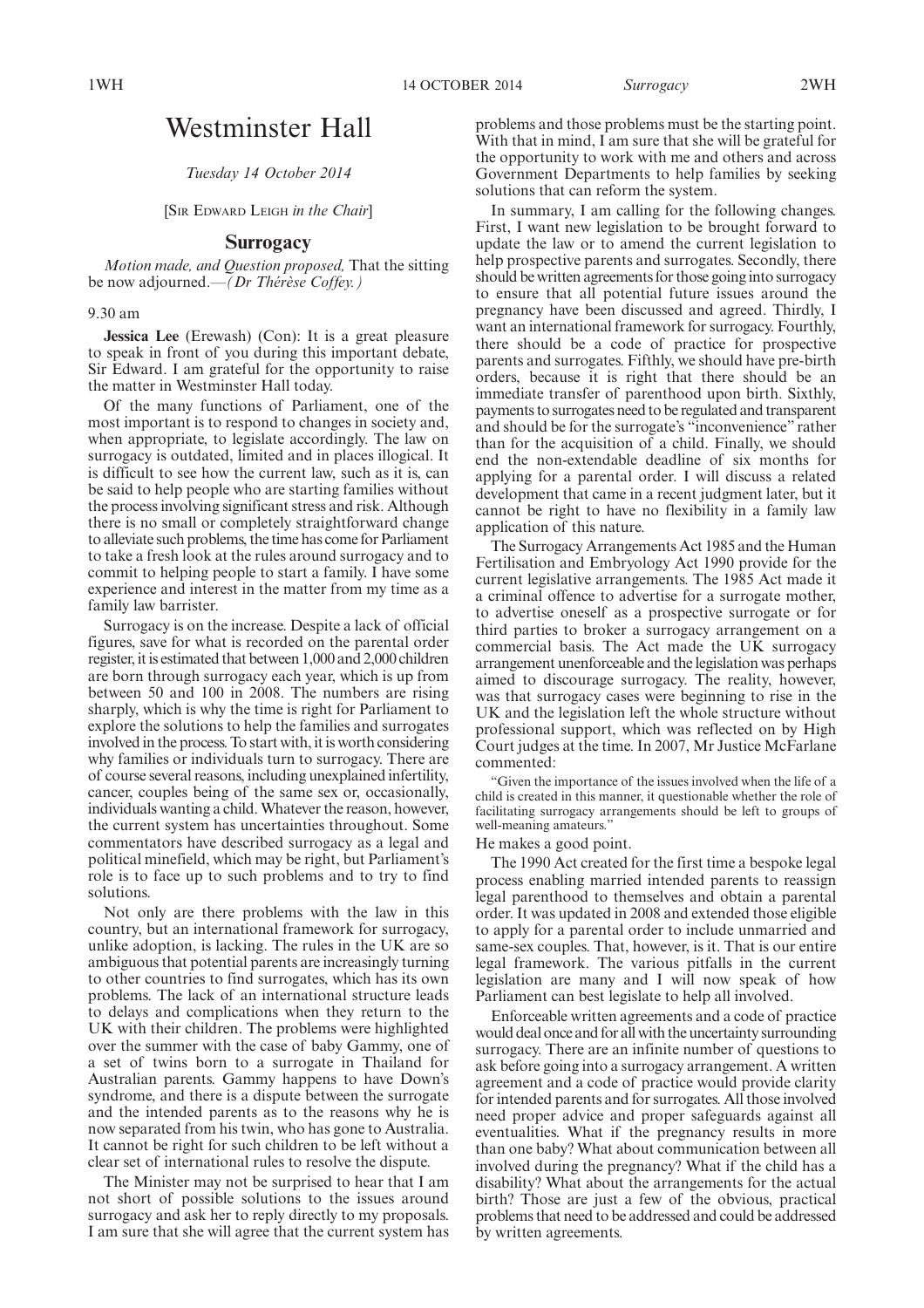#### *[Jessica Lee]*

I have been discussing the matter with other MPs and some of my constituents. Following a conversation with a couple in my constituency, I will put it like this: I would not expect my constituents—the good people of Erewash—to have to purchase a house or lease a car without a contract, so why when trying to form a family, which is the most important that they will ever do, with a surrogacy would they do so with an inadequate framework? It cannot be right, but it is within Parliament's power to change the rules.

The next change I would like relates to pre-birth orders. It is important to establish legally who the parents are from the moment of birth. At the moment, the surrogate, and their spouse if they have one, are the legal parents of the child. It has been said to me over the past few days that there is always the risk that surrogates will change their mind and that it must happen all the time. It is a common misconception. To my knowledge, only two cases of surrogates seeking to keep their baby have been reported in the past 30 years compared with some 1,000 successful arrangements. Typically, surrogates aremothers who have found pregnancy easy and then want to help other families. They have a commitment to help the intended parents and want to see them have their own family and see the child grow up in that unit. We need to support those women and to make the law work for them.

Furthermore, many children are being born abroad, if the surrogate is based there. That creates more problems, because the child can be born stateless, making arrangements to come home to the UK complex. If the parental order could be obtained during the pregnancy, arrangements to come home with the child would obviously be far more straightforward. A number of MPs have dealt with scenarios in which a child is born abroad and there are difficulties in returning to the UK.

The international context of surrogacy can add to the difficulties of applying existing UK legislation to the reality of modern surrogacy. Surrogacy law can be complex for foreign surrogacy arrangements. There is no international harmonisation of English and international law, and we do not automatically recognise a foreign birth certificate naming the donor parents as the legitimate parents of a surrogate-born child. In stark contrast with adoption, which requires the thorough vetting of parents, anyone can enter into a surrogacy arrangement abroad.

Automatic recognition of the surrogate as the legal mother, however, can cause its own problems in the context of international surrogacy agreements. In 2008 a British couple who had paid £23,000 to a surrogate mother who bore twins for them in Ukraine were at first unable to bring the children back to the UK, since the couple were not recognised as the legal parents. That situation took a year to resolve, during which time the children were left "marooned, stateless and parentless", leading the judge dealing with the case to issue a stark warning about how dangerous such a scenario is.

There are many practical problems to getting home safely to the UK with the surrogate-born child after the birth, because of issues to do with the right travel papers, entry clearance and citizenship. Parents then have to look at the legal status of the child as soon as they return and any necessary interim legal measures. For instance, are the eligibility criteria for a parental order all in place? What about the legal position of the surrogate, and her partner if that is relevant, under English law? The complications are many.

Rules on surrogacy vary from country to country, so not only do we need to look at our domestic law, but all countries ultimately need to look at the international framework. In some countries surrogacy is banned completely, such as in Germany, Italy, France and Sweden. In some countries the law is complex, such as in the UK and Australia. Elsewhere, 19 states in America have laws clearly recognising surrogacy and another 10 states allow unpaid surrogacy. Also, anecdotally, I know of same-sex couples who have moved to the States with work, in part because they know that in due course it will be more straightforward there for them to have a child through surrogacy. Thus, all children born via surrogacy in the USA are eligible for a US passport, regardless of the citizenship of the parents, but that is inconsistent with other countries.

In July this year, the Government of Thailand announced changes to their regime for commercial surrogacy, stating that all surrogates will have to be blood relatives. As I made reference to earlier, a case in Thailand hit the headlines over the summer, and one can only feel sympathy for everyone involved in it. The case of baby Gammy, however, absolutely highlights the pitfalls and difficulties for all concerned. The outcome of such international situations—involving Thailand in this case, but it could be anywhere—might be that surrogate arrangements become more covert, and no one wants that. What we want is clear and transparent arrangements in this country and abroad.

**Stuart Andrew** (Pudsey) (Con): I congratulate my hon. Friend on securing this important debate. Among a number of concerns, many people fear exploitation. Is not preventing that another reason for the importance of reaching international agreements?

**Jessica Lee:** My hon. Friend makes a good point. The way to avoid such exploitation is clearly to have a clear and transparent structure. That is what is missing in domestic law, where there are arrangements, although they are not working properly, and internationally. Far fewer UK couples would consider going abroad if the domestic arrangements for them in England and Wales were completely straightforward, preventing them from feeling the need to travel around the world to find a suitable surrogate.

Parental orders, as I said near the beginning of my speech, have a strict six-month deadline in which to be registered once a surrogate has had the child. The law provided for no flexibility on that until very recently—a judgment was published in the past few days. In that case, the president of the family division of the High Court made the following comment:

"Can Parliament really have intended that the gate should be barred forever if the application for a parental order is lodged even one day late…It is the very antithesis of sensible; it is almost nonsensical."

The judge then went on to make the parental order and the wardship was set aside. There had been significant delays in returning the child to the UK.

It can be said, therefore, that case law has moved matters forward, but the rules remain the same and that is a matter for Parliament to resolve and to do so early.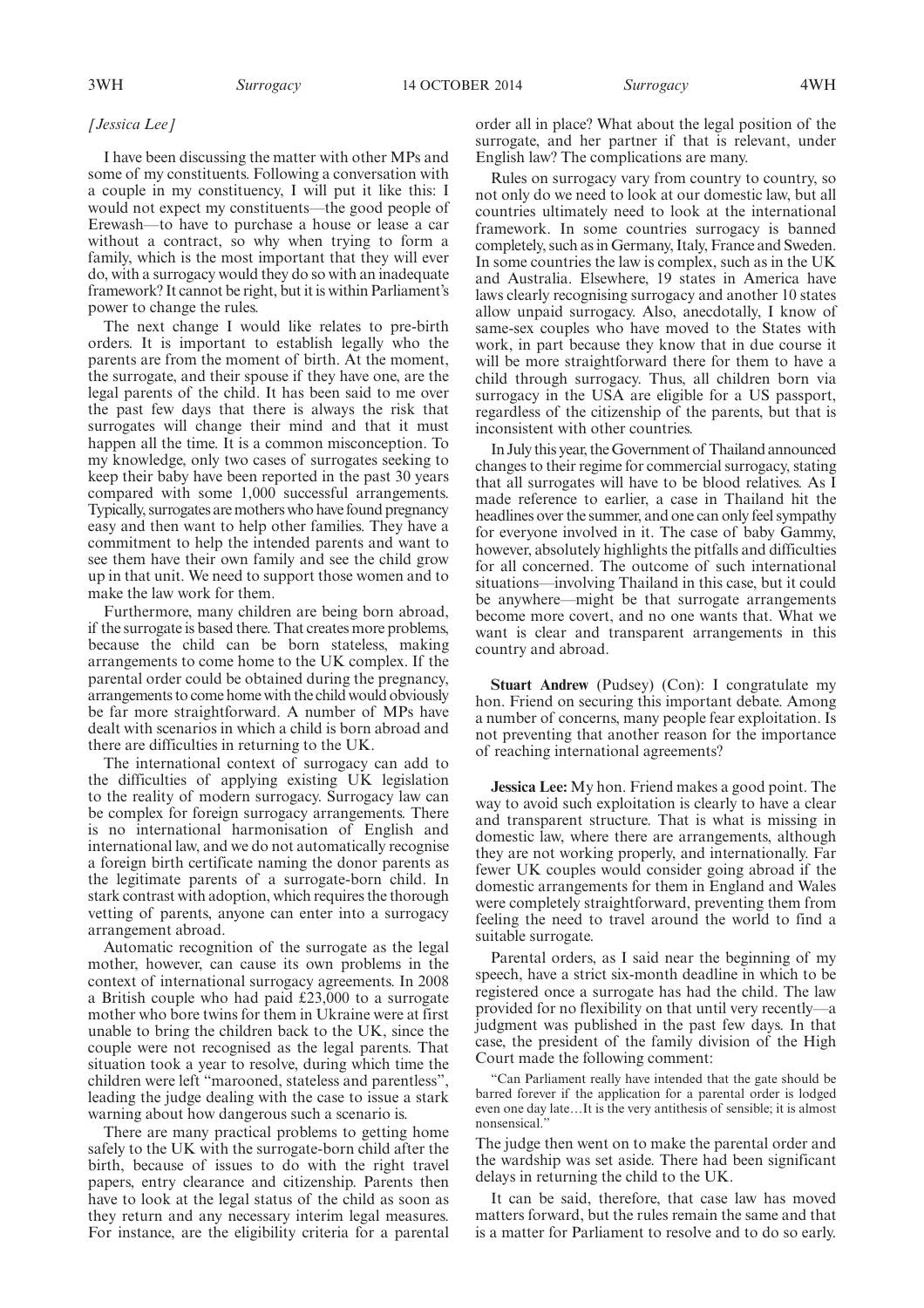We are dealing with people's families and with emotive issues. That is the most important thing. If there cannot be flexibility in obtaining a parental order, that is a most unsatisfactory position. That must be one of the first matters in which there has to be flexibility in an application under family law.

I want to address the issue of same-sex couples. Since the Marriage (Same Sex Couples) Act 2013 passed through Parliament, we probably have had an increase in the number of same-sex couples looking to have a baby through surrogacy. That has been on the rise for some time, but the Act supports it as well. On Second Reading, the Minister gave one of the most thoughtful and measured speeches on the legislation, which I recall clearly, so I am delighted that she is responding to the debate today. She has always taken a thoughtful approach to the issues surrounding same-sex couples.

In the UK, anecdotally, same-sex couples conceive with the help of a friend, relative, or a surrogate introduced to them by a UK-based non-profit surrogacy organisation. As we know, such surrogacy arrangements commissioned in the UK are unenforceable by UK courts, so the problem remains. Increasing numbers of same-sex couples are travelling abroad for surrogacy. As I mentioned earlier, a popular destination is the USA, because some states can guarantee that both fathers will be named on a child's birth certificate from the outset. But, again, we come back to the problems that I have raised before. Parliament did well by passing the same-sex marriage Act and progressing matters in that way, but for issues that follow on from that, Parliament needs to do the same.We must have an even-handed approach in addressing every aspect of people's social and family lives, and that is why we need to update the law.

I have set out for the Minister my key requests. I accept that they are not small ones, and some will take time to grant, in particular those concerning an international framework. However, I genuinely feel that there is a real change in emphasis. There is a momentum to address the issue. Judges, as I have quoted, are saying that statute law is not right, and we need to move matters forward. We have an opportunity here today to take the initiative. We very much need to start the process, which would be welcomed across the parties. I have been helped by the right hon. Member for Birkenhead (Mr Field), who apologises for the fact that he cannot be here today. There is strong cross-party support for moving things forward. I urge the Minister to take this one-off opportunity and take a stand today and offer some solutions to these complex and extremely important questions, which could transform people's ability to have their families in this country.

#### 9.49 am

**Richard Harrington** (Watford) (Con): It is a great pleasure to speak in this debate under your chairmanship, Sir Edward. I congratulate my hon. Friend the Member for Erewash (Jessica Lee) on securing the debate which, I know, is an extremely difficult thing to do.

I am here today because I had a surrogacy case concerning a constituent, and nobody could help me to help my constituent other than my hon. Friend, who gave so much of her time and showed a level of expertise way beyond the remit of this House. I am not sure whether that expertise was professional or political, but it was a huge help and I am very grateful to her.

That case gave me an interest in the subject, and in surrogacy from an international perspective. Some constituents of mine, the Patels, who are both UK citizens and who have lived in Watford for many years, decided to enter into a perfectly legal surrogacy agreement in India—I understand that surrogacy is legal there, both nationally and in each state. The surrogacy took place in a place in India that they knew well. There was no question as to their British citizenship or indeed that of the baby.

Notwithstanding that, I was shocked to find that despite my constituents having a legal contract and a certificate from the Home Office signed on behalf of the Home Secretary, and despite having done everything they possibly could—that was extremely expensive for them, but they are a decent, law-abiding professional couple and did everything properly—their son spent the first eight months of his life without meeting his father. It might seem ridiculous, but the father had to send the Home Office not just his birth certificate, but his passport, so that proceedings could take place. He therefore could not go to visit his son in India. Despite every effort by his solicitors and others—I even spoke to the high commissioner in India—the case was treated as an administrative matter about passports, and everyone was told to look at the website, with its 16-week service standard. No one was interested in the surrogacy aspect of the case.

I must commend the efforts of the Immigration Minister, whose office regularly contacted the Passport Office. However, I began to realise something that my hon. Friend the Member for Erewash had warned me about surrogacy is not understood at all because there is no international agreement or protocol. I know nothing about this sort of thing myself—I have picked up this information from one particular case. It seems absolutely ridiculous that people who are trying to do everything properly, who have done what their lawyers have advised them and who have dotted the i's and crossed the t's, still had to wait weeks and months, as if the case was a passport application for an immigrant and there was a suggestion of fraud or some kind of trickery.

When my hon. Friend told me of her intention to campaign for an international agreement on surrogacy because of the need to bring things up to date, that fell exactly in line with what my constituents wanted. To this day, the baby is in India, despite the fact that, as a result of the Immigration Minister's good intentions, the father got his passport back. He has been able to go and spend time with his baby, although temporarily he has had to give up his professional practice. That situation is outrageous.

I commend my hon. Friend for what she is doing. She is one of the leading experts in the field, both in this House and in the legal sphere. I wish her all the best and am pleased to be able to support her in this debate.

#### 9.54 am

**Stephen McPartland** (Stevenage) (Con): It is a pleasure to serve under your chairmanship, Sir Edward, and to follow my hon. Friend the Member for Watford (Richard Harrington) who, as always, has given an impassioned defence of his constituents' interests. I congratulate my hon. Friend the Member for Erewash (Jessica Lee) on calling this important debate.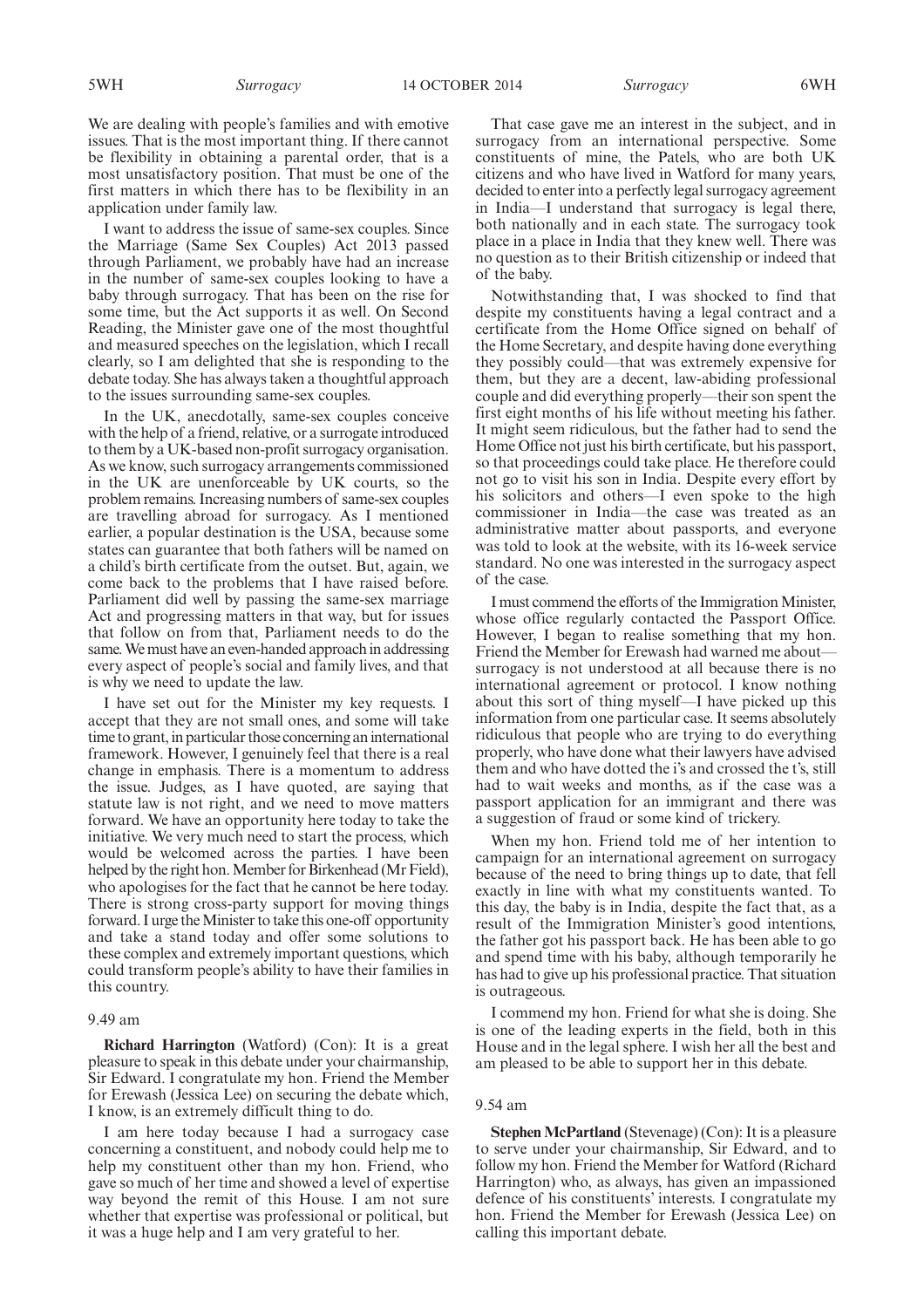7WH *Surrogacy* 14 OCTOBER 2014 *Surrogacy* 8WH

## *[Stephen McPartland]*

Surrogacy is a complex minefield, as we are all aware. Many Members of Parliament are concerned about the issue but, as we can see from the Chamber today, they are not keen on speaking about it publicly, because it is complicated, with many facets and problems. There are some religious undertones to the subject. I am pro-life and support all life. As a Catholic, I know that some Churches do not support surrogacy, but my view is that, whether or not it is supported, there is a system in place that we need to try to fix, as the exploitation of people using surrogates must stop.

Some of my constituents have fertility problems. They have looked into surrogacy as an option, but they have found it to be such a minefield that they do not wish to pursue it, despite the fact that having a child is their lifelong dream. At the moment, there is a real problem that is affecting our constituents.

As technology moves on, the way in which surrogacy is done has evolved over the years, but essentially we are still talking about a woman carrying and giving birth to a child for somebody else. There are a huge range of problems. For example, in the United Kingdom, we do not know how many children are conceived through surrogacy. We are a 21st-century modern democracy, but we do not have the full figures. There are no official records apart from the parental order register. To put that register into context, an estimated 1,000 children are born through Indian surrogacy each year, but in 2012, the family court granted only 213 parental orders. That suggests that there maybe thousands of children in the UK living with adults who are not their legal parents.

That may not be an issue for many people, but let us consider what my hon. Friend the Member for Watford said about families wanting to do what is legally correct and best for those children. As my hon. Friend the Member for Erewash stated, many of the children are born stateless. If they try to get into university, for example, which type of fees will they pay—the fees for foreign students or those for domestic students? How will they access and enter higher education in the United Kingdom? What if they have a problem accessing benefits in future because of some of the changes that we have made to access to benefits—if someone is considered stateless, how will they access benefits? Surrogacy impacts on a huge range of issues for families. As we change laws in the UK, the impact on those families will get bigger and worse. We need to look at that and work out a way of moving forward and creating some kind of international agreement.

My particular passion is to ensure that those families are safeguarded against exploitation. However, I would not wish to push too hard on that matter: as my hon. Friend the Member for Erewash clearly stated, there have been only two recorded cases of surrogates changing their mind in the past 30 years, but thousands of surrogates who, because they have enjoyed carrying a child for somebody else, have happily given the child over and helped the family to have another child. That is important, and I would not wish to scaremonger. However, it is incredibly important to me—as it is to my hon. Friends the Members for Erewash and for Watford—that surrogates are safeguarded and that the families who use surrogates are not exploited.

My hon. Friend the Member for Erewash raised the issue currently in the news of families who are being broken up, and she mentioned the case of the two children. Whoever is right or wrong, the reality is that the case has been a huge problem for the families and countries involved because there is no way of dealing with the situation or of identifying whether any law—rather than a moral and ethical code—has been broken. The issue needs to be looked at, and I support my hon. Friend's wonderful campaign for some kind of international agreement on surrogacy.

I also want to make a plea to the Minister on parentage. At the moment, the surrogate and her husband are considered to be the child's parents. That leads to the problem of statelessness that we have mentioned and the problem that my hon. Friend the Member for Watford raised concerning his constituents, where one parent was kept separate from the family for many months—in some cases, no doubt, it is for years. We need to tackle that, as it has a detrimental effect on our constituents and our society. I congratulate my hon. Friend the Member for Erewash on her wonderful campaign, and I thank her for raising the matter in the House.

#### **Julie Hilling** (Bolton West) (Lab) *rose—*

**Sir Edward Leigh (in the Chair):** Order. I will call the hon. Lady, but she did miss most of the opening speech. I am sure she will want to apologise, although I am also sure that there is a good reason why she was late.

#### 9.59 am

**Julie Hilling** (Bolton West) (Lab): I am grateful for being called in the debate. Of course I give my full apologies for missing a great deal of the speech by the hon. Member for Erewash (Jessica Lee). I congratulate her on securing a debate on this important issue.

I want briefly to tell the story of a wonderful surrogate family in my constituency. Members might remember that I have talked quite a lot about Kiran and Bina Salvi because, sadly, they got caught up in the passport debacle. They had also been trying for a baby for 12 years. They went through all the normal tests and goodness knows how many rounds of in vitro fertilisation until, in the end, the doctors said they had to stop because it was damaging Bina's health. They had had years of IVF and years of terrible disappointment every time the pregnancy did not work out.

The couple considered adoption, but the problem they then had was one that many couples have: by the time people have gone through all those years of trying, they are often considered too old to adopt a baby, so they are really in a cleft stick. The Salvis did much research and eventually took the brave decision to use a world-renowned specialist surrogacy clinic in India. They had five attempts at surrogacy, and their wonderful surrogate mum eventually became pregnant with their baby. On 3 March, they had a beautiful boy and girl—and they are beautiful; I went to visit them, and it was a proud moment to see them.

The babies were extremely underweight when they were born—they were little more than 2 lb. They were then stuck for four months in a hotel room in India with no passports, and they got more and more distressed. Spending the first four months of your life in a hotel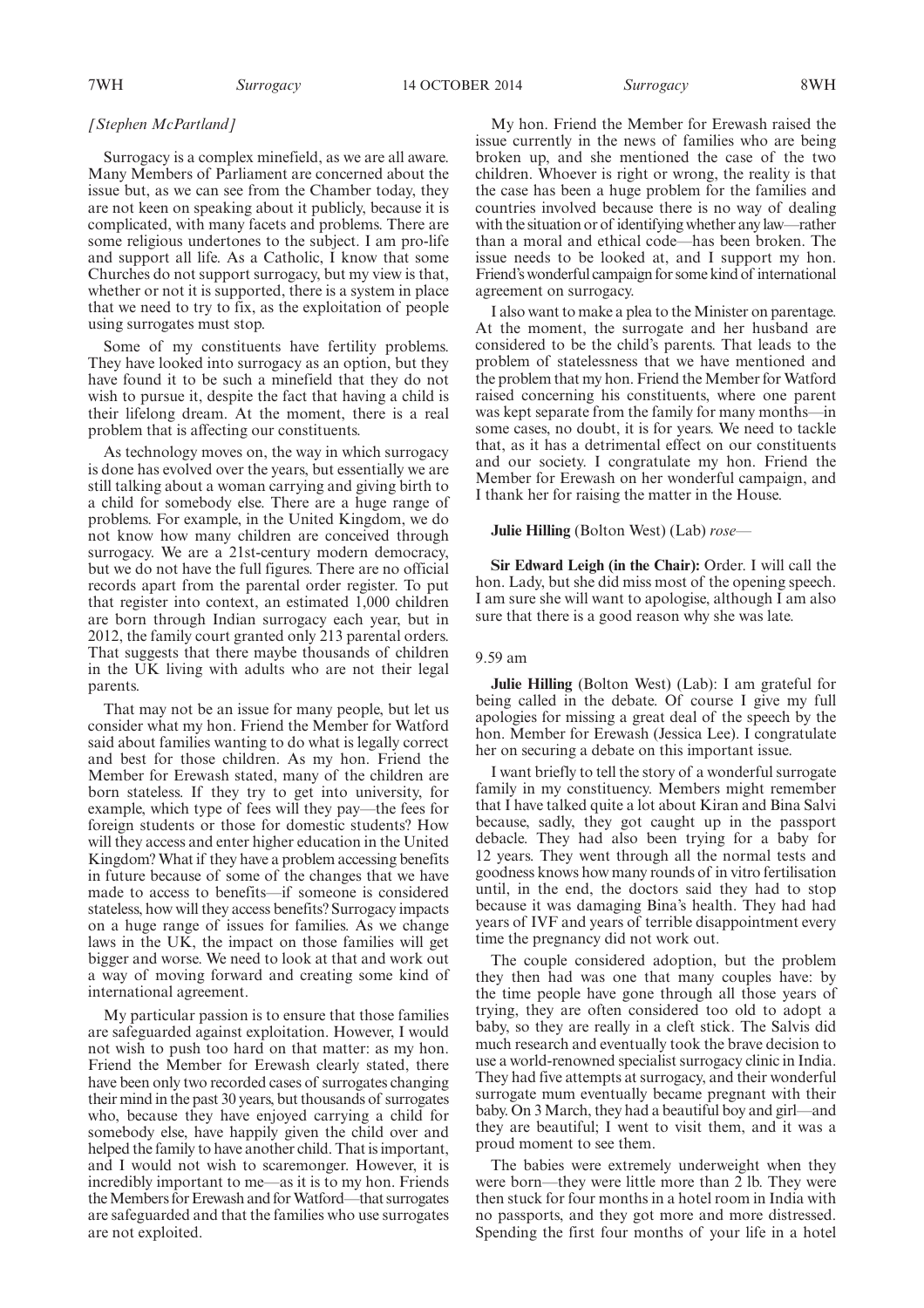room is no joy for anybody. The couple were also frightened about malaria and the rainy season. In addition, of course, it was not a four-star hotel, but the kind of hotel the couple could afford to stay in for that long.

The Salvis were with many other couples from the UK who were caught up in the same situation. They saw, however, that couples from other countries went through a much quicker process. Within a couple of weeks, couples from America and Canada were back at home with their babies. I therefore absolutely support the call for an international agreement on this issue.

Getting citizenship was extremely quick and easy for the Salvis, and the children were British citizens within two weeks. However, there was a difficulty. Rightly, the Indian Government require an exit visa for any children leaving the country, but because the couple's children could not get passports, they could not get an exit visa. The couple had to go to New Delhi to sign more documents—something that they were not aware of in the first instance.

That shows the problems we have. The situation was probably compounded because we had closed the passport office in Hong Kong, which would normally have dealt with the issue. The office in the UK did not know how to deal with such cases, and that compounded the problem for the Salvis. We need to make sure we have experts in our passport offices in the UK who can deal rapidly with these cases and understand their intricacies. Eventually, however, the family got the passports and returned home.

The other point I want to raise is about the benefits to the surrogate parents. In this case, they gave the precious gift of life. The Indian mum was so pleased to have been able to help the Salvis, and the two couples are still in close contact. However, the surrogacy also gave the Indian couple a real lift in their lives, and they managed to start two businesses on the basis of surrogacy. Giving the gift of life, and the financial benefit from it, therefore fundamentally changed their life and that of their family.

There are strict rules in India about the number of cycles of surrogacy people can have, but the rules are not necessarily the same in other countries. Any international agreement therefore needs to make it clear how many rounds of surrogacy there can be, and to guarantee the health of the surrogate mother and the babies born to her.

I absolutely agree that we need international agreements so that parents who seek surrogacy understand the rules that are in place and are not held up in the country where the children are born, and so that surrogates are not exploited in their home countries. We also need to examine surrogacy in this country to see whether we should have different rules to allow payments to be made for surrogacy, rather than the deals we have at the moment.

Many thousands of would-be parents are suffering badly because they cannot have children. They see their friends around them having children, and becoming parents themselves becomes their life goal. I think we can all share their pain, and anything we can do to assist them will be really important. Again, I congratulate the hon. Member for Erewash on raising this important issue.

10.5 am

**Andrew Gwynne** (Denton and Reddish) (Lab): It is a pleasure to serve under your chairmanship, Sir Edward. I congratulate the hon. Member for Erewash (Jessica Lee) on choosing this interesting and important subject for a Westminster Hall debate. She put the case eloquently, sensitively and sensibly.

It is some decades since the main rules controlling surrogacy were put in place, and it is no exaggeration to say that they are a product of their time. Although there has been welcome progress on some aspects of surrogacy for example, provision for adoption leave and pay for intended surrogate parents was included in the Children and Families Act 2014—a more fundamental examination of our position on surrogacy is needed, so the debate is extremely timely.

Of course, it is important to say at the outset that the health and well-being of any children born as a result of surrogacy arrangements must be at the heart of our concerns. As the hon. Member for Stevenage (Stephen McPartland) rightly said, that must sit firmly alongside the need to prevent exploitation of any of those involved in surrogacy, but the welfare of children must be paramount.

Aspects of the current situation can certainly be described as troubling. The growth of the internet continues to accelerate, and it takes only a few keystrokes to bring up a search engine web page with paid advertising for commercial surrogacy services abroad. The revelation that Britain may account for as many as 1,000 surrogate births in India every year is shocking enough, but when it is contrasted with the low numbers known to be taking place in Britain, it is clear that the situation requires serious review. There is a clear need for further research to establish the size of the international trade in surrogacy and to enable the development of a deeper understanding of how it functions.

It is not just the hon. Member for Watford (Richard Harrington) and my hon. Friend the Member for Bolton West (Julie Hilling) who have experienced tricky constituency casework on this issue. Earlier this year, she and I had almost identical cases, which we discussed. The legal issues got very tricky, and that was compounded by the passport fiasco. Thankfully, my case, like hers, has been satisfactorily resolved for the parents and the child. However, the cases were tricky, which highlights just how difficult some of these surrogacy arrangements can be. While that can be compounded by factors outside the control of those involved, the arrangements in India were incredibly tricky and caused the parents a lot of heartache and trauma, as well as a lot of unex—I am trying to think of the word. I have lost my train of thought.

#### **Sir Edward Leigh (in the Chair):** Unexpected.

**Andrew Gwynne:** Thank you, Sir Edward—unexpected expense. That placed the family in severe difficulties while they were in India.

Although our legislative framework might restrict exploitation in connection with surrogacy in the UK, it might simply be shipping exploitation abroad, where there are undoubted commercial opportunities to make large amounts from the exploitation of poor women. In the past few days the case has been reported of an Australian couple who are said to have abandoned one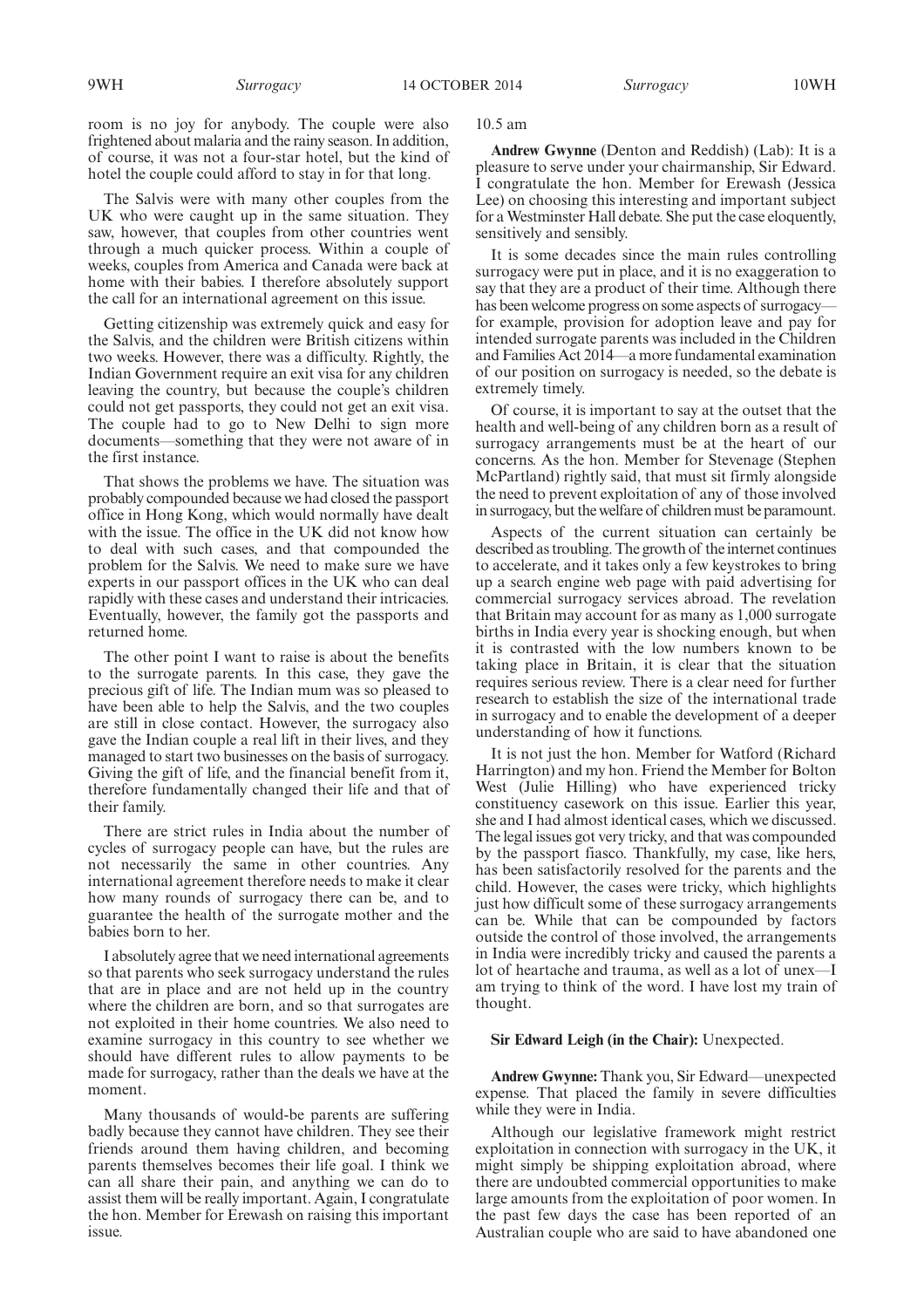#### *[Andrew Gwynne]*

of two surrogate twin babies born in India, taking only one of them back with them. That amply demonstrates the need for international action. I hope that today's debate will highlight the need for consideration of an international convention on surrogacy, so that we can put an end to such unethical and immoral practices.

The international dimension is important, but inevitably the question arises of how we might alter the situation in the UK to enable aspiring parents to explore the option of surrogacy in a way that protects all parties and puts children's interests first. I suggest that we consider three things. The first is an assessment of the scale of the need for surrogacy and whether we can reduce that need through action to reduce the incidence of infertility in women. The second is an assessment of the extent of the international trade in surrogacy; on international health questions, we are much more effective if we operate in concert with other countries. The World Health Organisation appears to take little interest at present in surrogate motherhood issues, and perhaps the United Kingdom, as a member of its executive board, should take a lead in raising the issue and ensuring that it is included in the WHO programme of work. I should be interested to hear how the Minister can take that matter forward. The third thing to consider is a review of UK legislation on surrogate motherhood. Difficult issues will inevitably need to be considered, particularly the potential involvement of commercial interests in arranging surrogacy. The hon. Member for Erewash set out a possible framework, and that should be considered carefully. I am interested to hear the Minister's response to the important points she made.

The current position is clearly unsatisfactory and in need of attention. If the population is to continue to make use of surrogate motherhood to deal with the problem of infertility, it would surely be better for the processes to take place within an ordered, regulated system here, than in a system that is not ordered, halfway round the world. It would be better for the parents, the surrogate mother and the child. The comments and suggestions made by the hon. Member for Erewash were compelling. She is right to raise the question of how to strengthen our domestic law to protect all concerned. This is a sensitive area that needs to be considered carefully, but there is a need for change at home as well as internationally, and I look to the Minister to give direction, answer questions, and consider the possible solutions that Members have suggested. Thank you, Sir Edward, for filling the gaps that were left in my speech when, sadly, my train of thought left my brain.

#### 10.13 am

**The Parliamentary Under-Secretary of State for Health (Jane Ellison):** It is a pleasure to serve under your chairmanship, Mr Leigh. We have had a thoughtful debate, which is no surprise given the expertise of my hon. Friend the Member for Erewash (Jessica Lee). I thank her for raising this important subject, and other hon. Members and the shadow Minister for their speeches. This occasion makes me even sadder that my hon. Friend is leaving Parliament at the general election; it is an ample illustration of the fact that Parliament's loss will be the family Bar's gain. My hon. Friend has shown that she is good and knowledgeable lawyer, and I am

conscious that I am not a lawyer of any description, let alone a good one. I hope that she will therefore understand that I may want to respond on some of the more complex legal issues after the debate. There is a significant cross-Government interest in the area, with some issues falling within the Home Office's area of responsibility, and others in that of the Ministry of Justice.

Surrogacy is, obviously, an emotive issue, and it is good that we have had such a calm debate. It is recognised by all that it is not an easy area in which to make progress, but a case has been made that the time has come to examine it, not least because of the complexity of the international situation. My comments are partly about where we may begin to direct our attention, and to caution against the idea that it will be easy to make significant progress, particularly internationally. A cursory look at the different regimes in the world, and at different countries' approaches, would give rise to caution.

Surrogacy is a way forward for couples who, for any of a range of reasons, cannot have their own children. Hon. Members have made the point that these days new families can be formed that we would not even have thought about a few decades ago. Happily, new and different shapes of family are emerging all the time, and the issue will become more relevant, more rapidly, to more people than we perhaps anticipated 20 years ago. We always recommend that ideally surrogacy should take place in the UK, with sound legal advice and the use of licensed premises, for all the reasons that have been shown in the debate. However, we recognise that that will not always happen, and that for some individuals and couples, achieving a much-wanted family will involve going abroad and taking one of a range of approaches.

The law is aimed at striking a balance in protecting the rights of the surrogate mother and her family, the child, and the commissioning couple. The overall aim is the safeguarding of the child's welfare, which should be kept as a paramount consideration. There is consensus about that, I think. The two ways in which that happens in the UK legal framework are by criminalising commercial surrogacy and by facilitating the transfer of legal parenthood to the natural commissioning parents. My hon. Friend the Member for Erewash is right to say that that sometimes proves difficult.

The Surrogacy Arrangements Act 1985 makes commercial surrogacy,including negotiating and advertising for surrogacy, a criminal offence, although individuals and not-for-profit organisations can make those arrangements without offending under the Act. However, as my hon. Friend pointed out, a surrogacy arrangement is not legally enforceable, and any prosecution requires the relevant consent of the Director of Public Prosecutions. For those parents who use their own sperm and/or eggs in a surrogacy arrangement, sections 54 to 55 of the Human Fertilisation and Embryology Act 2008 enable legal parenthood to be transferred to the commissioning parents by way of a parental order and the rights of the surrogate and any husband or partner of hers to be extinguished for ever. Section 54 sets out the criteria that must be fulfilled for a couple to apply for a parental order. Recent cases that have been mentioned show how the courts have interpreted the legislation to ensure that the long-term welfare needs of the children are met. The Government, like my hon. Friend, are still reflecting on the interesting order made in a recent judgment. I understand that the judge returned to the parliamentary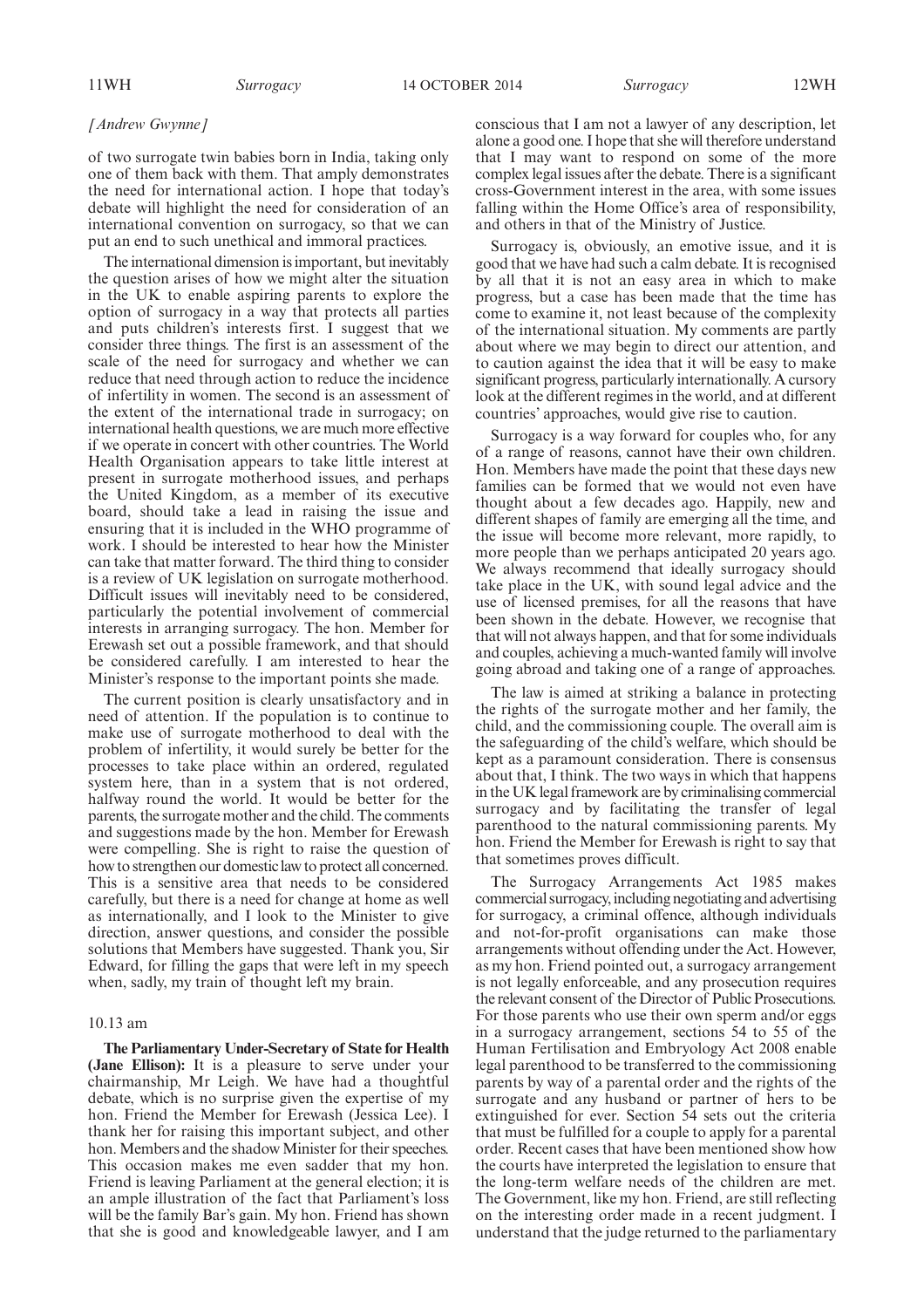debates on the legislation before issuing the judgment that Parliament did not intend that going one day over the limit should prove such a barrier.

International surrogacy is an even more difficult matter, as the debate has showed. We are well aware that some UK couples choose to travel abroad for surrogacy, and the reasons why that trend is likely to accelerate—and probably already has done in recent years—have been explained. However, fundamental issues arise for the family and child when they return to the UK. The law does not provide for the automatic recognition of an overseas surrogacy arrangement, and as we have heard there is no international agreement on surrogacy arrangements, or harmonisation of the law and practices on surrogacy overseas. We would take the welfare of the child to be paramount. The Government have an obligation to protect children from abduction or trafficking, and not to seem to sanction any situation or arrangements that might too easily tip into that. We must proceed cautiously.

The UK legislative framework for surrogacy has some international application, in the sense that a surrogate for the purposes of obtaining a parental order is defined as a woman anywhere in the UK or "elsewhere". Applicants for a parental order need only be "domiciled" in the UK—not "habitually resident" here. However, as my hon. Friend the Member for Erewash pointed out, there is no harmonisation of that.

At the 2014 general affairs council meeting of The Hague conference on private international law, member states considered issues to do with legal parentage, the legal status of children, and international surrogacy. In view of the sensitivity of these matters, the conference agreed at its meeting in March 2015 to make a decision on the feasibility of undertaking further work in these areas. The Hague conference is probably the best placed international body to consider what is achievable, but it should be noted that there is considerable divergence in the attitude and approach of different countries. I suspect that this is not something on which the World Health Organisation would take the lead, as the shadow Minister suggested it should, but we will look at the matter to see whether that is the case. Our feeling is that The Hague conference is more likely to make progress in this area, not least because I understand that it made progress on adoption.

We do not have precise figures on exactly how many people who are domiciled in the UK or are British citizens use surrogacy services at home or abroad, nor how many go on to apply for a parental order. There is no obligation to obtain a parental order, but people in the UK are clearly advised and encouraged to do so to achieve a recognisable transfer of parenthood. That order provides legal certainty for the commissioning parents and the child, and there are clearly psychological benefits in linking the child's identity with that of his or her parents. There are also practical reasons—some were illustrated by hon. Member today—for ensuring that those caring for the child are able to do so legally without recourse to surrogate parents.

When an application for a parental order has been made, the Children and Family Court Advisory and Support Service is asked to report to and advise the court on the desirability of granting the order. I am advised by Ministry of Justice that 675 parental order applications were made to the court in England and

Wales in 2013-14 and that 302 applications were made in the first two quarters of 2014. However, as many hon. Members have said, including my hon. Friend the Member for Erewash, anecdotal evidence, which we accept, suggests that many more surrogate arrangements take place. That illustrates that we can do more work to emphasise to all commissioning parents the benefits of a parental order.

As my hon. Friend described, surrogacy is evolving. I accept that she feels strongly—she made the case eloquently—that it should evolve much more quickly and that the time has come for proper momentum in looking at some of the provisions. We are considering the implications of recent judgments and the various issues that cross Departments. We are evaluating these matters while reflecting on our approach to surrogacy more generally. The Department of Health is working with other Departments that are involved with international surrogacy issues and is looking at ways to improve the information and guidance available to potential commissioning parents so that they are fully aware of the processes involved, the potential pitfalls during their journey and the benefits of good legal advice, and not just from my hon. Friend. I note her generosity in providing support to another hon. Member in that regard.

As we have heard, there are pitfalls in the difficult journey to much-wanted parenthood and there are benefits to parental orders. That has been amply illustrated, which has been helpful for me because I have not previously responded to a debate on this subject during this Parliament. It is good that we have had this chance to hear about individual cases, which hon. Members know often illustrate a wider legal point more movingly and resonantly that just looking at the principle of the law.

The Government have no plans to make the commercialisation of surrogacy lawful in the UK; I do not believe that would have the support of the majority of people in this country. I do not believe there is agreement within the surrogacy stakeholder community about the approach to take in that regard.

My hon. Friend raised the issue of pre-birth contracts and immediate birth certificates for commissioning parents. That would amount to pre-birth provisions and would go further than any UK Government—and, probably, the majority of other countries' Governments—have felt comfortable with going. I recognise that in the past people have been cautious and a little concerned about creating a commercial framework for surrogate babies while reducing the scope to consider the child's welfare. My hon. Friend made the case thoroughly, and we will reflect on that and the fact that she and other hon. Members believe that it is possible to exaggerate the concerns and to get the balance between the some of the benefits wrong.

My hon. Friend suggested that the Government should introduce some form of regulation into the sector. That would, of course, involve significant changes in the law and would give rise to many questions to consider. Today's debate has given us plenty to reflect on, not least the point that we all want to safeguard the rights and future welfare of children born under these arrangements.

Surrogacy is highly complex, and I suspect that in a wider debate outside this calm debating Chamber it would be slightly more contentious. It is an evolving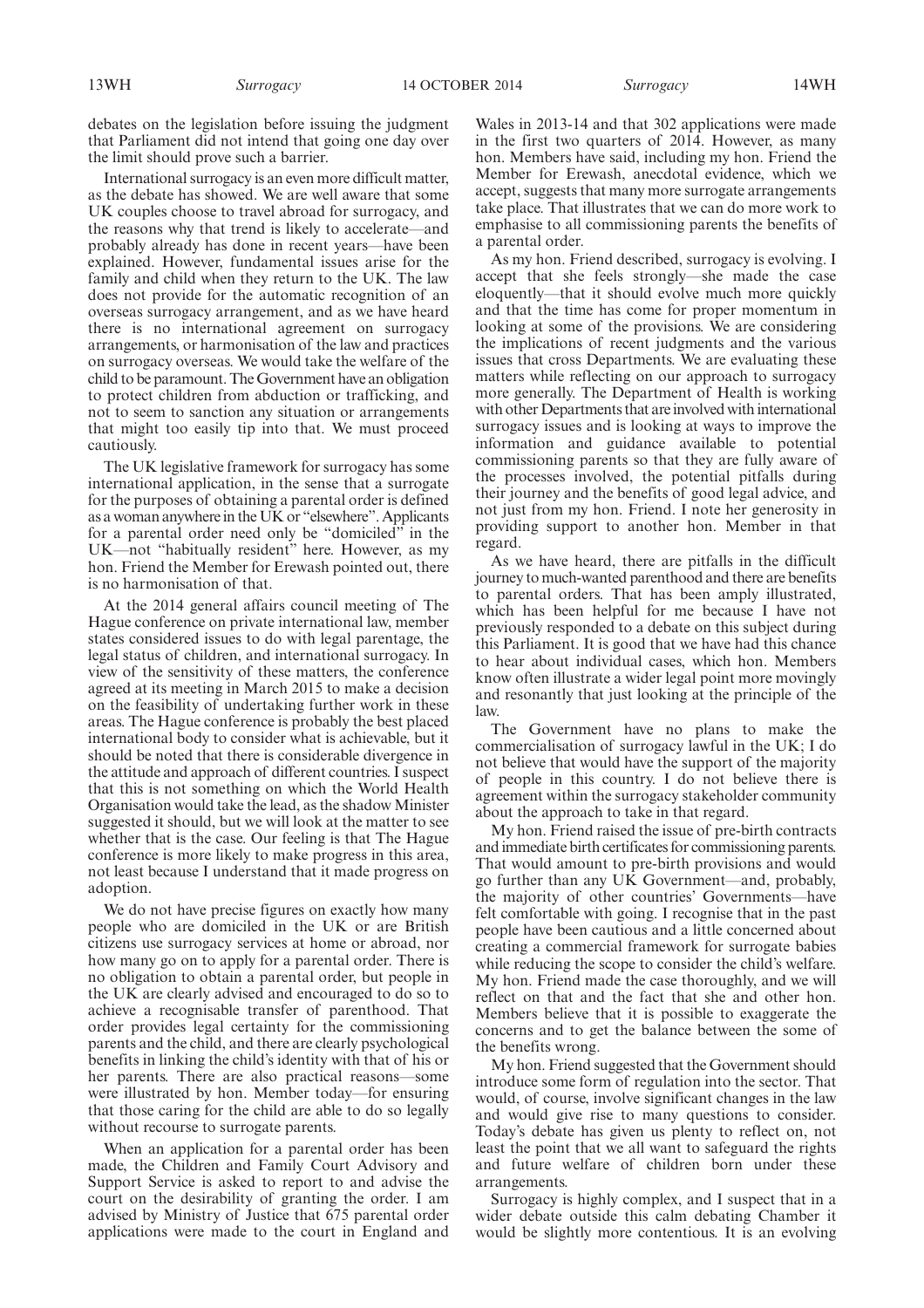# *[Jane Ellison]*

area that society requires to evolve quickly, both legally and ethically. The current legislation seeks to strike the difficult balance between what is right for parents and children, but hon. Members have made the case today that they do not believe that that balance is being achieved, and I hear that. We recognise that there is scope for improving information, and we could perhaps do that more quickly than changing the law. There is scope for improving information to those considering surrogacy to clarify the position and to ensure that the child's welfare is safeguarded.

Bringing this important matter to the attention of the House and my hon. Friend's expertise show that there is a case for looking more widely at it and for opening a wider dialogue. I shall be interested to hear the responses she receives after this debate. People with a particular interest in a matter often cannot attend our debates, but may express a view afterwards. I shall be interested to hear about the interest in the debate throughout the House. It is obvious from the shadow Minister's response that there is a cross-party appetite for looking at the matter, and a feeling that we must ensure that our laws reflect the modern world. That is on the record and noted.

I mentioned the cross-Government working group on surrogacy. Perhaps the next step following this debate is to invite my hon. Friend the Member for Erewash to address that group and to make her points to it. I would be happy to facilitate that and afterwards to see where the debate and evolving discussion might go. She has made her case eloquently, and I thank her for that.

10.27 am

*Sitting suspended.*

# **Sepsis (Preventable Deaths)**

11 am

**Sarah Newton** (Truro and Falmouth) (Con): It is a great pleasure to serve under your chairmanship, Sir Edward, and it is a great honour to raise such an important issue with one of the Ministers with some responsibility for sepsis.

Before I outline the detail of my argument, I will share the scale of the challenge caused by sepsis. It is no exaggeration to say that sepsis is a hidden killer that claims more than 37,000 lives across the UK annually. Sepsis accounts for a third of the UK's critical care expenditure, and it is the leading cause of death from infection here in the UK and across the world, but it can be stopped. An average constituency in the UK will have 140 cases of severe sepsis each year, resulting in more than 50 deaths. Simple interventions could cut those deaths by more than 50%. Timely interventions across the NHS could save 12,500 lives and £170 million each year with minimal budgetary requirements. Scotland and Wales have adopted the "sepsis six" and have better outcomes for patients than England.

So what is sepsis? Sepsis is a time-critical condition that can lead to organ damage, multi-organ failure, septic shock and, eventually, death. Sepsis is caused by the body's immune response to a bacterial or fungal infection. It commonly originates in the lungs, bowels, skin, soft tissues or urinary tract. Rarer sources include the lining of the brain, liver or indwelling devices such as catheters. In a patient with sepsis, changes in circulation reduce the blood supply to major organs such as the kidneys, liver, lungs and brain, causing them to begin failing. Although most dangerous in those with impaired immune systems, sepsis can cause death in young and otherwise healthy people.

In my role as co-chair of the all-party group on sepsis, I have had the great pleasure of working with the UK Sepsis Trust, which is a registered charity comprising ex-patients and people bereaved by sepsis. In addition to raising awareness and providing support to members of the public affected by sepsis, the trust supports the actions and campaigns of its associated voluntary professional body, the UK Sepsis Group. Health professionals led by Dr Ron Daniels of the UK Sepsis Trust have identified simple, timely interventions and procedures, labelled the "sepsis six," as a standard of care for sepsis patients when delivered within one hour. Early sepsis treatment is cost-effective, reducing hospital and expensive critical-care bed days for patients, and will save thousands of lives.

**Mr Jim Cunningham** (Coventry South) (Lab): I am finding this information illuminating. I did not realise that 12,500 people a year are dying of sepsis. Will the hon. Lady indicate whether that figure is increasing or decreasing?

**Sarah Newton:** I thank the hon. Gentleman for his helpful intervention. The figures are, of course, estimates, but they are well founded estimates from clinical leads. As I will say later, the problem is that sepsis is poorly recorded, especially within acute trusts. We do not currently have a full picture of the number of people who are dying of sepsis. Often, the cause of death is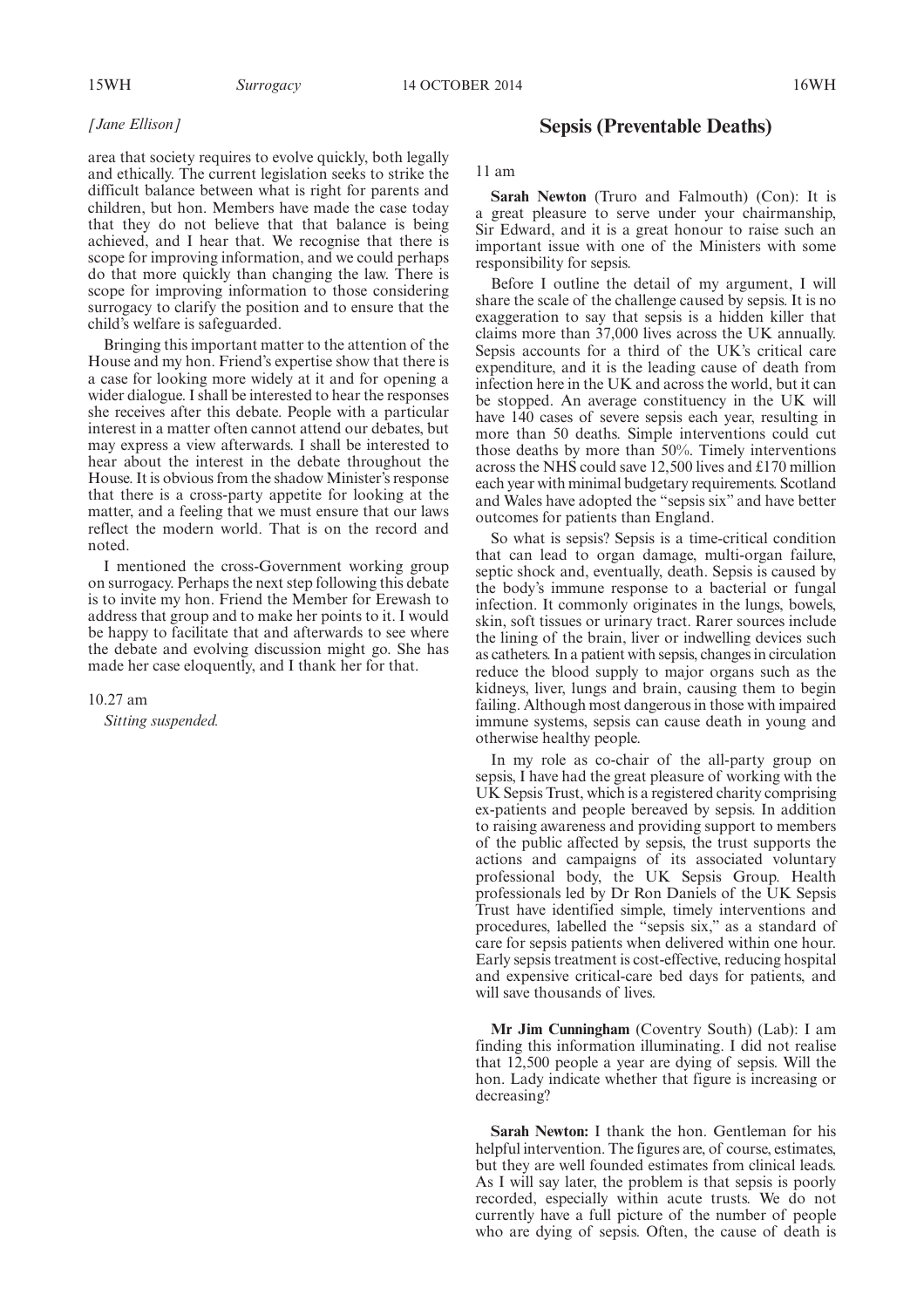registered as a result of sepsis, rather than from sepsis itself.Without the collection, mapping and use of accurate data, it is difficult to target interventions where they are most needed. The information I have been given is based on good, up-to-date evidence from clinical experts.

The hon. Gentleman is right to say that the scale of the challenge that we face is shocking. That is why I decided to work with the UK Sepsis Trust to set up the all-party group on sepsis in November 2013 following a successful reception for world sepsis day, and many parliamentarians on both sides of the House have been involved. At the same time, the Parliamentary and Health Service Ombudsman published her first report on the treatment of a particular condition. The ombudsman felt so strongly that we were not addressing sepsis in hospitals that she undertook research and published a report. That report, "Time to act. Severe sepsis: rapid diagnosis and treatment saves lives", was truly groundbreaking, and it highlighted the number of preventable sepsis deaths and advocated swifter sepsis diagnosis and treatment across the NHS to reduce the numbers.

In June 2014, the all-party group launched a report, "The state of sepsis in the NHS", which addressed the reliable collection of data on sepsis deaths in England and the wide variation in the adoption of the ombudsman's recommendations across the country The report, however, noted progress, which we further discussed one month ago at our reception on world sepsis day. We noted that the National Institute for Health and Care Excellence will produce a bespoke clinical guideline on sepsis by 2016. NHS England is engaged and has launched a level 2 alert for sepsis, and it is discussing the possibility of a national commissioning lever. The Public Administration Committee recently held a one-off inquiry on sepsis, and it pushed the Government to act more holistically and make more rapid progress on implementing the ombudsman's recommendations. Like me, the Committee was frustrated with the amount of time it has taken NICE to develop its guideline.

Some parts of the NHS have taken a pioneering approach to sepsis. I am proud to speak up for nurse Susan Bracefield, who has done excellent work in establishing an integrated sepsis pathway for children in the south-west, which I am sure will save lives through early detection and rapid treatment.

**Mr Cunningham:**It was remiss of me not to congratulate the hon. Lady on securing this debate. Is there any specific reason for the variation across the country? Can she identify what those reasons are?

**Sarah Newton:** I thank the hon. Gentleman for his kind words. I encourage him to visit the all-party group's website, where he will find our report, which addresses each region of the NHS. I made a freedom of information request to every trust across the UK asking a series of questions about the identification, recording and treatment of sepsis in their area. The report shows stark regional variations in England. As in all matters, it is a question of leadership. Good leaders who identify and recognise that sepsis is a problem galvanise their colleagues into taking action. I have seen that in the south-west, particularly in the work led by Susan Bracefield on a paediatric pathway. Sadly, otherwise fit and healthy young children can quickly succumb to sepsis, with tragic consequences that none of us wants to see.

The all-party group's report highlights the variations across the UK. Clearly more needs to be done, and this debate is about what more we can do about sepsis. It is important that we have education programmes for everyone involved in the health care environment. Sepsis is not only the responsibility of the acute trusts. We need early diagnosis by general practitioners, carers and ambulance staff. Everyone who comes into contact with people in the caring environment must be able rapidly to diagnose the early symptoms of sepsis and ensure that people get the appropriate treatment. That first hour is absolutely critical.

We need some sort of national commissioning lever to get things going. The Commissioning for Quality and Innovation payment framework could be a good approach, and I am interested to hear what the Minister will say about that point. Public Health England also needs to develop a robust public awareness campaign. Terrific success has been achieved on stroke, through the work done to help people identify the early symptoms of stroke so they get to hospital or to their doctor quickly; health outcomes for stroke victims have improved in the UK. We should take a similar approach to sepsis, informing and educating the public about its symptoms so that they seek medical help urgently.

Health Education England has a key role to play in disseminating education to health care professionals. Ron Daniels and the UK Sepsis Trust have done a huge amount of work with the Royal Colleges to consider training modules for people throughout the health service, and they need support to disseminate them widely. We also need a national registry of sepsis deaths and survivors to understand the longer-term impact. That will require resources, and exemplar sites will need to be developed and accredited to highlight best practice across the UK. Some parts of the country, such as Nottingham, are doing excellent work, and other parts of the NHS can learn from what their colleagues are implementing elsewhere in the country.

The Government could take a more joined-up approach to the issue. Three or four Ministers have some responsibility for sepsis in their portfolio. We need an approach that brings things together and a lead Minister to co-ordinate the work of their colleagues, and we need to sign up to the world sepsis declaration to reduce sepsis deaths by 2020. We need to make it a UK effort, but it is also a global effort; sepsis is a huge hidden killer around the world. Finally, we must consider how we can use commissioning within the NHS to drive forward the improvements that we all want.

Sepsis deaths can be reduced further. There are proven things that can be done, including implementing the sepsis six, that would have a huge effect on reducing avoidable deaths in the UK and would save the NHS considerable money. Sepsis is not only heart-breaking for families who have to watch otherwise healthy and fit young people, or people of any age, succumb rapidly to undiagnosed cases; it is traumatic for NHS staff who, due to a lack of education, sometimes feel powerless to give their patients the care they need or prevent those avoidable deaths.

We have made progress in the past 12 months. As one of the co-chairs of the all-party parliamentary group, I have been heartened by the extent to which the NHS has engaged with us on the issue. We must not lose that momentum. We must ensure that the issue continues to get the urgent attention that it needs.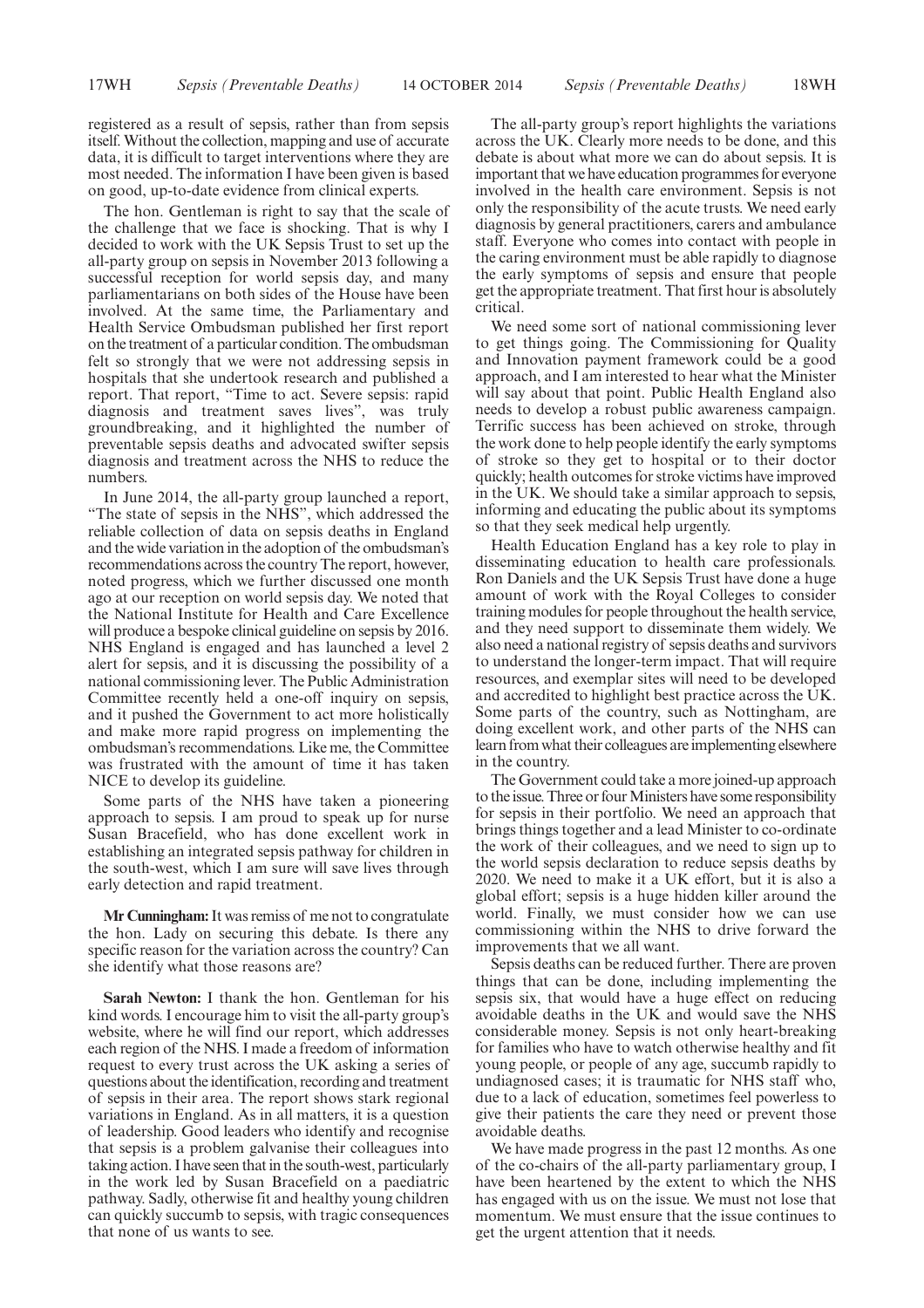#### *[Sarah Newton]*

Often, in debates on sepsis, we link in the issue of antibiotic resistance. Some very mixed messages can be sent out, particularly to people in general practice: they must prescribe fewer antibiotics to prevent antibiotic resistance, but they must prescribe antibiotics to prevent sepsis. However, I do not think that the issue is contradictory at all. As we deal with antibiotic resistance, we must understand that it and sepsis are intricately related. The two messages are actually aligned, as both campaigns encourage better and more appropriate antibiotic use.

I hope that in responding to this debate, the Minister will be able to address the specific challenges that I have set out and reassure me and all the parliamentarians with whom I am working that the issue remains of great importance to the Government and that the work of the ombudsman, the UK Sepsis Trust and parliamentarians through the all-party parliamentary group will be built on with great urgency in the months ahead.

# 11.14 am

**The Parliamentary Under-Secretary of State for Business, Innovation and Skills (George Freeman):** It is a great pleasure to serve under your chairmanship, Sir Edward. I congratulate my hon. Friend the Member for Truro and Falmouth (Sarah Newton) on securing this debate, and I thank her for bringing this issue to the House. I also thank the hon. Member for Coventry South (Mr Cunningham) for his helpful and supportive interventions. This is a chance to discuss an important issue. I know that the lack of colleagues here today is not a sign of disinterest; it is merely because the House is on a one-line Whip. I pay tribute to my hon. Friend for her campaigning work on the issue and her co-chairmanship of the all-party parliamentary group on sepsis, which is doing important work to raise the profile of this urgent condition.

Let me say at the outset that the information and case studies in the reports by the all-party parliamentary group and the parliamentary ombudsman make for sobering reading. I extend my regret and sympathy to the families affected by these preventable deaths, particularly the family of Sam Morrish. Every preventable death is a tragedy from which we must learn. I pay tribute to the important campaigning work of his family and others to improve sepsis care and treatment across the NHS.

We entirely accept that more can and should be done to address sepsis, paying particular attention to the points raised in the reports by the ombudsman and the all-party group. I am grateful to my hon. Friend for sharing the key points of her speech in advance. I will do my best to deal with all of them in the time available, but I hope that she will indulge me. If the clock beats me, I will write to her and deal with them all clearly in writing.

Colleagues should be in no doubt that the Department takes its responsibilities on sepsis very seriously indeed. In fact, sepsis is one of the few issues on which three departmental ministerial colleagues each have a specific responsibility for overseeing action. I take my hon. Friend's point about the need for co-ordination, and I will pass it on. The Under-Secretary of State for Health, my hon. Friend the Member for Central Suffolk and North Ipswich (Dr Poulter), covers sepsis management in hospitals, and the Under-Secretary of State for Health, my hon. Friend the Member for Battersea (Jane Ellison), has responsibility for sepsis management in the community. In the House of Lords, Lord Howe covers sepsis management in hospitals.

Although I am standing in for my hon. Friend the Member for Central Suffolk and North Ipswich, who is indisposed this morning, coincidentally, only last week, when we went to the US to visit pioneering clinical innovators in the life sciences, one issue that we discussed was the early detection of sepsis through greater use of digital technology in community health care. Early diagnosis in that first hour is crucial. It is one of many areas in which investing in new technology, particularly data technology, provides a much higher chance of early intervention and thus of preventing complex and costly downstream complications. Point-of-care diagnostics are a crucial part of that, and I am mindful of that in my work on innovation.

Hon. Members will appreciate that although the Department is accountable to Parliament for health care, the delivery of that care is the responsibility of NHS England, the executive non-departmental public body responsible for overseeing the running of the NHS; Ministers no longer run the NHS. NHS England works with NHS staff, patients, stakeholders and the public to improve health outcomes for people in England. We hold NHS England to account through the mandate, which sets out its priorities. I am glad to say that sepsis is incorporated in the patient safety and premature mortality provisions of the mandate.

We all agree that we will have the greatest impact by focusing our efforts on improving the clinical management of sepsis by health care providers and ensuring a consistently high standard in sepsis care across the whole system. We are doing so through a range of initiatives, including better education and training in recognising the warning signs of sepsis; ensuring that trends in sepsis are monitored —that is where data becomes important—raising the profile of sepsis in the community; and ensuring collaborative working across the whole system.

In the period between the publication of the ombudsman's report in September last year and of the all-party parliamentary group's report in June this year, we made significant progress. For example, we have mandated that Health Education England must include sepsis in its work to improve the training and education of health care professionals. We have also ensured that sepsis is included as a key patient safety priority in the NHS business plan for 2015-16.

The NHS outcomes framework sets out the indicators that are used to hold the NHS to account for the outcomes that it delivers through commissioning health services. Sepsis is captured in the overarching indicator measuring potential years of life lost from causes considered "amenable to health care"—a clumsy phrase, but it is a statement of the importance attached to the condition. Reducing the number of deaths from sepsis is specifically included in that indicator.

NHS England is considering the range of commissioning levers that it will put in place for 2015-16. The commissioning for quality and innovation payments framework is one option. I cannot comment further at this point as internal discussions are ongoing, but we are conscious of the interest in a specific lever on sepsis.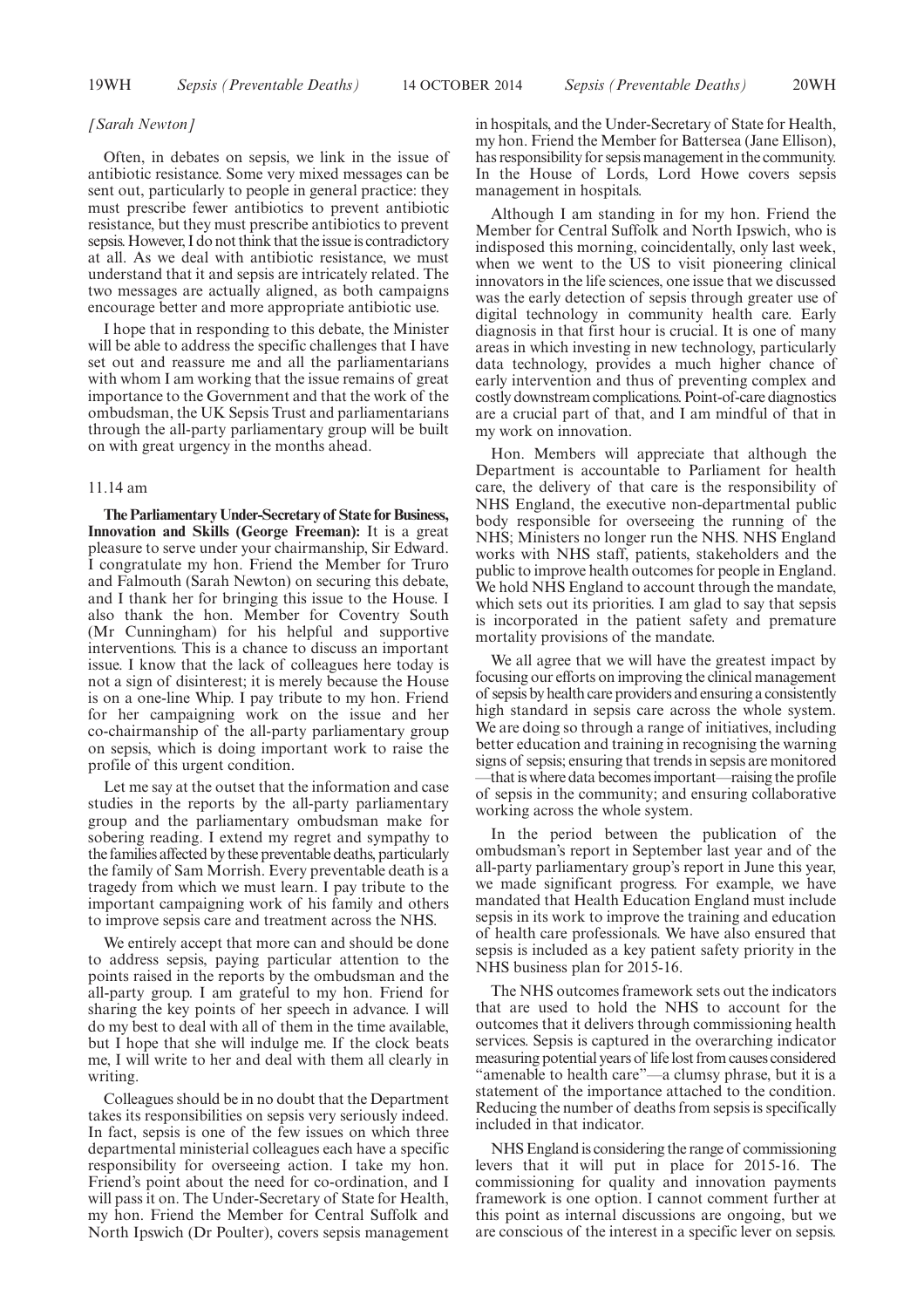NHS England has also initiated work to develop a consistent methodology for a robust, retrospective case-note review of deaths in hospital. That is part of further work to develop the NHS outcomes framework, which will offer a way of establishing much more accurately how many deaths are attributed to sepsis, identifying any shortcomings in sepsis care management, and feeding any improvements into local practice. That work is expected to be completed by 2016 and rolled out thereafter.

Regarding paediatric care, a children's sepsis summit is planned for tomorrow—15 October—as I am sure my hon. Friend is aware. It will bring together a range of national experts and key personnel from the south-west, particularly those involved in the review of the tragic case of Sam Morrish, to share learning and to set the direction for further work on the timely recognition and treatment of children with sepsis.

Furthermore, NHS England has developed a webinar series to promote greater awareness among clinicians of the actions to be taken to treat patients who are critically ill. Sepsis clearly features in this "deteriorating patient as a medical emergency" campaign; the first webinar in the series covered sepsis and was held on 17 September.

Regarding the timely recognition of sepsis, we fully endorse the work carried out by NHS England's surgical services patient safety expert group, its children and young people patient safety expert group, and the safety board of the Royal College of Physicians to roll out the "sepsis six" guidelines, to which my hon. Friend referred and which were produced in collaboration with Dr Ron Daniels. That has led to the development of a series of clinical toolkits for health professionals, which were launched by the UK Sepsis Trust.

To support the implementation of existing resources and guidance on sepsis, such as the sepsis six and the paediatric sepsis six, NHS England issued a stage 2 patient safety alert. I am advised that that alert has been cascaded to all trusts, social care providers, community providers and, via area teams, to GPs and public health directors in all local authorities.

Wider work to further the sepsis agenda includes initiatives to combat antimicrobial resistance more generally. While some might argue that there is a tension between limiting the inappropriate use of antibiotics to reduce the incidence of antimicrobial resistance and the provision of early antibiotics in cases of suspected sepsis, we would argue that those activities are complementary and do not cut across each other. The key issue is the appropriate use of antibiotics, which is common to both agendas, as each requires the appropriate use of antibiotics for the right patients at the right time.

It is also important to note that we have strengthened and updated a key resource on the appropriate use of antibiotics. This guidance, called "Start smart—then focus", was originally published in 2011. We are currently consulting on an update, which is due to be published shortly. The resource has been updated to refer explicitly to sepsis, and to draw particular attention to the need to act promptly

"between the onset of sepsis-related hypotension and the administration of appropriate antibiotics".

Equally importantly, it focuses on the need to initiate effective antibiotic treatment

"within one hour of diagnosis in patients with life-threatening infections".

It also sets out clear guidelines on the need to review the clinical diagnosis within 48 to 72 hours, and to make a clear plan of action when additional information becomes available, such as new microbiological, radiographic or clinical data.

Let me turn to another point raised by my hon. Friend in the all-party group's report, which is the need to establish robust pathways to deal with sepsis. That is an absolutely key objective, which NHS England has been developing in conjunction with the UK Sepsis Trust. The action includes the development and publication of toolkits for acute medical units and emergency departments. The toolkits, which were published in September, identified organisational standards for the acute management of sepsis in both locations.

I understand that the UK Sepsis Trust is working with NHS England to establish sepsis exemplar sites, and to recognise publicly those providers that excel at the processes and behaviours that improve the early detection, diagnosis and delivery of interventions to patients. The "sepsis exemplar standard" initiative is to be welcomed, as it encourages joined-up thinking between health care units, which will help to strengthen further the provision of seamless care for critically ill patients.

The programme is expected to include three phases. The first phase is the accreditation of excellent emergency departments, which will identify departments with traditionally strong links with primary care, pre-hospital systems, acute admission units and critical care, and which have demonstrated willingness and drive to improve sepsis care and an engagement with sepsis-related audits, changing improvement strategies and improving data collection.

The second phase is the accreditation of further health care units. Following the pilot testing for emergency department standards, and building on lessons learned in creating those standards, it will involve the development of accreditation plans for other health care units, such as ambulance trusts, in-hospital critical care outreach or sepsis teams, and acute medical units prior to expansion in other areas. The final phase is the assigning of exemplar unit status as part of our commitment to demonstrate best practice.

I turn to the National Institute for Health and Care Excellence, which my hon. Friend mentioned and for which I have ministerial responsibility. Of course, we recognise that we need to support NHS colleagues in addressing sepsis with the provision of comprehensive and up-to-date guidelines, so in April we asked NICE to develop such guidelines to aid the recognition, diagnosis and management of severe sepsis. These guidelines are under development and will be comprehensive and thorough. They are scheduled to be published no later than July 2016, but I hope they will be published much earlier than that.

**Sarah Newton:** At the Public Administration Committee hearing, frustrations were demonstrated by Committee members, which I certainly share, about the fact that a "90% good" NICE guideline would begin to save lives and that the time that NICE is taking to get this guideline 100% right is allowing preventable deaths to continue. I urge my hon. Friend the Minister to go back to NICE and say that, while it is important that whatever it does is excellent and should be based on the best available evidence, in the meantime the delays in developing guidance are costing lives.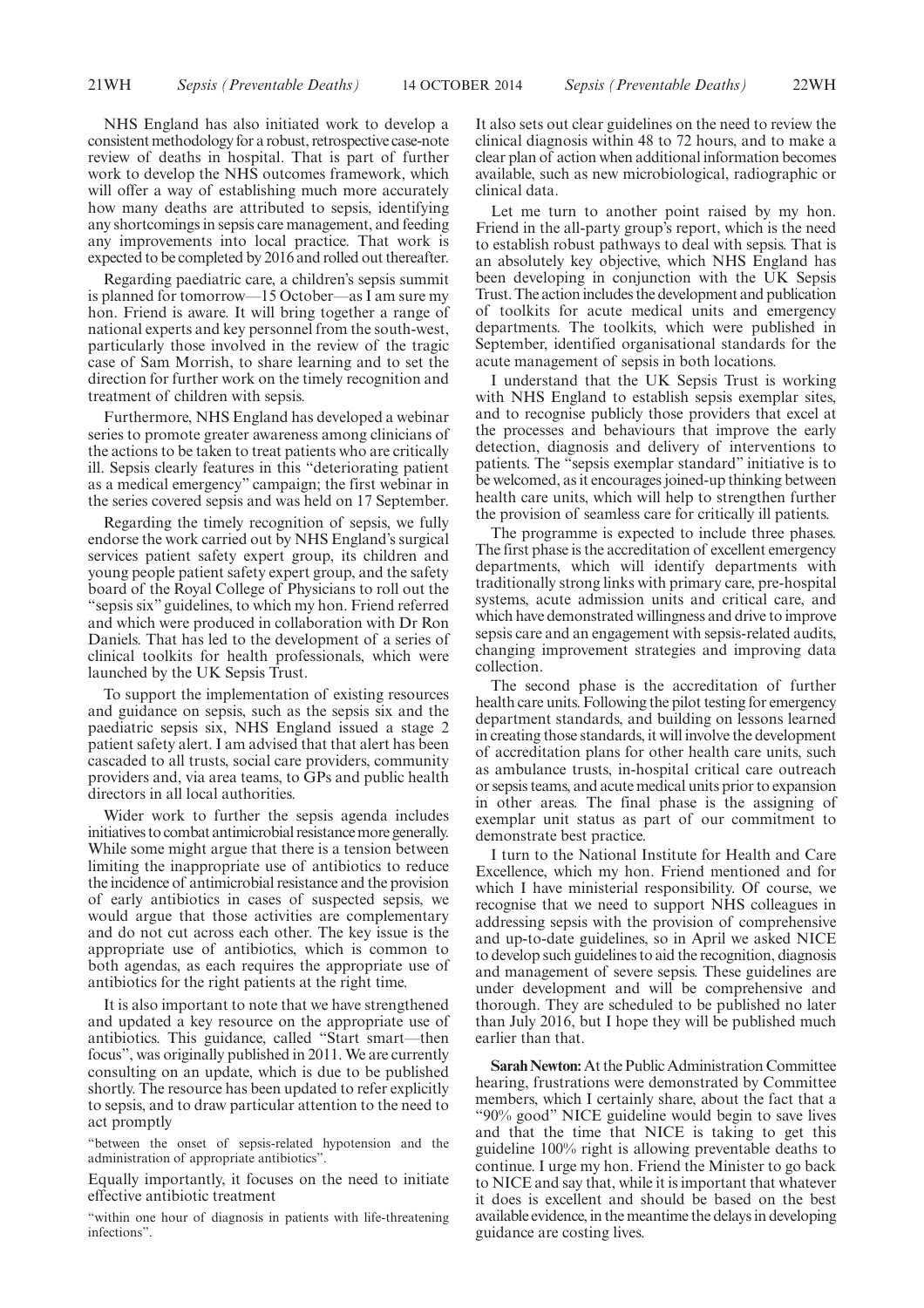**George Freeman:** My hon. Friend makes an excellent point, which I will pick up. NICE rightly prides itself on making thorough health assessments, but it is equally important that we get the right guidance out quickly. I will raise her point with NICE.

I will touch on data collection, because we will also fund work by Public Health England to improve the data collection mechanisms in emergency departments. Awareness-raising is also important, and there are two key initiatives in that regard. First, the "Sign Up to Safety" campaign was launched by my right hon. Friend the Secretary of State in June. It has a three-year objective to halve avoidable harm in the health care system, and to save 6,000 lives. It is for everyone in the NHS, and will include information on sepsis.

The second initiative to publicise sepsis will be part of Public Health England's work on this year's European antibiotic awareness day on 18 November. Social media messages will highlight the importance of the appropriate use of antibiotics, to ensure that they are effective for the treatment of infections such as sepsis, and there will be a number of other measures as part of that campaign.

We have also commissioned work to revise the code of practice in the Health and Social Care Act 2008 on infection prevention and control to strengthen provisions on the diagnosis, treatment and management of multi-drug resistant infections and severe sepsis. That code will be used by regulators such as the Care Quality Commission and Monitor as part of their inspection regime.

Finally, I will touch on the world sepsis declaration, which sets a number of targets. We are not in a position to sign up to the declaration, but we support the intention behind it and we are considering supporting it in future.

In conclusion, I thank my hon. Friend for bringing this matter to the attention of the House this morning and for giving us a chance to raise awareness of this important issue. I hope that the measures that I have scuttled through at speed give some indication of the concerted effort given to treating this important condition, not only by the Government but by NHS England, Public Health England, NICE and other agencies, to try to get on top of it. Above all, we owe the families of those patients who have lost their life as a result of sepsis nothing less than a robust and comprehensive response to the threat that sepsis poses. For their sake, and for all patients who entrust their care to our health care services, we are determined to ensure that lapses in the recognition and treatment of sepsis are minimised, and the provision of safe patient care remains paramount.

#### 11.29 am

*Sitting suspended.*

# **Foetal Alcohol Syndrome**

[MR ANDREW TURNER *in the Chair*]

2.30 pm

**Bill Esterson** (Sefton Central) (Lab): It is a pleasure to serve under your chairmanship, Mr Turner. I hope that, like me, having done lots of research on this subject, you will have discovered how important it is and why it is so important that we are debating it this afternoon. I hope that there will be commitments from the Government on concrete action.

Last Thursday, Sir Al Aynsley-Green published on Opendemocracy.net a fantastic letter describing what goes on elsewhere to address problems caused by drinking during pregnancy. The title of his article is "If you could prevent brain damage in a child, would you?" Everybody is going to answer yes to that, but are we preventing brain damage in children? At the moment, there is a large question about whether we in this country are doing enough to prevent such brain damage.

I am going to give the Minister a bit of warning about what I am looking for from her in this debate. I should like her to reiterate the Government's advice for pregnant women. Is that advice not to drink at all during pregnancy? Will she say what actions the Government are taking to ensure that women and their partners are fully aware of the risks and that society as a whole is aware of the risks? What is her view of and attitude to the potential for mandatory labelling of alcohol products, as in France?

I understand that, at the moment, the Government say that women should not drink at all during pregnancy, but that, at the same time, they say that women who do not want to stop drinking altogether should have only one or two units a week. Some would say that this is contradictory advice. We will return to what the advice should be and discuss whether there should be different advice and whether there is indeed a safe limit.

**Kelvin Hopkins** (Luton North) (Lab): I congratulate my hon. Friend on securing this debate. Does he accept the recent evidence that suggests that even moderate drinking has an effect on IQ in babies and that the wise advice is that there should no drinking at all during pregnancy?

**Bill Esterson:** My hon. Friend makes a point about whether there is a safe limit, and I will discuss that. From the evidence I have looked at, my conclusion is that we cannot possibly say that there is a safe limit and that the advice should be no alcohol during pregnancy.

The National Organisation for Foetal Alcohol Syndrome UK tells us that there is no way to know for sure what impact drinking alcohol might have on an unborn baby. The same point is made by the British Pregnancy Advisory Service. According to the NOFAS, alcohol could have different effects at different times during pregnancy, and it might affect one baby but not another. We know that heavy drinking and binge drinking during pregnancy could increase the risk of foetal alcohol spectrum disorder, but, as I say, we do not know what the safe limit is. My hon. Friend makes the point that the best advice is to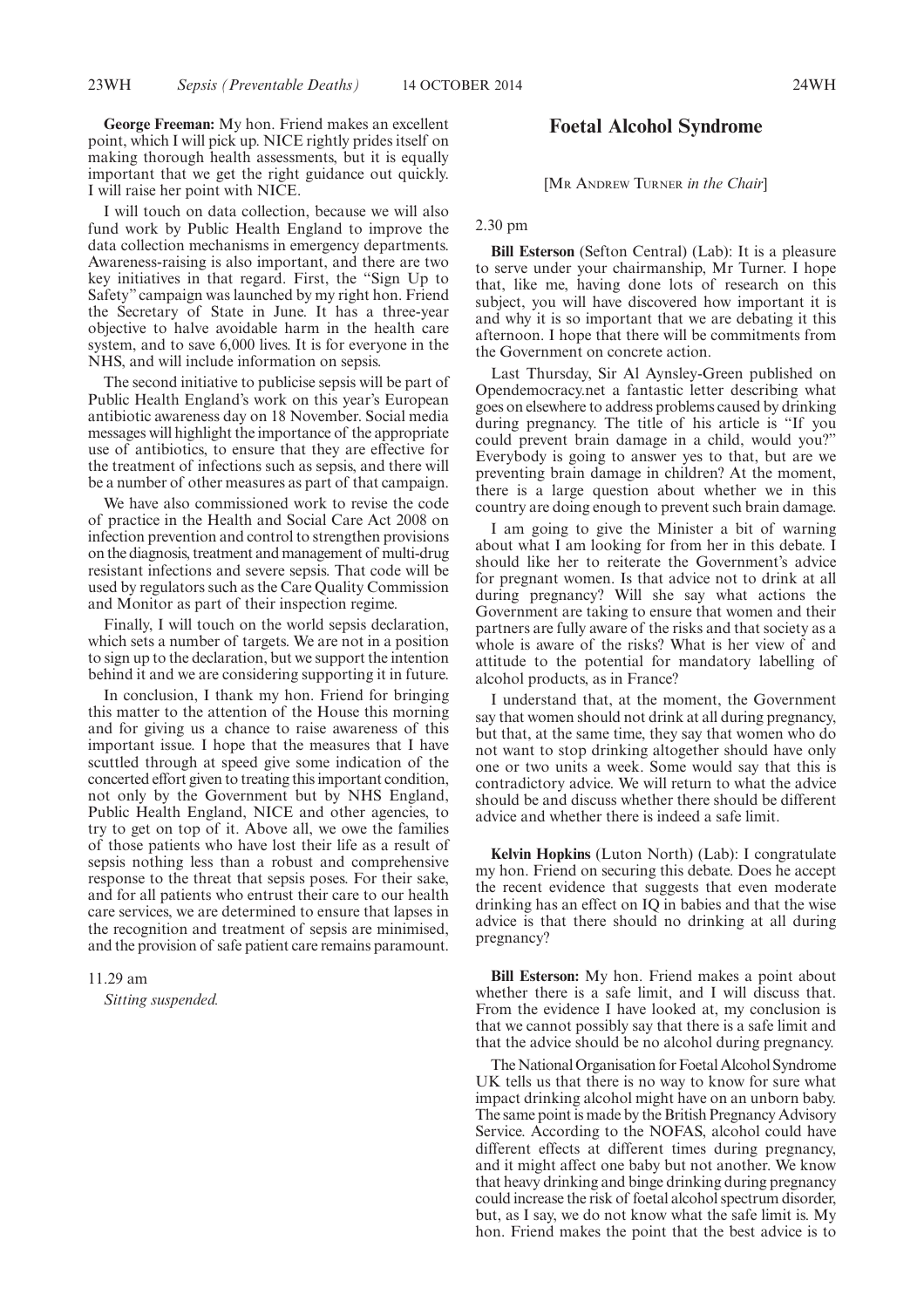abstain completely. According to the NOFAS, at any stage of pregnancy a woman can benefit her baby by avoiding alcohol.

Foetal alcohol spectrum disorder is an umbrella term that covers foetal alcohol syndrome, alcohol-related neurodevelopmental disorders, alcohol-related birth defects, foetal alcohol effects and partial foetal alcohol syndrome. When a pregnant woman drinks, the alcohol in her blood passes freely through the placenta into the developing baby's blood. Because the foetus does not have a fully developed liver, it cannot filter out the toxins from the alcohol as an adult can. Instead, the alcohol circulates in the baby's bloodstream. It can destroy brain cells and damage the nervous system of the foetus at any point during the nine months of pregnancy. Those findings have been backed up by research done around the world.

The effects on a child can be mild or severe, ranging from reduced intellectual ability and attention deficit disorder to heart problems and even death. Many children experience serious behavioural and social difficulties that last a lifetime. Although alcohol can affect the development of cells and organs, the brain and nervous systems are particularly vulnerable. We cannot see the neurological brain damage that is caused, but there are a number of invisible characteristics in babies born with FASD, which include attention deficits; memory deficits; hyperactivity; difficulty with abstract concepts, including maths, time and money; poor problem-solving skills; difficulty learning from consequences; and confused social skills. There are also a number of possible physical effects, including smaller head circumference, linked to smaller brain size and brain damage; heart problems; limb damage; kidney damage; damage to the structure of the brain; eye problems; hearing problems; and specific facial characteristics.

Some studies suggest that 1% of live births in Europe are affected by FASD. Many children born with FASD are not diagnosed or do not receive a correct diagnosis, which makes calculating the prevalence of the condition extremely difficult. Because there is no proven safe level for alcohol consumption during pregnancy, the only risk-free approach is to avoid alcohol completely during pregnancy, when trying to conceive and when breastfeeding. In considering whether a child has FAS, it is also true that they can be very loving, friendly, gregarious, outgoing and trusting—all good traits—but without a sense of balance these traits can often leave them open to being taken advantage of and abused by others. It appears that there is no cure but there are actions that can help, including early diagnosis; support for families; health monitoring; therapy and medication; support and safety at home; strong boundaries and routines, allied to flexibility from carers; simple instructions; and training and support in social skills. Above all, prevention is key. There should be better awareness so that fewer women drink in pregnancy, and that means providing more advice and support for vulnerable groups of young women. Drinking among young women has increased, so there needs to be better understanding among young women generally.

**Yvonne Fovargue** (Makerfield) (Lab): Is my hon. Friend aware of the work done by Gloria and Peter Armistead, from my constituency, who founded FAS Aware? They have a two-pronged approach, educating young women in schools about problem drinking and providing a wonderful booklet for teachers and pupils on diagnosing and working with children with foetal alcohol syndrome. Gloria was awarded an MBE for her work in this area.

**Bill Esterson:** I thank my hon. Friend for mentioning the excellent work done by her constituents. I, too, praise them and many others who have done such good work to raise awareness of the condition, the risks and the need for action.

On the issue of greater awareness, the Education Committee is about to start an inquiry into personal, social and health education. What better subject for children at school to learn about than the dangers of drinking in pregnancy? I hope that my comment is taken on board by my fellow Committee members when we consider what to look at during that inquiry.

Al Aynsley-Green describes sitting in a class of seven– year-olds in Canada:

"'What do you never drink when you have a baby in your tummy?' asks the facilitator. 'We never drink alcohol, Miss,' chorus the children."

That level of awareness at that age is in stark contrast to anything that happens here. He then mentions a conference in Toronto on prenatal alcohol exposure, attended by several hundred scientists, clinicians, lawyers, parliamentarians and lay people. Emily is 16 years old and has severe learning difficulties. She stood alongside her twin sister, courageously describing what it is like to be affected by the alcohol drunk by their Russian birth mother before they were adopted by their Canadian family. Emily described social isolation, bullying, fidgeting, impulsivity, distractibility, loud noise intolerance and poor concentration, which makes learning difficult.

Canadians take the impact of alcohol before birth seriously. Federal and provincial governments are convinced that prenatal alcohol causing foetal alcohol spectrum disorder is the most important preventable cause of severe brain damage in childhood. It affects affluent families and aboriginal people. Less badly affected children exhibit poor behaviour in their schools and communities and populate the prisons. Canadians express incredulity that the economic cost, let alone the human cost of the syndrome, has not been grasped by politicians in England.

**Mr Barry Sheerman** (Huddersfield) (Lab/Co-op): In that Canadian classroom, the children might well, if my Canadian experience is anything to go by, have also been shouting, "And no drugs and no smoking too." That is important. I know that the debate is not about that, but it is linked, is it not?

**Bill Esterson:** Indeed it is. Awareness of the dangers, particularly of smoking during pregnancy, is much higher.Why, when we know what we know about smoking and the damage it causes to the unborn child, would we not ensure that the same level of awareness is in place for alcohol?

We have known about the dangers of alcohol to the foetus for a long time. Judges 13:7 says:

"Behold, thou shalt conceive, and bear a son; and now drink no wine or strong drink".

Aristotle wrote about the effects of women drinking during pregnancy. Sir Francis Bacon advised women not to drink during pregnancy. The gin epidemic saw a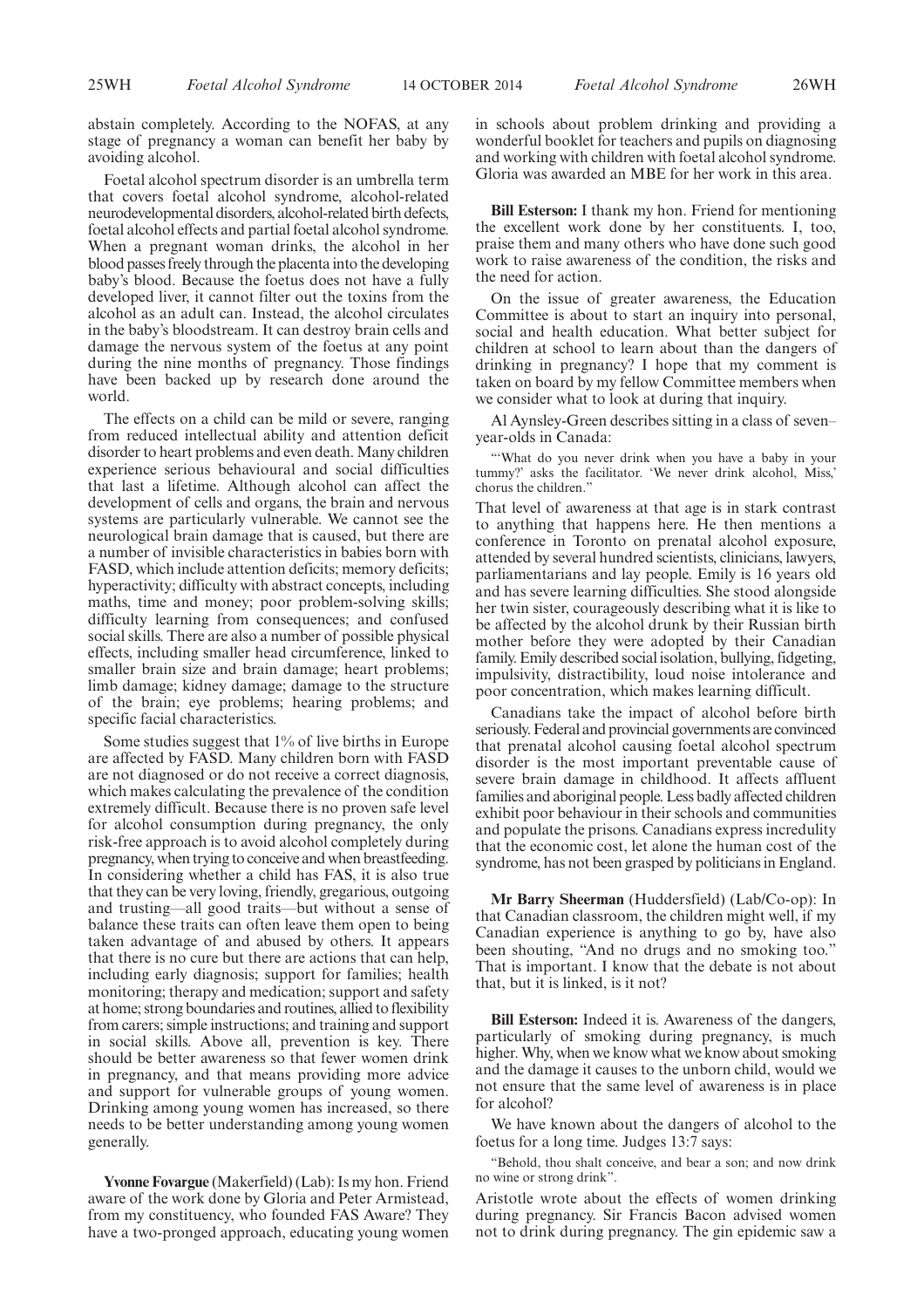#### *[Bill Esterson]*

rise in birth defects in Britain in the 1700s. The infant death rate was 20% higher for alcoholic women in prison in 1899 as compared with the rest of the population. Distinct facial characteristics were noted by French researcher Dr Paul Lemoine—I apologise for the pronunciation—who studied families where mothers drank a lot in pregnancy. The term "foetal alcohol syndrome" was first used by English researchers Jones and Smith in 1973.

There has been extensive preventive and clinical work in Canada, the United States and Australia. In 2007, Lord Mitchell's private Members' Bill called for it to be mandatory for alcohol sellers to display warning labels. That was seven years ago, and it has not happened yet. We saw recent success when legislation on smoking in cars with children present was passed. The Minister was heavily involved, and I commend her for her work on that. Perhaps we can persuade her to do the same on the labelling of alcohol.

At the severe end of the spectrum, there are some 7,000 live births of children with foetal alcohol syndrome each year in the UK, with three or four times as many babies born with the wider foetal alcohol spectrum disorder. There is, however, a suggestion of under-diagnosis, as symptoms are similar to those resulting from such conditions as attention deficit hyperactivity disorder or autistic spectrum disorder. The neglect of children who end up in care or being adopted can also produce behaviours that are similar to those seen with foetal alcohol spectrum disorder. The combined effects of neglect and FASD can make life difficult for children in care and those around them.

Diagnosis among some groups can be difficult. As the parent of two adopted children, I have no idea whether their birth mother drank during pregnancy. As a result, behaviours consistent with foetal alcohol spectrum disorder, which my children exhibit, could be due to neglect or alcohol consumption during pregnancy or both or neither. There is no way of knowing. The point is that we have to raise awareness, because we have to reduce risk. The education and development needs of this group of children are specialised. I refer the Minister to the research and ask her to look further at what is needed and just how demanding it is to enable children with foetal alcohol spectrum disorders to achieve their potential, given their difficulties in learning and in relating to others.

In 2009, the National Organisation for Foetal Alcohol Syndrome said:

"Teachers and teaching support staff will undoubtedly meet children with FASD in their classrooms. They need to know how to respond to their learning needs effectively, enable them to maximise their potential, improve their life chances and take their places alongside their mainstream peers as citizens…FASD now accounts for the largest, non-genetic group of children presenting with learning difficulties/disabilities. The difficulties that children face in the classroom epitomise that much-used phrase 'complex needs'…Their unusual style of learning and their extreme challenging behaviour is out of the experience of many teachers"-

# and support staff—

"and, as there is significant shortfall in guidance for teachers on how to educate children with FASD in the UK, teachers find themselves 'pedagogically bereft'."

We have to look at how we can reduce the number of children with FASD. Advice that says that someone may want to stop could and should be harder hitting.

As my hon. Friend said, drinking while pregnant will harm the baby, just as smoking does. The private Member's Bill introduced by Lord Mitchell in 2007 called for mandatory labelling. In 2005, the French Government made it a legal requirement for alcohol to display a warning for pregnant women on the container. The French research quoted the same dangers, research and risks as I have. Crucially, alcohol, according to the French research, can affect the brain at any stage of pregnancy. There is no safe level. The advice in France is that the safest option is no alcohol during pregnancy. That comes from the alcohol project manager at the National Institute for Prevention and Health Education. It faced a lawsuit in 2004, and later that year moved to change the law. In 2005, the law was changed. In France, it now says on bottles of alcohol that the consumption of alcoholic drinks during pregnancy, even in small amounts, may have serious consequences for the child's health. There is also the symbol of a pregnant woman drinking in a red circle with a red line through the centre. Why do we not have that here?

The Under-Secretary of State for Health, the hon. Member for Central Suffolk and North Ipswich (Dr Poulter) was on the Health Committee in 2012. At that time, he was quoted as saying that there should be better warnings on the dangers of alcohol. He and others in the medical profession have warned of those dangers for some time, including those posed by drinking during pregnancy. He called for greater publicising of the dangers to raise awareness. As a Minister—along with his colleagues, whom he can advise—he is in a better position to act than he was in 2012.

Last week, the British Pregnancy Advisory Service raised concerns about the impact on pregnant women of the recent publicity on this issue, of which there has been a significant amount in recent months. The BPAS said that women are considering abortions because they fear they may have harmed their unborn child before they realised they were pregnant. It stated that occasional binge drinking was unlikely to cause harm to the baby. From the research I have looked at and the evidence available to us, it is true that binge drinking may not harm a baby, if it happens on occasion, but the trouble with that advice is that there is no way of knowing which babies will be harmed. The concern raised by the BPAS should not be taken lightly. It says that media coverage has caused panic among some pregnant women. That is the last thing that anyone who takes an interest in this issue wants, but, equally, there is a danger that playing down the risks of damage from foetal alcohol spectrum disorders could lead to some women continuing to drink, thinking it is safe when it is not. The BPAS points out that half of pregnancies are unplanned, so many women do not know that they are pregnant, meaning that many women will be drinking alcohol while pregnant. I agree that women should not be alarmed as there is nothing that can be done about what has already happened. However, if greater awareness of the risks can reduce the number of women drinking while pregnant in future, which is the experience in other countries, that must be a step forward.

**Kelvin Hopkins:** My hon. Friend is making a thoughtful speech. He spoke of unplanned pregnancies. The high level of teenage pregnancies in this country is a serious problem. The number is reducing, but it is still high.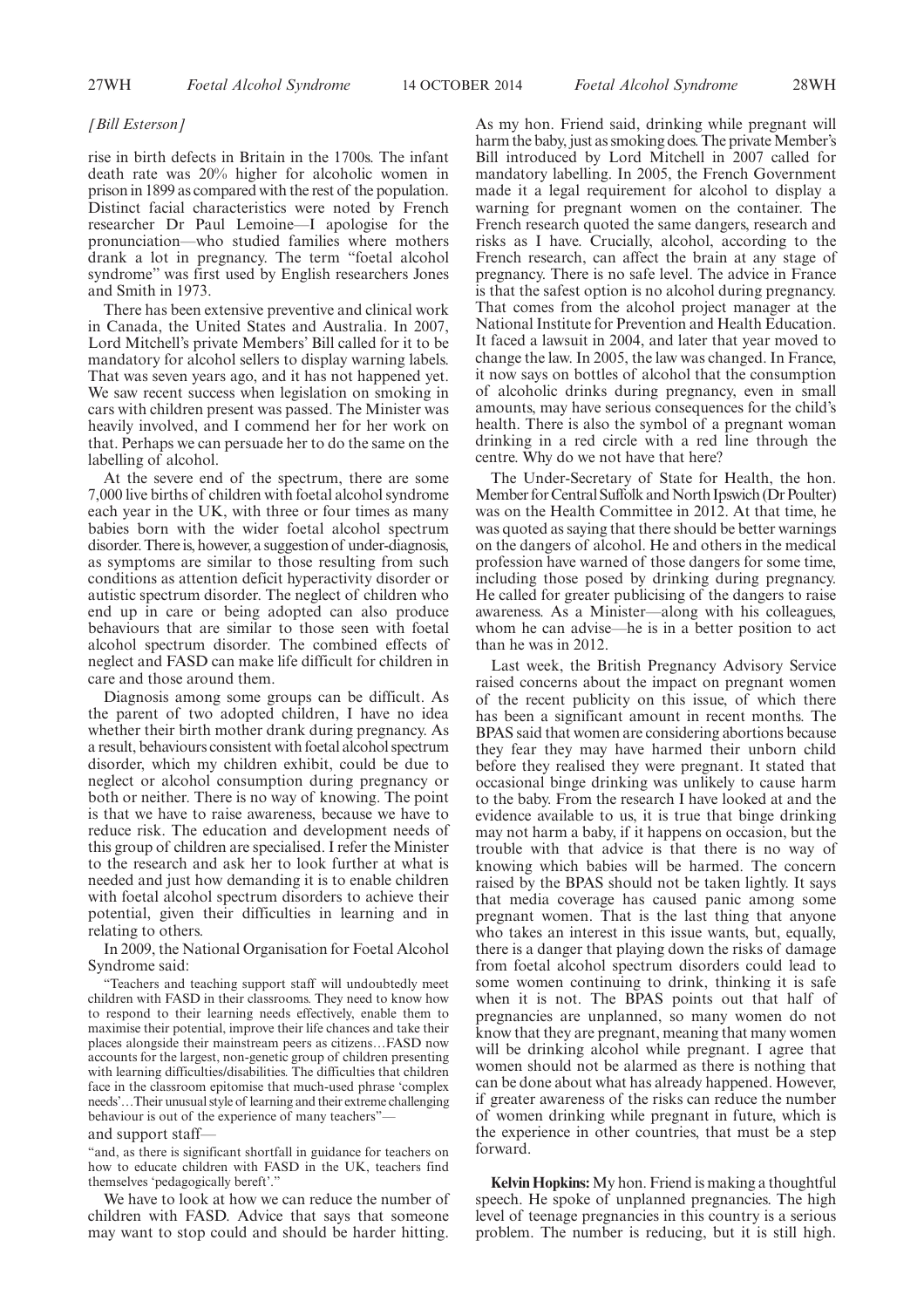Young women who may have been drinking and then become pregnant following unprotected sex and are unaware of that may carry on drinking on a regular basis and cause terrible damage to their babies.

**Bill Esterson:** That is an incredibly important point and is why what Sir Al Aynsley-Green and others have said about Canada is so important. We need to increase awareness among much younger children about the possible damage, so that at the very least young women have the facts available to them. Many other measures are needed to make young women, and young men, aware of concerns around teenage pregnancy.

In 2008, Lord Mitchell proposed that labels on alcoholic drinks should say, "Avoid alcohol if pregnant or trying to conceive." Some will say that that will not necessarily help the women referred to by the BPAS who are not planning to become pregnant, but it will help those who are planning a pregnancy. I wonder how many other women will consider whether they should drink alcohol if they see the advice and how many men may reiterate the advice and increase awareness, which is what has happened in France. This is not just about women. Men have an important role to play in supporting women, and education of the dangers should target men as well as women. Lord Mitchell also gave the example of tobacco labelling as a good reason for making labelling a legal requirement and not a voluntary code. The damage done to children by alcohol and the damage done by smoking are both important and deserving of maximum attention. I mentioned before the Minister's support for banning smoking in vehicles with children, so I hope that she will agree when it comes to the labelling of alcohol.

"Foetal alcohol spectrum disorder and foetal alcohol syndrome are completely preventable intellectual and developmental deficits in individuals, resulting from maternal consumption during pregnancy."

Those are the words of the National Organisation for Foetal Alcohol Syndrome. The time has come to listen to those words and for greater action to reduce the number of children who suffer from foetal alcohol syndrome and the wider spectrum of foetal alcohol disorders to ensure that women in particular have greater awareness of the risks and to ensure that children, families, school staff and all those trying to cope with the results of FASD get more of the support that they need. Some women become pregnant and do not drink alcohol and are giving the best protection against FASD. However, some women drink while pregnant unaware of the risks, and some drink while pregnant unaware that they are pregnant. A further group chooses to drink while pregnant and aware of the risks. Different strategies are required for each group, but it is clear that reducing the number of women who drink alcohol while pregnant is the right way forward and that should be where policy is directed. I have suggested labelling, greater awareness and education at school, and I look forward to hearing the Minister's suggestions.

As I said earlier, the Canadian federal and provincial governments are convinced that FASD is the most important preventable cause of severe childhood brain damage. The time has come for our Government to decide whether they agree with that statement and whether they will take the necessary action.

#### 2.54 pm

**Tracey Crouch** (Chatham and Aylesford) (Con): It is a pleasure to serve under your chairmanship, Mr Turner. I congratulate the hon. Member for Sefton Central (Bill Esterson) on bringing forward an incredibly important debate at a pivotal time, when political parties are considering alcohol-related issues and how they might form part of our election manifestos. The problems are important to many people out there.

I cannot yet speak from my own experience, but I imagine that there can be no more exciting time for a family than when they are bringing a child into the world. There is all the expectation and preparation throughout pregnancy; there are the classes that future mums and dads go to, with varying degrees of enthusiasm; there is the need to make the home baby-proof for the arrival of the newest member of the family; and there is an endless amount of information read and digested in preparation for becoming parents. That is all part of the nervy but exciting process that millions of parents go through each year. They take every precaution that they can to ensure that they give their child the best and healthiest possible start in life. Why, then, is there an ongoing problem with children being born with foetal alcohol syndrome disorder?

FASD refers to several diagnoses of permanent brain damage and can vary in severity from case to case. It could affect up to one in every 100 babies in England. One thing that does not vary from case to case is the fundamental cause: pre-natal exposure to alcohol, or the alcohol intake of women during pregnancy. We need to be careful, as the hon. Gentleman said, that we do not demonise or frighten women who may have drunk before they realised that they were pregnant, but that is not a reason for us not to discuss the issue.

The prevalence of FASD is particularly concerning because the link between pre-natal exposure to alcohol and FASD is quite clear. Expectant mothers can prevent it by taking precautions when it comes to drinking alcohol, as of course many do. No expectant mother in possession of all the facts would wilfully jeopardise the health of their unborn child by not taking precautions, so why is FASD still a problem? I would respectfully say that one thing missing from the hon. Gentleman's speech was the point that there is a generational issue here. Many people with children of child-bearing age will say to their young daughters, "I smoked and drank throughout my pregnancy and you turned out fine," but there is a difference in consumption. My parents did indeed drink and smoke while pregnant with me, and I turned out fine, or so I would argue; my parents might disagree. Their level of alcohol consumption was different from the level that women are consuming these days.

FASD is at root poorly understood, and little has been done by way of meaningful study into it. Our understanding of the true scale of the problem is limited, and it is feared, with some justification, that those diagnosed with FASD are just the tip of the iceberg. Nobody knows just how bad the situation is, and how bad the rate of misdiagnosis is among children who display similar symptoms, such as those associated with autism. The misdiagnosis of a child's symptoms can have a severe impact on their development, and that really needs to be addressed. Even with this relatively limited understanding, knowledge of what to do about FASD and awareness of the dangers of drinking alcohol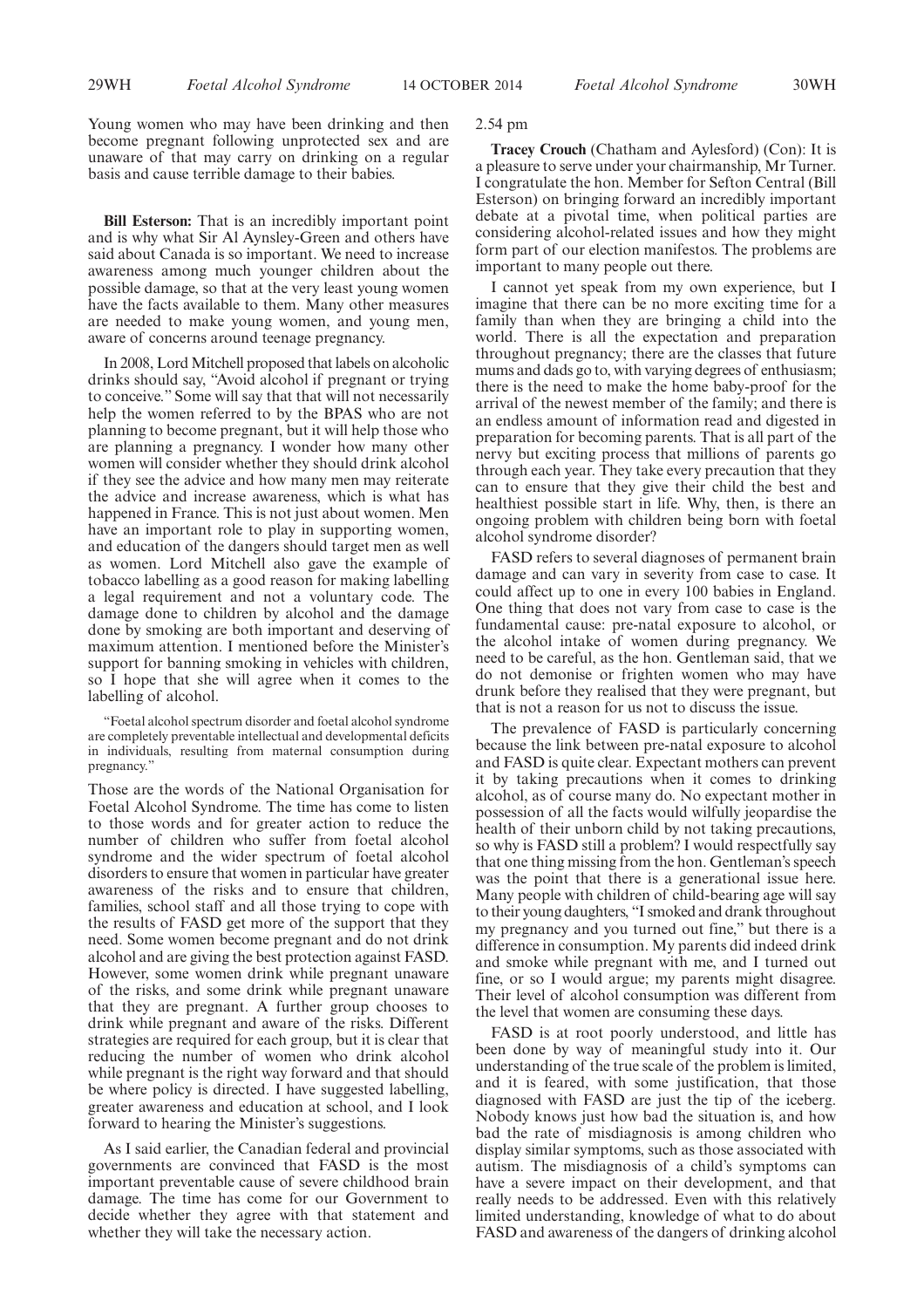# *[Tracey Crouch]*

during pregnancy are patchy. There is so much conflicting information out there for expectant mothers, and so much uncertainty about what might be safe to drink and when. Some sources say not to drink at all. Some say that one glass of wine a week is fine. Some say that one glass of wine a day is fine. The messages are inconsistent, which is a major problem. That is not good enough, and while there is uncertainty in our understanding and in the messaging around FASD, nothing will change.

The all-party parliamentary group on alcohol misuse, which I chair, often discusses the lack of co-ordination in tackling alcohol-related harms. Whatever the topic, one of the key solutions to which we always return is raising awareness and education, which can succeed only if we know the facts. When it comes to policy, we talk of nothing being a silver bullet; in this instance, except in extreme cases, investing in a full-scale, holistic campaign to raise awareness of FASD, based on a full and proper study, is as close as we will get.

As often appears to be the case with alcohol and health policy, the Government could and perhaps should look to Canada for ideas and guidance on how to tackle FASD. In Canada, there is already much greater understanding of and emphasis on the risks associated with drinking while pregnant. As the hon. Gentleman said, warning statements are visible in pubs and clubs, and containers carry an explicit message about the dangers of drinking alcohol when pregnant.

The all-party group published a manifesto in August that set out key commitments that we would like all three political parties to adopt in their 2015 manifestos. One such measure was to support further health warnings on all alcohol labels. That commitment was considered rather controversial; as chair of the group, I got quite a lot of criticism for suggesting that alcohol bottles should carry better health warnings, as if that somehow infringed people's civil liberties. In fact, having better information on alcohol labels enhances people's liberties, because it gives them the right information.

**Kelvin Hopkins:** The hon. Lady makes an important point. Does she not suspect, as I do, some influence from the drinks industry, which is trying to calm fears that alcohol causes problems for babies?

**Tracey Crouch:** I will not criticise the drinks industry fully, because it is trying to improve its labelling. It is strongly committed to having better labels on its products. The problem is the inconsistency in labelling, not least depending on whether the product was imported or produced here in the United Kingdom. Before the APG manifesto announcement, I looked at the wine bottles in my house; there were, for example, differences between French bottles of wine, which had a warning label and an image of a pregnant lady, and Chilean bottles of wine, which had nothing on them.

As the hon. Member for Sefton Central mentioned, other countries have labels that include the Surgeon General's advice. We do not have anything as specific as a consistent message on all our alcohol products. While one might appear on some bottles of wine, there is no such warning on bottles of beer, given the assumption—untrue, as we know—that women do not drink beer or lager products. We need to learn a lesson from Canada, which has much better labelling, which is focused on pregnant women in particular and better targeted.

The APG manifesto also stated that we would like commitments to introducing mandatory training on FASD for all social workers, midwives and health care professionals. Interestingly, 23% of midwives are not aware of the guidelines on alcohol, and only 59% were comfortable asking about alcohol consumption. People are nervous about asking pregnant women what their alcohol consumption is, in case that somehow offends them or perhaps concerns them unnecessarily, but we have to get to grips with asking the difficult questions, so that the right advice can be given to pregnant women.

If we are to understand FASD better and to reduce its prevalence, those who come into contact with pregnant women who might be drinking alcohol play a crucial role in making brief but important interventions to give good, accurate and consistent information. Ensuring that those people are trained sufficiently and are confident enough to make those interventions would be another welcome and logical step in preventing FASD, or at least in enabling us to spot the signs and give an accurate diagnosis.

I am conscious that the debate is on FASD, but I wish to touch on the wider problem of alcohol misuse. Without doubt, more needs to be done to tackle binge drinking and alcohol-related harm in the UK. It is not difficult to assume that, in a country where alcohol is consumed in large quantities, that might have some influence on the prevalence of FASD. If we can get our approach right to tackling alcohol misuse more generally from the start, especially with young women who binge drink, we could see a drop in the number of FASD cases.

I was surprised to learn that 18% of women still binge drink while pregnant. Binge drinking is defined as drinking six units or more in one session, which is two large glasses of wine. Until we have a thorough understanding of how little alcohol it takes to put unborn children at risk, we will not make adequate progress. Although some people will disagree with some of the policy measures proposed in the alcohol misuse group's manifesto, the entire package of measures sought to address alcohol misuse as a whole. That is relevant to the debate, and I hope that the Government will consider that.

In conclusion, FASD is preventable and its prevalence should be reduced. As I mentioned earlier, save in some extreme cases, I do not believe that any women would jeopardise the health of their unborn child if they knew all the facts. It is therefore essential that we establish the facts and invest in resources now to raise awareness throughout our society. I am interested to hear what the Minister has to say on where we are on developing a coherent strategy to tackle FASD, because it being poorly understood is not a reason to delay action. Let us put in the resources, get the issue understood and deliver meaningful measures, such as those outlined thus far today.

#### **Several hon. Members** *rose—*

**Mr Andrew Turner (in the Chair):** There are four speakers, with 35 minutes available; you can do your own arithmetic.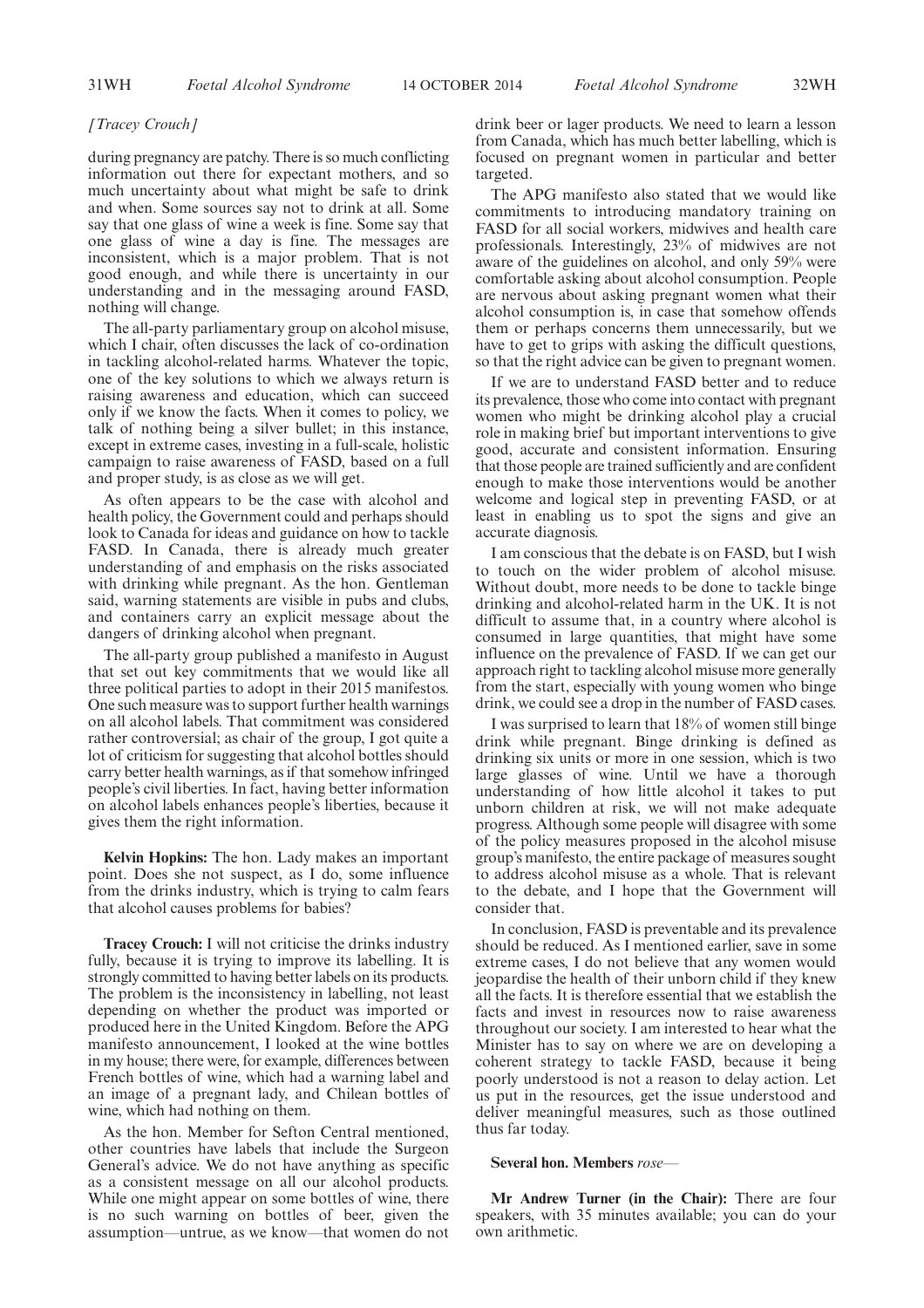3.6 pm

**Mr Barry Sheerman** (Huddersfield) (Lab/Co-op): It is a pleasure to serve under your chairmanship, Mr Turner, as you used to serve under my chairmanship.

I have been interested in this subject for a long time. I am a trustee of the National Children's Centre, which is based in my constituency, and part of the initiative to form a new children's commission. Also, for quite a long time I was Chair of the Select Committee on Children, Schools and Families.

I have to say one slightly party political thing: I still deplore the smaller emphasis placed by the coalition Government on children's issues. We have a junior Minister, but we should have a Secretary of State and a whole Department. I thought that the Department for Children, Schools and Families was a breakthrough Ministry, and I am sorry that it is much diminished, although I have a lot of respect for some of the ministerial team, as colleagues know. Today, however, there is relative neglect of children's issues.

I have some practical experience of children: three daughters, one son and nine grandchildren under the age of 10. We are quite a tribe when we are all together. When my wife and I had children, we were aware that we should not drink too much—she said that she should not drink too much—but my generation thought that a little bit of alcohol was all right. That was wrong, but luckily we survived and had healthy children.My daughters, however, never drank during pregnancy.

My hon. Friend the Member for Sefton Central (Bill Esterson) made a brilliant speech, but the speech by the hon. Member for Chatham and Aylesford (Tracey Crouch) was also thoughtful. She mentioned the growing consumption of alcohol by women. Only the other day, I chaired a session—one of those irritating breakfast meetings—by the Parliamentary Advisory Council for Transport Safety, or PACTS, on women and alcohol, and it was explained to us that the likelihood of a man being caught for drink- driving has plateaued for some years, but the figures for women are going up fast.

A senior policewoman from one of the home counties, or perhaps Hampshire, stood up at that breakfast meeting to say, "We have done a study of all the pubs by going in and asking for a small glass of wine, and they all said, 'No, we only do medium and large.'" Three large glasses of wine in a pub is a bottle of wine. Many of the women pulled over by the police, according to that policewoman, would say, "I have only had two glasses", but that means that they have had two thirds of a bottle of wine. With the drinks industry trying to increase sales, many more women are drinking high levels of alcohol. Is that binge drinking? Most of the people whom we describe as binge drinkers would not think that they were binge drinkers. Yes, they have a couple of large glasses of wine, but they have learned to feel that that is relatively normal.

There is one point I will take issue with. Why not scare people? When we campaigned for seat belts, against drink-driving and on the dangers of smoking, there had to be a bit of fear. We have to change the culture. If someone went into a pub now and said, "I'm only going to have a couple of pints, and then I'm driving home—I'm a better driver when I've had a couple," they would be excluded from the pub and their local community, because that is not acceptable. We have to have a little element of fear to get over the message that people who drink while pregnant are damaging their unborn child. The message has to be very strong; it has to be from the Department of Health and all the other Departments, and it has to be loud and clear.

Let us not pussyfoot about on this—you and I do not pussyfoot about, Mr Turner. Let us be honest: people from more disadvantaged backgrounds—poorer people drink more than other people during pregnancy. That is the truth, and we have to accept it; otherwise we cannot get the message across. Of course, a lot of middle-class women drink, but more middle-class women tend to give up drinking when they are pregnant. However, a lot of people who have copied middle-class role models over the years and who are drinking are not seeing the danger signs during pregnancy.

**Bill Esterson:** The point about women from disadvantaged backgrounds is right, but is my hon. Friend aware of some of the research from the United States? In some studies, mentoring of women in at-risk groups has led to something like a 50% reduction in drinking during pregnancy in cities across America. Does he agree that that is the kind of bold action we need here?

**Mr Sheerman:** My hon. Friend is absolutely right. I love that sort of idea, because it is holistic. We have to go right across the piece—mentors, health visitors and GPs. GPs should wake up. For goodness' sake, what are they doing if they are not telling pregnant women, "Do not drink when you are pregnant"? I despair when I see the level and quality of advice from some GPs, who should be telling women in very firm terms about the damage they could do to a little child.

**Mr Robin Walker** (Worcester) (Con): I apologise for missing the opening comments in this important debate. The hon. Gentleman mentioned GPs. Does he agree that it is important that there should be clinical leads on FASD in each part of the country? I met the clinical lead on FASD in Worcester, along with Richard Procter of the FASD Trust, to talk about the issue. We should build up clinical leads so that they can make sure that best practice is shared among GPs and other health groups. That is one way we can make sure that there is a better approach to this issue.

**Mr Sheerman:** The hon. Gentleman is right, but he tempts me to make the political point that getting a message to local health people now is very complex. I used to be able to pick up the phone to one person—the trust's chief executive—and have a conversation about health in Huddersfield. Now, I have to make about seven phone calls to get any sense of a holistic approach to anything. I admit that that is a bit of a snide reply, but we must make things as holistic as possible.

We must get the drinks industry involved. Why do we not have the sign my hon. Friend the Member for Sefton Central mentioned—the red slash across the pregnant woman with the glass of wine? Why can we not, as we did with the tobacco industry, get industry, the pubs and the restaurants on our side? Why can we not get the schools on our side? Where are the schools in all this? We must tackle this issue across the piece, and we must have one consistent message: do not consume alcohol, drugs or tobacco when you are pregnant.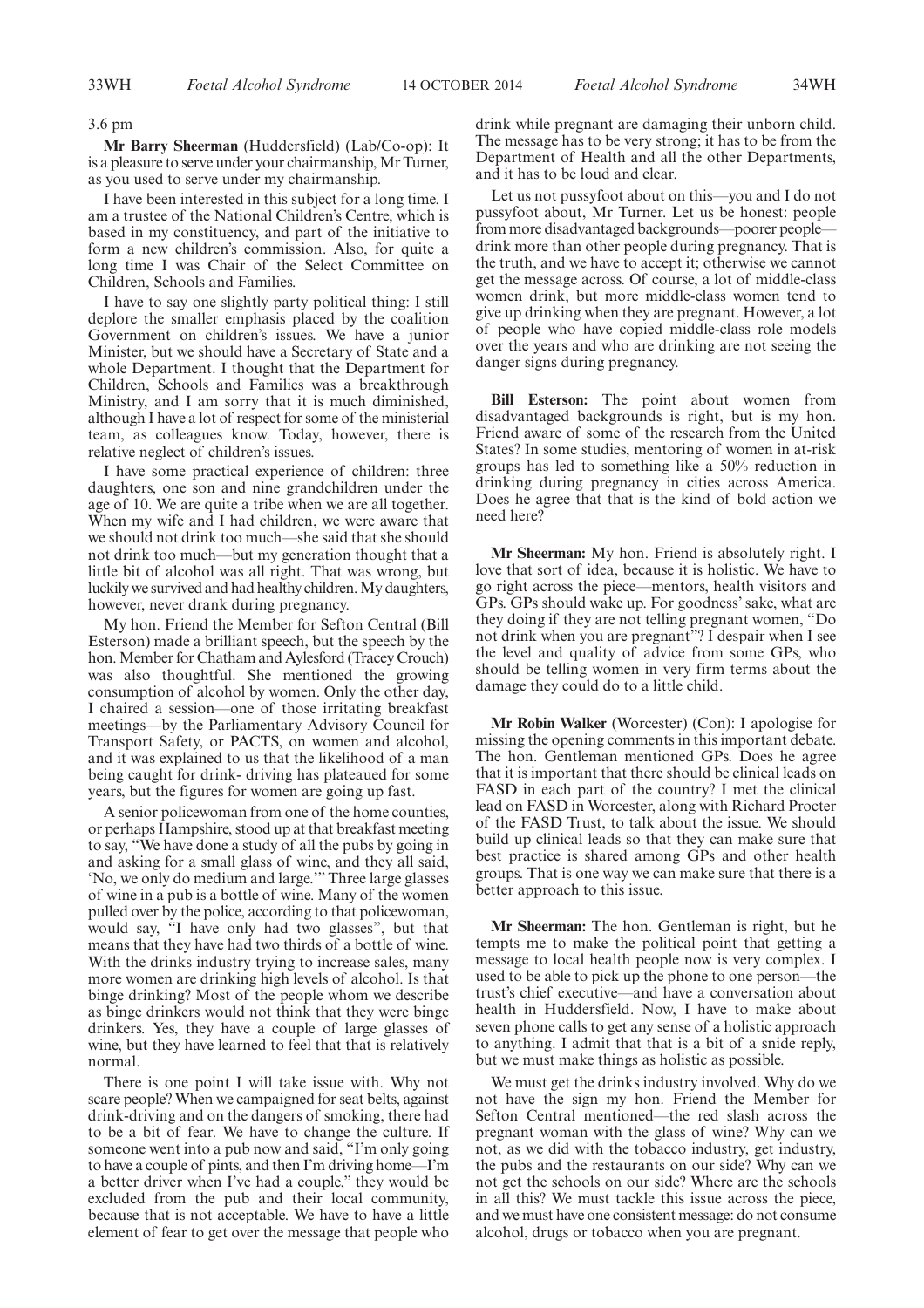#### 3.13 pm

**Jim Shannon** (Strangford) (DUP): I congratulate the hon. Member for Sefton Central (Bill Esterson) on bringing this issue forward for consideration. The debate is long overdue. Now is a good time to air this matter, and Members have done that. I am pleased to also be able to make a contribution.

Foetal alcohol exposure is the most important preventable cause of severe brain damage in babies and children. For that reason, we should debate the issue and highlight it. Drinking while pregnant can cause miscarriage, stillbirth, premature birth and low birth weight. Furthermore, children with FAS have distinct facial features as a result of their mother drinking alcohol.

FAS can result in hearing problems, mouth and teeth problems, a weak immune system, epilepsy, liver damage, kidney and heart defects, cerebral palsy and other muscular conditions, height and weight issues, and hormonal disorders. Those clear health issues are preventable, which is why the debate is important for a number of reasons. First, as all the Members who have spoken have said, we should educate people. However, there is also the saving to the NHS from promoting prevention, and I will return to that.

The effects do not stop with those I listed. The invisible effects include attention deficit, memory deficit, hyperactivity and difficulty with abstract concepts such as maths, time, and money, to name just a few. People can also experience difficulty solving problems, as well as poor judgment, immature behaviour and confused social skills. We have to question why any mother would want to drink during pregnancy if she was made aware of all those horrendous effects.

Normally, there is no way of preventing a genetic condition from passing from parents to children. This is the only disorder that can be completely prevented by the mother's actions. We therefore have to educate mothers and ensure they are aware of the issue. Some mothers may not be fully aware of the impact of what they are doing, which is why we have to look at this much more generally.

Most women are aware that they are not advised to drink alcohol when pregnant. For example, a 2007 report by the British Medical Association—a much respected organisation—concluded that women who are pregnant or who are considering pregnancy should be advised not to consume any alcohol. However, I fear that women are not always aware why they are advised not to drink or just how serious the dangers are for the unborn baby.

The hon. Member for Huddersfield (Mr Sheerman) referred to the need for the drinks industry to take specific issues on board. He also mentioned the need for GPs to—this is not a pun—harp on more about this issue and to be more aware of it. It is important that the serious dangers for the unborn baby are underlined.

When a pregnant woman drinks, the alcohol travels directly across the placenta to the foetus via the bloodstream, and the physical impact is clear. The foetus's liver is not fully formed and cannot metabolise the toxins out of its system quickly enough. That leaves the foetus with a high alcohol concentration in its body, which causes a lack of oxygen and of the nutrients needed for the brain and other organs to grow properly. Those are the medical facts about what happens. If those were known to all pregnant mothers, I believe they would take steps to ensure they did not drink.

It is clear that alcohol should not be consumed even when couples are trying to conceive—the hon. Members for Sefton Central, for Chatham and Aylesford (Tracey Crouch) and for Huddersfield all referred to this—because a woman may not be aware that she has become pregnant in the initial weeks of the pregnancy. It is in the first three months of pregnancy that drinking damages babies' organs, and it is during the first six to nine weeks that babies' facial features are formed, so mothers who drink in that three-week window are more likely to have babies with deformities. Again, no mother wants that to happen. The question is how we ensure these things do not happen, and I am sure the reply from the Minister, by whom I am always impressed, will help us feel a bit more reassured.

The problems I have just set out are another reason why it is vital that women do not consume any alcohol at all at any point in their pregnancy, and that includes when they are trying to get pregnant. Perhaps the saddest thing about FAS is that it is the biggest cause of non-genetic mental handicap in the western world, but it is the only one that is 100% preventable.

In response to a question in October 2013, the Minister referred to the Government's strategy. When she replies, perhaps she can give us some indication of what point the strategy has reached. There must be a way of measuring its success. Is it measured on the figures the Minister has? I would be keen to hear her thoughts on that.

The number of diagnosed cases of FAS has tripled since records about the condition were first kept 16 years ago. In 1997-98 there were 89 cases, in comparison with 2012-13 when there were 252, so clearly there is a problem. Figures for the UK are unknown at present, but international prevalence studies in the US, Canada, Finland, Japan, Australia and Italy show that at least one in 100 children is affected. That would mean between 6,000 and 7,000 babies a year born with FASD in the UK.

It is little wonder that figures show 98% of midwives agreeing that FASD and the dangers of drinking during pregnancy are a subject that should be mandatory for all practising midwives. I agree. Some midwives feel that the subject is taboo, and that they should not mention it. According to the figures, only 59% of midwives are comfortable asking pregnant women about alcohol. They should not be uncomfortable about something they do to prevent disability in a baby. The subject should be on the table for discussion early in pregnancy, to make sure that the mother knows.

The issue is a serious one, as the figures show, where there can be serious consequences. As has been noted, FASD is the only non-genetic handicap that is completely preventable. There is no doubt in my mind that we need to raise awareness of foetal alcohol syndrome. Some UK statistics are worrying, indeed. For example, recent analysis carried out at Brighton and Sussex university hospitals showed that between 80% and 90% of women of childbearing age drink regularly; 25% of people aged 18 to 25 and 21% of those aged 26 to 44 drink more than 14 units of alcohol per week; and 15% to 20% of those continue drinking during pregnancy, even though they know it is dangerous. Those are truly shocking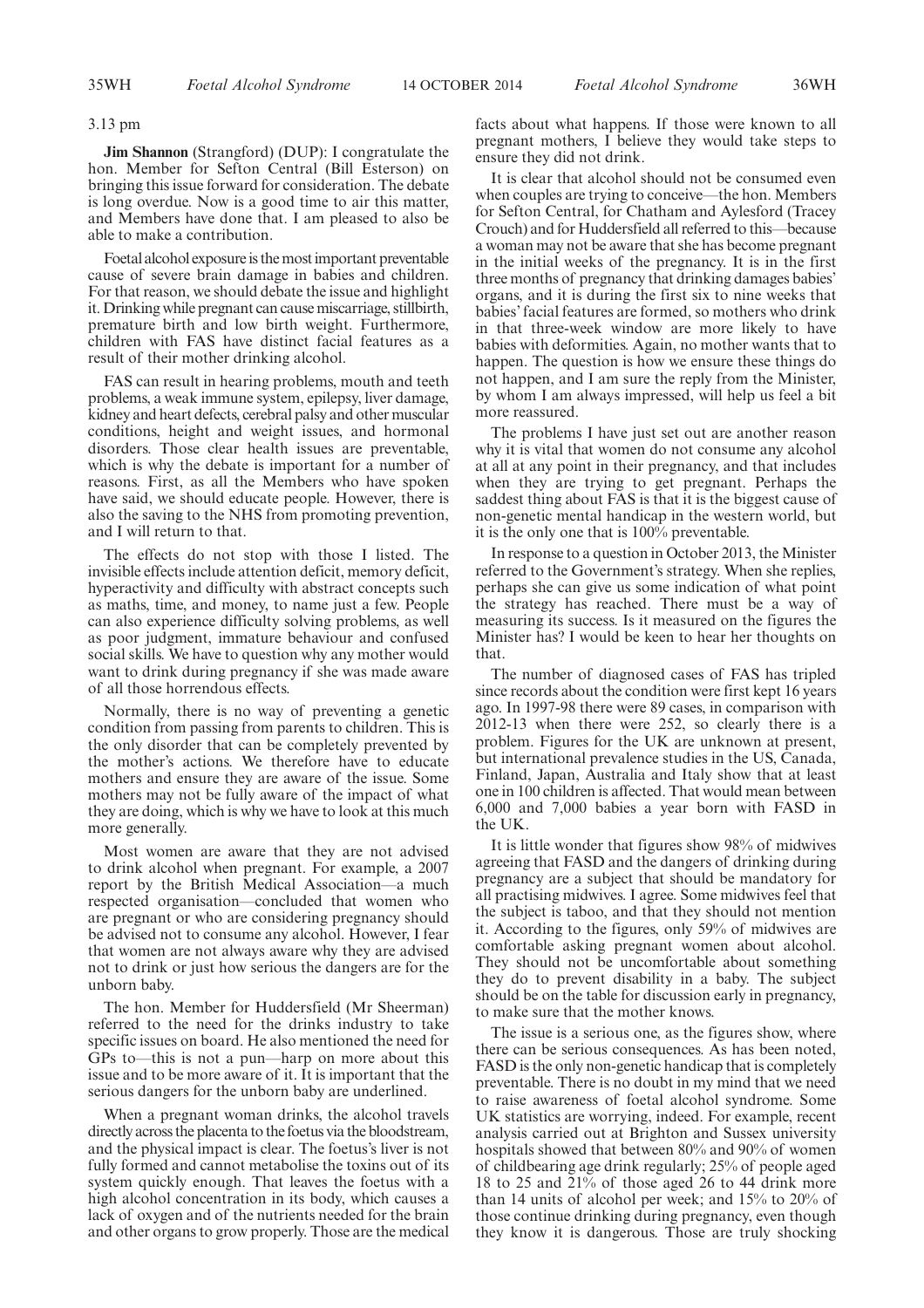figures about a serious problem, but I believe they would drop if more campaigns about FAS were started. I appreciate that the economic climate is difficult, and it is not always easy to fund new campaigns, but it is estimated that it costs us £2.5 million, based on 813,000 births each year, to help those who are living with FASD. Surely any short-term costs that would help to raise awareness and drive down the number of sufferers would be a long-term benefit, both financially and socially.

Canada leads the way in treating and campaigning about the dangers of foetal alcohol syndrome. For example, it is discussed in parenting programmes for four to 11-year-olds, ensuring that the message about not drinking during pregnancy is ingrained in the minds of the new generation. Not only that, but posters about foetal alcohol syndrome are displayed in various public places, including train stations, airports, surgeries and shops. We could do that, equally. Although large sums of money are set aside by various provincial governments each year, proponents argue that preventing FASD in just 10 babies a year saves enough money to fund the services. Undoubtedly that is the way forward for us in the United Kingdom of Great Britain and Northern Ireland.

As hon. Members know, health is a devolved matter in Northern Ireland, and I want to ask the Minister whether consideration has been given to a campaign that would encompass the whole United Kingdom. We must address the issue in England, Northern Ireland, Scotland and Wales.

#### 3.23 pm

**Kelvin Hopkins** (Luton North) (Lab): It is a pleasure to serve under your chairmanship, Mr Turner. I am pleased to take part in this important debate. I congratulate my hon. Friend the Member for Sefton Central (Bill Esterson) on obtaining it, and all the hon. Members who have spoken. They said intelligent things and we are all on the same side. My objective is to put as much pressure as I can on the Minister, to persuade her to take effective action.

Research at the Medical Research Council laboratory in Cambridge provided evidence that alcohol consumed during pregnancy causes irreversible DNA damage to offspring. I think that there is some evidence to suggest that the damage carries down to further generations; it is very serious. That was supported in the science magazine *Nature* in July 2011 and I immediately tabled an early-day motion drawing attention to the research and calling for the Government

"to bring forward serious and effective measures"

to counter alcohol consumption by women in pregnancy. I said that

"mild exhortations to pregnant women to drink sensibly"

were misguided and "wholly inadequate".

Birth defects and learning difficulties affect thousands of babies every year, and the inaction of Government has been nothing less than criminal. I have raised the issue in the Commons many times in the past decade, and the response of successiveMinisters has been pathetic. Thousands of damaged babies have been born as a direct result of Government inaction, and the Ministers concerned should have that on their conscience and hang their head in shame. I do not include the present Minister in that, but certainly previous Ministers. They cannot say that they did not know. For its 2009 report on alcohol, the Select Committee on Health was informed by the Royal College of Midwives that 6,000 babies were born each year suffering from foetal alcohol syndrome. Later research by the Medical Research Council produced a conclusion that 7,000 babies were born each year with permanent genetic damage caused by alcohol. They were the most obvious and serious forms of damage, associated with facial disfigurement and mental retardation, but more recent research has recorded that even moderate consumption of alcohol in pregnancy causes reductions in IQ. It is entirely possible that the persistence of poor academic performance in many children, and the significant level of behavioural problems in schools, and later adult crime, are due largely to foetal alcohol damage. I strongly suspect that that is the case.

There have been persistent reports from Government of minuscule figures for foetal alcohol syndrome cases, in the low hundreds rather than the thousands. I suggest that the malevolent influence of the alcohol industry is at work, and that the hidden hand is pulling strings somewhere, somehow, just as has happened with the tobacco and, more recently, the gambling industries. For a true picture, the Government should look, as many other hon. Members have said, to Canada, where for years there has been a massive and effective campaign against alcohol consumption in pregnancy. Even sevenyear-olds there are warned, as we have heard, and are fully aware. There are big poster campaigns and every medical practitioner warns mothers about the danger to their babies from drinking. I urge the British Government simply to imitate what has been done in Canada, and to avoid the situation of denial that has gone on for so long.

Exposure to alcohol before birth is the cause of brain damage in children that could affect, as has been said, one in 100 babies in England; that is 7,500 a year. Actually, however, we think that that is the tip of the iceberg—the obvious cases. As to marginal reductions in IQ, who knows? There may be people whose mothers drank in pregnancy and who go to university, but perhaps they could have been Nobel prize winners rather than school teachers. Reductions in IQ at every level are possible. The effects may not be evident when those in question are still reasonably intelligent; but perhaps they would have done better without the damage. For many people, of course, things are far worse.

Seven years ago, Lord Mitchell, in another place, introduced a private Member's Bill to require specific warning labels on all drinks containers, as happens in the USA and Canada. I have such a bottle of wine at home, whose label states:

"According to the Surgeon General, women should not drink alcoholic beverages during pregnancy because of the risk of birth defects.'

That wording—"risk of birth defects"—is important. It is not just a matter of saying "Your baby might be affected." Let us be blunt: birth defects are what we are talking about. My noble Friend's Bill did not proceed, since when another 50,000 damaged babies have been born—at least. It could be many more. My most recent letter to a Minister on precisely that point was deflected with reference to a voluntary code. I get bottle after bottle of wine, which I drink in not-too-extreme quantities but in reasonable amounts, and none have health warnings on them, whereas in America every container has one.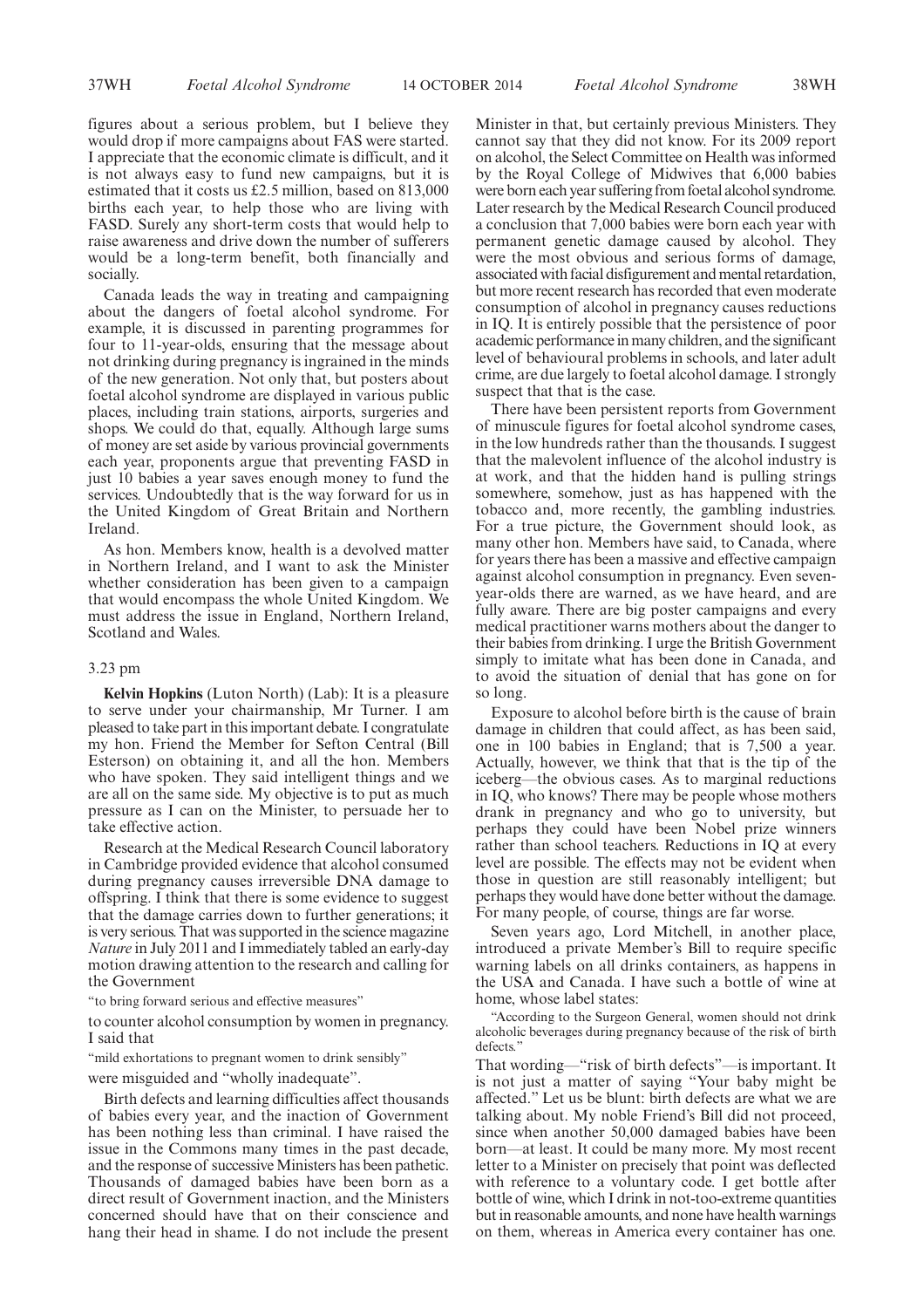#### *[Kelvin Hopkins]*

What the Government have been doing is feeble, irresponsible and cruel. All those responsible for such craven neglect should be burdened by guilt for the suffering that they have caused. I do not mince my words.

I shall not rest until we have a Minister—I hope it will be the present one, for whom I have the greatest admiration in many respects—with the courage and principles to do the right thing and propose compulsory health warnings on all alcoholic drink containers. We do not need to wait for more research before acting. The evidence is already to hand. A graphic report by Mencap shows that the nervous system particularly, among many other parts of the body, is affected from the third week of pregnancy—that is major damage. The central nervous system is the first part of the human anatomy to be damaged. Later, when the baby is more fully formed, the damage is more minor. The time to worry about is early pregnancy and the time of conception. The task is to persuade women not to drink at all when either they are at risk of becoming pregnant, or they choose to become pregnant; because it is in early pregnancy that the problems occur.

In Canada, when the campaign first started there was a serious increase in the number of abortions, with women tragically but understandably seeking to abort babies they thought might be damaged, so that they could start again without drinking to guarantee that their babies, when born, would not be damaged by alcohol. Recently, with the increase in awareness of FASD we have seen abortions happening here for the same reason. For those with moral objections to abortion it is perhaps even more important to make sure that all women do not drink at the time of conception or during pregnancy.

I have to say it is very unfair on women, because by and large men can get away with drinking without having to worry, certainly once they are middle aged and past child rearing, as I am—my children have all grown up and I have grandchildren. If I drink too much it will affect only me; when someone drinks and has a baby inside them, it affects someone else who has no choice. That is a distinct difference. It is unfair on women who enjoy alcohol, but let us persuade all women that, yes, they can drink a glass of champagne when their baby is born but not at the time of conception or during pregnancy.

Much more needs to be done beyond labelling. There should be an advertising campaign, a statutory requirement for notices in all medical and drinking establishments, messages in schools to young girls and more. We must make sure that this scourge, which has affected hundreds of thousands of people—possibly, over time, millions—is avoided in future.

#### 3.31 pm

**Mrs Mary Glindon** (North Tyneside) (Lab): It is a pleasure to serve under your chairmanship, Mr Turner. I congratulate my hon. Friend the Member for Sefton Central (Bill Esterson) not just on securing this debate but on his excellent speech.

Before the debate, I was informed by Balance, the alcohol campaign in the north-east, that every day in my region at least one child is born with some form of foetal alcohol spectrum disorder. Bearing in mind that that number goes into the thousands across the country over the year, I felt it was important to take part in the debate. I will give a slightly different take on the subject and address an injustice in current law that relates directly to the debate, which is whether children with FAS should be entitled to compensation.

Hon. Members may be aware that there have been many cases where children with FAS have sought to secure criminal injuries compensation. Before 2012, it may have been possible to secure such a claim. However, I draw hon. Members' attention to the 2012 criminal injuries compensation scheme, which says:

"A crime of violence will not be considered to have been committed for the purposes of this Scheme if, in particular, an injury…was sustained in utero as a result of harmful substances willingly ingested by the mother during pregnancy, with intent to cause, or being reckless as to, injury to the foetus.'

In plain English, that means no sufferer of foetal alcohol syndrome or any other disability developed in the womb as a result of the mother's actions will be compensated, even when the harm caused was reckless or fully intended. That is surely an utter scandal and warrants our serious attention.

Some people may have been put off from campaigning on this issue by highly misleading news reports claiming that awarding compensation to FAS sufferers would criminalise drinking during pregnancy. That is not the case. Although we want women to stop drinking during pregnancy, criminal injury claims are dealt with in civil proceedings and as such do not affect the interpretation of criminal law; moreover, a conviction is not needed for compensation to be awarded. Perhaps the motivation hiding behind the rhetoric is that paying out to FAS sufferers would be expensive, but saving public money is not a good enough reason to prevent children with FAS from receiving compensation. Neil Sugarman, a solicitor acting for many children affected by FAS, put it well:

"Why should these children be in any different position to those damaged during their birth or babies brain damaged by being shaken when only a few days old? The life changing consequences are the same. Is it right that a foetus exposed to a process tantamount to poisoning should be treated differently in comparison with these other classes of brain damaged children? They receive compensation that helps them access much needed treatment and therapies not readily available on the NHS and helps to improve their quality of life in many ways.'

I believe that anyone suffering from FAS deserves compensation in the same way as any other child who sustains damage at birth. I hope that those who share my concern over the increasing incidence of this terrible condition will join the campaign for that section of the 2012 criminal injuries compensation scheme to be deleted. I hope that the Minister supports that call.

#### 3.35 pm

**Luciana Berger** (Liverpool, Wavertree) (Lab/Co-op): It is a pleasure to serve under your chairmanship, Mr Turner. I congratulate my hon. Friend the Member for Sefton Central (Bill Esterson) on securing this debate and on his powerful speech. I am delighted that hon. Members have had the opportunity to debate an issue that is often overlooked.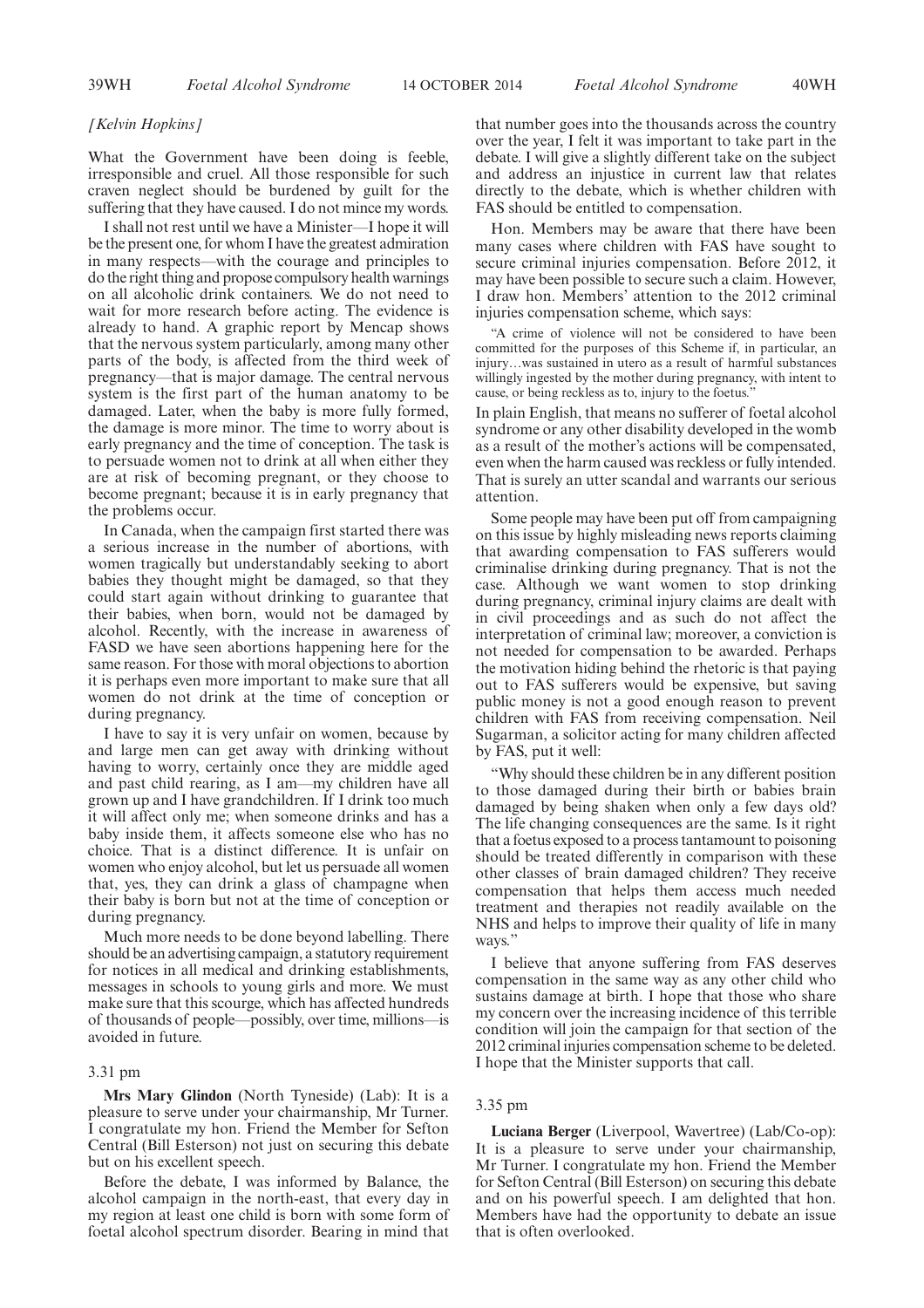I pay tribute to those organisations that continue to campaign tirelessly on this issue. We have heard a number mentioned today, but they are worth reiterating: the FASD Trust, NOFAS UK, Alcohol Concern and Drink Wise North West, which has engaged with me in my role as a constituency MP. We have also heard a lot about the former Children's Commissioner, Sir Al Aynsley-Green, who is the incoming president of the BMA, and Lord Parry Mitchell, who have both done significant work on raising awareness of the issue.

I recently had the privilege of joining a conference organised by Drink Wise North West on the issue, where I heard not only about the vital work done by those organisations but about what needs to happen to improve diagnosis of both FAS and FASD and to improve support for children and adults who experience that and for the families who care for them. Most importantly of all—the issue that is the crux of this debate—I heard about what we can do to prevent it in the first place. I will deal with each of those subjects in turn.

On improving diagnosis, we have heard from a number of Members about the wide range of symptoms that people with FAS or FASD can experience. The difficulty in diagnosis means that we have no official understanding of the scale of the problem, with many cases misdiagnosed as ADHD, bad behaviour or autism. It is estimated that around one in 100 children are born every year in the UK with some form of the condition. Figures I uncovered through a parliamentary question reveal that the number of finished admission episodes where there was either a primary or secondary diagnosis of foetal alcohol syndrome are up 37% in England since 2009-2010, with 252 episodes in 2012-13. As many hon. Members alluded to, those figures are only the tip of the iceberg.

**Kelvin Hopkins:** I remember a report from the Home Office in the 1970s that showed that the rate of alcohol consumption in Britain was among the lowest in Europe; the only country where it was lower was Ireland. It would be simple to compare the number of birth defects in that period of time with the number now, to see the effects of alcohol consumption among women.

**Luciana Berger:** My hon. Friend's remarks lead me to the challenge that the Government themselves admit in their alcohol strategy. They say:

"We do not have good information about the incidence of FASD, so it is likely that significant numbers of children are not diagnosed."

In the response to my parliamentary question there was no information about what action the Government intend to take to address that information deficit, so will the Minister confirm whether she has any plans to commission a much-needed prevalence study of FASD and foetal alcohol syndrome in England? Will she share with us her plans to improve diagnosis across the country?

**Bill Esterson:** Will my hon. Friend give way?

**Luciana Berger:** Forgive me, but I will not: we must allow the Minister to respond, and we have just 10 minutes.

I move on now to improving support both for people who have a diagnosis and for their families. Many sufferers have special needs that require lifelong help, yet slip under the radar either because they are not diagnosed or because there are no services in place to support them. Lack of diagnosis for those who do not exhibit physical signs means that those children often receive no additional help from support services or at school. I recently met a head teacher, who said she did not have a single student in her school who had been formally diagnosed, but she was sure that some students were affected.

There is no systematic record of the needs of children with FASD and no official guidance on best educational strategies, as my hon. Friend the Member for Sefton Central said. There is just one specialist FASD clinic in the whole of England, which is run by Surrey and Borders Partnership NHS Foundation Trust. It is one of the few places that can confidently diagnose the disorder. It is a national clinic, supposedly serving the entire country, yet it is not commissioned by NHS England. Out-of-area patients must be paid for, and with a cost of £2,500 per patient, many local clinical commissioning groups refuse to refer. Worst of all, I understand that the clinic is not due to be commissioned beyond April 2015. What does the Minister intend to do to ensure that NHS England commissions services and that plans are in place to improve provision and to increase both the number and the spread of specialist FASD clinics? Without specific support, people who are affected are at higher risk of developing mental health problems, getting into trouble with the law, dropping out of school and becoming unemployed. That may come at massive personal cost and in turn produce a tremendous cost for society. The crux of this debate is how to prevent that.

I have highlighted how we need to improve diagnosis and support services. Let me reiterate a point that has been made several times today. FASD is entirely preventable. It is caused by drinking during pregnancy, but the information about the risks of drinking during pregnancy is wholly inadequate. The guidance is inconsistent and confusing, and women receive mixed messages. The Department of Health recommends that pregnant woman should avoid alcohol altogether, but that if they opt to have a drink they should stick to one or two units of alcohol once or twice a week to minimise the risk to the baby. The National Institute for Health and Care Excellence advises women to abstain from alcohol completely during the first three months of pregnancy because of the risk of miscarriage. It then refers to the number of units that they should or should not drink subsequently.

People struggle to use units as a way of monitoring their alcohol consumption. Research from the Joseph Rowntree Foundation found that very few people use units as a way of measuring their drinking or of monitoring their health. Is it any wonder that women are confused? What is the Government's official advice and what plans does the Minister have to improve much needed awareness throughout the country?

It is not just expectant mums who are not being given the information they need. The hon. Member for Chatham and Aylesford (Tracey Crouch) referred to health professionals and my hon. Friend the Member for Huddersfield (Mr Sheerman) referred to GP training. Earlier this year, I asked a parliamentary question about midwives, but the reply did not fill me with confidence. The issue involves not just women who have mental health or substance misuse support requirements,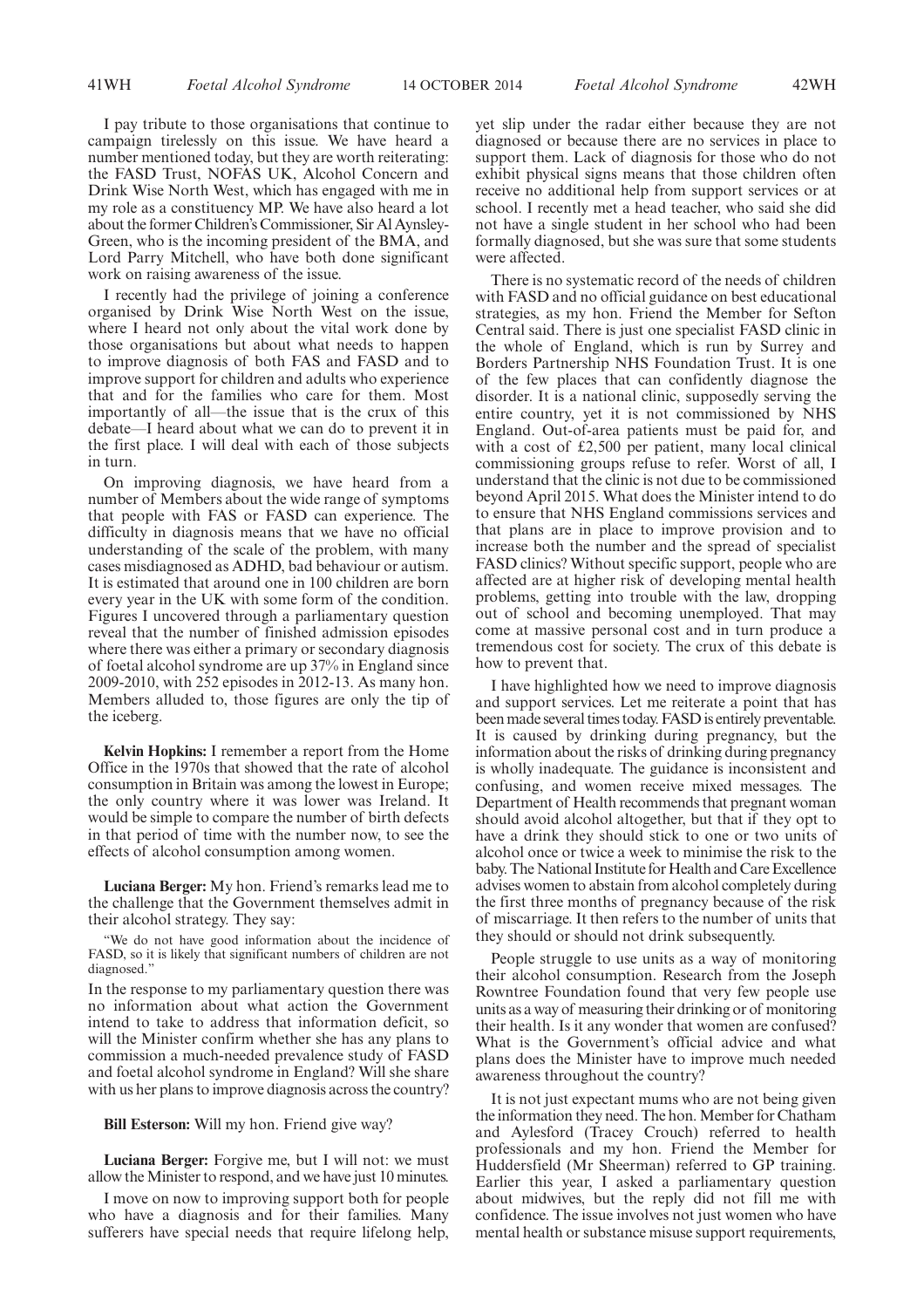## *[Luciana Berger]*

as the reply suggested. It involves all women, but the Government's 32-page alcohol strategy makes just one reference to FASD, and that is not good enough.

Voluntary organisations do fantastic work and some local authorities—just some—are raising awareness locally. Some include FAS in their joint strategic needs assessment, but that is far from commonplace. What will be the Government's concerted and co-ordinated response and where is their national drive? I struggled to find any information on the website of the Department of Health and I found nothing on the website for Public Health England. I would be delighted if the Government pointed me in the right direction.

We have heard a lot this afternoon about alcohol labelling. There is no legal requirement in the UK to display proper warnings about the harm of drinking alcohol during pregnancy. We have heard many references to Lord Mitchell's Alcohol Labelling Bill, which sadly did not progress beyond the Lords. Today, it is still left to businesses to decide whether to display warnings.

As part of the Department's responsibility deal, alcohol retailers and producers have made a voluntary commitment to put an agreed warning or a pregnancy warning logo on 80% of labels on bottles and cans. In June, the Minister responded to me saying that an independent market survey is under way to measure compliance. I am keen for an update on how that survey is going.

Many hon. Members on both sides of the Chamber have said that the logos are very small, if they are there at all. They are difficult to see because they are just a few millimetres high. They go unnoticed by many people and fail to convey the seriousness of drinking during pregnancy. Many countries prescribe warning labels about pregnancy on all alcoholic beverages and we have heard about them this afternoon. They include Colombia, South Korea, France and South Africa. I would like to hear from the Minister when the UK will follow suit.

We have heard about other countries that are leading the way. Canada was held up as an exemplar for what it is doing on diagnosis, treatment and specifically prevention. It is spending millions of dollars, because it believes that that will not only prevent something that is very difficult for many people, but comes at great cost to society. It believes that preventing FAS in just 10 babies saves enough to fund all the comprehensive services that it provides.

Very few disabilities are preventable, but FASD is. The message about the risks must be loud, clear and consistent. No woman wants to harm her child, but we know that lack of knowledge about the dangers of drinking during pregnancy can have a devastating impact. The Government's response to the problem must be thorough, coherent and carried through into effective action. I look forward to hearing the Minister's response and what more the Government will do to address this serious issue.

#### 3.45 pm

**The Parliamentary Under-Secretary of State for Health (Jane Ellison):** I thank all hon. Members who have spoken during this thoughtful and sometimes passionate debate. Many hon. Members have pursued the issue over many years. The time available is not too bad, but I will not be able to respond to every point, and if I fail to respond to a specific point, I will do my best to do so to hon. Members after the debate.

I congratulate the hon. Member for Sefton Central (Bill Esterson) on securing this debate. It comes at an auspicious moment, because I understand that the National Organisation for Foetal Alcohol Syndrome UK is holding its conference today. The hon. Member for Luton North (Kelvin Hopkins) is passionate about the subject, but I take issue with his description of direct responsibility. Absenting personal responsibility for one's body, and the life of one's unborn child, is wrong. I am not saying that the Government do not have a huge responsibility to society at large to provide education, but to talk about direct responsibility is to miss the point that we want all adults to take responsibility for their health and that of their unborn children.

**Kelvin Hopkins:** The fact is that other countries have taken that responsibility and acted, and they are ahead of us. We have more babies being damaged than they do. There is a responsibility on the Government—not necessarily on individual Ministers, but on the Government in general. That applies to both Labour and Conservative Governments.

**Jane Ellison:** I am absolutely comfortable with the fact that Governments have responsibility, and I will try to address some of the points that have been made. My point to the hon. Gentleman is simply that encouraging personal responsibility in any individual for their own health and particularly that of their unborn child is vital throughout life, not just during pregnancy. I put it on the record that we must encourage people to take responsibility for themselves. Let me mention an example given in the debate. Everyone knows about smoking. No one would knowingly damage their own child, and the damage that smoking can do is well known, but the most recent figures I have seen show that smoking in pregnancy varies throughout the country from 0.5% in one borough to more than 26% or 27% in other places. Even when people know about the damage being done, they do not always change their behaviour. We must always put personal responsibility in the frame.

The majority of people who drink alcohol do so responsibly, but it has been amply illustrated during this debate that too many women are unaware of the health risks. More generally, too many people are unaware of the health risks associated with drinking too much. It is important to remember that throughout the debate. Understanding what is a healthy level of alcohol to consume is vital because, as has been said, not everyone knows when they are pregnant. We understand that around 50% of people do not plan their pregnancy, so encouraging a healthy intake of alcohol and understanding the harm that it may do if taken in the wrong quantity is important. There are encouraging signs among the younger generation of a dramatic drop in smoking and drinking during the past 10 years, which is encouraging.

The focus today is on foetal alcohol syndrome and foetal alcohol spectrum disorders. Some hon. Members described facial abnormalities and a range of other conditions associated with alcohol exposure by the mother. Although there is wide international agreement on the diagnostic criteria for foetal alcohol syndrome, the criteria for diagnosis of foetal alcohol spectrum disorders are less clear, although other hon. Members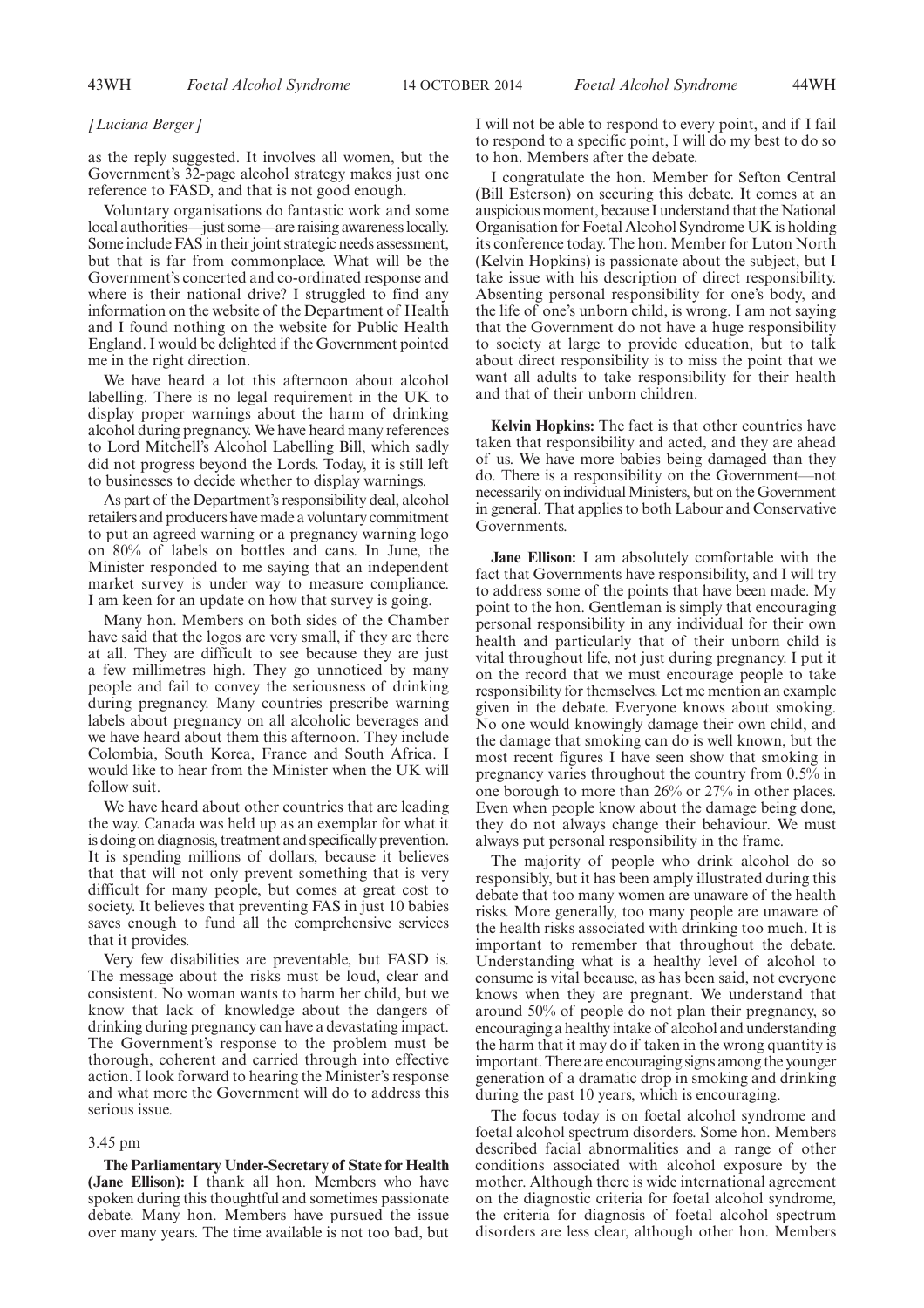have cited various pieces of academic research. For both disorders, the diagnostic features may not be clear until later in childhood, so yes, we do struggle with diagnosis and with accurate prevalence data. Prevalence figures for FAS are not routinely collected or recorded by the British Paediatric Surveillance Unit, although hon. Members might be interested to know that the World Health Organisation is leading a review on agreeing common diagnostic criteria to measure prevalence better internationally in future. That would be very welcome, and we are lending expertise to that review. There are limits on some of the data, even though we hope that they can be improved.

On advice and prevention, let me talk about what Public Health England does. Its Start4Life campaign provides advice to pregnant women on establishing healthy habits to give their children the best start in life and to reduce the risk of poor health in future. One of the key behaviours covered in the campaign is focused on the consumption of alcohol and why it is best avoided in pregnancy. It promotes alternatives to alcoholic drinks during pregnancy and emphasises the negative impact that alcohol consumption can have.

In May 2012, we launched the NHS Start4Life information service for parents. That is a digital service that enables parents-to-be and new parents to sign up to receive regular free e-mails, videos and SMS messages offering high-quality NHS advice and information based on the stage of pregnancy and the age of the child. The service also signposts parents to other information about parenting, relationship support and benefits advice. Parents-to-be are encouraged to sign up to the information service for parents during their early contacts with health professionals. The take-up target was exceeded two years early, with 385,000 parents signed up to the service as of the end of last week.

Advice on alcohol consumption and other health issues during pregnancy is also routinely provided by health visitors, midwives and GPs. I think it is a fair challenge—

## **Kelvin Hopkins:** Will the Minister give way?

**Jane Ellison:** Let me respond to this point. I think it is a fair challenge to say that not everyone is administering that advice and that we can do more. A piece of work is going on to educate thousands more doctors about that, and a good question hon. Members can ask health leaders, when they meet them in their area, is "Are people routinely challenged, and is there a sense of concern in terms of talking about these issues?", as has been voiced during the debate.

I turn to the National Institute for Health and Care Excellence, which publishes clinical guidance that includes recommendations for doctors and midwives on the advice that they should give. As we know, the NICE antenatal guidance, which was published in 2008, gives further advice. I accept the point that there may seem to be some confusion. In my understanding, the honest truth—I have done a number of debates and questions on this, and queried it quite heavily—is that the reason for the mix of guidance is that there is a mixed clinical view. There is not a settled clinical view in all these areas, but work is under way.

In 2007, the chief medical officer for England published revised guidance on alcohol consumption during pregnancy. The advice is that women who are pregnant or trying to conceive should avoid alcohol altogether—in other words, adopt the precautionary principle. The CMO is overseeing a UK-wide review of all alcohol guidelines, so that people can make better informed choices. That review is under way and I can assure hon. Members that it will take into account any relevant new evidence since the guidelines were last published. I am aware that in some cases, experts have, over recent years, started to change their view, moving from a view about a lower-alcohol intake to one about a no-alcohol intake. All that emerging evidence will be put into the review.

#### **Kelvin Hopkins:** Will the Minister give way?

**Jane Ellison:** I am very conscious of time, so I give way very briefly.

**Kelvin Hopkins:** I am interested in what the Minister is saying, but what is wrong with requiring all drink containers to have a health warning, as they do in America, Canada and elsewhere? What is the problem with requiring notices in every doctor's surgery and every antenatal clinic that say: "Do not drink alcohol for fear of causing birth defects to your baby"?

**Jane Ellison:** One of those challenges was touched on by the hon. Member for Sefton Central: there is some concern that a message that did not have clinical consensus behind it might cause undue alarm to somebody, bearing in mind the statistic, which has been quoted in the debate and which we believe to be true, that 50% of people do not plan their pregnancy. There is some concern about that. I accept the point that the hon. Member for Luton North makes—I think one hon. Member said that scare tactics should be used—but nevertheless that is a significant factor in considering this issue.

Let me finish off the point on the CMO's review, because it is important and I am inevitably not going to get through all the points that I would like to make. That will be an evidence-led approach, considering whether current advice needs to be revised, and it is for people at all stages of their life, not just in pregnancy.

The reason why we need the consensus view and to get agreed guidelines—I see hon. Members shaking their heads, but I have to tell them that in so many areas of my life as Minister with responsibility for public health, somebody will say one thing in the newspapers in the morning, and by afternoon, experts will be all over every news channel disagreeing with it. We need to try to get, wherever possible, a consistent message, and that is exactly what the CMO-led review is undertaking to do.

#### **Bill Esterson:** Will the Minister give way?

**Jane Ellison:** I will not, I am afraid, because I have given way twice and I have four minutes left. *[Interruption.]* All right, then.

**Bill Esterson:** May I just urge the Minister to look at what I and other Members have said about Canada, the United States, and France, where there is labelling? Canada especially cannot believe that we are not taking this action. I urge her to speed up her look at the evidence and the research. Other countries are doing this, so why can we not?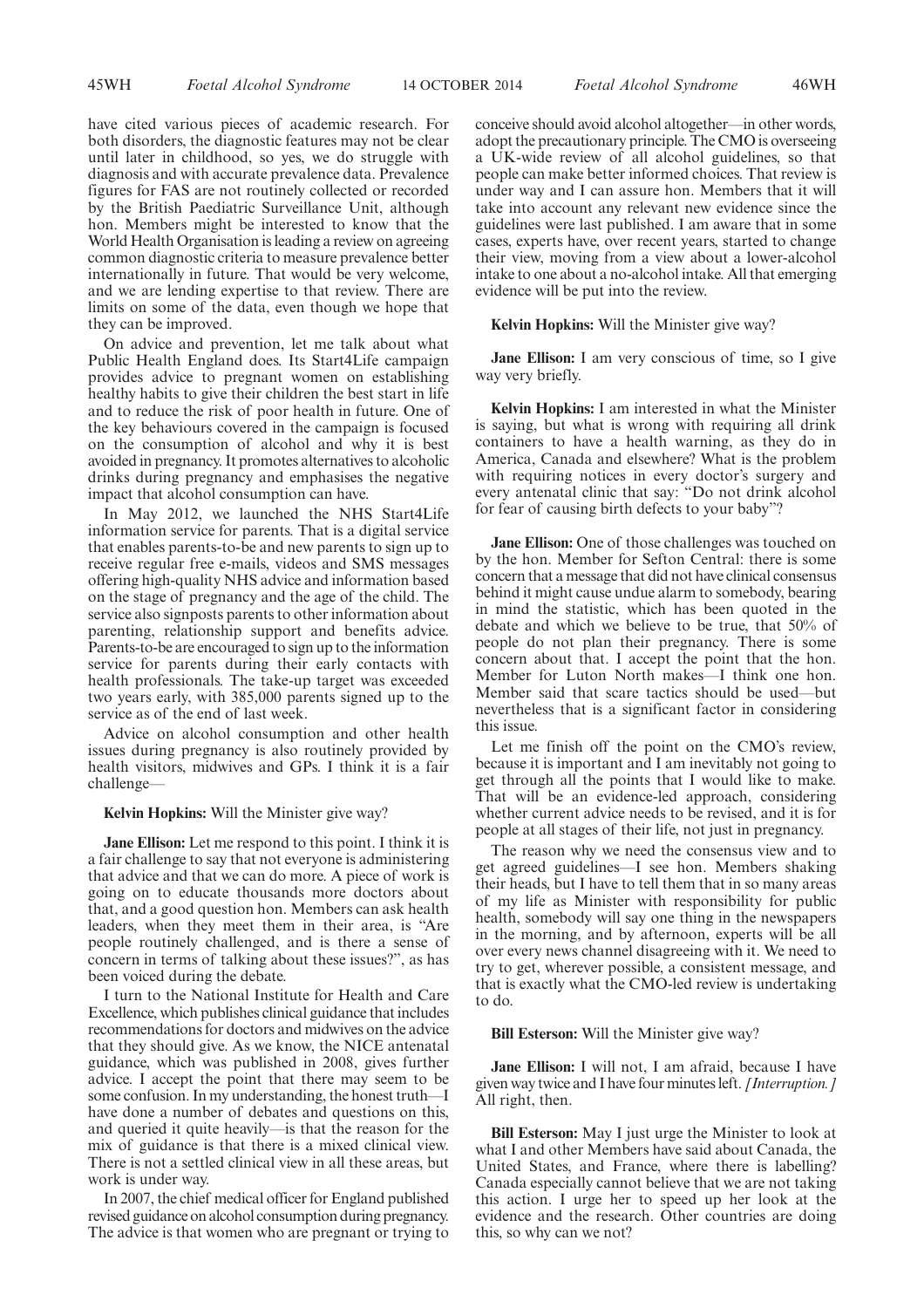**Jane Ellison:** The review is not my review. The review is being led by the chief medical officer together with—

**Bill Esterson:** But you are the Minister.

**Jane Ellison:** Indeed, and I will pass on the message that Members would like to see the review speeded up. It has a whole range of the right experts on it, and I will undertake to supply to the review, in evidence, the *Hansard* of this debate, so that those hon. Members who have cited other research and made very forceful points can feel that those are being taken into account. The CMO's guidance about avoiding alcohol while pregnant or trying to conceive is the message that we advise to be carried by our producers. If I can, I will come briefly to that point. However, I will undertake to ensure that the message is passed on to that expert review.

I have touched on some of the health professionals who are being trained. By 2018, around 60,000 doctors will have been trained to recognise, assess and understand the management of alcohol use and its associated health and social problems—that picks up some of the points about pregnancy.

The hon. Member for Huddersfield (Mr Sheerman) and others—including the hon. Member for Sefton Central—mentioned the US model for early intervention; I think he was talking about the family nurse partnership, which we have adopted here. The family nurse partnership provides dedicated one-to-one support for young, at-risk, first-time mothers, and that will be expanded to 16,000 places by 2015. It is really important to make the point that although sometimes it is not possible to educate people for a first pregnancy, we can pick up second pregnancies. Although teenage pregnancy is at a 40-year low, the family nurse partnership is a very important programme based on an American model that has a very strong evidence base.

I will touch briefly on labelling in the bit of time I have left. We feel that the industry has a big part to play, and we are pushing it hard. We got an agreement from 92 companies, which committed to displaying warnings on drinking in pregnancy on 80% of bottles and cans by the end of last year. Subject to publication of the final independent market survey, we believe that just under 80% of bottles and cans had that information, and the warning is the CMO's advice. Companies can either have a picture struck through of a pregnant women or carry the CMO's advice, which is that women who are pregnant or trying to conceive should avoid alcohol altogether. There was some concern that that was not the message we were using, but that is the one that people who have signed up to the responsibility deal are using. We believe that is now getting more widespread market coverage. However, there is more that industry can do, and we are pushing them hard.

One thing that we could do is around duty. Personally, I would love to see the ability to vary the duty by alcohol content in wine, but it is difficult in an EU context. I do not quite know—I have never really had the answer to this—how the French managed to pass their law without suffering EU infraction, but I continue to ask the question and look into that. It is something that we are pushing to be able to do, because we want to see those warnings on as much alcohol as possible. My current understanding is that doing this through the EU would be a very lengthy process, because of the need to get that consensus.

In the 30 seconds I have left, I apologise to those Members whose points I could not respond to, but so many points have been raised. I will reflect further on what has been said in the debate and speak to the chief medical officer about it. I welcome the opportunity we have had in this debate to reinforce some of those points. There is an opportunity, when the revised guidelines are issued next year, really to put some information behind them. I am seeing the head of social marketing campaigns for Public Health England imminently—within the next week—and I undertake to have a preliminary conversation about what might be done, when the new guidelines are issued, to reinforce this very important message.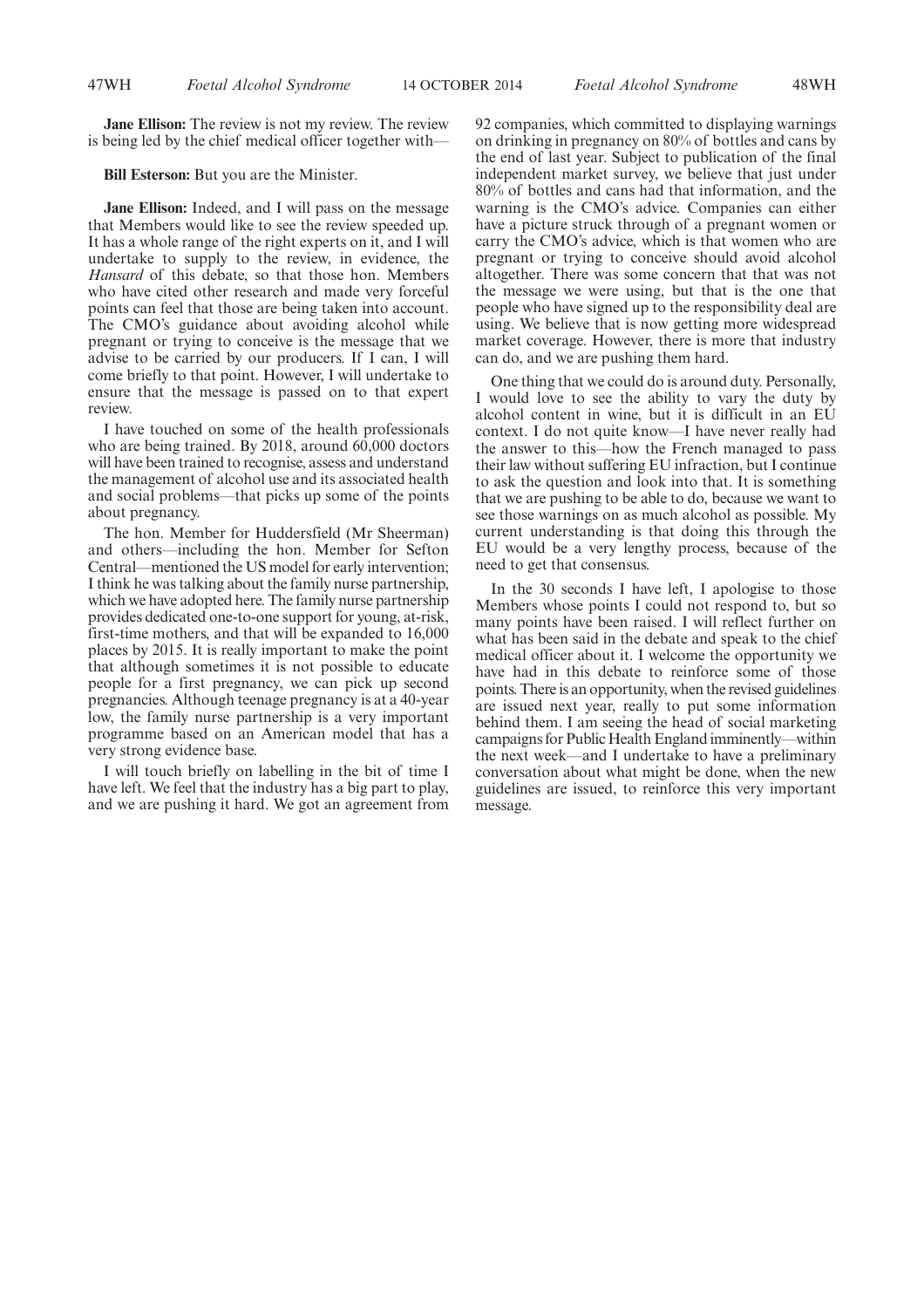# **Steel Industry**

4 pm

**Tom Blenkinsop** (Middlesbrough South and East Cleveland) (Lab): Thank you, Mr Turner, for the opportunity to begin this important debate on the UK steel industry. I notice that the Minister present is not necessarily the Minister in regard to the Department in question, but I am certain that that holds some great portent for the UK steel industry at the moment.

As is the case for many hon. Members here, my constituency has a great and proud history rooted in the production of steel and associated products, and I hope that that will play a strong role in the future of my area. Before I begin the main thrust of my speech, I want to take this opportunity to mention the fact that in Guisborough in my constituency, the ESCO foundry has recently decided to close, with 65 potential job losses. That concerns a thoroughly committed and local work force in Guisborough, in the centre of my constituency. There are hopes that the foundry can be sold as a going concern. However, my constituency office and the trade union movement have been working quite closely with the business to try to help those individuals to find work at other suitable craft sites, such as Sahaviriya Steel Industries and, potentially, Tees Components in my constituency. Would the Minister urge his colleagues in the appropriate Ministry to meet me to discuss that issue, because to my constituents it is a huge concern?

Apart from the local issue that I have raised, I would like to touch on a number of topics in my speech. First, I would like to refer to an open letter that was sent by 60 CEOs in the European steel industry and published in the *Financial Times*. The aim of the letter was to persuade Heads of State and Governments at the EU summit on 23 and 24 October

"to give clear guidance that the EU's new climate and energy framework will—at the level of best performers—not impose regulatory direct and indirect CO<sub>2</sub> costs on globally competing European industries.'

Many hon. Members may be aware that 1 January 2021 marks the start of a new phase of the EU emissions trading scheme and a new set of emission reduction and energy targets to see the EU through to 2030. Although those dates may seem some time away, the decisions are very likely to be taken in a matter of days at the EU summit to which I referred. There are a number of reasons why that meeting is of such importance to the UK steel industry. As in other energy-intensive industries, the CEOs who signed the letter are calling on EU leaders to ensure that the most carbon-efficient plants in globally competing industries are fully protected from the direct and indirect cost of cutting emissions. By and large, the steel industry is committed to cutting its emissions. Exposing some of its members to the full cost of EU climate and energy policies could prove devastating.

The current ETS is flawed in many respects and, if simply rolled over into the next phase, will leave sectors such as steel seriously short of allowances. The principal flaws of the current schemes are as follows. First, allowance allocations are calculated by reference to performance benchmarks for different types of plant. Those benchmarks are supposed to be equal to the performance of the best 10% in each plant category, but there is not one single integrated steel plant in the UK, or in Europe for that matter, that can meet the Commission's benchmarks. Although the most carbon-efficient EU plants are getting close to the theoretical limits of what can be achieved through current production methods, a step change may not be possible until the early 2030s, and even then that will require massive investment in plants that are usually upgraded only once in a generation. There should be a real incentive to improve efficiencies, but only as far as is technologically achievable. Pushing production and investment out of Europe will not meet goals to reindustrialise our economy. That also puts local supply chains at risk and is counter-productive from an environmental perspective, as imports are likely to have a larger carbon footprint.

**Stephen Doughty** (Cardiff South and Penarth) (Lab/ Co-op): I thank my hon. Friend for securing this important debate—I am sorry I will not be able to stay for the full length. Does he agree that it is deeply ironic that companies such as Celsa in my constituency, which has one of the most up-to-date and carbon-efficient steel-making processes in Europe, face huge challenges from countries that are not as carbon efficient, whether that involves China or Turkey dumping imports in this country or a number of other concerning factors? It would be deeply ironic if those companies were to face challenges despite having that incredibly efficient process.

**Tom Blenkinsop:** I thank my hon. Friend for that comment, because we met people from Celsa at a recent meeting of the all-party group for the steel and metal related industry, which I chair. They came to the meeting and were really instructive and helpful in giving us the calculations and statistics that affect their industry. I believe that their plant was built in 2006. It is practically a brand-new steelworks, with an electric arc furnace. They were telling us about the difficulties that they have been put in as a result not just of European policy, which I have set out, but of the Government's own carbon tax policy. The carbon price floor has penalised UK industry above and beyond our EU competition. There is a twofold element. This is not just about the massive increases in foreign imports; we have penalised our own industry and undermined the march of the makers on our own doorstep. I am sure that Ministers who would have been here would have been able to listen to that fact. I shall say again that there is some great portent in why they cannot attend this debate today.

A further flaw in the system is its unresponsiveness to changes in the economy and individual company activities. We have the absurd situation in which EU allowances trade at under  $\epsilon$ 6 a tonne because the recession has resulted in an over-supply of allowances, while companies such as SSI are short of allowances because they are expanding output. The system needs to be more flexible if it is to work for all.

In the Budget debate earlier this year, I welcomed the news that the Government intended to introduce relief against the rapidly rising costs of carbon levies, and the mitigation of the renewables obligation is a particularly good step forward. However, I do have concerns that have still not been addressed. It looks as if there will be a massive underspend in the support packages. In 2013-14, £35 million was provided for companies, and so far this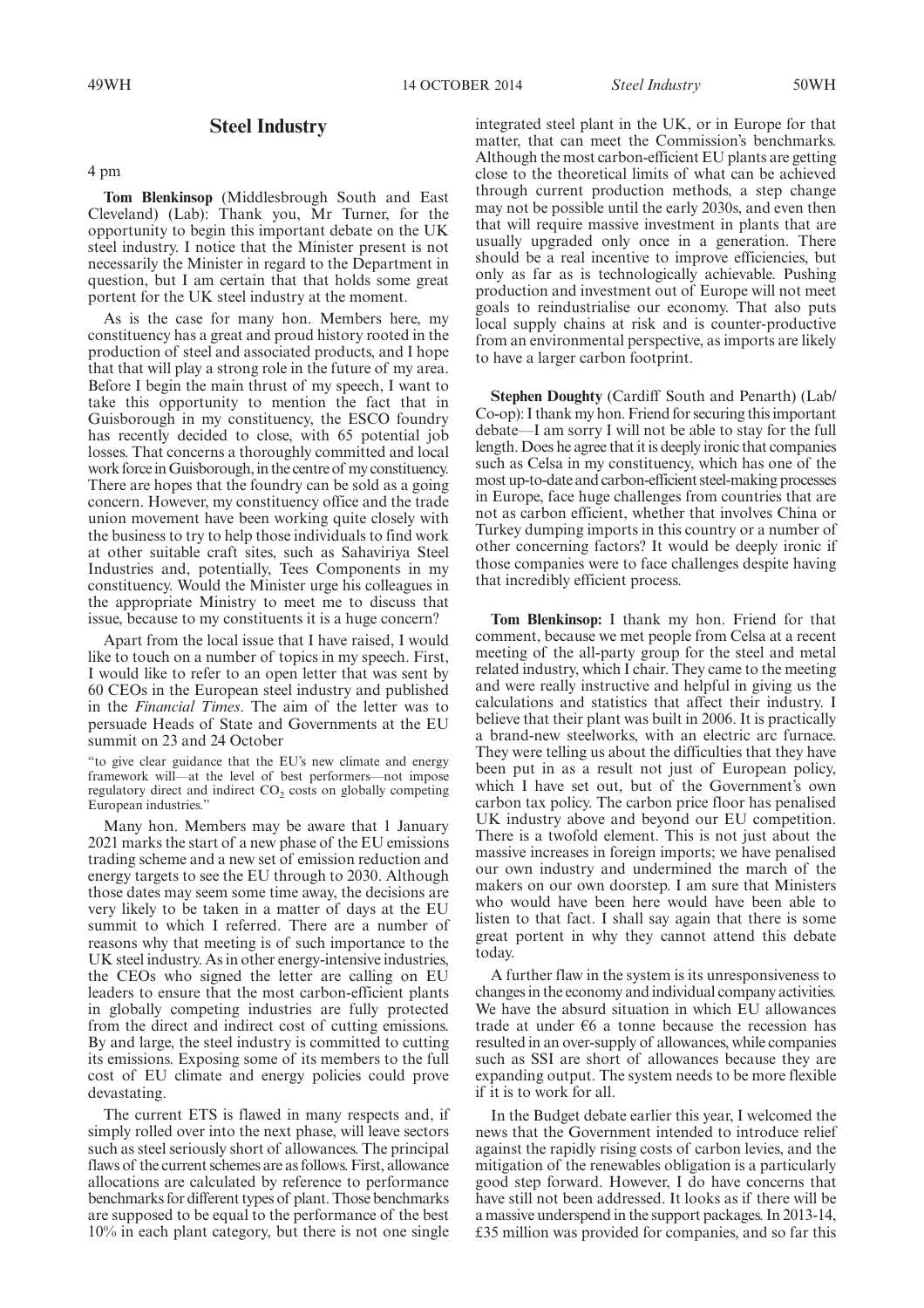51WH *Steel Industry Steel Industry* 14 OCTOBER 2014 52WH

#### *[Tom Blenkinsop]*

year only 53 companies have received compensation: £41 million of EU ETS compensation and £6 million of carbon price support compensation.

The UK steel industry will continue to face considerable challenges in the interim, given that the national and international demand for steel is still at mid-financial crisis levels. Again, I can only urge the Minister to urge the Treasury to bring the compensation forward, so that the steel sector and other foundation industries do not have to wait.

Another issue that I would like to discuss is the threat to the UK steel industry from international imports and the over-saturation of markets with certain products. I am referring to non-EU imports of rebar. In 2010, non-EU sales of reinforcing bar equalled approximately 4% of the UK market share. Since then, non-EU rebar, mainly Chinese in origin, has surged to take a 37% market share. When combined with Turkish imports, non-EU imports moved to take 49% of the market in quarter 2 of 2014. People should bear in mind the fact that in May 2010 it is 4%, and in quarter 2 of 2014 it goes to 49%. That is a massive surge—a massive increase—in imported rebar steel. At the same time, the UK producers' market share plummeted from a traditional level of about 60% to just 33% in quarter 2 of 2014.

That is a profound problem for the UK steel industry, to say the least. The cause is the slow-down in Chinese construction activity, which has prompted certain Chinese producers to seek new markets in which they can dump excess production, but it is also due to trading houses facilitating that explosion in imports to the UK market. They have come to the UK because they are already accredited under the British accreditation scheme to sell in far eastern markets, such as Hong Kong and Singapore, which use the same accreditation scheme.

A loss of sales of that magnitude is unsustainable in the longer term for the one remaining British producer of rebar, based in Cardiff in the constituency of my hon. Friend the Member for Cardiff South and Penarth (Stephen Doughty). There have been reports in the construction press that some of the Chinese bars already in the market fail to comply with the British standard. UK Steel has even taken the step of advising all UK fabricators and contractors to test Chinese bars before using them. Pressure must be placed on the European Commission to act against these dumped imports, and the Government must ensure that all substandard material is removed from the market.

I would like to discuss the steel market in more general terms. Unfortunately, although UK steel demand has risen this year, overseas producers are the main beneficiaries. As I said, imports in quarter 2 of 2014 took 63% of the market—the highest share ever. For most steel products, the bulk of imports come from other EU countries. It is clear that the UK steel industry is suffering from the twin problems of the rising value of sterling against the euro and continuing uncompetitive energy prices. Although there is little that the Government can do about the former, it demonstrates that the UK steel industry remains fragile, and underlines the importance of the Government acting urgently on energy prices, which are within their control.

Energy prices are critical not only to the UK steel industry but to any future expansion. The Government's analysis revealed that last year's average industrial electricity prices for UK industrial consumers were the fifth highest in the EU15, including taxes, and 6.2% above the estimated median for that group. Those prices prompted a warning from UK manufacturers' body EEF that UK electricity costs and taxes were pricing manufacturers out of the UK. Steel companies are among those hit hardest by the rising costs. Competitive energy prices and secure energy supplies are vital for the future of the steel sector in the UK.

**Nic Dakin** (Scunthorpe) (Lab): I congratulate my hon. Friend on securing this timely debate. He is making his point very well. Does he agree that if we are all committed, as we seem to be across all parties, to having a strong manufacturing base, foundation industries such as steel must be properly supported, particularly on energy prices, skills and procurement?

**Tom Blenkinsop:** My hon. Friend has been banging that drum since he was elected in May 2010. My fear is that we are reaching a critical point where not only the steel industry but all energy-intensive industries are begging for help. They are trying to compete in the world as best they can, with the best forms of technology, and they are driving costs down as much as they possibly can. However, when Government policies make it harder and harder for them to exist on UK soil, it is no surprise that there have been reconfigurations in the steel industry across the European market.

**Jessica Morden** (Newport East) (Lab): I agree with all the points that my hon. Friend has made. In constituencies such as mine, where Tata Steel and its employees have worked incredibly hard over the past few years to become more efficient and weather the storms, we would like the Government to appreciate that the economic environment is still very challenging in the UK and internationally. We do not want the Government to think that things are getting better; there must be more focus and no complacency so that we can continue to look at issues such as energy.

**Tom Blenkinsop:** The Government need to understand not only that the industry has had to adapt, but that the work force has had to adapt for long periods of time. Before I entered the House, I was a trade union officer for Community, formerly known as the Iron and Steel Trades Confederation, which represents workers in the production side of the steel industry. I am still a member of that union, and that is a declarable interest. Since 2008, those men and women have been on short-time working, have accepted changes to their terms and conditions and, in some cases, have accepted pension changes. They have done so in the hope of maintaining an industry in their community, whether in south Wales, the central belt of Scotland, south Yorkshire, Sheffield, Corby, the east midlands, the north-east of England or Scunthorpe. The workers have all taken such penalties to help to maintain an industry so that their sons and daughters have jobs in the future. Until Government policy recognises and matches the daily sacrifices made by individuals on the ground, those hurdles will not be overcome. I stood by that opinion as a trade union officer, and I stand by it now as an elected Labour MP.

To be slightly more parochial, the north-east is, per capita, the most energy-intensive region in the UK. All the while, UK generation capacity is decreasing rapidly,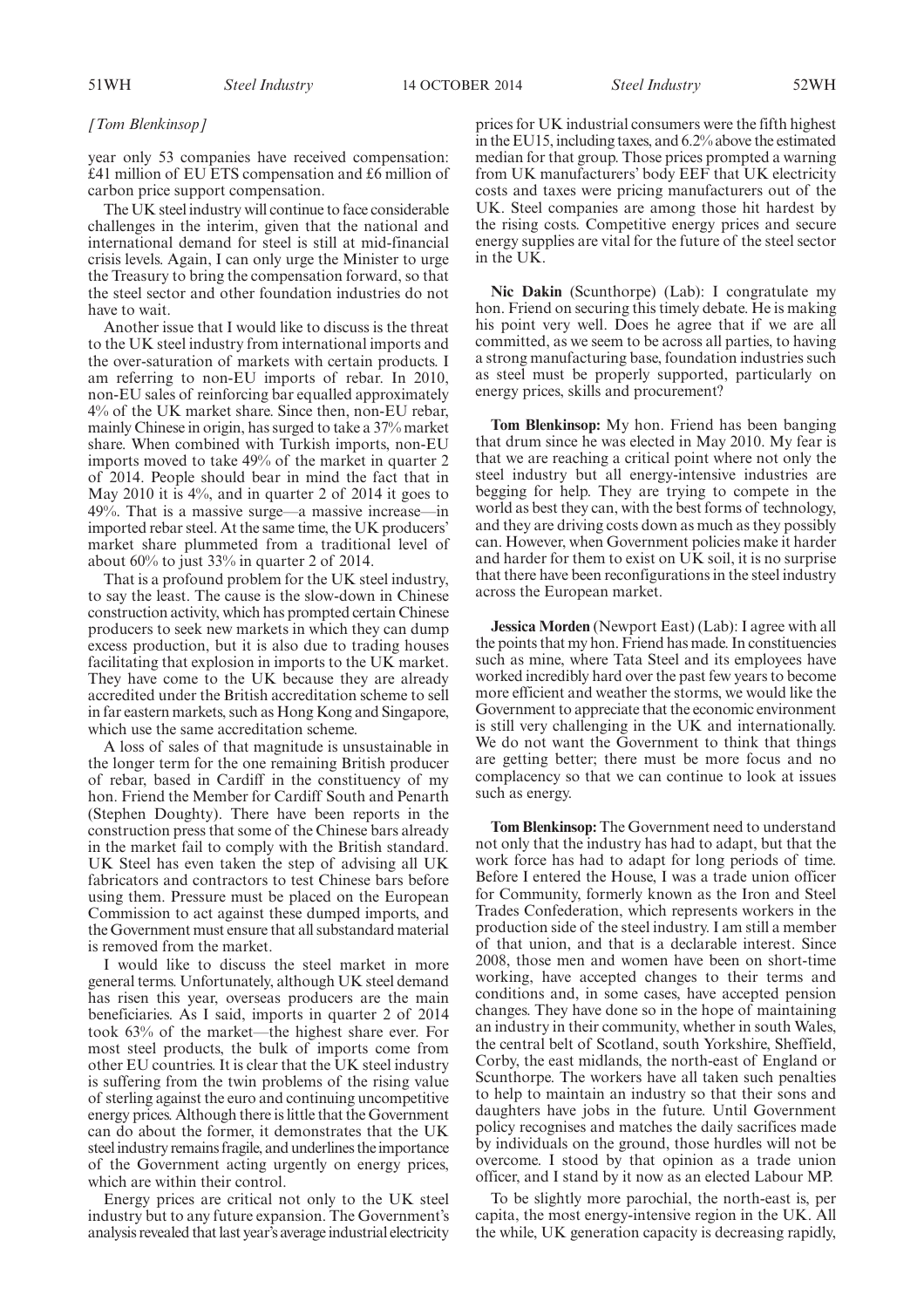53WH *Steel Industry Steel Industry* 14 OCTOBER 2014 54WH

and the margin of spare capacity has not been this low for decades. However, the north-east enjoys an embarrassment of riches in the energy sector, from offshore wind to coal, electric vehicles, energy from waves, carbon capture and storage, coal gasification, biomass and biofuels. The list goes on and on. Competitive energy prices and secure energy supplies are vital to the future of the steel sector in the UK. Inaction and uncertainty only put off investors and limit job creation.

It is not all doom and gloom. The UK steel industry continues to be a proud and important part of the industrial backbone on which our economy was built and on which it will almost certainly rely as it adapts for the future. Steel is a vital foundation for many of the UK's strategic supply chains. The UK leads the world in sectors such as automotive, energy, construction and aerospace, and UK steel is integral to all those sectors. Will the Minister comment on any contingencies that the state has put in place in case our supply chain is undermined or put in jeopardy? Security of supply and UK expertise are vital for infrastructure delivery, especially —I cannot emphasise this enough—for projects that require large and unique product types. Outsourcing is unsustainable if we are to have the ability reliably to deliver major programmes, and in terms of the logistical impact on the UK.

The steel industry has an important role to play in clean production technologies. Wind energy is a good example, because every part of a wind turbine depends on steel. The indirect benefits of the sector are significant with, for example, two to three jobs in the broader economy dependent on each job in the metal sector. Realistically, it is the truest form of a balanced economy, because its impact is spread across the UK, and is significant outside London and the south-east. To ignore not only the role steel has played in the development of our nation but its potential to secure our nation's future, would be shameful.

As I mentioned at the beginning of my speech, steel has a proud history. I believe that it has a strong future, but that will not be the case unless the Government do everything they can to back the industry. The Minister's own father was a great advocate of the steel industry and wrote an excellent text on the matter. My predecessor, the late Dr Ashok Kumar, remarked that it was probably the best book ever written on the steel industry. I hope that the Minister's response will be as good as his father's text.

#### 4.16 pm

**The Minister for Culture and the Digital Economy (Mr Edward Vaizey):** It is a great honour to speak under your chairmanship, Mr Turner. I apologise for the fact that I am the Minister responding to this debate. The Secretary of State is in India, and the Minister for Business and Enterprise, my right hon. Friend the Member for West Suffolk (Matthew Hancock), who has responsibility for energy, is in a Bill Committee. However, I am a Minister in the Department for Business, Innovation and Skills, and I was recently promoted to serve in that Department as well as in the Department for Culture, Media and Sport. That is despite the fact that *The Guardian* described me as a Liberal Democrat who had not been promoted and who sat in Cabinet, all three of which are wrong.

I am grateful to the hon. Member for Middlesbrough South and East Cleveland (Tom Blenkinsop) for mentioning my late father's book, "The History of British Steel", of which I just happen to have brought a copy. I hope that the hon. Gentleman will indulge me for a moment, because it is the 40th anniversary of the publication of that great book. The hon. Gentleman's illustrious predecessor, the late Ashok Kumar, and I became good friends because he stopped me in the corridor one day and said that he suspected that even though I was in the House, he was the only Member of Parliament who had read "The History of British Steel" by John Vaizey. That was true at the time, but I have since rectified that. That remarkable text highlights the ups and downs of the British steel industry, which has gone through many crises in its 170-odd year history.Many of those difficulties were caused by political interference, but quite a few were caused by stiff competition, particularly in the early 20th century from America.

The hon. Gentleman ended his remarks on a positive note, not only by kindly mentioning my late father's book but by talking about the resilience of the British steel industry. It is important to focus on an industry that still employs 300,000 people. The north-east has a proud history of steel making and manufacturing, and I am particularly delighted that the former Tata Steel plant at Redcar is once again producing steel for customers around the world under its new owner, SSI Thailand.

The UK continues to make manufactured goods. A successful manufacturing sector remains the key to driving the innovation and exports that are crucial to productivity growth in the UK economy, and the steel industry has an important role to play in generating future economic growth. The hon. Gentleman talked about the supply chain. Our steel industry underpins a number of key advanced manufacturing sectors and sustains the livelihoods of many local communities, particularly those in his constituency.

Steel is found in skyscrapers, washing machines and almost any essential goods that one might care to mention. The modern steel industry has made huge technical advances. I am told that 75% of the types of steel used today have been developed in the past 20 years. If the Eiffel tower were rebuilt today, we would need to use only a third as much steel as was used when it was built. Modern cars use new steel that is stronger but 35% lighter.

As the hon. Gentleman and I have already said, steel is a critical part of the supply chain for high-technology industries such as aerospace, automotive and construction, all of which require high-value, continually improving steel products. We remain committed to a healthy and growing steel industry in the UK. There will always be a need for steel, but we must consider our steel industry in the context of the global economy, as the hon. Gentleman did. He highlighted the impact of energy regulation and imports, which I hope to address in my remarks.

As I said at the outset, the steel industry is notoriously cyclical. It has booms, but major slumps in prices and output have occurred regularly throughout its history. The sector is emerging from a downturn that is considered by many industry insiders to be more extreme than any other in living memory. Half of steel output is used in construction, an industry that suffered more than most during the recession. Despite renewed economic growth, demand for steel is still well down compared with before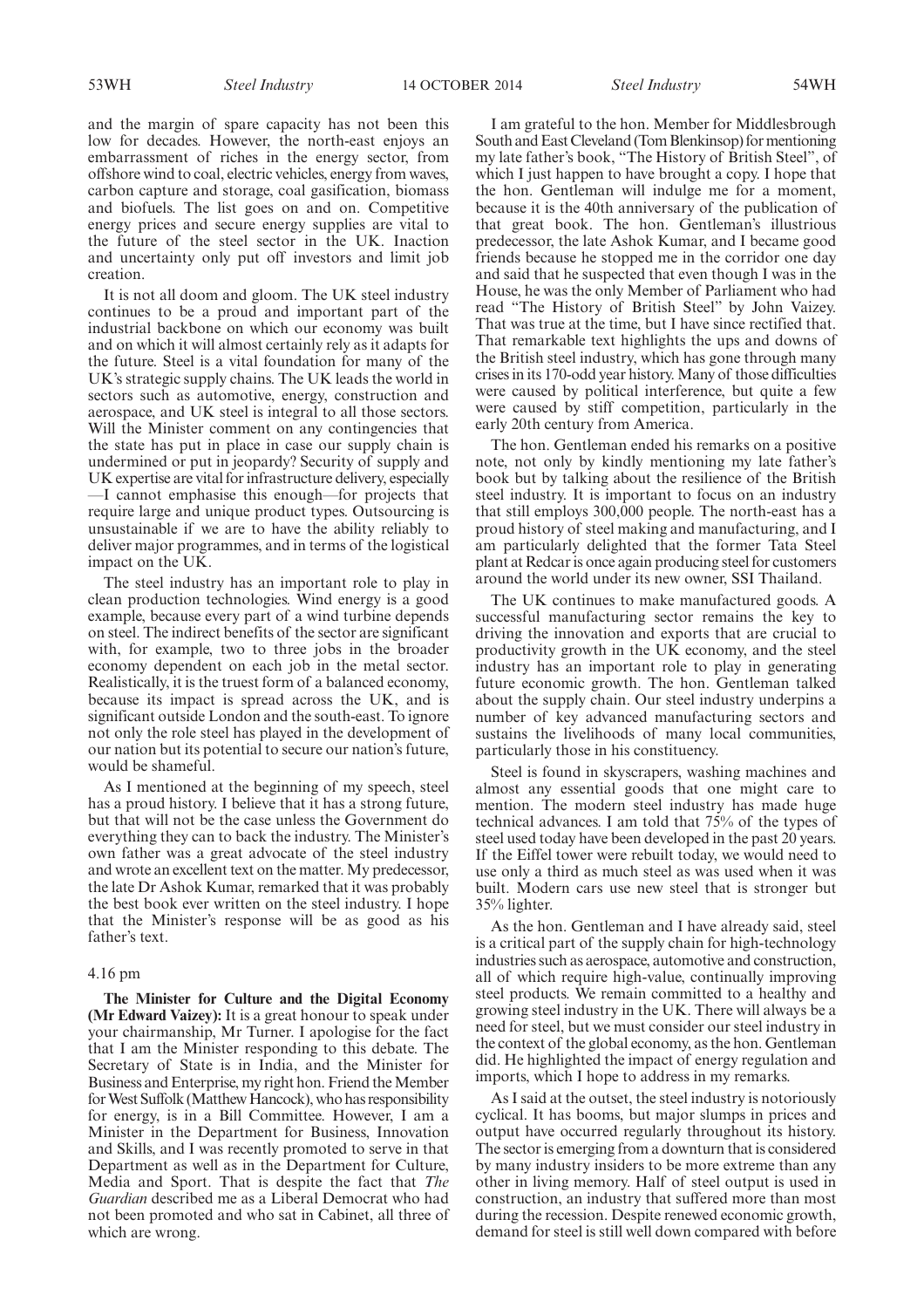#### *[Mr Edward Vaizey]*

the crisis hit and is not expected to grow substantially this year. High energy costs, which I have already mentioned, and chronic overcapacity in the wider European steel industry have also affected prices, squeezed profits and hit investment. UK steel companies, like their competitors, have been forced to make uncomfortable decisions, and it is regrettable that Tata Steel has reduced its work force by 25% and its UK operating and production company by more than 20%.

**Nic Dakin:** I congratulate the Minister on his speech so far. Despite all the challenges that steel has faced, and following the great work by workers in my constituency and across the country to get the steel industry to where it is today, will he make it clear that the Government are committed to working with steel workers and steel companies to ensure that there is a steel industry for the future, whatever bumps and troughs there may be in the road as we move forward, so that it can be a foundation to move this country forward, as it has been in the past?

**Mr Vaizey:** I am happy to make that clear. The Government are unequivocal in their commitment to the UK steel industry and will do all they reasonably can to support the industry as it faces the hurdles and obstacles in achieving fair competition. No one denies the climate in which the UK steel industry operates, and we were saddened to hear the announcement last month that the ESCO Corporation foundry in the constituency of the hon. Member for Middlesbrough South and East Cleveland will be closing with the loss of 65 jobs. This will be a very difficult time for all those affected, but I am encouraged that the company will continue trading until the end of the year, particularly as that will hopefully allow employees time to secure alternative employment. A talent retention solution that helps skilled employees affected by redundancy to find jobs in other engineering companies should be able to assist in that regard. He also raised concerns about the current financial position of the SSI integrated steel plant at Redcar, and there are clearly challenges ahead, but the situation is not as serious as recent press reports suggest.

**Tom Blenkinsop:** I did not mention the financial element of SSI because I agree with the Minister. When financial reports are released, they usually provide a 12-month outlook, but the company and its work force have done a lot to overcome many of the barriers. We must send a positive message about SSI because it is coming out of a difficult period.

**Mr Vaizey:** Exactly. I should have said that the hon. Gentleman made it clear that the reports about the current financial crisis at SSI are inaccurate because, of course, there has been investment in new product. In June 2014, the operation turned a profit for the first time since the plant was restarted in April 2012. The plant is currently running at 85% to 90% capacity, and its product is being bought by customers in Canada, the USA, Mexico, Germany, Italy, Turkey, Australia and Thailand. Despite the difficult trading climate, the UK remains a significant player in the global market, although there is no room for complacency. In August, the UK replaced France as Europe's second-largest crude steel producing country, which was the first time that we

have had a higher output than France since January 1997. We have also overtaken Italy for the first time in 17 years. The UK's steel output has increased largely on the back of new investment and improving efficiency, which is also driving production to record levels not only at the integrated steelworks at Redcar but at Port Talbot. The latest figures show that crude steel production between January and August 2014 increased by almost  $7\%$ 

As I said to the hon. Member for Scunthorpe (Nic Dakin), the Government want to assist in any way they can. We work through all channels, at both ministerial and working levels, to ensure a free-flowing, constructive dialogue with UK steel companies. We work closely with the steel industry on a range of issues, including minimising regulatory burdens and regulations, but of course EU state aid rules limit the direct help that can be offered to steel companies. We cannot offer operational aid, but we can offer aid on research and development, environmental protection and some training. Working within EU rules, we are implementing a £7 billion package of measures to address energy costs, including £3 billion to compensate energy-intensive businesses for the impact of policy costs on their electricity bills. We are also directly supporting the long-term future of Tata Steel activity in the UK. We approved £8.2 million of Government funding to support a new R and D centre at Warwick, which is on top of the £20 million offered to Tata over the past three years to enable further investment in R and D. Through the advanced manufacturing supply chain initiative, we have also offered just over  $\hat{\text{t}}$ 12.7 million towards the £22 million proving factory specialising in the industrialisation and low-volume production of advanced propulsion systems to automotive standards. Tata is a key partner in that project.

We are also working to help the steel industry to win orders.The nationalinfrastructure planincludes 500 projects worth a total of £250 billion for 2015 and beyond. That figure includes more than  $£1$  billion in railway infrastructure. It has also been announced that 95% of the steel for the UK's rail network will come from Tata Steel for the next five, and possibly 10, years. Who knows? That may continue as we move forward with HS2. Those products should make a difference by stimulating demand for steel, thereby creating significant supply chain opportunities.

The hon. Member for Middlesbrough South and East Cleveland talked about the impact of climate change regulations. I have mentioned the £3 billion support package that we have introduced to offset the indirect costs of the emissions trading system. He said that some of the regulations are simply beyond the technical capacity of any company working in the steel industry, but my understanding is that there will be an opportunity in the next few months to work with the European Commission on the new package that will be in force from 2020 to 2030 so that the regulations can be made more realistic. I will ask my colleague, the Minister for Business and Enterprise, to write to the hon. Gentleman to address his concerns that not enough compensation has so far been paid out to electricity-intensive industries. He is correct that 53 businesses have received just over £41.3 million, but I will check with my colleague whether there is a hold-up on paying out for other issues.

The hon. Gentleman also mentioned Chinese rebar imports. BIS officials have raised concerns with the European Commission, and we understand that the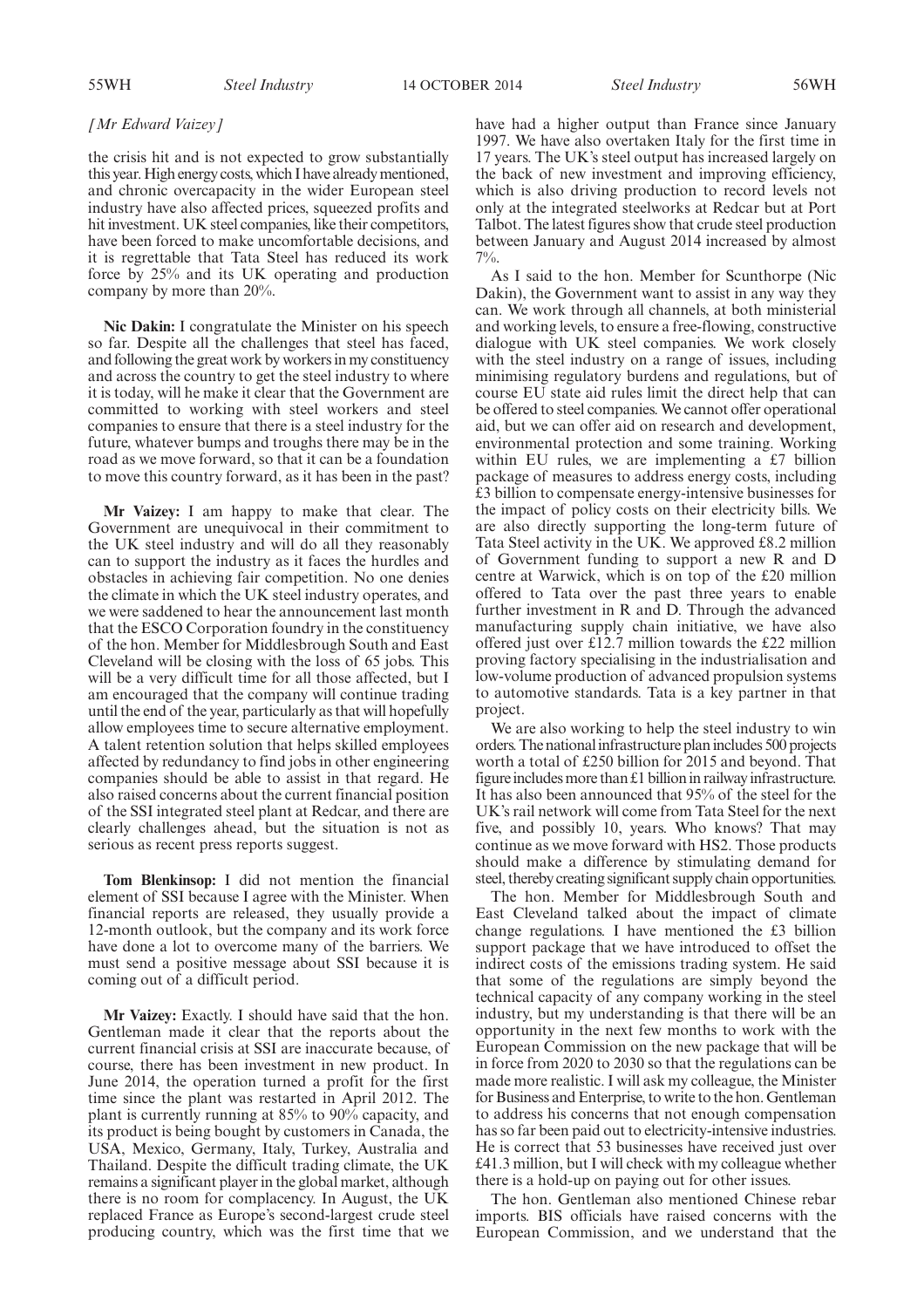anti-dumping investigation. This debate on the UK steel industry has been important. As one would expect, the hon. Gentleman and his colleagues have highlighted critical issues for industries that are incredibly important not only to their constituents but to the economy of the UK as a whole. I will take his remarks in the spirit in which they are intended, and I will take them back to the Department. I will highlight his perfectly understandable concerns about the impact of climate change regulation on energy-intensive industries and the possibility of reform. He has expressed concern about imports from outside the EU that may have a large carbon impact. His focus has been on ensuring that there is provision to secure the supply chain. I hope that he and his colleagues have heard the message that I have tried to convey as a relatively new Minister in this field, which is that the Government take the steel industry seriously and will do all within their power to help.

# **Leominster Enterprise Park**

# 4.30 pm

**Bill Wiggin** (North Herefordshire) (Con): In July 2006, I was full of optimism as I stood on site at Leominster enterprise park when construction began. The park presented the opportunity to boost the local economy in Leominster, attract business and offer employment, three crucial targets needed by the town. At the time, I said:

"We have the greatest people, as well as the infrastructure in place, so we are all looking forward with hope and excitement to seeing a vibrant and successful business environment too."

Eight years later, I have felt the need to call for this important debate because Leominster enterprise park has not delivered on its targets, yet I believe it still has that potential.

There are a number of reasons for that failure, including the direction taken by the owners of the park—first Advantage West Midlands, and now PxP and the Homes and Communities Agency—lack of investment in the park to attract new firms and a poor internet connection, compounded by the fact that the owners will not invest in fibre-optic broadband.

Fastershire, the project in Herefordshire to roll out fibre-optic broadband, aims by 2018 to deliver broadband speeds of 24 megabits per second and above for all who need it. However, I was shocked to learn that Fastershire is not coming to Leominster enterprise park. According to Fastershire, the park does not meet the necessary requirements. BT's next-generation access team said:

"The cabinet has too few premises connected to it, rendering it too small to provide a return on the investment based on the costs of construction and ongoing running costs of providing a new fibre to the cabinet service".

The best that BT can offer businesses on the park is the option to upgrade to fibre optic at a cost of £30,000. PxP and the Homes and Communities Agency have not offered any help. BT's offer has been reduced to £23,500, but PxP still refuses to get involved.

As I am sure the Minister will know, businesses, particularly in rural locations, need fast and efficient internet access in order to compete in current markets. I heard this week of a company on the park whose internet connection is so poor that it is virtually impossible to run online sales demonstrations. The company is now considering taking matters into its own hands to improve its connection speeds, as others have done, but it can only try options that it can afford.

One firm has dualled two lines to receive double the connection speed, but that option comes with all the costs of a second line, additional hardware and the dualling itself. A second firm pays extra for EFM, or Ethernet in the first mile. EFM uses existing copper wires instead of fibre to connect to a local exchange and offers access speeds ranging from 2 to 35 Mbps. It has been confirmed to me that the park's connection is mostly 4 to 5 Mbps, and it is claimed that businesses on the industrial estate situated opposite the enterprise park have double that speed.

PxP and the Homes and Communities Agency, as owners of the park, should be doing far more to attract business. Businesses will not be attracted to the site if it has a poorer internet connection than the rest of the town where it is sited. We could end up in the ludicrous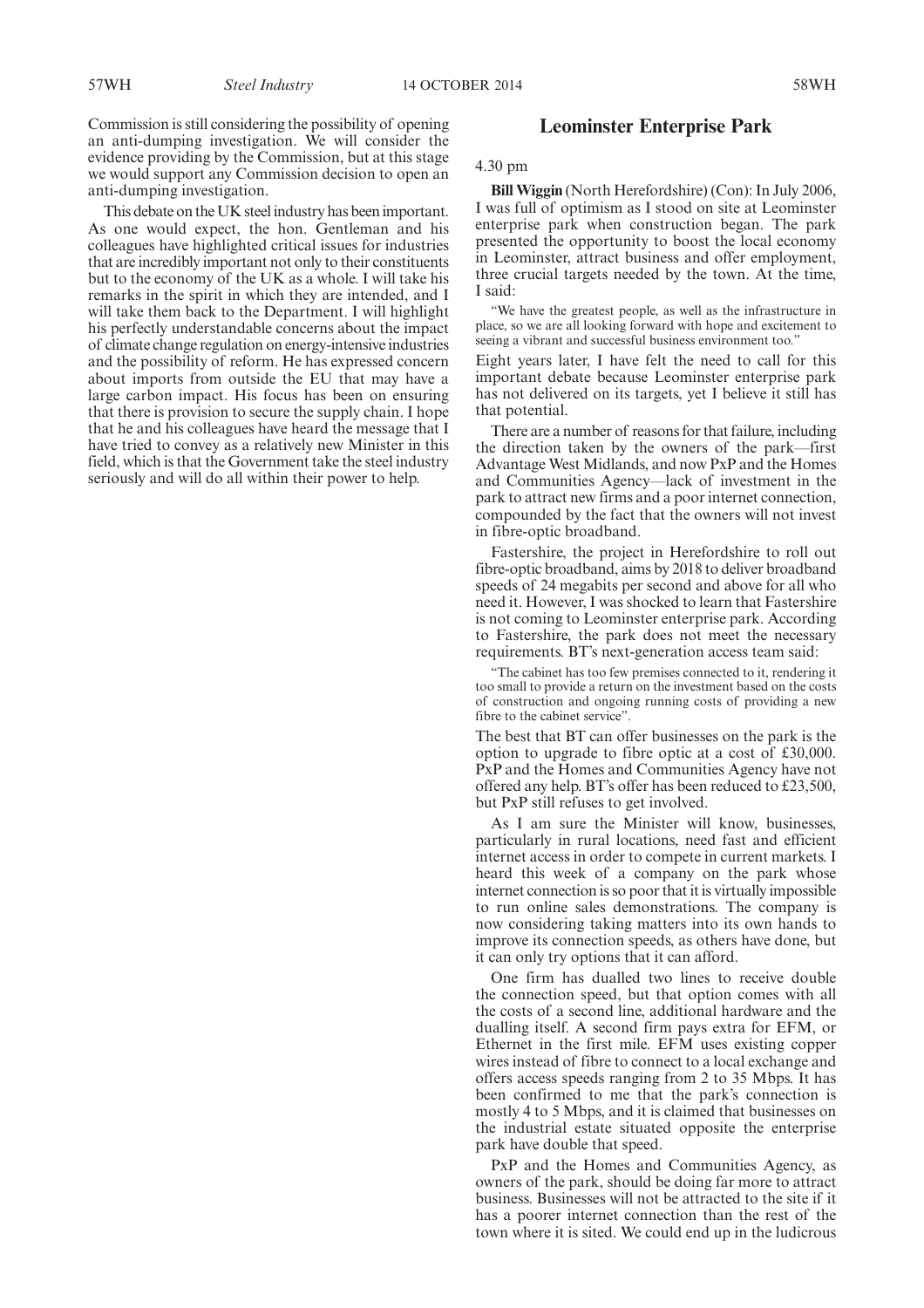#### *[Bill Wiggin]*

situation of a commercial enterprise park having a 4 to 5 Mbps connection while fibre-connected areas of Leominster could theoretically have speeds up to 76Mbps, or more than 300 Mbps where properties choose to pay for a direct connection to the cabinet, as some businesses will. That is totally inappropriate for an enterprise park.

PxP is a public-private property and development joint venture company between Langtree Group and the Homes and Communities Agency. Langtree invested £15 million of equity in the business, and the Government invested £15 million of equity and committed a £45 million secured loan. The Homes and Communities Agency claims that as PxP is not a public agency but a private business, all business decisions taken by the board must be founded on good commercial practices and cannot subsidise the private sector. HCA goes on to say that

"due to the recession and running costs of the business, the equity in the business has been substantially eroded and therefore the partners have suffered a substantial loss. PxP are now endeavouring to operate commercially to try and recover both the Government's and Langtree's investment."

How? By doing nothing, keeping its fingers crossed and hoping for a miracle?

As I am sure the Minister will agree, enterprise parks are designed to assist development. Business plays an extremely important part in local rural economies in terms of investment and jobs. However, in the case of Leominster enterprise park, it is absolutely clear that it is serving only PxP's own interests as the company tries to recover its losses. How can the Government stand aside and watch the millions that they invested being put on hold so PxP can make a financial return? Surely we should be seeking an economic or community return on the public interest in that asset. Public interest, in the case of PxP, seems subsidiary to its commercial interests.

Leominster enterprise park comprises 22 acres. I am aware that the park has suffered from a number of deals falling through due to finance. I have been contacted by a company called Powerline Services, a business desperate to grow and expand. In the last two weeks, Powerline has taken on an additional four staff. In March 2013, the company expressed an interest in a plot on the park. On 9 April, it requested further information, and then on 16 April it made an offer. On 9 May, Powerline was told that a board meeting was being held to discuss the offer, but that it might be unsuccessful due to a pending offer previously made for another plot incorporating the plot in which Powerline was interested.

Four days later, on 13 May, it was confirmed that Powerline's offer for the plot had been rejected, so the company inquired into a second plot and made an offer of the full asking price of £75,000. On 17 May it received a proposed schedule of terms. On 20 May, the company confirmed that it agreed to the terms and was willing to pay legal fees should the sale not proceed. Between 28 May and 6 June, the offer was chased up. Contact was made again on 7 June, when solicitor details and full plans including site layout, elevations and materials were passed across. Powerline did not hear from PxP again until the end of August.

On 29 August, at a board meeting, PxP decided to review its strategy for selling off land and rejected the offer of the full asking price of £75,000. The Homes and Communities Agency confirmed that PxP was changing its strategy and was now solely considering sell, design and build opportunities instead of allowing individual companies to buy plots outright and do the design and build themselves.

A further letter that I received from the Homes and Communities Agency claimed that

"against a book value of £76,000 and sales fees equating to 15% of the purchase price, the board were unable to accept the offer, as in effect this would have resulted in a loss to PxP of £12,000."

Powerline offered £75,000, the full asking price, for the site. How, in good faith, could Powerline have known that it would need to offer £12,000 over the asking price in order for PxP not to lose out? My constituents are not clairvoyant. If PxP was unwilling to accept the asking price listed for the plot, why did it list it in the first place?

Furthermore, Powerline was also not offered the opportunity to buy the plot for the almost £90,000 that would ensure that PxP would not make a loss. The company claims that it was blocked from attempting to buy the land at all. It was only when Powerline checked the website of the selling agent that it discovered that the plot was available as a design and build opportunity for £600,000.

The Homes and Communities Agency is aware that PxP is pricing companies out of the park. In a letter to Leominster town council in February 2013, which was sent months before Powerline's problems, Margaret Allen, chief executive of the HCA, said:

"I'm aware that PxP has progressed a number of land sales on various plots on the estate, some of which have been successful and others for various reasons have not. I think this is a combination of reasons, some on the part of potential purchasers, but also unfortunately the requirement for PxP to generate sufficient receipts on sales of land to meet the loan repayment originally made by Advantage West Midlands, which becomes payable on disposal of land. I am worried the Park is becoming less and less desirable to any investor."

However, HCA is not even getting the basics right. Early on, businesses on the park were promised that, subject to plots being sold, the park's owners would arrange for adoption of the access road by Herefordshire council, but that has not happened. It means that PxP is currently responsible for street lighting bulb replacement, ironwork replacement, site maintenance of empty plots and road repairs. A few years ago, a number of businesses had to apply group pressure after all the drain covers were stolen and not replaced for months.

There have been further problems with ensuring that grass cutting and road repairs take place, with no provision in winter for the roads to be gritted, except for those around the police station, which has its own arrangements. There were also difficulties in getting PxP to act when unauthorised visitors moved on to the park. I am even told that businesses had to register their own buildings through the Ordinance Survey, and had to register individually with the Post Office, for postcodes, and with Google maps.

Compounding all the problems with PxP, the lack of broadband and the blocking of sales on Leominster enterprise park has been the role of officials in Government. The situation gets worse. On 6 March, I wrote to the Secretary of State at the Department for Communities and Local Government about the park. That letter was transferred to the Department for Culture, Media and Sport, whose April response must have been lost in the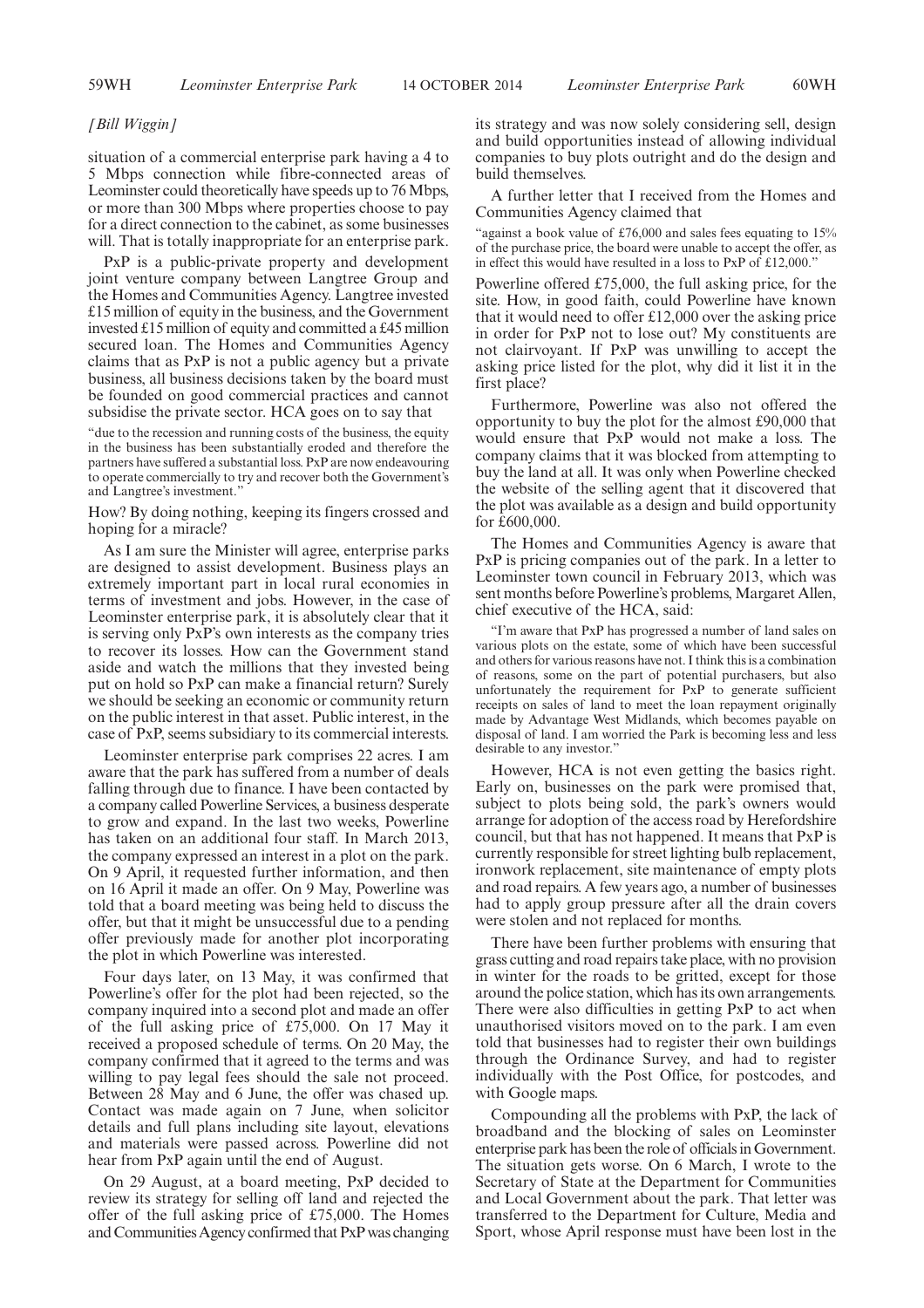post. In his response of 1 April, the Minister for Culture and the Digital Economy, my hon. Friend the Member for Wantage (Mr Vaizey), said:

"I am afraid I am not able to comment on the substantive point you have raised in your letter regarding the performance of the owners of the enterprise park as this is a matter for DCLG to address."

However, I subsequently discovered that a further letter I had sent to the Secretary of State at DCLG on 20 March had been mistakenly marked as an enterprise zone matter, which DCLG deals with.

Having waited several months for a reply, in May I sent a chasing letter to DCLG to try to elicit a response. Following further reminders that I sent in July, I finally received an apology from the head of ministerial correspondence at DCLG. He stated that DCLG should have transferred the letter to DCMS in March, because DCLG does not have policy responsibility regarding private companies' conduct at enterprise parks. He copied in the private office of the responsible Minister at the Department for Business, Innovation and Skills—the Minister for Business and Enterprise, my right hon. Friend the Member for West Suffolk (Matthew Hancock) —but expressed concern that BIS might not accept the transfer of the letters due to the period of time that had elapsed.

Following further e-mails to BIS in July, I received a response in August from the Minister. On 5 September, I replied to that letter, only to be told later in September that the letter had been passed back to DCLG. We should remember that DCLG had already claimed that this matter was not its responsibility. However, I am now told that DCLG has compiled a draft response for ministerial consideration and approval. Unfortunately, throughout the period of correspondence there appeared to be confusion among the relevant Departments; officials did not seem to know who had policy responsibility for Leominster enterprise park.

When I wrote to DCLG, it failed to take action for months and then concluded that it was not its responsibility and passed the matter to DCMS, which replied to tell me that DCLG should have replied. When I received a response from BIS and wrote back, BIS passed the matter on to DCLG. I am informed that DCLG will be sending a reply, but to date I have not received it. I am reluctant to cause the Minister who is here today further embarrassment, but it would appear that there is a lack of agreement about who has responsibility for this matter. Unfortunately, this confusion and delay merely conveys to the people of Leominster that their problems are not important to the Government. As the Minister will understand, such treatment is unacceptable.

It is because of the problems I have detailed that I called for this debate today. After seven years, I am bitterly disappointed that more progress has not been made. PxP has completely failed to ensure that a telecoms service provider was available to service businesses that wanted to relocate to the park. Although I have used Powerline as a typical example, I have received reports of other businesses that have struggled to buy plots on the site. Therefore, I am reluctantly forced to conclude that PxP may be banking the extra land. It is absolutely futile to give this land and public money to a private company that is blocking development, and the Government's handling of the matter has been extremely embarrassing. The Minister who is here today has been let down by civil servants, and this matter is also an embarrassment for the people of Leominster. I want the Government to make a full review of PxP's role as owner of Leominster enterprise park. If PxP is not prepared to help businesses on the site or develop the site further, it is about time that the Government took back control of this land.

#### 4.45 pm

**Jesse Norman** (Hereford and South Herefordshire) (Con): I will be brief, because I am keenly aware of the passage of time in the short period that we have been allocated for this debate.

I congratulate my hon. Friend the Member for North Herefordshire (Bill Wiggin) on his masterly speech; he shone a pitiless light on the official incompetence of various Departments of State. I wish that the problems he described were limited to North Herefordshire, but I am afraid that that is not the case; the incompetence of PxP has made its way into South Herefordshire as well, and I will briefly explain how that is so.

In 2007, my constituent, Mr Jim Hardy of Aconbury Sprouts, leased a unit from PxP in the village of Ewyas Harold and borrowed significantly to do so, in order to expand the production of sprouted seeds in reaction to growing consumer demand. Through no fault of his own, that demand then evaporated, due to action by the supermarket multiples. Although he struggled on, unfortunately he found himself having to place the company in liquidation, after trading successfully for 26 years. The rest of his business was unable to support the borrowing he had incurred to meet the orders that he had lost.

Fortunately, from Mr Hardy's point of view, there was another well-established and well-resourced business that was keen to take over his business as a going concern, but that process required rapid action, because, of course, taking over a business that is already functioning requires speed, in order to maintain continuity. Despite the best efforts of the liquidator and the prospective buyer, PxP failed to respond in a timely and flexible way, and the opportunity was lost. All Mr Hardy's staff were made redundant and Mr Hardy's equipment was sold off for a tiny fraction of what it would have been worth in situ.

In order to secure the lease, Mr Hardy had been forced to sign a personal guarantee and unfortunately that guarantee remains in place.Mr Hardy has subsequently made other attempts to sell the business. PxP has put no value on all the improvements and adaptations he has made to the unit; indeed, it has demanded that he remove them. A company in an adjacent unit has approached Mr Hardy to acquire his unit, which would remove any of the issues that PxP had raised with the original purchaser, but PxP has refused to discuss any possible sale with that company. In fact, the unit has been shown on PxP's website as being unavailable to let, despite that being pointed out to PxP on several occasions. Now PxP is pursuing my constituent, Mr Hardy, for sums of money that will inevitably lead to his bankruptcy and the loss of his home, which is also his only source of income.

As Mr Hardy says, that is not appropriate behaviour. It is certainly not appropriate behaviour for an institution that is focused on regeneration but has given up large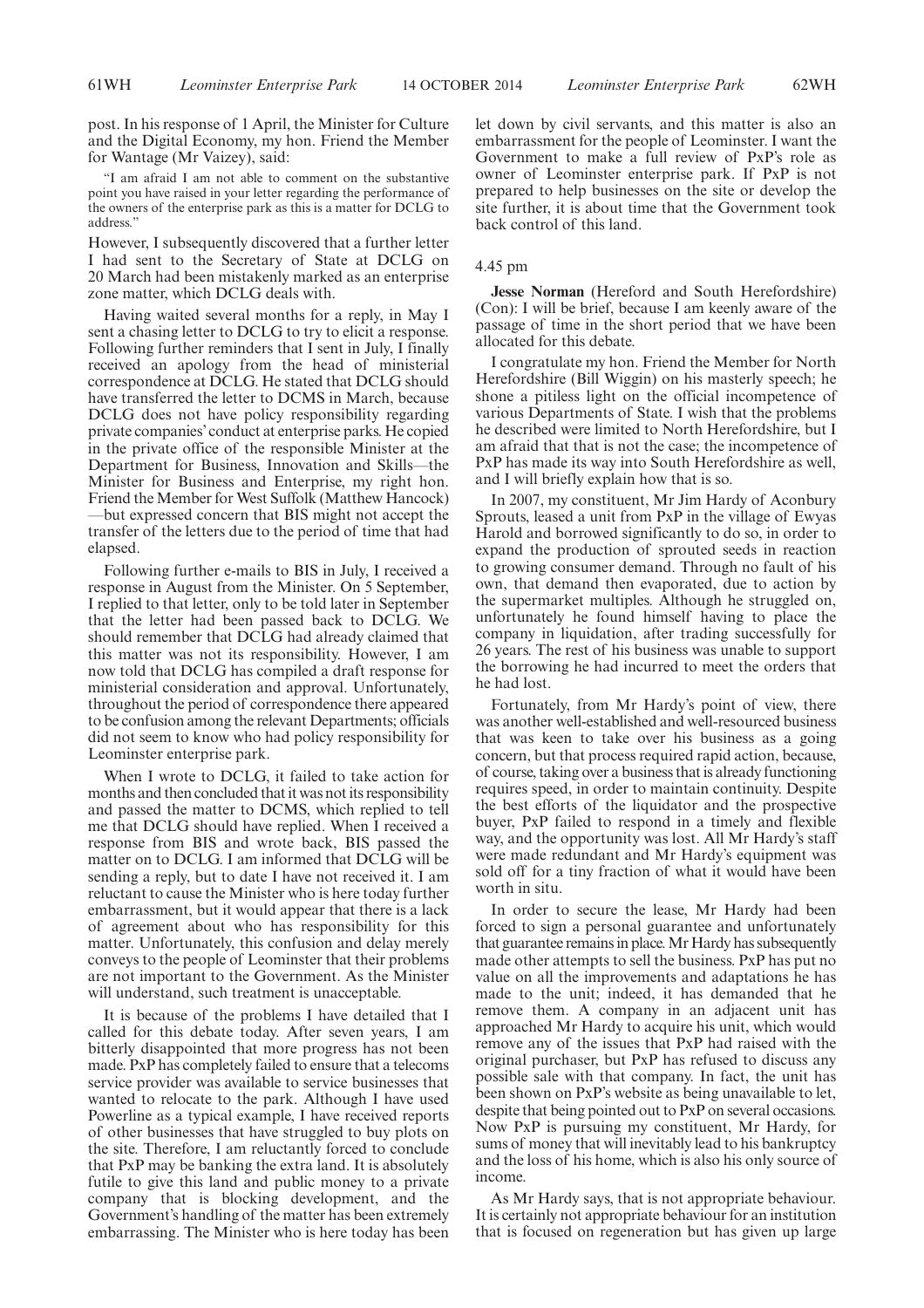#### *[Jesse Norman]*

amounts of revenue because it has not allowed a number of transactions to take place, and that—after all—is 50% owned by a public body. However, I would go further and say that it is not appropriate behaviour for a private company either, and I am at a loss to understand how PxP can be allowed to penalise and pursue my constituent in this way over a period of time.

It seems to me that this example I have given provides a further data point about PxP West Midlands, and that if we join the data points the result is not flattering for the company.

#### 4.48 pm

**The Parliamentary Under-Secretary of State for Communities and Local Government (Penny Mordaunt):** I congratulate my hon. Friend the Member for North Herefordshire (Bill Wiggin) on securing this important debate on the management of Leominster enterprise park, and the role of PxP and the Homes and Communities Agency in running it. I know that he has been in contact with the Department—in fact, with several Departments, as he has outlined—and with the HCA regarding the park, and raised issues that concern several of his constituents. I am pleased to have the opportunity today to debate the issues surrounding the enterprise park.

I apologise on behalf of officials if there has been any departmental ping-pong. I congratulate my hon. Friend on using an Adjournment debate to find the Minister who is responsible. I have listened to his concerns and I am happy to take them on board and work with him. I will outline why we are limited in terms of the intervention that my hon. Friend is seeking and hope also to give him some comfort, saying how we might be able to be of some practical assistance.

The Government recognise the importance of enterprise parks in supporting business, boosting employment and encouraging local growth. Leominster enterprise park has brought jobs and industry to northern Herefordshire and is providing the infrastructure to support further growth in the local area. The Government are committed to helping drive economic growth through creating conditions that allow businesses to thrive, and projects such as enterprise parks are, as my hon. Friend said, key to this.

My hon. Friend raised a number of concerns about the manner in which PxP has been operating at the enterprise park, one of which is that it has been obstructing development through land banking. PxP has stated that it remains committed to selling land as long as it can generate an acceptable return and its activity at the enterprise park supports its position. Since being established in 2007, PxP has supported the sale and development of 22 of the 26 plots at the enterprise park, with more than 20 companies bringing in new business to the area, including Orphans Press, Pinstone Communications and Polythene Solutions Ltd. Most recently, local steelworker, Frank H Dale, has reached agreement with PxP to build a manufacturing unit of 100,000 square feet. The development of that new factory will, in turn, allow the business to expand while remaining in the local area, and it will keep 68 existing jobs in the town and will bring in 50 new highly skilled jobs. That company supplies steel for a range of uses, supporting investment

and growth in commercial, retail and residential sectors. The decision by that company to relocate to the enterprise park is a clear sign that businesses are willing and able to purchase land on the site from PxP. Construction started in August and should be completed by May 2015.

**Bill Wiggin:** I fully understand why the Minister has gone down this route. I deliberately kept the Dale story out. Dale's is a wonderful Leominster company that started building barns for agricultural use. I think that, if she digs a little deeper, she will find that the whole thing hinges on a supermarket development on its original site. Therefore it is a little bit of a red herring in this instance.

**Penny Mordaunt:** I thank my hon. Friend for that. I am going to get to issues that my hon. Friend is concerned about. I am simply stating that there have been considerable successes in getting businesses into that site. In fact, 85% of plots at the enterprise park will be occupied, showing that PxP is open to doing business where it makes commercial sense. I recognise that my hon. Friend has brought to my attention certain issues that appear not to make commercial sense, but clearly if 85% of the plots are being taken something is working.

Land banking is in nobody's interests, and as long as PxP receive a suitable figure for a site it appears to be happy to provide space for a growing business. I understand that my hon. Friend wants more to be done. I understood that PxP was assisting in resolving the broadband issue and was making representations to BT in that regard.

The Homes and Communities Agency is committed to developing business in the local area and has met a number of local businesses to offer support and address their concerns. Individual discussions have been held with both Powerline Services and Thomas Panels and Profiles to try to make progress on their issues. I understand that in one instance they were signposted to additional funders and that, in another case, an offer was made. I recognise that there was a discrepancy in the funding required to pursue that offer.

Additionally, the HCA has been liaising with the local authority to discuss the management of the enterprise park. The head of the HCA's midlands west team met PxP and the town council to discuss promoting the site further and to consider additional ideas to ensure successful delivery. Details of considerable activity and negotiations on the site were given by the managing director of PxP, and the HCA is providing the town council with regular updates on developments at the enterprise park.

I understand and am pleased that area representatives from the HCA are also planning to meet my hon. Friend in the near future, to discuss how further progress can be made at the enterprise park. An important part of the HCA's role is to drive sustainable, balanced growth in all parts of the country. Enterprise parks are a key tool in driving this growth, bringing new business, skills and activity to local areas, and providing the infrastructure for businesses to succeed. The agency understands how important they are to local communities and wishes to see them bring the greatest possible benefits to their local areas.

To summarise, Leominster enterprise park will shortly be operating at 85% capacity and can be considered successful in providing exciting opportunities for new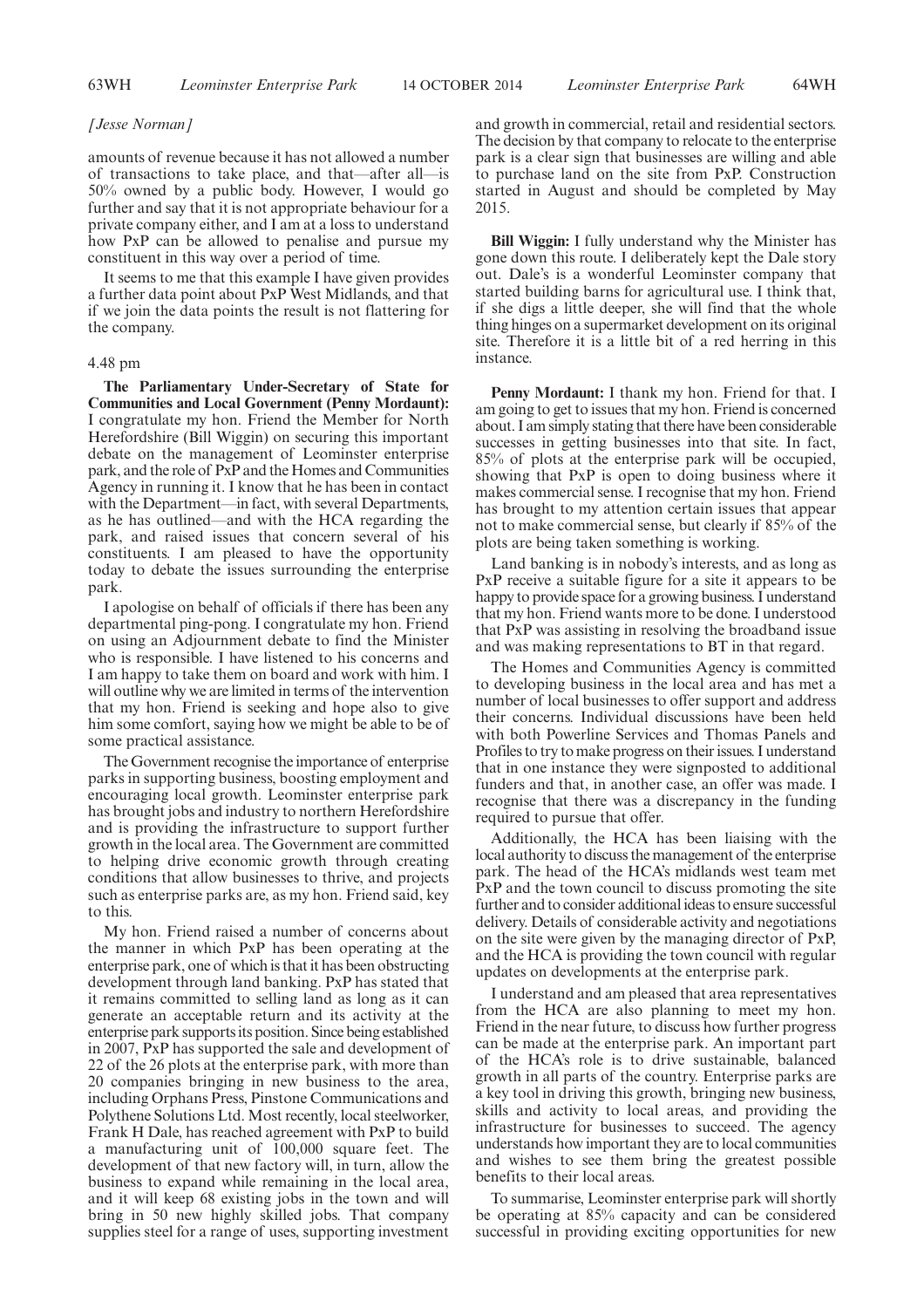business in the area. Although I agree with my hon. Friend that it is unfortunate that the park has not yet reached full capacity, with the recent progress I anticipate that, hopefully, we will see the remaining plots sold before too long. With conditions continuing to improve, I am optimistic that the people and businesses of Leominster will benefit from that progress. I hope that my hon. Friend will continue to work with my Department and it, in turn, will ensure that the HCA does what it can to promote the site and work with local businesses to assist in progressing further sales.

Fundamentally, we are limited in what we can do to intervene. The influence of the HCA is limited and it has a duty of care to PxP when discharging its duties as directors. However, both my hon. Friend the Member for North Herefordshire and my hon. Friend the Member for Hereford and South Herefordshire (Jesse Norman) have highlighted a number of practical steps that would, if they could be brought to fruition, certainly help promote the site.

I am glad that my hon. Friend the Member for North Herefordshire has a meeting planned with the HCA. I will be pleased to keep in touch with him on that matter and to look and see if we can progress the issues he mentioned about broadband and the facilities on the site, to ensure that this enterprise park's reputation remains high.

I congratulate both my hon. Friends on this debate. Not only have they identified the Minister responsible, but I hope now that we will have an action plan to chase down any remaining issues. I am optimistic that we will get a site that will be at 100% occupancy.

*Question put and agreed to*.

4.58 pm

*Sitting adjourned*.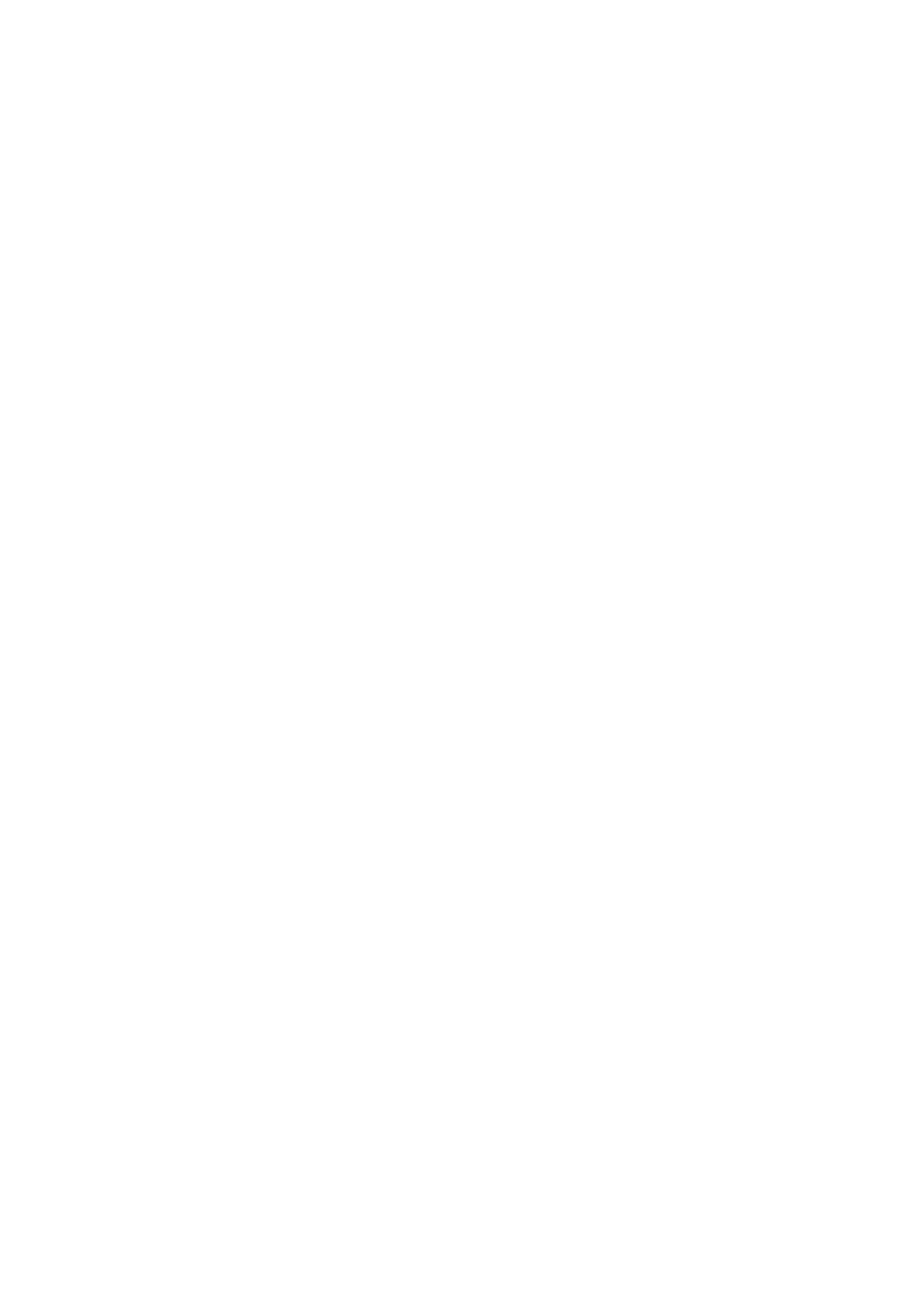## Written Statements

*Tuesday 14 October 2014*

## **CABINET OFFICE**

## **Veterans' Transition Review**

**The Minister for Government Policy and Chancellor of the Duchy of Lancaster (Mr Oliver Letwin):** I have today placed in the Libraries of both Houses a response to Lord Ashcroft's Veterans'Transition Review which outlines our proposals to address the 42 distinct recommendations made in the report on how to improve the transition process.

I am grateful for the work of Lord Ashcroft and his team in delivering a thorough review of the transition provision for service personnel, not least as it confirmed that the majority of service leavers make a successful transition to civilian life, begin new careers, and enjoy good health. The report also highlighted that the media and public perception that the majority of veterans tend to have some kind of physical, emotional or mental health problem as a result of their service is not true and potentially damaging.

We have taken time to analyse the recommendations in detail; almost all have been accepted positively and, where possible and practical, are being implemented. The Government will continue to work with the service charities, local communities and industry to improve the experience of transition and to promote the skills and experience of service leavers in the civilian workplace.

#### **TREASURY**

#### **ECOFIN**

**The Financial Secretary to the Treasury (Mr David Gauke):** A meeting of the Economic and Financial Affairs Council will be held in Luxembourg on 14 October 2014. Ministers will discuss the following items:

## *Measures in support of investment*

Ministers will discuss measures in support of investment, including the Commission-EIB proposal for a new taskforce to identify significant European investments which are not being realised for economic, regulatory or other business reason.

*Research and innovation as sources of renewed growth*

Council will discuss a Commission communication on research and innovation, inviting views from member states on how to prioritise growth-enhancing expenditure, particularly in this area.

## *Follow-up to the G20 Finance Ministers and governors' meeting and annual meetings of the IMF and World Bank Group in Washington*

There will be an update from the Commission following the G20 Finance Ministers and governors' meeting on 9-10 October 2014 and annual meetings of the IMF and World Bank Group on 10-12 October 2014 in Washington. *Banking union: single resolution fund contributions*

The Commission will update the Council on progress towards laying the delegated act on contributions to the resolution financing arrangements under the bank recovery and resolution directive (BRRD) and the single resolution mechanism (SRM).

*Business taxation*

Following agreement at June ECOFIN, Ministers will be informed of progress on a joint statement between member states and Switzerland on business taxation.

### *Payment appropriations*

The Commission will update Ministers on the state of play on payment appropriations, specifically the draft amending budget 3.

*Mandatory automatic exchange of information in the field of taxation*

The presidency will seek political agreement to the revised directive for administrative co-operation (DAC2), which will implement the OECD's global standard for automatic exchange of taxpayer information (AEOI) in the EU.

#### *Energy taxation*

The presidency will present the energy tax directive, which sets minimum rates of tax for energy products used as heating fuel, motor fuel and electricity, to Council for an exchange of views.

*Ministerial dialogue with EFTA countries*

Ministers will meet with EEA EFTA states at this **ECOFIN.** 

#### **Tax Policy Consultation and Draft Legislation**

**The Financial Secretary to the Treasury (Mr David Gauke):** The Government's approach to developing tax policy emphasises the benefits of policy consultation and legislative scrutiny.

Following Budget 2014, the Government have engaged with interested parties, seeking their views on more than 30 areas of tax policy. The next stage of consultation aims to ensure that the legislation works as intended.

Draft clauses to be included in the Finance Bill will be published on 10 December 2014, together with responses to policy consultation, explanatory notes, tax information and impact notes and other accompanying documents. The consultation on the draft legislation will be open until 4 February 2015.

## **HOME DEPARTMENT**

#### **Undercover Policing**

**The Secretary of State for the Home Department (Mrs Theresa May):** The use of undercover police officers is an area of significant public and parliamentary interest in the light of the issues identified in the reports of Mark Ellison QC and of Operation Herne. While the issues identified in those reports are historic, the public must have confidence that the behaviour described in those reports is not happening now and can not happen in the future.

That is why, in June 2013, I commissioned from Her Majesty's Inspectorate of Constabulary (HMIC) a comprehensive thematic inspection of the undercover work of all police forces in England and Wales and the Serious Organised Crime Agency (as it then was).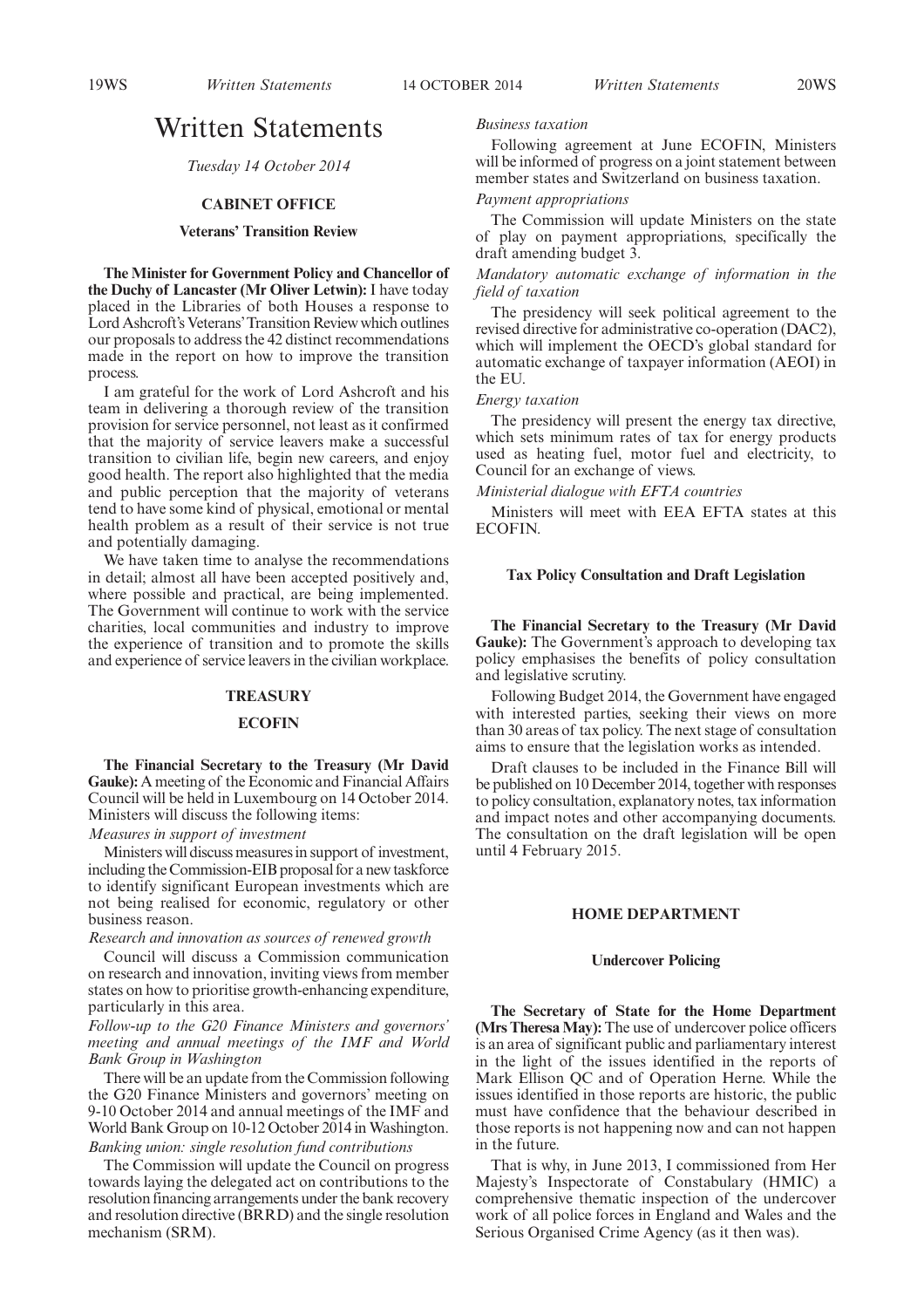HMIC has today published the report of their inspection, which also covers the other law enforcement agencies with an undercover capability; the National Crime Agency (as the successor to the Serious Organised Crime Agency), HM Revenue and Customs, the Royal Military Police and the Immigration Enforcement Directorate of the Home Office. I am placing a copy of the report in the Library of the House and it is available online at www.justiceinspectorates.gov.uk.

The report finds that, in general, undercover officers carry out their roles professionally and undercover policing as a tactic is essential, but there are still important improvements to be made. In short, we must do more. The report makes a total of 49 recommendations, addressed to all chief constables and the heads of the other law enforcement agencies, as well as to National Policing Leads and the College of Policing. The recommendations focus on ways to improve the authorisation, guidance, training and oversight of undercover officers. In addition, some recommendations are made directly to undercover officers themselves, their cover officers and managers and to those in the National Crime Agency who manage the National Undercover Database.

While this Government have already taken a number of steps to increase oversight and transparency in undercover work, including raising the authorisation level for undercover officers and strengthening the role of the independent Office of Surveillance Commissioners, it is important that HMIC's recommendations are implemented thoroughly and quickly in order to give the public the necessary confidence in this work. I have therefore written to the Chief Executive of the College of Policing and to the responsible National Policing Leads, Sir Jon Murphy and Mr. Mick Creedon, asking them to set out an action plan and timetable for the police to respond to the recommendations of this report. I will place their responses in the Library of the House when I receive them.

#### **NORTHERN IRELAND**

#### **Security Situation**

**The Secretary of State for Northern Ireland (Mrs Theresa Villiers):** This is the sixth statement on the security situation in Northern Ireland.

Twenty years have now passed since the 1994 ceasefires in Northern Ireland. There can be no doubt that the security situation has been transformed over the last two decades; the vast majority of people are able to lead their lives unaffected by the current security threat. Throughout the year, Northern Ireland has shown once again that it is moving ahead, successfully hosting highprofile events including the Giro d'Italia and the Queen's baton relay, all of which passed off successfully and without security incident. The announcement earlier this year that the Open golf championship is returning to Royal Portrush in 2019 for the first time since 1951 is further testament to this.

While so much has been achieved, Northern Ireland continues to face a terrorist threat from a small minority of groups who hold democracy in contempt. They are violent and reckless and offer nothing positive to their communities. Not surprisingly, they have almost no popular support. They do, however, retain both lethal intent and capability.

#### *Nature and extent of the threat*

The threat level in Northern Ireland and Great Britain fromNorthern Ireland-related terrorism remains unchanged since my last statement to Parliament on 29 January 2014, *Official Report*, column 33WS. The threat to Northern Ireland is currently "Severe" (an attack is highly likely) while the threat to Great Britain is "Moderate" (an attack is possible but not likely). There have been 18 national security attacks in 2014.

Police and prison officers remain the principal targets for violent dissident republicans; attacks upon them continue to vary considerably in terms of sophistication. Since my last statement, the sterling work of the PSNI and MI5, who co-operate closely with An Garda Siochana and others, has undoubtedly saved lives and helped to tackle the threat. I wish to pay tribute to all that they do to make Northern Ireland a safer place and to acknowledge the ongoing and significant personal risk they bear both on and off duty. As a direct result of their efforts there have been major disruptions, arrests and convictions in recent months as well as seizures of arms and IED components, both north and south of the border, that have impeded violent dissident republican activity.

Since my last statement, law enforcement activity on both sides of the border has impeded the activities of the so-called new IRA. Following the arrest and charge of alleged members of the leadership at the end of 2013, the group's activities were hampered. For some months it resorted to sending letter bombs to Army recruiting offices in Great Britain and to prison officers in Northern Ireland. These crude devices have swollen the number of national security incidents but were designed to do nothing more than garner media attention and intimidate the recipients. However, in March the group demonstrated its continued lethal intent when it used an explosive projectile against a police patrol in a residential area of west Belfast. This reckless attack was designed to kill police officers, but it came perilously close to injuring or killing an innocent family passing at the time.

The PSNI subsequently seized 2.5 kg of Semtex from this group which was undoubtedly intended for use in further lethal explosive devices. In the Republic of Ireland, An Garda Siochana (AGS) arrested and charged a suspected new IRA bomb maker. Despite these successes, the group continues to mount attacks and in late May it conducted a firebomb attack on a hotel; a month later armed men fired upon an unoccupied vehicle used by G4S staff in Belfast. However, since then the PSNI have had further successes, including the arrest and charge of another individual alleged to hold a leadership role in the group.

Security partners have also had significant success in curtailing the activities of Oglaigh na hEireann (ONH). In March, the PSNI arrested an individual in Belfast in possession of an explosive device which was ready to be deployed. In May, the AGS arrested a number of individuals in possession of an even larger device, almost certainly destined to be deployed in Northern Ireland.

These arrests and disruptions demonstrate the productive working relationship between security forces north and south of the border and have ensured that ONH has been unable to carry out any significant terrorist attacks since Christmas 2013. Unfortunately, despite this pressure, members of ONH in Belfast persist in resorting to savage vigilante attacks against members of their own community in an attempt to exercise control.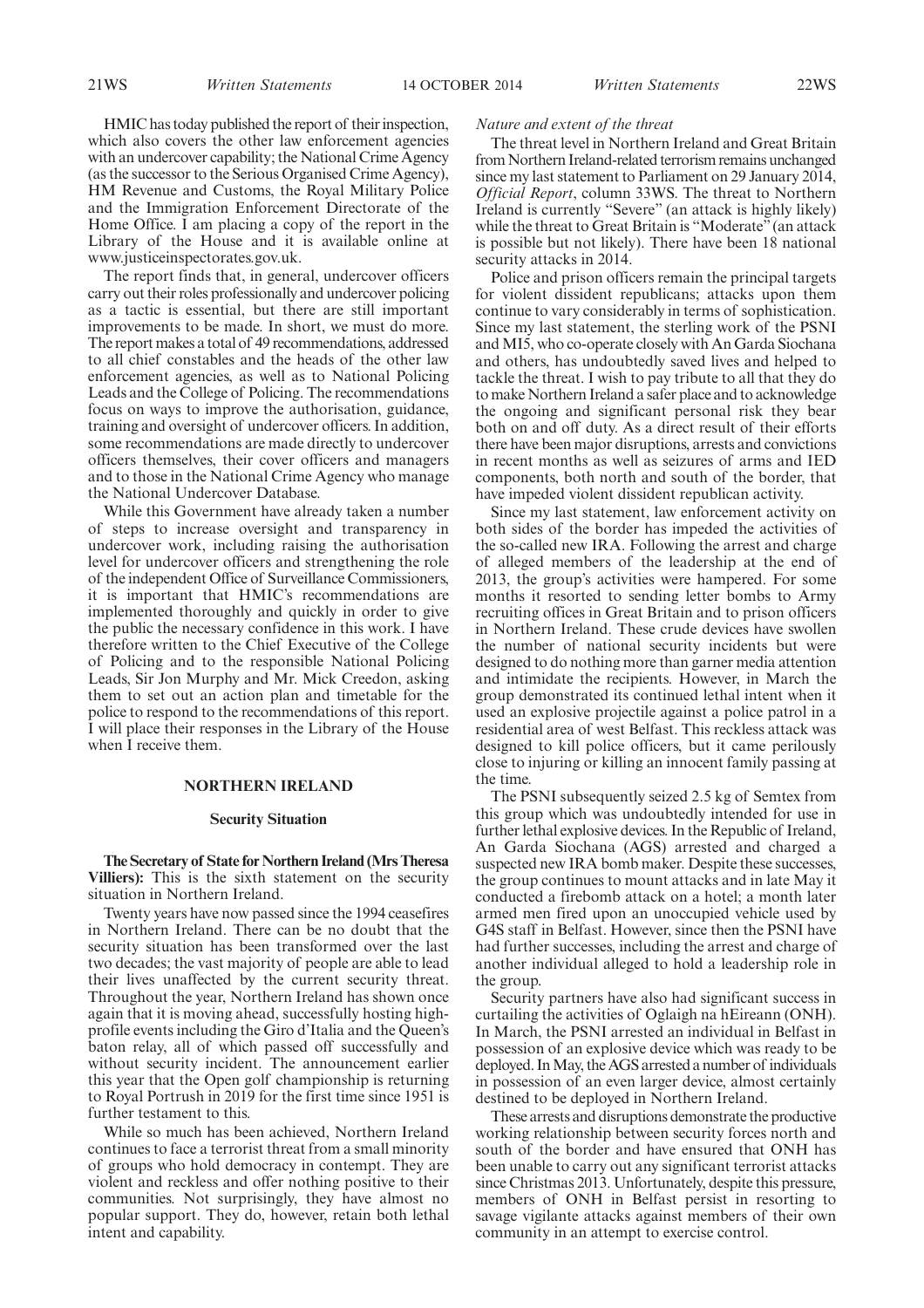Localised Continuity IRA (CIRA) members continue to plan attacks against police officers. These occasionally materialise but CIRA remains factional and riven by in-fighting. In March, PSNI recovered a crude under vehicle explosive device from a roadside in Belfast. It was either abandoned by CIRA members or had fallen off a vehicle. In either case, it had not functioned as intended and was instead left to be found by members of the public. This kind of dangerous, wholly misguided activity is typical of this disparate group which, along with many dissident republicans, continues to use republicanism as a cover for criminality and self-gain. Not only do dissident republicans exploit and intimidate their local communities, they are also engaged in drug dealing, robbery, extortion and punishment attacks.

These people must be held to account. In May the Court of Appeal in Belfast upheld the judgment against two CIRA members, John Paul Wootton and Brendan McConville, responsible for the murder of PSNI Constable Stephen Carroll in 2009. The road to justice has been a long one for Constable Carroll's family and I pay tribute to their fortitude. More recently, in September, four dissident republicans were convicted of a range of terrorism offences including the use of a terrorist training camp, an excellent result which highlights the sustained pressure that is being brought to bear against violent dissident republicans.

### *Loyalist paramilitary organisations*

The two principal loyalist paramilitary organisations, the Ulster Defence Association (UDA) and the Ulster Volunteer Force (UVF) continue to exist. Tensions and in-fighting within both the UDA and UVF also persist and remain a cause for concern.

Overall, we continue to assess that the collective leaderships of the UDA and UVF remain committed to the peace process and, in some cases, have played a positive role in preventing public disorder, particularly around parading. However, I remain concerned that there are areas where militant and criminally focused individuals are seeking to use their paramilitary connections to exploit the discontent which exists in parts of the loyalist community.

This exploitation is mainly for personal gain and can take many different forms including attacks on property belonging to elected representatives, drug dealing, extortion, intimidation and brutal punishment attacks within their own communities. This must be, and is, being tackled robustly. I fully support the action being taken by the PSNI to apprehend those responsible. This is not an easy task and it takes time to build an evidential case but the full force of the law needs to be brought to bear upon these thugs.

While the parading season in Northern Ireland passed off largely peacefully this year thanks to the strong, co-operative approach of all of those involved, efforts must continue to ensure that public disorder of the type witnessed in previous years does not recur in the future.

#### *The Government's strategic approach*

This Government are clear that terrorism will never prevail in Northern Ireland. The 2010 national security strategy made tackling Northern Ireland-related terrorism a tier one priority—the highest priority for Government. As Secretary of State I provide regular updates to the Prime Minister and colleagues on the progress being made on tackling the terrorist threat.

This Government have provided additional security funding to PSNI totalling £231 million between 2011 and 2015 to support them in tackling the threat. This is significant extra funding at a time when overall budgets are falling and when we also face a very significant threat from international terrorism. It is a matter of great concern that this additional funding will now have less of an impact because of the decision to severely reduce the overall funding provided by the Executive to the PSNI, caused partly by failure to implement welfare reform. There is no doubt that this will have a negative effect on the PSNI's operational capability in some areas, notwithstanding the additional support provided by the Government.

Our strategic approach also involves working closely with our partners in the Republic of Ireland on a range of issues. Co-operation has never been better, both politically and in security terms, and we want to build on this, removing practical barriers to co-operation and maximising our ability to act against the threat on both sides of the border.

It is worth noting that the inability of the National Crime Agency (NCA) to operate to its full extent in Northern Ireland means there will be proceeds of crime that are not seized and criminals who are not apprehended. The choice on whether to allow the NCA to operate in relation to devolved matters rightly rests with the Northern Ireland Executive. But that choice has consequences. Early resolution of this issue is essential to avoid serious law enforcement gaps emerging in Northern Ireland in response to issues of deep public concern, such as drug enforcement, human trafficking and other forms of serious criminality.

While the limit on the NCA's powers in Northern Ireland does not have a significant direct impact on the terrorist threat, it does make it harder to seize assets from individuals involved in criminality with connections to paramilitary groupings. Depriving Northern Ireland of the full support and operational capacity of the NCA also places further pressure on the PSNI's already limited budgets and resources.

*Conclusion*

We continue to suppress the threat from terrorism and remain fully committed to tackling it in the future, keeping the people of Northern Ireland safe and secure. This takes considerable effort and we must remain vigilant—there can be no let-up in our efforts. We are totally focused on supporting the vital work that continues on a daily basis in Northern Ireland to combat terrorism.

### **TRANSPORT**

#### **General Aviation Challenge Panel**

**The Parliamentary Under-Secretary of State for Transport (Mr Robert Goodwill):** Together with the Minister without Portfolio, my right hon. Friend the Member for Welwyn Hatfield (Grant Shapps), I wish to inform the House of the publication of the Government's response to the recommendations made by the general aviation (GA) challenge panel in its final report to Ministers which was published in May.

We recognise the singular role that the GA sector plays as a driver within the UK's aviation industry. Many of our pilots and engineers are trained within the GA community, and the vast majority of the aircraft in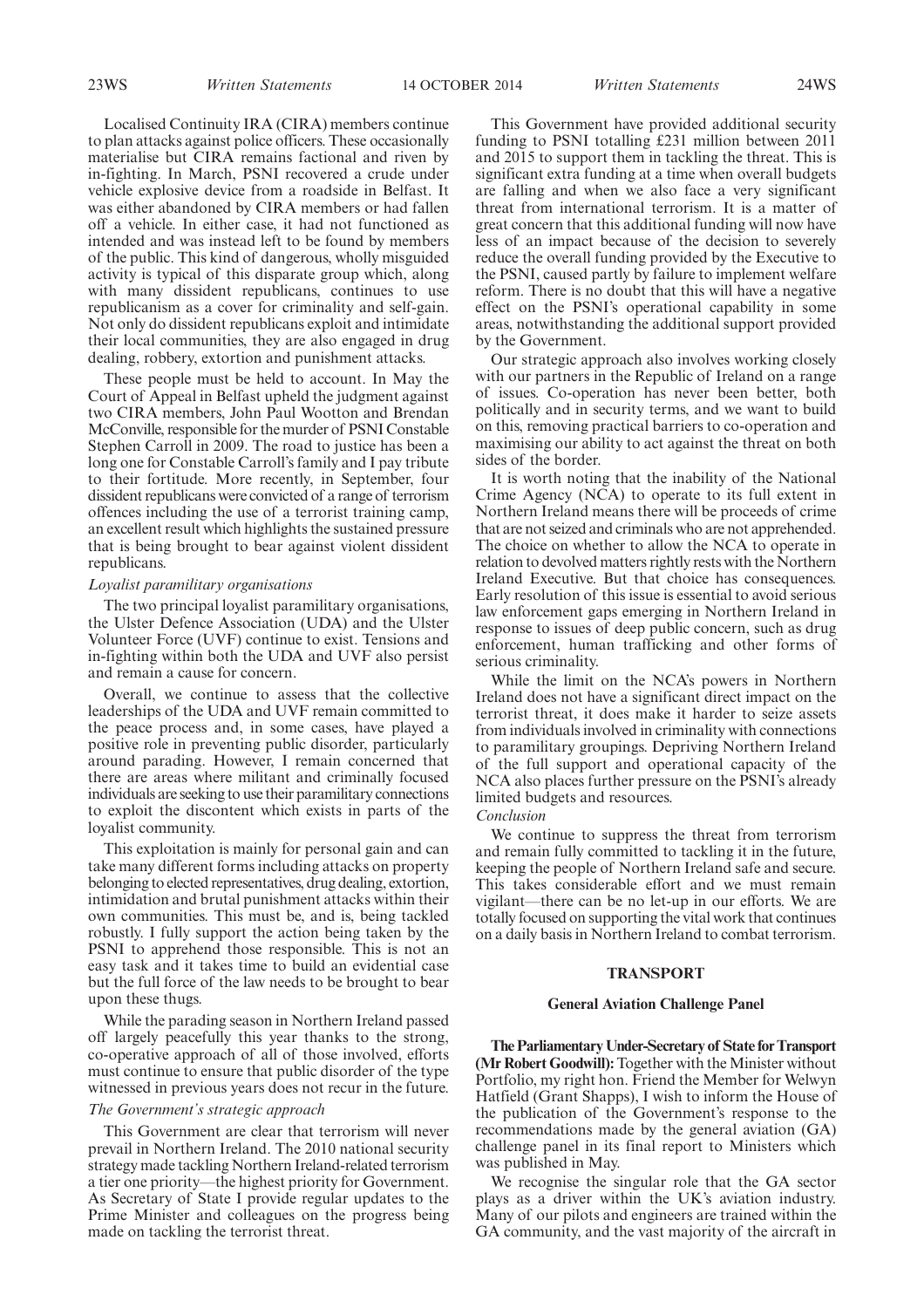25WS *Written Statements Written Statements* 14 OCTOBER 2014 26WS

this country operate within it. Its value has been estimated at some £1.4 billion to our economy, and it possesses the potential to support even more skilled jobs than at present and make an even greater contribution to economic growth.

The Government welcome the rigour with which the challenge panel has worked to produce its report and recommendations. The Government have considered the recommendations, have responded to these and made a number of announcements about the work being taken forward within their response.

These include;

Establishing a new cross-Department star chamber chaired by the Minister without Portfolio and including senior representation from all Government Departments with influence on GA matters;

Commissioning economic research to inform views of where Government policy could go further to support a vibrant GA sector, including a commitment to look again at planning issues relating to airfields in light of the planned economic research;

Committing to challenge and support the delivery of the European Aviation Safety Agency's (EASA) general aviation road map, including consideration of amendments to the EASA basic regulation where appropriate;

Considering how to make the legislative requirements for GA users crossing the border easier to understand, and undertaking a consultation on pre-notification periods for GA flights to reduce the time scale for advance notification at designated customs ports;

Undertaking a joint review of the air navigation order with the Civil Aviation Authority (CAA) to assess where this has disproportionate impacts on the GA sector.

Much of this work will contribute to a Government strategy for GA which we plan to publish in the spring of 2015.

General aviation can and should contribute to the UK's economic success, while providing a safe environment for participants and the public. The Government's aim is therefore to make the UK the best country in the world for general aviation.

I will place copies of the documents in the Libraries of both Houses.

#### **Rail Passengers' Rights and Obligations Regulation**

**The Parliamentary Under-Secretary of State for Transport (Claire Perry):** I am today announcing a consultation to consider the future of exemptions from the EC Regulation 1371/2007 on Rail Passengers' Rights and Obligations Regulations.

The regulation sets out a number of obligations which the rail sector must comply with in full by 2024, including on transferability of tickets, assistance for disabled people, complaints processes, industry IT systems and information for all passengers. The aim of this consultation is to gather evidence to enable us to gain a better understanding of where the rail industry is already meeting, or exceeding, the EU standards, and to help us identify where we may be able to bring certain provisions into force earlier than the 2024 deadline required by the EU regulation.

The Government are committed to raise standards for rail passengers across the country. The Government seek to do this in a way that secures the maximum benefit to fare payers and taxpayers. Currently the Government are seeking to use the franchising programme to drive up standards for rail passengers, while at the same time securing cost efficiency savings that can then be passed onto fare payers and taxpayers.

When deciding on which exemptions to remove, we therefore want to ensure the right balance is struck between the benefits this would give passengers, the cost impact on taxpayers and the rail industry, the industry's ability to meet the requirements, and Government's wider commitments to the principles of better regulation for an industry.

No final decisions have been taken on the issues covered in the consultation and the important evidence we gather during this process will help us take robust decisions on the removal of exemptions. At this stage, the indications are positive and we are proposing the removal of close to two thirds of the exemptions.

Nevertheless, it is important that we take the time to consider the benefits of removing exemptions, as well as any regulatory or cost burdens. The current exemptions in place expire shortly, and in order to allow further consideration of these important issues, we are first taking the step of renewing all exemptions in December, to provide a holding position to allow the additional time for that detailed consideration.

The consultation will run for 10 weeks from today and all relevant documents are available here: https:// www.gov.uk/dft#consultations. The consultation document and associated consultation stage impact assessment will be placed in the Libraries of both Houses, as in due course will copies of the statutory instrument, explanatory memorandum, and impact assessment related to the renewal of the exemptions.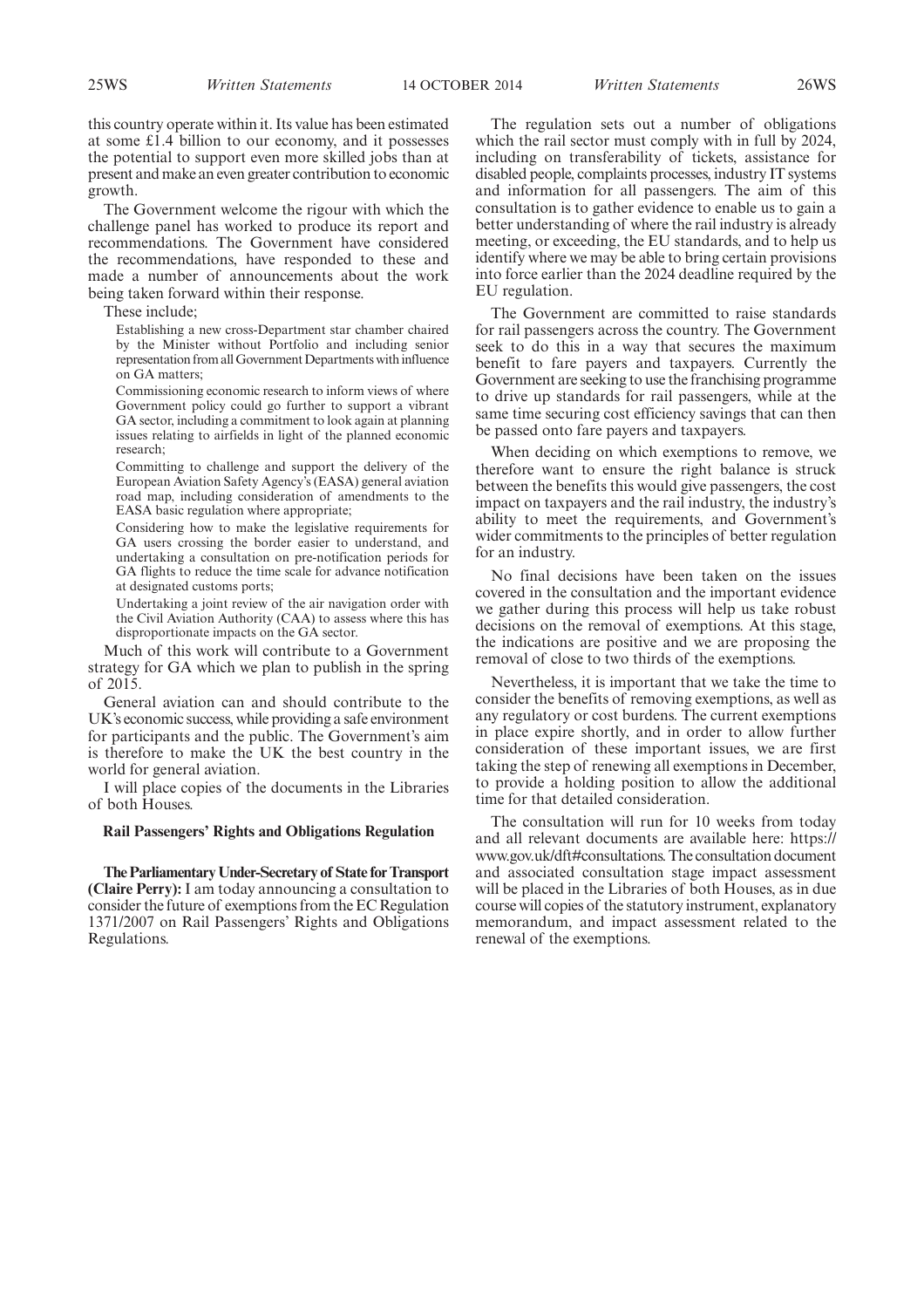## Petition

*Tuesday 14 October 2014*

## **OBSERVATIONS**

### **HEALTH**

## **Proposed Closure of Glamis Hall (Wellingborough)**

*The Humble Petition of the residents of Wellingborough, Northamptonshire and the surrounding areas,*

Sheweth,

That the Petitioners believe that the proposed closure of Glamis Hall inWellingborough is unacceptable because there are no other day care facilities for the elderly in Wellingborough; further that the Petitioners believe that for many of the 180 elderly people who attend the day centre it is their only opportunity to socialise, and provides an excellent service, including transport to/from the centre, bathing, podiatry and hair dressing services; and further that the Petitioners believe that it provides a social atmosphere for some of our most vulnerable people, as well as providing recreation bookings and sports changing rooms in the evenings and weekends.

Wherefore your Petitioners pray that your Honourable House urges the Department for Communities and Local Government to encourage Northamptonshire County Council and the Borough Council of Wellingborough to work together to ensure Glamis Hall is kept open until the end of November 2015, while working with the community in the interim period to find a permanent solution which is satisfactory to all.

And your Petitioners, as duty bound, will ever pray, &c.*—[Presented by Mr Peter Bone, Official Report,* 10 September 2014; Vol. 585, c. 1049.]

[P001385]

## *Observations from the Secretary of State for Department of Health:*

The Department of Health is responsible for legislation governing the quality and safety of social care services in England. Local authorities are responsible for commissioning social care services. They are autonomous public bodies and it is for the local authority concerned to decide how best to meet the need for social services in its area. It would not be appropriate for Government Ministers to intervene in such matters, provided of course that local authorities are acting lawfully.

Ministers do appreciate how important it is for older people, especially those who may be at risk of becoming isolated, to be able to socialise and use and enjoy the services and facilities provided at services such as the one referred to. The Government expect local authorities to promote the well-being of all residents in their areas.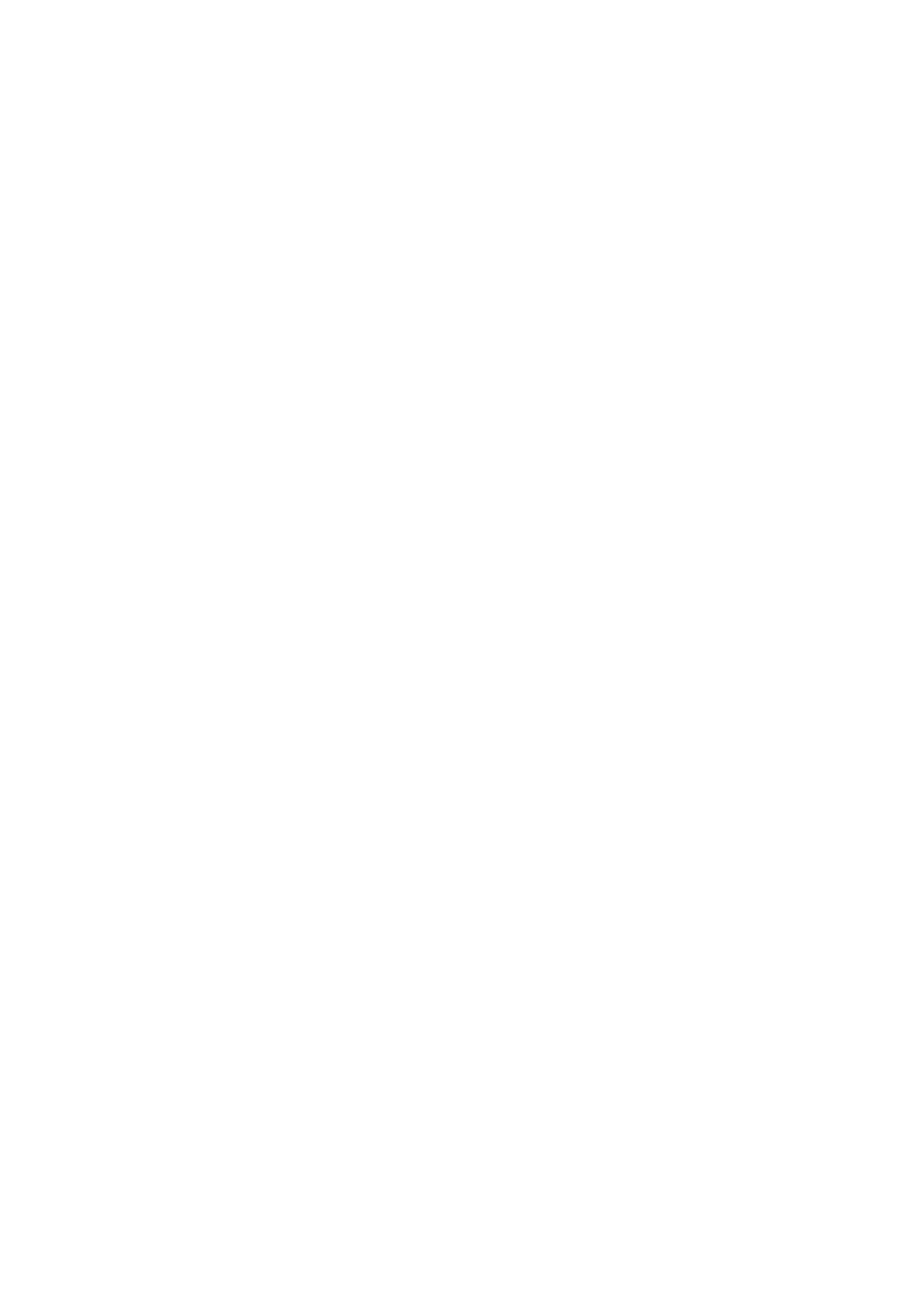## Ministerial Correction

*Tuesday 14 October 2014*

## **HEALTH**

## **Nurses: Recruitment**

**Gloria De Piero:** To ask the Secretary of State for Health how many training posts for nurses were commissioned in England in each of the last five years. [197593]

*[Official Report, 7 May 2014, Vol. 580, c. 241-43W.] Letter of correction from Dr Poulter:*

An error has been identified in the written answer given to the hon. Member for Ashfield (Gloria De Piero) on 7 May 2014.

The full answer given was as follows:

**Dr Poulter:** The following table shows the number of new pre-registration nursing places that were filled in the last five years. The table includes the students enrolled on the degree and diploma courses.

*Nursing total*

|                       | Number |
|-----------------------|--------|
| 2009-10               | 20,829 |
| 2010-11               | 20,092 |
| 2011-12               | 17,741 |
| 2012-13               | 17,219 |
| 2013-14               | 18,009 |
| $\alpha$ and $\alpha$ |        |

*Source:*

Multi professional education and training budget monitoring returns.

The correct answer should have been:

**Dr Poulter:** The following table shows the number of new pre-registration nursing places that were filled in the last five years. The table includes the students enrolled on the degree and diploma courses.

*Nursing total*

|         | Number |
|---------|--------|
| 2009-10 | 20,829 |
| 2010-11 | 20,092 |
| 2011-12 | 17,741 |
| 2012-13 | 17,219 |
| 2013-14 | 17,568 |

*Source:*

Multi professional education and training budget monitoring returns.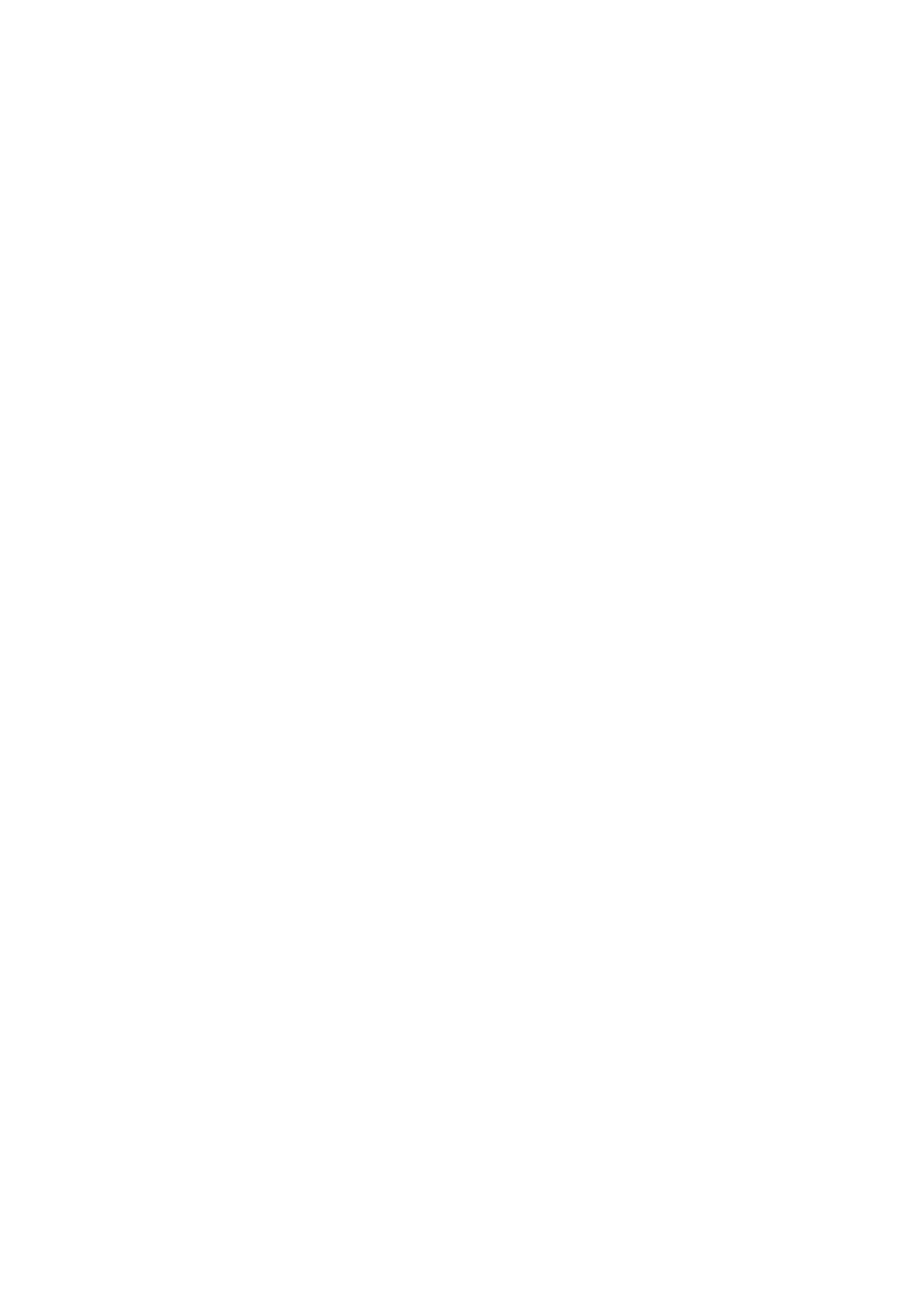# ORAL ANSWERS

## **Tuesday 14 October 2014**

| $Col$ No |                                                   | Col. No. |
|----------|---------------------------------------------------|----------|
| -153     | <b>DEPUTY PRIME MINISTER—continued</b>            |          |
| 159      | Cornwall and the Isles of Scilly Local Enterprise |          |
| 155      |                                                   | 144      |
| 157      |                                                   | 139      |
| 160      |                                                   | 142      |
| 153      |                                                   | 140      |
|          |                                                   | 146      |
| 139      |                                                   |          |
| 144      |                                                   |          |

# WRITTEN STATEMENTS

## **Tuesday 14 October 2014**

| $Col$ No |                                                     | Col. No. |
|----------|-----------------------------------------------------|----------|
|          |                                                     |          |
|          |                                                     |          |
|          | Rail Passengers' Rights and Obligations             |          |
|          |                                                     |          |
|          |                                                     |          |
|          |                                                     |          |
|          |                                                     |          |
|          | Tax Policy Consultation and Draft Legislation  20WS |          |

## **PETITION**

## **Tuesday 14 October 2014**

*Col. No.*

|                                 | Col No |
|---------------------------------|--------|
|                                 |        |
| Proposed Closure of Glamis Hall |        |
|                                 | 1 P    |

# MINISTERIAL CORRECTION

## **Tuesday 14 October 2014**

| Col No |
|--------|
| 1MC    |
| 1MC    |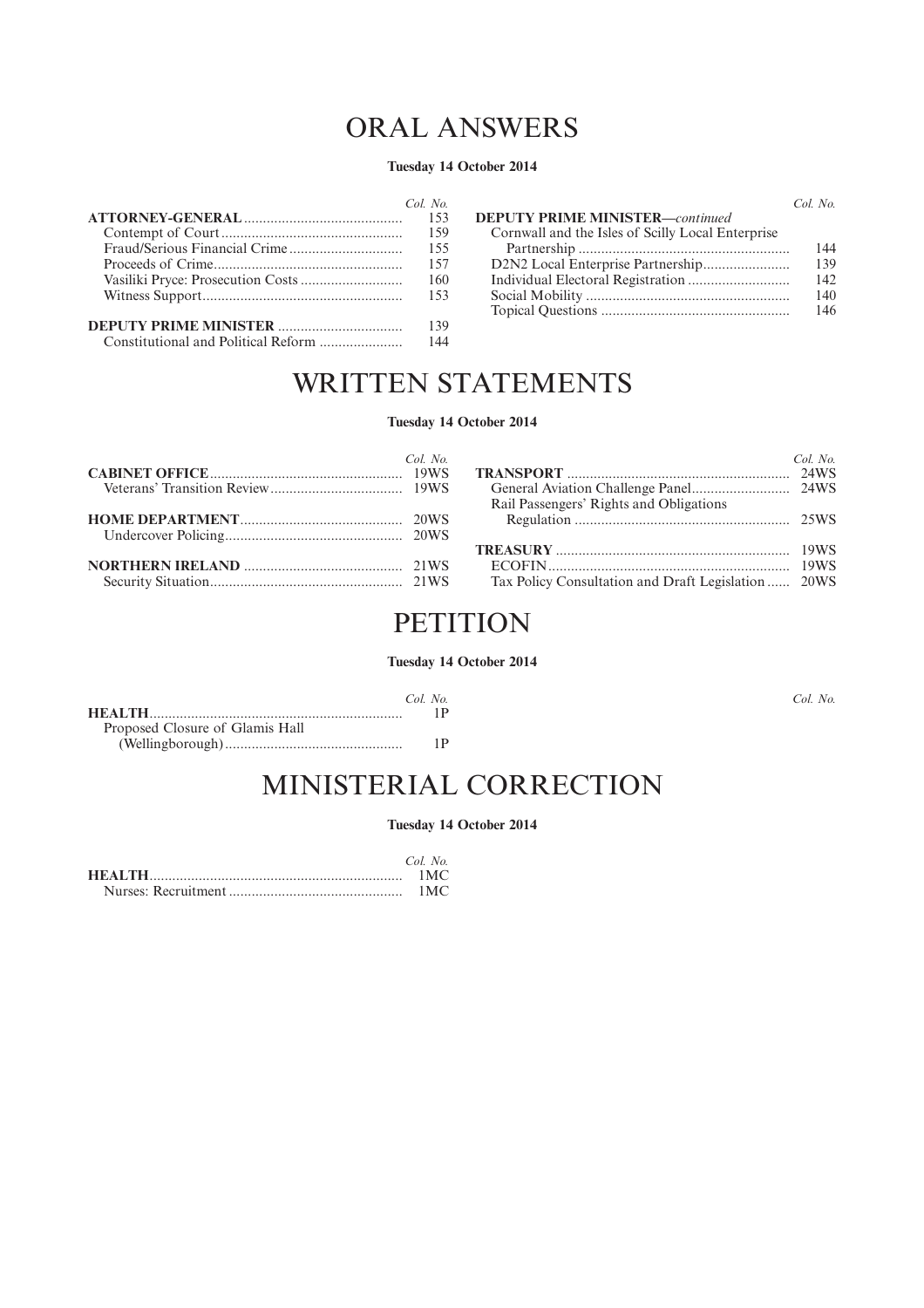Members who wish to have the Daily Report of the Debates forwarded to them should give notice at the Vote Office.

No proofs of the Daily Reports can be supplied. Corrections which Members suggest for the Bound Volume should be clearly marked in the Daily Report, but not telephoned, and *the copy containing the Corrections must be received at the Editor's Room, House of Commons,*

## **not later than Tuesday 21 October 2014**

STRICT ADHERENCE TO THIS ARRANGEMENT GREATLY FACILITATES THE PROMPT PUBLICATION OF THE VOLUMES

Members may obtain excerpts of their Speeches from the Official Report (within one month from the date of publication), on application to the Stationery Office, c/o the Editor of the Official Report, House of Commons, from whom the terms and conditions of reprinting may be ascertained. Application forms are available at the Vote Office.

## PRICES AND SUBSCRIPTION RATES

DAILY PARTS

*Single copies:* Commons, £5; Lords, £4. *Annual subscriptions:* Commons, £865; Lords, £600.

LORDS VOLUME INDEX obtainable on standing order only. Details available on request.

BOUND VOLUMES OF DEBATES are issued periodically during the session.

*Single copies:*

Commons, £105; Lords, £60 (£100 for a two-volume edition). Standing orders will be accepted.

THE INDEX to each Bound Volume of House of Commons Debates is published separately at £9·00 and can be supplied to standing order.

*All prices are inclusive of postage*